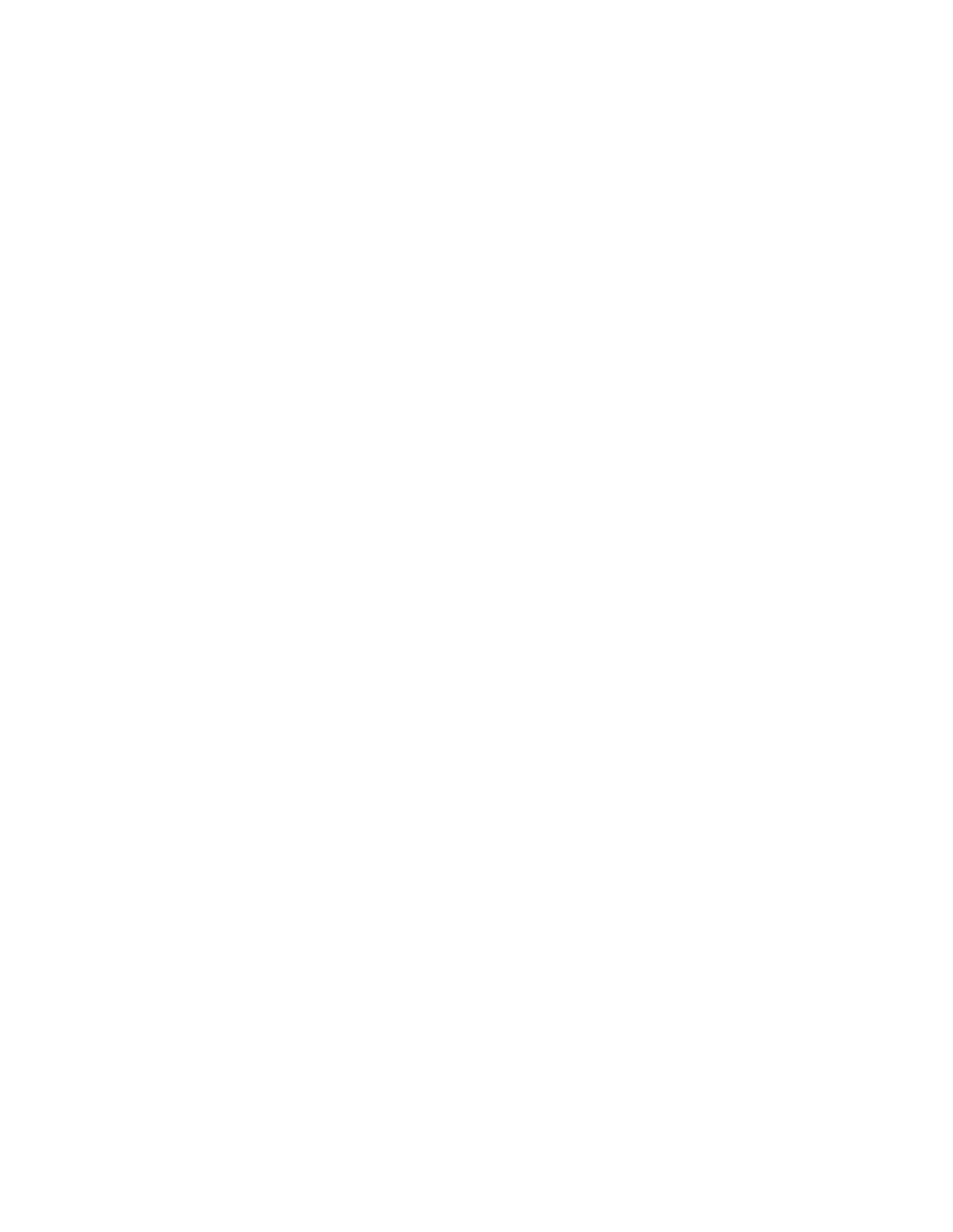

## **2022 Comprehensive Formulary (List of Covered Drugs)**

### **Community First Medicare Advantage Part D Standard Plan and D-SNP Plan**

**PLEASE READ: THIS DOCUMENT CONTAINS INFORMATION ABOUT THE DRUGS WE COVER IN THIS PLAN** Formulary ID: 00021533, Version Number 6

This formulary was updated on 03/01/2022.

For more recent information or other questions, please contact CFHP Member Services at 1-833-434-2347 or 210-358-6386, for TTY users should call 1-800-390-1175. Hours are 7 days a week from 8 a.m. to 8 p.m. Message service available on weekends and holidays from April 1 – September 30.

You may also visit **communityfirstmedicare.com**.

#### **Note to existing members:**

This formulary has changed since last year. Please review this document to make sure that it still contains the drugs you take.

When this drug list (formulary) refers to "we," "us", or "our," it means Community First Health Plans, Inc.. (CFHP). When it refers to "plan" or "our plan," it means CFHP Medicare Advantage with Part D 2022 Plan.

This document includes a list of the drugs (formulary) for our plan which is current as of 12/06/2021. For an updated formulary, please contact us. Our contact information, along with the date we last updated the formulary, appears on the front and back cover pages.

You must generally use network pharmacies to use your prescription drug benefit. Benefits, formulary, pharmacy network, and/or copayments/coinsurance may change on January 1, 2022, and from time to time during the year.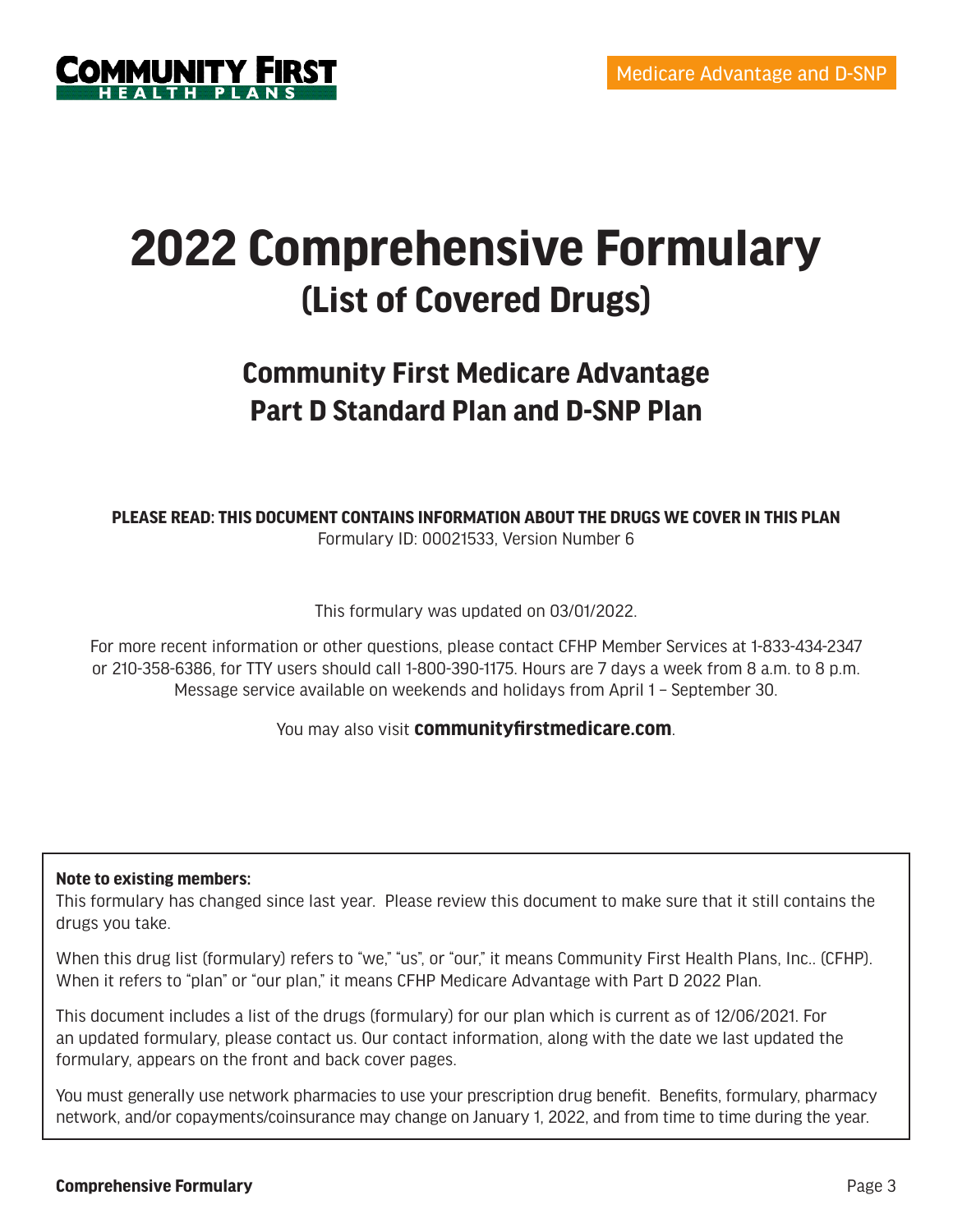#### **What is the CFHP Medicare Advantage Part D Formulary?**

A formulary is a list of covered drugs selected by CFHP in consultation with a team of health care providers, which represents the prescription therapies believed to be a necessary part of a quality treatment program. CFHP will generally cover the drugs listed in our formulary as long as the drug is medically necessary, the prescription is filled at a CFHP network pharmacy, and other plan rules are followed. For more information on how to fill your prescriptions, please review your Evidence of Coverage.

#### **Can the Formulary (drug list) change?**

Most changes in drug coverage happen on January 1, but we may add or remove drugs on the Drug List during the year, move them to different cost-sharing tiers, or add new restrictions. We must follow the Medicare rules in making these changes.

**Changes that can affect you this year:** In the below cases, you will be affected by coverage changes during the year:

- $\bullet$  New generic drugs. We may immediately remove a brand name drug on our Drug List if we are replacing it with a new generic drug that will appear on the same or lower cost sharing tier and with the same or fewer restrictions. Also, when adding the new generic drug, we may decide to keep the brand name drug on our Drug List, but immediately move it to a different cost-sharing tier or add new restrictions. If you are currently taking that brand name drug, we may not tell you in advance before we make that change, but we will later provide you with information about the specific change(s) we have made.
	- $\circ$  If we make such a change, you or your prescriber can ask us to make an exception and continue to cover the brand name drug for you. The notice we provide you will also include information on how to request an exception, and you can also find information in the section below entitled "How do I request an exception to the CFHP Medicare Advantage Part D Plan Formulary?"
- Drugs removed from the market. If the Food and Drug Administration deems a drug on our formulary to be unsafe or the drug's manufacturer removes the drug from the market, we will immediately

remove the drug from our formulary and provide notice to members who take the drug.

- $\bullet$  Other changes. We may make other changes that affect members currently taking a drug. For instance, we may add a new generic drug to replace a brand name drug currently on the formulary; or add new restrictions to the brand name drug or move it to a different cost-sharing tier or both. Or we may make changes based on new clinical guidelines. If we remove drugs from our formulary, or add prior authorization, quantity limits and/ or step therapy restrictions on a drug or move a drug to a higher cost-sharing tier, we must notify affected members of the change at least 30 days before the change becomes effective, or at the time the member requests a refill of the drug, at which time the member will receive a 30 day supply of the drug.
	- $\circ$  If we make these other changes, you or your prescriber can ask us to make an exception and continue to cover the brand name drug for you. The notice we provide you will also include information on how to request an exception, and you can also find information in the section below entitled "How do I request an exception to the CFHP Medicare Advantage Part D Plan Formulary?"

**Changes that will not affect you if you are currently taking the drug.** Generally, if you are taking a drug on our 2022 formulary that was covered at the beginning of the year, we will not discontinue or reduce coverage of the drug during the 2022 coverage year except as described above. This means these drugs will remain available at the same cost sharing and with no new restrictions for those members taking them for the remainder of the coverage year. You will not get direct notice this year about changes that do not affect you. However, on January 1 of the next year, such changes would affect you, and it is important to check the Drug List for the new benefit year for any changes to drugs.

The enclosed formulary is current as of 10/5/2020. To get updated information about the drugs covered by CFHP, please contact us. Our contact information appears on the front and back cover pages. In the event of a mid-year formulary change and to get the most complete and current information about which drugs are covered, you can visit the plan's formulary website (https://medicarerx.navitus.com/) or call Member Services for the most current version.

#### **Comprehensive Formulary** Page 4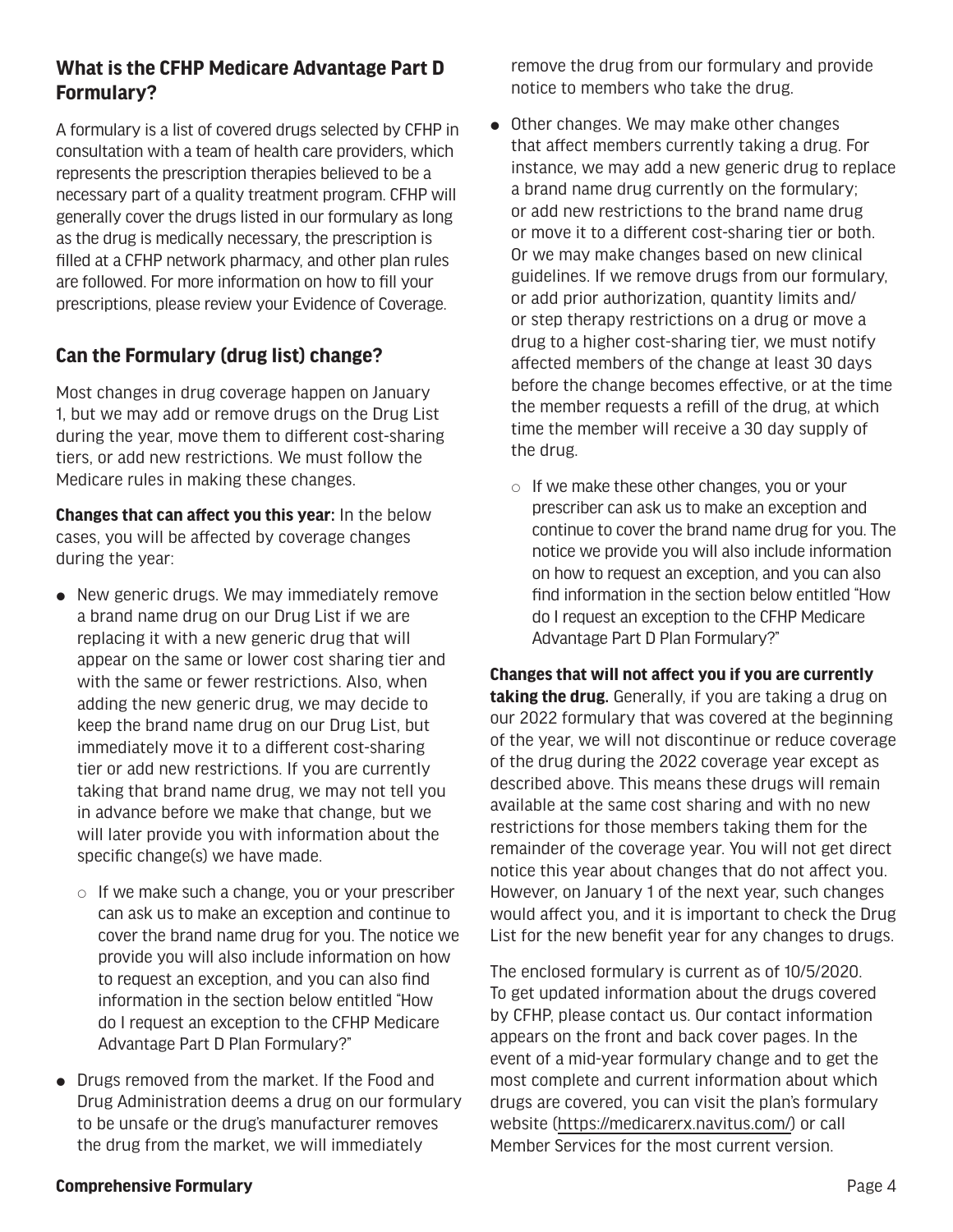#### **How do I use the Formulary?**

There are two ways to find your drug within the formulary:

#### **Medical Condition**

The formulary begins on page 8. The drugs in this formulary are grouped into categories depending on the type of medical conditions that they are used to treat. For example, drugs used to treat a heart condition are listed under the category, "antihypertensives". If you know what your drug is used for, look for the category name in the list that begins on page 8. Then look under the category name for your drug.

#### **Alphabetical Listing**

If you are not sure what category to look under, you should look for your drug in the Index that begins on page 107. The Index provides an alphabetical list of all of the drugs included in this document. Both brand name drugs and generic drugs are listed in the Index. Look in the Index and find your drug. Next to your drug, you will see the page number where you can find coverage information. Turn to the page listed in the Index and find the name of your drug in the first column of the list.

#### **What are generic drugs?**

CFHP covers both brand name drugs and generic drugs. A generic drug is approved by the FDA as having the same active ingredient as the brand name drug. Generally, generic drugs cost less than brand name drugs.

#### **Are there any restrictions on my coverage?**

Some covered drugs may have additional requirements or limits on coverage. These requirements and limits may include:

**• Prior Authorization:** CFHP requires you [or your physician] to get prior authorization for certain drugs. This means that you will need to get approval from CFHP before you fill your prescriptions. If you don't get approval, CFHP may not cover the drug.

- **Quantity Limits:** For certain drugs, CFHP limits the amount of the drug that CFHP will cover. For example, CFHP provides 120 capsules per prescription for VASCEPA. This may be in addition to a standard one-month or three-month supply.
- **Step Therapy:** In some cases, CFHP requires you to first try certain drugs to treat your medical condition before we will cover another drug for that condition. For example, if Drug A and Drug B both treat your medical condition, CFHP may not cover Drug B unless you try Drug A first. If Drug A does not work for you, CFHP will then cover Drug B.

You can find out if your drug has any additional requirements or limits by looking in the formulary that begins on page 8. You can also get more information about the restrictions applied to specific covered drugs by visiting our Web site. We have posted on line a document that explain our prior authorization and step therapy restrictions. You may also ask us to send you a copy. Our contact information, along with the date we last updated the formulary, appears on the front and back cover pages.

You can ask CFHP to make an exception to these restrictions or limits or for a list of other, similar drugs that may treat your health condition. See the section, "How do I request an exception to the CFHP Medicare Advantage formulary?" on page 5 for information about how to request an exception.

#### **What are over-the-counter (OTC) drugs?**

OTC drugs are non-prescription drugs that are not normally covered by a Medicare Prescription Drug Plan. CFHP pays for certain OTC drugs through a prepaid card OTC card you can use at several retailers such as H-E-B, CVS or Walgreens. CFHP will provide these OTC drugs at no cost to you. The cost to CFHP of these OTC drugs will not count toward your total Part D drug costs (that is, the cost of the OTC drugs does not count for the coverage gap.

#### **What if my drug is not on the Formulary?**

If your drug is not included in this formulary (list of covered drugs), you should first contact Member Services and ask if your drug is covered.

If you learn that CFHP does not cover your drug, you have two options: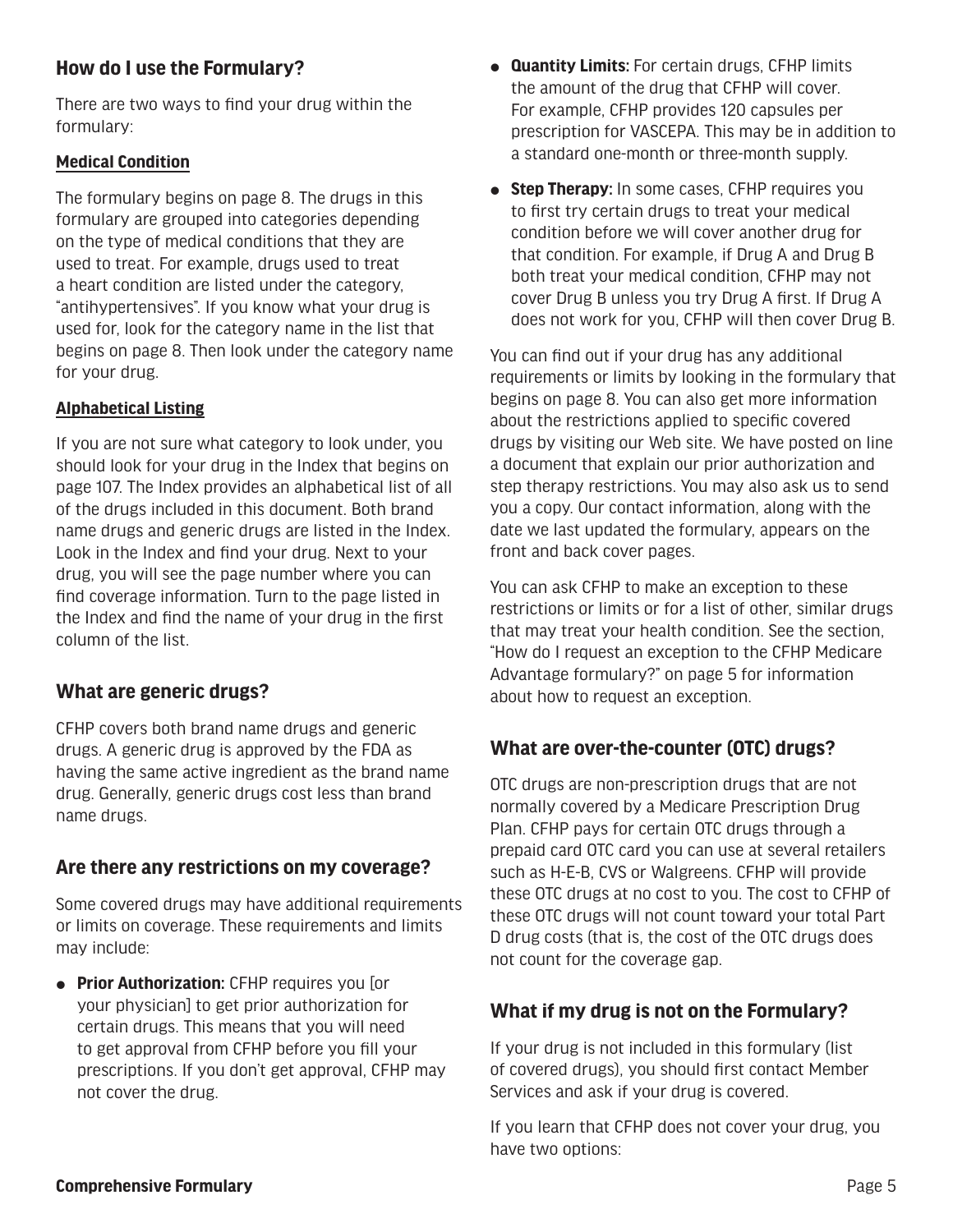- $\bullet$  You can ask Member Services for a list of similar drugs that are covered by CFHP. When you receive the list, show it to your doctor and ask him or her to prescribe a similar drug that is covered by CFHP.
- You can ask CFHP to make an exception and cover your drug. See below for information about how to request an exception.

#### **How do I request an exception to the CFHP Medicare Advantage Part D Formulary?**

You can ask CFHP to make an exception to our coverage rules. There are several types of exceptions that you can ask us to make.

- $\bullet$  [You can ask us to cover a drug even if it is not on our formulary. If approved, this drug will be covered at a pre-determined cost-sharing level, and you would not be able to ask us to provide the drug at a lower cost-sharing level.]
- If you have the CFHP Medicare Advantage Part D Standard Plan, you can ask us to cover a formulary drug at a lower cost-sharing level if this drug is not on the specialty tier. If approved this would lower the amount you must pay for your drug.
- You can ask us to waive coverage restrictions or limits on your drug. For example, for certain drugs, CFHP limits the amount of the drug that we will cover. If your drug has a quantity limit, you can ask us to waive the limit and cover a greater amount.

Generally, CFHP will only approve your request for an exception if the alternative drugs included on the plan's formulary, the lower cost-sharing drug or additional utilization restrictions would not be as effective in treating your condition and/or would cause you to have adverse medical effects.

You should contact us to ask us for an initial coverage decision for a formulary, or utilization restriction exception. **When you request a formulary or utilization restriction exception you should submit a statement from your prescriber or physician supporting your request.** Generally, we must make our decision within 72 hours of getting your prescriber's supporting statement. You can request an expedited (fast) exception if you or your doctor believe that your health could be seriously harmed by waiting up to 72 hours for a decision. If your request to expedite is granted, we must give you a

decision no later than 24 hours after we get a supporting statement from your doctor or other prescriber.

#### **What do I do before I can talk to my doctor about changing my drugs or requesting an exception?**

As a new or continuing member in our plan you may be taking drugs that are not on our formulary. Or, you may be taking a drug that is on our formulary but your ability to get it is limited. For example, you may need a prior authorization from us before you can fill your prescription. You should talk to your doctor to decide if you should switch to an appropriate drug that we cover or request a formulary exception so that we will cover the drug you take. While you talk to your doctor to determine the right course of action for you, we may cover your drug in certain cases during the first 90 days you are a member of our plan.

For each of your drugs that is not on our formulary or if your ability to get your drugs is limited, we will cover a temporary 30-day supply. If your prescription is written for fewer days, we'll allow refills to provide up to a maximum 30-day supply of medication. After your first 30-day supply, we will not pay for these drugs, even if you have been a member of the plan less than 90 days.

If you are a resident of a long-term care facility and you need a drug that is not on our formulary or if your ability to get your drugs is limited, but you are past the first 90 days of membership in our plan, we will cover a 31 day emergency supply of that drug while you pursue a formulary exception.

#### **For more information**

For more detailed information about your CFHP prescription drug coverage, please review your Evidence of Coverage and other plan materials.

If you have questions about CFHP, please contact us. Our contact information, along with the date we last updated the formulary, appears on the front and back cover pages.

If you have general questions about Medicare prescription drug coverage, please call Medicare at 1-800-MEDICARE (1-800-633-4227) 24 hours a day/7 days a week. TTY users should call 1-877-486-2048. Or, visit http://www.medicare.gov.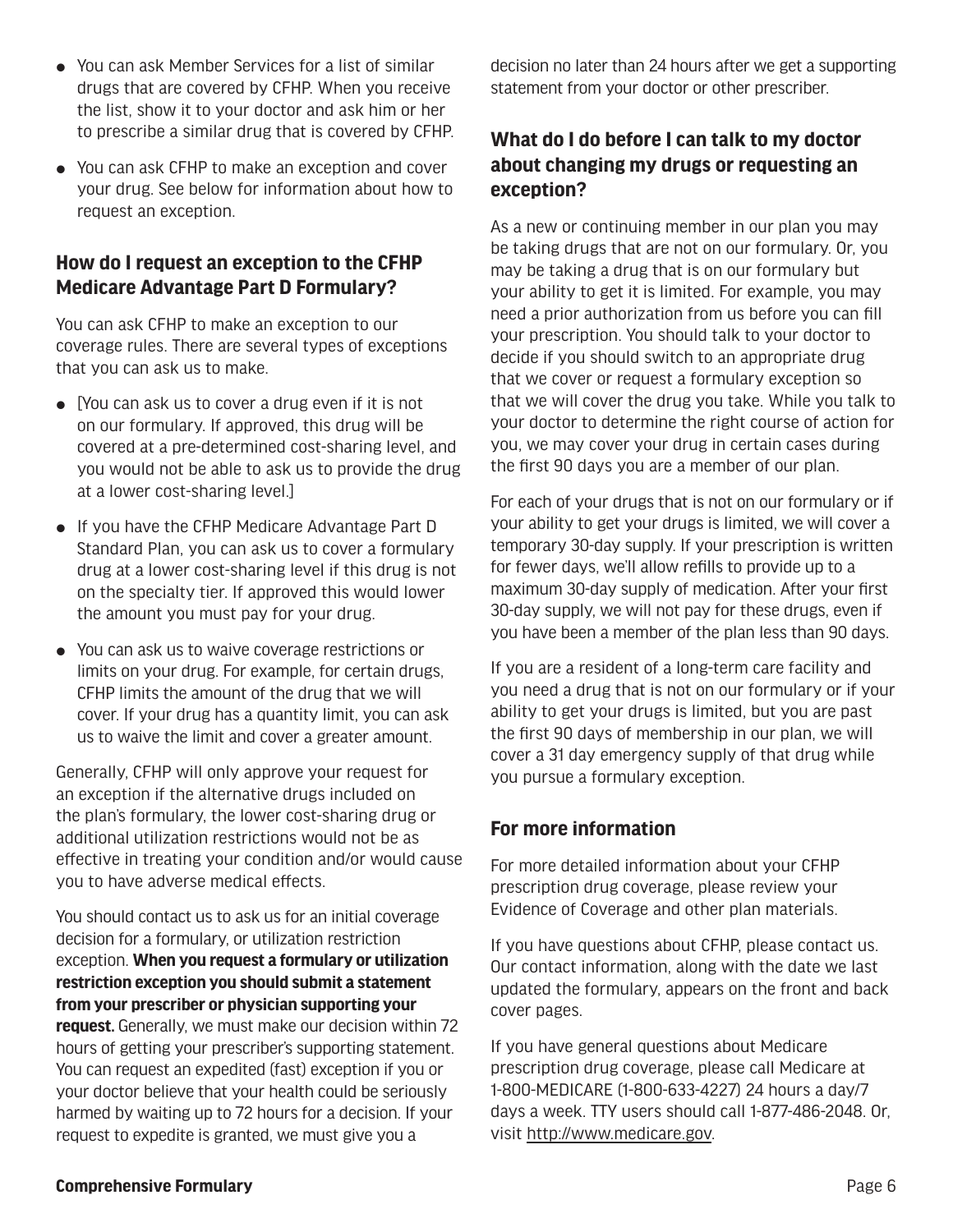#### **CFHP Medicare Advantage Part D Formulary**

The formulary below that begins on page 8 provides coverage information about the drugs covered by CFHP. If you have trouble finding your drug in the list, turn to the Index that begins on page 107.

The first column of the chart lists the drug name. Brand name drugs are capitalized (e.g., ADVAIR) and generic drugs are listed in lower-case italics (e.g., lisinopril).

The information in the Requirements/Limits column tells you if CFHP has any special requirements for coverage of your drug.

This table defines the standard copay structure during the initial coverage phase. Depending upon your income level, your actual cost-sharing may be less. For more information, consult your Evidence of Coverage.

| <b>Community First Health</b>                           | <b>Community First Health</b> |
|---------------------------------------------------------|-------------------------------|
| <b>Plan MAPD-HMO</b>                                    | <b>Plan D-SNP HMO</b>         |
| Annual Deductible: \$300<br>applies to tiers 3, 4 and 5 | Annual Deductible: \$445      |
| Initial coverage limit:                                 | Initial coverage limit:       |
| \$4130                                                  | \$4130                        |
| Tier 1 Preferred Generic:                               | Tier 1 Preferred Generic:     |
| \$0                                                     | 25%                           |
| Tier 2 Generic: \$7                                     | Tier 2 Generic: 25%           |
| Tier 3 Preferred Brand:                                 | Tier 3 Preferred Brand:       |
| \$30                                                    | 25%                           |
| Tier 4 Non-Preferred                                    | Tier 4 Non-Preferred          |
| Brand: 30%                                              | <b>Brand: 25%</b>             |
| Tier 5 Specialty: 27%                                   | Tier 5 Specialty: 25%         |

#### **Index of Abbreviations**

- $\bullet$  First Fill Limited to one-month supply (FF): You may be able to receive greater than a 1-month supply of most of the drugs on your Formulary. Drugs noted with "FF" are limited to a 1-month supply for both Retail and Mail Order on your first fill only. After the first fill, an extended day supply would be available.
- Limited Distribution (LD): The symbol [LD] next to a drug name indicates that the drug has been noted as being restricted to certain pharmacies by the

Food and Drug Administration. These drugs can only be obtained at designated pharmacies able to appropriately handle the drugs.

- Non-Extended Day Supply (NDS): You may be able to receive greater than a 1-month supply of most of the drugs on your Formulary via mail order at a reduced cost share. Drugs noted with "NDS" are limited to a 1-month supply for both Retail and Mail Order.
- Prior Authorization (PA): The Plan requires you [or your physician] to get prior authorization for certain drugs. This means that you will need to get approval from The Plan before you fill your prescriptions. If you don't get approval, The Plan may not cover the drug.
- Prior Authorization Restriction for Part B vs Part D Determination (PA\_BvD): This drug may be eligible for payment under Medicare Part B or Part D. You (or your physician) are required to get prior authorization from The Plan to determine that this drug is covered under Medicare Part D before you fill your prescription for this drug. Without prior approval, The Plan may not cover this drug.
- Prior Authorization Restriction for New Starts Only (PA\_NSO): If this drug is new to you, you (or your physician) are required to get prior authorization from The Plan before you fill your prescription for this drug. Without prior approval, The Plan may not cover this drug.
- $\bullet$  Step Therapy (ST): In some cases, The Plan requires you to first try certain drugs to treat your medical condition before we will cover another drug for that condition. For example, if Drug A and Drug B both treat your medical condition, The Plan may not cover Drug B unless you try Drug A first. If Drug A does not work for you, The Plan will then cover Drug B.
- Step Therapy for New Starts Only (ST\_NSO): If this drug is new to you, you are required to first try certain drugs to treat your medical condition before we will cover another drug for that condition.
- $\bullet$  Quantity Limits (QL): For certain drugs, The Plan limits the amount of the drug that The Plan will cover. This could include a: per fill, daily, monthly, or yearly limitation.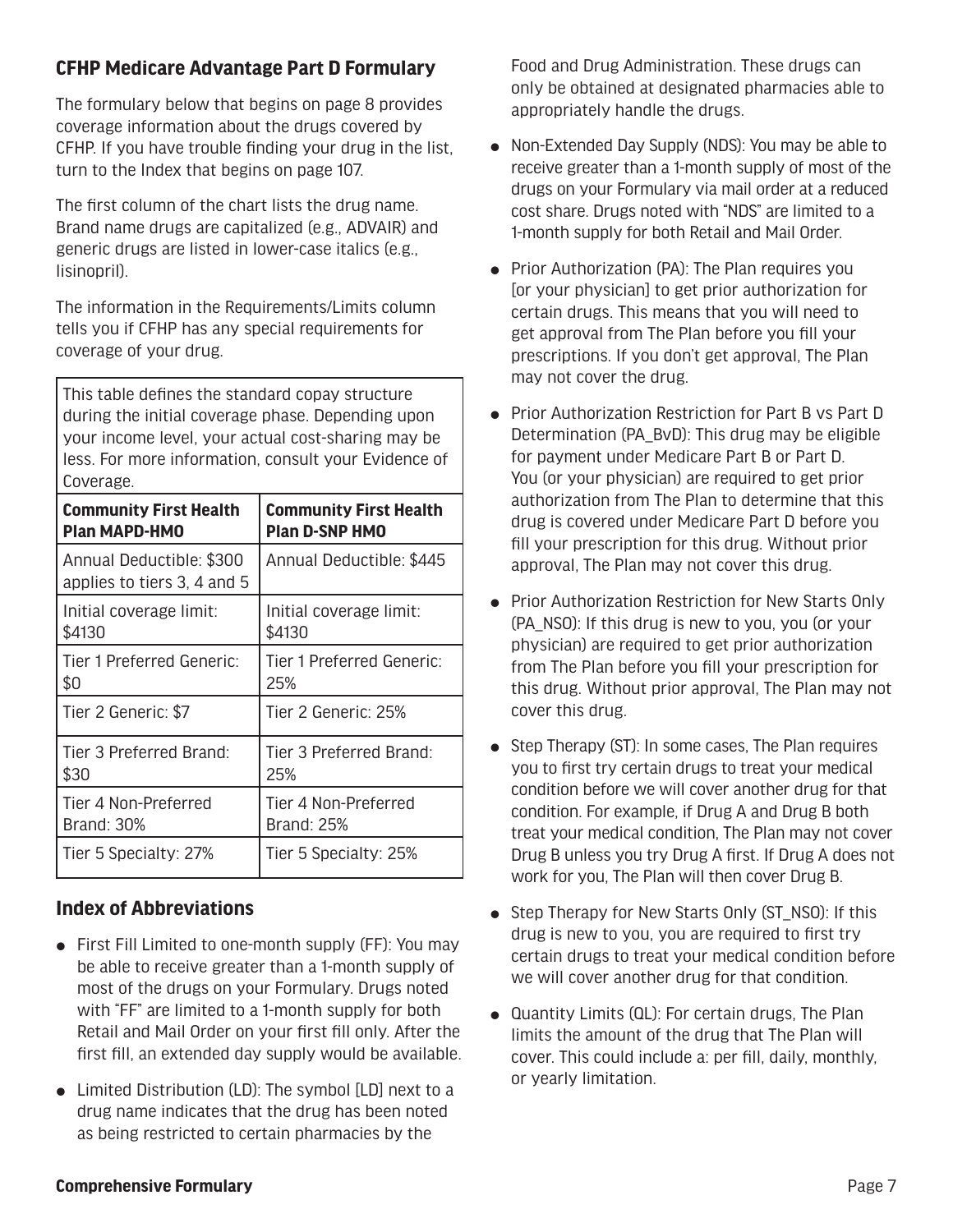| <b>DRUG NAME</b>                                               | <b>DRUG TIER</b>    | <b>REQUIREMENTS/LIMITS</b> |
|----------------------------------------------------------------|---------------------|----------------------------|
| ADHD/ANTI-NARCOLEPSY/ANTI-OBESITY/ANOREXIANTS                  |                     |                            |
| <b>AMPHETAMINES</b>                                            |                     |                            |
| amphetamine-dextroamphetamine 10mg ER cap                      | 2                   |                            |
| amphetamine-dextroamphetamine 10mg tab                         | $\overline{2}$      |                            |
| amphetamine-dextroamphetamine 12.5mg tab                       | $\overline{2}$      |                            |
| amphetamine-dextroamphetamine 15mg ER cap                      | $\overline{2}$      |                            |
| amphetamine-dextroamphetamine 15mg tab                         | $\overline{2}$      |                            |
| amphetamine-dextroamphetamine 20mg ER cap                      | $\overline{2}$      |                            |
| amphetamine-dextroamphetamine 20mg tab                         | $\overline{2}$      |                            |
| amphetamine-dextroamphetamine 25mg ER cap                      | $\overline{2}$      |                            |
| amphetamine-dextroamphetamine 30mg ER cap                      | $\overline{2}$      |                            |
| amphetamine-dextroamphetamine 30mg tab                         | $\overline{2}$      |                            |
| amphetamine-dextroamphetamine 5mg ER cap                       | $\overline{2}$      |                            |
| amphetamine-dextroamphetamine 5mg tab                          | $\overline{2}$      |                            |
| amphetamine-dextroamphetamine 7.5mg tab                        | $\overline{2}$      |                            |
| dextroamphetamine sulfate 10mg er cap                          | $\overline{2}$      |                            |
| dextroamphetamine sulfate 10mg tab                             | $\overline{2}$      |                            |
| dextroamphetamine sulfate 15mg er cap                          | $\overline{2}$      |                            |
| dextroamphetamine sulfate 1mg/ml oral soln                     | $\overline{2}$      |                            |
| dextroamphetamine sulfate 5mg er cap                           | $\overline{2}$      |                            |
| dextroamphetamine sulfate 5mg tab                              | $\overline{2}$      |                            |
| procentra 5mg/5ml oral soln                                    | $\overline{2}$      |                            |
| <b>ATTENTION-DEFICIT/HYPERACTIVITY DISORDER (ADHD) AGENTS</b>  |                     |                            |
| atomoxetine 100mg cap                                          |                     | QL=60 EA/30 Days           |
| atomoxetine 10mg cap                                           | 2<br>$\overline{2}$ | QL=60 EA/30 Days           |
| atomoxetine 18mg cap                                           | $\overline{2}$      | QL=60 EA/30 Days           |
| atomoxetine 25mg cap                                           | $\overline{2}$      | QL=60 EA/30 Days           |
| atomoxetine 40mg cap                                           | $\overline{2}$      | QL=60 EA/30 Days           |
| atomoxetine 60mg cap                                           | $\overline{2}$      | QL=60 EA/30 Days           |
| atomoxetine 80mg cap                                           |                     | QL=60 EA/30 Days           |
| $clonidine$ 0.1 mg er tab                                      | $\overline{2}$      |                            |
| guanfacine 1 mg er tab                                         | $\overline{2}$      |                            |
| guanfacine 2mg er tab                                          |                     |                            |
| guanfacine 3mg er tab                                          |                     |                            |
| guanfacine 4mg er tab                                          |                     |                            |
| <b>DOPAMINE AND NOREPINEPHRINE REUPTAKE INHIBITORS (DNRIS)</b> |                     |                            |
| <b>SUNOSI 150MG TAB</b>                                        |                     | PA QL=30 EA/30 Days        |
| <b>SUNOSI 75MG TAB</b>                                         | 3                   | PA QL=30 EA/30 Days        |
| HISTAMINE H3-RECEPTOR ANTAGONIST/INVERSE AGONISTS              | 3                   |                            |
|                                                                |                     |                            |
| WAKIX 17.8MG TAB                                               | 5                   | NDS PA QL=60 EA/30 Days    |
| WAKIX 4.45MG TAB                                               | 5                   | NDS PA QL=60 EA/30 Days    |
| <b>STIMULANTS - MISC.</b>                                      |                     |                            |
| armodafinil 150mg tab                                          | 2                   | PA QL=30 EA/30 Days        |
| armodafinil 200mg tab                                          | 2                   | PA QL=30 EA/30 Days        |
| armodafinil 250mg tab                                          | $\overline{2}$      | PA QL=30 EA/30 Days        |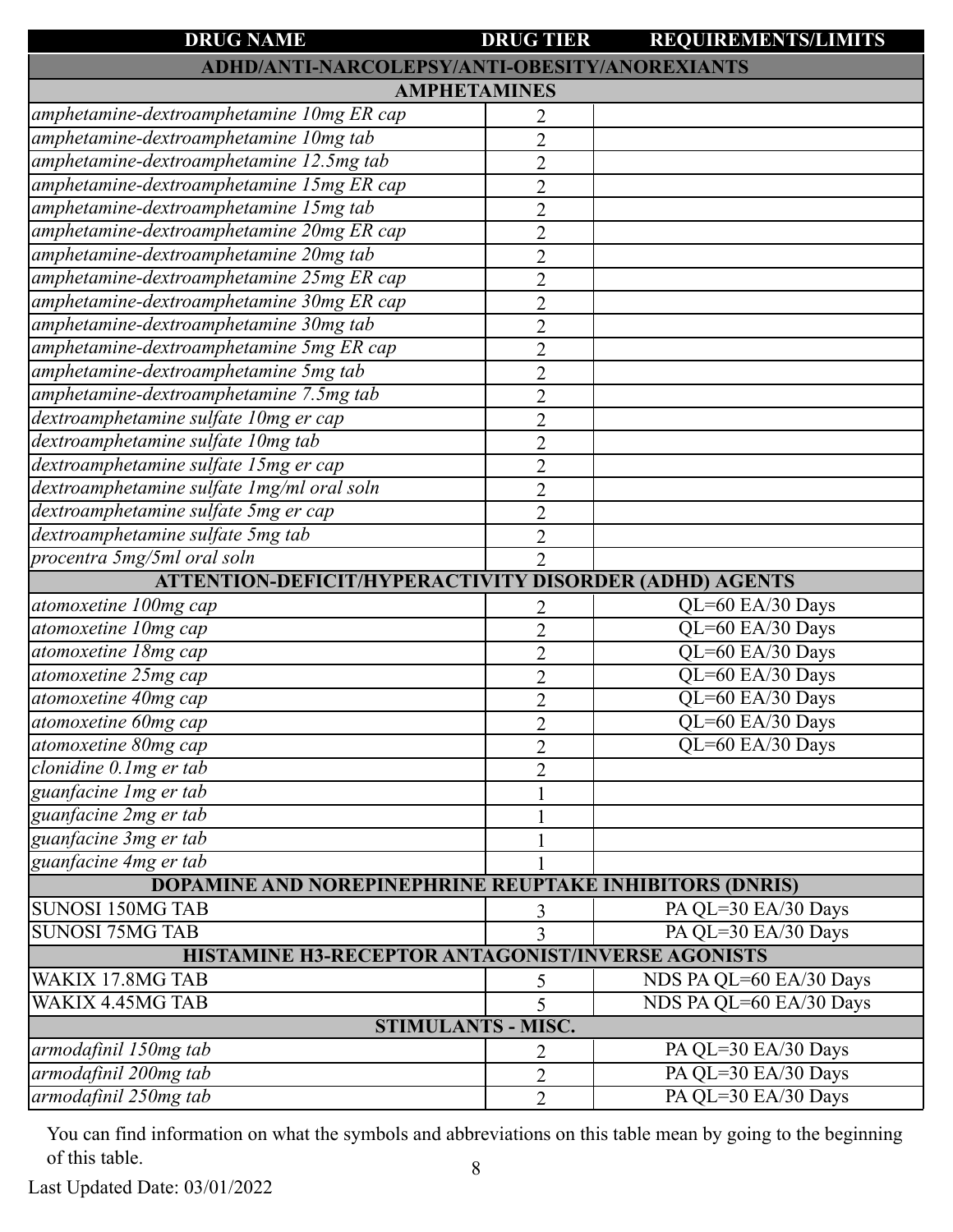| <b>DRUG NAME</b>                 | <b>DRUG TIER</b> | <b>REQUIREMENTS/LIMITS</b> |
|----------------------------------|------------------|----------------------------|
| armodafinil 50mg tab             | 2                | PA QL=30 EA/30 Days        |
| dexmethylphenidate 10mg er cap   | $\overline{2}$   |                            |
| dexmethylphenidate 10mg tab      | $\overline{2}$   |                            |
| dexmethylphenidate 15mg er cap   | $\overline{2}$   |                            |
| dexmethylphenidate 2.5mg tab     | $\overline{2}$   |                            |
| dexmethylphenidate 20mg er cap   | $\overline{2}$   |                            |
| dexmethylphenidate 25mg er cap   | $\overline{2}$   |                            |
| dexmethylphenidate 30mg er cap   | $\overline{2}$   |                            |
| dexmethylphenidate 35mg er cap   | $\overline{2}$   |                            |
| dexmethylphenidate 40mg er cap   | $\overline{2}$   |                            |
| dexmethylphenidate 5mg er cap    | $\overline{2}$   |                            |
| dexmethylphenidate 5mg tab       | $\overline{2}$   |                            |
| methylphenidate 10mg chew tab    | $\overline{2}$   |                            |
| methylphenidate 10mg cr cap      | $\overline{2}$   |                            |
| methylphenidate 10mg er tab      | $\overline{2}$   |                            |
| methylphenidate 10mg la cap      | $\overline{2}$   |                            |
| methylphenidate 10mg tab         | $\overline{2}$   |                            |
| METHYLPHENIDATE 18MG ER TAB      | 3                |                            |
| methylphenidate 18mg er tab      | $\overline{2}$   |                            |
| methylphenidate 1mg/ml oral soln | $\overline{2}$   |                            |
| methylphenidate 2.5mg chew tab   | $\overline{2}$   |                            |
| methylphenidate 20mg cr cap      | $\overline{2}$   |                            |
| methylphenidate 20mg er tab      | $\overline{2}$   |                            |
| methylphenidate 20mg la cap      | $\overline{2}$   |                            |
| methylphenidate 20mg tab         | $\overline{2}$   |                            |
| methylphenidate 27mg er tab      | $\overline{2}$   |                            |
| methylphenidate 27mg sr tab      | $\overline{2}$   |                            |
| methylphenidate 2mg/ml oral soln | $\overline{2}$   |                            |
| methylphenidate 30mg cr cap      | $\overline{2}$   |                            |
| methylphenidate 30mg la cap      | $\overline{2}$   |                            |
| methylphenidate 36mg er tab      | $\overline{2}$   |                            |
| methylphenidate 36mg sr tab      | $\overline{2}$   |                            |
| methylphenidate 40mg cr cap      | $\overline{2}$   |                            |
| methylphenidate 40mg la cap      | $\overline{2}$   |                            |
| methylphenidate 50mg cr cap      | $\overline{2}$   |                            |
| methylphenidate 54mg er tab      | $\overline{2}$   |                            |
| methylphenidate 54mg sr tab      | $\overline{2}$   |                            |
| methylphenidate 5mg chew tab     | $\overline{2}$   |                            |
| methylphenidate 5mg tab          | $\overline{2}$   |                            |
| methylphenidate 60mg cr cap      | $\overline{2}$   |                            |
| methylphenidate 60mg la cap      | $\overline{2}$   |                            |
| modafinil 100mg tab              | $\overline{2}$   | PA QL=60 EA/30 Days        |
| modafinil 200mg tab              | $\overline{2}$   | PA QL=60 EA/30 Days        |
| <b>AMEBICIDES</b>                |                  |                            |
| <b>AMEBICIDES</b>                |                  |                            |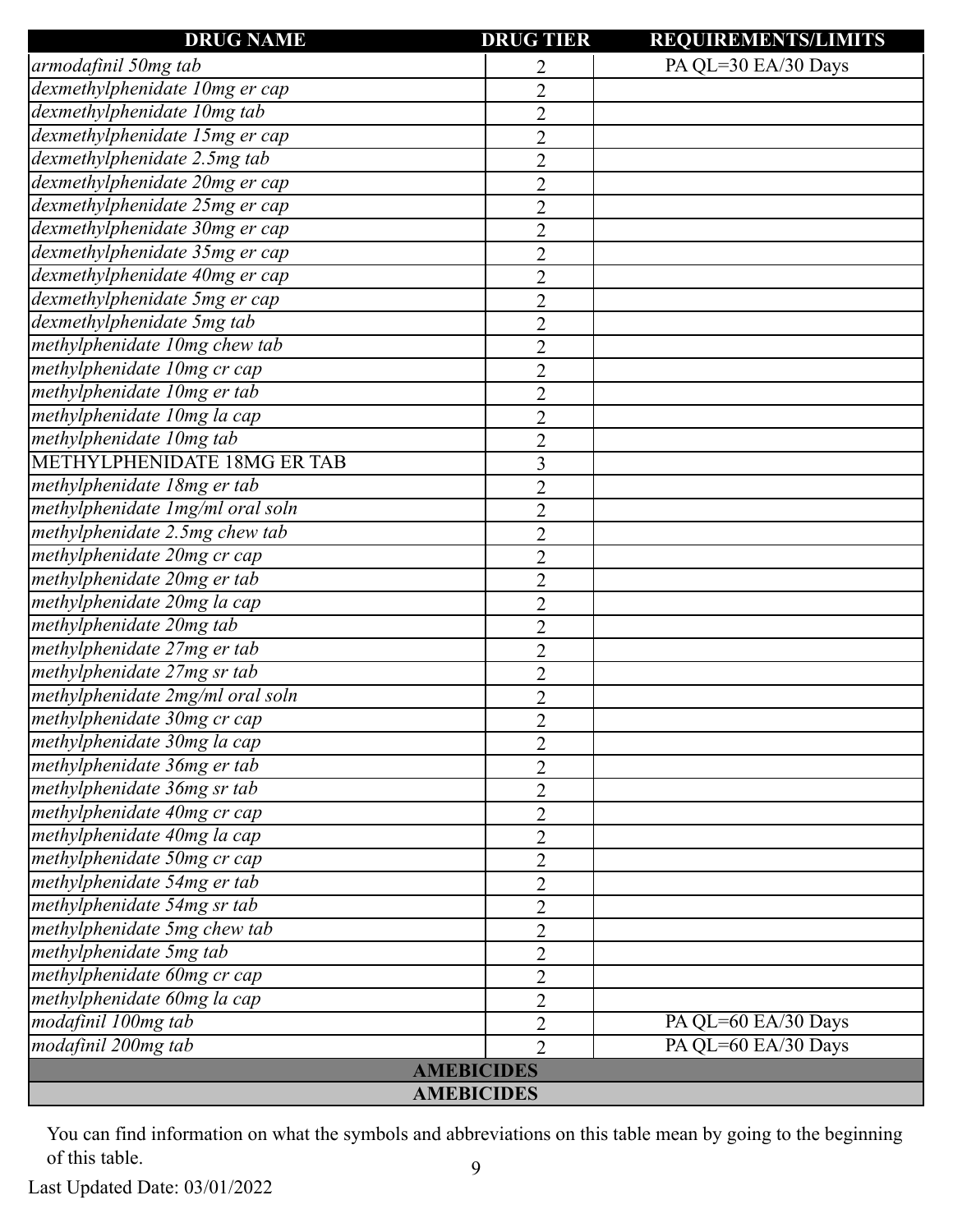| <b>DRUG NAME</b>                         | <b>DRUG TIER</b>        | <b>REQUIREMENTS/LIMITS</b> |
|------------------------------------------|-------------------------|----------------------------|
| <b>SOLOSEC 2GM GRANULES</b>              |                         | PA                         |
| <b>AMINOGLYCOSIDES</b>                   |                         |                            |
| <b>AMINOGLYCOSIDES</b>                   |                         |                            |
| amikacin 250mg/ml inj                    | 2                       |                            |
| ARIKAYCE 590MG/8.4ML INH SUSP            | 5                       | NDS PA QL=252 ML/30 Days   |
| <b>GENTAMICIN 0.8MG/ML INJ</b>           | $\overline{2}$          |                            |
| gentamicin 1.2mg/ml inj                  | $\overline{2}$          |                            |
| <b>GENTAMICIN 1.6MG/ML INJ</b>           | $\overline{2}$          |                            |
| <b>GENTAMICIN 1MG/ML INJ</b>             | $\overline{2}$          |                            |
| gentamicin 40mg/ml inj                   | $\overline{2}$          |                            |
| neomycin sulfate 500mg tab               |                         |                            |
| paromomycin 250mg cap                    | 4                       |                            |
| STREPTOMYCIN 1000MG INJ                  | 4                       |                            |
| <b>TOBRAMYCIN 10MG/ML INJ</b>            | $\overline{2}$          |                            |
| tobramycin 40mg/ml inj                   | $\overline{2}$          |                            |
| tobramycin 60mg/ml inh soln              | 5                       | NDS PA QL=300 ML/30 Days   |
| <b>ANALGESICS - ANTI-INFLAMMATORY</b>    |                         |                            |
| <b>ANTIRHEUMATIC - ENZYME INHIBITORS</b> |                         |                            |
| OLUMIANT 1MG TAB                         | 5                       | NDS PA QL=30 EA/30 Days    |
| <b>OLUMIANT 2MG TAB</b>                  | 5                       | NDS PA QL=30 EA/30 Days    |
| <b>RINVOQ 15MG ER TAB</b>                | 5                       | NDS PA QL=30 EA/30 Days    |
| <b>XELJANZ 10MG TAB</b>                  | 5                       | NDS PA QL=60 EA/30 Days    |
| <b>XELJANZ 11MG ER TAB</b>               | 5                       | NDS PA QL=30 EA/30 Days    |
| XELJANZ 1MG/ML ORAL SOLN                 | 5                       | NDS PA QL=300 ML/30 Days   |
| <b>XELJANZ 22MG ER TAB</b>               | 5                       | NDS PA QL=30 EA/30 Days    |
| <b>XELJANZ 5MG TAB</b>                   | $\overline{\mathbf{5}}$ | NDS PA QL=60 EA/30 Days    |
| ANTI-TNF-ALPHA - MONOCLONAL ANTIBODIES   |                         |                            |
| HUMIRA 10MG/0.1ML SYRINGE                | 5                       | NDS PA QL=2 EA/28 Days     |
| HUMIRA 20MG/0.2ML SYRINGE                | 5                       | NDS PA QL=2 EA/28 Days     |
| HUMIRA 40MG/0.4ML AUTO-INJECTOR          | 5                       | NDS PA QL=6 EA/28 Days     |
| HUMIRA 40MG/0.4ML SYRINGE                | 5                       | NDS PA QL=6 EA/28 Days     |
| HUMIRA 40MG/0.8ML AUTO-INJECTOR          | 5                       | NDS PA QL=6 EA/28 Days     |
| HUMIRA 40MG/0.8ML SYRINGE                | 5                       | NDS PA QL=6 EA/28 Days     |
| HUMIRA 80MG/0.8ML AUTO-INJECTOR          | $\mathfrak{S}$          | NDS PA QL=2 EA/28 Days     |
| HUMIRA PEDIATRIC CROHN'S STARTER PACK    | 5                       | NDS PA QL=2 EA/180 Days    |
| SYRINGE (2) 40MG/0.4ML, 80MG/0.8ML       |                         |                            |
| HUMIRA PEN - CROHN'S STARTER PACK        | 5                       | PA QL=6 EA/180 Days        |
| 40MG/0.8ML INJ                           |                         |                            |
| HUMIRA PEN - CROHN'S STARTER PACK        | 5                       | PA QL=3 EA/180 Days        |
| 80MG/0.8ML INJ                           |                         |                            |
| HUMIRA PEN - PEDIATRIC UC STARTER PACK   | 5                       | PA QL=4 EA/180 Days        |
| 80MG/0.8ML INJ                           |                         |                            |
| HUMIRA PEN - PSORIASIS STARTER PACK      | 5                       | PA QL=4 EA/180 Days        |
| 40MG/0.8ML                               |                         |                            |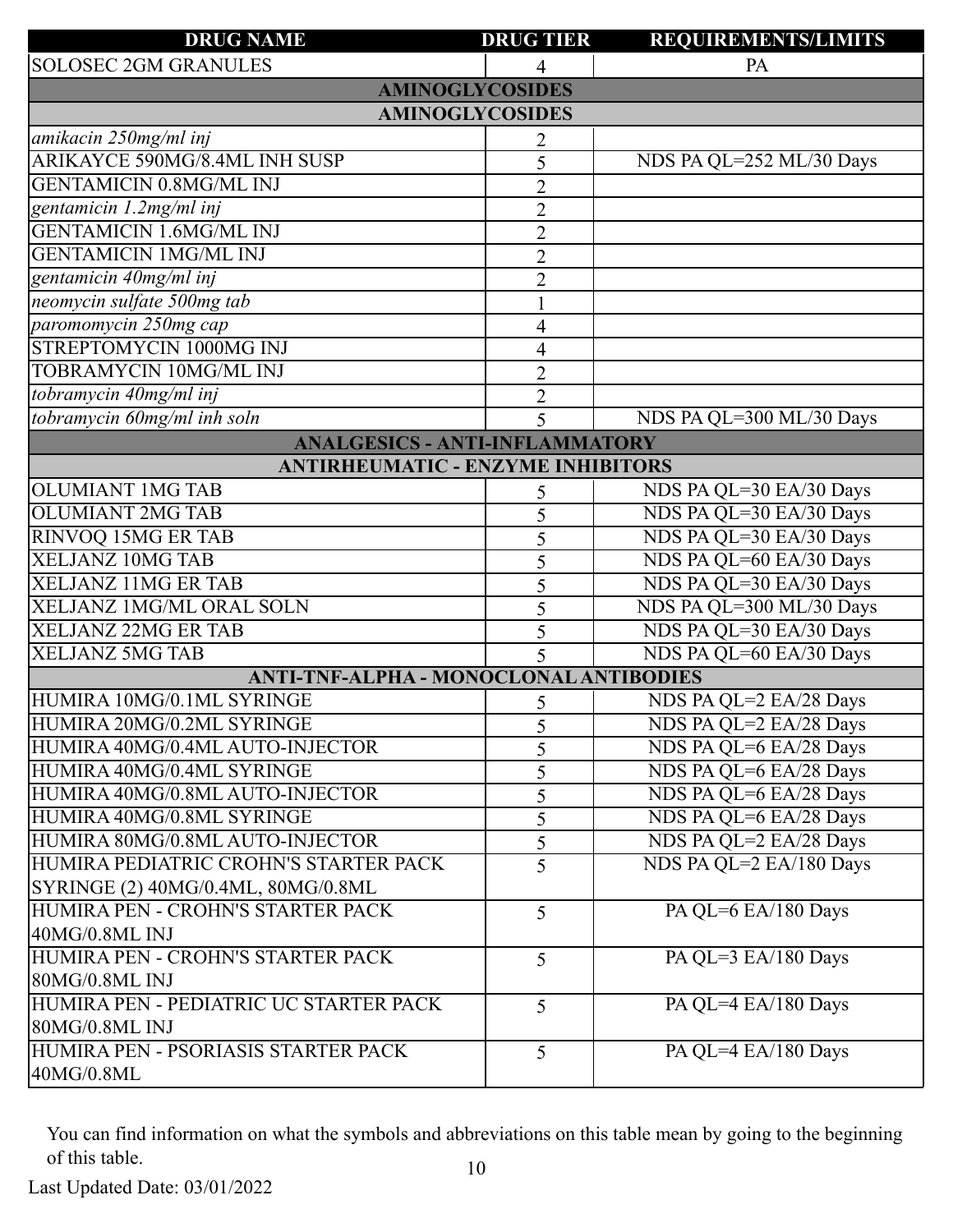| <b>DRUG NAME</b>                                | <b>DRUG TIER</b> | REQUIREMENTS/LIMITS       |
|-------------------------------------------------|------------------|---------------------------|
| HUMIRA PEN 80MG/0.8ML AND 40MG/0.4ML -          | 5                | NDS PA QL=3 EA/180 Days   |
| PSORIASIS/UVEITIS STARTER PACK                  |                  |                           |
| HUMIRA PREFILLED SYRINGE 80MG/0.8ML             | 5                | NDS PA QL=3 EA/180 Days   |
| STARTER PACK - PEDIATRIC CROHN'S DISEASE        |                  |                           |
| SIMPONI 100MG/ML AUTO-INJECTOR                  | 5                | NDS PA QL=1 ML/28 Days    |
| SIMPONI 100MG/ML SYRINGE                        | 5                | NDS PA QL=1 ML/28 Days    |
| SIMPONI 50MG/0.5ML AUTO-INJECTOR                | 5                | NDS PA QL=.50 ML/28 Days  |
| SIMPONI 50MG/0.5ML SYRINGE                      | 5                | NDS PA QL=.50 ML/28 Days  |
| <b>GOLD COMPOUNDS</b>                           |                  |                           |
| <b>RIDAURA 3MG CAP</b>                          | 3                |                           |
| <b>INTERLEUKIN-1 BLOCKERS</b>                   |                  |                           |
| <b>ARCALYST 220MG INJ</b>                       | 5                | <b>NDS PA</b>             |
| <b>INTERLEUKIN-6 RECEPTOR INHIBITORS</b>        |                  |                           |
| ACTEMRA 162MG/0.9ML AUTO-INJECTOR               | 5                | NDS PA QL=3.60 ML/28 Days |
| <b>ACTEMRA 162MG/0.9ML SYRINGE</b>              | 5                | NDS PA QL=3.60 ML/28 Days |
| KEVZARA 150MG/1.14ML AUTO-INJECTOR              | 5                | NDS PA QL=2.28 ML/28 Days |
| KEVZARA 150MG/1.14ML SYRINGE                    | 5                | NDS PA QL=2.28 ML/28 Days |
| KEVZARA 200MG/1.14ML AUTO-INJECTOR              | 5                | NDS PA QL=2.28 ML/28 Days |
| KEVZARA 200MG/1.14ML SYRINGE                    | 5                | NDS PA QL=2.28 ML/28 Days |
| NONSTEROIDAL ANTI-INFLAMMATORY AGENTS (NSAIDS)  |                  |                           |
| celecoxib 100mg cap                             |                  | QL=60 EA/30 Days          |
| celecoxib 200mg cap                             |                  | QL=60 EA/30 Days          |
| celecoxib 400mg cap                             |                  | QL=60 EA/30 Days          |
| celecoxib 50mg cap                              |                  | QL=60 EA/30 Days          |
| diclofenac potassium 50mg tab                   | $\overline{2}$   |                           |
| diclofenac sodium 100mg er tab                  | $\overline{2}$   |                           |
| diclofenac sodium 25mg dr tab                   | $\overline{2}$   |                           |
| diclofenac sodium 50mg dr tab                   | $\overline{2}$   |                           |
| diclofenac sodium 50mg/misoprostol 0.2mg dr tab | $\overline{2}$   |                           |
| diclofenac sodium 75mg dr tab                   | $\overline{2}$   |                           |
| diclofenac sodium 75mg/misoprostol 0.2mg dr tab | $\overline{2}$   |                           |
| etodolac 200mg cap                              | $\overline{2}$   |                           |
| etodolac 300mg cap                              | $\overline{2}$   |                           |
| etodolac 400mg er tab                           | $\overline{2}$   |                           |
| etodolac 400mg tab                              | $\overline{2}$   |                           |
| etodolac 500mg er tab                           | $\overline{2}$   |                           |
| etodolac 500mg tab                              | $\overline{2}$   |                           |
| etodolac 600mg er tab                           | $\overline{2}$   |                           |
| flurbiprofen 100mg tab                          |                  |                           |
| ibu 600mg tab                                   |                  |                           |
| ibu 800mg tab                                   |                  |                           |
| ibuprofen 20mg/ml susp                          | $\overline{2}$   |                           |
| ibuprofen 400mg tab                             |                  |                           |
| ibuprofen 600mg tab                             |                  |                           |
| ibuprofen 800mg tab                             |                  |                           |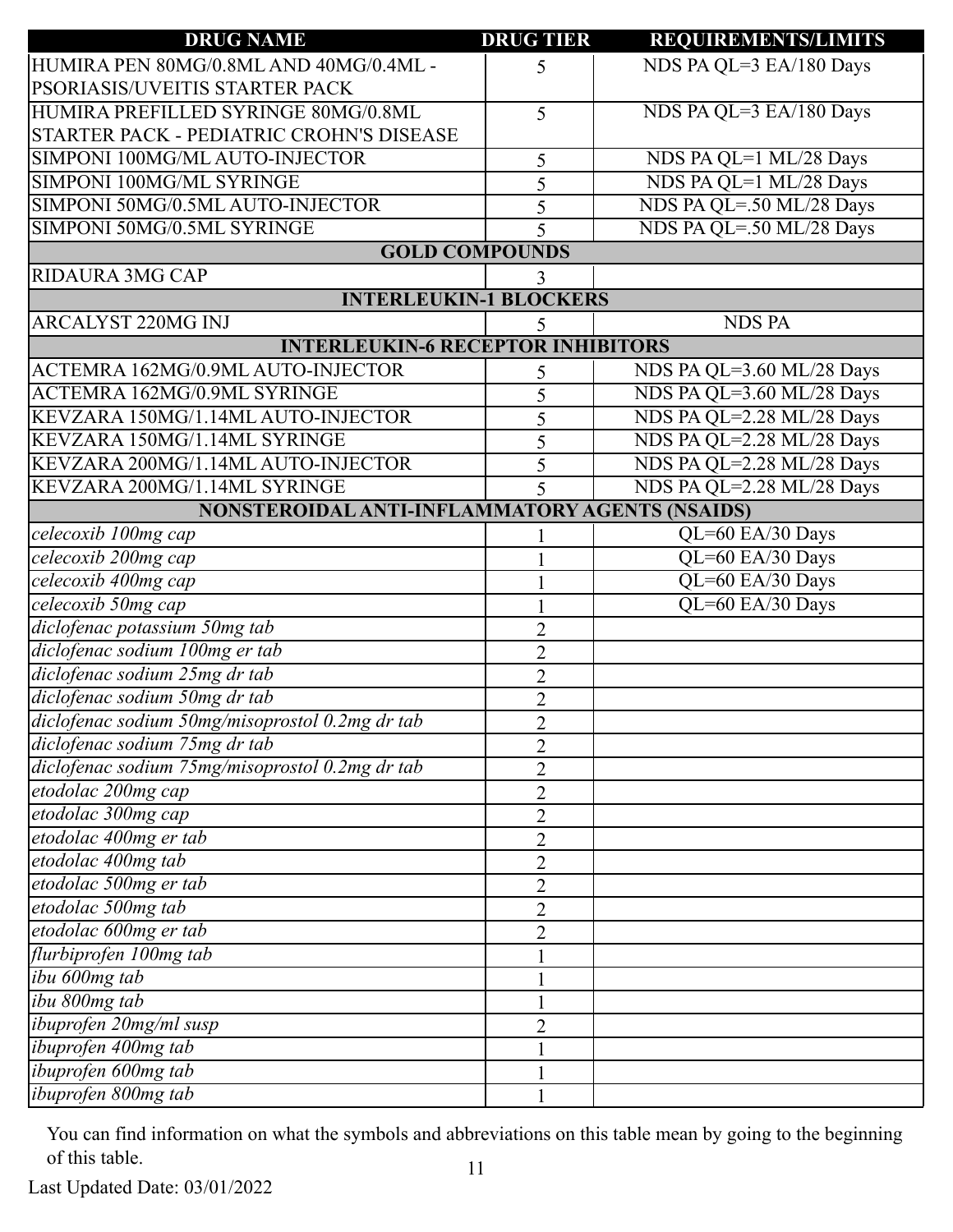| <b>DRUG NAME</b>                                     | <b>DRUG TIER</b>                       | <b>REQUIREMENTS/LIMITS</b> |  |  |
|------------------------------------------------------|----------------------------------------|----------------------------|--|--|
| <b>INDOCIN 50MG RECTAL SUPP</b>                      | 3                                      |                            |  |  |
| indomethacin 25mg cap                                | $\overline{2}$                         |                            |  |  |
| indomethacin 50mg cap                                | $\overline{2}$                         |                            |  |  |
| indomethacin 75mg er cap                             | $\overline{2}$                         |                            |  |  |
| <b>KETOPROFEN 200MG ER CAP</b>                       | 4                                      |                            |  |  |
| ketorolac tromethamine 10mg tab                      |                                        | $QL=20$ EA/5 Days          |  |  |
| meloxicam 15mg tab                                   |                                        |                            |  |  |
| meloxicam 7.5mg tab                                  |                                        |                            |  |  |
| nabumetone 500mg tab                                 | $\overline{2}$                         |                            |  |  |
| nabumetone 750mg tab                                 | $\overline{2}$                         |                            |  |  |
| naproxen 250mg tab                                   |                                        |                            |  |  |
| naproxen 375mg dr tab                                | $\overline{2}$                         |                            |  |  |
| naproxen 375mg tab                                   |                                        |                            |  |  |
| naproxen 500mg dr tab                                | $\overline{2}$                         |                            |  |  |
| naproxen 500mg tab                                   |                                        |                            |  |  |
| naproxen sodium 275mg tab                            | $\overline{2}$                         |                            |  |  |
| naproxen sodium 550mg tab                            | $\overline{2}$                         |                            |  |  |
| oxaprozin 600mg tab                                  | $\overline{2}$                         |                            |  |  |
| piroxicam 10mg cap                                   | $\overline{2}$                         |                            |  |  |
| piroxicam 20mg cap                                   | $\overline{2}$                         |                            |  |  |
| sulindac 150mg tab                                   |                                        |                            |  |  |
| sulindac 200mg tab                                   |                                        |                            |  |  |
| PHOSPHODIESTERASE 4 (PDE4) INHIBITORS                |                                        |                            |  |  |
| <b>OTEZLA 28-DAY STARTER PACK</b>                    | 5                                      | NDS PA QL=55 EA/28 Days    |  |  |
| <b>OTEZLA 30MG TAB</b>                               | 5                                      | NDS PA QL=60 EA/30 Days    |  |  |
|                                                      | <b>PYRIMIDINE SYNTHESIS INHIBITORS</b> |                            |  |  |
| leflunomide 10mg tab                                 |                                        |                            |  |  |
| leflunomide 20mg tab                                 | $\overline{2}$                         |                            |  |  |
| <b>SELECTIVE COSTIMULATION MODULATORS</b>            |                                        |                            |  |  |
| ORENCIA 125MG/ML AUTO-INJECTOR                       | 5                                      | NDS PA QL=4 ML/28 Days     |  |  |
| ORENCIA 125MG/ML SYRINGE                             | 5                                      | NDS PA QL=4 ML/28 Days     |  |  |
| ORENCIA 50MG/0.4ML SYRINGE                           | 5                                      | NDS PA QL=1.60 ML/28 Days  |  |  |
| ORENCIA 87.5MG/0.7ML SYRINGE                         | 5                                      | NDS PA QL=2.80 ML/28 Days  |  |  |
| <b>SOLUBLE TUMOR NECROSIS FACTOR RECEPTOR AGENTS</b> |                                        |                            |  |  |
| <b>ENBREL 25MG INJ</b>                               | 5                                      | NDS PA QL=8 ML/28 Days     |  |  |
| ENBREL 25MG/0.5ML INJ                                | 5                                      | NDS PA QL=8 ML/28 Days     |  |  |
| ENBREL 25MG/0.5ML SYRINGE                            | 5                                      | NDS PA QL=8.16 ML/28 Days  |  |  |
| ENBREL 50MG/ML AUTO-INJECTOR                         | 5                                      | NDS PA QL=8 ML/28 Days     |  |  |
| <b>ENBREL 50MG/ML CARTRIDGE</b>                      | 5                                      | NDS PA QL=8 ML/28 Days     |  |  |
| <b>ENBREL 50MG/ML SYRINGE</b>                        | 5                                      | NDS PA QL=8 ML/28 Days     |  |  |
| <b>ANALGESICS - NONNARCOTIC</b>                      |                                        |                            |  |  |
| <b>SALICYLATES</b>                                   |                                        |                            |  |  |
| diflunisal 500mg tab                                 | $\overline{2}$                         |                            |  |  |
| <b>ANALGESICS - OPIOID</b>                           |                                        |                            |  |  |
| <b>OPIOID AGONISTS</b>                               |                                        |                            |  |  |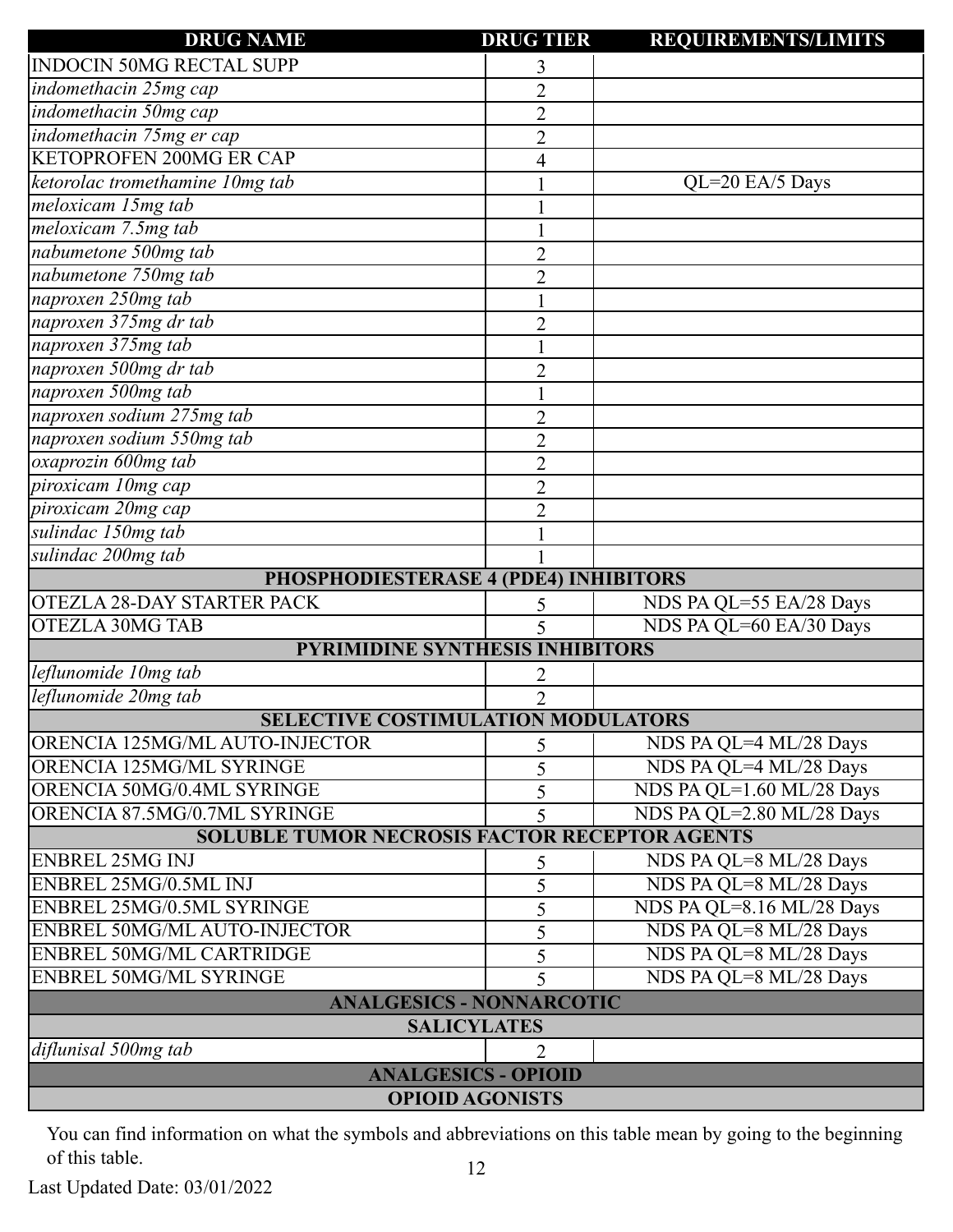| <b>DRUG NAME</b>                   | <b>DRUG TIER</b> | <b>REQUIREMENTS/LIMITS</b> |
|------------------------------------|------------------|----------------------------|
| <b>CODEINE SULFATE 15MG TAB</b>    | 3                | QL=240 EA/30 Days          |
| <b>CODEINE SULFATE 30MG TAB</b>    | 3                | QL=240 EA/30 Days          |
| <b>CODEINE SULFATE 60MG TAB</b>    | 3                | QL=180 EA/30 Days          |
| fentanyl 0.012mg/hr patch          | $\overline{2}$   | QL=10 EA/30 Days           |
| fentanyl 0.025mg/hr patch          | $\overline{2}$   | QL=10 EA/30 Days           |
| fentanyl 0.05mg/hr patch           | $\overline{2}$   | QL=10 EA/30 Days           |
| fentanyl 0.075mg/hr patch          | $\overline{2}$   | QL=10 EA/30 Days           |
| FENTANYL 0.1MG BUCCAL TAB          | 4                | PA QL=120 EA/30 Days       |
| fentanyl 0.1 mg/hr patch           | $\overline{2}$   | QL=10 EA/30 Days           |
| FENTANYL 0.2MG BUCCAL TAB          | 4                | PA QL=120 EA/30 Days       |
| FENTANYL 0.4MG BUCCAL TAB          | 4                | PA QL=120 EA/30 Days       |
| FENTANYL 0.6MG BUCCAL TAB          | 4                | PA QL=120 EA/30 Days       |
| FENTANYL 0.8MG BUCCAL TAB          | 4                | PA QL=120 EA/30 Days       |
| fentanyl 1200mcg lozenge           | $\overline{2}$   | PA QL=120 EA/30 Days       |
| fentanyl 1600mcg lozenge           | $\overline{2}$   | PA QL=120 EA/30 Days       |
| fentanyl 200mcg lozenge            | $\overline{2}$   | PA QL=120 EA/30 Days       |
| fentanyl 400mcg lozenge            | $\overline{2}$   | PA QL=120 EA/30 Days       |
| fentanyl 600mcg lozenge            | $\overline{2}$   | PA QL=120 EA/30 Days       |
| fentanyl 800mcg lozenge            | $\overline{2}$   | PA QL=120 EA/30 Days       |
| FENTORA 100MCG BUCCAL TAB          | 4                | PA QL=120 EA/30 Days       |
| FENTORA 200MCG BUCCAL TAB          | 4                | PA QL=120 EA/30 Days       |
| FENTORA 400MCG BUCCAL TAB          | 4                | PA QL=120 EA/30 Days       |
| FENTORA 600MCG BUCCAL TAB          | 4                | PA QL=120 EA/30 Days       |
| FENTORA 800MCG BUCCAL TAB          | 4                | PA QL=120 EA/30 Days       |
| hydrocodone bitartrate 10mg er cap | $\overline{2}$   | QL=60 EA/30 Days           |
| hydrocodone bitartrate 15mg er cap | $\overline{2}$   | QL=60 EA/30 Days           |
| hydrocodone bitartrate 20mg er cap | $\overline{2}$   | QL=60 EA/30 Days           |
| hydrocodone bitartrate 30mg er cap | $\overline{2}$   | QL=60 EA/30 Days           |
| hydrocodone bitartrate 40mg er cap | $\overline{2}$   | QL=60 EA/30 Days           |
| hydrocodone bitartrate 50mg er cap | $\overline{2}$   | QL=60 EA/30 Days           |
| hydromorphone 1mg/ml oral soln     | $\overline{2}$   | QL=2400 ML/30 Days         |
| hydromorphone 2mg tab              | $\overline{2}$   | QL=450 EA/30 Days          |
| hydromorphone 4mg tab              | $\overline{2}$   | QL=240 EA/30 Days          |
| hydromorphone 8mg tab              | $\overline{2}$   | QL=120 EA/30 Days          |
| methadone 10mg tab                 | $\overline{2}$   | QL=360 EA/30 Days          |
| METHADONE 1MG/ML ORAL SOLN         | $\overline{2}$   | QL=3600 ML/30 Days         |
| METHADONE 2MG/ML ORAL SOLN         | $\overline{2}$   | QL=1800 ML/30 Days         |
| methadone 5mg tab                  | $\overline{2}$   | QL=360 EA/30 Days          |
| morphine sulfate 100mg er tab      | $\overline{2}$   | QL=120 EA/30 Days          |
| morphine sulfate 15mg er tab       | $\overline{2}$   | QL=120 EA/30 Days          |
| <b>MORPHINE SULFATE 15MG TAB</b>   | $\overline{2}$   | QL=180 EA/30 Days          |
| morphine sulfate 200mg er tab      | $\overline{2}$   | QL=120 EA/30 Days          |
| morphine sulfate 20mg/ml oral soln | $\overline{2}$   | QL=180 ML/30 Days          |
| morphine sulfate 2mg/ml oral soln  | $\overline{2}$   | QL=1800 ML/30 Days         |
| morphine sulfate 30mg er tab       | $\overline{2}$   | QL=120 EA/30 Days          |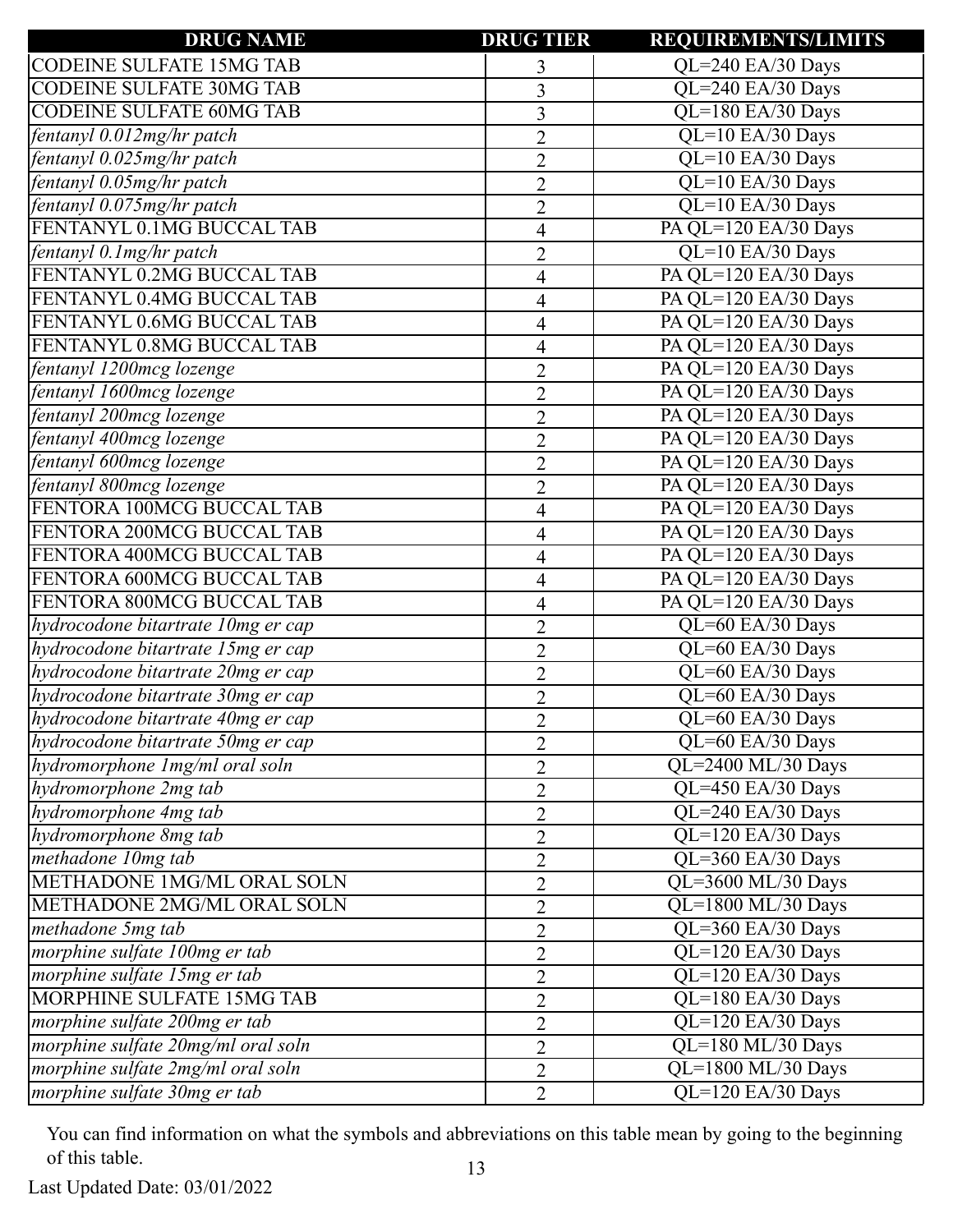| <b>DRUG NAME</b>                                 | <b>DRUG TIER</b>           | <b>REQUIREMENTS/LIMITS</b>      |
|--------------------------------------------------|----------------------------|---------------------------------|
| MORPHINE SULFATE 30MG TAB                        | 2                          | QL=180 EA/30 Days               |
| morphine sulfate 4mg/ml oral soln                | $\overline{2}$             | QL=900 ML/30 Days               |
| morphine sulfate 60mg er tab                     | $\overline{2}$             | QL=120 EA/30 Days               |
| <b>NUCYNTA 100MG ER TAB</b>                      | $\overline{3}$             | QL=60 EA/30 Days                |
| NUCYNTA 150MG ER TAB                             | 3                          | QL=60 EA/30 Days                |
| NUCYNTA 200MG ER TAB                             | $\overline{3}$             | QL=60 EA/30 Days                |
| <b>NUCYNTA 250MG ER TAB</b>                      | $\mathfrak{Z}$             | QL=60 EA/30 Days                |
| <b>NUCYNTA 50MG ER TAB</b>                       | 3                          | QL=60 EA/30 Days                |
| oxycodone 10mg tab                               | $\overline{2}$             | QL=180 EA/30 Days               |
| oxycodone 15mg tab                               | $\overline{2}$             | QL=180 EA/30 Days               |
| oxycodone Img/ml oral soln                       | $\overline{2}$             | QL=5400 ML/30 Days              |
| oxycodone 20mg tab                               | $\overline{2}$             | QL=180 EA/30 Days               |
| oxycodone 20mg/ml oral soln                      | $\overline{2}$             | QL=270 ML/30 Days               |
| oxycodone 30mg tab                               | $\overline{2}$             | QL=180 EA/30 Days               |
| oxycodone 5mg cap                                | $\overline{2}$             | QL=360 EA/30 Days               |
| oxycodone 5mg tab                                | $\overline{2}$             | QL=360 EA/30 Days               |
| oxymorphone 10mg tab                             | $\overline{2}$             | QL=360 EA/30 Days               |
| oxymorphone 5mg tab                              | $\overline{2}$             | QL=360 EA/30 Days               |
| tramadol 100mg er tab                            | $\overline{2}$             | QL=60 EA/30 Days                |
| tramadol 100mg er tab (matrix delivery)          | $\overline{2}$             | QL=60 EA/30 Days                |
| tramadol 200mg er tab                            | $\overline{2}$             | QL=60 EA/30 Days                |
| tramadol 200mg er tab (matrix delivery)          | $\overline{2}$             | QL=60 EA/30 Days                |
| tramadol 300mg er tab                            | $\overline{2}$             | QL=60 EA/30 Days                |
| tramadol 300mg er tab (matrix delivery)          | $\overline{2}$             | QL=60 EA/30 Days                |
| tramadol 50mg tab                                | $\overline{2}$             | QL=240 EA/30 Days               |
| <b>XTAMPZA 13.5MG ER CAP</b>                     | $\overline{3}$             | QL=120 EA/30 Days               |
| <b>XTAMPZA 18MG ER CAP</b>                       | 3                          | QL=120 EA/30 Days               |
| <b>XTAMPZA 27MG ER CAP</b>                       | 3                          | QL=120 EA/30 Days               |
| <b>XTAMPZA 36MG ER CAP</b>                       | 3                          | QL=120 EA/30 Days               |
| <b>XTAMPZA 9MG ER CAP</b>                        | $\overline{3}$             | $\overline{QL}$ =120 EA/30 Days |
|                                                  | <b>OPIOID COMBINATIONS</b> |                                 |
| acetaminophen 300mg/codeine phosphate 15mg tab   | 2                          | QL=390 EA/30 Days               |
| acetaminophen 300mg/codeine phosphate 30mg tab   | $\overline{2}$             | QL=390 EA/30 Days               |
| acetaminophen 300mg/codeine phosphate 60mg tab   | $\overline{2}$             | QL=390 EA/30 Days               |
| acetaminophen 300mg/hydrocodone bitartrate 10mg  | $\overline{2}$             | QL=390 EA/30 Days               |
| tab                                              |                            |                                 |
| acetaminophen 300mg/hydrocodone bitartrate 5mg   | $\overline{2}$             | QL=390 EA/30 Days               |
| tab                                              |                            |                                 |
| acetaminophen 300mg/hydrocodone bitartrate 7.5mg | $\overline{2}$             | QL=390 EA/30 Days               |
| tab                                              |                            |                                 |
| acetaminophen 325mg/hydrocodone bitartrate 10mg  | $\overline{2}$             | QL=360 EA/30 Days               |
| tab                                              |                            |                                 |
| acetaminophen 325mg/hydrocodone bitartrate 5mg   | $\overline{2}$             | QL=360 EA/30 Days               |
| tab                                              |                            |                                 |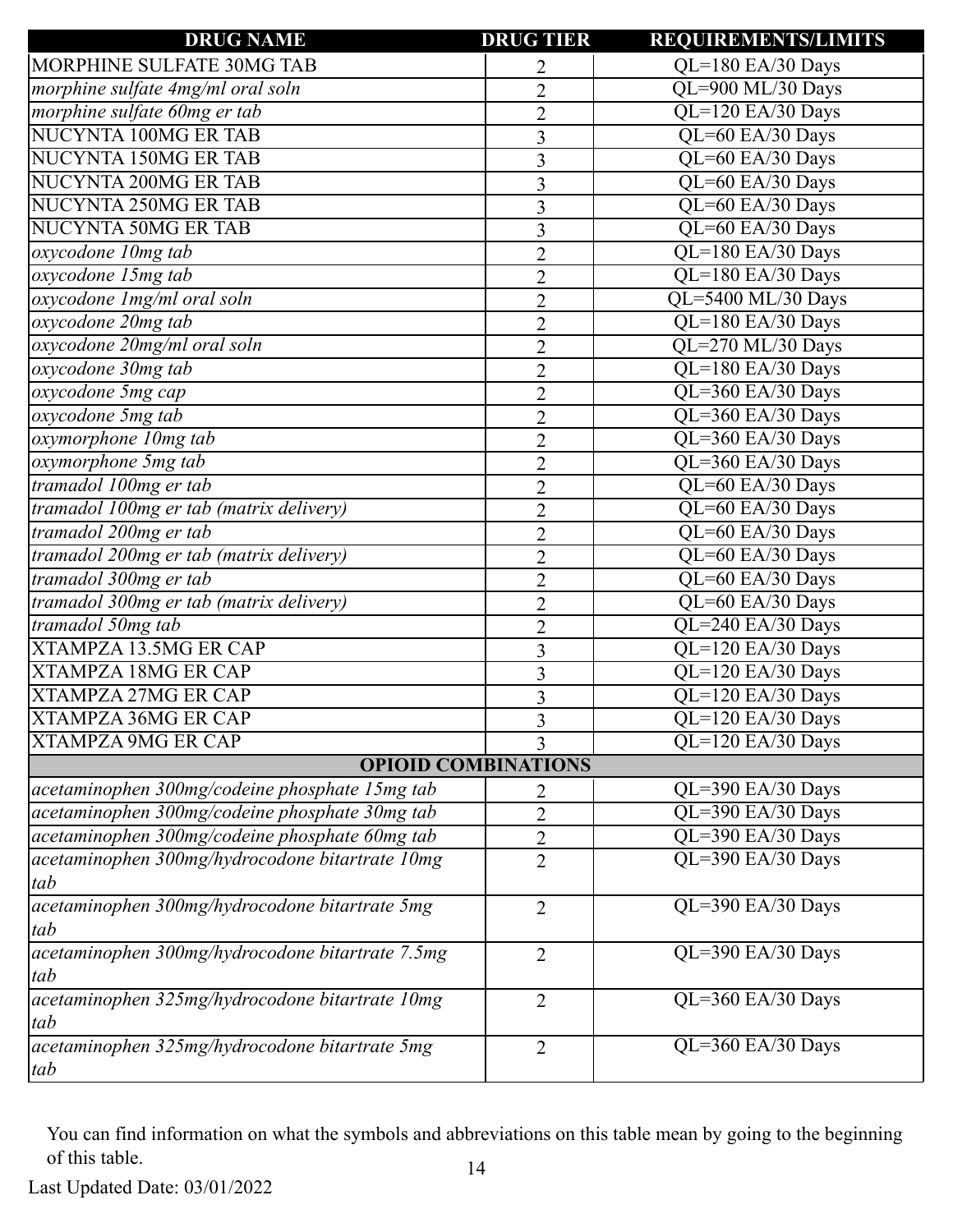| <b>DRUG NAME</b>                                 | <b>DRUG TIER</b>               | <b>REQUIREMENTS/LIMITS</b> |  |
|--------------------------------------------------|--------------------------------|----------------------------|--|
| acetaminophen 325mg/hydrocodone bitartrate 7.5mg | 2                              | QL=360 EA/30 Days          |  |
| tab                                              |                                |                            |  |
| acetaminophen 325mg/oxycodone 10mg tab           | $\overline{2}$                 | QL=360 EA/30 Days          |  |
| acetaminophen 325mg/oxycodone 2.5mg tab          | $\overline{2}$                 | QL=360 EA/30 Days          |  |
| acetaminophen 325mg/oxycodone 5mg tab            | $\overline{2}$                 | QL=360 EA/30 Days          |  |
| acetaminophen 325mg/oxycodone 7.5mg tab          | $\overline{2}$                 | QL=360 EA/30 Days          |  |
| acetaminophen 325mg/tramadol 37.5mg tab          | $\mathbf{1}$                   | QL=360 EA/30 Days          |  |
| acetaminophen/codeine phosphate 24mg-2.4mg/ml    | $\overline{2}$                 | QL=4980 ML/30 Days         |  |
| oral soln                                        |                                |                            |  |
| acetaminophen/hydrocodone bitartrate             | $\overline{2}$                 | QL=5400 ML/30 Days         |  |
| 21.7mg-0.5mg/ml oral soln                        |                                |                            |  |
| endocet 325-10mg tab                             | $\overline{2}$                 | QL=360 EA/30 Days          |  |
| endocet 325-5mg tab                              | $\overline{2}$                 | QL=360 EA/30 Days          |  |
| endocet 325-7.5mg tab                            | $\overline{2}$                 | QL=360 EA/30 Days          |  |
| hydrocodone bitartrate 10mg/ibuprofen 200mg tab  | $\overline{2}$                 | QL=480 EA/30 Days          |  |
| hydrocodone bitartrate 5mg/ibuprofen 200mg tab   | $\overline{2}$                 | QL=480 EA/30 Days          |  |
| hydrocodone bitartrate 7.5mg/ibuprofen 200mg tab | $\overline{2}$                 | QL=480 EA/30 Days          |  |
|                                                  | <b>OPIOID PARTIAL AGONISTS</b> |                            |  |
| buprenorphine 0.005mg/hr weekly patch            | 2                              | $QL=4$ EA/28 Days          |  |
| buprenorphine 0.0075mg/hr weekly patch           | $\overline{2}$                 | QL=4 EA/28 Days            |  |
| buprenorphine 0.015mg/hr weekly patch            | $\overline{2}$                 | QL=4 EA/28 Days            |  |
| buprenorphine 0.01mg/hr weekly patch             | $\overline{2}$                 | QL=4 EA/28 Days            |  |
| buprenorphine 0.02mg/hr weekly patch             | $\overline{2}$                 | QL=4 EA/28 Days            |  |
| buprenorphine 12mg/naloxone 3mg sublingual film  |                                | QL=60 EA/30 Days           |  |
| buprenorphine 2mg sl tab                         | $\mathbf{1}$                   | QL=90 EA/30 Days           |  |
| buprenorphine 2mg/naloxone 0.5mg sl tab          |                                | QL=90 EA/30 Days           |  |
| buprenorphine 2mg/naloxone 0.5mg sublingual film | 1                              |                            |  |
|                                                  |                                | QL=90 EA/30 Days           |  |
| buprenorphine 4mg/naloxone 1mg sublingual film   |                                | QL=90 EA/30 Days           |  |
| buprenorphine 8mg sl tab                         |                                | QL=90 EA/30 Days           |  |
| buprenorphine 8mg/naloxone 2mg sl tab            | $\mathbf{1}$                   | QL=90 EA/30 Days           |  |
| buprenorphine 8mg/naloxone 2mg sublingual film   | 1                              | QL=90 EA/30 Days           |  |
| butorphanol tartrate 1mg/act nasal inhaler       | $\overline{2}$                 | QL=10 ML/30 Days           |  |
| ZUBSOLV 0.7-0.18MG SL TAB                        | 3                              | QL=60 EA/30 Days           |  |
| ZUBSOLV 1.4-0.36MG SL TAB                        | 3                              | QL=90 EA/30 Days           |  |
| ZUBSOLV 11.4-2.9MG SL TAB                        | 3                              | QL=60 EA/30 Days           |  |
| ZUBSOLV 2.9-0.71MG SL TAB                        | 3                              | QL=90 EA/30 Days           |  |
| ZUBSOLV 5.7-1.4MG SL TAB                         | 3                              | QL=90 EA/30 Days           |  |
| ZUBSOLV 8.6-2.1MG SL TAB                         | 3                              | QL=60 EA/30 Days           |  |
|                                                  | <b>ANDROGENS-ANABOLIC</b>      |                            |  |
| <b>ANABOLIC STEROIDS</b>                         |                                |                            |  |
| oxandrolone 10mg tab                             | 2                              | PA QL=60 EA/30 Days        |  |
| oxandrolone 2.5mg tab                            | $\overline{2}$                 | PA QL=120 EA/30 Days       |  |
| <b>ANDROGENS</b>                                 |                                |                            |  |
| ANDRODERM 2MG/24HR PATCH                         | 3                              | PA QL=60 EA/30 Days        |  |
| ANDRODERM 4MG/24HR PATCH                         | $\overline{3}$                 | PA QL=30 EA/30 Days        |  |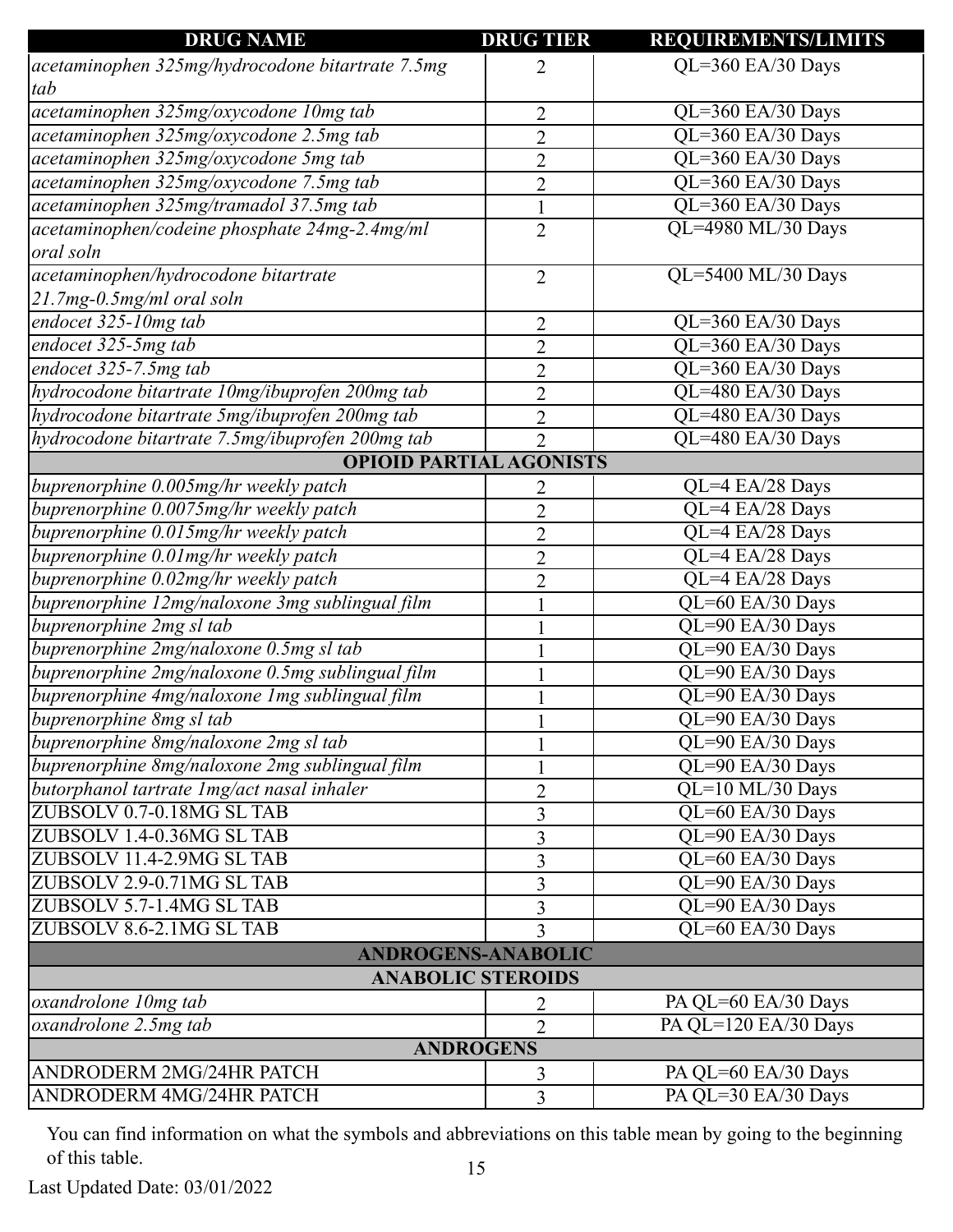| <b>DRUG NAME</b>                                   | <b>DRUG TIER</b>         | <b>REQUIREMENTS/LIMITS</b> |
|----------------------------------------------------|--------------------------|----------------------------|
| danazol 100mg cap                                  | 2                        |                            |
| danazol 200mg cap                                  | $\overline{2}$           |                            |
| danazol 50mg cap                                   | $\overline{c}$           |                            |
| <b>METHITEST 10MG TAB</b>                          | 4                        | PA                         |
| METHYLTESTOSTERONE 10MG CAP                        | 4                        | PA                         |
| testosterone 1% (12.5mg/act) gel pump              | 4                        | PA QL=300 GM/30 Days       |
| testosterone 1% (25mg) gel packet                  | $\overline{2}$           | PA QL=300 GM/30 Days       |
| testosterone 1% (50mg) gel packet                  | $\overline{2}$           | PA QL=300 GM/30 Days       |
| testosterone 1.62% (1.25gm) gel packet             | $\overline{c}$           | PA QL=75 GM/30 Days        |
| testosterone 1.62% (2.5gm) gel packet              | $\overline{2}$           | PA QL=150 GM/30 Days       |
| testosterone 1.62% (20.25mg/act) gel pump          | $\overline{2}$           | PA QL=150 GM/30 Days       |
| testosterone 30mg/act topical soln                 | $\overline{2}$           | PA QL=180 ML/30 Days       |
| testosterone cypionate 100mg/ml inj                | $\overline{2}$           |                            |
| testosterone cypionate 200mg/ml (1ml) inj          | $\overline{2}$           |                            |
| testosterone cypionate 200mg/ml inj                | $\overline{2}$           |                            |
| <b>TESTOSTERONE ENANTHATE 200MG/ML INJ</b>         | $\overline{2}$           |                            |
| <b>ANORECTAL AND RELATED PRODUCTS</b>              |                          |                            |
| <b>INTRARECTAL STEROIDS</b>                        |                          |                            |
| hydrocortisone 1.67mg/ml enema                     | 2                        |                            |
| <b>UCERIS 2MG/ACT RECTAL FOAM</b>                  | $\overline{\mathcal{A}}$ | PA                         |
| <b>RECTAL COMBINATIONS</b>                         |                          |                            |
| hydrocortisone acetate/pramoxine 1-1% rectal cream | 2                        |                            |
| <b>RECTAL STEROIDS</b>                             |                          |                            |
| hydrocortisone 2.5% cream                          | 2                        |                            |
| procto-med 2.5% cream                              | $\overline{2}$           |                            |
| procto-pak 1% rectal cream                         | $\overline{2}$           |                            |
| proctosol 2.5% cream                               | $\overline{2}$           |                            |
| proctozone hc 2.5% cream                           | $\overline{2}$           |                            |
| <b>VASODILATING AGENTS</b>                         |                          |                            |
| <b>RECTIV 0.4% RECTAL OINTMENT</b>                 | 4                        | QL=30 GM/30 Days           |
| <b>ANTHELMINTICS</b>                               |                          |                            |
| <b>ANTHELMINTICS</b>                               |                          |                            |
| albendazole 200mg tab                              |                          |                            |
| <b>BENZNIDAZOLE 100MG TAB</b>                      | 3                        | PA                         |
| <b>BENZNIDAZOLE 12.5MG TAB</b>                     | 3                        | PA                         |
| ivermectin 3mg tab                                 | 2                        |                            |
| praziquantel 600mg tab                             | $\overline{2}$           |                            |
| <b>ANTIANGINAL AGENTS</b>                          |                          |                            |
| <b>ANTIANGINALS-OTHER</b>                          |                          |                            |
| ranolazine 1000mg er tab                           | 2                        |                            |
| ranolazine 500mg er tab                            | $\overline{2}$           |                            |
| <b>NITRATES</b>                                    |                          |                            |
| isosorbide dinitrate 10mg tab                      |                          |                            |
| isosorbide dinitrate 20mg tab                      |                          |                            |
| isosorbide dinitrate 30mg tab                      |                          |                            |

Last Updated Date: 03/01/2022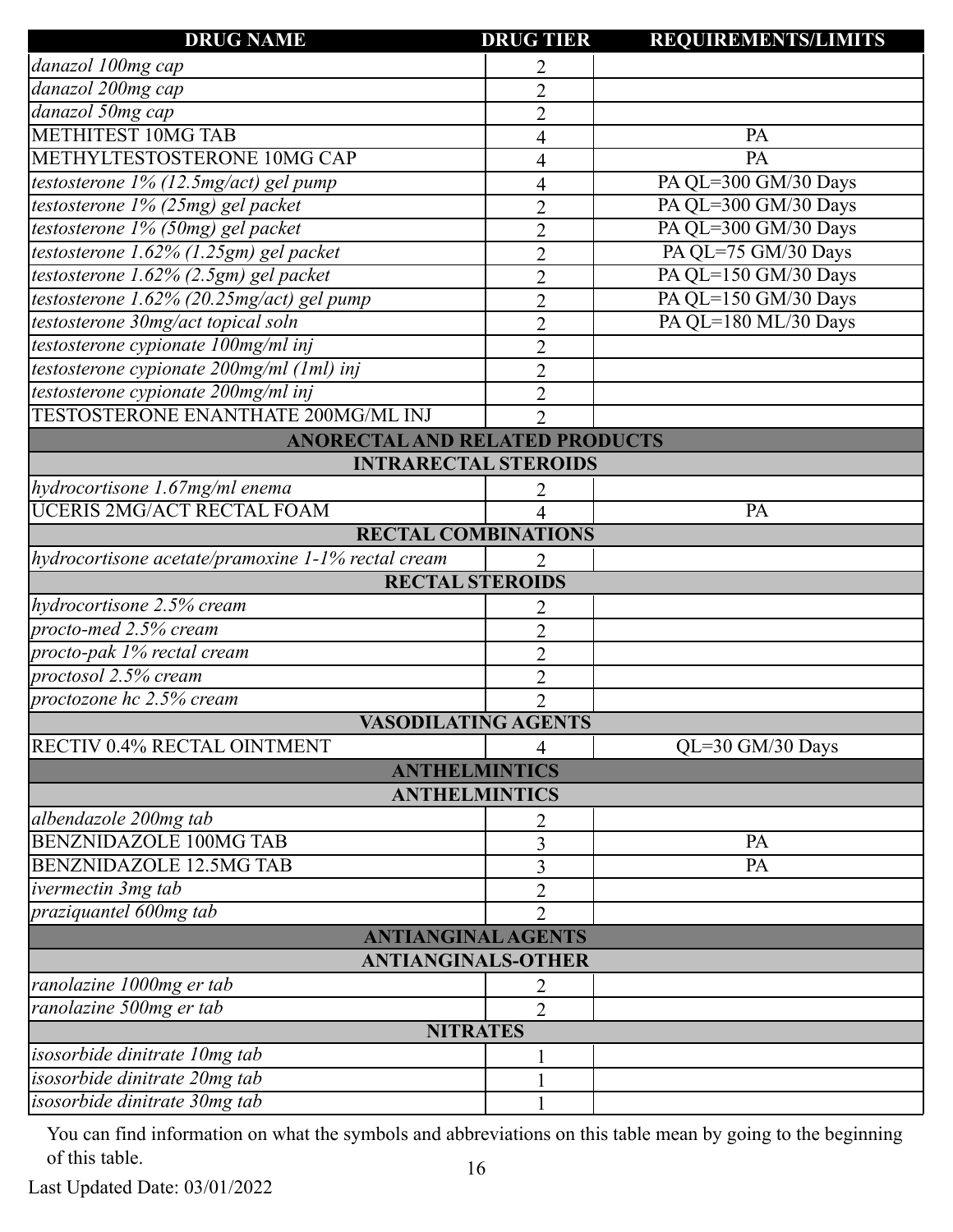| <b>DRUG NAME</b>                    | <b>DRUG TIER</b> | <b>REQUIREMENTS/LIMITS</b> |
|-------------------------------------|------------------|----------------------------|
| isosorbide dinitrate 40mg tab       |                  |                            |
| isosorbide dinitrate 5mg tab        |                  |                            |
| isosorbide mononitrate 10mg tab     |                  |                            |
| isosorbide mononitrate 120mg er tab |                  |                            |
| isosorbide mononitrate 20mg tab     |                  |                            |
| isosorbide mononitrate 30mg er tab  |                  |                            |
| isosorbide mononitrate 60mg er tab  |                  |                            |
| NITRO-BID 2% OINTMENT               | 3                |                            |
| NITRO-DUR 0.3MG/HR PATCH            | 4                |                            |
| NITRO-DUR 0.8MG/HR PATCH            | 4                |                            |
| nitroglycerin 0.1mg/hr patch        |                  |                            |
| nitroglycerin 0.2mg/hr patch        |                  |                            |
| nitroglycerin 0.3mg sl tab          |                  |                            |
| nitroglycerin 0.4mg sl tab          |                  |                            |
| nitroglycerin 0.4mg/act spray       | $\overline{2}$   |                            |
| nitroglycerin 0.4mg/hr patch        |                  |                            |
| nitroglycerin 0.6mg sl tab          |                  |                            |
| nitroglycerin 0.6mg/hr patch        |                  |                            |
| <b>ANTIANXIETY AGENTS</b>           |                  |                            |
| <b>ANTIANXIETY AGENTS - MISC.</b>   |                  |                            |
| buspirone 10mg tab                  |                  |                            |
| buspirone 15mg tab                  |                  |                            |
| buspirone 30mg tab                  |                  |                            |
| buspirone 5mg tab                   |                  |                            |
| buspirone 7.5mg tab                 |                  |                            |
| hydroxyzine 10mg tab                |                  |                            |
| hydroxyzine 25mg tab                |                  |                            |
| hydroxyzine 2mg/ml oral soln        | $\overline{2}$   |                            |
| hydroxyzine 50mg tab                |                  |                            |
| HYDROXYZINE PAMOATE 100MG CAP       | $\overline{2}$   |                            |
| hydroxyzine pamoate 25mg cap        |                  |                            |
| hydroxyzine pamoate 50mg cap        |                  |                            |
| <b>BENZODIAZEPINES</b>              |                  |                            |
| alprazolam 0.25mg tab               |                  | QL=120 EA/30 Days          |
| alprazolam 0.5mg er tab             | $\overline{2}$   | QL=30 EA/30 Days           |
| alprazolam 0.5mg tab                |                  | QL=120 EA/30 Days          |
| alprazolam 1 mg er tab              | $\overline{2}$   | QL=30 EA/30 Days           |
| alprazolam 1 mg tab                 |                  | QL=120 EA/30 Days          |
| alprazolam 2mg er tab               | $\overline{2}$   | QL=90 EA/30 Days           |
| alprazolam 2mg tab                  |                  | QL=150 EA/30 Days          |
| alprazolam 3mg er tab               | $\overline{2}$   | QL=90 EA/30 Days           |
| chlordiazepoxide 10mg cap           |                  | QL=120 EA/30 Days          |
| chlordiazepoxide 25mg cap           |                  | QL=120 EA/30 Days          |
| chlordiazepoxide 5mg cap            | $\mathbf{1}$     | QL=120 EA/30 Days          |
| clorazepate dipotassium 15mg tab    | $\overline{2}$   | QL=180 EA/30 Days          |
|                                     |                  |                            |

Last Updated Date: 03/01/2022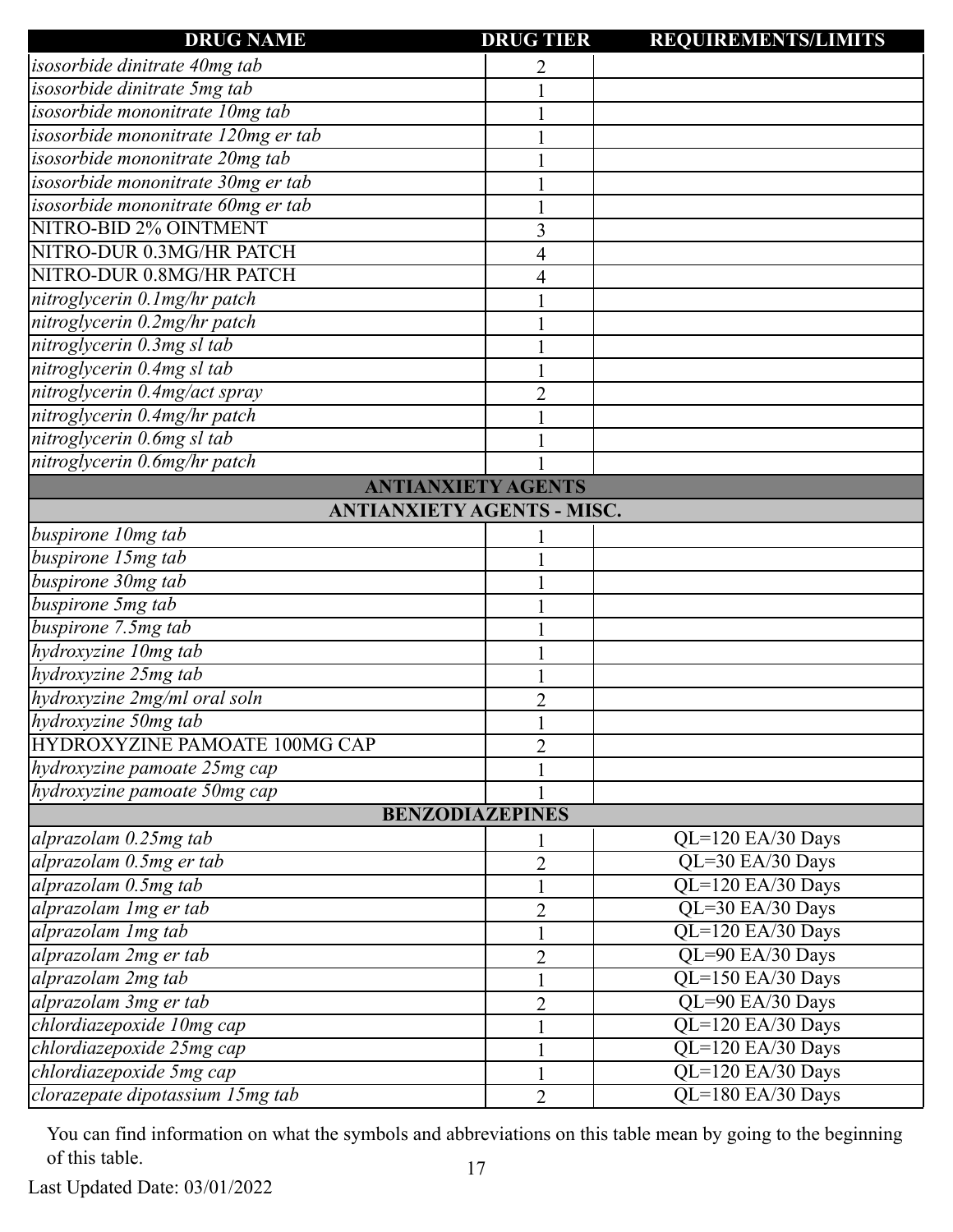| <b>DRUG NAME</b>                   | <b>DRUG TIER</b> | <b>REQUIREMENTS/LIMITS</b> |
|------------------------------------|------------------|----------------------------|
| clorazepate dipotassium 3.75mg tab | 2                | QL=180 EA/30 Days          |
| clorazepate dipotassium 7.5mg tab  | $\overline{2}$   | QL=180 EA/30 Days          |
| diazepam 10mg tab                  |                  | QL=120 EA/30 Days          |
| diazepam 2mg tab                   |                  | QL=120 EA/30 Days          |
| diazepam 5mg tab                   |                  | QL=120 EA/30 Days          |
| diazepam 5mg/ml oral soln          | $\overline{2}$   | QL=240 ML/30 Days          |
| diazepman 1mg/ml oral soln         | $\overline{2}$   | QL=1200 ML/30 Days         |
| lorazepam 0.5mg tab                |                  | QL=150 EA/30 Days          |
| lorazepam 1mg tab                  |                  | QL=150 EA/30 Days          |
| lorazepam 2mg tab                  | $\mathbf{1}$     | QL=150 EA/30 Days          |
| lorazepam 2mg/ml oral soln         | $\overline{2}$   | QL=150 ML/30 Days          |
| <b>ANTIARRHYTHMICS</b>             |                  |                            |
| <b>ANTIARRHYTHMICS TYPE I-A</b>    |                  |                            |
| disopyramide 100mg cap             |                  |                            |
| disopyramide 150mg cap             | $\overline{2}$   |                            |
| NORPACE 100MG ER CAP               | 3                |                            |
| NORPACE 150MG ER CAP               | $\overline{2}$   |                            |
| quinidine gluconate 324mg er tab   | $\overline{2}$   |                            |
| <b>QUINIDINE SULFATE 200MG TAB</b> | $\overline{2}$   |                            |
| <b>QUINIDINE SULFATE 300MG TAB</b> | $\overline{2}$   |                            |
| <b>ANTIARRHYTHMICS TYPE I-B</b>    |                  |                            |
| mexiletine 150mg cap               | 3                |                            |
| mexiletine 200mg cap               | 3                |                            |
| mexiletine 250mg cap               | $\overline{3}$   |                            |
| <b>ANTIARRHYTHMICS TYPE I-C</b>    |                  |                            |
| flecainide acetate 100mg tab       |                  |                            |
| flecainide acetate 150mg tab       | $\overline{2}$   |                            |
| flecainide acetate 50mg tab        | $\overline{2}$   |                            |
| propafenone 150mg tab              | $\overline{2}$   |                            |
| propafenone 225mg er cap           | $\overline{2}$   |                            |
| propafenone 225mg tab              | $\overline{2}$   |                            |
| propafenone 300mg tab              | $\overline{2}$   |                            |
| propafenone 325mg er cap           | $\overline{2}$   |                            |
| propafenone 425mg er cap           | $\overline{2}$   |                            |
| <b>ANTIARRHYTHMICS TYPE III</b>    |                  |                            |
| amiodarone 100mg tab               |                  |                            |
| amiodarone 200mg tab               |                  |                            |
| amiodarone 400mg tab               | $\overline{2}$   |                            |
| dofetilide 0.125mg cap             | $\overline{2}$   |                            |
| dofetilide 0.25mg cap              | $\overline{2}$   |                            |
| dofetilide 0.5mg cap               | $\overline{2}$   |                            |
| MULTAQ 400MG TAB                   | 3                |                            |
| pacerone 100mg tab                 | $\overline{2}$   |                            |
| pacerone 200mg tab                 |                  |                            |
| pacerone 400mg tab                 | $\overline{2}$   |                            |
|                                    |                  |                            |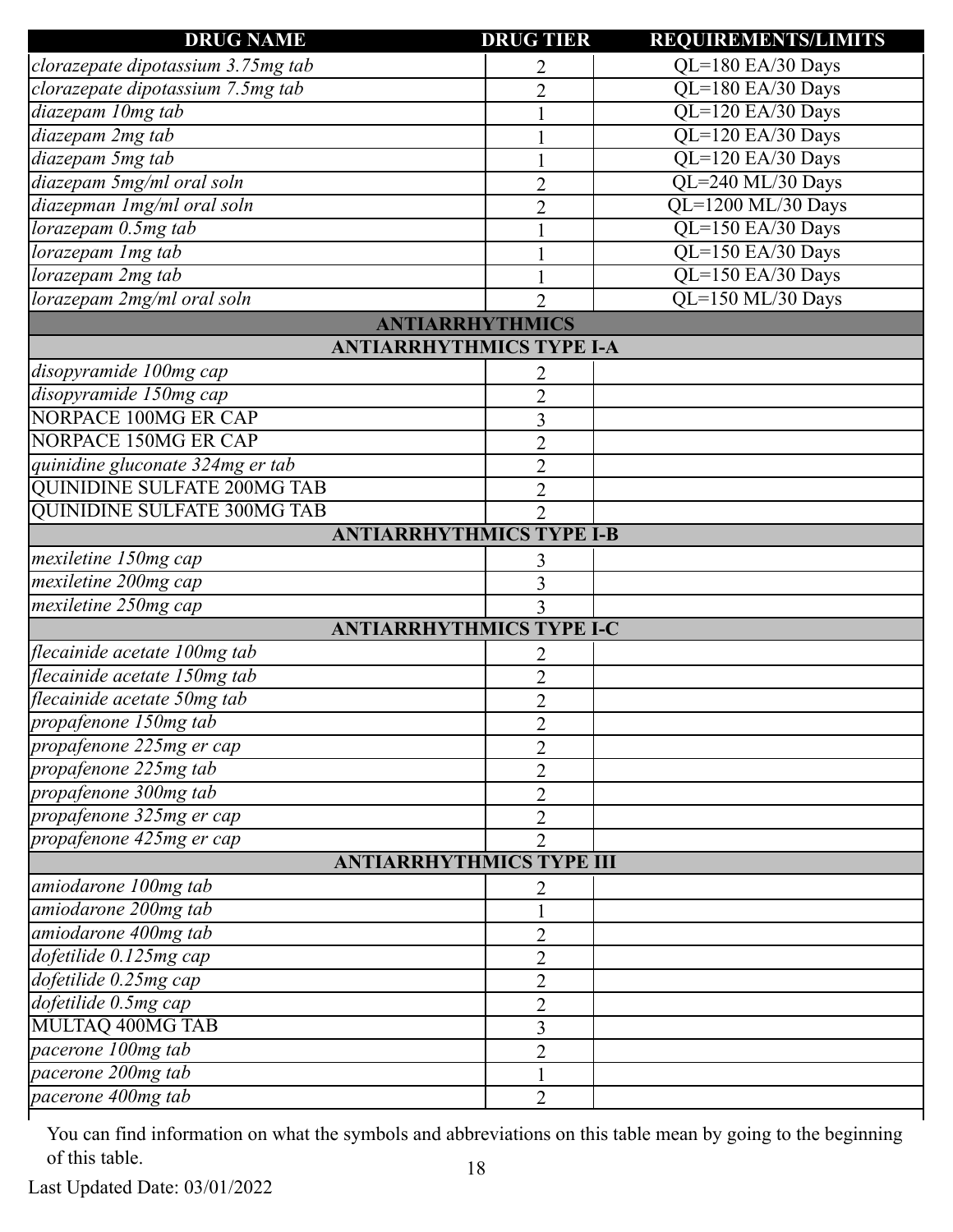| <b>DRUG NAME</b>                                       | <b>DRUG TIER</b>         | <b>REQUIREMENTS/LIMITS</b> |
|--------------------------------------------------------|--------------------------|----------------------------|
| <b>ANTIASTHMATIC AND BRONCHODILATOR AGENTS</b>         |                          |                            |
| <b>ANTIASTHMATIC - MONOCLONAL ANTIBODIES</b>           |                          |                            |
| FASENRA 30MG/ML AUTO-INJECTOR                          | 5                        | PA                         |
| <b>FASENRA 30MG/ML SYRINGE</b>                         | 5                        | $\overline{PA}$            |
| NUCALA 100MG INJ                                       | 5                        | <b>NDS PA</b>              |
| NUCALA 100MG/ML AUTO-INJECTOR                          | 5                        | <b>NDS PA</b>              |
| NUCALA 100MG/ML SYRINGE                                | 5                        | <b>NDS PA</b>              |
| <b>XOLAIR 150MG INJ</b>                                | 5                        | <b>NDS PA</b>              |
| <b>XOLAIR 150MG/ML SYRINGE</b>                         | 5                        | <b>NDS PA</b>              |
| XOLAIR 75MG/0.5ML SYRINGE                              | 5                        | <b>NDS PA</b>              |
| <b>BRONCHODILATORS - ANTICHOLINERGICS</b>              |                          |                            |
| <b>ATROVENT 17MCG INHALER</b>                          | 3                        |                            |
| <b>INCRUSE 62.5MCG/INH INHALER</b>                     | 3                        |                            |
| ipratropium bromide 0.2mg/ml inh soln                  | $\overline{2}$           | PA BvD                     |
| LONHALA 25MCG/ML INH SOLN                              | 3                        | ST QL=60 ML/30 Days        |
| SPIRIVA RESPIMAT 1.25MCG/ACT INH                       | 3                        | ST QL=4 GM/30 Days         |
| <b>LEUKOTRIENE MODULATORS</b>                          |                          |                            |
| montelukast 10mg tab                                   |                          |                            |
| montelukast 4mg chew tab                               |                          |                            |
| montelukast 4mg granules                               | $\overline{2}$           |                            |
| montelukast 5mg chew tab                               |                          |                            |
| zafirlukast 10mg tab                                   | $\overline{2}$           |                            |
| zafirlukast 20mg tab                                   | $\overline{2}$           |                            |
| <b>SELECTIVE PHOSPHODIESTERASE 4 (PDE4) INHIBITORS</b> |                          |                            |
| DALIRESP 250MCG TAB                                    | 4                        |                            |
| <b>DALIRESP 500MCG TAB</b>                             |                          |                            |
|                                                        | <b>STEROID INHALANTS</b> |                            |
| ARNUITY 100MCG INHALER                                 | 3                        | $QL=30$ EA/30 Days         |
| <b>ARNUITY 200MCG INHALER</b>                          | $\overline{3}$           | QL=30 EA/30 Days           |
| <b>ARNUITY 50MCG INHALER</b>                           | 3                        | QL=30 EA/30 Days           |
| <b>ASMANEX 100MCG INHALER</b>                          | 3                        | QL=13 GM/30 Days           |
| <b>ASMANEX 110MCG/INH INHALER</b>                      | $\overline{3}$           | QL=1 EA/30 Days            |
| <b>ASMANEX 200MCG INHALER</b>                          | $\overline{3}$           | QL=13 GM/30 Days           |
| ASMANEX 220MCG (120ACT) INHALER                        | 3                        | QL=1 EA/30 Days            |
| ASMANEX 220MCG (30ACT) INHALER                         | $\overline{3}$           | QL=1 EA/30 Days            |
| ASMANEX 220MCG (60ACT) INHALER                         | $\overline{3}$           | QL=1 EA/30 Days            |
| <b>ASMANEX 50MCG INHALER</b>                           | 3                        | QL=13 GM/30 Days           |
| budesonide 0.125mg/ml inh susp                         | $\overline{2}$           | PA BvD QL=120 ML/30 Days   |
| budesonide 0.25mg/ml inh susp                          | $\overline{2}$           | PA BvD QL=120 ML/30 Days   |
| budesonide 0.5mg/ml inh susp                           | $\overline{2}$           | PA BvD QL=120 ML/30 Days   |
| FLOVENT 100MCG DISKUS                                  | $\overline{3}$           | QL=60 EA/30 Days           |
| FLOVENT 110MCG HFA INHALER                             | 3                        | QL=24 GM/30 Days           |
| FLOVENT 220MCG HFA INHALER                             | $\overline{3}$           | QL=24 GM/30 Days           |
| FLOVENT 250MCG DISKUS                                  | $\overline{3}$           | QL=60 EA/30 Days           |
| FLOVENT 44MCG HFA INHALER                              | 3                        | QL=21.20 GM/30 Days        |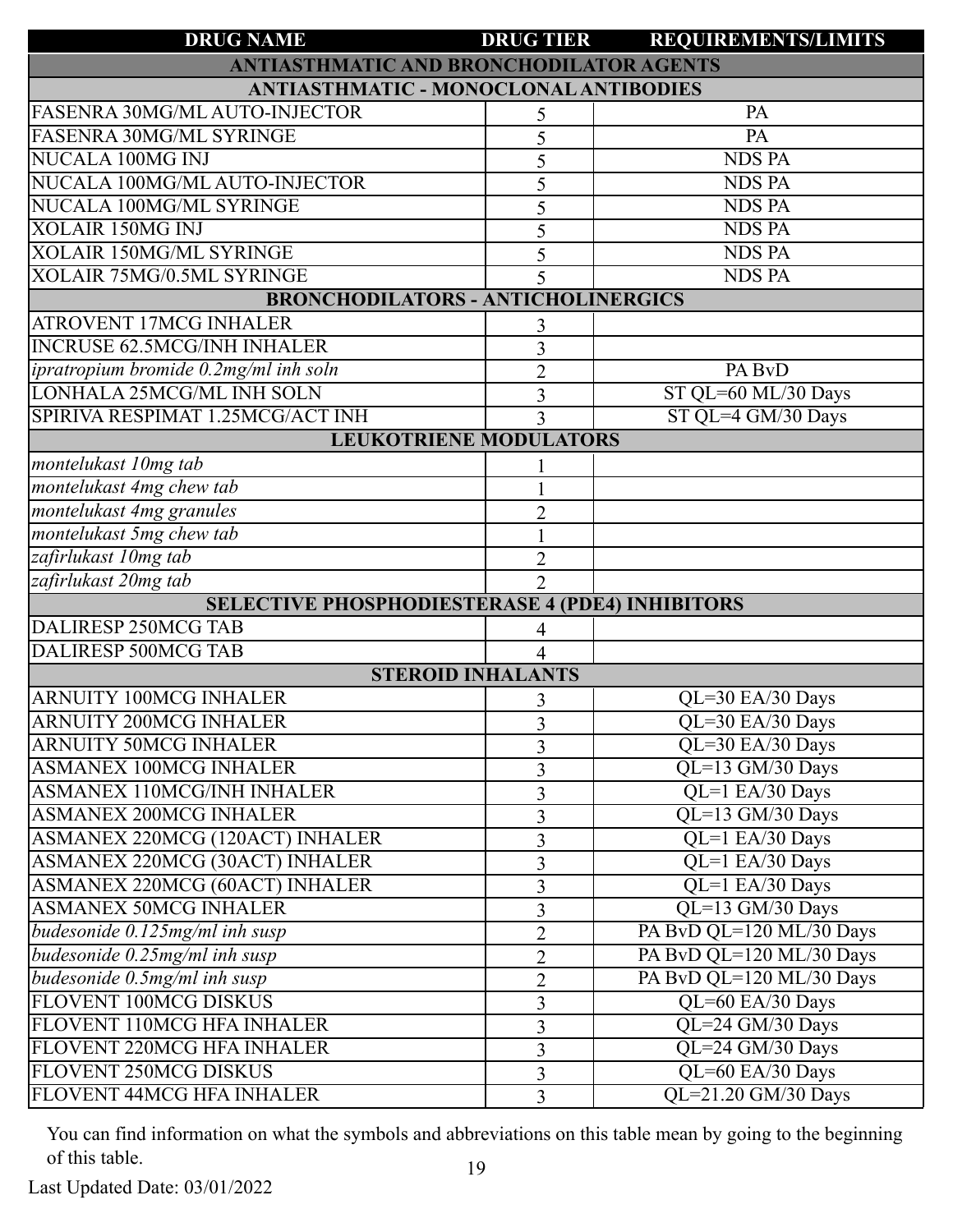| <b>DRUG NAME</b>                                | <b>DRUG TIER</b>        | <b>REQUIREMENTS/LIMITS</b>                   |  |
|-------------------------------------------------|-------------------------|----------------------------------------------|--|
| FLOVENT 50MCG DISKUS                            |                         | QL=60 EA/30 Days                             |  |
|                                                 | <b>SYMPATHOMIMETICS</b> |                                              |  |
| <b>ADVAIR 100-50MCG DISKUS</b>                  | 2                       | QL=60 EA/30 Days                             |  |
| <b>ADVAIR 115-21MCG HFA INHALER</b>             | $\overline{3}$          | QL=12 GM/30 Days                             |  |
| ADVAIR 230-21MCG HFA INHALER                    | 3                       | QL=12 GM/30 Days                             |  |
| <b>ADVAIR 250-50MCG DISKUS</b>                  | $\overline{2}$          | QL=60 EA/30 Days                             |  |
| ADVAIR 45-21MCG/ACT HFA INHALER                 | 3                       | QL=12 GM/30 Days                             |  |
| <b>ADVAIR 500-50MCG DISKUS</b>                  | $\overline{2}$          | QL=60 EA/30 Days                             |  |
| albuterol $0.21$ mg/ml $(0.63$ mg/3ml) inh soln | 1                       | PA BvD                                       |  |
| albuterol 0.4mg/ml (2mg/5ml) oral soln          | $\overline{2}$          |                                              |  |
| albuterol 0.83mg/ml (0.083%) inh soln           | $\overline{2}$          | PA BvD                                       |  |
| albuterol 2mg tab                               | $\overline{2}$          |                                              |  |
| albuterol 4mg tab                               | $\overline{2}$          |                                              |  |
| albuterol 5mg/ml inh soln                       | $\overline{2}$          | PA BvD                                       |  |
| albuterol neb soln 1.25mg/3ml                   |                         | PA BvD                                       |  |
| ANORO ELLIPTA 62.5-25MCG INHALER                | 3                       | QL=60 EA/30 Days                             |  |
| arformoterol tartrate 15mcg/2ml neb soln        | $\overline{2}$          | PA BvD QL=120 ML/30 Days                     |  |
| BREO ELLIPTA 100-25MCG INHALER                  | $\overline{3}$          | QL=60 EA/30 Days                             |  |
| <b>BREO ELLIPTA 200-25MCG INHALER</b>           | 3                       | QL=60 EA/30 Days                             |  |
| BREZTRI AEROSPHERE 160-9-4.8MCG/ACT             | 3                       | QL=10.70 GM/30 Days                          |  |
| <b>INHALER</b>                                  |                         |                                              |  |
| <b>COMBIVENT 20-100MCG/ACT INH</b>              |                         |                                              |  |
| DULERA 100-5MCG INHALER                         | 3                       | QL=13 GM/30 Days                             |  |
| <b>DULERA 200-5MCG INHALER</b>                  | 3                       | QL=13 GM/30 Days                             |  |
| <b>DULERA 50-5MCG INHALER</b>                   | 3                       |                                              |  |
|                                                 | 3                       | QL=13 GM/30 Days<br>PA BvD QL=120 ML/30 Days |  |
| formoterol fumarate neb soln 20mcg/2ml          | $\overline{2}$          |                                              |  |
| ipratropium/albuterol 0.5-2.5mg/3ml inh soln    | $\overline{2}$          | PA BvD                                       |  |
| levalbuterol 0.21mg/ml inh soln                 | $\overline{2}$          | PA BvD                                       |  |
| LEVALBUTEROL 45MCG INHALER                      | $\overline{4}$          | ST QL=30 GM/30 Days                          |  |
| levalbuterol neb soln 0.31mg/3ml                | $\overline{2}$          | PA BvD                                       |  |
| levalbuterol neb soln 1.25mg/0.5ml              | $\overline{2}$          | PA BvD                                       |  |
| levalbuterol neb soln 1.25mg/3ml                | $\overline{2}$          | PA BvD                                       |  |
| <b>SEREVENT 50MCG/DOSE INHALER</b>              | 3                       |                                              |  |
| STIOLTO 2.5-2.5MCG/ACT INH                      | 3                       | QL=4 GM/30 Days                              |  |
| SYMBICORT 160-4.5MCG INHALER                    | 3                       | QL=10.20 GM/30 Days                          |  |
| SYMBICORT 80-4.5MCG INHALER                     | 3                       | QL=10.20 GM/30 Days                          |  |
| terbutaline sulfate 2.5mg tab                   | $\overline{2}$          |                                              |  |
| terbutaline sulfate 5mg tab                     | $\overline{2}$          |                                              |  |
| TRELEGY ELLIPTA 100-62.5-25MCG INHALER          | 3                       | $QL=60$ EA/30 Days                           |  |
| TRELEGY ELLIPTA 200-62.5-25 MCG INHALER         | 3                       | QL=60 EA/30 Days                             |  |
| <b>VENTOLIN 108MCG HFA INHALER</b>              | 3                       | QL=36 GM/30 Days                             |  |
| <b>XOPENEX 45MCG INHALER</b>                    | 4                       | ST QL=30 GM/30 Days                          |  |
| <b>XANTHINES</b>                                |                         |                                              |  |
| THEO-24 100MG ER CAP                            | $\overline{4}$          |                                              |  |
| THEO-24 200MG ER CAP                            | 4                       |                                              |  |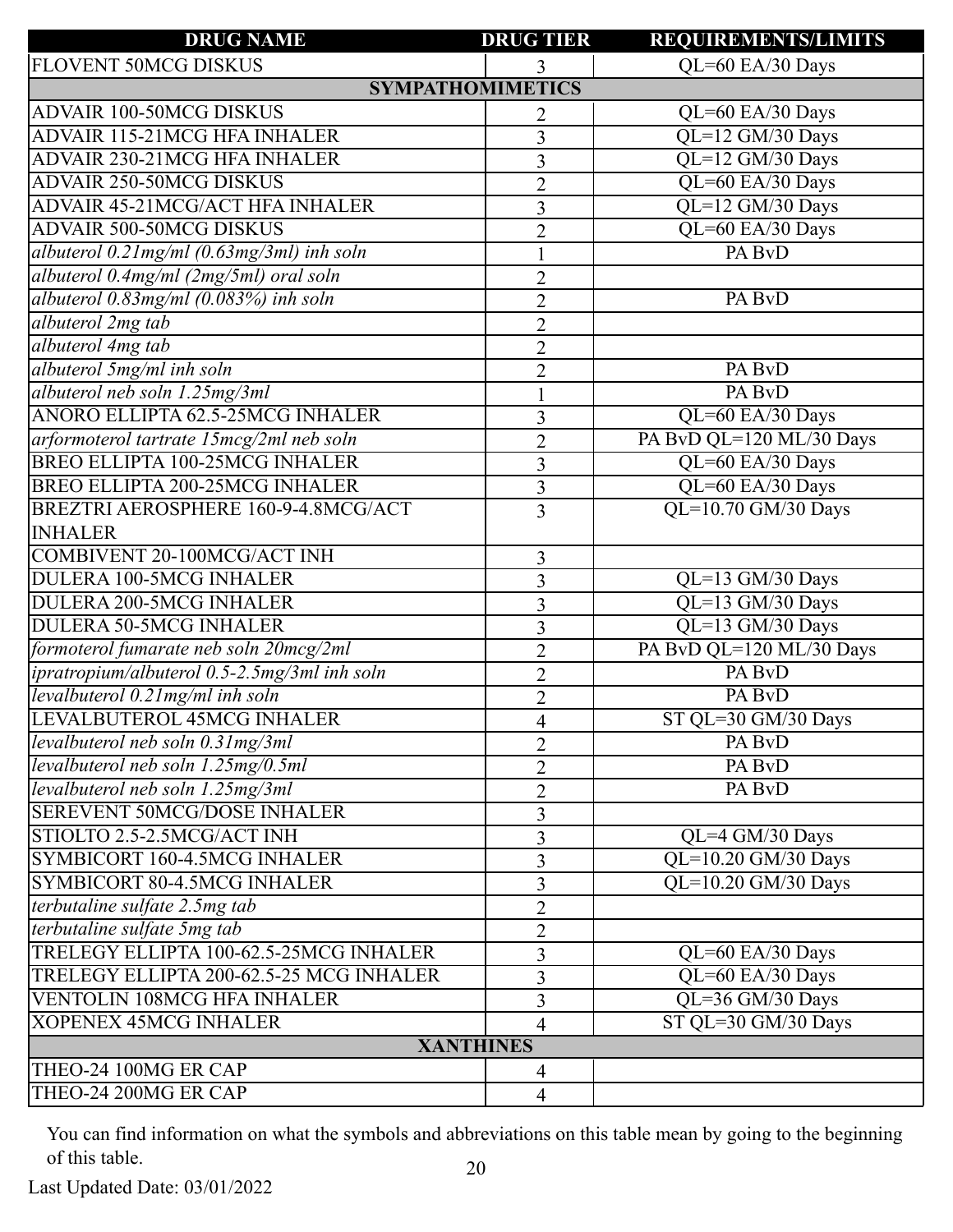| <b>DRUG NAME</b>                              | <b>DRUG TIER</b> | <b>REQUIREMENTS/LIMITS</b> |  |
|-----------------------------------------------|------------------|----------------------------|--|
| THEO-24 300MG ER CAP                          | 4                |                            |  |
| THEO-24 400MG ER CAP                          | 4                |                            |  |
| THEOPHYLLINE 300MG ER TAB                     | 3                |                            |  |
| theophylline 400mg er tab                     |                  |                            |  |
| THEOPHYLLINE 450MG ER TAB                     | 3                |                            |  |
| theophylline 5.33mg/ml oral soln              | $\overline{2}$   |                            |  |
| theophylline 600mg er tab                     |                  |                            |  |
| <b>ANTICOAGULANTS</b>                         |                  |                            |  |
| <b>COUMARIN ANTICOAGULANTS</b>                |                  |                            |  |
| jantoven 10mg tab                             |                  |                            |  |
| jantoven 1mg tab                              |                  |                            |  |
| jantoven 2.5mg tab                            |                  |                            |  |
| jantoven 2mg tab                              |                  |                            |  |
| jantoven 3mg tab                              |                  |                            |  |
| jantoven 4mg tab                              |                  |                            |  |
| jantoven 5mg tab                              |                  |                            |  |
| jantoven 6mg tab                              |                  |                            |  |
| jantoven 7.5mg tab                            |                  |                            |  |
| warfarin sodium 10mg tab                      |                  |                            |  |
| warfarin sodium 1mg tab                       |                  |                            |  |
| warfarin sodium 2.5mg tab                     |                  |                            |  |
| warfarin sodium 2mg tab                       |                  |                            |  |
| warfarin sodium 3mg tab                       |                  |                            |  |
| warfarin sodium 4mg tab                       |                  |                            |  |
| warfarin sodium 5mg tab                       |                  |                            |  |
| warfarin sodium 6mg tab                       |                  |                            |  |
| warfarin sodium 7.5mg tab                     |                  |                            |  |
| <b>DIRECT FACTOR XA INHIBITORS</b>            |                  |                            |  |
| ELIQUIS 2.5MG TAB                             | 3                |                            |  |
| ELIQUIS 30-DAY STARTER PACK 5MG               | 3                |                            |  |
| <b>ELIQUIS 5MG TAB</b>                        | 3                |                            |  |
| <b>XARELTO 10MG TAB</b>                       | 3                |                            |  |
| <b>XARELTO 15MG TAB</b>                       | 3                |                            |  |
| <b>XARELTO 2.5MG TAB</b>                      | 3                |                            |  |
| <b>XARELTO 20MG TAB</b>                       | 3                |                            |  |
| <b>XARELTO KIT PACK</b>                       | 3                |                            |  |
| <b>HEPARINS AND HEPARINOID-LIKE AGENTS</b>    |                  |                            |  |
| enoxaparin sodium 100mg/ml (0.3ml) syringe    | 2                | $QL=18$ ML/30 Days         |  |
| enoxaparin sodium 100mg/ml (0.4ml) syringe    | $\overline{2}$   | QL=24 ML/30 Days           |  |
| enoxaparin sodium 100mg/ml (0.6ml) syringe    | $\overline{2}$   | QL=36 ML/30 Days           |  |
| enoxaparin sodium 100mg/ml (0.8ml) syringe    | $\overline{2}$   | QL=48 ML/30 Days           |  |
| enoxaparin sodium 100mg/ml (1ml) syringe      | $\overline{2}$   | QL=60 ML/30 Days           |  |
| enoxaparin sodium 150mg/ml (0.8ml) syringe    | $\overline{2}$   | QL=48 ML/30 Days           |  |
| enoxaparin sodium 150mg/ml (1ml) syringe      | $\overline{2}$   | QL=60 ML/30 Days           |  |
| fondaparinux sodium 12.5mg/ml (0.4ml) syringe | $\overline{2}$   |                            |  |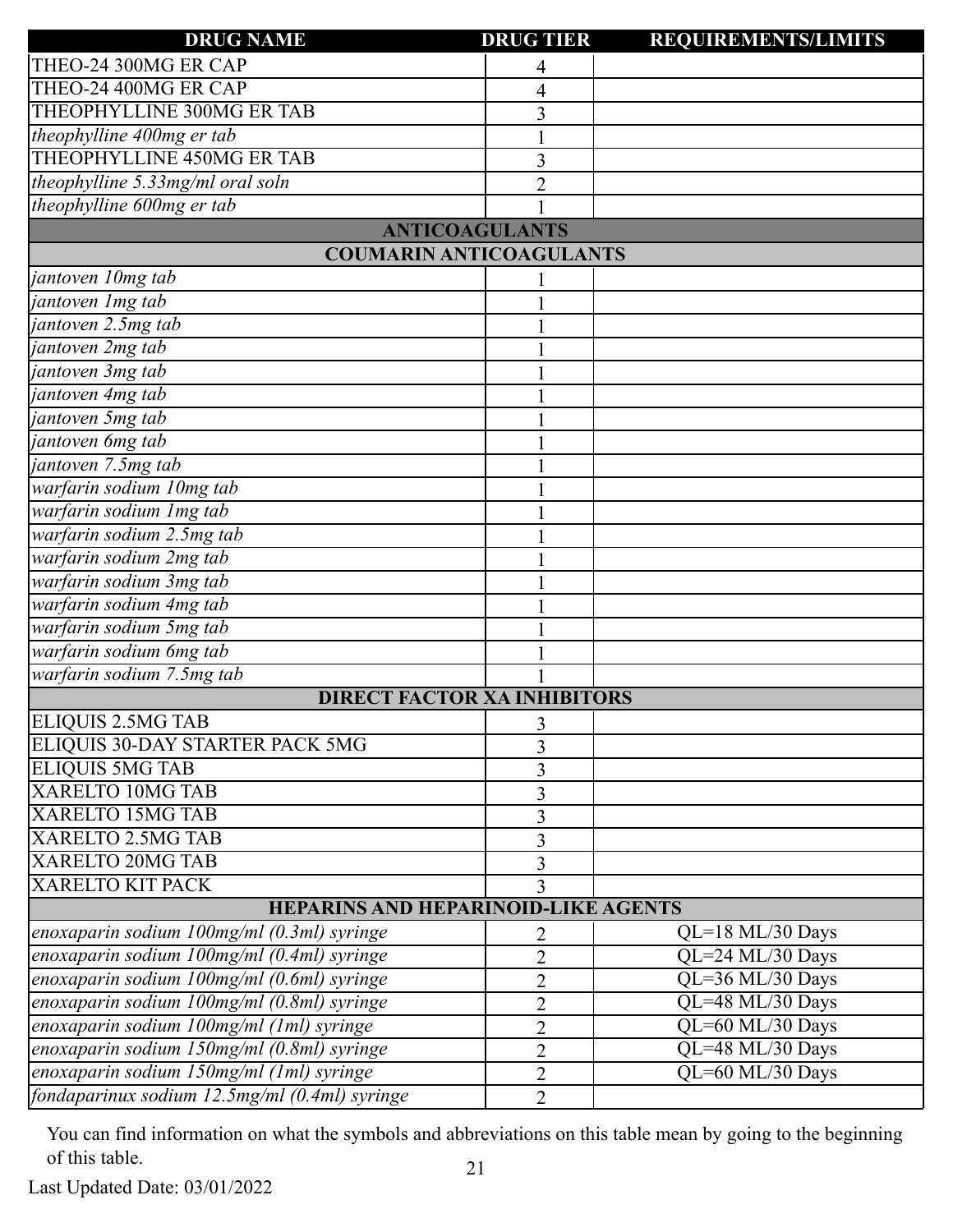| <b>DRUG NAME</b>                              | <b>DRUG TIER</b>           | <b>REQUIREMENTS/LIMITS</b>    |
|-----------------------------------------------|----------------------------|-------------------------------|
| fondaparinux sodium 12.5mg/ml (0.6ml) syringe | 2                          |                               |
| fondaparinux sodium 12.5mg/ml (0.8ml) syringe | $\overline{2}$             |                               |
| fondaparinux sodium 5mg/ml syringe            | $\overline{2}$             |                               |
| FRAGMIN 10000UNIT/ML SYRINGE                  | 4                          |                               |
| FRAGMIN 12500UNIT/0.5ML SYRINGE               | 4                          |                               |
| FRAGMIN 15000UNIT/0.6ML SYRINGE               | 4                          |                               |
| FRAGMIN 18000UNT/0.72ML SYRINGE               | 4                          |                               |
| FRAGMIN 2500UNIT/0.2ML SYRINGE                | 4                          |                               |
| FRAGMIN 5000UNIT/0.2ML SYRINGE                | 4                          |                               |
| FRAGMIN 7500UNIT/0.3ML SYRINGE                | 4                          |                               |
| FRAGMIN 95000UNIT/3.8ML INJ                   | 4                          |                               |
| heparin sodium porcine 10000unit/ml inj       | $\overline{2}$             |                               |
| heparin sodium porcine 1000unit/ml inj        | $\overline{2}$             |                               |
| heparin sodium porcine 20000unit/ml inj       | $\overline{2}$             |                               |
| heparin sodium porcine 5000unit/ml inj        | $\overline{2}$             |                               |
|                                               | <b>THROMBIN INHIBITORS</b> |                               |
| PRADAXA 110MG CAP                             | 4                          |                               |
| PRADAXA 150MG CAP                             | 4                          |                               |
| PRADAXA 75MG CAP                              |                            |                               |
|                                               | <b>ANTICONVULSANTS</b>     |                               |
| AMPA GLUTAMATE RECEPTOR ANTAGONISTS           |                            |                               |
| FYCOMPA 0.5MG/ML SUSP                         |                            | PA <sub>NSO</sub>             |
| <b>FYCOMPA 10MG TAB</b>                       | 4                          | PA <sub>NSO</sub>             |
| <b>FYCOMPA 12MG TAB</b>                       | 4                          | PA <sub>NSO</sub>             |
| <b>FYCOMPA 2MG TAB</b>                        | 4                          | PA <sub>NSO</sub>             |
| <b>FYCOMPA 4MG TAB</b>                        | 4                          | PA <sub>NSO</sub>             |
| <b>FYCOMPA 6MG TAB</b>                        | 4                          | PA <sub>NSO</sub>             |
| <b>FYCOMPA 8MG TAB</b>                        | 4                          | PA <sub>NSO</sub>             |
| <b>ANTICONVULSANTS - BENZODIAZEPINES</b>      |                            |                               |
| clobazam 10mg tab                             | $\overline{2}$             | QL=60 EA/30 Days              |
| clobazam 2.5mg/ml susp                        | $\overline{2}$             | $\overline{QL=480$ ML/30 Days |
| clobazam 20mg tab                             | $\overline{2}$             | QL=60 EA/30 Days              |
| clonazepam 0.125mg odt                        | $\overline{2}$             | QL=90 EA/30 Days              |
| clonazepam 0.25mg odt                         | $\overline{2}$             | QL=90 EA/30 Days              |
| clonazepam 0.5mg odt                          | $\overline{2}$             | QL=90 EA/30 Days              |
| clonazepam 0.5mg tab                          | $\mathbf{1}$               | QL=90 EA/30 Days              |
| clonazepam 1mg odt                            | $\overline{2}$             | QL=90 EA/30 Days              |
| clonazepam Img tab                            |                            | QL=90 EA/30 Days              |
| clonazepam 2mg odt                            | $\overline{2}$             | QL=300 EA/30 Days             |
| clonazepam 2mg tab                            |                            | QL=300 EA/30 Days             |
| <b>DIASTAT 10MG RECTAL GEL</b>                | 3                          | $\overline{QL=}10$ EA/30 Days |
| <b>DIASTAT 2.5MG RECTAL GEL</b>               | 3                          | QL=10 EA/30 Days              |
| <b>DIASTAT 20MG RECTAL GEL</b>                | 3                          | QL=10 EA/30 Days              |
| DIAZEPAM 10MG/2ML RECTAL GEL                  | 3                          | QL=10 EA/30 Days              |
| DIAZEPAM 2.5MG/0.5ML RECTAL GEL               | $\overline{3}$             | QL=10 EA/30 Days              |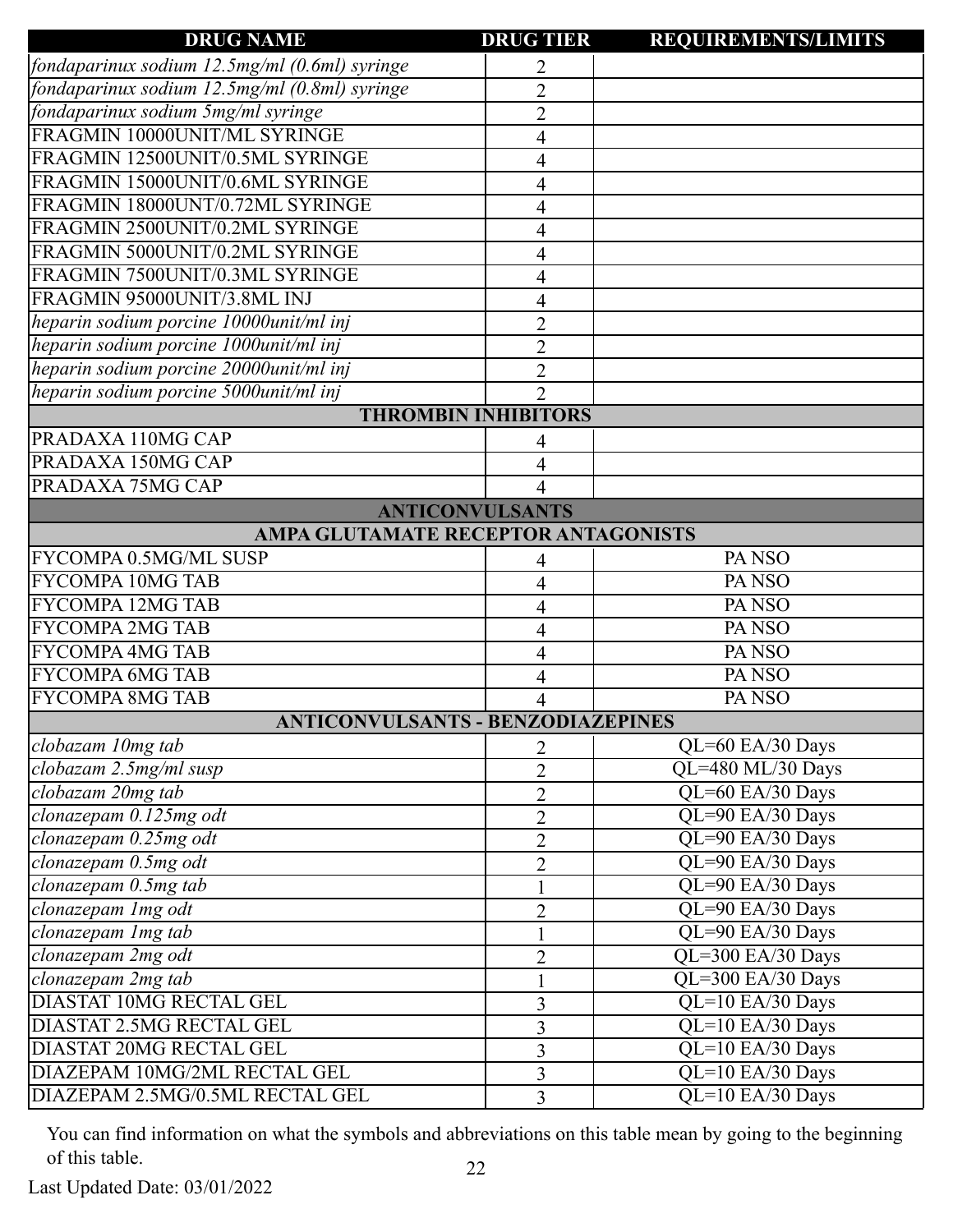| <b>DRUG NAME</b>                       | <b>DRUG TIER</b> | <b>REQUIREMENTS/LIMITS</b>   |
|----------------------------------------|------------------|------------------------------|
| DIAZEPAM 20MG/4ML RECTAL GEL           | 3                | QL=10 EA/30 Days             |
| NAYZILAM 5MG/0.1ML NASAL SPRAY         | 4                | QL=10 EA/30 Days             |
| SYMPAZAN 10MG ORAL FILM                | $\overline{4}$   | ST NSO QL=60 EA/30 Days      |
| SYMPAZAN 20MG ORAL FILM                | $\overline{4}$   | ST NSO QL=60 EA/30 Days      |
| <b>SYMPAZAN 5MG ORAL FILM</b>          | $\overline{4}$   | ST NSO QL=60 EA/30 Days      |
| VALTOCO 10MG DOSE KIT 10MG/0.1ML PACK  | $\overline{4}$   | QL=10 EA/30 Days             |
| VALTOCO 15MG DOSE KIT 7.5MG/0.1ML PACK | $\overline{4}$   | QL=10 EA/30 Days             |
| VALTOCO 20MG DOSE KIT 10MG/0.1ML PACK  | 4                | QL=10 EA/30 Days             |
| VALTOCO 5MG DOSE KIT 5MG/0.1ML PACK    | 4                | QL=10 EA/30 Days             |
| <b>ANTICONVULSANTS - MISC.</b>         |                  |                              |
| <b>APTIOM 200MG TAB</b>                | 4                | PA <sub>NSO</sub>            |
| <b>APTIOM 400MG TAB</b>                | 4                | PA NSO                       |
| <b>APTIOM 600MG TAB</b>                | $\overline{4}$   | PA <sub>NSO</sub>            |
| <b>APTIOM 800MG TAB</b>                | $\overline{4}$   | PA <sub>NSO</sub>            |
| <b>BRIVIACT 100MG TAB</b>              | $\overline{4}$   | PA NSO QL=60 EA/30 Days      |
| <b>BRIVIACT 10MG TAB</b>               | $\overline{4}$   | PA NSO QL=60 EA/30 Days      |
| <b>BRIVIACT 10MG/ML ORAL SOLN</b>      | $\overline{4}$   | PA NSO                       |
| <b>BRIVIACT 25MG TAB</b>               | $\overline{4}$   | PA NSO QL=60 EA/30 Days      |
| <b>BRIVIACT 50MG TAB</b>               | $\overline{4}$   | PA NSO QL=60 EA/30 Days      |
| <b>BRIVIACT 75MG TAB</b>               | $\overline{4}$   | PA NSO QL=60 EA/30 Days      |
| carbamazepine 100mg chew tab           | $\overline{2}$   |                              |
| carbamazepine 100mg er cap             | $\overline{2}$   |                              |
| carbamazepine 100mg er tab             | $\overline{2}$   |                              |
| carbamazepine 200mg er cap             | $\overline{2}$   |                              |
| carbamazepine 200mg er tab             | $\overline{2}$   |                              |
| carbamazepine 200mg tab                | $\overline{2}$   |                              |
| carbamazepine 20mg/ml susp             | $\overline{2}$   |                              |
| carbamazepine 300mg er cap             | $\overline{2}$   |                              |
| carbamazepine 400mg er tab             | $\overline{2}$   |                              |
| <b>DIACOMIT 250MG CAP</b>              | 5                | <b>NDS PANSO</b>             |
| DIACOMIT 250MG POWDER FOR ORAL SUSP    | 5                | <b>NDS PANSO</b>             |
| <b>DIACOMIT 500MG CAP</b>              | 5                | <b>NDS PANSO</b>             |
| DIACOMIT 500MG POWDER FOR ORAL SUSP    | 5                | <b>NDS PANSO</b>             |
| EPIDIOLEX 100MG/ML ORAL SOLN           | 3                | PA <sub>NSO</sub>            |
| epitol 200mg tab                       | $\overline{2}$   |                              |
| EPRONTIA 25MG/ML ORAL SOLN             | $\overline{4}$   |                              |
| FINTEPLA 2.2MG/ML ORAL SOLN            | 5                | NDS PA NSO QL=360 ML/30 Days |
| gabapentin 100mg cap                   |                  |                              |
| gabapentin 300mg cap                   |                  |                              |
| gabapentin 400mg cap                   |                  |                              |
| gabapentin 50mg/ml oral soln           | $\overline{2}$   |                              |
| gabapentin 600mg tab                   |                  |                              |
| gabapentin 800mg tab                   |                  |                              |
| lamotrigine 100mg er tab               | $\overline{2}$   |                              |
| lamotrigine 100mg odt                  | $\overline{2}$   |                              |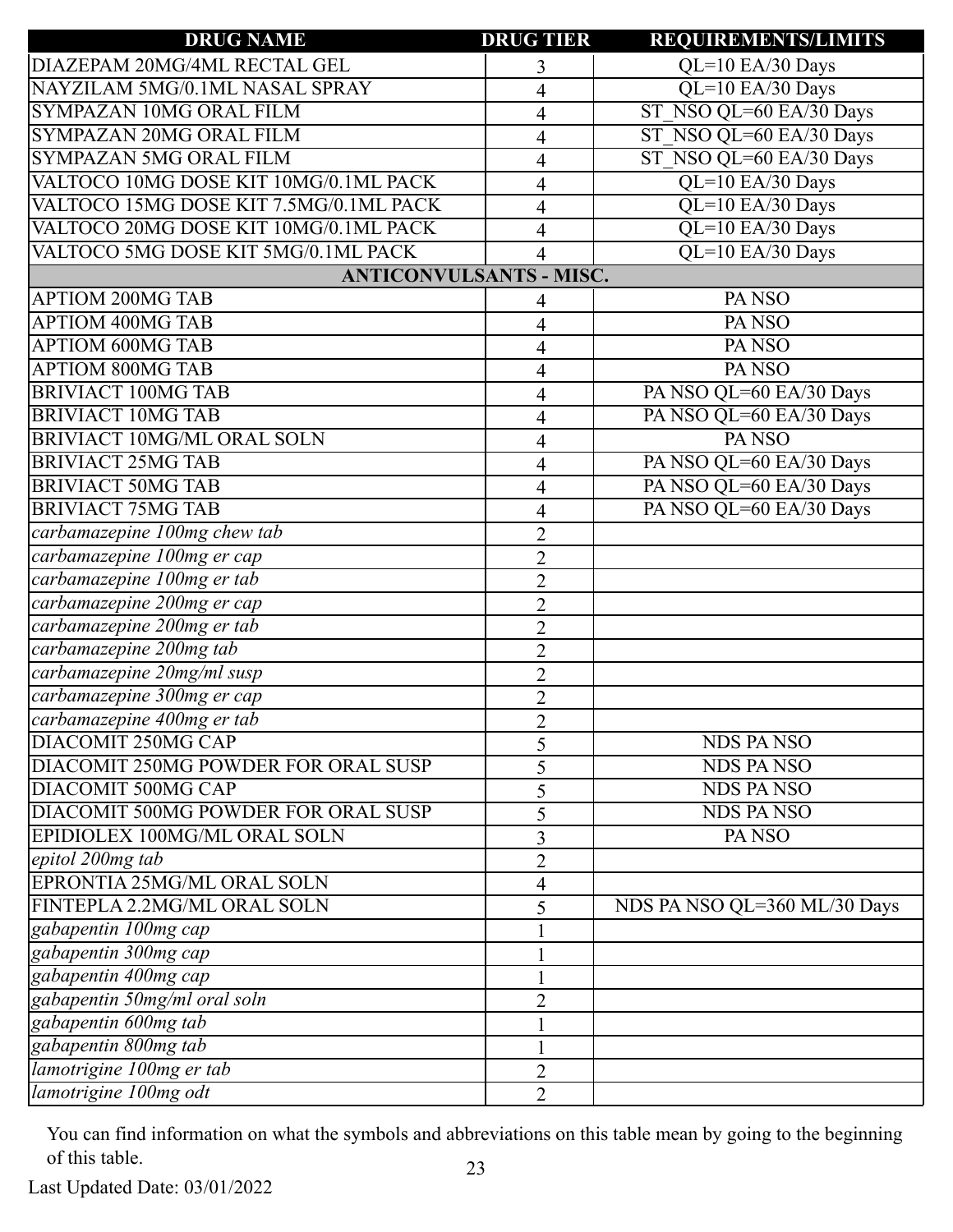| <b>DRUG NAME</b>                 | <b>DRUG TIER</b> | <b>REQUIREMENTS/LIMITS</b> |
|----------------------------------|------------------|----------------------------|
| lamotrigine 100mg tab            |                  |                            |
| lamotrigine 150mg tab            |                  |                            |
| lamotrigine 200mg er tab         | 2                |                            |
| lamotrigine 200mg odt            | $\overline{2}$   |                            |
| lamotrigine 200mg tab            |                  |                            |
| lamotrigine 250mg er tab         | $\overline{2}$   |                            |
| lamotrigine 25mg chew tab        | $\overline{2}$   |                            |
| lamotrigine 25mg er tab          | $\overline{2}$   |                            |
| lamotrigine 25mg odt             | $\overline{2}$   |                            |
| lamotrigine 25mg tab             |                  |                            |
| lamotrigine 300mg er tab         | $\overline{2}$   |                            |
| lamotrigine 50mg er tab          | $\overline{2}$   |                            |
| lamotrigine 50mg odt             | $\overline{2}$   |                            |
| lamotrigine 5mg chew tab         | $\overline{2}$   |                            |
| levetiracetam 1000mg tab         |                  |                            |
| levetiracetam 100mg/ml oral soln |                  |                            |
| levetiracetam 250mg tab          |                  |                            |
| levetiracetam 500mg er tab       |                  |                            |
| levetiracetam 500mg tab          |                  |                            |
| levetiracetam 750mg er tab       |                  |                            |
| levetiracetam 750mg tab          | 2                |                            |
| oxcarbazepine 150mg tab          |                  |                            |
| oxcarbazepine 300mg tab          |                  |                            |
| oxcarbazepine 600mg tab          |                  |                            |
| oxcarbazepine 60mg/ml susp       | 2                |                            |
| pregabalin 100mg cap             |                  |                            |
| pregabalin 150mg cap             |                  |                            |
| pregabalin 200mg cap             |                  |                            |
| pregabalin 20mg/ml oral soln     | 2                |                            |
| pregabalin 225mg cap             |                  |                            |
| pregabalin 25mg cap              |                  |                            |
| pregabalin 300mg cap             |                  |                            |
| pregabalin 50mg cap              |                  |                            |
| pregabalin 75mg cap              |                  |                            |
| primidone 250mg tab              |                  |                            |
| primidone 50mg tab               |                  |                            |
| roweepra 500mg tab               |                  |                            |
| rufinamide 200mg tab             | $\overline{2}$   | PA <sub>NSO</sub>          |
| rufinamide 400mg tab             | $\overline{2}$   | PA <sub>NSO</sub>          |
| rufinamide 40mg/ml susp          | $\overline{2}$   | PA <sub>NSO</sub>          |
| SPRITAM 1000MG TAB FOR ORAL SUSP | 4                | PA <sub>NSO</sub>          |
| SPRITAM 250MG TAB FOR ORAL SUSP  | 4                | PA <sub>NSO</sub>          |
| SPRITAM 500MG TAB FOR ORAL SUSP  | 4                | PANSO                      |
| SPRITAM 750MG TAB FOR ORAL SUSP  | 4                | PA <sub>NSO</sub>          |
| topiramate 100mg tab             |                  |                            |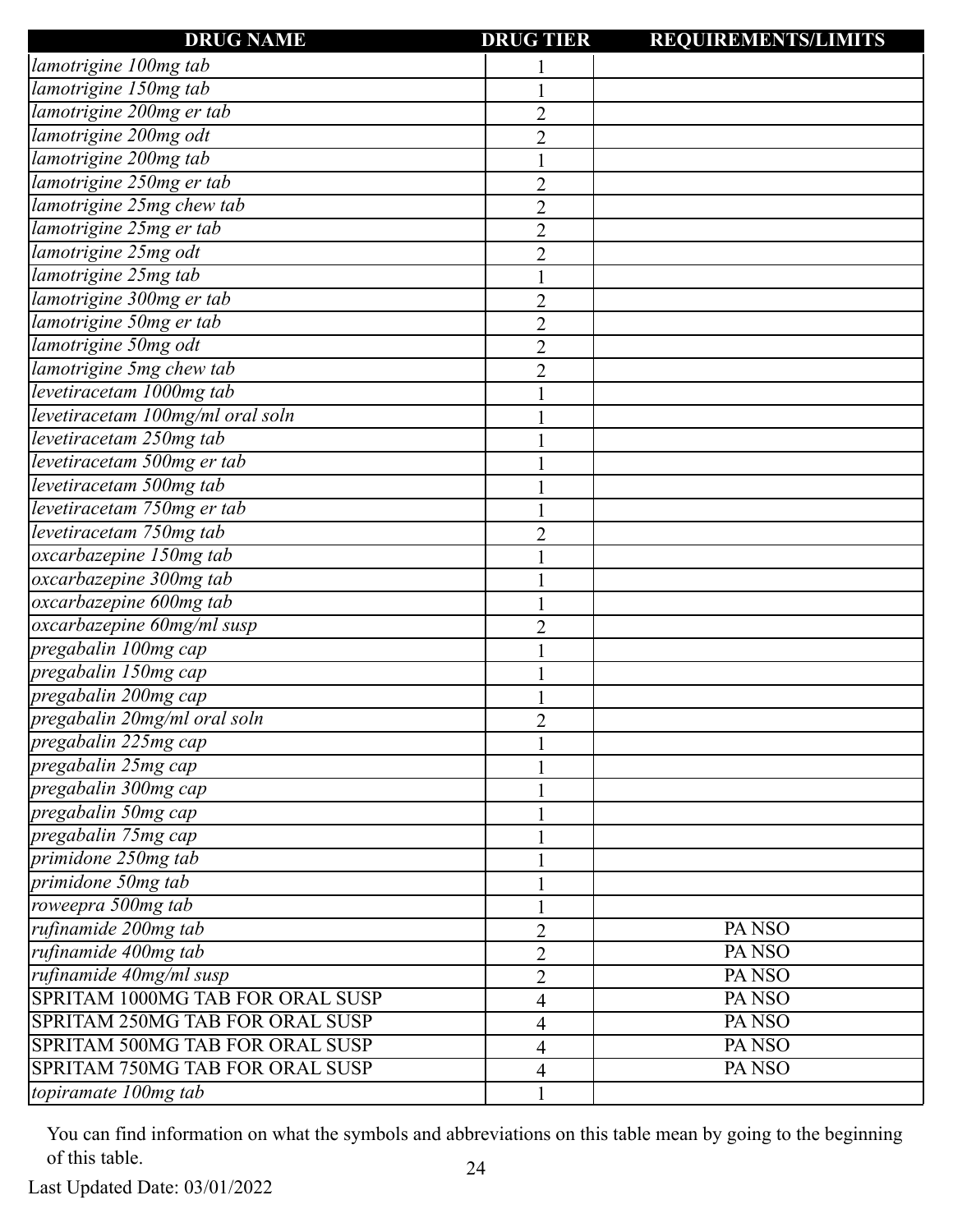| <b>DRUG NAME</b>                      | <b>DRUG TIER</b>       | <b>REQUIREMENTS/LIMITS</b> |
|---------------------------------------|------------------------|----------------------------|
| topiramate 15mg cap                   | 2                      |                            |
| topiramate 200mg tab                  |                        |                            |
| topiramate 25mg cap                   | $\overline{2}$         |                            |
| topiramate 25mg tab                   |                        |                            |
| topiramate 50mg tab                   |                        |                            |
| <b>VIMPAT 100MG TAB</b>               | 3                      | $QL=60$ EA/30 Days         |
| VIMPAT 10MG/ML ORAL SOLN              | 3                      |                            |
| <b>VIMPAT 150MG TAB</b>               | 3                      | QL=60 EA/30 Days           |
| <b>VIMPAT 200MG TAB</b>               | 3                      | QL=60 EA/30 Days           |
| <b>VIMPAT 50MG TAB</b>                | 3                      | QL=60 EA/30 Days           |
| zonisamide 100mg cap                  |                        |                            |
| zonisamide 25mg cap                   |                        |                            |
| zonisamide 50mg cap                   |                        |                            |
|                                       | <b>CARBAMATES</b>      |                            |
| felbamate 120mg/ml susp               | 2                      |                            |
| felbamate 400mg tab                   | $\overline{2}$         |                            |
| felbamate 600mg tab                   | $\overline{2}$         |                            |
| <b>XCOPRI 100MG TAB</b>               | 3                      |                            |
| XCOPRI 12.5/25MG TITRATION PACK       | 3                      |                            |
| XCOPRI 150/200MG PACK TAB             | 3                      |                            |
| XCOPRI 150/200MG TITRATION PACK       | 3                      |                            |
| <b>XCOPRI 150MG TAB</b>               | 3                      |                            |
| <b>XCOPRI 200MG TAB</b>               | 3                      |                            |
| XCOPRI 50/100MG TITRATION PACK        | 3                      |                            |
| <b>XCOPRI 50MG TAB</b>                | 3                      |                            |
| XCOPRI TAB 100/150MG MAINTENANCE PACK | 3                      |                            |
|                                       | <b>GABA MODULATORS</b> |                            |
| tiagabine 12mg tab                    | 2                      |                            |
| tiagabine 16mg tab                    | $\mathfrak{D}$         |                            |
| tiagabine 2mg tab                     | $\overline{2}$         |                            |
| tiagabine 4mg tab                     | $\overline{2}$         |                            |
| vigabatrin 500mg powder for oral soln | 5                      | <b>NDS PANSO</b>           |
| vigabatrin 500mg tab                  | 5                      | <b>NDS PANSO</b>           |
| vigadrone 500mg powder for oral soln  | 5                      | <b>NDS PANSO</b>           |
|                                       | <b>HYDANTOINS</b>      |                            |
| <b>DILANTIN 30MG ER CAP</b>           | 3                      |                            |
| phenytoin 25mg/ml susp                | $\overline{2}$         |                            |
| phenytoin 50mg chew tab               | $\overline{2}$         |                            |
| phenytoin sodium 100mg er cap         |                        |                            |
| phenytoin sodium 200mg er cap         | $\overline{2}$         |                            |
| phenytoin sodium 300mg er cap         | $\overline{2}$         |                            |
|                                       | <b>SUCCINIMIDES</b>    |                            |
| <b>CELONTIN 300MG CAP</b>             | 3                      |                            |
| ethosuximide 250mg cap                | $\overline{2}$         |                            |
| ethosuximide 50mg/ml oral soln        | $\overline{2}$         |                            |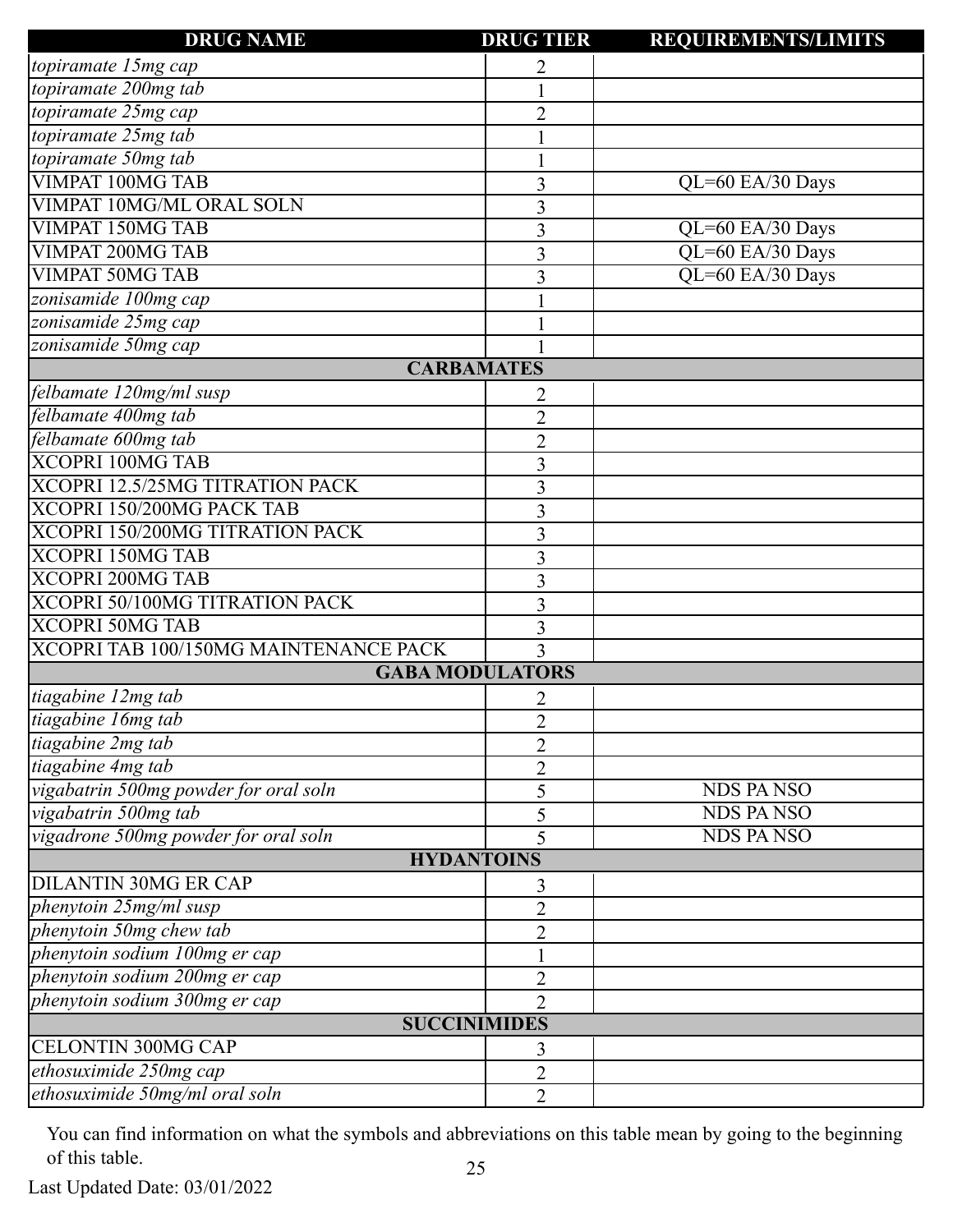| <b>DRUG NAME</b>                                       | <b>DRUG TIER</b> | <b>REQUIREMENTS/LIMITS</b> |
|--------------------------------------------------------|------------------|----------------------------|
| <b>VALPROIC ACID</b>                                   |                  |                            |
| divalproex sodium 125mg dr cap                         | 2                |                            |
| divalproex sodium 125mg dr tab                         |                  |                            |
| divalproex sodium 250mg dr tab                         |                  |                            |
| divalproex sodium 250mg er tab                         | $\overline{2}$   |                            |
| divalproex sodium 500mg dr tab                         |                  |                            |
| divalproex sodium 500mg er tab                         | 2                |                            |
| valproic acid 250mg cap                                | $\overline{c}$   |                            |
| valproic acid 50mg/ml oral soln                        | $\overline{2}$   |                            |
| <b>ANTIDEPRESSANTS</b>                                 |                  |                            |
| ALPHA-2 RECEPTOR ANTAGONISTS (TETRACYCLICS)            |                  |                            |
| mirtazapine 15mg odt                                   |                  |                            |
| mirtazapine 15mg tab                                   |                  |                            |
| mirtazapine 30mg odt                                   | $\overline{2}$   |                            |
| mirtazapine 30mg tab                                   |                  |                            |
| mirtazapine 45mg odt                                   | $\overline{2}$   |                            |
| mirtazapine 45mg tab                                   |                  |                            |
| mirtazapine 7.5mg tab                                  | 2                |                            |
| <b>ANTIDEPRESSANTS - MISC.</b>                         |                  |                            |
| bupropion 100mg er tab                                 |                  |                            |
| bupropion 100mg tab                                    |                  |                            |
| bupropion 150mg sr (12 hr) tab                         |                  |                            |
| bupropion 150mg xl (24 hr) tab                         |                  |                            |
| bupropion 200mg er tab                                 |                  |                            |
| bupropion 300mg er tab                                 |                  |                            |
| bupropion 75mg tab                                     |                  |                            |
| <b>MONOAMINE OXIDASE INHIBITORS (MAOIS)</b>            |                  |                            |
| EMSAM 12MG/24HR PATCH                                  | 4                | ST NSO QL=30 EA/30 Days    |
| <b>EMSAM 6MG/24HR PATCH</b>                            | 4                | ST NSO QL=30 EA/30 Days    |
| <b>EMSAM 9MG/24HR PATCH</b>                            | 4                | ST NSO QL=30 EA/30 Days    |
| <b>MARPLAN 10MG TAB</b>                                | 3                |                            |
| phenelzine 15mg tab                                    | 2                |                            |
| tranylcypromine 10mg tab                               | $\overline{2}$   |                            |
| <b>SELECTIVE SEROTONIN REUPTAKE INHIBITORS (SSRIS)</b> |                  |                            |
| citalopram 10mg tab                                    |                  |                            |
| citalopram 20mg tab                                    |                  |                            |
| citalopram 2mg/ml oral soln                            | $\overline{2}$   |                            |
| citalopram 40mg tab                                    |                  |                            |
| escitalopram 10mg tab                                  |                  |                            |
| escitalopram 1mg/ml oral soln                          | 2                |                            |
| escitalopram 20mg tab                                  |                  |                            |
| escitalopram 5mg tab                                   |                  |                            |
| fluoxetine 10mg cap                                    |                  |                            |
| fluoxetine 20mg cap                                    |                  |                            |
| fluoxetine 40mg cap                                    |                  |                            |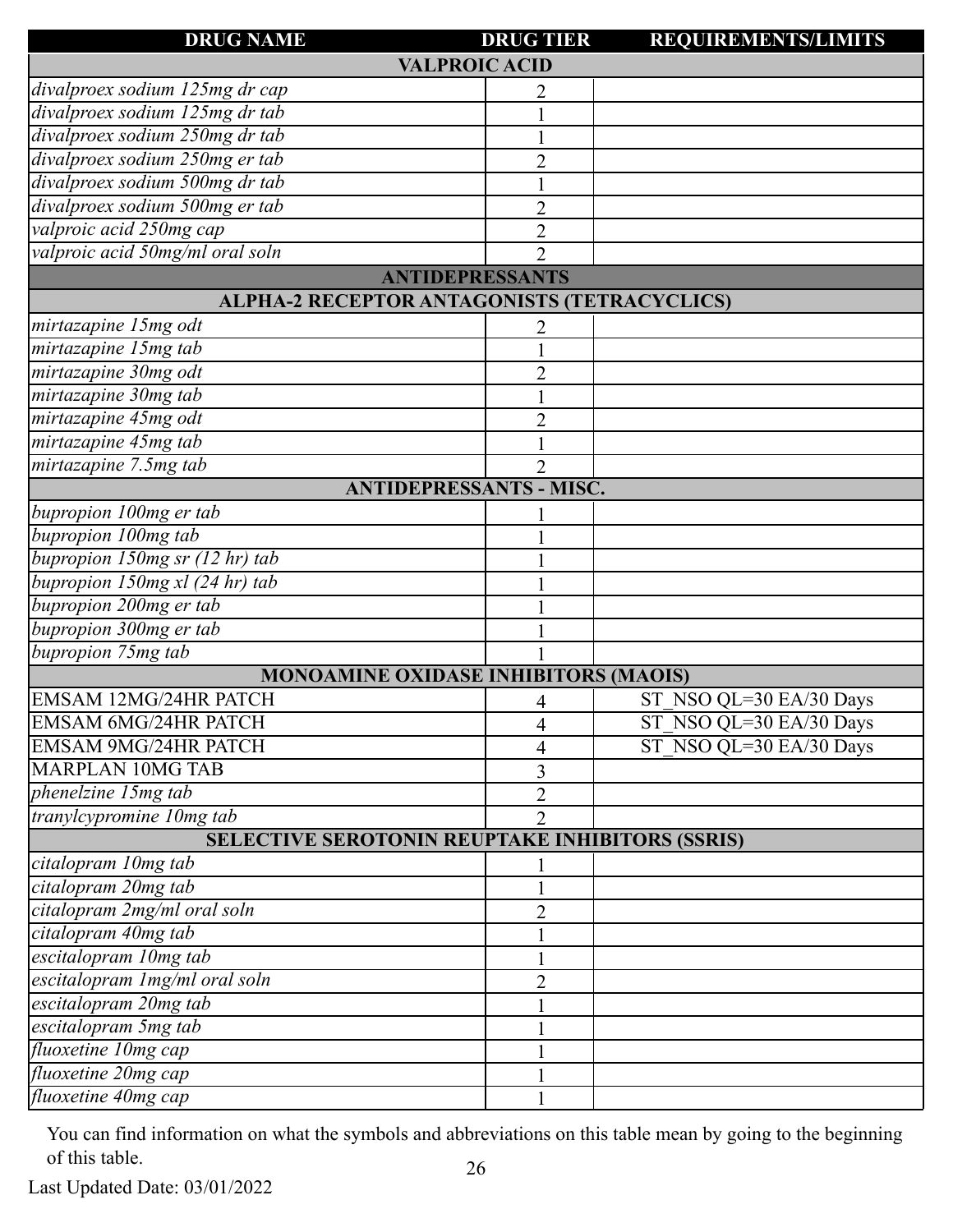| fluoxetine 4mg/ml oral soln<br>fluvoxamine maleate 100mg tab<br>fluvoxamine maleate 25mg tab<br>fluvoxamine maleate 50mg tab<br>paroxetine 10mg tab<br>paroxetine 12.5mg er tab<br>$\overline{2}$<br>paroxetine 20mg tab<br>paroxetine 25mg er tab<br>$\overline{2}$<br>paroxetine 2mg/ml susp<br>$\overline{2}$<br>paroxetine 30mg tab |
|-----------------------------------------------------------------------------------------------------------------------------------------------------------------------------------------------------------------------------------------------------------------------------------------------------------------------------------------|
|                                                                                                                                                                                                                                                                                                                                         |
|                                                                                                                                                                                                                                                                                                                                         |
|                                                                                                                                                                                                                                                                                                                                         |
|                                                                                                                                                                                                                                                                                                                                         |
|                                                                                                                                                                                                                                                                                                                                         |
|                                                                                                                                                                                                                                                                                                                                         |
|                                                                                                                                                                                                                                                                                                                                         |
|                                                                                                                                                                                                                                                                                                                                         |
|                                                                                                                                                                                                                                                                                                                                         |
|                                                                                                                                                                                                                                                                                                                                         |
| paroxetine 37.5mg er tab<br>$\overline{2}$                                                                                                                                                                                                                                                                                              |
| paroxetine 40mg tab                                                                                                                                                                                                                                                                                                                     |
| PAXIL 10MG/5ML SUSP<br>4                                                                                                                                                                                                                                                                                                                |
| sertraline 100mg tab                                                                                                                                                                                                                                                                                                                    |
| sertraline 20mg/ml oral soln<br>$\overline{2}$                                                                                                                                                                                                                                                                                          |
| sertraline 25mg tab                                                                                                                                                                                                                                                                                                                     |
| sertraline 50mg tab                                                                                                                                                                                                                                                                                                                     |
| <b>SEROTONIN MODULATORS</b>                                                                                                                                                                                                                                                                                                             |
| NEFAZODONE 100MG TAB<br>4                                                                                                                                                                                                                                                                                                               |
| NEFAZODONE 150MG TAB<br>4                                                                                                                                                                                                                                                                                                               |
| NEFAZODONE 200MG TAB<br>4                                                                                                                                                                                                                                                                                                               |
| NEFAZODONE 250MG TAB<br>$\overline{2}$                                                                                                                                                                                                                                                                                                  |
| <b>NEFAZODONE 50MG TAB</b><br>2                                                                                                                                                                                                                                                                                                         |
| trazodone 100mg tab                                                                                                                                                                                                                                                                                                                     |
| trazodone 150mg tab                                                                                                                                                                                                                                                                                                                     |
| trazodone 50mg tab                                                                                                                                                                                                                                                                                                                      |
| <b>TRINTELLIX 10MG TAB</b><br>ST NSO QL=30 EA/30 Days<br>3                                                                                                                                                                                                                                                                              |
| ST NSO QL=30 EA/30 Days<br>TRINTELLIX 20MG TAB<br>3                                                                                                                                                                                                                                                                                     |
| ST_NSO QL=30 EA/30 Days<br><b>TRINTELLIX 5MG TAB</b><br>3                                                                                                                                                                                                                                                                               |
| VIIBRYD 10/20MG STARTER PACK<br>ST NSO QL=30 EA/30 Days<br>4                                                                                                                                                                                                                                                                            |
| ST NSO QL=30 EA/30 Days<br>VIIBRYD 10MG TAB<br>4                                                                                                                                                                                                                                                                                        |
| ST NSO QL=30 EA/30 Days<br><b>VIIBRYD 20MG TAB</b><br>4                                                                                                                                                                                                                                                                                 |
| ST NSO QL=30 EA/30 Days<br><b>VIIBRYD 40MG TAB</b><br>4                                                                                                                                                                                                                                                                                 |
| <b>SEROTONIN-NOREPINEPHRINE REUPTAKE INHIBITORS (SNRIS)</b>                                                                                                                                                                                                                                                                             |
| desvenlafaxine succinate 100mg er tab<br>2                                                                                                                                                                                                                                                                                              |
| desvenlafaxine succinate 25mg er tab<br>$\overline{2}$                                                                                                                                                                                                                                                                                  |
| desvenlafaxine succinate 50mg er tab<br>$\overline{2}$                                                                                                                                                                                                                                                                                  |
| <b>DRIZALMA 20MG DR CAP</b><br>ST NSO QL=60 EA/30 Days<br>4                                                                                                                                                                                                                                                                             |
| DRIZALMA 30MG DR CAP<br>ST NSO QL=60 EA/30 Days<br>4                                                                                                                                                                                                                                                                                    |
| ST NSO QL=60 EA/30 Days<br>DRIZALMA 40MG DR CAP<br>4                                                                                                                                                                                                                                                                                    |
| ST NSO QL=60 EA/30 Days<br>DRIZALMA 60MG DR CAP<br>4                                                                                                                                                                                                                                                                                    |
| duloxetine 20mg dr cap                                                                                                                                                                                                                                                                                                                  |
| duloxetine 30mg dr cap                                                                                                                                                                                                                                                                                                                  |
| duloxetine 60mg dr cap                                                                                                                                                                                                                                                                                                                  |
| FETZIMA 120MG ER CAP<br>ST NSO QL=30 EA/30 Days<br>$\overline{4}$                                                                                                                                                                                                                                                                       |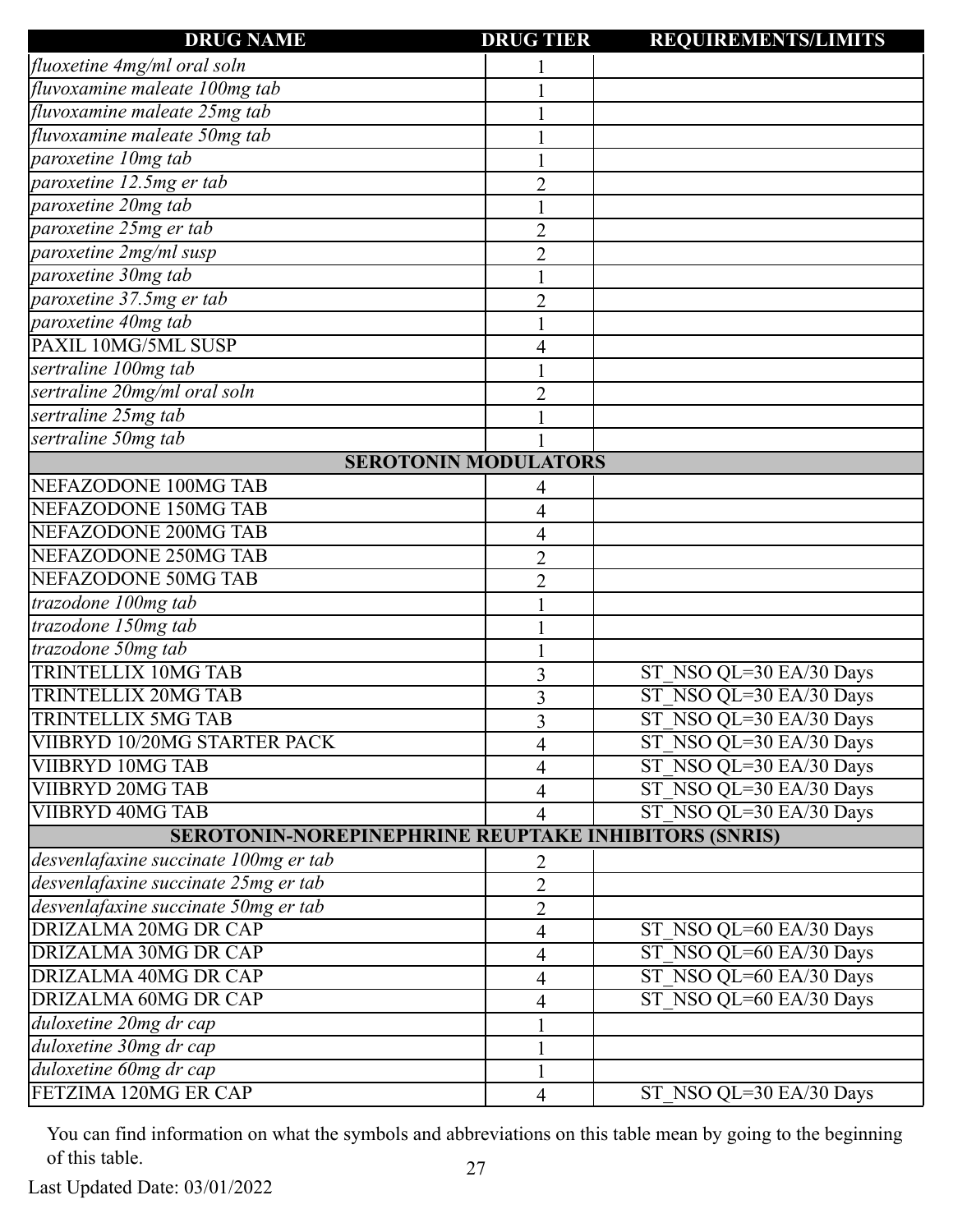| <b>DRUG NAME</b>               | <b>DRUG TIER</b> | <b>REQUIREMENTS/LIMITS</b> |
|--------------------------------|------------------|----------------------------|
| FETZIMA 20MG ER CAP            | 4                | ST NSO QL=30 EA/30 Days    |
| FETZIMA 40MG ER CAP            | 4                | ST NSO QL=30 EA/30 Days    |
| FETZIMA 80MG ER CAP            | 4                | ST NSO QL=30 EA/30 Days    |
| <b>FETZIMA PACK</b>            | 4                | ST NSO QL=30 EA/30 Days    |
| venlafaxine 100mg tab          |                  |                            |
| venlafaxine 150mg er cap       |                  |                            |
| venlafaxine 25mg tab           |                  |                            |
| venlafaxine 37.5mg er cap      |                  |                            |
| venlafaxine 37.5mg tab         |                  |                            |
| venlafaxine 50mg tab           |                  |                            |
| venlafaxine 75mg er cap        |                  |                            |
| venlafaxine 75mg tab           |                  |                            |
| <b>TRICYCLIC AGENTS</b>        |                  |                            |
| amitriptyline 100mg tab        |                  |                            |
| amitriptyline 10mg tab         |                  |                            |
| amitriptyline 150mg tab        |                  |                            |
| amitriptyline 25mg tab         |                  |                            |
| amitriptyline 50mg tab         |                  |                            |
| amitriptyline 75mg tab         |                  |                            |
| <b>AMOXAPINE 100MG TAB</b>     | 3                |                            |
| <b>AMOXAPINE 150MG TAB</b>     | 3                |                            |
| <b>AMOXAPINE 25MG TAB</b>      | 3                |                            |
| <b>AMOXAPINE 50MG TAB</b>      | 3                |                            |
| clomipramine 25mg cap          | $\overline{2}$   |                            |
| clomipramine 50mg cap          | $\overline{2}$   |                            |
| clomipramine 75mg cap          | $\overline{2}$   |                            |
| desipramine 100mg tab          | $\overline{2}$   |                            |
| desipramine 10mg tab           | $\overline{2}$   |                            |
| desipramine 150mg tab          | $\overline{2}$   |                            |
| desipramine 25mg tab           | $\overline{2}$   |                            |
| desipramine 50mg tab           | 2                |                            |
| desipramine 75mg tab           | $\overline{2}$   |                            |
| doxepin 100mg cap              | $\overline{2}$   |                            |
| doxepin 10mg cap               | $\overline{2}$   |                            |
| doxepin 10mg/ml oral soln      | 2                |                            |
| <b>DOXEPIN 150MG CAP</b>       | $\overline{2}$   |                            |
| doxepin 25mg cap               | $\overline{2}$   |                            |
| doxepin 50mg cap               | $\overline{2}$   |                            |
| doxepin 75mg cap               | $\overline{2}$   |                            |
| imipramine 10mg tab            |                  |                            |
| imipramine 25mg tab            |                  |                            |
| imipramine 50mg tab            |                  |                            |
| nortriptyline 10mg cap         |                  |                            |
| nortriptyline 25mg cap         |                  |                            |
| NORTRIPTYLINE 2MG/ML ORAL SOLN | 3                |                            |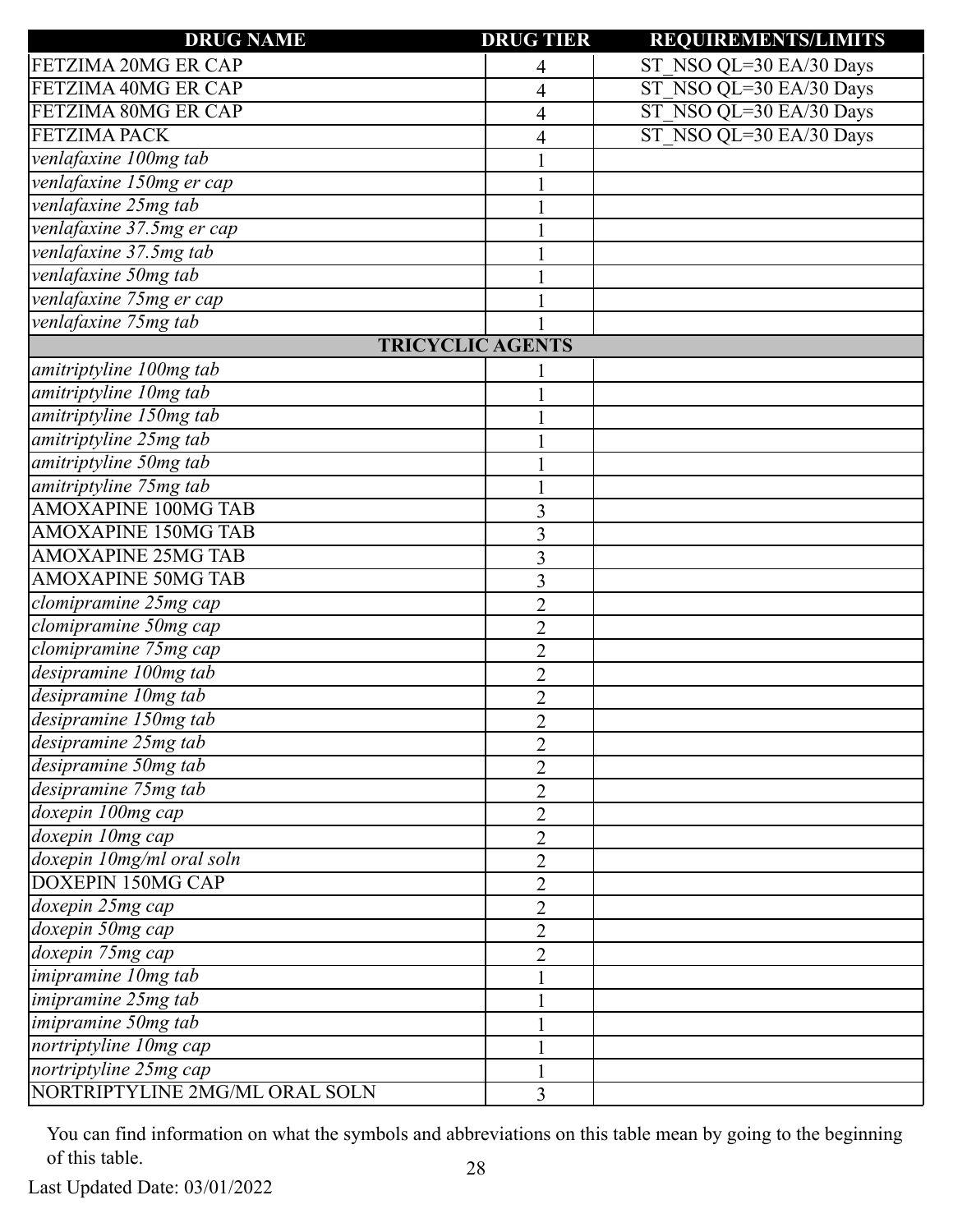| <b>DRUG NAME</b>                       | <b>DRUG TIER</b> | <b>REQUIREMENTS/LIMITS</b>            |
|----------------------------------------|------------------|---------------------------------------|
| nortriptyline 50mg cap                 |                  |                                       |
| nortriptyline 75mg cap                 |                  |                                       |
| protriptyline 10mg tab                 | $\overline{2}$   |                                       |
| protriptyline 5mg tab                  | $\overline{2}$   |                                       |
| trimipramine 100mg cap                 | $\overline{2}$   |                                       |
| trimipramine 25mg cap                  | $\overline{2}$   |                                       |
| trimipramine 50mg cap                  | $\overline{2}$   |                                       |
| <b>ANTIDIABETICS</b>                   |                  |                                       |
| <b>ALPHA-GLUCOSIDASE INHIBITORS</b>    |                  |                                       |
| acarbose 100mg tab                     | 2                |                                       |
| acarbose 25mg tab                      | $\overline{2}$   |                                       |
| acarbose 50mg tab                      | $\overline{2}$   |                                       |
| miglitol 100mg tab                     | $\overline{2}$   |                                       |
| miglitol 25mg tab                      | $\overline{2}$   |                                       |
| miglitol 50mg tab                      | $\overline{2}$   |                                       |
| <b>ANTIDIABETIC COMBINATIONS</b>       |                  |                                       |
| glipizide 2.5mg/metformin 250mg tab    |                  |                                       |
| glipizide 2.5mg/metformin 500mg tab    |                  |                                       |
| glipizide 5mg/metformin 500mg tab      |                  |                                       |
| glyburide 1.25mg/metformin 250mg tab   |                  |                                       |
| glyburide 2.5mg/metformin 500mg tab    |                  |                                       |
| glyburide 5mg/metformin 500mg tab      |                  |                                       |
| <b>GLYXAMBI 10-5MG TAB</b>             | 3                | QL=30 EA/30 Days                      |
| <b>GLYXAMBI 25-5MG TAB</b>             | 3                | QL=30 EA/30 Days                      |
| JANUMET 1000-100MG ER TAB              | 3                | QL=30 EA/30 Days                      |
| JANUMET 1000-50MG ER TAB               | 3                | QL=60 EA/30 Days                      |
| JANUMET 1000-50MG TAB                  | 3                | QL=60 EA/30 Days                      |
| JANUMET 500-50MG ER TAB                | 3                | QL=60 EA/30 Days                      |
| JANUMET 500-50MG TAB                   | 3                | QL=60 EA/30 Days                      |
| JENTADUETO 2.5-1000MG ER TAB           | 3                | QL=30 EA/30 Days                      |
| JENTADUETO 2.5-1000MG TAB              | 3                | QL=60 EA/30 Days                      |
| JENTADUETO 2.5-500MG TAB               | 3                | QL=60 EA/30 Days                      |
| <b>JENTADUETO 2.5-850MG TAB</b>        | 3                | QL=60 EA/30 Days                      |
| JENTADUETO 5-1000MG ER TAB             | 3                | QL=30 EA/30 Days                      |
| <b>SOLIOUA PEN INJ</b>                 | 3                | PA SI QL=15 ML/25 Days                |
| SYNJARDY 10-1000MG ER TAB              | 3                | QL=30 EA/30 Days                      |
| SYNJARDY 12.5-1000MG ER TAB            | 3                | QL=60 EA/30 Days                      |
| SYNJARDY 12.5-1000MG TAB               | 3                | QL=60 EA/30 Days                      |
| SYNJARDY 12.5-500MG TAB                | 3                | QL=60 EA/30 Days                      |
| SYNJARDY 25-1000MG ER TAB              | 3                | QL=30 EA/30 Days                      |
| SYNJARDY 5-1000MG ER TAB               | 3                | QL=60 EA/30 Days                      |
| SYNJARDY 5-1000MG TAB                  | 3                | $\overline{\text{QL}}$ =60 EA/30 Days |
| SYNJARDY 5-500MG TAB                   | 3                | QL=60 EA/30 Days                      |
| TRIJARDY 10-5-1000MG ER TAB            | 3                | QL=30 EA/30 Days                      |
| <b>TRIJARDY 12.5-2.5-1000MG ER TAB</b> | 3                | QL=60 EA/30 Days                      |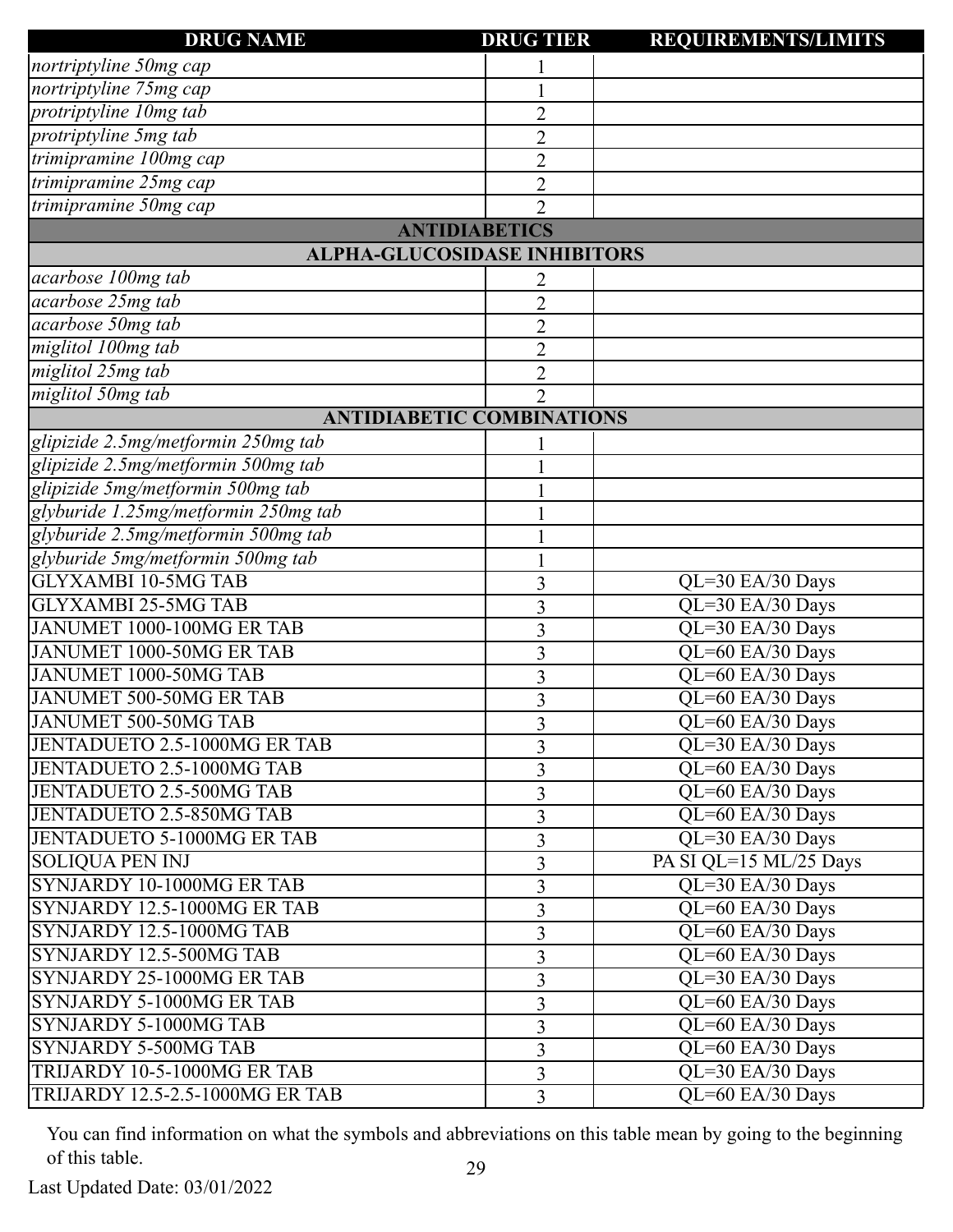| <b>DRUG NAME</b>                                         | <b>DRUG TIER</b> | <b>REQUIREMENTS/LIMITS</b>               |
|----------------------------------------------------------|------------------|------------------------------------------|
| TRIJARDY 25-5-1000MG ER TAB                              | 3                | QL=30 EA/30 Days                         |
| TRIJARDY 5-2.5-1000MG ER TAB                             | 3                | QL=60 EA/30 Days                         |
| XIGDUO 10-1000MG ER TAB                                  | 3                | QL=30 EA/30 Days                         |
| XIGDUO 10-500MG ER TAB                                   | 3                | QL=30 EA/30 Days                         |
| XIGDUO 2.5-1000MG ER TAB                                 | $\overline{3}$   | QL=60 EA/30 Days                         |
| XIGDUO 5-1000MG ER TAB                                   | 3                | QL=60 EA/30 Days                         |
| XIGDUO 5-500MG ER TAB                                    | 3                | QL=30 EA/30 Days                         |
| XULTOPHY 100UNIT-3.6MG/ML PEN INJ                        | 3                | PA SI QL=15 ML/30 Days                   |
| <b>BIGUANIDES</b>                                        |                  |                                          |
| metformin 1000mg tab                                     |                  |                                          |
| metformin 100mg/ml oral soln                             | $\overline{2}$   |                                          |
| metformin 500mg er tab                                   |                  |                                          |
| metformin 500mg tab                                      |                  |                                          |
| metformin 750mg er tab                                   |                  |                                          |
| metformin 850mg tab                                      |                  |                                          |
| <b>DIABETIC OTHER</b>                                    |                  |                                          |
| <b>BAQSIMI 3MG/DOSE NASAL POWDER</b>                     | 3                | $QL=2$ EA/7 Days                         |
| diazoxide 50mg/ml susp                                   | $\overline{2}$   |                                          |
| <b>GLUCAGEN 1MG INJ</b>                                  | 3                | QL=2 EA/7 Days                           |
| <b>GLUCAGON (RDNA) 1MG INJ</b>                           | 3                | QL=2 EA/7 Days                           |
| <b>GVOKE 0.5MG/0.1ML AUTO-INJECTOR</b>                   | 3                | QL=.20 ML/7 Days                         |
| <b>GVOKE 0.5MG/0.1ML SYRINGE</b>                         | 3                | QL=.20 ML/7 Days                         |
| <b>GVOKE 1MG/0.2ML AUTO-INJECTOR</b>                     | 3                | QL=.40 ML/7 Days                         |
| <b>GVOKE 1MG/0.2ML SYRINGE</b>                           | 3                | QL=.40 ML/7 Days                         |
| KORLYM 300MG TAB                                         | 5                | <b>NDS PA</b>                            |
| <b>DIPEPTIDYL PEPTIDASE-4 (DPP-4) INHIBITORS</b>         |                  |                                          |
| <b>JANUVIA 100MG TAB</b>                                 | 3                | QL=30 EA/30 Days                         |
| <b>JANUVIA 25MG TAB</b>                                  | 3                | QL=30 EA/30 Days                         |
| <b>JANUVIA 50MG TAB</b>                                  | 3                | QL=30 EA/30 Days                         |
| <b>TRADJENTA 5MG TAB</b>                                 | 3                | QL=30 EA/30 Days                         |
| <b>DOPAMINE RECEPTOR AGONISTS - ANTIDIABETIC</b>         |                  |                                          |
| <b>CYCLOSET 0.8MG TAB</b>                                | 4                |                                          |
| <b>INCRETIN MIMETIC AGENTS (GLP-1 RECEPTOR AGONISTS)</b> |                  |                                          |
| BYDUREON 2MG/0.85ML AUTO-INJECTOR                        | 3                | QL=3.40 ML/28 Days                       |
| OZEMPIC 2MG/1.5ML PEN INJ                                | 3                | $\overline{\text{QL=1.50\,ML/28\,Days}}$ |
| OZEMPIC 2MG/1.5ML PEN INJ (1MG DOSE)                     | 3                | QL=3 ML/28 Days                          |
| <b>OZEMPIC 4MG/3ML PEN INJ</b>                           | 3                | QL=3 ML/28 Days                          |
| <b>RYBELSUS 14MG TAB</b>                                 | 3                | QL=30 EA/30 Days                         |
| <b>RYBELSUS 3MG TAB</b>                                  | 3                | QL=30 EA/30 Days                         |
| <b>RYBELSUS 7MG TAB</b>                                  | 3                | QL=30 EA/30 Days                         |
| TRULICITY 0.75MG/0.5ML AUTO-INJECTOR                     | 3                | QL=2 ML/28 Days                          |
| TRULICITY 1.5MG/0.5ML AUTO-INJECTOR                      | 3                | QL=2 ML/28 Days                          |
| TRULICITY 3MG/0.5ML AUTO-INJECTOR                        | 3                | QL=2 ML/28 Days                          |
| TRULICITY 4.5MG/0.5ML AUTO-INJECTOR                      | 3                | QL=2 ML/28 Days                          |
| VICTOZA 18MG/3ML PEN INJ                                 | 3                | QL=9 ML/30 Days                          |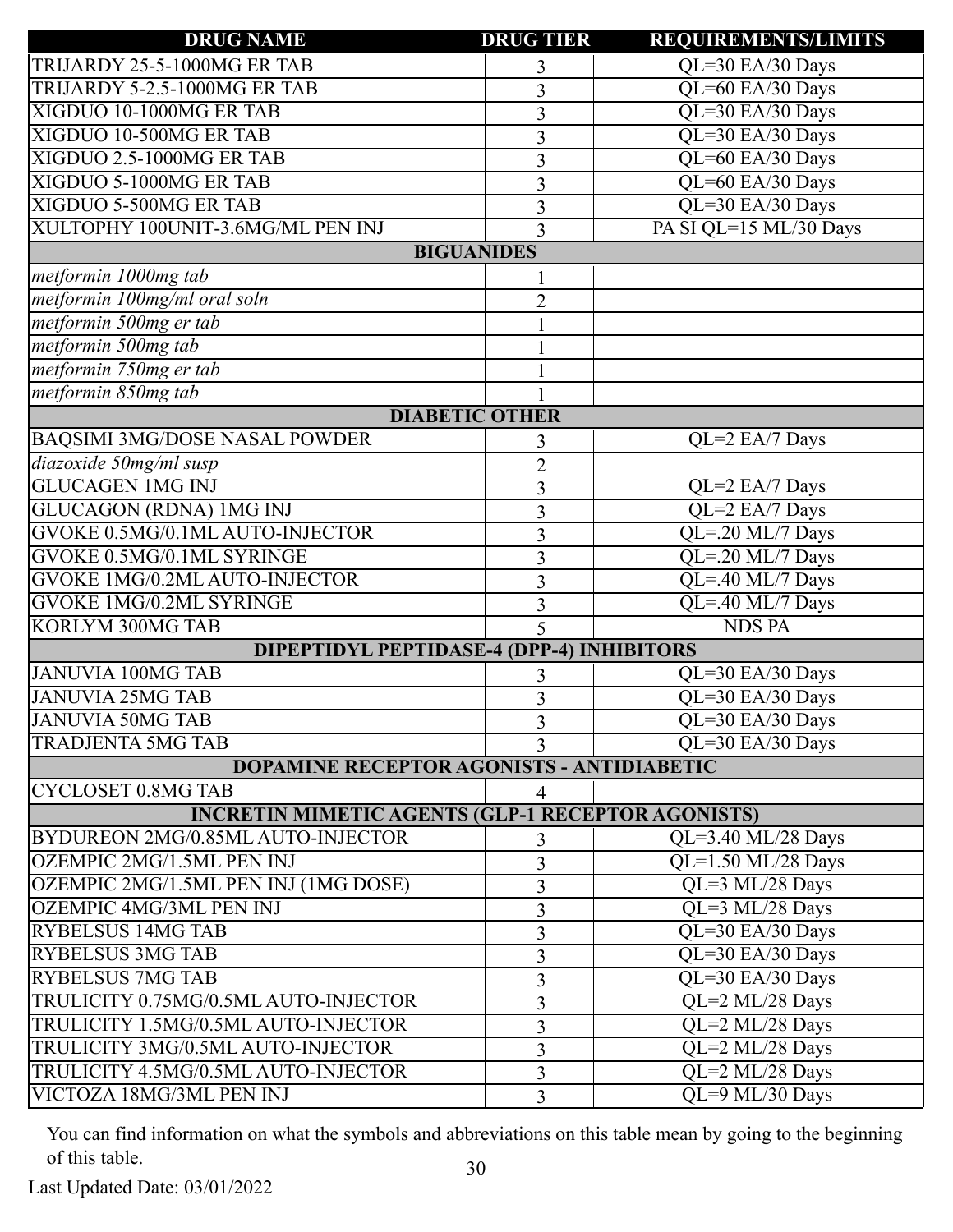| <b>DRUG NAME</b>                                          | <b>DRUG TIER</b> | <b>REQUIREMENTS/LIMITS</b> |  |
|-----------------------------------------------------------|------------------|----------------------------|--|
| <b>INSULIN</b>                                            |                  |                            |  |
| FIASP 100UNIT/ML CARTRIDGE                                | 3                | <b>SI</b>                  |  |
| FIASP 100UNIT/ML INJ                                      | 3                | PA BvD SI                  |  |
| FIASP 100UNIT/ML PEN INJ                                  | 3                | $\overline{SI}$            |  |
| HUMULIN R 500UNIT/ML INJ                                  | 3                | PA BvD SI                  |  |
| HUMULIN R 500UNIT/ML PEN INJ                              | 3                | $\overline{\mathrm{SI}}$   |  |
| <b>LANTUS 100UNIT/ML INJ</b>                              | 3                | SI                         |  |
| LANTUS 100UNIT/ML PEN INJ                                 | 3                | $\overline{SI}$            |  |
| LEVEMIR 100UNIT/ML INJ                                    | 3                | SI                         |  |
| LEVEMIR 100UNIT/ML PEN INJ                                | 3                | $\overline{\mathrm{SI}}$   |  |
| NOVOLIN 70-30UNIT/ML INJ                                  | 3                | SI                         |  |
| NOVOLIN 70-30UNIT/ML PEN INJ                              | 3                | $\overline{SI}$            |  |
| NOVOLIN N 100UNIT/ML INJ                                  | 3                | SI                         |  |
| NOVOLIN N 100UNIT/ML PEN INJ                              | 3                | $\overline{\mathrm{SI}}$   |  |
| NOVOLIN R 100UNIT/ML INJ                                  | 3                | SI                         |  |
| NOVOLIN R 100UNIT/ML PEN INJ                              | 3                | $\overline{SI}$            |  |
| NOVOLOG 100UNIT/ML CARTRIDGE                              | 3                | SI                         |  |
| NOVOLOG 100UNIT/ML INJ                                    | 3                | PA BvD SI                  |  |
| NOVOLOG 100UNIT/ML PEN INJ                                | 3                | SI                         |  |
| NOVOLOG MIX 70-30UNIT/ML INJ                              | 3                | $\overline{SI}$            |  |
| NOVOLOG MIX 70-30UNIT/ML PEN INJ                          | 3                | SI                         |  |
| TOUJEO 300UNIT/ML PEN INJ                                 | 3                | $\overline{\mathrm{SI}}$   |  |
| TOUJEO MAX 300UNIT/ML PEN INJ (3ML)                       | 3                | SI                         |  |
| <b>TRESIBA 100UNIT/ML INJ</b>                             | 3                | $\overline{SI}$            |  |
| <b>TRESIBA 100UNIT/ML PEN INJ</b>                         | 3                | SI                         |  |
| <b>TRESIBA 200UNIT/ML PEN INJ</b>                         | 3                | $\overline{\mathrm{SI}}$   |  |
| <b>INSULIN SENSITIZING AGENTS</b>                         |                  |                            |  |
| pioglitazone 15mg tab                                     |                  |                            |  |
| pioglitazone 30mg tab                                     |                  |                            |  |
| pioglitazone 45mg tab                                     |                  |                            |  |
| <b>MEGLITINIDE ANALOGUES</b>                              |                  |                            |  |
| nateglinide 120mg tab                                     |                  |                            |  |
| nateglinide 60mg tab                                      |                  |                            |  |
| repaglinide 0.5mg tab                                     |                  |                            |  |
| repaglinide Img tab                                       |                  |                            |  |
| repaglinide 2mg tab                                       |                  |                            |  |
| <b>SODIUM-GLUCOSE CO-TRANSPORTER 2 (SGLT2) INHIBITORS</b> |                  |                            |  |
| <b>FARXIGA 10MG TAB</b>                                   | 3                | QL=30 EA/30 Days           |  |
| <b>FARXIGA 5MG TAB</b>                                    | 3                | QL=30 EA/30 Days           |  |
| <b>JARDIANCE 10MG TAB</b>                                 | 3                | QL=30 EA/30 Days           |  |
| <b>JARDIANCE 25MG TAB</b>                                 | 3                | QL=30 EA/30 Days           |  |
| <b>SULFONYLUREAS</b>                                      |                  |                            |  |
| glimepiride 1 mg tab                                      |                  |                            |  |
| glimepiride 2mg tab                                       |                  |                            |  |
| glimepiride 4mg tab                                       |                  |                            |  |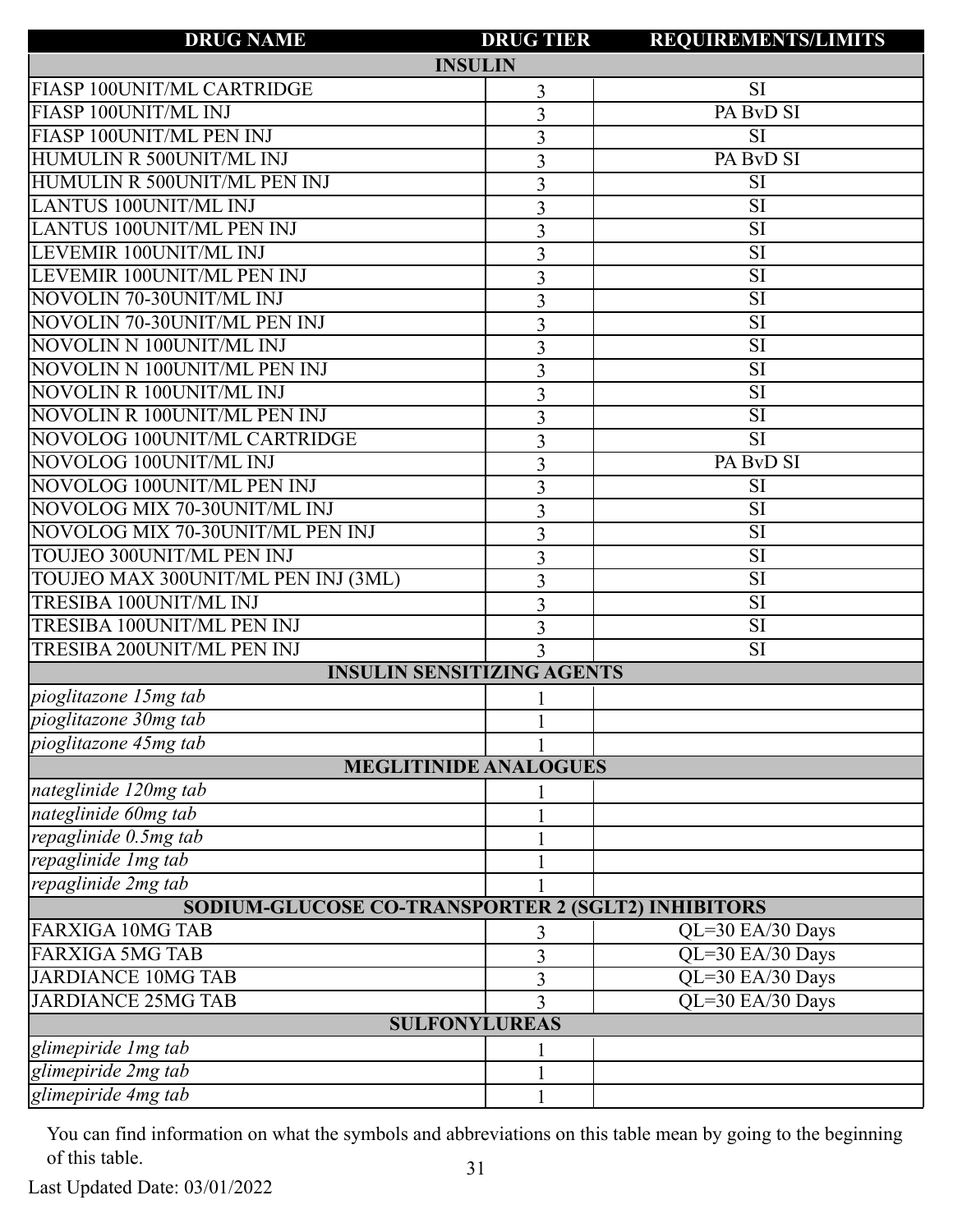| <b>DRUG NAME</b>                                 | <b>DRUG TIER</b> | <b>REQUIREMENTS/LIMITS</b> |
|--------------------------------------------------|------------------|----------------------------|
| glipizide 10mg er tab                            |                  |                            |
| glipizide 10mg tab                               |                  |                            |
| glipizide 2.5mg er tab                           |                  |                            |
| glipizide 5mg er tab                             |                  |                            |
| glipizide 5mg tab                                |                  |                            |
| glyburide 1.25mg tab                             | $\overline{2}$   |                            |
| glyburide 1.5mg tab                              | $\overline{2}$   |                            |
| glyburide 2.5mg tab                              | $\overline{2}$   |                            |
| glyburide 3mg tab                                | $\overline{2}$   |                            |
| glyburide 5mg tab                                | $\overline{2}$   |                            |
| glyburide 6mg tab                                | $\overline{2}$   |                            |
| <b>ANTIDIARRHEAL/PROBIOTIC AGENTS</b>            |                  |                            |
| <b>ANTIPERISTALTIC AGENTS</b>                    |                  |                            |
| <b>ATROPINE SULFATE</b>                          |                  |                            |
| 0.005MG/ML/DIPHENOXYLATE 0.5MG/ML ORAL           |                  |                            |
| <b>SOLN</b>                                      |                  |                            |
| atropine sulfate 0.025mg/diphenoxylate 2.5mg tab | 2                |                            |
| loperamide 2mg cap                               |                  |                            |
| ANTIDOTES AND SPECIFIC ANTAGONISTS               |                  |                            |
| <b>ANTIDOTES - CHELATING AGENTS</b>              |                  |                            |
| <b>CHEMET 100MG CAP</b>                          | 3                |                            |
| deferasirox 125mg tab for oral susp              | $\overline{2}$   |                            |
| deferasirox 180mg granules                       | 5                | <b>NDS</b>                 |
| deferasirox 180mg tab                            | $\overline{2}$   |                            |
| deferasirox 250mg tab for oral susp              | $\overline{2}$   |                            |
| deferasirox 360mg granules                       | 5                | <b>NDS</b>                 |
| deferasirox 360mg tab                            | $\overline{2}$   |                            |
| deferasirox 500mg tab for oral susp              | $\overline{2}$   |                            |
| deferasirox 90mg granules                        | 5                | <b>NDS</b>                 |
| deferasirox 90mg tab                             | $\overline{2}$   |                            |
| deferiprone 500mg tab                            | 5                | <b>NDS PA</b>              |
| FERRIPROX 1000MG TAB                             | 5                | <b>NDS PA</b>              |
| FERRIPROX 100MG/ML ORAL SOLN                     | 5                | <b>NDS PA</b>              |
| <b>OPIOID ANTAGONISTS</b>                        |                  |                            |
| KLOXXADO 8MG/0.1ML NASAL SPRAY                   | $\overline{2}$   |                            |
| NALOXONE 0.4MG/ML CARTRIDGE                      | $\overline{2}$   | QL=2 ML/2 Days             |
| naloxone 0.4mg/ml inj                            | $\overline{2}$   | QL=2 ML/2 Days             |
| naloxone 1mg/ml syringe                          |                  |                            |
| naloxone 40mg/ml nasal spray                     |                  |                            |
| naltrexone 50mg tab                              |                  |                            |
| NARCAN 4MG/0.1ML NASAL SPRAY                     | $\overline{2}$   |                            |
| VIVITROL 380MG INJ                               | 5                | <b>NDS</b>                 |
| <b>ANTIEMETICS</b>                               |                  |                            |
| <b>5-HT3 RECEPTOR ANTAGONISTS</b>                |                  |                            |
| granisetron 1 mg tab                             | 2                | PA BvD QL=60 EA/30 Days    |
|                                                  |                  |                            |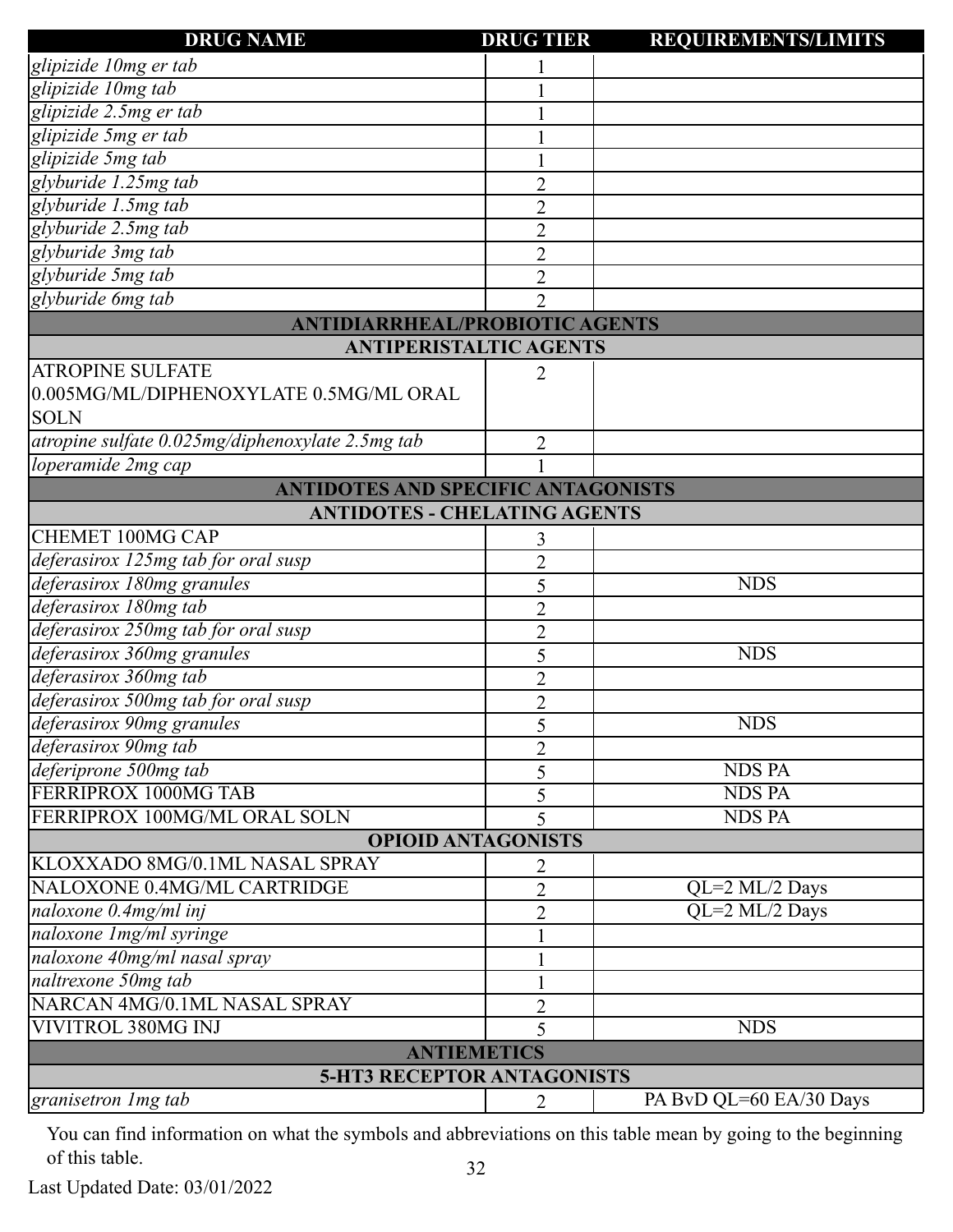| <b>DRUG NAME</b>                                           | <b>DRUG TIER</b> | <b>REQUIREMENTS/LIMITS</b> |  |
|------------------------------------------------------------|------------------|----------------------------|--|
| ondansetron 0.8mg/ml oral soln                             | 2                | PA BvD                     |  |
| <b>ONDANSETRON 24MG TAB</b>                                | $\overline{2}$   | PA BvD                     |  |
| ondansetron 4mg odt                                        |                  | PA BvD                     |  |
| ondansetron 4mg tab                                        |                  | PA BvD                     |  |
| ondansetron 8mg odt                                        |                  | PA BvD                     |  |
| ondansetron 8mg tab                                        |                  | PA BvD                     |  |
| SANCUSO 3.1MG/24HR PATCH                                   | 4                | QL=2 EA/14 Days            |  |
| <b>ANTIEMETICS - ANTICHOLINERGIC</b>                       |                  |                            |  |
| meclizine 12.5mg tab                                       |                  |                            |  |
| meclizine 25mg tab                                         |                  |                            |  |
| scopolamine 0.0139mg/hr patch                              | $\overline{2}$   |                            |  |
| trimethobenzamide 300mg cap                                | $\overline{2}$   |                            |  |
| <b>ANTIEMETICS - MISCELLANEOUS</b>                         |                  |                            |  |
| doxylamine succinate 10mg/pyridoxine 10mg dr tab           | 2                | QL=120 EA/30 Days          |  |
| dronabinol 10mg cap                                        | $\overline{2}$   | PA QL=60 EA/30 Days        |  |
| dronabinol 2.5mg cap                                       | $\overline{2}$   | PA QL=60 EA/30 Days        |  |
| dronabinol 5mg cap                                         | $\overline{2}$   | PA QL=60 EA/30 Days        |  |
| <b>SUBSTANCE P/NEUROKININ 1 (NK1) RECEPTOR ANTAGONISTS</b> |                  |                            |  |
| aprepitant 125mg cap                                       | 2                | PA BvD QL=3 EA/2 Days      |  |
| aprepitant 125mg/aprepitant 80mg pack                      | $\overline{2}$   | PA BvD QL=6 EA/4 Days      |  |
| aprepitant 40mg cap                                        | $\overline{2}$   | PA BvD QL=3 EA/2 Days      |  |
| aprepitant 80mg cap                                        | $\overline{2}$   | PA BvD QL=6 EA/4 Days      |  |
| <b>VARUBI 90MG TAB</b>                                     | 4                | PA BvD QL=4 EA/28 Days     |  |
| <b>ANTIFUNGALS</b>                                         |                  |                            |  |
| ANTIFUNGAL - GLUCAN SYNTHESIS INHIBITORS (ECHINOCANDINS)   |                  |                            |  |
| caspofungin acetate 50mg inj                               | 5                | <b>NDS</b>                 |  |
| caspofungin acetate 70mg inj                               | $\overline{2}$   |                            |  |
| <b>ERAXIS 100MG INJ</b>                                    | 3                |                            |  |
| <b>ERAXIS 50MG INJ</b>                                     | 3                |                            |  |
| micafungin sodium 100mg inj                                | $\overline{2}$   |                            |  |
| micafungin sodium 50mg inj                                 | $\overline{2}$   |                            |  |
| <b>ANTIFUNGALS</b>                                         |                  |                            |  |
| <b>ABELCET 5MG/ML INJ</b>                                  | 4                | PA BvD                     |  |
| <b>AMBISOME 50MG INJ</b>                                   | 4                | PA BvD                     |  |
| <b>AMPHOTERICIN B 50MG INJ</b>                             | 4                | PA BvD                     |  |
| flucytosine 250mg cap                                      | $\overline{2}$   |                            |  |
| flucytosine 500mg cap                                      | $\overline{2}$   |                            |  |
| griseofulvin 125mg tab                                     | $\overline{2}$   |                            |  |
| griseofulvin 250mg tab                                     | $\overline{2}$   |                            |  |
| griseofulvin 25mg/ml susp                                  | $\overline{2}$   |                            |  |
| griseofulvin 500mg tab                                     | $\overline{2}$   |                            |  |
| nystatin 500000unit tab                                    | $\overline{2}$   |                            |  |
| terbinafine 250mg tab                                      |                  |                            |  |
| <b>IMIDAZOLE-RELATED ANTIFUNGALS</b>                       |                  |                            |  |
| fluconazole 100mg tab                                      | $\overline{2}$   |                            |  |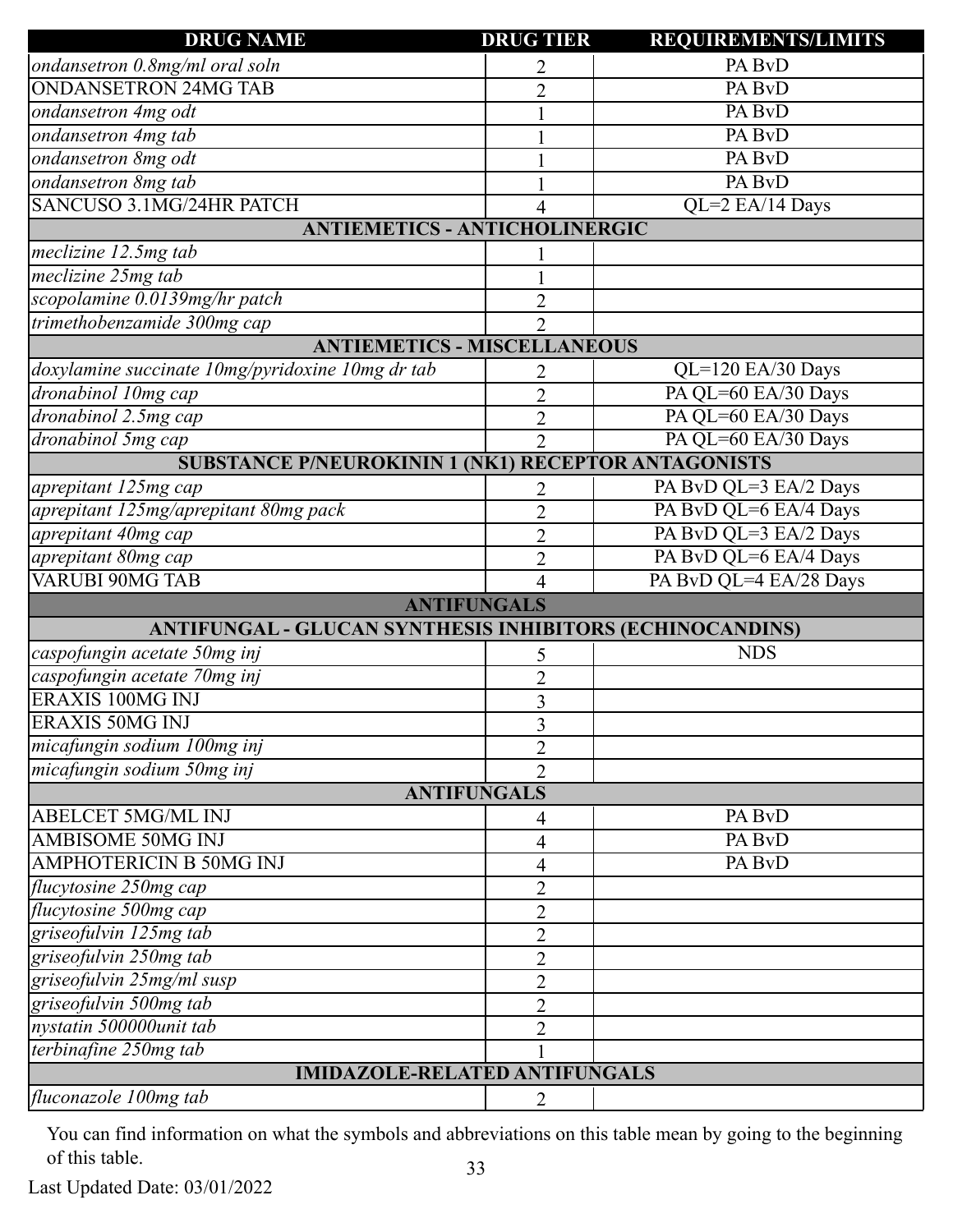| <b>DRUG NAME</b>                                    | <b>DRUG TIER</b> | <b>REQUIREMENTS/LIMITS</b> |  |
|-----------------------------------------------------|------------------|----------------------------|--|
| fluconazole 10mg/ml susp                            | 2                |                            |  |
| fluconazole 150mg tab                               |                  |                            |  |
| fluconazole 200mg tab                               | $\overline{2}$   |                            |  |
| fluconazole 2mg/ml (100ml) inj                      | $\overline{2}$   |                            |  |
| fluconazole 2mg/ml (200ml) inj                      | $\overline{2}$   |                            |  |
| fluconazole 40mg/ml susp                            | $\overline{2}$   |                            |  |
| fluconazole 50mg tab                                | $\overline{2}$   |                            |  |
| itraconazole 100mg cap                              | $\overline{2}$   | PA                         |  |
| itraconazole 10mg/ml oral soln                      | $\overline{2}$   | PA                         |  |
| ketoconazole 200mg tab                              |                  |                            |  |
| <b>NOXAFIL 40MG/ML SUSP</b>                         | 3                | PA                         |  |
| posaconazole 100mg dr tab                           | $\overline{2}$   | PA                         |  |
| voriconazole 200mg inj                              | $\overline{2}$   | PA                         |  |
| voriconazole 200mg tab                              | $\overline{2}$   | PA                         |  |
| voriconazole 40mg/ml susp                           | $\overline{2}$   | PA                         |  |
| voriconazole 50mg tab                               | $\overline{2}$   | PA                         |  |
| <b>ANTIHISTAMINES</b>                               |                  |                            |  |
| <b>ANTIHISTAMINES - NON-SEDATING</b>                |                  |                            |  |
| cetirizine 1 mg/ml oral soln                        | 2                |                            |  |
| desloratadine 5mg tab                               | $\overline{2}$   |                            |  |
| levocetirizine 0.5mg/ml oral soln                   | $\overline{2}$   |                            |  |
| levocetirizine 5mg tab                              |                  |                            |  |
| <b>ANTIHISTAMINES - PHENOTHIAZINES</b>              |                  |                            |  |
| promethazine 1.25mg/ml oral soln                    | 2                |                            |  |
| promethazine 12.5mg rectal supp                     | $\overline{2}$   |                            |  |
| promethazine 12.5mg tab                             |                  |                            |  |
| promethazine 25mg rectal supp                       | 2                |                            |  |
| promethazine 25mg tab                               |                  |                            |  |
| promethazine 50mg tab                               |                  |                            |  |
| promethegan 25mg rectal supp                        | $\overline{2}$   |                            |  |
| PROMETHEGAN 50MG RECTAL SUPP                        | 3                |                            |  |
| <b>ANTIHISTAMINES - PIPERIDINES</b>                 |                  |                            |  |
| cyproheptadine 0.4mg/ml oral soln                   | 2                |                            |  |
| cyproheptadine 4mg tab                              | $\overline{2}$   |                            |  |
| <b>ANTIHYPERLIPIDEMICS</b>                          |                  |                            |  |
| <b>ANTIHYPERLIPIDEMICS - MISC.</b>                  |                  |                            |  |
| omega-3 acid ethyl esters (usp) 1000mg cap          |                  |                            |  |
| VASCEPA 0.5GM CAP                                   | 3                | $QL=120$ EA/30 Days        |  |
| <b>VASCEPA 1GM CAP</b>                              | 3                | QL=120 EA/30 Days          |  |
| <b>BILE ACID SEQUESTRANTS</b>                       |                  |                            |  |
| cholestyramine resin (sugar-free) 4000mg powder for | 2                |                            |  |
| oral susp                                           |                  |                            |  |
| cholestyramine resin 4000mg powder for oral susp    | 2                |                            |  |
| colesevelam 3750mg powder for oral susp             | 2                |                            |  |
| colesevelam 625mg tab                               | $\overline{2}$   |                            |  |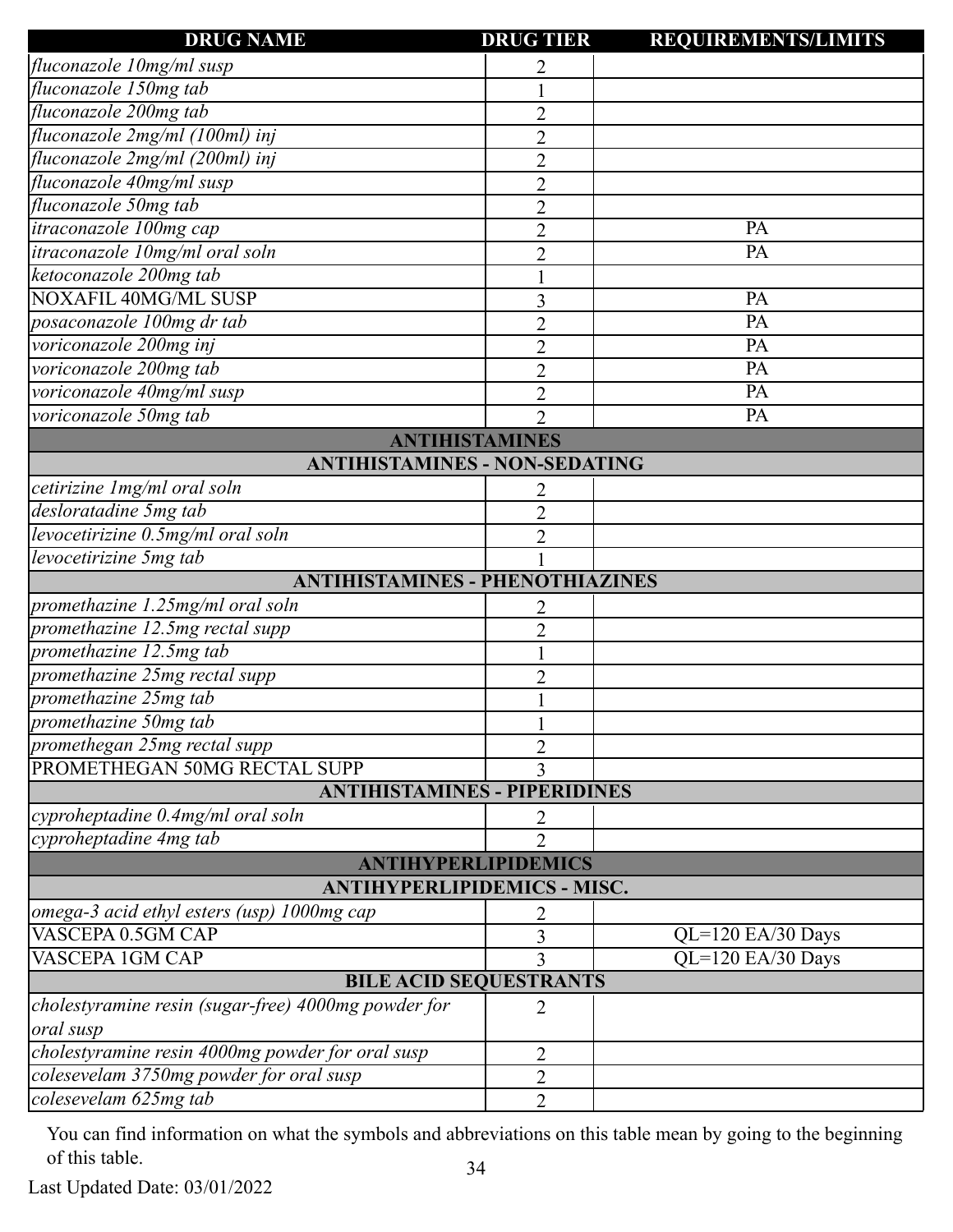| <b>DRUG NAME</b>                         | <b>DRUG TIER</b> | <b>REQUIREMENTS/LIMITS</b> |
|------------------------------------------|------------------|----------------------------|
| colestipol 1000mg tab                    | 2                |                            |
| colestipol 5000mg granules for oral susp | $\overline{2}$   |                            |
| prevalite 4gm powder for oral susp       | $\overline{2}$   |                            |
| <b>FIBRIC ACID DERIVATIVES</b>           |                  |                            |
| <b>ANTARA 30MG CAP</b>                   | 4                |                            |
| <b>ANTARA 90MG CAP</b>                   | 4                |                            |
| fenofibrate 134mg cap                    | $\overline{c}$   |                            |
| fenofibrate 145mg tab                    | $\overline{c}$   |                            |
| FENOFIBRATE 150MG CAP                    | 4                |                            |
| fenofibrate 160mg tab                    | $\overline{2}$   |                            |
| fenofibrate 200mg cap                    | $\overline{2}$   |                            |
| fenofibrate 48mg tab                     | $\overline{c}$   |                            |
| FENOFIBRATE 50MG CAP                     | $\overline{4}$   |                            |
| fenofibrate 54mg tab                     | $\overline{2}$   |                            |
| fenofibrate 67mg cap                     | $\overline{c}$   |                            |
| FENOFIBRATE 90MG CAP                     | 4                |                            |
| fenofibric acid 135mg dr cap             | $\overline{2}$   |                            |
| fenofibric acid 45mg dr cap              | $\overline{2}$   |                            |
| gemfibrozil 600mg tab                    |                  |                            |
| <b>LIPOFEN 150MG CAP</b>                 |                  |                            |
| <b>LIPOFEN 50MG CAP</b>                  |                  |                            |
| <b>HMG COA REDUCTASE INHIBITORS</b>      |                  |                            |
| atorvastatin 10mg tab                    |                  |                            |
| atorvastatin 20mg tab                    |                  |                            |
| atorvastatin 40mg tab                    |                  |                            |
| atorvastatin 80mg tab                    |                  |                            |
| fluvastatin 20mg cap                     | 2                |                            |
| fluvastatin 40mg cap                     | $\overline{2}$   |                            |
| fluvastatin 80mg er tab                  | $\overline{2}$   |                            |
| <b>LIVALO 1MG TAB</b>                    | 4                | <b>ST</b>                  |
| <b>LIVALO 2MG TAB</b>                    | 4                | <b>ST</b>                  |
| <b>LIVALO 4MG TAB</b>                    | 4                | <b>ST</b>                  |
| lovastatin 10mg tab                      |                  |                            |
| lovastatin 20mg tab                      |                  |                            |
| lovastatin 40mg tab                      |                  |                            |
| pravastatin sodium 10mg tab              |                  |                            |
| pravastatin sodium 20mg tab              |                  |                            |
| pravastatin sodium 40mg tab              |                  |                            |
| pravastatin sodium 80mg tab              |                  |                            |
| rosuvastatin calcium 10mg tab            |                  |                            |
| rosuvastatin calcium 20mg tab            |                  |                            |
| rosuvastatin calcium 40mg tab            |                  |                            |
| rosuvastatin calcium 5mg tab             |                  |                            |
| simvastatin 10mg tab                     |                  |                            |
| simvastatin 20mg tab                     |                  |                            |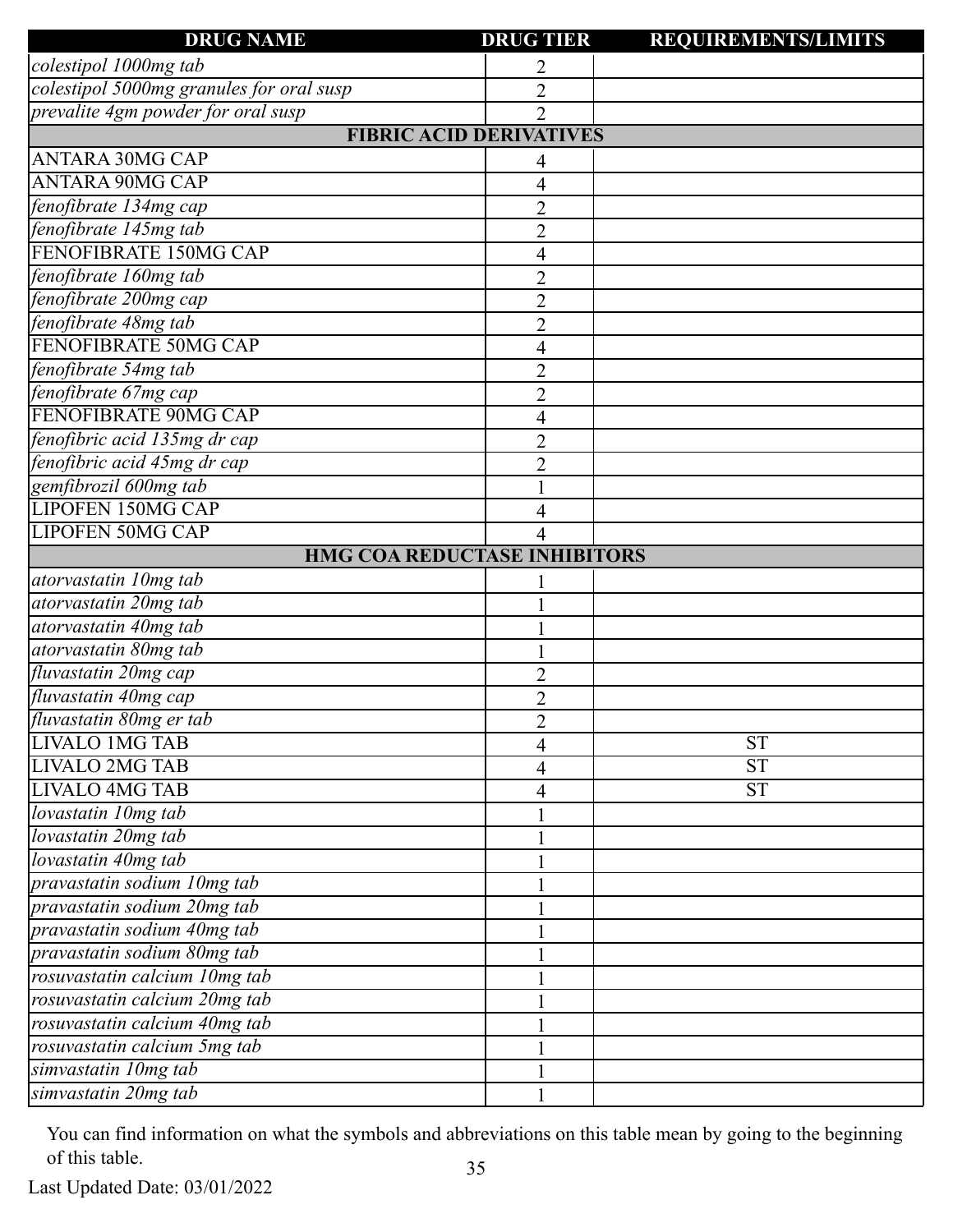| <b>DRUG NAME</b>                                                 | <b>DRUG TIER</b> | <b>REQUIREMENTS/LIMITS</b> |
|------------------------------------------------------------------|------------------|----------------------------|
| simvastatin 40mg tab                                             |                  |                            |
| simvastatin 5mg tab                                              |                  |                            |
| simvastatin 80mg tab                                             |                  |                            |
| <b>INTESTINAL CHOLESTEROL ABSORPTION INHIBITORS</b>              |                  |                            |
| ezetimibe 10mg tab                                               | $\overline{2}$   | QL=30 EA/30 Days           |
| <b>MICROSOMAL TRIGLYCERIDE TRANSFER PROTEIN (MTP) INHIBITORS</b> |                  |                            |
| <b>JUXTAPID 10MG CAP</b>                                         | 5                | <b>NDS PA</b>              |
| <b>JUXTAPID 20MG CAP</b>                                         | 5                | <b>NDS PA</b>              |
| <b>JUXTAPID 30MG CAP</b>                                         | 5                | <b>NDS PA</b>              |
| <b>JUXTAPID 5MG CAP</b>                                          | 5                | <b>NDS PA</b>              |
| <b>NICOTINIC ACID DERIVATIVES</b>                                |                  |                            |
| niacin 1000mg er tab                                             |                  |                            |
| niacin 500mg er tab                                              | $\overline{2}$   |                            |
| niacin 750mg er tab                                              | $\overline{2}$   |                            |
| PROPROTEIN CONVERTASE SUBTILISIN/KEXIN TYPE 9 INHIBITORS         |                  |                            |
| PRALUENT 150MG/ML AUTO-INJECTOR                                  | 3                | PA QL=2 ML/28 Days         |
| PRALUENT 75MG/ML AUTO-INJECTOR                                   | $\overline{3}$   | PA QL=2 ML/28 Days         |
| REPATHA 140MG/ML AUTO-INJECTOR                                   | 3                | PA QL=2 ML/28 Days         |
| REPATHA 140MG/ML SYRINGE                                         | $\overline{3}$   | PA QL=2 ML/28 Days         |
| REPATHA 420MG/3.5ML CARTRIDGE                                    | 3                | PA QL=3.50 ML/28 Days      |
| <b>ANTIHYPERTENSIVES</b>                                         |                  |                            |
| <b>ACE INHIBITORS</b>                                            |                  |                            |
| benazepril 10mg tab                                              |                  |                            |
| benazepril 20mg tab                                              |                  |                            |
| benazepril 40mg tab                                              |                  |                            |
| benazepril 5mg tab                                               |                  |                            |
| captopril 100mg tab                                              | $\overline{2}$   |                            |
| captopril 12.5mg tab                                             | $\overline{2}$   |                            |
| captopril 25mg tab                                               | $\sim$           |                            |
| captopril 50mg tab                                               | $\overline{2}$   |                            |
| enalapril maleate 10mg tab                                       |                  |                            |
| enalapril maleate 2.5mg tab                                      |                  |                            |
| enalapril maleate 20mg tab                                       |                  |                            |
| enalapril maleate 5mg tab                                        |                  |                            |
| fosinopril sodium 10mg tab                                       |                  |                            |
| fosinopril sodium 20mg tab                                       |                  |                            |
| fosinopril sodium 40mg tab                                       |                  |                            |
| lisinopril 10mg tab                                              |                  |                            |
| lisinopril 2.5mg tab                                             |                  |                            |
| lisinopril 20mg tab                                              |                  |                            |
| lisinopril 30mg tab                                              |                  |                            |
| lisinopril 40mg tab                                              |                  |                            |
| lisinopril 5mg tab                                               |                  |                            |
| moexipril 15mg tab                                               | $\overline{2}$   |                            |
| moexipril 7.5mg tab                                              | $\overline{2}$   |                            |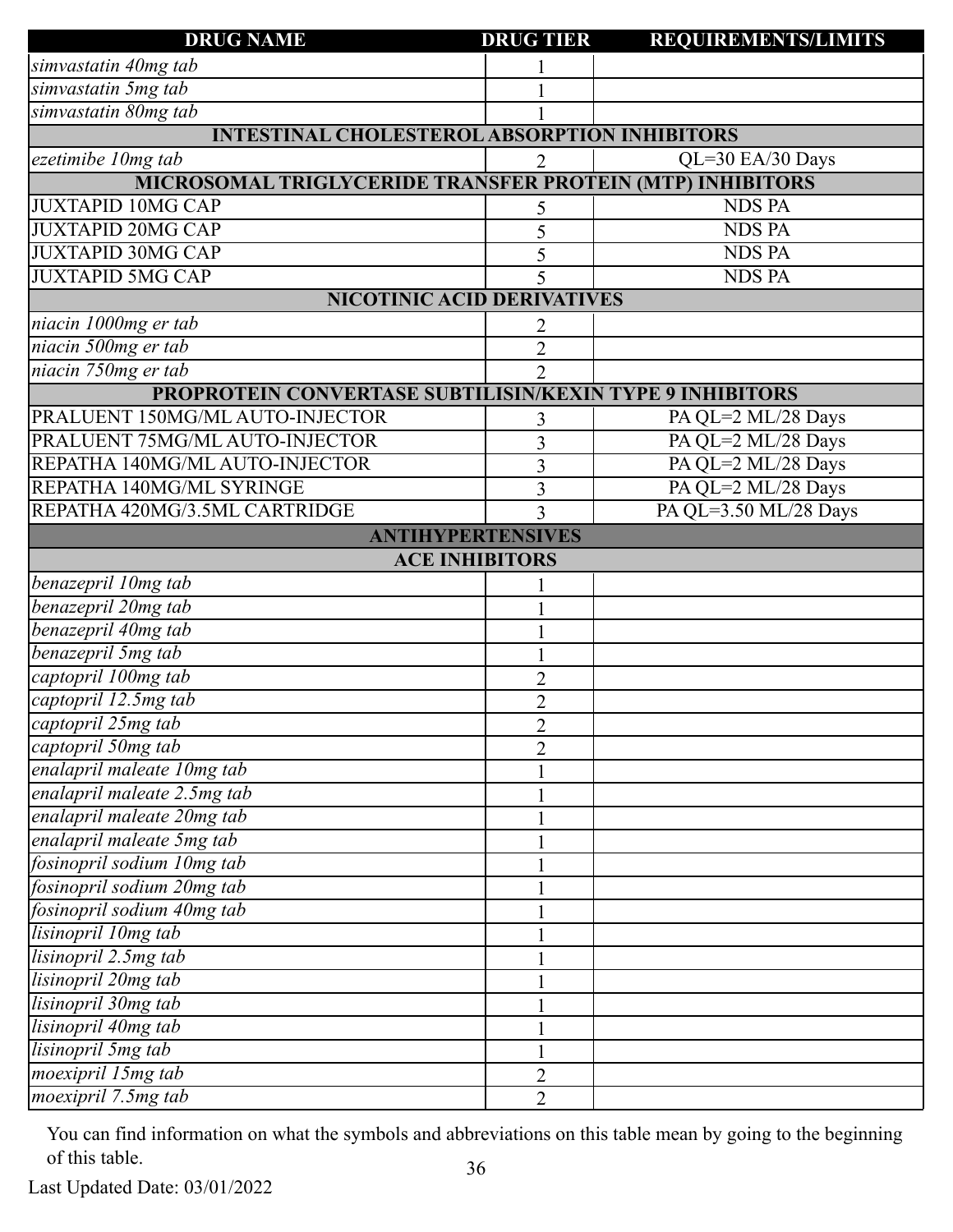| <b>DRUG NAME</b>                           | <b>DRUG TIER</b> | <b>REQUIREMENTS/LIMITS</b> |
|--------------------------------------------|------------------|----------------------------|
| perindopril erbumine 2mg tab               | 2                |                            |
| perindopril erbumine 4mg tab               | $\overline{2}$   |                            |
| perindopril erbumine 8mg tab               | $\overline{c}$   |                            |
| <b>QBRELIS 1MG/ML ORAL SOLN</b>            | 4                | PA                         |
| quinapril 10mg tab                         |                  |                            |
| quinapril 20mg tab                         |                  |                            |
| quinapril 40mg tab                         |                  |                            |
| quinapril 5mg tab                          |                  |                            |
| ramipril 1.25mg cap                        |                  |                            |
| ramipril 10mg cap                          |                  |                            |
| ramipril 2.5mg cap                         |                  |                            |
| ramipril 5mg cap                           |                  |                            |
| trandolapril Img tab                       |                  |                            |
| trandolapril 2mg tab                       |                  |                            |
| trandolapril 4mg tab                       |                  |                            |
| <b>AGENTS FOR PHEOCHROMOCYTOMA</b>         |                  |                            |
| metyrosine 250mg cap                       | 5                | <b>NDS</b>                 |
| phenoxybenzamine 10mg cap                  | $\overline{2}$   |                            |
| <b>ANGIOTENSIN II RECEPTOR ANTAGONISTS</b> |                  |                            |
| candesartan cilexetil 16mg tab             |                  |                            |
| candesartan cilexetil 32mg tab             |                  |                            |
| candesartan cilexetil 4mg tab              |                  |                            |
| candesartan cilexetil 8mg tab              |                  |                            |
| irbesartan 150mg tab                       |                  |                            |
| irbesartan 300mg tab                       |                  |                            |
| irbesartan 75mg tab                        |                  |                            |
| losartan potassium 100mg tab               |                  |                            |
| losartan potassium 25mg tab                |                  |                            |
| losartan potassium 50mg tab                |                  |                            |
| olmesartan medoxomil 20mg tab              |                  |                            |
| olmesartan medoxomil 40mg tab              |                  |                            |
| olmesartan medoxomil 5mg tab               |                  |                            |
| telmisartan 20mg tab                       |                  |                            |
| telmisartan 40mg tab                       |                  |                            |
| telmisartan 80mg tab                       |                  |                            |
| valsartan 160mg tab                        |                  |                            |
| valsartan 320mg tab                        |                  |                            |
| valsartan 40mg tab                         |                  |                            |
| valsartan 80mg tab                         |                  |                            |
| <b>ANTIADRENERGIC ANTIHYPERTENSIVES</b>    |                  |                            |
| clonidine 0.00417mg/hr weekly patch        | 2                |                            |
| clonidine 0.00833mg/hr weekly patch        | $\overline{2}$   |                            |
| clonidine 0.0125mg/hr weekly patch         | $\overline{2}$   |                            |
| clonidine 0.1mg tab                        |                  |                            |
| $clonidine$ 0.2mg tab                      |                  |                            |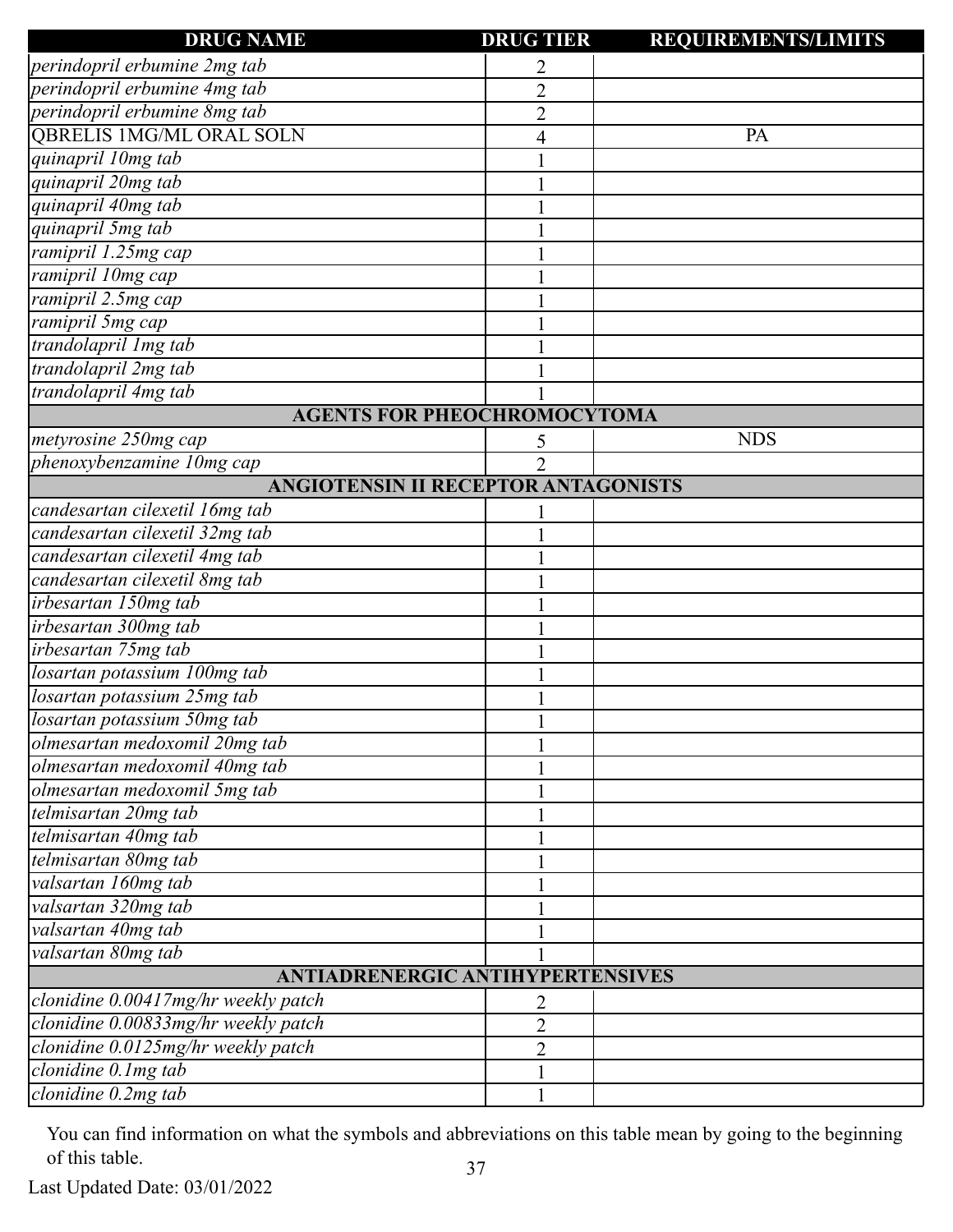| <b>DRUG NAME</b>                                   | <b>DRUG TIER</b> | <b>REQUIREMENTS/LIMITS</b> |
|----------------------------------------------------|------------------|----------------------------|
| clonidine 0.3mg tab                                |                  |                            |
| doxazosin 1mg tab                                  |                  |                            |
| doxazosin 2mg tab                                  |                  |                            |
| doxazosin 4mg tab                                  |                  |                            |
| doxazosin 8mg tab                                  |                  |                            |
| guanfacine Img tab                                 | $\overline{2}$   |                            |
| guanfacine 2mg tab                                 | $\overline{2}$   |                            |
| methyldopa 250mg tab                               | $\overline{2}$   |                            |
| methyldopa 500mg tab                               | $\overline{2}$   |                            |
| prazosin 1mg cap                                   |                  |                            |
| prazosin 2mg cap                                   |                  |                            |
| prazosin 5mg cap                                   |                  |                            |
| terazosin 10mg cap                                 |                  |                            |
| terazosin 1mg cap                                  |                  |                            |
| terazosin 2mg cap                                  |                  |                            |
| terazosin 5mg cap                                  |                  |                            |
| <b>ANTIHYPERTENSIVE COMBINATIONS</b>               |                  |                            |
| amlodipine 10mg/benazepril 20mg cap                |                  |                            |
| amlodipine 10mg/benazepril 40mg cap                |                  |                            |
| amlodipine 10mg/hydrochlorothiazide                | $\overline{2}$   |                            |
| 12.5mg/valsartan 160mg tab                         |                  |                            |
| amlodipine 10mg/hydrochlorothiazide 25mg/valsartan | $\overline{2}$   |                            |
| 160mg tab                                          |                  |                            |
| amlodipine 10mg/hydrochlorothiazide 25mg/valsartan | $\overline{2}$   |                            |
| 320mg tab                                          |                  |                            |
| amlodipine 10mg/olmesartan medoxomil 20mg tab      | $\overline{2}$   |                            |
| amlodipine 10mg/olmesartan medoxomil 40mg tab      | $\overline{2}$   |                            |
| amlodipine 10mg/valsartan 160mg tab                | $\overline{c}$   |                            |
| amlodipine 10mg/valsartan 320mg tab                | $\overline{2}$   |                            |
| amlodipine 2.5mg/benazepril 10mg cap               | $\mathbf{1}$     |                            |
| amlodipine 5mg/benazepril 10mg cap                 |                  |                            |
| amlodipine 5mg/benazepril 20mg cap                 | $\mathbf{1}$     |                            |
| amlodipine 5mg/benazepril 40mg cap                 |                  |                            |
| amlodipine 5mg/hydrochlorothiazide                 | $\overline{2}$   |                            |
| 12.5mg/valsartan 160mg tab                         |                  |                            |
| amlodipine 5mg/hydrochlorothiazide 25mg/valsartan  | $\overline{2}$   |                            |
| 160mg tab                                          |                  |                            |
| amlodipine 5mg/olmesartan medoxomil 20mg tab       | 2                |                            |
| amlodipine 5mg/olmesartan medoxomil 40mg tab       | $\overline{2}$   |                            |
| amlodipine 5mg/valsartan 160mg tab                 | $\overline{2}$   |                            |
| amlodipine 5mg/valsartan 320mg tab                 | $\overline{2}$   |                            |
| atenolol 100mg/chlorthalidone 25mg tab             | $\overline{2}$   |                            |
| atenolol 50mg/chlorthalidone 25mg tab              | $\overline{2}$   |                            |
| benazepril 10mg/hydrochlorothiazide 12.5mg tab     | $\overline{2}$   |                            |
| benazepril 20mg/hydrochlorothiazide 12.5mg tab     | $\overline{2}$   |                            |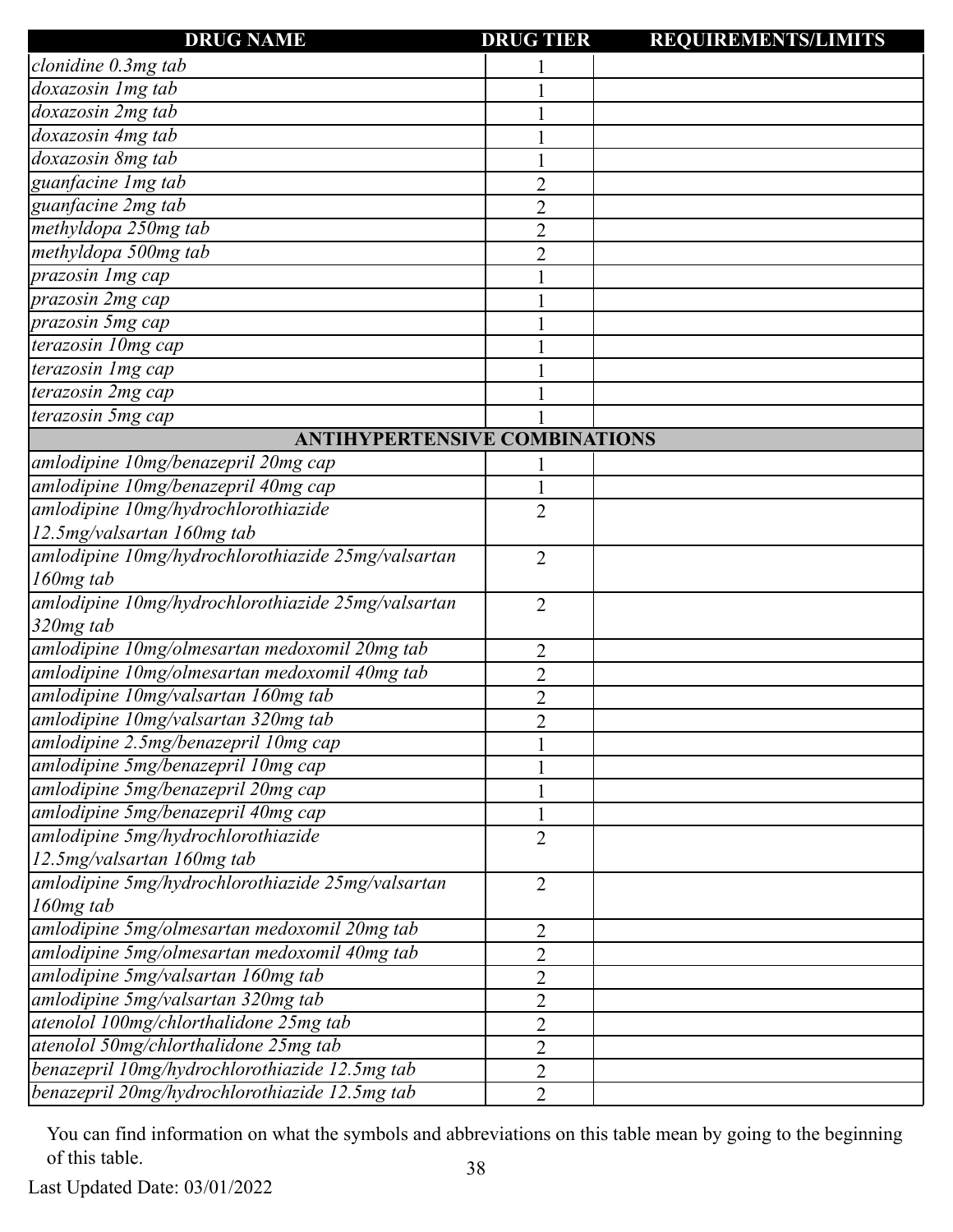| <b>DRUG NAME</b>                                    | <b>DRUG TIER</b> | <b>REQUIREMENTS/LIMITS</b> |
|-----------------------------------------------------|------------------|----------------------------|
| benazepril 20mg/hydrochlorothiazide 25mg tab        | 2                |                            |
| benazepril 5mg/hydrochlorothiazide 6.25mg tab       | $\overline{2}$   |                            |
| bisoprolol fumarate 10mg/hydrochlorothiazide        |                  |                            |
| $6.25mg$ tab                                        |                  |                            |
| bisoprolol fumarate 2.5mg/hydrochlorothiazide       |                  |                            |
| $6.25mg$ tab                                        |                  |                            |
| bisoprolol fumarate 5mg/hydrochlorothiazide 6.25mg  |                  |                            |
| tab                                                 |                  |                            |
| enalapril maleate 10mg/hydrochlorothiazide 25mg tab |                  |                            |
| enalapril maleate 5mg/hydrochlorothiazide 12.5mg    |                  |                            |
| tab                                                 |                  |                            |
| fosinopril sodium 10mg/hydrochlorothiazide 12.5mg   | $\overline{2}$   |                            |
| tab                                                 |                  |                            |
| fosinopril sodium 20mg/hydrochlorothiazide 12.5mg   | $\overline{2}$   |                            |
| tab                                                 |                  |                            |
| hydrochlorothiazide 12.5mg/irbesartan 150mg tab     | 2                |                            |
| hydrochlorothiazide 12.5mg/irbesartan 300mg tab     | $\overline{2}$   |                            |
| hydrochlorothiazide 12.5mg/lisinopril 10mg tab      |                  |                            |
| hydrochlorothiazide 12.5mg/lisinopril 20mg tab      |                  |                            |
| hydrochlorothiazide 12.5mg/losartan potassium       |                  |                            |
| 100mg tab                                           |                  |                            |
| hydrochlorothiazide 12.5mg/losartan potassium 50mg  |                  |                            |
| tab                                                 |                  |                            |
| hydrochlorothiazide 12.5mg/olmesartan medoxomil     | 1                |                            |
| $20mg$ tab                                          |                  |                            |
| hydrochlorothiazide 12.5mg/olmesartan medoxomil     | 1                |                            |
| 40mg tab                                            |                  |                            |
| hydrochlorothiazide 12.5mg/quinapril 10mg tab       | $\overline{2}$   |                            |
| hydrochlorothiazide 12.5mg/quinapril 20mg tab       | $\overline{2}$   |                            |
| hydrochlorothiazide 12.5mg/valsartan 160mg tab      |                  |                            |
| hydrochlorothiazide 12.5mg/valsartan 320mg tab      |                  |                            |
| hydrochlorothiazide 12.5mg/valsartan 80mg tab       |                  |                            |
| hydrochlorothiazide 25mg/lisinopril 20mg tab        |                  |                            |
| hydrochlorothiazide 25mg/losartan potassium 100mg   |                  |                            |
| tab                                                 |                  |                            |
| hydrochlorothiazide 25mg/metoprolol tartrate 100mg  | $\overline{2}$   |                            |
| tab                                                 |                  |                            |
| hydrochlorothiazide 25mg/metoprolol tartrate 50mg   | 2                |                            |
| tab                                                 |                  |                            |
| hydrochlorothiazide 25mg/olmesartan medoxomil       | 1                |                            |
| $40mg$ tab                                          |                  |                            |
| hydrochlorothiazide 25mg/quinapril 20mg tab         | 2                |                            |
| hydrochlorothiazide 25mg/valsartan 160mg tab        |                  |                            |
| hydrochlorothiazide 25mg/valsartan 320mg tab        |                  |                            |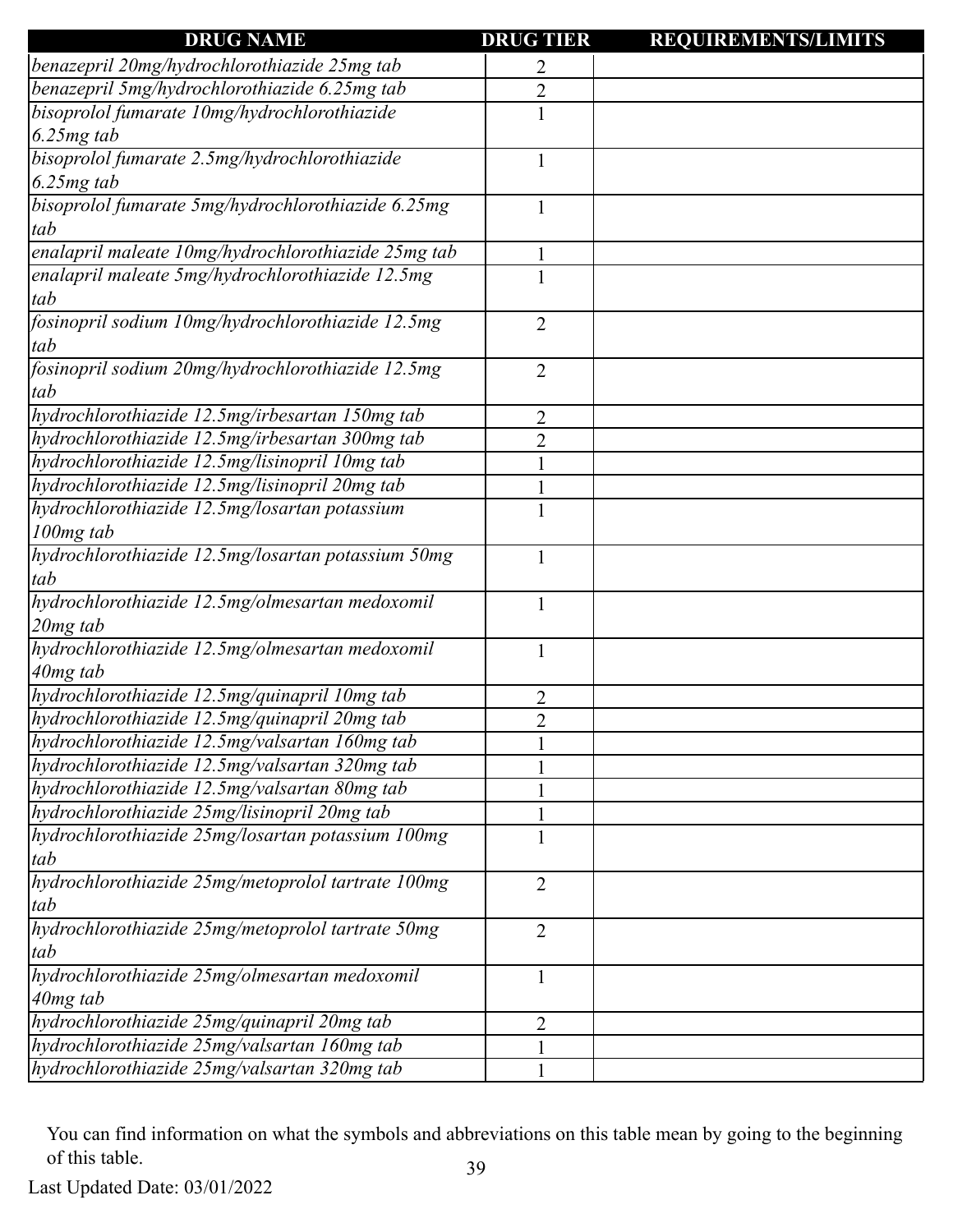| <b>DRUG NAME</b>                                   | <b>DRUG TIER</b> | <b>REQUIREMENTS/LIMITS</b> |
|----------------------------------------------------|------------------|----------------------------|
| HYDROCHLOROTHIAZIDE 50MG/METOPROLOL                | 2                |                            |
| <b>TARTRATE 100MG TAB</b>                          |                  |                            |
| TEKTURNA HCT 150-12.5MG TAB                        | 4                |                            |
| TEKTURNA HCT 150-25MG TAB                          | 4                |                            |
| TEKTURNA HCT 300-12.5MG TAB                        | 4                |                            |
| TEKTURNA HCT 300-25MG TAB                          | 4                |                            |
| TRANDOLAPRIL 1MG/VERAPAMIL 240MG ER TAB            | 4                |                            |
| trandolapril 2mg/verapamil 180mg er tab            | $\overline{2}$   |                            |
| trandolapril 2mg/verapamil 240mg er tab            | $\overline{2}$   |                            |
| trandolapril 4mg/verapamil 240mg er tab            | $\overline{2}$   |                            |
| <b>DIRECT RENIN INHIBITORS</b>                     |                  |                            |
| aliskiren 150mg tab                                | 2                |                            |
| aliskiren 300mg tab                                | $\overline{2}$   |                            |
| SELECTIVE ALDOSTERONE RECEPTOR ANTAGONISTS (SARAS) |                  |                            |
| eplerenone 25mg tab                                |                  |                            |
| eplerenone 50mg tab                                | $\overline{2}$   |                            |
| <b>VASODILATORS</b>                                |                  |                            |
| hydralazine 100mg tab                              | 2                |                            |
| hydralazine 10mg tab                               | $\overline{2}$   |                            |
| hydralazine 25mg tab                               | $\overline{2}$   |                            |
| hydralazine 50mg tab                               | $\overline{2}$   |                            |
| minoxidil 10mg tab                                 |                  |                            |
| minoxidil 2.5mg tab                                |                  |                            |
| <b>ANTI-INFECTIVE AGENTS - MISC.</b>               |                  |                            |
| <b>ANTI-INFECTIVE AGENTS - MISC.</b>               |                  |                            |
| <b>IMPAVIDO 50MG CAP</b>                           | 5                | NDS PA QL=84 EA/28 Days    |
| metronidazole 250mg tab                            |                  |                            |
| metronidazole 500mg tab                            |                  |                            |
| metronidazole 5mg/ml inj                           | $\overline{2}$   |                            |
| pentamidine isethionate 300mg inj                  | $\overline{c}$   |                            |
| pentamidine isethionate 50mg/ml inh soln           | $\overline{2}$   | PA BvD QL=1 EA/28 Days     |
| tinidazole 250mg tab                               | $\overline{2}$   |                            |
| tinidazole 500mg tab                               | $\overline{2}$   |                            |
| trimethoprim 100mg tab                             |                  |                            |
| XIFAXAN 200MG TAB                                  | 4                | $QL=9$ EA/3 Days           |
| XIFAXAN 550MG TAB                                  | 4                | PA QL=60 EA/30 Days        |
| <b>ANTI-INFECTIVE MISC. - COMBINATIONS</b>         |                  |                            |
| sulfamethoxazole 400mg/trimethoprim 80mg tab       |                  |                            |
| sulfamethoxazole 800mg/trimethoprim 160mg tab      |                  |                            |
| sulfamethoxazole/trimethoprim 200-40mg/5ml susp    | $\overline{2}$   |                            |
| <b>ANTIPROTOZOAL AGENTS</b>                        |                  |                            |
| atovaquone 150mg/ml susp                           | $\overline{c}$   |                            |
| nitazoxanide 500mg tab                             | $\overline{2}$   | PA QL=6 EA/3 Days          |
| <b>CARBAPENEMS</b>                                 |                  |                            |
| CILASTATIN 250MG/IMIPENEM 250MG INJ                | 2                |                            |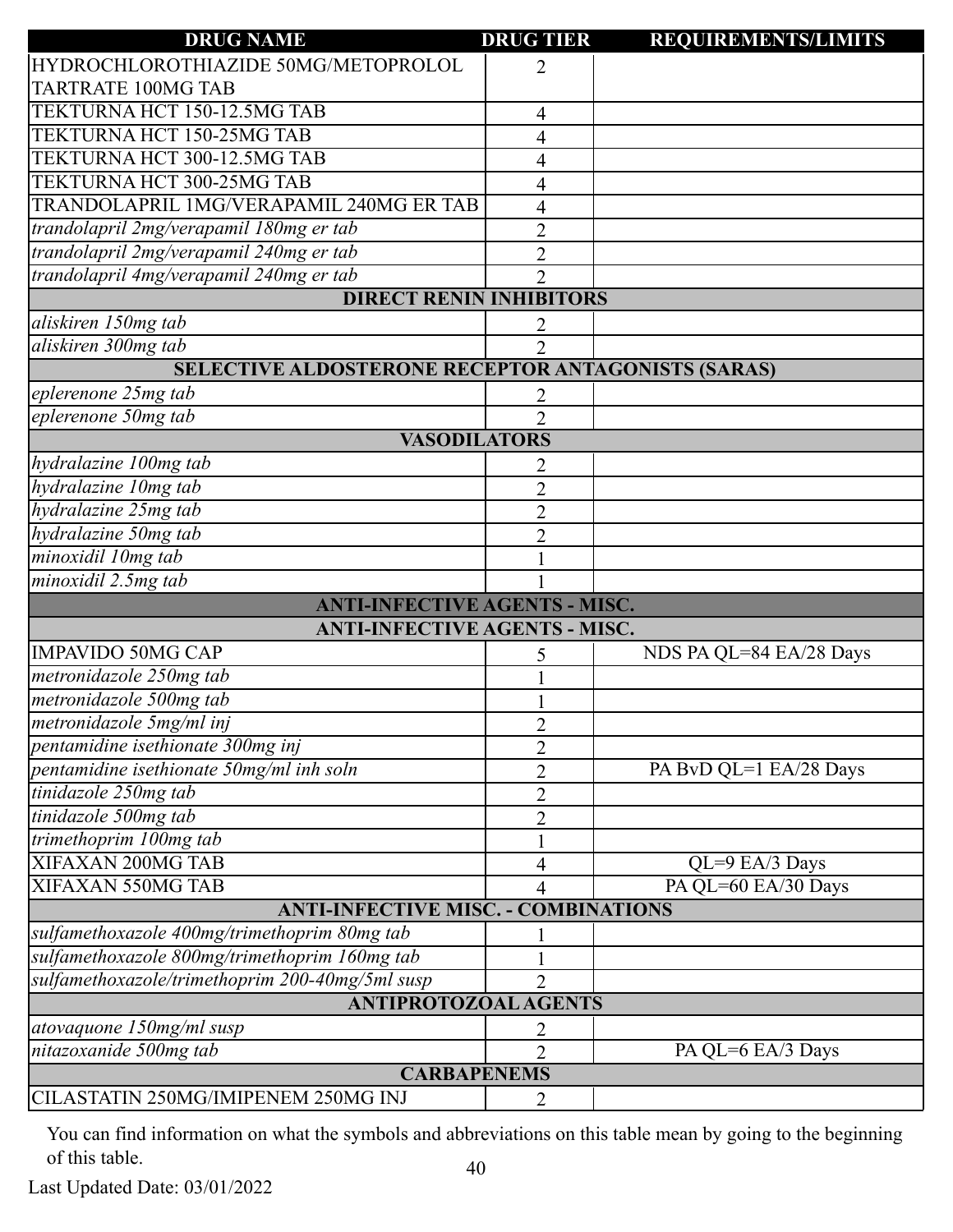| <b>DRUG NAME</b>                    | <b>DRUG TIER</b>               | <b>REQUIREMENTS/LIMITS</b> |
|-------------------------------------|--------------------------------|----------------------------|
| cilastatin 500mg/imipenem 500mg inj | 2                              |                            |
| ertapenem 1000mg inj                | $\overline{2}$                 |                            |
| meropenem 1000mg inj                | $\overline{2}$                 |                            |
| meropenem 500mg inj                 | $\mathfrak{D}$                 |                            |
|                                     | <b>CYCLIC LIPOPEPTIDES</b>     |                            |
| daptomycin 500mg inj                | 5                              | <b>NDS</b>                 |
|                                     | <b>GLYCOPEPTIDES</b>           |                            |
| DALVANCE 500MG INJ                  | 5                              | <b>NDS</b>                 |
| FIRVANQ 25MG/ML ORAL SOLN           | $\overline{2}$                 |                            |
| FIRVANQ 50MG/ML ORAL SOLN           | $\overline{2}$                 |                            |
| vancomycin 1000mg inj               | $\overline{2}$                 |                            |
| vancomycin 100mg/ml inj             | $\overline{2}$                 |                            |
| vancomycin 125mg cap                | $\overline{2}$                 | $QL=120$ EA/30 Days        |
| vancomycin 250mg cap                | $\overline{c}$                 | QL=120 EA/30 Days          |
| vancomycin 500mg inj                | $\overline{2}$                 |                            |
| vancomycin 750mg inj                | $\overline{2}$                 |                            |
|                                     | <b>LEPROSTATICS</b>            |                            |
| dapsone 100mg tab                   | 2                              |                            |
| dapsone 25mg tab                    | $\overline{2}$                 |                            |
|                                     | <b>LINCOSAMIDES</b>            |                            |
| clindamycin 12mg/ml inj             | 2                              |                            |
| clindamycin 150mg cap               |                                |                            |
| clindamycin 150mg/ml (2ml) inj      | $\overline{2}$                 |                            |
| clindamycin 150mg/ml (4ml) inj      | $\overline{2}$                 |                            |
| clindamycin 150mg/ml (6ml) inj      | $\overline{2}$                 |                            |
| clindamycin 15mg/ml oral soln       | $\overline{2}$                 |                            |
| clindamycin 18mg/ml inj             | $\overline{2}$                 |                            |
| clindamycin 300mg cap               |                                |                            |
| clindamycin 6mg/ml inj              | $\overline{2}$                 |                            |
| clindamycin 75mg cap                |                                |                            |
|                                     | <b>MONOBACTAMS</b>             |                            |
| aztreonam 1000mg inj                | 2                              |                            |
| <b>CAYSTON 75MG INH SOLN</b>        | 5                              | NDS PA QL=84 ML/28 Days    |
|                                     | <b>OXAZOLIDINONES</b>          |                            |
| linezolid 20mg/ml susp              | 2                              |                            |
| linezolid 2mg/ml inj                | $\overline{2}$                 |                            |
| linezolid 600mg tab                 | $\overline{2}$                 |                            |
| <b>SIVEXTRO 200MG INJ</b>           | 5                              | NDS PA QL=6 EA/6 Days      |
| <b>SIVEXTRO 200MG TAB</b>           | 5                              | NDS PA QL=6 EA/6 Days      |
|                                     | <b>PLEUROMUTILINS</b>          |                            |
| XENLETA 600MG TAB                   | 3                              | PA QL=14 EA/7 Days         |
|                                     | <b>POLYMYXINS</b>              |                            |
| colistin 75mg/ml inj                | 2                              |                            |
| polymyxin b 250000unit/ml inj       | $\overline{2}$                 |                            |
|                                     | <b>URINARY ANTI-INFECTIVES</b> |                            |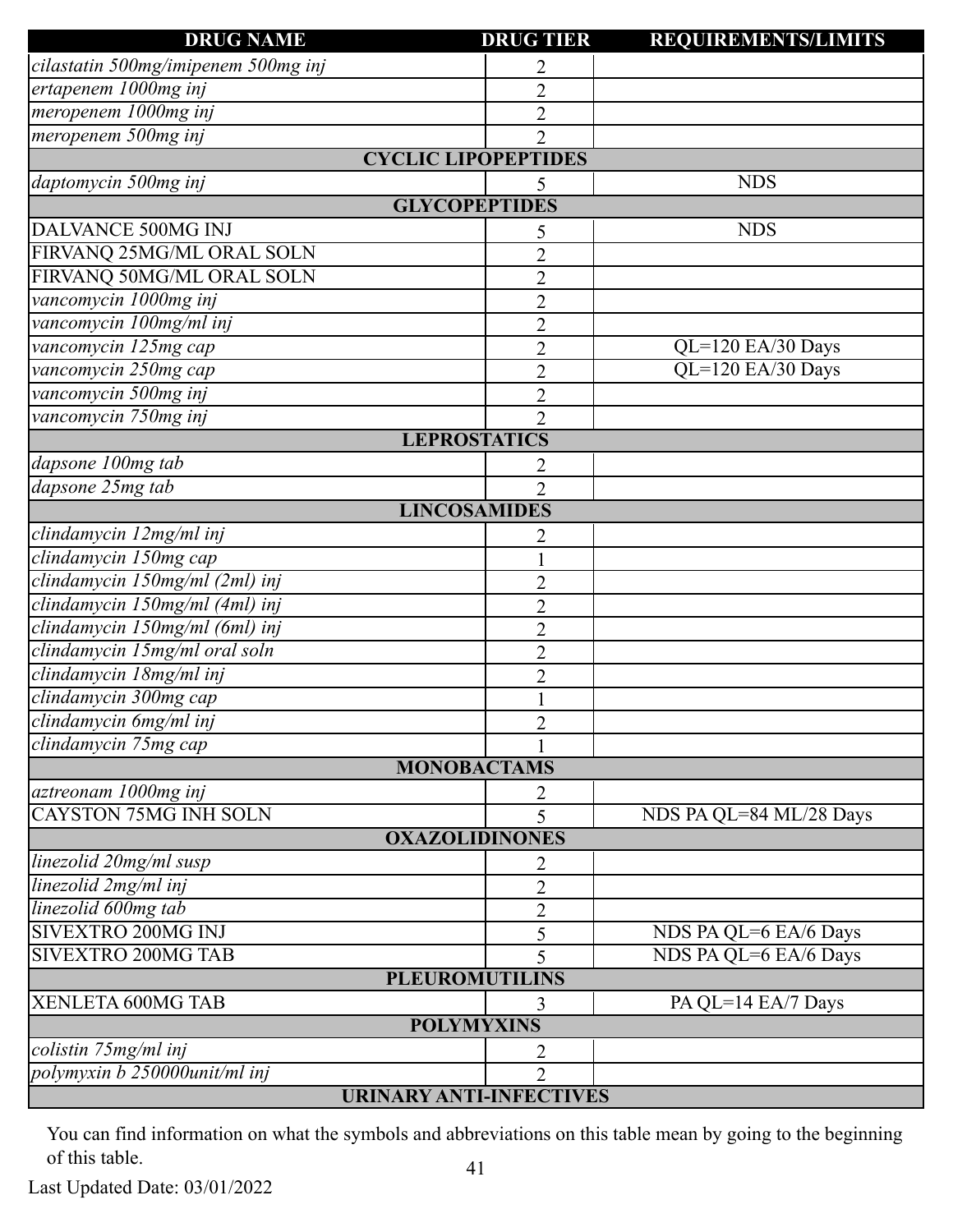| <b>DRUG NAME</b>                                   | <b>DRUG TIER</b>            | <b>REQUIREMENTS/LIMITS</b> |
|----------------------------------------------------|-----------------------------|----------------------------|
| fosfomycin 3000mg powder for oral soln             | 2                           |                            |
| methenamine hippurate 1000mg tab                   | $\overline{2}$              |                            |
| nitrofurantoin macro 25mg/nitrofurantoin mono 75mg | $\overline{2}$              |                            |
| cap                                                |                             |                            |
| nitrofurantoin macrocrystals 100mg cap             | $\overline{2}$              |                            |
| nitrofurantoin macrocrystals 50mg cap              | $\overline{2}$              |                            |
|                                                    | <b>ANTIMALARIALS</b>        |                            |
| <b>ANTIMALARIAL COMBINATIONS</b>                   |                             |                            |
| atovaquone 250mg/proguanil 100mg tab               | 2                           |                            |
| atovaquone 62.5mg/proguanil 25mg tab               | $\overline{2}$              |                            |
| <b>COARTEM 20-120MG TAB</b>                        | 3                           |                            |
| <b>ANTIMALARIALS</b>                               |                             |                            |
| chloroquine phosphate 250mg tab                    | 3                           |                            |
| <b>CHLOROQUINE PHOSPHATE 500MG TAB</b>             | $\overline{2}$              |                            |
| HYDROXYCHLOROQUINE SULFATE 100MG TAB               | 3                           | QL=30 EA/30 Days           |
| hydroxychloroquine sulfate 200mg tab               | $\overline{2}$              |                            |
| <b>KRINTAFEL 150MG TAB</b>                         | 3                           |                            |
| MEFLOQUINE 250MG TAB                               | 3                           |                            |
| PRIMAQUINE PHOSPHATE 26.3MG TAB                    | 2                           |                            |
| quinine sulfate 324mg cap                          | $\mathcal{D}_{\mathcal{L}}$ | PA                         |
| ANTIMYASTHENIC/CHOLINERGIC AGENTS                  |                             |                            |
| <b>ANTIMYASTHENIC/CHOLINERGIC AGENTS</b>           |                             |                            |
| pyridostigmine bromide 12mg/ml oral soln           | 2                           |                            |
| pyridostigmine bromide 180mg er tab                | $\overline{2}$              |                            |
| pyridostigmine bromide 60mg tab                    | $\overline{2}$              |                            |
| <b>RUZURGI 10MG TAB</b>                            | 5                           | <b>NDS PA</b>              |
| <b>ANTIMYCOBACTERIAL AGENTS</b>                    |                             |                            |
| <b>ANTIMYCOBACTERIAL AGENTS</b>                    |                             |                            |
| ethambutol 100mg tab                               | 2                           |                            |
| ethambutol 400mg tab                               | $\overline{2}$              |                            |
| <b>ISONIAZID 100MG TAB</b>                         |                             |                            |
| <b>ISONIAZID 10MG/ML ORAL SOLN</b>                 | 3                           |                            |
| isoniazid 300mg tab                                |                             |                            |
| <b>PASER D/R 4GM GRANULES</b>                      | 3                           |                            |
| PRETOMANID 200MG TAB                               | 3                           | QL=30 EA/30 Days           |
| PRIFTIN 150MG TAB                                  | 4                           |                            |
| PYRAZINAMIDE 500MG TAB                             | $\overline{2}$              |                            |
| rifabutin 150mg cap                                | $\overline{2}$              |                            |
| rifampin 150mg cap                                 | $\overline{2}$              |                            |
| rifampin 300mg cap                                 | 2                           |                            |
| rifampin 600mg inj                                 | $\overline{2}$              |                            |
| <b>SIRTURO 100MG TAB</b>                           | 5                           | <b>NDS PA</b>              |
| <b>SIRTURO 20MG TAB</b>                            | 5                           | <b>NDS PA</b>              |
| <b>TRECATOR 250MG TAB</b>                          | 4                           |                            |
| ANTINEOPLASTICS AND ADJUNCTIVE THERAPIES           |                             |                            |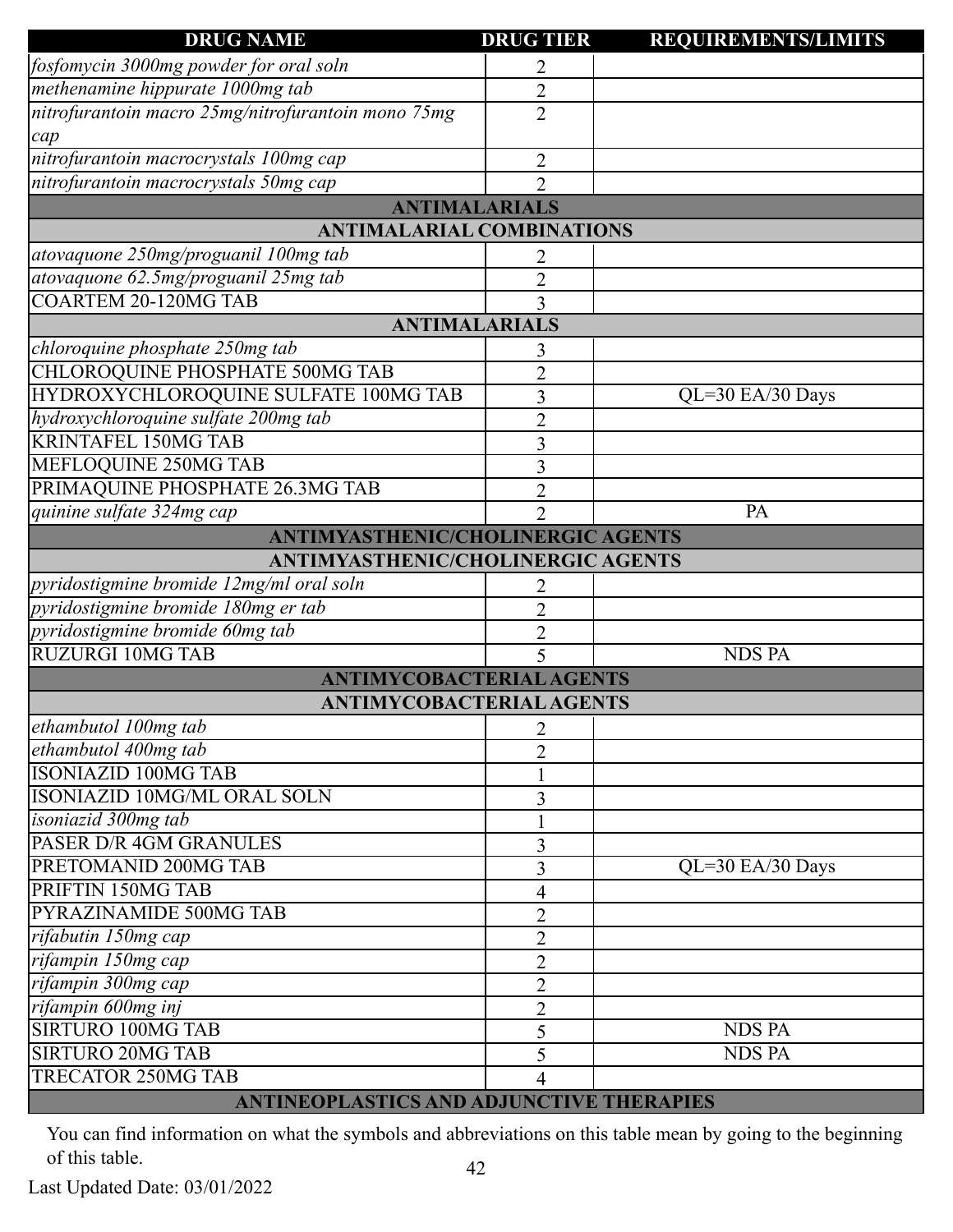| <b>REQUIREMENTS/LIMITS</b><br><b>ALKYLATING AGENTS</b><br>CYCLOPHOSPHAMIDE 25MG CAP<br>PA BvD<br>CYCLOPHOSPHAMIDE 25MG TAB<br>PA BvD<br>3<br>CYCLOPHOSPHAMIDE 50MG CAP<br>PA BvD<br>4<br><b>CYCLOPHOSPHAMIDE 50MG TAB</b><br>PA BvD<br>3 |  |
|------------------------------------------------------------------------------------------------------------------------------------------------------------------------------------------------------------------------------------------|--|
|                                                                                                                                                                                                                                          |  |
|                                                                                                                                                                                                                                          |  |
|                                                                                                                                                                                                                                          |  |
|                                                                                                                                                                                                                                          |  |
|                                                                                                                                                                                                                                          |  |
| <b>LEUKERAN 2MG TAB</b><br>3                                                                                                                                                                                                             |  |
| <b>ANTIMETABOLITES</b>                                                                                                                                                                                                                   |  |
| mercaptopurine 50mg tab<br>2                                                                                                                                                                                                             |  |
| methotrexate 2.5mg tab                                                                                                                                                                                                                   |  |
| methotrexate 25mg/ml (2ml) inj                                                                                                                                                                                                           |  |
| methotrexate 25mg/ml inj                                                                                                                                                                                                                 |  |
| <b>ONUREG 200MG TAB</b><br>NDS PA NSO QL=14 EA/28 Days<br>5                                                                                                                                                                              |  |
| <b>ONUREG 300MG TAB</b><br>NDS PA NSO QL=14 EA/28 Days<br>5                                                                                                                                                                              |  |
| PURIXAN 2000MG/100ML SUSP<br>4                                                                                                                                                                                                           |  |
| <b>TABLOID 40MG TAB</b><br>$\overline{3}$                                                                                                                                                                                                |  |
| <b>XATMEP 2.5MG/ML ORAL SOLN</b><br>PA                                                                                                                                                                                                   |  |
| <b>ANTINEOPLASTIC - ANGIOGENESIS INHIBITORS</b>                                                                                                                                                                                          |  |
| <b>INLYTA 1MG TAB</b><br><b>NDS PANSO</b><br>5                                                                                                                                                                                           |  |
| <b>INLYTA 5MG TAB</b><br><b>NDS PANSO</b><br>5                                                                                                                                                                                           |  |
| LENVIMA 10 10MG PACK<br>NDS PA NSO QL=30 EA/30 Days<br>5                                                                                                                                                                                 |  |
| NDS PA NSO QL=90 EA/30 Days<br><b>LENVIMA 12 4MG PACK</b><br>5                                                                                                                                                                           |  |
| NDS PA NSO QL=60 EA/30 Days<br><b>LENVIMA 14 PACK</b><br>5                                                                                                                                                                               |  |
| NDS PA NSO QL=90 EA/30 Days<br><b>LENVIMA 18 PACK</b><br>5                                                                                                                                                                               |  |
| NDS PA NSO QL=60 EA/30 Days<br>LENVIMA 20 10MG PACK<br>5                                                                                                                                                                                 |  |
| <b>LENVIMA 24 PACK</b><br>NDS PA NSO QL=90 EA/30 Days<br>5                                                                                                                                                                               |  |
| NDS PA NSO QL=30 EA/30 Days<br>LENVIMA 4 4MG PACK<br>5                                                                                                                                                                                   |  |
| NDS PA NSO QL=60 EA/30 Days<br><b>LENVIMA 8 4MG PACK</b><br>5                                                                                                                                                                            |  |
| <b>ANTINEOPLASTIC - ANTI-HER2 AGENTS</b>                                                                                                                                                                                                 |  |
| <b>TUKYSA 150MG TAB</b><br>NDS PA NSO QL=120 EA/30 Days<br>5 <sup>5</sup>                                                                                                                                                                |  |
| <b>TUKYSA 50MG TAB</b><br>NDS PA NSO QL=120 EA/30 Days                                                                                                                                                                                   |  |
| <b>ANTINEOPLASTIC - BCL-2 INHIBITORS</b>                                                                                                                                                                                                 |  |
| <b>NDS PANSO</b><br><b>VENCLEXTA 100MG TAB</b><br>5                                                                                                                                                                                      |  |
| <b>VENCLEXTA 10MG TAB</b><br>PANSO<br>3                                                                                                                                                                                                  |  |
| <b>VENCLEXTA 50MG TAB</b><br>PA <sub>NSO</sub><br>3                                                                                                                                                                                      |  |
| <b>VENCLEXTA STARTING PACK</b><br><b>NDS PANSO</b><br>5                                                                                                                                                                                  |  |
| <b>ANTINEOPLASTIC - EGFR INHIBITORS</b>                                                                                                                                                                                                  |  |
| PA <sub>NSO</sub><br>erlotinib 100mg tab<br>2                                                                                                                                                                                            |  |
| erlotinib 150mg tab<br>PA <sub>NSO</sub><br>$\overline{2}$                                                                                                                                                                               |  |
| erlotinib 25mg tab<br>PA <sub>NSO</sub><br>$\overline{2}$                                                                                                                                                                                |  |
| <b>EXKIVITY 40MG CAP</b><br>NDS PA NSO QL=120 EA/30 Days<br>5                                                                                                                                                                            |  |
| <b>GILOTRIF 20MG TAB</b><br>NDS PA NSO QL=30 EA/30 Days<br>5                                                                                                                                                                             |  |
| <b>GILOTRIF 30MG TAB</b><br>NDS PA NSO QL=30 EA/30 Days<br>5                                                                                                                                                                             |  |
| <b>GILOTRIF 40MG TAB</b><br>NDS PA NSO QL=30 EA/30 Days<br>5                                                                                                                                                                             |  |
| <b>IRESSA 250MG TAB</b><br><b>NDS PANSO</b><br>5                                                                                                                                                                                         |  |
| <b>TAGRISSO 40MG TAB</b><br><b>NDS PANSO</b><br>5                                                                                                                                                                                        |  |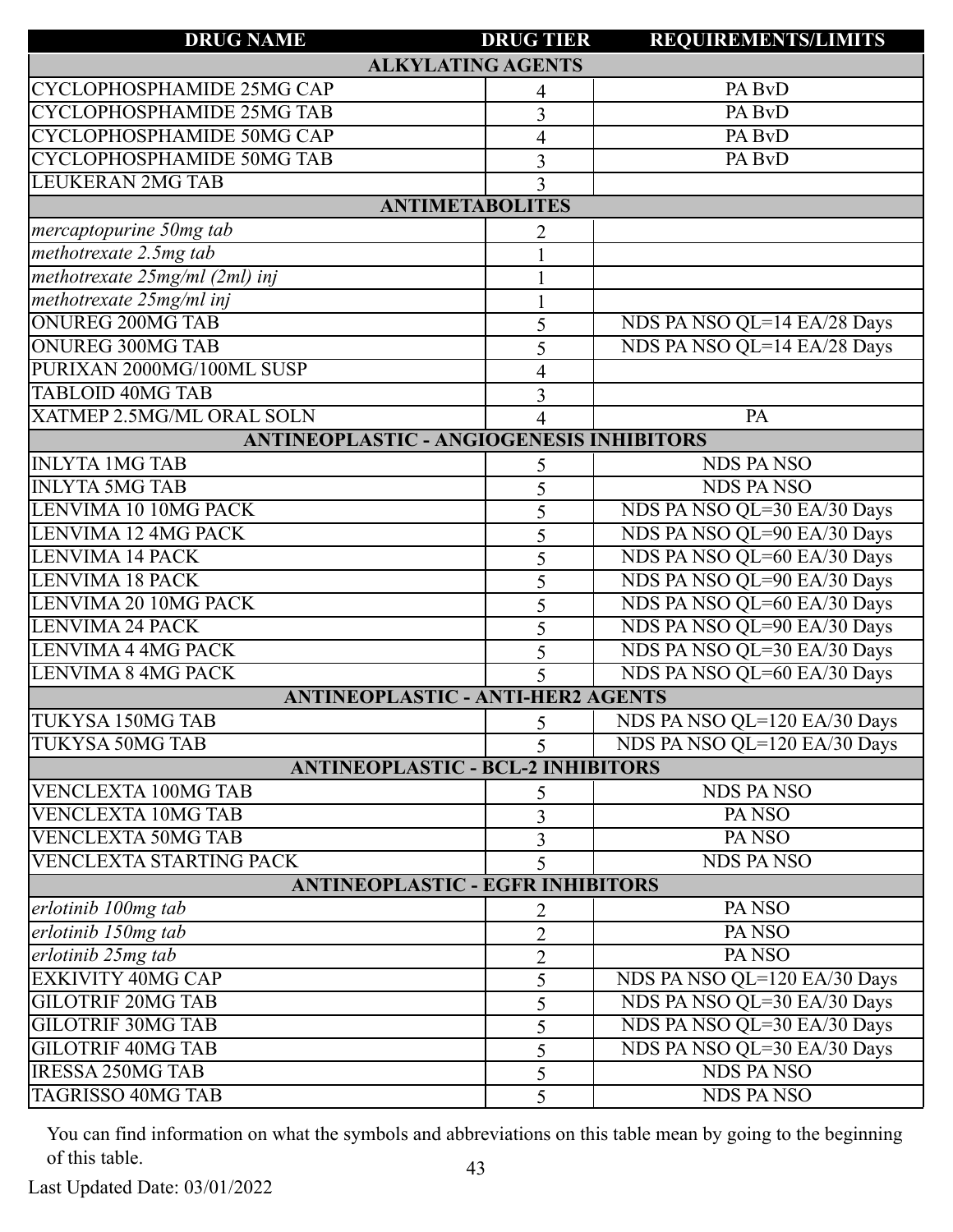| <b>DRUG NAME</b>                                    | <b>DRUG TIER</b> | <b>REQUIREMENTS/LIMITS</b>   |
|-----------------------------------------------------|------------------|------------------------------|
| <b>TAGRISSO 80MG TAB</b>                            | 5                | <b>NDS PANSO</b>             |
| <b>VIZIMPRO 15MG TAB</b>                            | 5                | NDS PA NSO QL=30 EA/30 Days  |
| VIZIMPRO 30MG TAB                                   | 5                | NDS PA NSO QL=30 EA/30 Days  |
| <b>VIZIMPRO 45MG TAB</b>                            | 5                | NDS PA NSO QL=30 EA/30 Days  |
| <b>ANTINEOPLASTIC - HEDGEHOG PATHWAY INHIBITORS</b> |                  |                              |
| DAURISMO 100MG TAB                                  | 5                | <b>NDS PANSO</b>             |
| <b>DAURISMO 25MG TAB</b>                            | 5                | <b>NDS PANSO</b>             |
| <b>ERIVEDGE 150MG CAP</b>                           | 5                | <b>NDS PANSO</b>             |
| ODOMZO 200MG CAP                                    |                  | <b>NDS PANSO</b>             |
| <b>ANTINEOPLASTIC - HORMONAL AND RELATED AGENTS</b> |                  |                              |
| abiraterone acetate 250mg tab                       |                  | $QL=120$ EA/30 Days          |
| anastrozole 1mg tab                                 |                  |                              |
| bicalutamide 50mg tab                               |                  |                              |
| ELIGARD 22.5MG SYRINGE                              | 4                | QL=1 EA/84 Days              |
| <b>ELIGARD 30MG SYRINGE</b>                         | 4                | QL=1 EA/112 Days             |
| <b>ELIGARD 45MG SYRINGE</b>                         | 4                | QL=1 EA/168 Days             |
| <b>ELIGARD 7.5MG SYRINGE</b>                        | 4                | QL=1 EA/28 Days              |
| <b>EMCYT 140MG CAP</b>                              | 3                |                              |
| <b>ERLEADA 60MG TAB</b>                             | 5                | NDS PA NSO QL=120 EA/30 Days |
| exemestane 25mg tab                                 | $\overline{2}$   |                              |
| FIRMAGON 120MG/VIAL INJ                             | 3                | PA <sub>NSO</sub>            |
| <b>FIRMAGON 80MG INJ</b>                            | 3                | PA <sub>NSO</sub>            |
| FLUTAMIDE 125MG CAP                                 | $\overline{2}$   |                              |
| letrozole 2.5mg tab                                 |                  |                              |
| leuprolide acetate 5mg/ml inj                       | $\overline{2}$   |                              |
| <b>LUPRON 11.25MG SYRINGE</b>                       | 5                | QL=1 EA/84 Days              |
| LUPRON 22.5MG SYRINGE                               | 5                | QL=1 EA/84 Days              |
| <b>LUPRON 3.75MG SYRINGE</b>                        | 5                | QL=1 EA/28 Days              |
| <b>LUPRON 30MG SYRINGE</b>                          | 5                | QL=1 EA/112 Days             |
| <b>LUPRON 45MG SYRINGE</b>                          | 5                | $QL=1$ EA/168 Days           |
| <b>LUPRON 7.5MG SYRINGE</b>                         | 5                | QL=1 EA/28 Days              |
| <b>LYSODREN 500MG TAB</b>                           | 3                |                              |
| megestrol acetate 20mg tab                          | $\overline{2}$   | PA <sub>NSO</sub>            |
| megestrol acetate 40mg tab                          | $\overline{2}$   | PA <sub>NSO</sub>            |
| megestrol acetate 40mg/ml susp                      | $\overline{2}$   | PA                           |
| nilutamide 150mg tab                                | 5                | <b>NDS</b>                   |
| NUBEQA 300MG TAB                                    | 5                | NDS PA NSO QL=120 EA/30 Days |
| ORGOVYX 120MG TAB                                   | 5                | NDS PA NSO QL=30 EA/28 Days  |
| SOLTAMOX 10MG/5ML ORAL SOLN                         | 4                | PA NSO                       |
| tamoxifen 10mg tab                                  |                  |                              |
| tamoxifen 20mg tab                                  |                  |                              |
| toremifene 60mg tab                                 | $\overline{2}$   |                              |
| TRELSTAR 11.25MG INJ                                | 5                | $QL=1$ EA/84 Days            |
| TRELSTAR 22.5MG INJ                                 | 5                | $QL=1$ EA/168 Days           |
| TRELSTAR 3.75MG INJ                                 | 5                | QL=1 EA/28 Days              |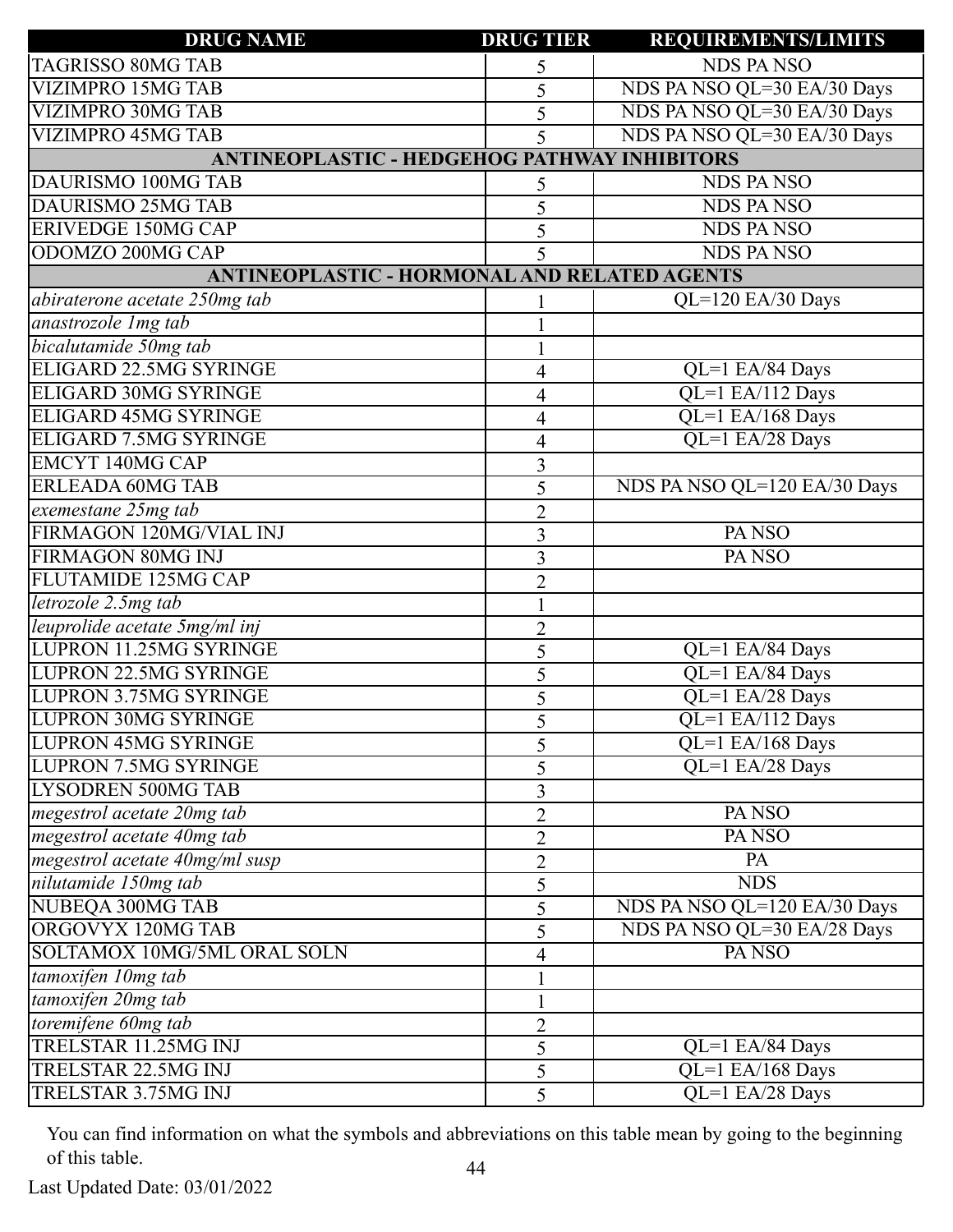| <b>DRUG NAME</b>                                            | <b>DRUG TIER</b>         | <b>REQUIREMENTS/LIMITS</b>   |
|-------------------------------------------------------------|--------------------------|------------------------------|
| <b>XTANDI 40MG CAP</b>                                      | 5                        | NDS PA NSO QL=120 EA/30 Days |
| <b>XTANDI 40MG TAB</b>                                      | 5                        | NDS PA NSO QL=120 EA/30 Days |
| <b>XTANDI 80MG TAB</b>                                      | 5                        | NDS PA NSO QL=60 EA/30 Days  |
| <b>ANTINEOPLASTIC - HYPOXIA-INDUCIBLE FACTOR INHIBITORS</b> |                          |                              |
| <b>WELIREG 40MG TAB</b>                                     | 5                        | NDS PA NSO QL=90 EA/30 Days  |
| <b>ANTINEOPLASTIC - IMMUNOMODULATORS</b>                    |                          |                              |
| POMALYST 1MG CAP                                            | 5                        | <b>NDS PANSO</b>             |
| POMALYST 2MG CAP                                            | 5                        | <b>NDS PANSO</b>             |
| POMALYST 3MG CAP                                            | 5                        | <b>NDS PANSO</b>             |
| POMALYST <sub>4MG</sub> CAP                                 |                          | <b>NDS PANSO</b>             |
| <b>ANTINEOPLASTIC - PDGFR-ALPHA INHIBITORS</b>              |                          |                              |
| <b>AYVAKIT 100MG TAB</b>                                    | 5                        | NDS PA NSO QL=30 EA/30 Days  |
| <b>AYVAKIT 200MG TAB</b>                                    | 5                        | NDS PA NSO QL=30 EA/30 Days  |
| <b>AYVAKIT 25MG TAB</b>                                     | 5                        | NDS PA NSO QL=30 EA/30 Days  |
| <b>AYVAKIT 300MG TAB</b>                                    | 5                        | NDS PA NSO QL=30 EA/30 Days  |
| <b>AYVAKIT 50MG TAB</b>                                     | $\overline{\mathcal{L}}$ | NDS PA NSO QL=30 EA/30 Days  |
| <b>ANTINEOPLASTIC - XPO1 INHIBITORS</b>                     |                          |                              |
| XPOVIO 100MG ONCE WEEKLY CARTON (8-PACK)                    | 5                        | NDS PA NSO QL=8 EA/28 Days   |
| XPOVIO 40MG ONCE WEEKLY CARTON (4-PACK)                     | 5                        | NDS PA NSO QL=4 EA/28 Days   |
| XPOVIO 40MG TWICE WEEKLY CARTON (8-PACK)                    | 5                        | NDS PA NSO QL=8 EA/28 Days   |
| XPOVIO 60MG ONCE WEEKLY CARTON (4-PACK)                     | 5                        | NDS PA NSO QL=4 EA/28 Days   |
| <b>XPOVIO 60MG TWICE WEEKLY PACK</b>                        | 5                        | NDS PA NSO QL=24 EA/28 Days  |
| XPOVIO 80 MG TWICE WEEKLY                                   | 5                        | NDS PA NSO QL=32 EA/28 Days  |
| XPOVIO 80MG ONCE WEEKLY CARTON (8-PACK)                     | $\overline{\mathcal{L}}$ | NDS PA NSO QL=8 EA/28 Days   |
| <b>ANTINEOPLASTIC COMBINATIONS</b>                          |                          |                              |
| <b>INQOVI 5 TABLET PACK</b>                                 | 5                        | NDS PA NSO QL=5 EA/28 Days   |
| KISQALI FEMARA CO-PACK 200 PACK                             | 5                        | NDS PA NSO QL=49 EA/28 Days  |
| KISQALI FEMARA CO-PACK 400 PACK                             | 5                        | NDS PA NSO QL=70 EA/28 Days  |
| KISQALI FEMARA CO-PACK 600 PACK                             | 5                        | NDS PA NSO QL=91 EA/28 Days  |
| LONSURF 6.14-15MG TAB                                       | 5                        | <b>NDS PANSO</b>             |
| <b>LONSURF 8.19-20MG TAB</b>                                | 5                        | <b>NDS PANSO</b>             |
| <b>ANTINEOPLASTIC ENZYME INHIBITORS</b>                     |                          |                              |
| ALECENSA 150MG CAP                                          | 5                        | NDS PA NSO QL=240 EA/30 Days |
| <b>ALUNBRIG 180MG TAB</b>                                   | 5                        | NDS PA NSO QL=30 EA/30 Days  |
| <b>ALUNBRIG 30MG TAB</b>                                    | 5                        | NDS PA NSO QL=120 EA/30 Days |
| <b>ALUNBRIG 90MG TAB</b>                                    | 5                        | NDS PA NSO QL=30 EA/30 Days  |
| ALUNBRIG INITIATION PACK                                    | 5                        | NDS PA NSO QL=30 EA/30 Days  |
| <b>BALVERSA 3MG TAB</b>                                     | 5                        | NDS PA NSO QL=60 EA/30 Days  |
| <b>BALVERSA 4MG TAB</b>                                     | 5                        | NDS PA NSO QL=60 EA/30 Days  |
| <b>BALVERSA 5MG TAB</b>                                     | 5                        | NDS PA NSO QL=30 EA/30 Days  |
| <b>BOSULIF 100MG TAB</b>                                    | 5                        | <b>NDS PANSO</b>             |
| <b>BOSULIF 400MG TAB</b>                                    | 5                        | <b>NDS PANSO</b>             |
| <b>BOSULIF 500MG TAB</b>                                    | 5                        | <b>NDS PANSO</b>             |
| <b>BRAFTOVI 75MG CAP</b>                                    | 5                        | NDS PA NSO QL=180 EA/30 Days |
| <b>BRUKINSA 80MG CAP</b>                                    | 5                        | NDS PA NSO QL=120 EA/30 Days |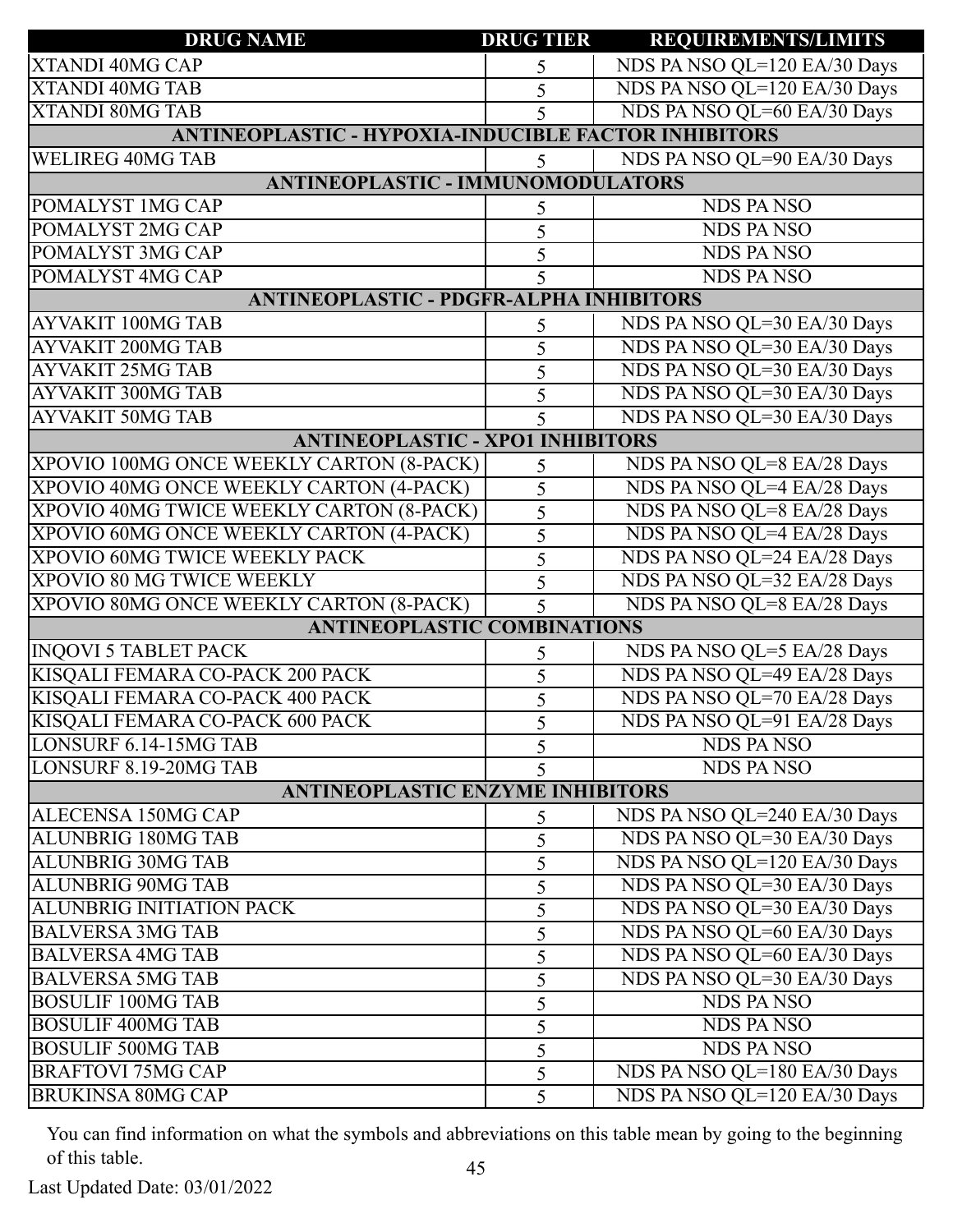| <b>DRUG NAME</b>                              | <b>DRUG TIER</b> | <b>REQUIREMENTS/LIMITS</b>   |
|-----------------------------------------------|------------------|------------------------------|
| <b>CABOMETYX 20MG TAB</b>                     | 5                | <b>NDS PANSO</b>             |
| <b>CABOMETYX 40MG TAB</b>                     | 5                | <b>NDS PANSO</b>             |
| <b>CABOMETYX 60MG TAB</b>                     | 5                | <b>NDS PANSO</b>             |
| <b>CALQUENCE 100MG CAP</b>                    | 5                | NDS PA NSO QL=60 EA/30 Days  |
| <b>CAPRELSA 100MG TAB</b>                     | 5                | NDS PA NSO QL=60 EA/30 Days  |
| <b>CAPRELSA 300MG TAB</b>                     | 5                | NDS PA NSO QL=30 EA/30 Days  |
| COMETRIQ CAP 100MG DAILY DOSE CARTON          | 5                | <b>NDS PANSO</b>             |
| <b>PACK</b>                                   |                  |                              |
| COMETRIQ CAP 140MG DAILY DOSE CARTON          | 5                | <b>NDS PANSO</b>             |
| <b>PACK</b>                                   |                  |                              |
| COMETRIQ CAP 60MG DAILY DOSE CARTON PACK      | 5                | <b>NDS PANSO</b>             |
| COPIKTRA 15MG CAP                             | 5                | NDS PA NSO QL=60 EA/30 Days  |
| COPIKTRA 25MG CAP                             | 5                | NDS PA NSO QL=60 EA/30 Days  |
| <b>COTELLIC 20MG TAB</b>                      | 5                | NDS PA NSO QL=63 EA/28 Days  |
| everolimus 10mg tab                           | 5                | NDS PA NSO QL=30 EA/30 Days  |
| $\sqrt{e}$ everolimus 2.5 $\overline{mg}$ tab |                  | PA NSO QL=30 EA/30 Days      |
| everolimus 3mg tab for oral susp              | 5                | <b>NDS PANSO</b>             |
| everolimus 5mg tab                            |                  | PA NSO QL=30 EA/30 Days      |
| everolimus 7.5mg tab                          |                  | PA NSO QL=30 EA/30 Days      |
| <b>FARYDAK 10MG CAP</b>                       | 5                | <b>NDS PANSO</b>             |
| <b>FARYDAK 15MG CAP</b>                       | 5                | <b>NDS PANSO</b>             |
| <b>FARYDAK 20MG CAP</b>                       | 5                | <b>NDS PANSO</b>             |
| FOTIVDA 0.89MG CAP                            | 5                | NDS PA NSO QL=21 EA/28 Days  |
| FOTIVDA 1.34MG CAP                            | 5                | NDS PA NSO QL=21 EA/28 Days  |
| GAVRETO 100MG CAP                             | 5                | NDS PA NSO QL=120 EA/30 Days |
| <b>IBRANCE 100MG CAP</b>                      | 5                | NDS PA NSO QL=21 EA/28 Days  |
| <b>IBRANCE 100MG TAB</b>                      | 5                | NDS PA NSO QL=21 EA/28 Days  |
| <b>IBRANCE 125MG CAP</b>                      | 5                | NDS PA NSO QL=21 EA/28 Days  |
| <b>IBRANCE 125MG TAB</b>                      | 5                | NDS PA NSO QL=21 EA/28 Days  |
| <b>IBRANCE 75MG CAP</b>                       | 5                | NDS PA NSO QL=21 EA/28 Days  |
| <b>IBRANCE 75MG TAB</b>                       | 5                | NDS PA NSO QL=21 EA/28 Days  |
| <b>ICLUSIG 10MG TAB</b>                       | 5                | NDS PA NSO QL=30 EA/30 Days  |
| <b>ICLUSIG 15MG TAB</b>                       | 5                | NDS PA NSO QL=30 EA/30 Days  |
| <b>ICLUSIG 30MG TAB</b>                       | 5                | NDS PA NSO QL=30 EA/30 Days  |
| <b>ICLUSIG 45MG TAB</b>                       | 5                | NDS PA NSO QL=30 EA/30 Days  |
| <b>IDHIFA 100MG TAB</b>                       | 5                | NDS PA NSO QL=30 EA/30 Days  |
| <b>IDHIFA 50MG TAB</b>                        | 5                | NDS PA NSO QL=30 EA/30 Days  |
| imatinib 100mg tab                            |                  |                              |
| imatinib 400mg tab                            | 1                |                              |
| <b>IMBRUVICA 140MG CAP</b>                    | 5                | NDS PA NSO QL=90 EA/30 Days  |
| <b>IMBRUVICA 140MG TAB</b>                    | 5                | NDS PA NSO QL=30 EA/30 Days  |
| <b>IMBRUVICA 280MG TAB</b>                    | 5                | NDS PA NSO QL=30 EA/30 Days  |
| <b>IMBRUVICA 420MG TAB</b>                    | 5                | NDS PA NSO QL=30 EA/30 Days  |
| <b>IMBRUVICA 560MG TAB</b>                    | 5                | NDS PA NSO QL=30 EA/30 Days  |
| <b>IMBRUVICA 70MG CAP</b>                     | 5                | NDS PA NSO QL=30 EA/30 Days  |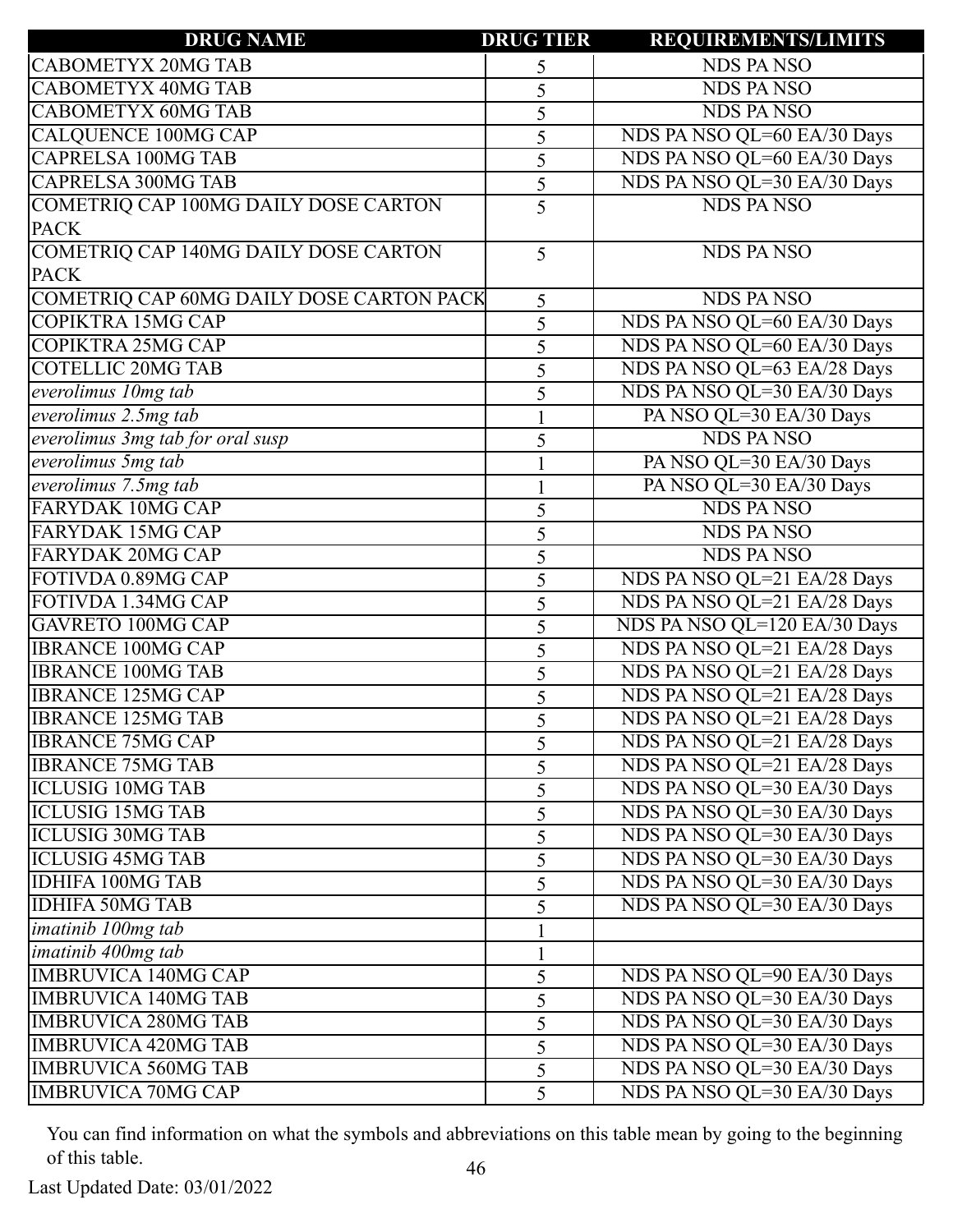| <b>DRUG NAME</b>                   | <b>DRUG TIER</b> | <b>REQUIREMENTS/LIMITS</b>   |
|------------------------------------|------------------|------------------------------|
| <b>INREBIC 100MG CAP</b>           | 5                | NDS PA NSO QL=120 EA/30 Days |
| <b>JAKAFI 10MG TAB</b>             | 5                | NDS PA NSO QL=60 EA/30 Days  |
| <b>JAKAFI 15MG TAB</b>             | 5                | NDS PA NSO QL=60 EA/30 Days  |
| <b>JAKAFI 20MG TAB</b>             | 5                | NDS PA NSO QL=60 EA/30 Days  |
| <b>JAKAFI 25MG TAB</b>             | 5                | NDS PA NSO QL=60 EA/30 Days  |
| <b>JAKAFI 5MG TAB</b>              | 5                | NDS PA NSO QL=60 EA/30 Days  |
| KISQALI 200MG DAILY DOSE PACK      | 5                | NDS PA NSO QL=21 EA/28 Days  |
| KISQALI 400MG DAILY DOSE PACK      | 5                | NDS PA NSO QL=42 EA/28 Days  |
| KISQALI 600MG DAILY DOSE PACK      | 5                | NDS PA NSO QL=63 EA/28 Days  |
| <b>KOSELUGO 10MG CAP</b>           | 5                | NDS PA NSO QL=120 EA/30 Days |
| <b>KOSELUGO 25MG CAP</b>           | 5                | NDS PA NSO QL=120 EA/30 Days |
| lapatinib 250mg tab                | 5                | <b>NDS PANSO</b>             |
| <b>LORBRENA 100MG TAB</b>          | 5                | NDS PA NSO QL=30 EA/30 Days  |
| <b>LORBRENA 25MG TAB</b>           | 5                | NDS PA NSO QL=90 EA/30 Days  |
| <b>LUMAKRAS 120MG TAB</b>          | 5                | NDS PA NSO QL=240 EA/30 Days |
| LYNPARZA 100MG TAB                 | 5                | NDS PA NSO QL=120 EA/30 Days |
| LYNPARZA 150MG TAB                 | 5                | NDS PA NSO QL=120 EA/30 Days |
| <b>MEKINIST 0.5MG TAB</b>          | 5                | NDS PA NSO QL=90 EA/30 Days  |
| <b>MEKINIST 2MG TAB</b>            | 5                | NDS PA NSO QL=30 EA/30 Days  |
| <b>MEKTOVI 15MG TAB</b>            | 5                | NDS PA NSO QL=180 EA/30 Days |
| <b>NERLYNX 40MG TAB</b>            | 5                | <b>NDS PANSO</b>             |
| <b>NEXAVAR 200MG TAB</b>           | 5                | <b>NDS PANSO</b>             |
| NINLARO 2.3MG CAP                  | 5                | <b>NDS PANSO</b>             |
| <b>NINLARO 3MG CAP</b>             | 5                | <b>NDS PANSO</b>             |
| <b>NINLARO 4MG CAP</b>             | 5                | <b>NDS PANSO</b>             |
| PEMAZYRE 13.5MG TAB                | 5                | NDS PA NSO QL=14 EA/21 Days  |
| PEMAZYRE 4.5MG TAB                 | 5                | NDS PA NSO QL=14 EA/21 Days  |
| <b>PEMAZYRE 9MG TAB</b>            | 5                | NDS PA NSO QL=14 EA/21 Days  |
| PIQRAY 200MG DAILY DOSE PACK       |                  | NDS PA NSO QL=30 EA/30 Days  |
| PIQRAY 250MG DAILY DOSE PACK       | 5                | NDS PA NSO QL=60 EA/30 Days  |
| PIQRAY 300MG DAILY DOSE 150MG PACK | 5                | NDS PA NSO QL=60 EA/30 Days  |
| <b>QINLOCK 50MG TAB</b>            | 5                | NDS PA NSO QL=90 EA/30 Days  |
| <b>RETEVMO 40MG CAP</b>            | 5                | NDS PA NSO QL=120 EA/30 Days |
| <b>RETEVMO 80MG CAP</b>            | 5                | NDS PA NSO QL=120 EA/30 Days |
| <b>ROZLYTREK 100MG CAP</b>         | 5                | NDS PA NSO QL=150 EA/30 Days |
| <b>ROZLYTREK 200MG CAP</b>         | 5                | NDS PA NSO QL=90 EA/30 Days  |
| <b>RUBRACA 200MG TAB</b>           | 5                | NDS PA NSO QL=120 EA/30 Days |
| <b>RUBRACA 250MG TAB</b>           | 5                | NDS PA NSO QL=120 EA/30 Days |
| <b>RUBRACA 300MG TAB</b>           | 5                | NDS PA NSO QL=120 EA/30 Days |
| RYDAPT 25MG CAP                    | 5                | <b>NDS PANSO</b>             |
| <b>SCEMBLIX 20MG TAB</b>           | 5                | NDS PA NSO QL=60 EA/30 Days  |
| <b>SCEMBLIX 40MG TAB</b>           | 5                | NDS PA NSO QL=300 EA/30 Days |
| <b>SPRYCEL 100MG TAB</b>           | 5                | <b>NDS PANSO</b>             |
| SPRYCEL 140MG TAB                  | 5                | <b>NDS PANSO</b>             |
| <b>SPRYCEL 20MG TAB</b>            | 5                | <b>NDS PANSO</b>             |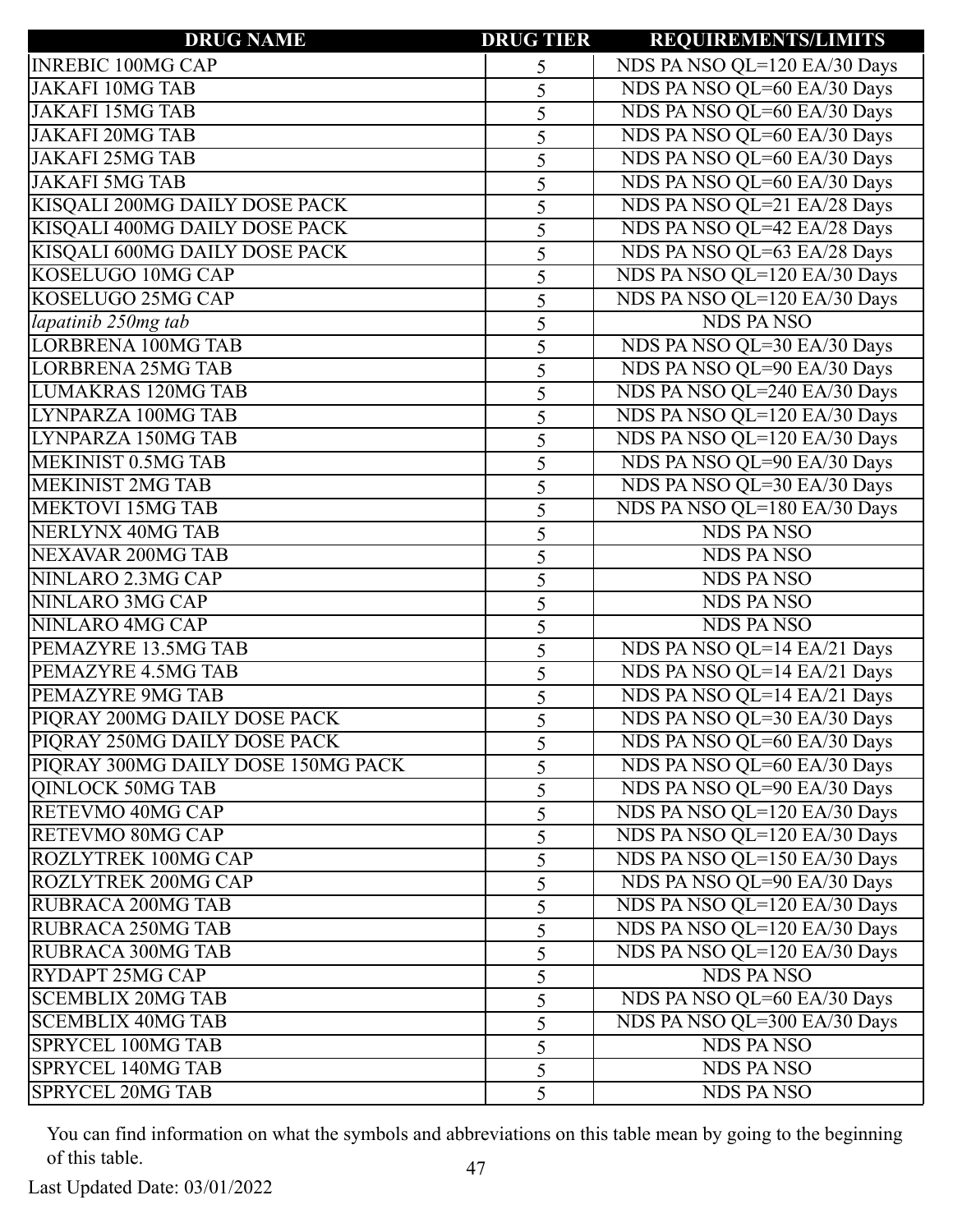| <b>DRUG NAME</b>                       | <b>DRUG TIER</b> | <b>REQUIREMENTS/LIMITS</b>   |
|----------------------------------------|------------------|------------------------------|
| <b>SPRYCEL 50MG TAB</b>                | 5                | <b>NDS PANSO</b>             |
| <b>SPRYCEL 70MG TAB</b>                | 5                | <b>NDS PANSO</b>             |
| <b>SPRYCEL 80MG TAB</b>                | 5                | <b>NDS PANSO</b>             |
| <b>STIVARGA 40MG TAB</b>               | 5                | NDS PA NSO QL=84 EA/28 Days  |
| sunitinib 12.5mg cap                   | 5                | <b>NDS PANSO</b>             |
| sunitinib 25mg cap                     | 5                | <b>NDS PANSO</b>             |
| sunitinib 37.5mg cap                   | 5                | <b>NDS PANSO</b>             |
| sunitinib 50mg cap                     | 5                | <b>NDS PANSO</b>             |
| <b>TABRECTA 150MG TAB</b>              | 5                | NDS PA NSO QL=120 EA/30 Days |
| <b>TABRECTA 200MG TAB</b>              | 5                | NDS PA NSO QL=120 EA/30 Days |
| <b>TAFINLAR 50MG CAP</b>               | 5                | NDS PA NSO QL=120 EA/30 Days |
| <b>TAFINLAR 75MG CAP</b>               | 5                | NDS PA NSO QL=120 EA/30 Days |
| TALZENNA 0.25MG CAP                    | 5                | NDS PA NSO QL=90 EA/30 Days  |
| <b>TALZENNA 1MG CAP</b>                | 5                | NDS PA NSO QL=30 EA/30 Days  |
| <b>TASIGNA 150MG CAP</b>               | 5                | <b>NDS PANSO</b>             |
| <b>TASIGNA 200MG CAP</b>               | 5                | <b>NDS PANSO</b>             |
| <b>TASIGNA 50MG CAP</b>                | 5                | <b>NDS PANSO</b>             |
| <b>TAZVERIK 200MG TAB</b>              | 5                | NDS PA NSO QL=240 EA/30 Days |
| <b>TEPMETKO 225MG TAB</b>              | 5                | NDS PA NSO QL=60 EA/30 Days  |
| TIBSOVO 250MG TAB                      | 5                | NDS PA NSO QL=60 EA/30 Days  |
| TRUSELTIQ 100MG DAILY DOSE CARTON (21) | 5                | NDS PA NSO QL=21 EA/28 Days  |
| TRUSELTIQ 125MG DAILY DOSE CARTON (42) | 5                | NDS PA NSO QL=42 EA/28 Days  |
| TRUSELTIQ 50MG DAILY DOSE CARTON (42)  | 5                | NDS PA NSO QL=42 EA/28 Days  |
| TRUSELTIQ 75MG DAILY DOSE CARTON (63)  | 5                | NDS PA NSO QL=63 EA/28 Days  |
| <b>TURALIO 200MG CAP</b>               | 5                | NDS PA NSO QL=120 EA/30 Days |
| <b>UKONIQ 200MG TAB</b>                | 5                | NDS PA NSO QL=120 EA/30 Days |
| <b>VERZENIO 100MG TAB</b>              | 5                | NDS PA NSO QL=56 EA/28 Days  |
| <b>VERZENIO 150MG TAB</b>              | 5                | NDS PA NSO QL=56 EA/28 Days  |
| <b>VERZENIO 200MG TAB</b>              |                  | NDS PA NSO QL=56 EA/28 Days  |
| <b>VERZENIO 50MG TAB</b>               | 5                | NDS PA NSO QL=56 EA/28 Days  |
| VITRAKVI 100MG CAP                     | 5                | <b>NDS PANSO</b>             |
| <b>VITRAKVI 20MG/ML ORAL SOLN</b>      | 5                | <b>NDS PANSO</b>             |
| <b>VITRAKVI 25MG CAP</b>               | 5                | <b>NDS PANSO</b>             |
| <b>VOTRIENT 200MG TAB</b>              | 5                | <b>NDS PANSO</b>             |
| XALKORI 200MG CAP                      | 5                | NDS PA NSO QL=60 EA/30 Days  |
| XALKORI 250MG CAP                      | 5                | NDS PA NSO QL=120 EA/30 Days |
| <b>XOSPATA 40MG TAB</b>                | 5                | <b>NDS PANSO</b>             |
| ZEJULA 100MG CAP                       | 5                | NDS PA NSO QL=90 EA/30 Days  |
| <b>ZELBORAF 240MG TAB</b>              | 5                | NDS PA NSO QL=240 EA/30 Days |
| ZOLINZA 100MG CAP                      | 5                | <b>NDS PANSO</b>             |
| ZYDELIG 100MG TAB                      | 5                | NDS PA NSO QL=60 EA/30 Days  |
| ZYDELIG 150MG TAB                      | 5                | NDS PA NSO QL=60 EA/30 Days  |
| ZYKADIA 150MG TAB                      | 5                | NDS PA NSO QL=90 EA/30 Days  |
| <b>ANTINEOPLASTICS MISC.</b>           |                  |                              |
| ACTIMMUNE 2000000UNIT/0.5ML INJ        | 5                | <b>NDS PANSO</b>             |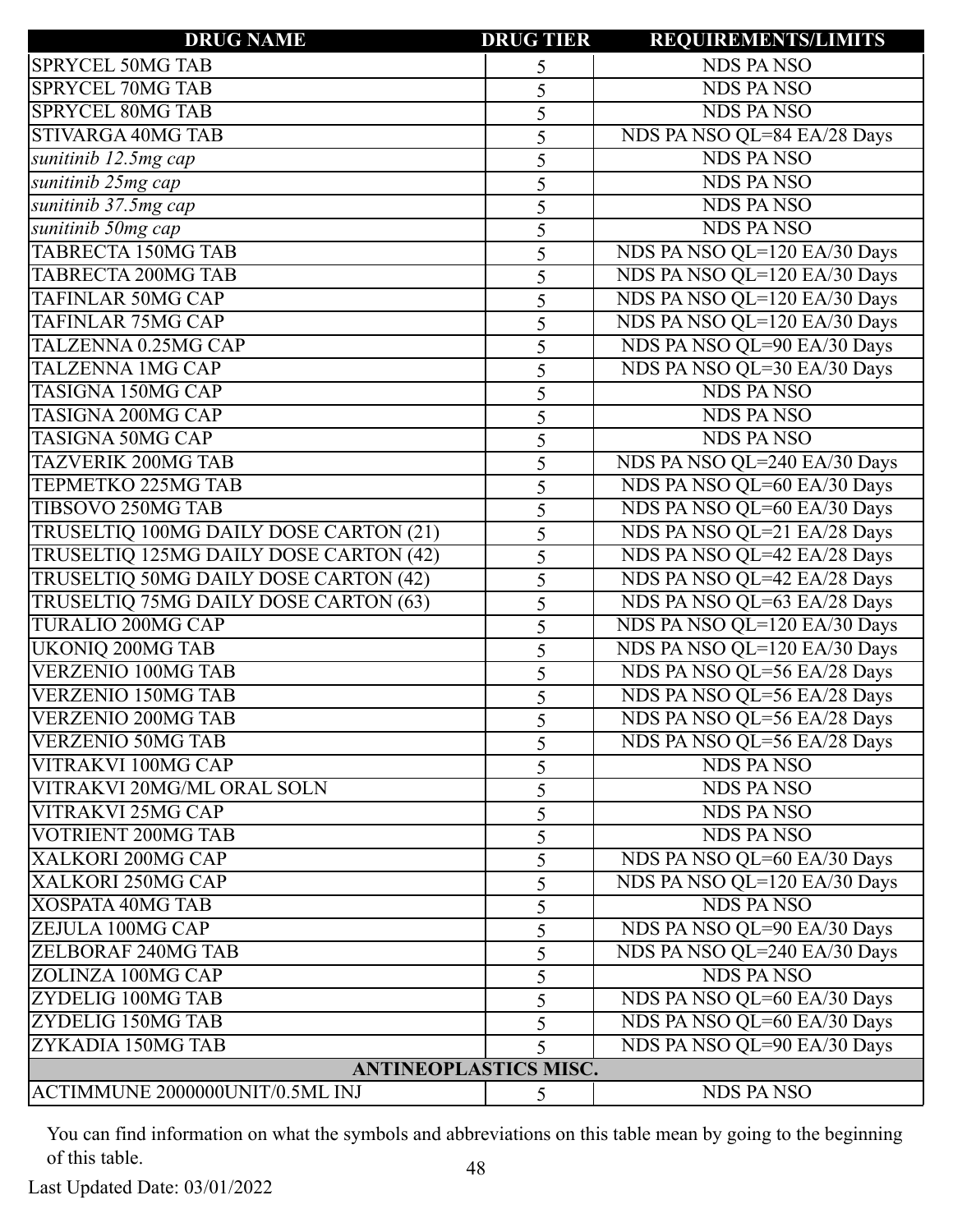| <b>DRUG NAME</b>                                      | <b>DRUG TIER</b> | <b>REQUIREMENTS/LIMITS</b> |  |
|-------------------------------------------------------|------------------|----------------------------|--|
| <b>BESREMI 500MCG/ML SYRINGE</b>                      | 5                | NDS PA NSO QL=2 ML/28 Days |  |
| bexarotene 75mg cap                                   | $\overline{2}$   | PA <sub>NSO</sub>          |  |
| hydroxyurea 500mg cap                                 | $\overline{2}$   |                            |  |
| <b>INTRON A 10MU INJ</b>                              | 3                |                            |  |
| <b>INTRON A 10MU/ML INJ</b>                           | 3                |                            |  |
| <b>INTRON A 18MU INJ</b>                              | 5                | <b>NDS</b>                 |  |
| <b>INTRON A 50MU INJ</b>                              | 5                | <b>NDS</b>                 |  |
| INTRON A 6000000UNIT/ML INJ                           | 3                |                            |  |
| <b>MATULANE 50MG CAP</b>                              | 5                | <b>NDS</b>                 |  |
| SYNRIBO 3.5MG INJ                                     | 5                | <b>NDS PANSO</b>           |  |
| tretinoin 10mg cap                                    |                  |                            |  |
| <b>CHEMOTHERAPY RESCUE/ANTIDOTE/PROTECTIVE AGENTS</b> |                  |                            |  |
| leucovorin 10mg tab                                   | 2                |                            |  |
| leucovorin 15mg tab                                   | $\overline{2}$   |                            |  |
| leucovorin 25mg tab                                   | $\overline{2}$   |                            |  |
| leucovorin 5mg tab                                    | $\overline{2}$   |                            |  |
| <b>MESNEX 400MG TAB</b>                               | 3                |                            |  |
| <b>ANTIPARKINSON AND RELATED THERAPY AGENTS</b>       |                  |                            |  |
| <b>ANTIPARKINSON ADJUNCTIVE THERAPY</b>               |                  |                            |  |
| carbidopa 25mg tab                                    | 2                |                            |  |
| <b>NOURIANZ 20MG TAB</b>                              | 4                | PA QL=30 EA/30 Days        |  |
| <b>NOURIANZ 40MG TAB</b>                              | 4                | PA QL=30 EA/30 Days        |  |
| <b>ANTIPARKINSON ANTICHOLINERGICS</b>                 |                  |                            |  |
| benztropine mesylate 0.5mg tab                        |                  |                            |  |
| benztropine mesylate 1mg tab                          |                  |                            |  |
| benztropine mesylate 2mg tab                          |                  |                            |  |
| trihexyphenidyl 0.4mg/ml oral soln                    | $\overline{2}$   |                            |  |
| trihexyphenidyl 2mg tab                               |                  |                            |  |
| trihexyphenidyl 5mg tab                               | 1                |                            |  |
| <b>ANTIPARKINSON COMT INHIBITORS</b>                  |                  |                            |  |
| entacapone 200mg tab                                  | 2                |                            |  |
| <b>ONGENTYS 25MG CAP</b>                              | 4                | PA QL=30 EA/30 Days        |  |
| ONGENTYS 50MG CAP                                     | 4                | PA QL=30 EA/30 Days        |  |
| tolcapone 100mg tab                                   | $\overline{2}$   |                            |  |
| <b>ANTIPARKINSON DOPAMINERGICS</b>                    |                  |                            |  |
| amantadine 100mg cap                                  | 2                |                            |  |
| amantadine 100mg tab                                  | $\overline{2}$   |                            |  |
| amantadine 10mg/ml oral soln                          | $\overline{2}$   |                            |  |
| bromocriptine 2.5mg tab                               | $\overline{2}$   |                            |  |
| bromocriptine 5mg cap                                 | $\overline{2}$   |                            |  |
| carbidopa 10mg/levodopa 100mg odt                     | $\overline{2}$   |                            |  |
| carbidopa 10mg/levodopa 100mg tab                     |                  |                            |  |
| CARBIDOPA 12.5MG/ENTACAPONE                           | $\overline{3}$   |                            |  |
| 200MG/LEVODOPA 50MG TAB                               |                  |                            |  |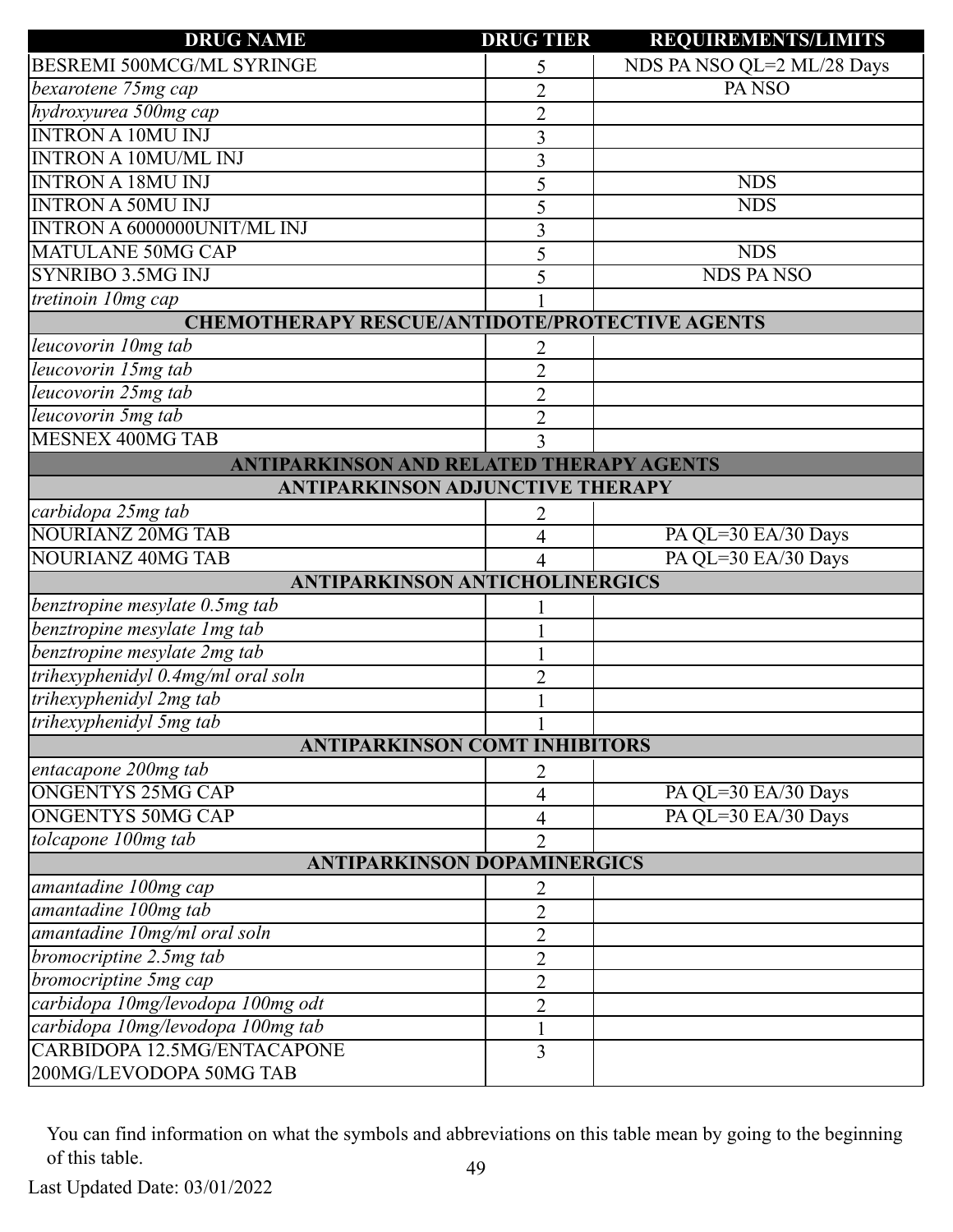| <b>DRUG NAME</b>                     | <b>DRUG TIER</b> | <b>REQUIREMENTS/LIMITS</b> |
|--------------------------------------|------------------|----------------------------|
| CARBIDOPA 18.75MG/ENTACAPONE         | 3                |                            |
| 200MG/LEVODOPA 75MG TAB              |                  |                            |
| <b>CARBIDOPA 25MG/ENTACAPONE</b>     | 3                |                            |
| 200MG/LEVODOPA 100MG TAB             |                  |                            |
| carbidopa 25mg/levodopa 100mg er tab |                  |                            |
| carbidopa 25mg/levodopa 100mg odt    | $\overline{2}$   |                            |
| carbidopa 25mg/levodopa 100mg tab    |                  |                            |
| carbidopa 25mg/levodopa 250mg odt    | $\overline{2}$   |                            |
| carbidopa 25mg/levodopa 250mg tab    |                  |                            |
| CARBIDOPA 31.25MG/ENTACAPONE         | 3                |                            |
| 200MG/LEVODOPA 125MG TAB             |                  |                            |
| CARBIDOPA 37.5MG/ENTACAPONE          | 3                |                            |
| 200MG/LEVODOPA 150MG TAB             |                  |                            |
| <b>CARBIDOPA 50MG/ENTACAPONE</b>     | 3                |                            |
| 200MG/LEVODOPA 200MG TAB             |                  |                            |
| carbidopa 50mg/levodopa 200mg er tab |                  |                            |
| <b>KYNMOBI 10MG SUBLINGUAL FILM</b>  | 5                | <b>NDS PA</b>              |
| <b>KYNMOBI 15MG SUBLINGUAL FILM</b>  | 5                | <b>NDS PA</b>              |
| KYNMOBI 20MG SUBLINGUAL FILM         | 5                | <b>NDS PA</b>              |
| KYNMOBI 25MG SUBLINGUAL FILM         | 5                | <b>NDS PA</b>              |
| KYNMOBI 30MG SUBLINGUAL FILM         | 5                | <b>NDS PA</b>              |
| NEUPRO 1MG/24HR PATCH                | 4                |                            |
| NEUPRO 2MG/24HR PATCH                | 4                |                            |
| NEUPRO 3MG/24HR PATCH                | 4                |                            |
| NEUPRO 4MG/24HR PATCH                | 4                |                            |
| NEUPRO 6MG/24HR PATCH                | 4                |                            |
| NEUPRO 8MG/24HR PATCH                | 4                |                            |
| pramipexole $0.125mg$ tab            |                  |                            |
| pramipexole $0.25$ mg tab            |                  |                            |
| pramipexole 0.375mg er tab           | $\overline{2}$   |                            |
| pramipexole 0.5mg tab                |                  |                            |
| pramipexole 0.75mg er tab            | $\overline{2}$   |                            |
| pramipexole 0.75mg tab               |                  |                            |
| pramipexole 1.5mg er tab             | $\overline{2}$   |                            |
| pramipexole 1.5mg tab                |                  |                            |
| pramipexole 1mg tab                  |                  |                            |
| pramipexole 2.25mg er tab            | $\overline{2}$   |                            |
| pramipexole 3.75mg er tab            | $\overline{2}$   |                            |
| pramipexole 3mg er tab               | $\overline{2}$   |                            |
| pramipexole 4.5mg er tab             | $\overline{2}$   |                            |
| ropinirole 0.25mg tab                |                  |                            |
| ropinirole 0.5mg tab                 |                  |                            |
| ropinirole 12mg er tab               | 2                |                            |
| ropinirole 1mg tab                   |                  |                            |
| ropinirole 2mg er tab                | $\overline{2}$   |                            |
|                                      |                  |                            |

Last Updated Date: 03/01/2022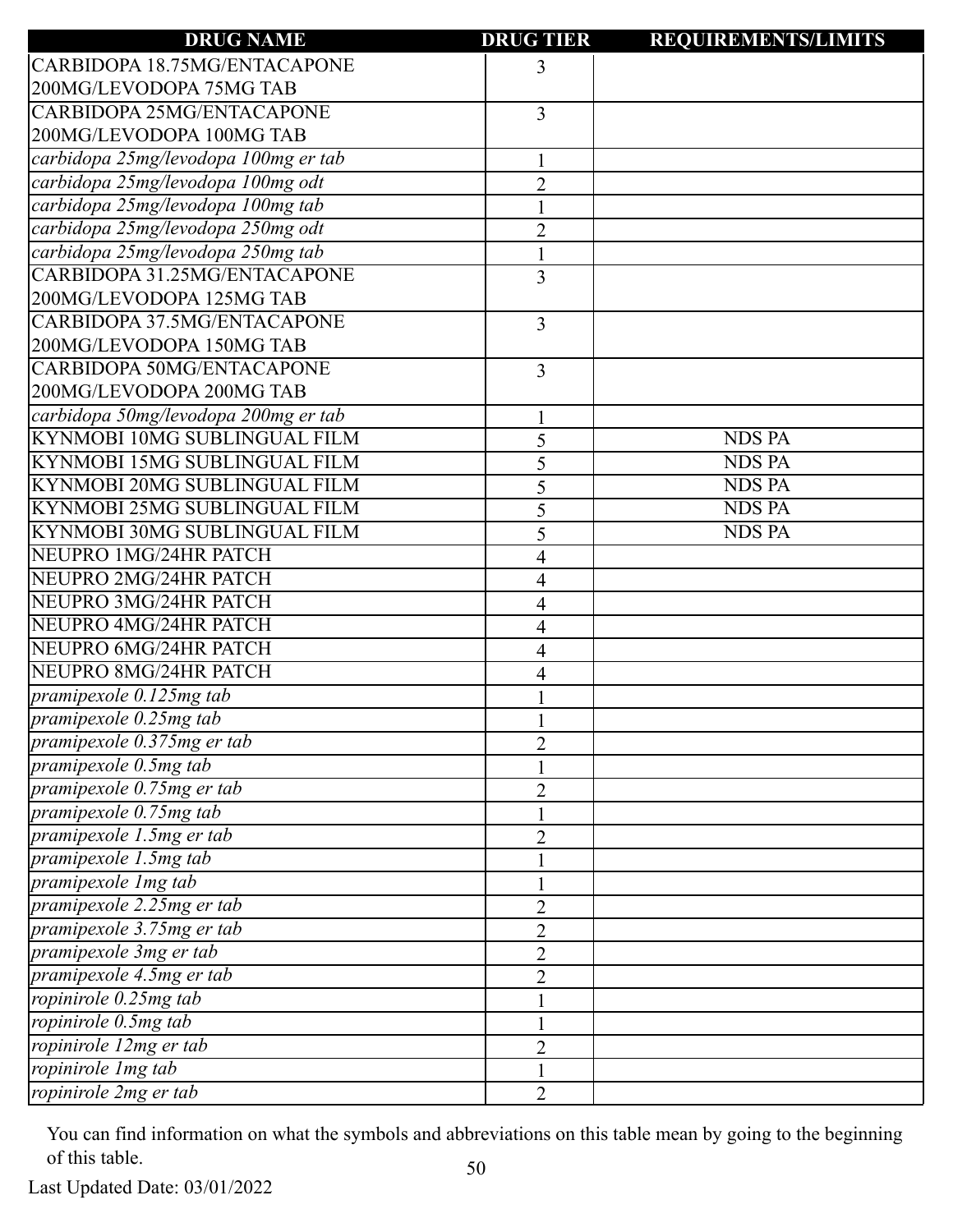| <b>DRUG NAME</b>                                  | <b>DRUG TIER</b>         | <b>REQUIREMENTS/LIMITS</b> |
|---------------------------------------------------|--------------------------|----------------------------|
| ropinirole 2mg tab                                |                          |                            |
| ropinirole 3mg tab                                |                          |                            |
| ropinirole 4mg er tab                             | $\overline{2}$           |                            |
| ropinirole 4mg tab                                |                          |                            |
| ropinirole 5mg tab                                |                          |                            |
| ropinirole 6mg er tab                             | $\overline{2}$           |                            |
| ropinirole 8mg er tab                             | $\overline{2}$           |                            |
| STALEVO 12.5-200-50MG TAB                         | 3                        |                            |
| <b>STALEVO 18.75-200-75MG TAB</b>                 | 3                        |                            |
| STALEVO 25-200-100MG TAB                          | 3                        |                            |
| STALEVO 31.25-200-125MG TAB                       | 3                        |                            |
| STALEVO 37.5-200-150MG TAB                        | 3                        |                            |
| <b>STALEVO 50-200-200MG TAB</b>                   | 3                        |                            |
| <b>ANTIPARKINSON MONOAMINE OXIDASE INHIBITORS</b> |                          |                            |
| rasagiline 0.5mg tab                              |                          |                            |
| rasagiline Img tab                                | $\overline{2}$           |                            |
| selegiline 5mg cap                                | $\overline{2}$           |                            |
| <b>SELEGILINE 5MG TAB</b>                         | $\overline{2}$           |                            |
| <b>ANTIPSYCHOTICS/ANTIMANIC AGENTS</b>            |                          |                            |
| <b>ANTIMANIC AGENTS</b>                           |                          |                            |
| lithium carbonate 150mg cap                       |                          |                            |
| lithium carbonate 300mg cap                       |                          |                            |
| lithium carbonate 300mg er tab                    |                          |                            |
| lithium carbonate 300mg tab                       |                          |                            |
| lithium carbonate 450mg er tab                    |                          |                            |
| LITHIUM CARBONATE 600MG CAP                       |                          |                            |
| LITHIUM CITRATE 60MG/ML ORAL SOLN                 |                          |                            |
| <b>ANTIPSYCHOTICS - MISC.</b>                     |                          |                            |
| ICAPI YTA 42MG CAP                                | 4                        | PA NSO QL=30 EA/30 Days    |
| <b>LATUDA 120MG TAB</b>                           | 3                        | QL=30 EA/30 Days           |
| <b>LATUDA 20MG TAB</b>                            | 3                        | QL=30 EA/30 Days           |
| <b>LATUDA 40MG TAB</b>                            | 3                        | QL=30 EA/30 Days           |
| <b>LATUDA 60MG TAB</b>                            | 3                        | QL=30 EA/30 Days           |
| <b>LATUDA 80MG TAB</b>                            | 3                        | QL=60 EA/30 Days           |
| <b>NUPLAZID 10MG TAB</b>                          | 4                        | PA NSO QL=30 EA/30 Days    |
| NUPLAZID 34MG CAP                                 | $\overline{\mathcal{A}}$ | PA NSO QL=30 EA/30 Days    |
| VRAYLAR 1.5/3MG MIXED PACK                        | 4                        | PA NSO QL=30 EA/30 Days    |
| <b>VRAYLAR 1.5MG CAP</b>                          | 4                        | PA NSO QL=30 EA/30 Days    |
| <b>VRAYLAR 3MG CAP</b>                            | 4                        | PA NSO QL=30 EA/30 Days    |
| <b>VRAYLAR 4.5MG CAP</b>                          | 4                        | PA NSO QL=30 EA/30 Days    |
| <b>VRAYLAR 6MG CAP</b>                            | 4                        | PA NSO QL=30 EA/30 Days    |
| ziprasidone 20mg cap                              |                          |                            |
| ziprasidone 20mg inj                              | $\overline{2}$           | QL=60 EA/30 Days           |
| ziprasidone 40mg cap                              |                          |                            |
| ziprasidone 60mg cap                              | 1                        |                            |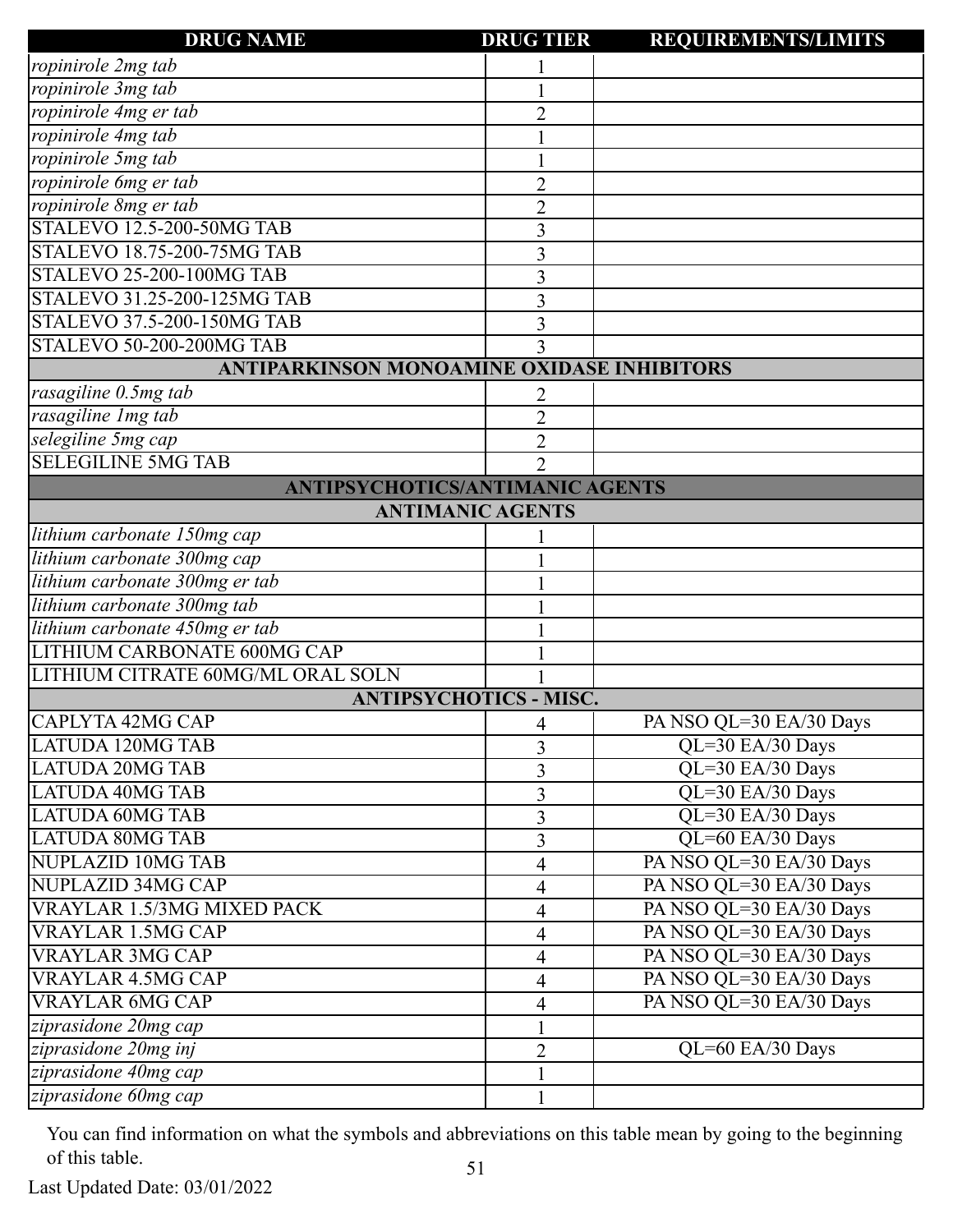| <b>DRUG NAME</b>                    | <b>DRUG TIER</b> | <b>REQUIREMENTS/LIMITS</b>            |  |
|-------------------------------------|------------------|---------------------------------------|--|
| ziprasidone 80mg cap                |                  |                                       |  |
| <b>BENZISOXAZOLES</b>               |                  |                                       |  |
| <b>FANAPT 10MG TAB</b>              | 4                | PA NSO QL=60 EA/30 Days               |  |
| <b>FANAPT 12MG TAB</b>              | 4                | PA NSO QL=60 EA/30 Days               |  |
| <b>FANAPT 1MG TAB</b>               | 4                | PA NSO QL=60 EA/30 Days               |  |
| <b>FANAPT 2MG TAB</b>               | $\overline{4}$   | PA NSO QL=60 EA/30 Days               |  |
| <b>FANAPT 4MG TAB</b>               | 4                | PA NSO QL=60 EA/30 Days               |  |
| <b>FANAPT 6MG TAB</b>               | 4                | PA NSO QL=60 EA/30 Days               |  |
| <b>FANAPT 8MG TAB</b>               | $\overline{4}$   | PA NSO QL=60 EA/30 Days               |  |
| <b>FANAPT TITRATION PACK</b>        | 4                | PA NSO QL=60 EA/30 Days               |  |
| <b>INVEGA 1092MG/3.5ML SYRINGE</b>  | 4                | $QL=3.50$ ML/180 Days                 |  |
| <b>INVEGA 117MG/0.75ML SYRINGE</b>  | 4                | $\overline{\text{QL}$ =.75 ML/28 Days |  |
| <b>INVEGA 1560MG/5ML SYRINGE</b>    | 4                | QL=5 ML/180 Days                      |  |
| <b>INVEGA 156MG/ML SYRINGE</b>      | 4                | QL=1 ML/28 Days                       |  |
| INVEGA 234MG/1.5ML SYRINGE          | 4                | QL=1.50 ML/28 Days                    |  |
| <b>INVEGA 273MG/0.875ML SYRINGE</b> | 4                | QL=.88 ML/84 Days                     |  |
| <b>INVEGA 39MG/0.25ML SYRINGE</b>   | $\overline{4}$   | QL=.25 ML/28 Days                     |  |
| INVEGA 410MG/1.315ML SYRINGE        | 4                | QL=1.32 ML/84 Days                    |  |
| <b>INVEGA 546MG/1.75ML SYRINGE</b>  | $\overline{4}$   | QL=1.75 ML/84 Days                    |  |
| <b>INVEGA 78MG/0.5ML SYRINGE</b>    | 4                | $\overline{QL} = .50$ ML/28 Days      |  |
| INVEGA 819MG/2.625ML SYRINGE        | $\overline{4}$   | QL=2.63 ML/84 Days                    |  |
| paliperidone 1.5mg er tab           | $\overline{2}$   | QL=30 EA/30 Days                      |  |
| paliperidone 3mg er tab             | $\overline{2}$   | QL=30 EA/30 Days                      |  |
| paliperidone 6mg er tab             | $\overline{2}$   | QL=60 EA/30 Days                      |  |
| paliperidone 9mg er tab             | $\overline{2}$   | QL=30 EA/30 Days                      |  |
| PERSERIS 120MG SYRINGE              | 5                | NDS QL=1 EA/28 Days                   |  |
| PERSERIS 90MG SYRINGE               | 5                | NDS QL=1 EA/28 Days                   |  |
| RISPERDAL 12.5MG INJ                | 4                | QL=2 EA/28 Days                       |  |
| <b>RISPERDAL 25MG INJ</b>           | 4                | QL=2 EA/28 Days                       |  |
| <b>RISPERDAL 37.5MG INJ</b>         | 4                | QL=2 EA/28 Days                       |  |
| <b>RISPERDAL 50MG INJ</b>           | 4                | QL=2 EA/28 Days                       |  |
| RISPERIDONE 0.25MG ODT              | $\overline{2}$   |                                       |  |
| $risperidone$ $0.25mg$ tab          |                  |                                       |  |
| risperidone 0.5mg odt               | $\overline{2}$   |                                       |  |
| risperidone 0.5mg tab               |                  |                                       |  |
| risperidone 1mg odt                 | $\overline{2}$   |                                       |  |
| risperidone Img tab                 |                  |                                       |  |
| risperidone Img/ml oral soln        | 2                |                                       |  |
| risperidone 2mg odt                 | $\overline{2}$   |                                       |  |
| risperidone 2mg tab                 |                  |                                       |  |
| risperidone 3mg odt                 | $\overline{2}$   |                                       |  |
| risperidone 3mg tab                 |                  |                                       |  |
| risperidone 4mg odt                 | $\overline{2}$   |                                       |  |
| risperidone 4mg tab                 |                  |                                       |  |
| <b>BUTYROPHENONES</b>               |                  |                                       |  |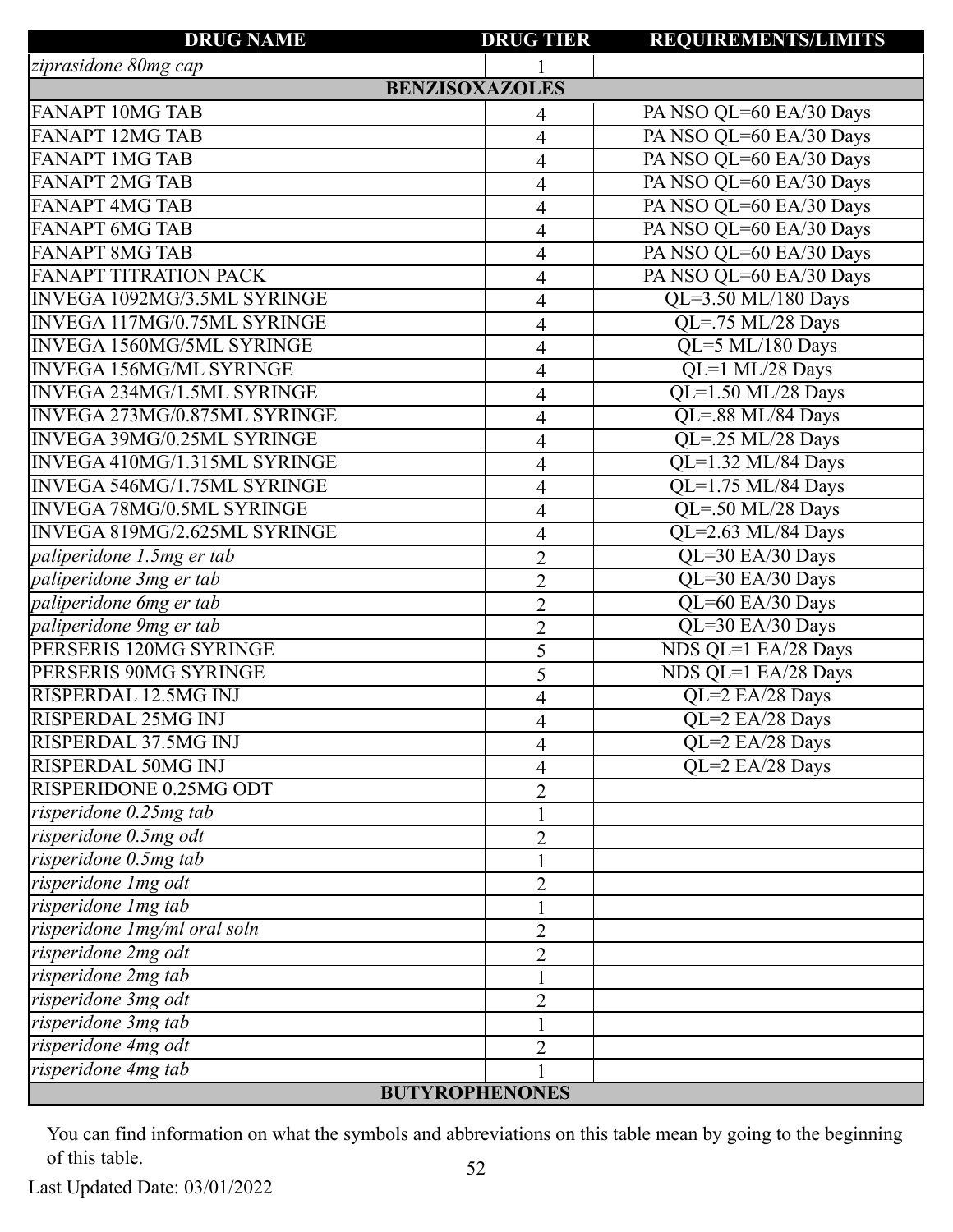| <b>DRUG NAME</b>                         | <b>DRUG TIER</b> | <b>REQUIREMENTS/LIMITS</b> |
|------------------------------------------|------------------|----------------------------|
| haloperidol 0.5mg tab                    |                  |                            |
| haloperidol 10mg tab                     |                  |                            |
| haloperidol Img tab                      |                  |                            |
| haloperidol 20mg tab                     |                  |                            |
| haloperidol 2mg tab                      |                  |                            |
| haloperidol 2mg/ml oral soln             |                  |                            |
| haloperidol 5mg tab                      |                  |                            |
| haloperidol 5mg/ml inj                   | $\overline{2}$   |                            |
| haloperidol decanoate 100mg/ml (1ml) inj | $\overline{2}$   |                            |
| haloperidol decanoate 100mg/ml inj       | $\overline{2}$   |                            |
| haloperidol decanoate 50mg/ml (1ml) inj  | $\overline{2}$   |                            |
| haloperidol decanoate 50mg/ml inj        | $\overline{2}$   |                            |
| <b>DIBENZAPINES</b>                      |                  |                            |
| asenapine 10mg sl tab                    | 2                | QL=60 EA/30 Days           |
| asenapine 2.5mg sl tab                   | $\overline{2}$   | QL=60 EA/30 Days           |
| asenapine 5mg sl tab                     | $\overline{2}$   | QL=60 EA/30 Days           |
| clozapine 100mg odt                      | $\overline{2}$   |                            |
| clozapine 100mg tab                      | $\overline{2}$   |                            |
| <b>CLOZAPINE 12.5MG ODT</b>              | $\overline{2}$   |                            |
| <b>CLOZAPINE 150MG ODT</b>               | 4                |                            |
| <b>CLOZAPINE 200MG ODT</b>               | 4                |                            |
| clozapine 200mg tab                      | $\overline{2}$   |                            |
| clozapine 25mg odt                       | $\overline{2}$   |                            |
| clozapine 25mg tab                       | $\overline{2}$   |                            |
| clozapine 50mg tab                       | $\overline{2}$   |                            |
| loxapine 10mg cap                        | $\overline{2}$   |                            |
| loxapine 25mg cap                        | $\overline{2}$   |                            |
| loxapine 50mg cap                        | $\overline{2}$   |                            |
| loxapine 5mg cap                         | $\overline{2}$   |                            |
| olanzapine 10mg inj                      | $\overline{2}$   |                            |
| olanzapine 10mg odt                      | $\overline{2}$   |                            |
| olanzapine 10mg tab                      | $\mathbf{1}$     |                            |
| olanzapine 15mg odt                      | $\overline{2}$   |                            |
| olanzapine 15mg tab                      |                  |                            |
| olanzapine 2.5mg tab                     |                  |                            |
| olanzapine 20mg odt                      | $\overline{2}$   |                            |
| olanzapine 20mg tab                      |                  |                            |
| olanzapine 5mg odt                       | $\overline{2}$   |                            |
| olanzapine 5mg tab                       |                  |                            |
| olanzapine 7.5mg tab                     |                  |                            |
| quetiapine 100mg tab                     |                  |                            |
| quetiapine 150mg er tab                  |                  |                            |
| quetiapine 200mg er tab                  |                  |                            |
| quetiapine 200mg tab                     |                  |                            |
| quetiapine 25mg tab                      |                  |                            |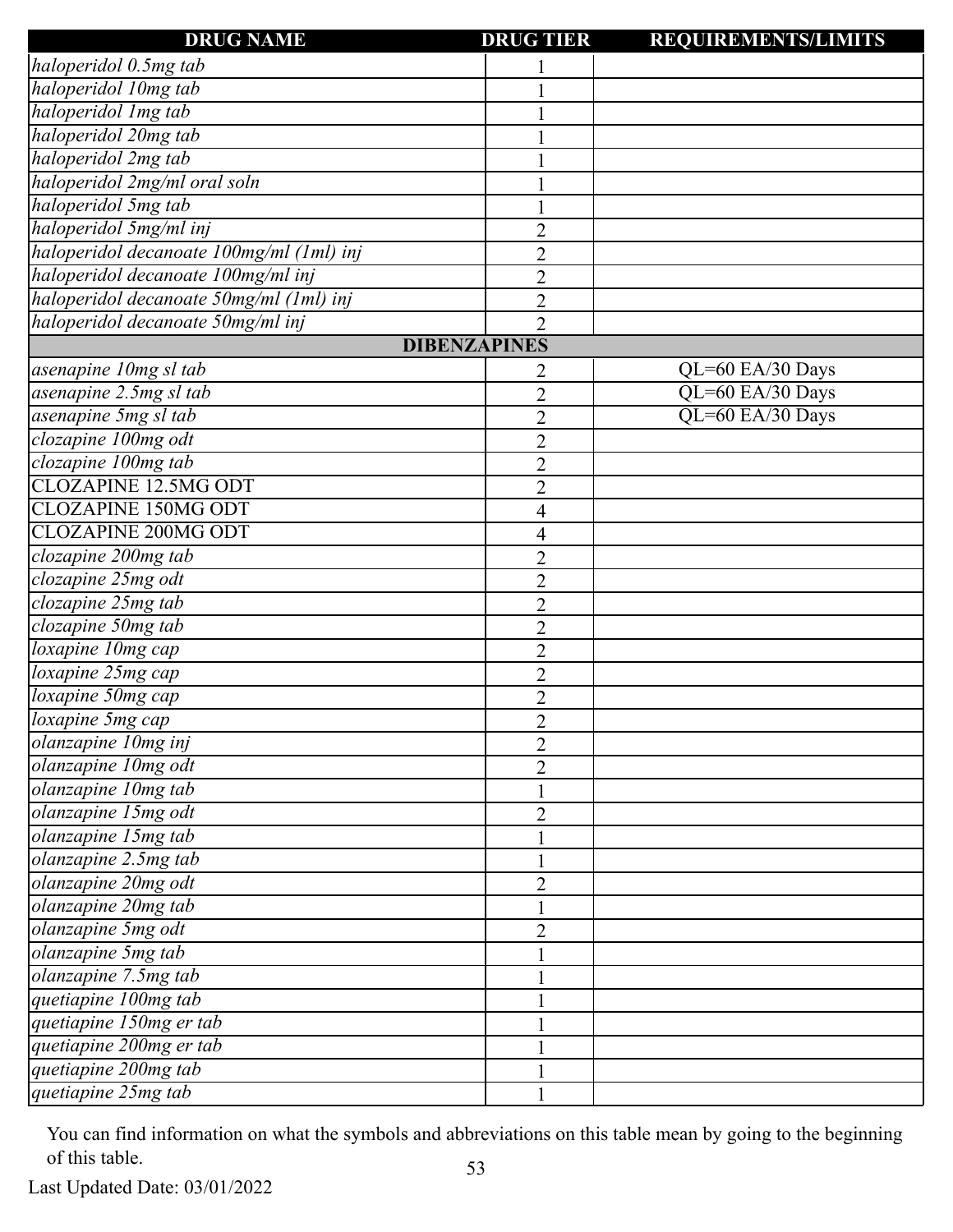| <b>DRUG NAME</b>                                 | <b>DRUG TIER</b>        | <b>REQUIREMENTS/LIMITS</b> |
|--------------------------------------------------|-------------------------|----------------------------|
| quetiapine 300mg er tab                          |                         |                            |
| quetiapine 300mg tab                             |                         |                            |
| quetiapine 400mg er tab                          |                         |                            |
| quetiapine 400mg tab                             |                         |                            |
| $\frac{1}{\text{quetiapine 50mg} \text{er tab}}$ |                         |                            |
| quetiapine 50mg tab                              |                         |                            |
| SECUADO 3.8MG/24HR PATCH                         | 4                       | PA NSO QL=30 EA/30 Days    |
| <b>SECUADO 5.7MG/24HR PATCH</b>                  | 4                       | PA NSO QL=30 EA/30 Days    |
| <b>SECUADO 7.6MG/24HR PATCH</b>                  | 4                       | PA NSO QL=30 EA/30 Days    |
| <b>VERSACLOZ 50MG/ML SUSP</b>                    | 4                       |                            |
| ZYPREXA 210MG INJ                                | 4                       | QL=2 EA/28 Days            |
|                                                  | <b>DIHYDROINDOLONES</b> |                            |
| MOLINDONE 10MG TAB                               | 4                       |                            |
| <b>MOLINDONE 25MG TAB</b>                        | 4                       |                            |
| <b>MOLINDONE 5MG TAB</b>                         | 4                       |                            |
|                                                  | <b>PHENOTHIAZINES</b>   |                            |
| chlorpromazine 100mg tab                         | 2                       |                            |
| CHLORPROMAZINE 100MG/ML ORAL SOLN                | 4                       |                            |
| chlorpromazine 10mg tab                          | $\overline{2}$          |                            |
| chlorpromazine 200mg tab                         | $\overline{2}$          |                            |
| chlorpromazine 25mg tab                          | $\overline{2}$          |                            |
| CHLORPROMAZINE 30MG/ML ORAL SOLN                 | 4                       |                            |
| chlorpromazine 50mg tab                          | $\overline{2}$          |                            |
| compro 25mg rectal supp                          | $\overline{c}$          |                            |
| FLUPHENAZINE 0.5MG/ML ORAL SOLN                  | 3                       |                            |
| fluphenazine 10mg tab                            | 3                       |                            |
| fluphenazine Img tab                             | 3                       |                            |
| fluphenazine 2.5mg tab                           | 3                       |                            |
| FLUPHENAZINE 2.5MG/ML INJ                        | 3                       |                            |
| fluphenazine 5mg tab                             | 3                       |                            |
| FLUPHENAZINE 5MG/ML ORAL SOLN                    | 3                       |                            |
| fluphenazine decanoate 25mg/ml inj               | $\overline{2}$          |                            |
| perphenazine 16mg tab                            | $\overline{2}$          |                            |
| perphenazine 2mg tab                             | $\overline{2}$          |                            |
| perphenazine 4mg tab                             | $\overline{2}$          |                            |
| perphenazine 8mg tab                             | $\overline{2}$          |                            |
| prochlorperazine 10mg tab                        |                         |                            |
| prochlorperazine 25mg rectal supp                | $\overline{2}$          |                            |
| prochlorperazine 5mg tab                         |                         |                            |
| thioridazine 100mg tab                           | $\overline{2}$          |                            |
| thioridazine 10mg tab                            | $\overline{2}$          |                            |
| thioridazine 25mg tab                            | $\overline{2}$          |                            |
| thioridazine 50mg tab                            | $\overline{2}$          |                            |
| trifluoperazine 10mg tab                         | $\overline{2}$          |                            |
| trifluoperazine 1mg tab                          | $\overline{2}$          |                            |
|                                                  |                         |                            |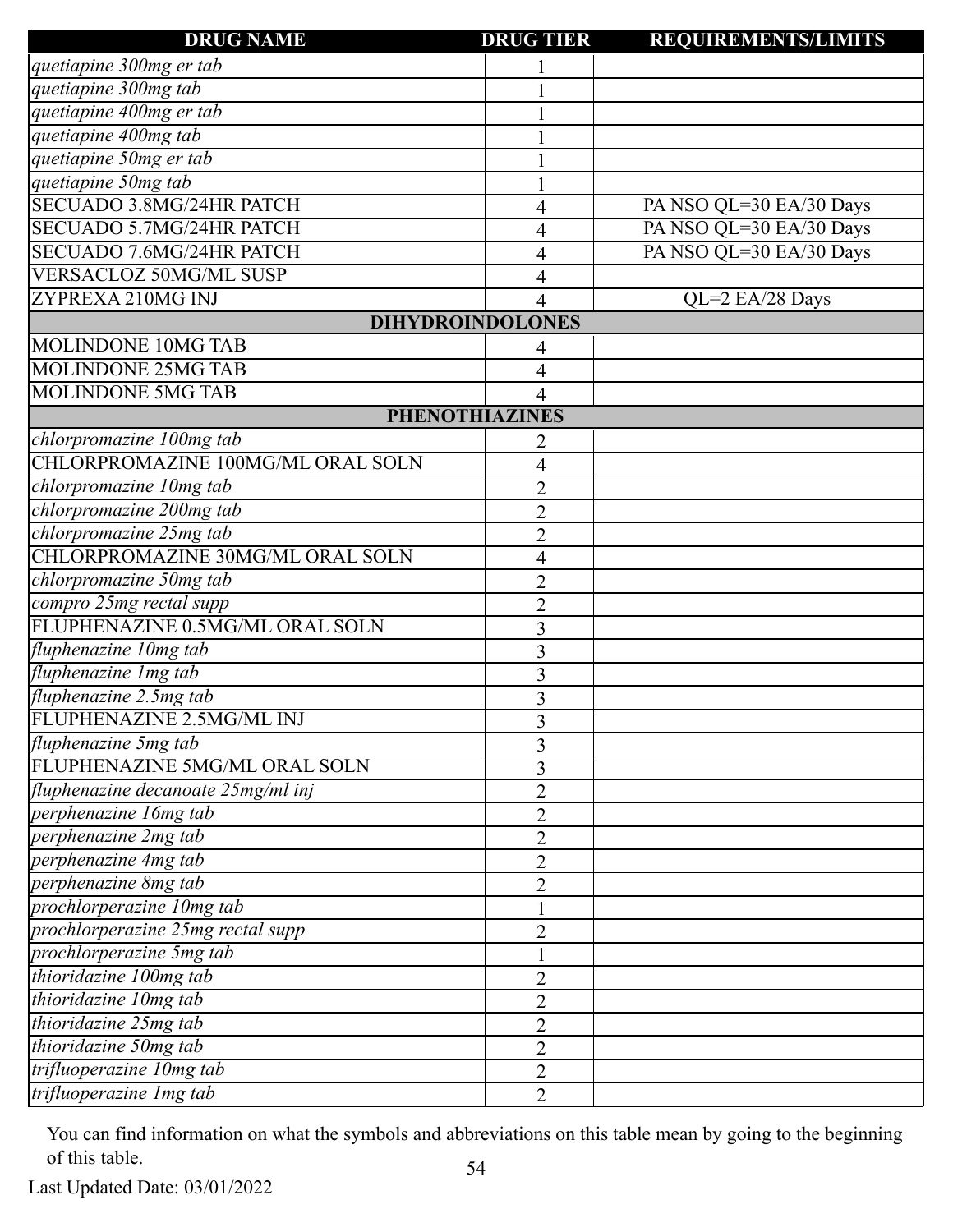| <b>DRUG NAME</b>                                 | <b>DRUG TIER</b>     | <b>REQUIREMENTS/LIMITS</b> |
|--------------------------------------------------|----------------------|----------------------------|
| trifluoperazine 2mg tab                          | 2                    |                            |
| trifluoperazine 5mg tab                          | $\overline{2}$       |                            |
| <b>QUINOLINONE DERIVATIVES</b>                   |                      |                            |
| <b>ABILIFY 300MG INJ</b>                         | 5                    | NDS QL=1 EA/28 Days        |
| <b>ABILIFY 300MG SYRINGE</b>                     | 5                    | NDS QL=1 EA/28 Days        |
| <b>ABILIFY 400MG INJ</b>                         | 5                    | NDS QL=1 EA/28 Days        |
| <b>ABILIFY 400MG SYRINGE</b>                     | 5                    | NDS QL=1 EA/28 Days        |
| aripiprazole 10mg odt                            | $\overline{2}$       | QL=60 EA/30 Days           |
| aripiprazole 10mg tab                            |                      |                            |
| aripiprazole 15mg odt                            | $\overline{2}$       | QL=60 EA/30 Days           |
| aripiprazole 15mg tab                            |                      |                            |
| aripiprazole 1mg/ml oral soln                    | $\overline{2}$       |                            |
| aripiprazole 20mg tab                            |                      |                            |
| aripiprazole 2mg tab                             |                      |                            |
| aripiprazole 30mg tab                            |                      |                            |
| aripiprazole 5mg tab                             |                      |                            |
| ARISTADA 1064MG/3.9ML SYRINGE                    | 5                    | QL=3.90 ML/56 Days         |
| ARISTADA 441MG/1.6ML SYRINGE                     | 5                    | NDS QL=1.60 ML/28 Days     |
| ARISTADA 662MG/2.4ML SYRINGE                     | 5                    | NDS QL=2.40 ML/28 Days     |
| ARISTADA 675MG/2.4ML SYRINGE                     | 5                    | NDS QL=2.40 ML/42 Days     |
| ARISTADA 882MG/3.2ML SYRINGE                     | 5                    | QL=3.20 ML/28 Days         |
| REXULTI 0.25MG TAB                               | 4                    | PA NSO QL=30 EA/30 Days    |
| <b>REXULTI 0.5MG TAB</b>                         | 4                    | PA NSO QL=30 EA/30 Days    |
| <b>REXULTI 1MG TAB</b>                           | 4                    | PA NSO QL=30 EA/30 Days    |
| <b>REXULTI 2MG TAB</b>                           | 4                    | PA NSO QL=30 EA/30 Days    |
| <b>REXULTI 3MG TAB</b>                           | 4                    | PA NSO QL=30 EA/30 Days    |
| <b>REXULTI 4MG TAB</b>                           | 4                    | PA NSO QL=30 EA/30 Days    |
|                                                  | <b>THIOXANTHENES</b> |                            |
| thiothixene 10mg cap                             | 2                    |                            |
| thiothixene 1mg cap                              | $\overline{2}$       |                            |
| thiothixene 2mg cap                              | $\overline{2}$       |                            |
| thiothixene 5mg cap                              | $\overline{2}$       |                            |
|                                                  | <b>ANTIVIRALS</b>    |                            |
| <b>ANTIRETROVIRALS</b>                           |                      |                            |
| abacavir 20mg/ml oral soln                       | 2                    |                            |
| abacavir 300mg tab                               | $\overline{2}$       |                            |
| abacavir 300mg/lamivudine 150mg/zidovudine 300mg | $\overline{2}$       |                            |
| tab                                              |                      |                            |
| abacavir 600mg/lamivudine 300mg tab              | $\overline{2}$       |                            |
| <b>APTIVUS 250MG CAP</b>                         | 5                    | <b>NDS</b>                 |
| atazanavir 150mg cap                             | $\overline{2}$       |                            |
| atazanavir 200mg cap                             | $\overline{2}$       |                            |
| atazanavir 300mg cap                             | $\overline{2}$       |                            |
| BIKTARVY 50-200-25MG TAB                         | 5                    | <b>NDS</b>                 |
| CIMDUO 300-300MG TAB                             | 5                    | <b>NDS</b>                 |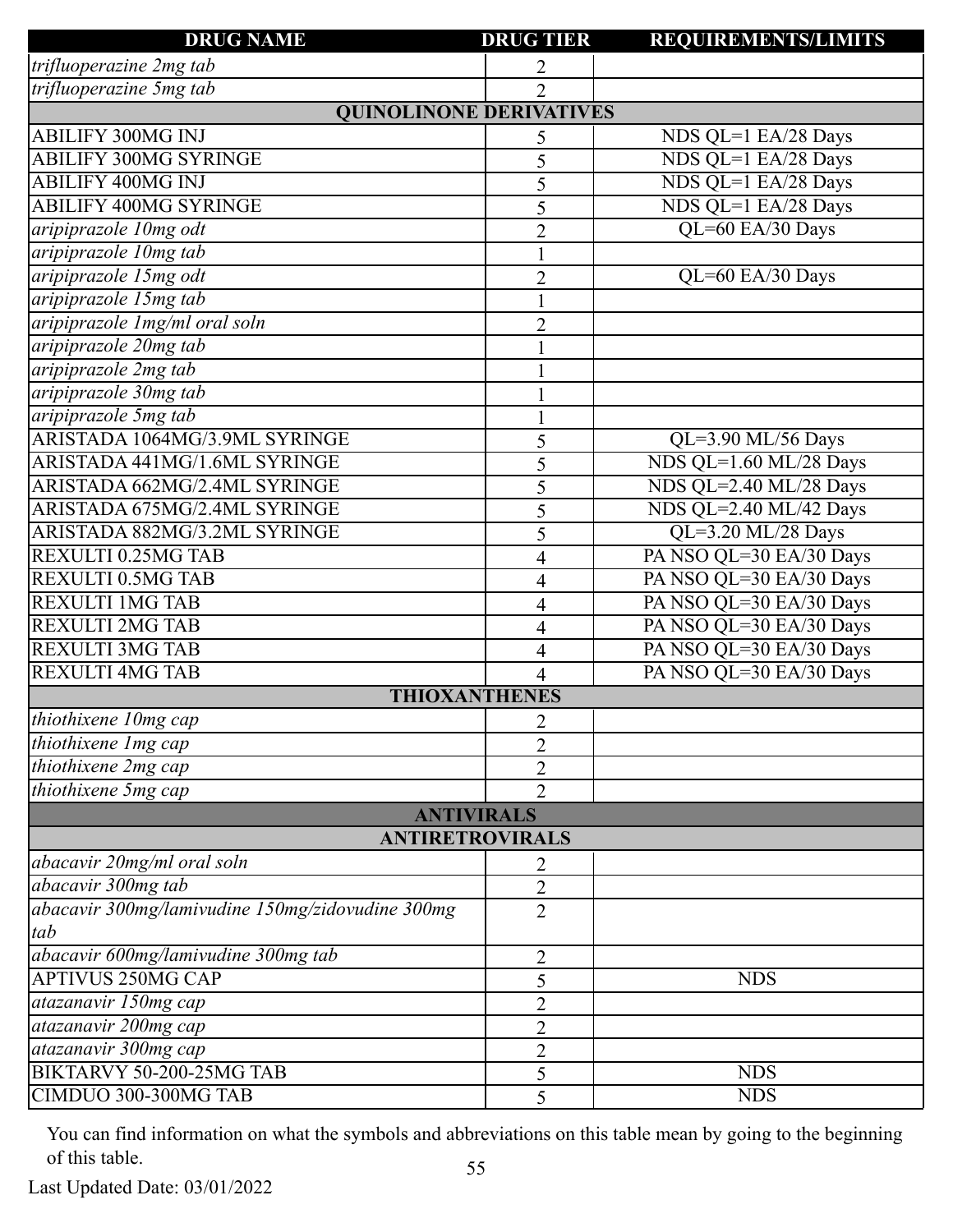| <b>DRUG NAME</b>                                  | <b>DRUG TIER</b> | <b>REQUIREMENTS/LIMITS</b> |
|---------------------------------------------------|------------------|----------------------------|
| COMPLERA 200-25-300MG TAB                         | 5                | <b>NDS</b>                 |
| DELSTRIGO 100-300-300MG TAB                       | 5                | <b>NDS</b>                 |
| DESCOVY 200-25MG TAB                              | 5                | NDS QL=30 EA/30 Days       |
| DOVATO 50-300MG TAB                               | 5                | <b>NDS</b>                 |
| <b>EDURANT 25MG TAB</b>                           | 5                | <b>NDS</b>                 |
| efavirenz 200mg cap                               | $\overline{2}$   |                            |
| efavirenz 400mg/lamivudine 300mg/tenofovir        | $\overline{2}$   |                            |
| disoproxil fumarate 300mg tab                     |                  |                            |
| efavirenz 50mg cap                                | $\overline{2}$   |                            |
| efavirenz 600mg tab                               | $\overline{2}$   |                            |
| efavirenz 600mg/emtricitabine 200mg/tenofovir     | 5                | <b>NDS</b>                 |
| disoproxil fumarate 300mg tab                     |                  |                            |
| efavirenz 600mg/lamivudine 300mg/tenofovir        | $\overline{2}$   |                            |
| disoproxil fumarate 300mg tab                     |                  |                            |
| emtricitabine 100mg/tenofovir disoproxil fumarate | 5                | NDS QL=30 EA/30 Days       |
| 150mg tab                                         |                  |                            |
| emtricitabine 133mg/tenofovir disoproxil fumarate | 5                | NDS QL=30 EA/30 Days       |
| 200mg tab                                         |                  |                            |
| emtricitabine 167mg/tenofovir disoproxil fumarate | 5                | NDS QL=30 EA/30 Days       |
| $250mg$ tab                                       |                  |                            |
| emtricitabine 200mg cap                           | $\overline{2}$   |                            |
| emtricitabine 200mg/tenofovir disoproxil fumarate | $\overline{5}$   | NDS QL=30 EA/30 Days       |
| 300mg tab                                         |                  |                            |
| <b>EMTRIVA 10MG/ML ORAL SOLN</b>                  | 3                |                            |
| etravirine 100mg tab                              | $\overline{2}$   |                            |
| etravirine 200mg tab                              | $\overline{2}$   |                            |
| EVOTAZ 300-150MG TAB                              | 5                | <b>NDS</b>                 |
| fosamprenavir 700mg tab                           | 5                | <b>NDS</b>                 |
| <b>FUZEON 90MG INJ</b>                            | 5                | <b>NDS</b>                 |
| GENVOYA 150-150-200-10MG TAB                      | 5                | <b>NDS</b>                 |
| <b>INTELENCE 25MG TAB</b>                         | 4                |                            |
| <b>INVIRASE 500MG TAB</b>                         | 5                | <b>NDS</b>                 |
| <b>ISENTRESS 100MG CHEW TAB</b>                   | 3                |                            |
| <b>ISENTRESS 100MG GRANULES FOR ORAL SUSP</b>     | 3                |                            |
| <b>ISENTRESS 25MG CHEW TAB</b>                    | 3                |                            |
| <b>ISENTRESS 400MG TAB</b>                        | 3                |                            |
| <b>ISENTRESS 600MG TAB</b>                        | 3                |                            |
| JULUCA 50-25MG TAB                                | 5                | <b>NDS</b>                 |
| lamivudine 10mg/ml oral soln                      | $\overline{2}$   |                            |
| lamivudine 150mg tab                              | $\overline{2}$   |                            |
| lamivudine 150mg/zidovudine 300mg tab             | $\overline{2}$   |                            |
| lamivudine 300mg tab                              | $\overline{2}$   |                            |
| <b>LEXIVA 50MG/ML SUSP</b>                        | 3                |                            |
| lopinavir 80mg/ml/ritonavir 20mg/ml oral soln     | $\overline{2}$   |                            |
| lopinavir/ritonavir 100-25mg tab                  | $\overline{2}$   |                            |
|                                                   |                  |                            |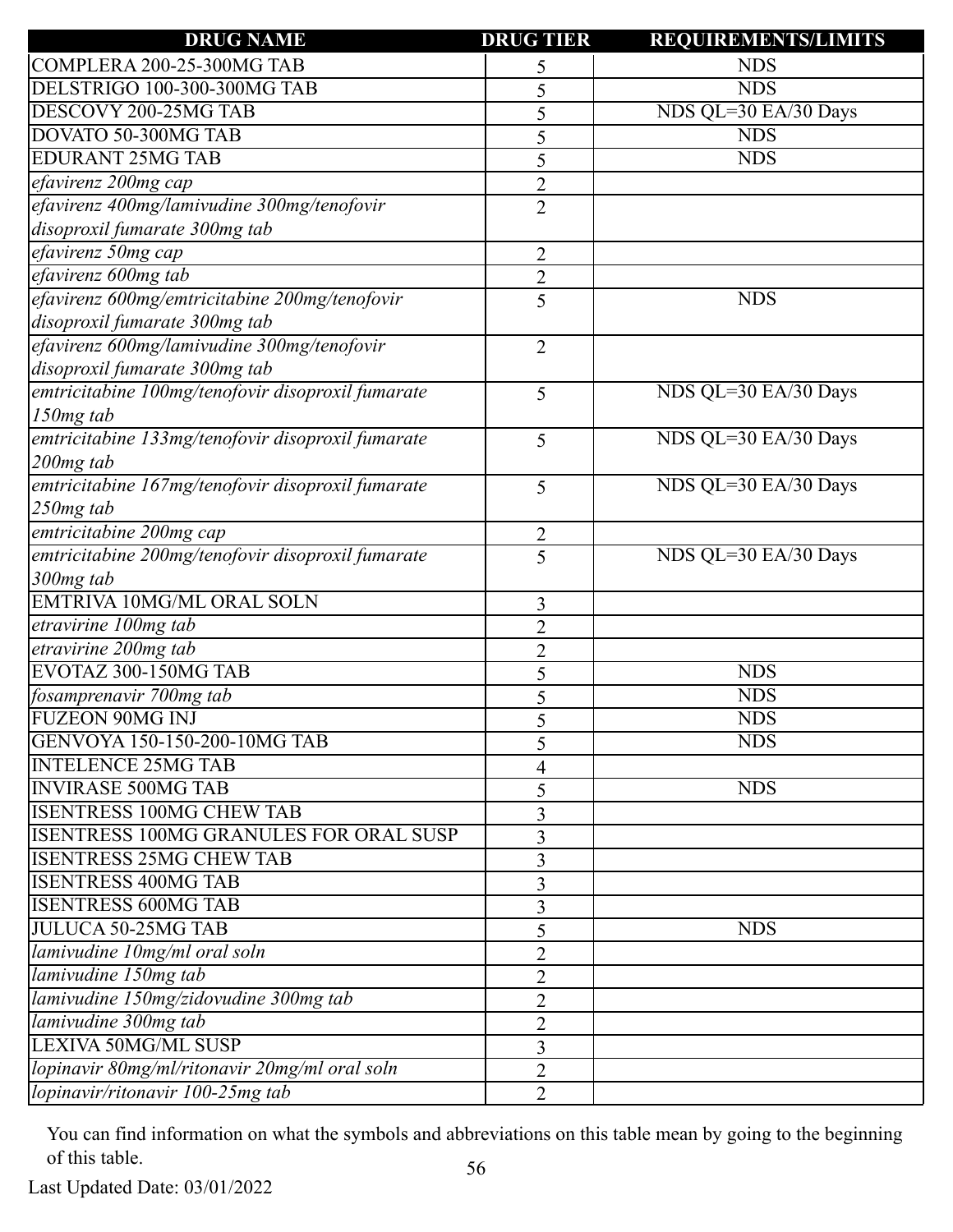| <b>DRUG NAME</b>                        | <b>DRUG TIER</b>  | <b>REQUIREMENTS/LIMITS</b> |
|-----------------------------------------|-------------------|----------------------------|
| lopinavir/ritonavir 200-50mg tab        | 2                 |                            |
| <b>NEVIRAPINE 100MG ER TAB</b>          | 3                 |                            |
| nevirapine 10mg/ml susp                 | $\overline{2}$    |                            |
| nevirapine 200mg tab                    |                   |                            |
| nevirapine 400mg er tab                 | $\overline{c}$    |                            |
| <b>NORVIR 100MG ORAL POWDER</b>         | 3                 |                            |
| <b>NORVIR 80MG/ML ORAL SOLN</b>         | 3                 |                            |
| ODEFSEY 200-25-25MG TAB                 | 5                 | <b>NDS</b>                 |
| PIFELTRO 100MG TAB                      | 5                 | <b>NDS</b>                 |
| PREZCOBIX 150-800MG TAB                 | 5                 | <b>NDS</b>                 |
| PREZISTA 100MG/ML SUSP                  | 3                 |                            |
| PREZISTA 150MG TAB                      | 3                 |                            |
| PREZISTA 600MG TAB                      | 5                 | <b>NDS</b>                 |
| PREZISTA 75MG TAB                       | 3                 |                            |
| PREZISTA 800MG TAB                      | 5                 | <b>NDS</b>                 |
| REYATAZ 50MG ORAL POWDER                | 5                 | <b>NDS</b>                 |
| ritonavir 100mg tab                     | $\overline{2}$    |                            |
| <b>RUKOBIA 600MG ER TAB</b>             | 5                 | <b>NDS</b>                 |
| <b>SELZENTRY 150MG TAB</b>              | 5                 | <b>NDS</b>                 |
| <b>SELZENTRY 20MG/ML ORAL SOLN</b>      | 5                 | <b>NDS</b>                 |
| <b>SELZENTRY 25MG TAB</b>               | 3                 |                            |
| <b>SELZENTRY 300MG TAB</b>              | 5                 | <b>NDS</b>                 |
| <b>SELZENTRY 75MG TAB</b>               | 5                 | <b>NDS</b>                 |
| STRIBILD 150-150-200-300MG TAB          | 5                 | <b>NDS</b>                 |
| SYMTUZA 150-800-200-10MG TAB            | 5                 | <b>NDS</b>                 |
| TEMIXYS 300-300MG TAB                   | 5                 | <b>NDS</b>                 |
| tenofovir disoproxil fumarate 300mg tab | $\overline{2}$    |                            |
| <b>TIVICAY 10MG TAB</b>                 | 4                 |                            |
| <b>TIVICAY 25MG TAB</b>                 | 4                 |                            |
| <b>TIVICAY 50MG TAB</b>                 | 5                 | <b>NDS</b>                 |
| TIVICAY 5MG TAB FOR ORAL SUSP           | 3                 |                            |
| TRIUMEQ 600-50-300MG TAB                | 5                 | <b>NDS</b>                 |
| <b>TYBOST 150MG TAB</b>                 | 3                 |                            |
| VIRACEPT 250MG TAB                      | 5                 | <b>NDS</b>                 |
| <b>VIRACEPT 625MG TAB</b>               | 5                 | <b>NDS</b>                 |
| <b>VIREAD 150MG TAB</b>                 | 5                 | <b>NDS</b>                 |
| <b>VIREAD 200MG TAB</b>                 | 5                 | <b>NDS</b>                 |
| <b>VIREAD 250MG TAB</b>                 | 5                 | <b>NDS</b>                 |
| <b>VIREAD 40MG/GM ORAL POWDER</b>       | 3                 |                            |
| zidovudine 100mg cap                    | $\overline{2}$    |                            |
| zidovudine 10mg/ml oral soln            | $\overline{2}$    |                            |
| zidovudine 300mg tab                    | $\overline{2}$    |                            |
|                                         | <b>CMV AGENTS</b> |                            |
| PREVYMIS 240MG TAB                      | 5                 | NDS PA QL=30 EA/30 Days    |
| PREVYMIS 480MG TAB                      | 5                 | NDS PA QL=30 EA/30 Days    |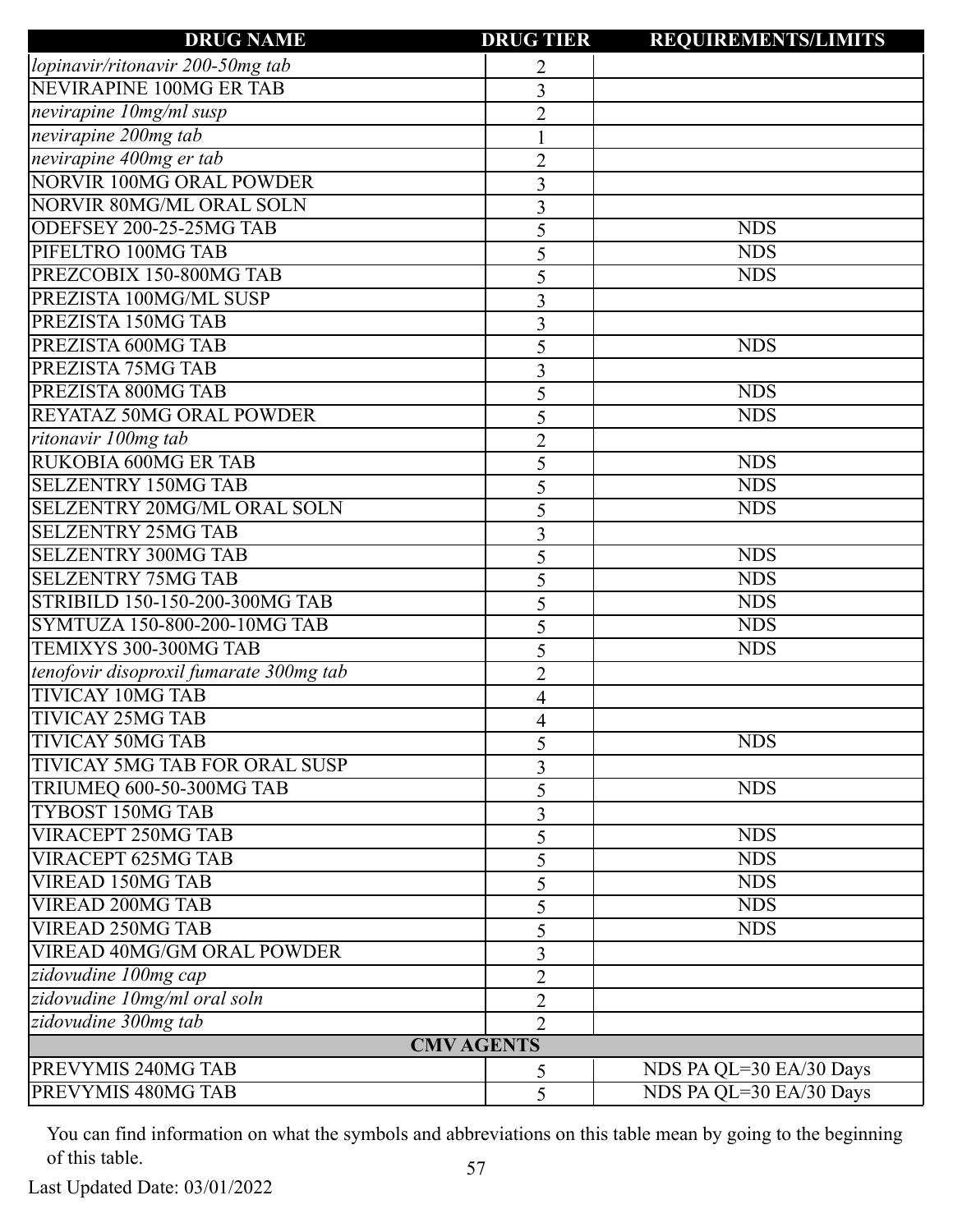| <b>DRUG NAME</b>                       | <b>DRUG TIER</b> | <b>REQUIREMENTS/LIMITS</b> |
|----------------------------------------|------------------|----------------------------|
| valganciclovir 450mg tab               | 2                |                            |
| valganciclovir 50mg/ml oral soln       | 5                | <b>NDS</b>                 |
| <b>HEPATITIS AGENTS</b>                |                  |                            |
| adefovir dipivoxil 10mg tab            | 2                |                            |
| entecavir 0.5mg tab                    | $\overline{2}$   |                            |
| entecavir Img tab                      | $\overline{2}$   |                            |
| EPIVIR HBV 5MG/ML ORAL SOLN            | 3                |                            |
| lamivudine 100mg tab                   | $\overline{2}$   |                            |
| MAVYRET 100-40MG TAB                   | 5                | NDS PA QL=90 EA/30 Days    |
| PEGASYS 180MCG/0.5ML SYRINGE           | 5                | <b>NDS</b>                 |
| PEGASYS 180MCG/ML INJ                  | 5                | <b>NDS</b>                 |
| ribavirin 200mg cap                    |                  |                            |
| ribavirin 200mg tab                    |                  |                            |
| SOFOSBUVIR 400MG/VELPATASVIR 100MG TAB | 5                | NDS PA QL=30 EA/30 Days    |
| <b>VEMLIDY 25MG TAB</b>                | 5                | <b>NDS</b>                 |
| <b>VOSEVI 400-100-100MG TAB</b>        | 5                | NDS PA QL=30 EA/30 Days    |
| <b>HERPES AGENTS</b>                   |                  |                            |
| acyclovir 200mg cap                    |                  |                            |
| acyclovir 400mg tab                    |                  |                            |
| acyclovir 40mg/ml susp                 | $\overline{2}$   |                            |
| acyclovir 50mg/ml inj                  | $\overline{2}$   | PA BvD                     |
| acyclovir 800mg tab                    |                  |                            |
| famciclovir 125mg tab                  | $\overline{2}$   |                            |
| famciclovir 250mg tab                  | $\overline{2}$   |                            |
| famciclovir 500mg tab                  | $\overline{2}$   |                            |
| valacyclovir 1000mg tab                |                  |                            |
| valacyclovir 500mg tab                 |                  |                            |
| <b>INFLUENZA AGENTS</b>                |                  |                            |
| oseltamivir 30mg cap                   |                  | QL=84 EA/180 Days          |
| oseltamivir 45mg cap                   |                  | QL=42 EA/180 Days          |
| oseltamivir 6mg/ml susp                | 2                | QL=540 ML/180 Days         |
| oseltamivir 75mg cap                   |                  | QL=42 EA/180 Days          |
| RELENZA 5MG/BLISTER INHALER            | 3                | QL=120 EA/30 Days          |
| RIMANTADINE 100MG TAB                  | 3                |                            |
| <b>XOFLUZA 40MG TAB</b>                | $\overline{4}$   | QL=2 EA/30 Days            |
| <b>XOFLUZA 80MG TAB</b>                | 4                | QL=1 EA/30 Days            |
| <b>BETA BLOCKERS</b>                   |                  |                            |
| <b>ALPHA-BETA BLOCKERS</b>             |                  |                            |
| carvedilol 12.5mg tab                  |                  |                            |
| carvedilol 25mg tab                    |                  |                            |
| carvedilol 3.125mg tab                 |                  |                            |
| carvedilol 6.25mg tab                  |                  |                            |
| labetalol 100mg tab                    | $\overline{2}$   |                            |
| labetalol 200mg tab                    | $\overline{2}$   |                            |
| labetalol 300mg tab                    | $\overline{2}$   |                            |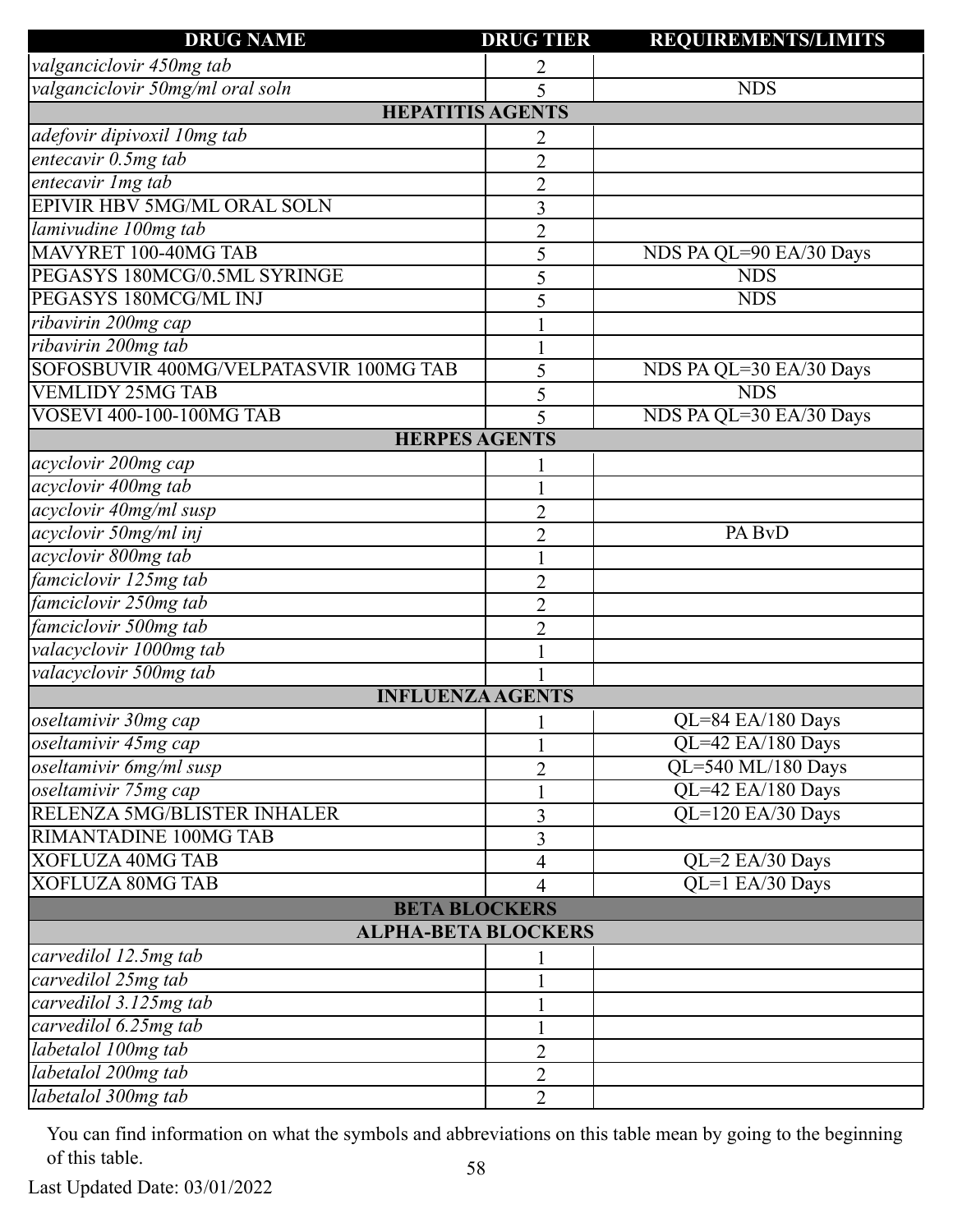| <b>DRUG NAME</b>                      | <b>DRUG TIER</b> | <b>REQUIREMENTS/LIMITS</b> |
|---------------------------------------|------------------|----------------------------|
| <b>BETA BLOCKERS CARDIO-SELECTIVE</b> |                  |                            |
| acebutolol 200mg cap                  |                  |                            |
| acebutolol 400mg cap                  |                  |                            |
| atenolol 100mg tab                    |                  |                            |
| atenolol 25mg tab                     |                  |                            |
| atenolol 50mg tab                     |                  |                            |
| betaxolol 10mg tab                    |                  |                            |
| betaxolol 20mg tab                    |                  |                            |
| bisoprolol fumarate 10mg tab          |                  |                            |
| bisoprolol fumarate 5mg tab           |                  |                            |
| metoprolol succinate 100mg er tab     |                  |                            |
| metoprolol succinate 200mg er tab     |                  |                            |
| metoprolol succinate 25mg er tab      |                  |                            |
| metoprolol succinate 50mg er tab      |                  |                            |
| metoprolol tartrate 100mg tab         |                  |                            |
| metoprolol tartrate 25mg tab          |                  |                            |
| metoprolol tartrate 37.5mg tab        |                  |                            |
| metoprolol tartrate 50mg tab          |                  |                            |
| metoprolol tartrate 75mg tab          |                  |                            |
| nebivolol 10mg tab                    | $\overline{2}$   |                            |
| nebivolol 2.5mg tab                   | $\overline{2}$   |                            |
| nebivolol 20mg tab                    | $\overline{2}$   |                            |
| nebivolol 5mg tab                     | $\overline{2}$   |                            |
| <b>BETA BLOCKERS NON-SELECTIVE</b>    |                  |                            |
| <b>INNOPRAN 120MG ER CAP</b>          | 4                |                            |
| <b>INNOPRAN 80MG ER CAP</b>           | 4                |                            |
| nadolol 20mg tab                      | $\overline{2}$   |                            |
| nadolol 40mg tab                      | $\overline{2}$   |                            |
| nadolol 80mg tab                      | $\overline{2}$   |                            |
| pindolol 10mg tab                     | $\overline{2}$   |                            |
| pindolol 5mg tab                      | $\overline{2}$   |                            |
| propranolol 10mg tab                  |                  |                            |
| propranolol 120mg er cap              | $\overline{2}$   |                            |
| propranolol 160mg er cap              | $\overline{2}$   |                            |
| propranolol 20mg tab                  |                  |                            |
| propranolol 40mg tab                  |                  |                            |
| PROPRANOLOL 4MG/ML ORAL SOLN          | 2                |                            |
| propranolol 60mg er cap               | $\overline{2}$   |                            |
| propranolol 60mg tab                  |                  |                            |
| propranolol 80mg er cap               | $\overline{2}$   |                            |
| propranolol 80mg tab                  |                  |                            |
| PROPRANOLOL 8MG/ML ORAL SOLN          | $\overline{2}$   |                            |
| sorine 120mg tab                      |                  |                            |
| sorine 160mg tab                      |                  |                            |
| sorine 240mg tab                      |                  |                            |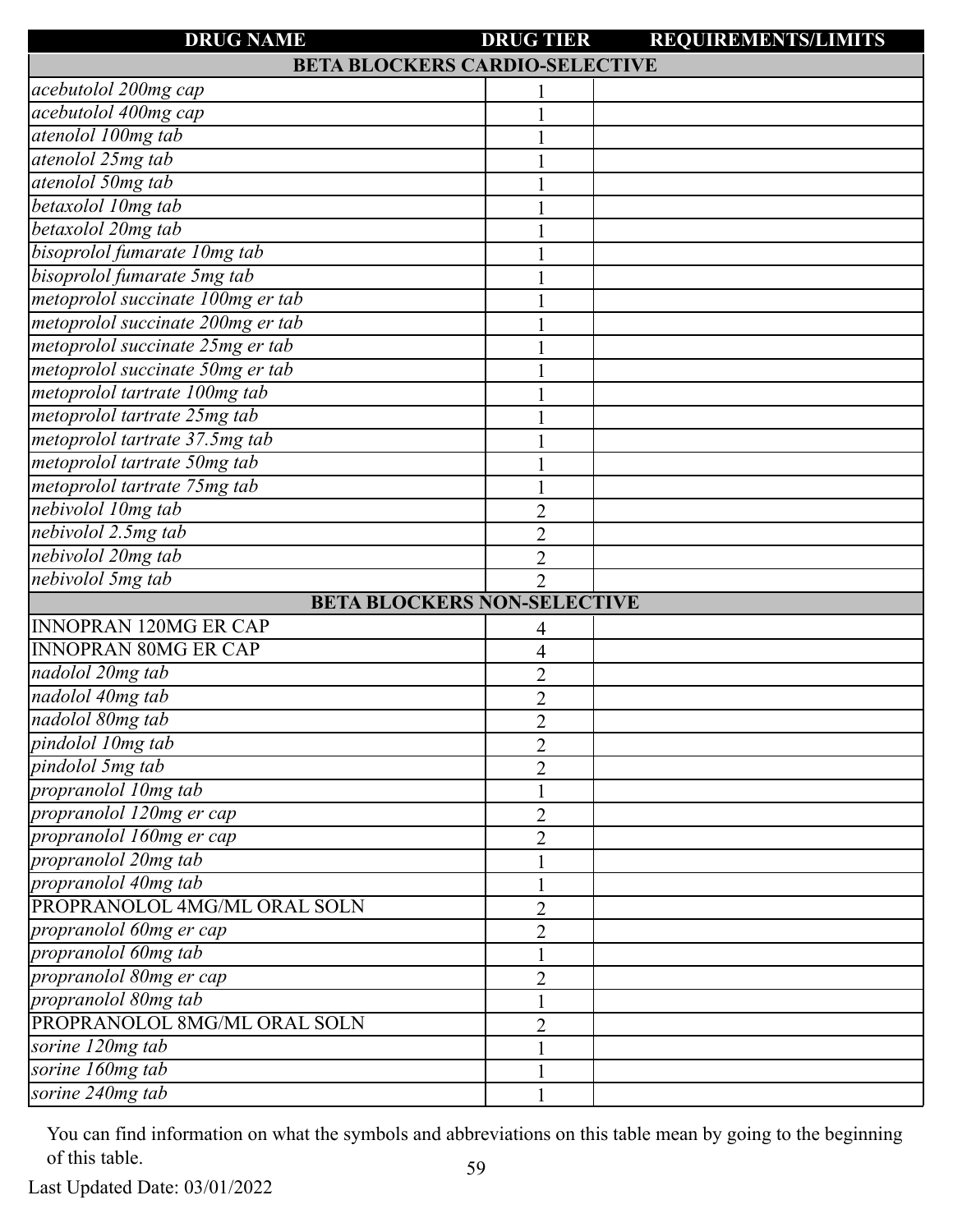| <b>DRUG NAME</b>                | <b>DRUG TIER</b> | <b>REQUIREMENTS/LIMITS</b> |
|---------------------------------|------------------|----------------------------|
| sorine 80mg tab                 |                  |                            |
| sotalol 120mg tab               |                  |                            |
| sotalol 160mg tab               |                  |                            |
| sotalol 240mg tab               |                  |                            |
| sotalol 80mg tab                |                  |                            |
| sotalol af 120mg tab            |                  |                            |
| sotalol af 160mg tab            |                  |                            |
| sotalol af 80mg tab             |                  |                            |
| timolol 10mg tab                | $\overline{c}$   |                            |
| timolol 20mg tab                | $\overline{2}$   |                            |
| timolol 5mg tab                 | $\overline{2}$   |                            |
| <b>CALCIUM CHANNEL BLOCKERS</b> |                  |                            |
| <b>CALCIUM CHANNEL BLOCKERS</b> |                  |                            |
| amlodipine 10mg tab             |                  |                            |
| amlodipine 2.5mg tab            |                  |                            |
| amlodipine 5mg tab              |                  |                            |
| <b>CARDIZEM 120MG ER TAB</b>    | 4                |                            |
| cartia 120mg er cap             | $\overline{2}$   |                            |
| cartia 180mg er cap             | $\overline{2}$   |                            |
| cartia 240mg er cap             | $\overline{2}$   |                            |
| cartia 300mg er cap             | $\overline{2}$   |                            |
| dilt 120mg er cap               | $\overline{2}$   |                            |
| dilt 180mg er cap               | $\overline{2}$   |                            |
| dilt 240mg er cap               | $\overline{2}$   |                            |
| diltiazem 120mg er (12 hr) cap  | $\overline{2}$   |                            |
| diltiazem 120mg er (24 hr) cap  | $\overline{2}$   |                            |
| diltiazem 120mg tab             |                  |                            |
| diltiazem 180mg er cap          | $\overline{2}$   |                            |
| diltiazem 180mg er tab          | $\overline{2}$   |                            |
| diltiazem 240mg er cap          | $\overline{2}$   |                            |
| diltiazem 240mg er tab          | $\overline{2}$   |                            |
| diltiazem 300mg er cap          | $\overline{2}$   |                            |
| diltiazem 300mg er tab          | $\overline{2}$   |                            |
| diltiazem 30mg tab              |                  |                            |
| diltiazem 360mg er cap          | 2                |                            |
| diltiazem 360mg er tab          | $\overline{2}$   |                            |
| diltiazem 420mg er cap          | $\overline{2}$   |                            |
| diltiazem 60mg er cap           | $\overline{2}$   |                            |
| diltiazem 60mg tab              |                  |                            |
| diltiazem 90mg er cap           | $\overline{2}$   |                            |
| diltiazem 90mg tab              |                  |                            |
| felodipine 10mg er tab          |                  |                            |
| felodipine 2.5mg er tab         |                  |                            |
| felodipine 5mg er tab           |                  |                            |
| $is radiine$ $2.5mg$ $cap$      | 2                |                            |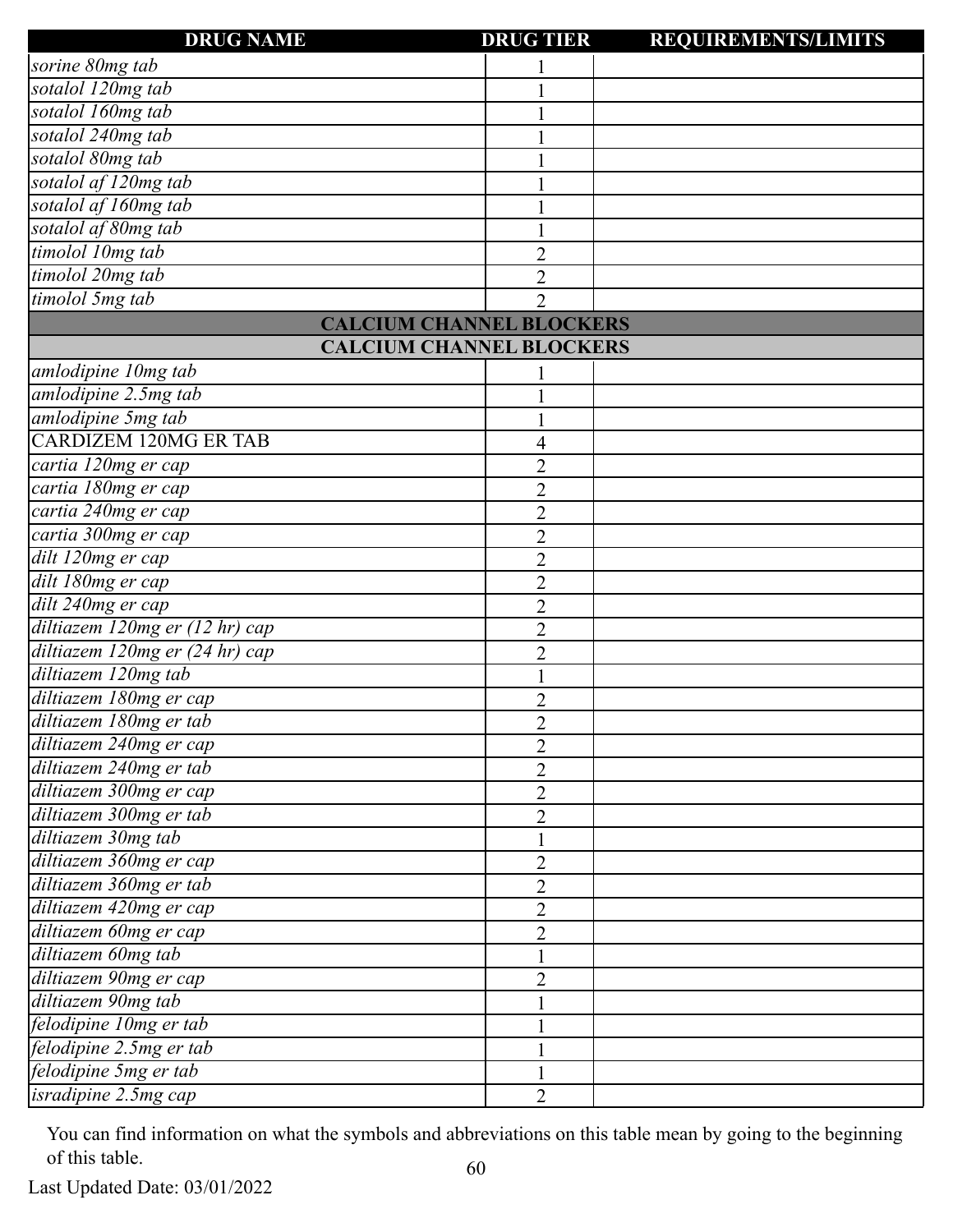| <b>DRUG NAME</b>               | <b>DRUG TIER</b> | <b>REQUIREMENTS/LIMITS</b> |
|--------------------------------|------------------|----------------------------|
| <i>isradipine 5mg cap</i>      | 2                |                            |
| matzim 180mg er tab            | $\overline{2}$   |                            |
| matzim 240mg er tab            | $\overline{2}$   |                            |
| matzim 300mg er tab            | $\overline{2}$   |                            |
| matzim 360mg er tab            | $\overline{2}$   |                            |
| matzim 420mg er tab            | $\overline{2}$   |                            |
| nicardipine 20mg cap           | $\overline{2}$   |                            |
| nicardipine 30mg cap           | $\overline{2}$   |                            |
| nifedipine 10mg cap            | $\overline{2}$   |                            |
| nifedipine 20mg cap            | $\overline{2}$   |                            |
| nifedipine 30mg er tab         | $\overline{2}$   |                            |
| nifedipine 30mg osmotic er tab | $\overline{2}$   |                            |
| nifedipine 60mg er tab         | $\overline{2}$   |                            |
| nifedipine 60mg osmotic er tab | $\overline{2}$   |                            |
| nifedipine 90mg er tab         | $\overline{2}$   |                            |
| nifedipine 90mg osmotic er tab | $\overline{2}$   |                            |
| nimodipine 30mg cap            | $\overline{2}$   |                            |
| nisoldipine 17mg er tab        | $\overline{2}$   |                            |
| <b>NISOLDIPINE 20MG ER TAB</b> | $\overline{2}$   |                            |
| NISOLDIPINE 25.5MG ER TAB      | $\overline{2}$   |                            |
| NISOLDIPINE 30MG ER TAB        | $\overline{2}$   |                            |
| nisoldipine 34mg er tab        | $\overline{2}$   |                            |
| <b>NISOLDIPINE 40MG ER TAB</b> | $\overline{2}$   |                            |
| nisoldipine 8.5mg er tab       | $\overline{2}$   |                            |
| taztia 120mg er cap            | $\overline{2}$   |                            |
| taztia 180mg er cap            | $\overline{2}$   |                            |
| taztia 240mg er cap            | $\overline{2}$   |                            |
| taztia 300mg er cap            | $\overline{2}$   |                            |
| taztia 360mg er cap            | $\overline{2}$   |                            |
| tiadylt 120mg er cap           | $\overline{2}$   |                            |
| tiadylt 180mg er cap           | $\overline{2}$   |                            |
| tiadylt 240mg er cap           | $\overline{2}$   |                            |
| tiadylt 300mg er cap           | $\overline{2}$   |                            |
| tiadylt 360mg er cap           | $\overline{2}$   |                            |
| tiadylt 420mg er cap           | $\overline{2}$   |                            |
| <b>VERAPAMIL 100MG ER CAP</b>  | $\overline{2}$   |                            |
| verapamil 120mg er cap         | $\overline{2}$   |                            |
| verapamil 120mg er tab         | $\overline{2}$   |                            |
| verapamil 120mg tab            |                  |                            |
| verapamil 180mg er cap         | $\overline{2}$   |                            |
| verapamil 180mg er tab         | $\overline{2}$   |                            |
| <b>VERAPAMIL 200MG ER CAP</b>  | $\overline{2}$   |                            |
| verapamil 240mg er cap         | $\overline{2}$   |                            |
| verapamil 240mg er tab         | $\overline{2}$   |                            |
| <b>VERAPAMIL 300MG ER CAP</b>  | $\overline{2}$   |                            |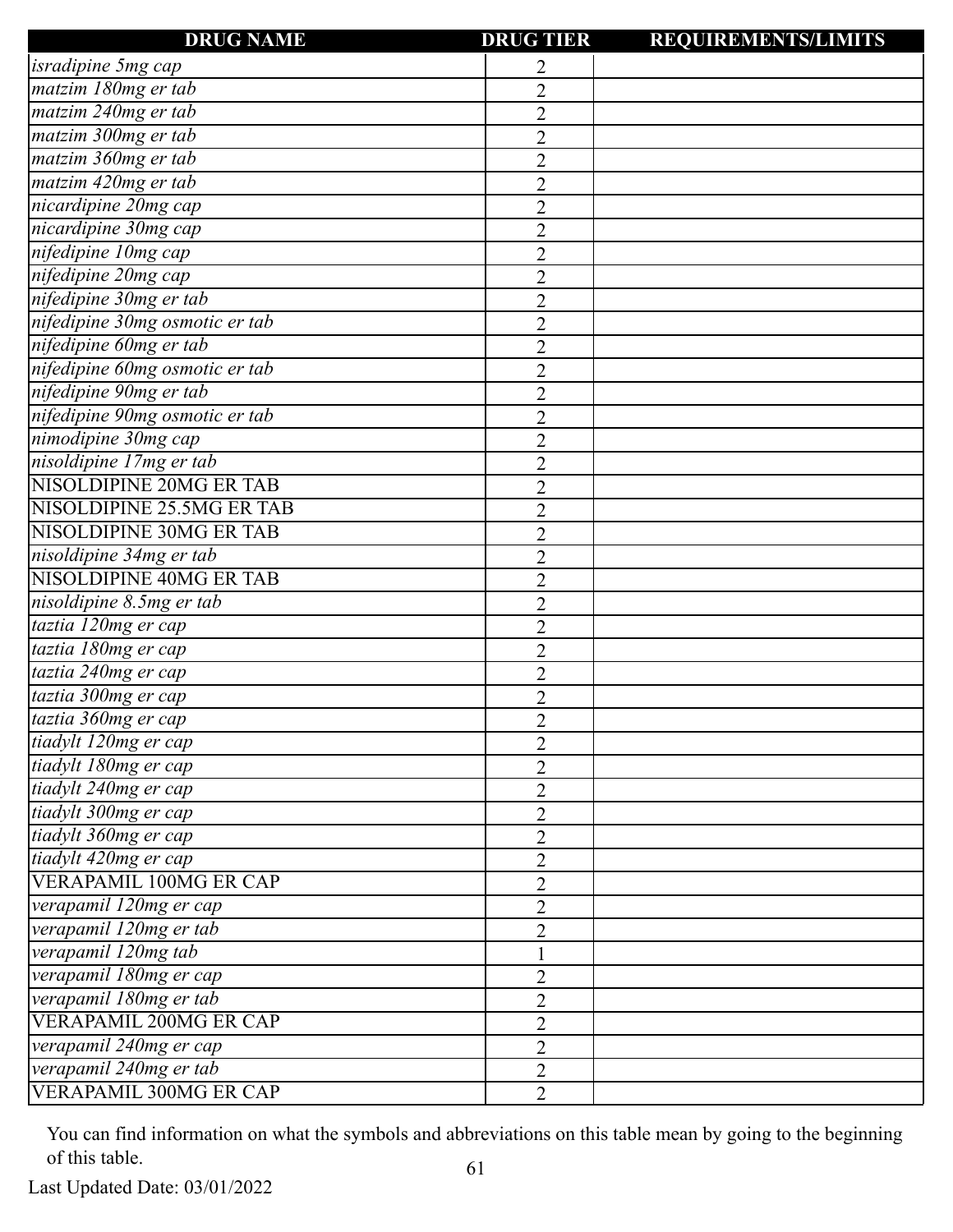| <b>DRUG NAME</b>                                         | <b>DRUG TIER</b> | <b>REQUIREMENTS/LIMITS</b> |
|----------------------------------------------------------|------------------|----------------------------|
| <b>VERAPAMIL 360MG ER CAP</b>                            |                  |                            |
| verapamil 40mg tab                                       |                  |                            |
| verapamil 80mg tab                                       |                  |                            |
| <b>VERELAN 100MG ER CAP</b>                              |                  |                            |
| <b>VERELAN 200MG ER CAP</b>                              | 4                |                            |
| <b>VERELAN 300MG ER CAP</b>                              | 4                |                            |
| <b>VERELAN 360MG ER CAP</b>                              |                  |                            |
| <b>CARDIOTONICS</b>                                      |                  |                            |
| <b>CARDIAC GLYCOSIDES</b>                                |                  |                            |
| digitek 0.125mg tab                                      |                  |                            |
| digitek 0.25mg tab                                       | $\overline{2}$   |                            |
| digox 125mcg tab                                         | $\overline{2}$   |                            |
| digox 250mcg tab                                         | $\overline{2}$   |                            |
| DIGOXIN 0.05MG/ML ORAL SOLN                              | $\overline{2}$   |                            |
| digoxin 0.125mg tab                                      | $\overline{2}$   |                            |
| $digoxin$ 0.25 $mg$ tab                                  | $\overline{2}$   |                            |
| <b>CARDIOVASCULAR AGENTS - MISC.</b>                     |                  |                            |
| <b>CARDIOVASCULAR AGENTS MISC. - COMBINATIONS</b>        |                  |                            |
| amlodipine 10mg/atorvastatin 10mg tab                    | 2                |                            |
| amlodipine 10mg/atorvastatin 20mg tab                    | $\overline{2}$   |                            |
| amlodipine 10mg/atorvastatin 40mg tab                    | $\overline{2}$   |                            |
| amlodipine 10mg/atorvastatin 80mg tab                    | $\overline{2}$   |                            |
| amlodipine 2.5mg/atorvastatin 10mg tab                   | $\overline{2}$   |                            |
| amlodipine 2.5mg/atorvastatin 20mg tab                   | $\overline{2}$   |                            |
| amlodipine 2.5mg/atorvastatin 40mg tab                   | $\overline{2}$   |                            |
| amlodipine 5mg/atorvastatin 10mg tab                     | $\overline{2}$   |                            |
| amlodipine 5mg/atorvastatin 20mg tab                     | $\overline{2}$   |                            |
| amlodipine 5mg/atorvastatin 40mg tab                     | $\overline{2}$   |                            |
| amlodipine 5mg/atorvastatin 80mg tab                     | $\overline{2}$   |                            |
| <b>BIDIL 37.5-20MG TAB</b>                               | 3                |                            |
| <b>ENTRESTO 24-26MG TAB</b>                              | 3                | QL=60 EA/30 Days           |
| <b>ENTRESTO 49-51MG TAB</b>                              | 3                | QL=60 EA/30 Days           |
| <b>ENTRESTO 97-103MG TAB</b>                             | 3                | QL=60 EA/30 Days           |
| PROSTAGLANDIN VASODILATORS                               |                  |                            |
| ORENITRAM 0.125MG ER TAB                                 | 4                | PA                         |
| ORENITRAM 0.25MG ER TAB                                  | 5                | <b>NDS PA</b>              |
| <b>ORENITRAM 1MG ER TAB</b>                              | 5                | <b>NDS PA</b>              |
| ORENITRAM 2.5MG ER TAB                                   | 5                | <b>NDS PA</b>              |
| <b>ORENITRAM 5MG ER TAB</b>                              | 5                | <b>NDS PA</b>              |
| <b>VENTAVIS 10MCG/ML INH SOLN</b>                        | 5                | NDS PA QL=270 ML/30 Days   |
| <b>VENTAVIS 20MCG/ML INH SOLN</b>                        | 5                | NDS PA QL=270 ML/30 Days   |
| PULMONARY HYPERTENSION - ENDOTHELIN RECEPTOR ANTAGONISTS |                  |                            |
| ambrisentan 10mg tab                                     | 2                | PA QL=30 EA/30 Days        |
| ambrisentan 5mg tab                                      | $\overline{2}$   | PA QL=30 EA/30 Days        |
| bosentan 125mg tab                                       | $\overline{2}$   | PA QL=60 EA/30 Days        |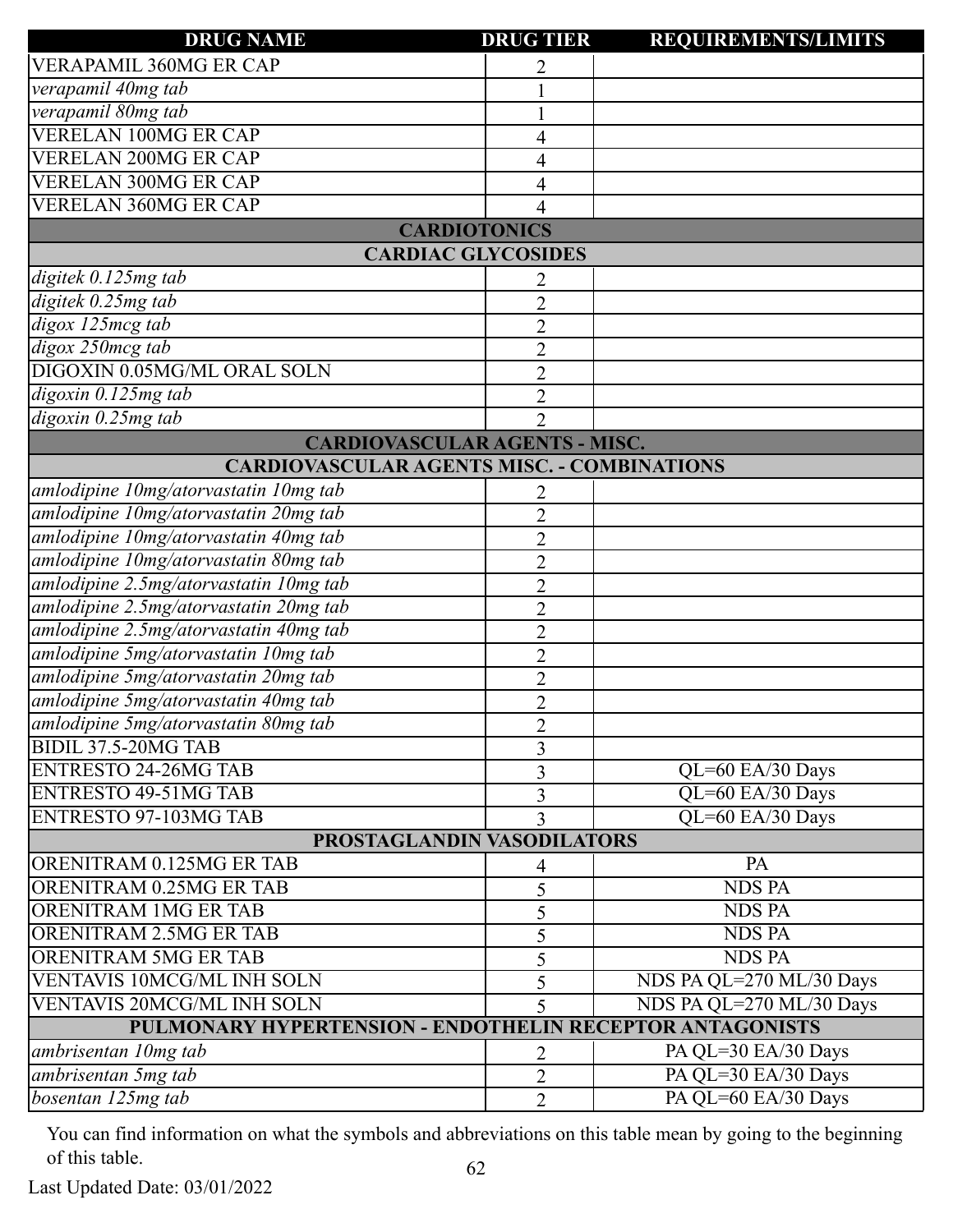| <b>DRUG NAME</b>                                          | <b>DRUG TIER</b> | <b>REQUIREMENTS/LIMITS</b> |
|-----------------------------------------------------------|------------------|----------------------------|
| bosentan 62.5mg tab                                       | 2                | PA QL=60 EA/30 Days        |
| <b>OPSUMIT 10MG TAB</b>                                   | 5                | NDS PA QL=30 EA/30 Days    |
| TRACLEER 32MG TAB FOR ORAL SUSP                           | 5                | NDS PA QL=120 EA/30 Days   |
| PULMONARY HYPERTENSION - PHOSPHODIESTERASE INHIBITORS     |                  |                            |
| alyq 20mg tab                                             |                  | PA                         |
| sildenafil 20mg tab                                       |                  | PA                         |
| tadalafil 20mg tab                                        |                  | PA                         |
| PULMONARY HYPERTENSION - PROSTACYCLIN RECEPTOR AGONIST    |                  |                            |
| <b>UPTRAVI 1000MCG TAB</b>                                | 5                | <b>NDS PA</b>              |
| <b>UPTRAVI 1200MCG TAB</b>                                | 5                | <b>NDS PA</b>              |
| <b>UPTRAVI 1400MCG TAB</b>                                | 5                | <b>NDS PA</b>              |
| <b>UPTRAVI 1600MCG TAB</b>                                | 5                | <b>NDS PA</b>              |
| <b>UPTRAVI 200MCG TAB</b>                                 | 5                | <b>NDS PA</b>              |
| <b>UPTRAVI 400MCG TAB</b>                                 | 5                | <b>NDS PA</b>              |
| <b>UPTRAVI 600MCG TAB</b>                                 | 5                | <b>NDS PA</b>              |
| <b>UPTRAVI 800MCG TAB</b>                                 | 5                | <b>NDS PA</b>              |
| <b>UPTRAVI TITRATION PACK</b>                             | 5                | NDS PA QL=200 EA/28 Days   |
| PULMONARY HYPERTENSION - SOL GUANYLATE CYCLASE STIMULATOR |                  |                            |
| <b>ADEMPAS 0.5MG TAB</b>                                  | 5                | <b>NDS PA</b>              |
| <b>ADEMPAS 1.5MG TAB</b>                                  | 5                | <b>NDS PA</b>              |
| <b>ADEMPAS 1MG TAB</b>                                    | 5                | <b>NDS PA</b>              |
| <b>ADEMPAS 2.5MG TAB</b>                                  | 5                | <b>NDS PA</b>              |
| <b>ADEMPAS 2MG TAB</b>                                    | 5                | <b>NDS PA</b>              |
| <b>SINUS NODE INHIBITORS</b>                              |                  |                            |
| <b>CORLANOR 5MG TAB</b>                                   | 4                | PA                         |
| <b>CORLANOR 5MG/5ML ORAL SOLN</b>                         | 4                | PA                         |
| <b>CORLANOR 7.5MG TAB</b>                                 | 4                | $\overline{PA}$            |
| <b>TRANSTHYRETIN STABILIZERS</b>                          |                  |                            |
| VYNDAMAX 61MG CAP                                         | 5                | NDS PA QL=30 EA/30 Days    |
| <b>VYNDAQEL 20MG CAP</b>                                  |                  | NDS PA QL=120 EA/30 Days   |
| VASOACTIVE SOLUBLE GUANYLATE CYCLASE STIMULATOR (SGC)     |                  |                            |
| VERQUVO 10MG TAB                                          | 3                | PA QL=30 EA/30 Days        |
| <b>VERQUVO 2.5MG TAB</b>                                  | 3                | PA QL=30 EA/30 Days        |
| <b>VERQUVO 5MG TAB</b>                                    | 3                | PA QL=30 EA/30 Days        |
| <b>CEPHALOSPORINS</b>                                     |                  |                            |
| <b>CEPHALOSPORIN COMBINATIONS</b>                         |                  |                            |
| AVYCAZ 500-2000MG INJ                                     | C                | <b>NDS</b>                 |
| ZERBAXA 1000-500MG INJ                                    |                  | <b>NDS</b>                 |
| <b>CEPHALOSPORINS - 1ST GENERATION</b>                    |                  |                            |
| <b>CEFADROXIL 1000MG TAB</b>                              | 2                |                            |
| cefadroxil 100mg/ml susp                                  | $\overline{2}$   |                            |
| cefadroxil 500mg cap                                      | 1                |                            |
| cefadroxil 50mg/ml susp                                   | $\overline{2}$   |                            |
| cefazolin 1000mg inj                                      | $\overline{2}$   |                            |
| cefazolin 200mg/ml inj                                    | $\overline{2}$   |                            |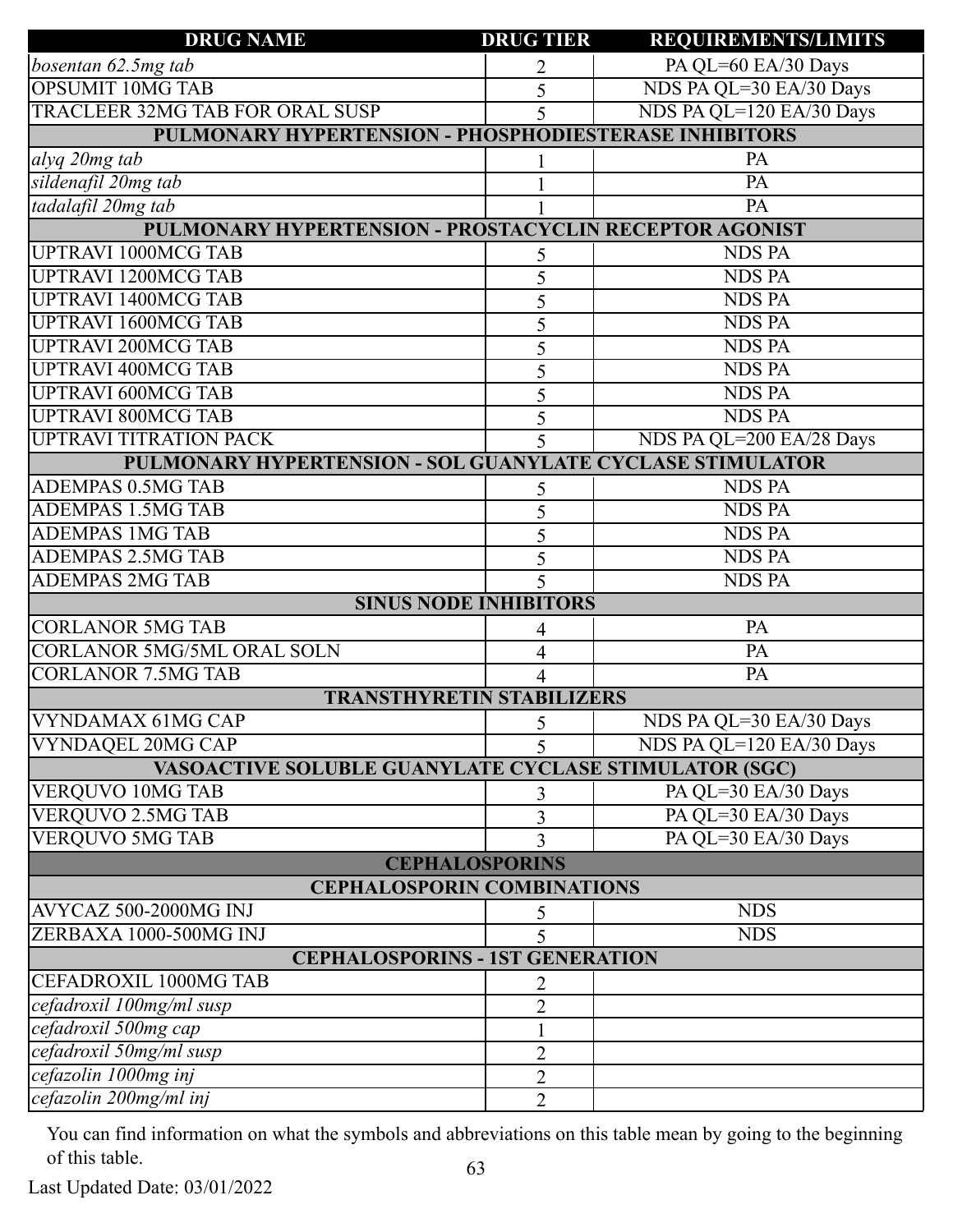| <b>DRUG NAME</b>                       | <b>DRUG TIER</b> | <b>REQUIREMENTS/LIMITS</b> |
|----------------------------------------|------------------|----------------------------|
| cefazolin 500mg inj                    | 2                |                            |
| cephalexin 250mg cap                   |                  |                            |
| cephalexin 25mg/ml susp                |                  |                            |
| cephalexin 500mg cap                   |                  |                            |
| cephalexin 50mg/ml susp                |                  |                            |
| <b>CEPHALOSPORINS - 2ND GENERATION</b> |                  |                            |
| <b>CEFACLOR 250MG CAP</b>              | 2                |                            |
| <b>CEFACLOR 25MG/ML SUSP</b>           | 4                |                            |
| <b>CEFACLOR 500MG CAP</b>              | 2                |                            |
| <b>CEFACLOR 500MG ER TAB</b>           | 4                |                            |
| <b>CEFACLOR 50MG/ML SUSP</b>           | 4                |                            |
| <b>CEFACLOR 75MG/ML SUSP</b>           | 4                |                            |
| cefotetan 1000mg inj                   | $\overline{2}$   |                            |
| cefotetan 2000mg inj                   | $\overline{2}$   |                            |
| cefoxitin 1000mg inj                   | $\overline{c}$   |                            |
| cefoxitin 2000mg inj                   | $\overline{c}$   |                            |
| cefoxitin 200mg/ml inj                 | $\overline{2}$   |                            |
| cefprozil 250mg tab                    |                  |                            |
| cefprozil 25mg/ml susp                 |                  |                            |
| cefprozil 500mg tab                    |                  |                            |
| cefprozil 50mg/ml susp                 |                  |                            |
| cefuroxime 1500mg inj                  | $\overline{2}$   |                            |
| cefuroxime 250mg tab                   | 2                |                            |
| cefuroxime 500mg tab                   | $\overline{2}$   |                            |
| cefuroxime 750mg inj                   | 2                |                            |
| cefuroxime 95mg/ml inj                 | $\overline{2}$   |                            |
| <b>CEPHALOSPORINS - 3RD GENERATION</b> |                  |                            |
| cefdinir 25mg/ml susp                  |                  |                            |
| cefdinir 300mg cap                     |                  |                            |
| cefdinir 50mg/ml susp                  |                  |                            |
| cefixime 20mg/ml susp                  | $\overline{2}$   |                            |
| cefixime 400mg cap                     | $\overline{2}$   |                            |
| cefixime 40mg/ml susp                  | $\overline{2}$   |                            |
| cefpodoxime 100mg tab                  | $\overline{2}$   |                            |
| cefpodoxime 10mg/ml susp               | 2                |                            |
| cefpodoxime 200mg tab                  | $\overline{2}$   |                            |
| cefpodoxime 20mg/ml susp               | 2                |                            |
| ceftazidime 1000mg inj                 | $\overline{2}$   |                            |
| ceftazidime 2000mg inj                 | $\overline{2}$   |                            |
| ceftazidime 200mg/ml inj               | $\overline{2}$   |                            |
| ceftriaxone 1000mg inj                 | $\overline{2}$   |                            |
| ceftriaxone 100mg/ml inj               | $\overline{c}$   |                            |
| ceftriaxone 2000mg inj                 | $\overline{2}$   |                            |
| ceftriaxone 250mg inj                  | $\overline{2}$   |                            |
| ceftriaxone 500mg inj                  | $\overline{2}$   |                            |
|                                        |                  |                            |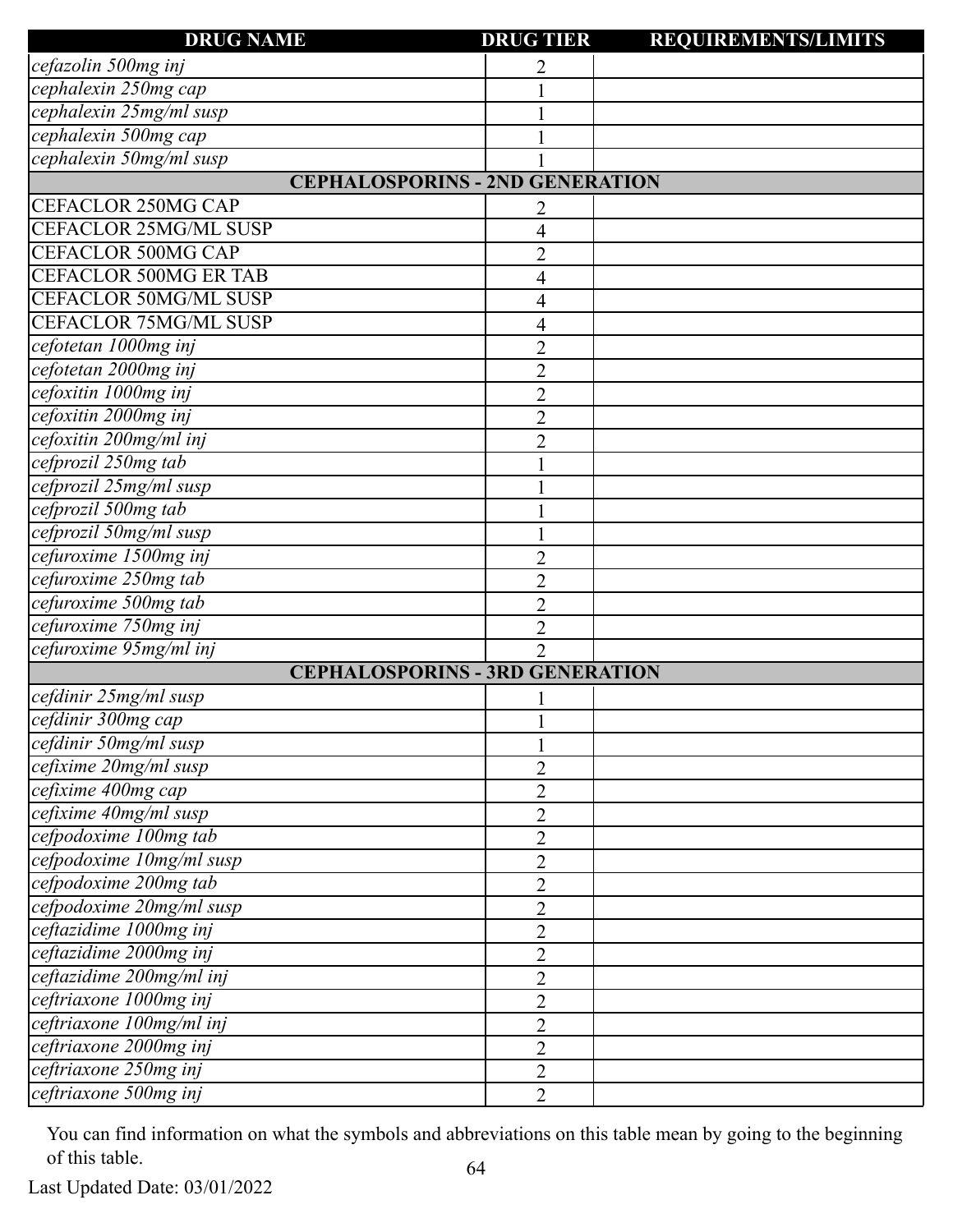| <b>DRUG NAME</b>                                    | <b>DRUG TIER</b> | <b>REQUIREMENTS/LIMITS</b> |
|-----------------------------------------------------|------------------|----------------------------|
| <b>SUPRAX 100MG CHEW TAB</b>                        | 4                |                            |
| <b>SUPRAX 200MG CHEW TAB</b>                        | 4                |                            |
| SUPRAX 500MG/5ML SUSP                               | 4                |                            |
| tazicef 1gm inj                                     | $\overline{2}$   |                            |
| tazicef 2gm inj                                     | $\overline{2}$   |                            |
| tazicef 6gm inj                                     | $\overline{2}$   |                            |
| <b>CEPHALOSPORINS - 4TH GENERATION</b>              |                  |                            |
| cefepime 1000mg inj                                 | 2                |                            |
| cefepime 2000mg inj                                 | $\overline{2}$   |                            |
| <b>CEPHALOSPORINS - 5TH GENERATION</b>              |                  |                            |
| TEFLARO 400MG INJ                                   |                  | <b>NDS</b>                 |
| TEFLARO 600MG INJ                                   | 5                | <b>NDS</b>                 |
| <b>CONTRACEPTIVES</b>                               |                  |                            |
| <b>COMBINATION CONTRACEPTIVES - ORAL</b>            |                  |                            |
| altavera 28 day pack                                | 2                |                            |
| alyacen 1/35 pack                                   | $\overline{2}$   |                            |
| amethia 91 day pack                                 | $\overline{2}$   |                            |
| apri 28 day pack                                    | $\overline{2}$   |                            |
| aranelle 28 pack                                    | $\overline{2}$   |                            |
| ashlyna 91 day pack                                 | $\overline{2}$   |                            |
| aubra 28 day pack                                   | $\overline{2}$   |                            |
| aviane 28 pack                                      | $\overline{2}$   |                            |
| balziva 28 day pack                                 | $\overline{2}$   |                            |
| blisovi 21 fe 1.5/30 28 day pack                    | $\overline{2}$   |                            |
| blisovi 24 fe 1/20 28 day pack                      | $\overline{2}$   |                            |
| briellyn 28 day pack                                | $\overline{2}$   |                            |
| camreselo 91 day pack                               | $\overline{2}$   |                            |
| caziant 28 day pack                                 | $\overline{2}$   |                            |
| cryselle 28 pack                                    | $\overline{2}$   |                            |
| cyred 28 day pack                                   | $\overline{2}$   |                            |
| desogestrel 0.15mg/ethinyl estradiol 0.01mg/ethinyl | $\overline{2}$   |                            |
| estradiol 0.02mg 28 day pack                        |                  |                            |
| desogestrel/ethinyl estradiol/inert ingredients     | 2                |                            |
| $0.15mg - 0.03mg - 1mg$ pack                        |                  |                            |
| dolishale 28 day pack                               | 2                |                            |
| drospirenone 3mg/ethinyl estradiol 0.02mg/inert     | $\overline{2}$   |                            |
| ingredients 1 mg pack                               |                  |                            |
| drospirenone 3mg/ethinyl estradiol 0.03mg/inert     | 2                |                            |
| ingredients 1mg pack                                |                  |                            |
| emoquette pack                                      | $\overline{2}$   |                            |
| enpresse 28 day pack                                | 2                |                            |
| enskyce 28 day pack                                 | $\overline{2}$   |                            |
| estarylla 28 day pack                               | 2                |                            |
| ethinyl estradiol 0.01 mg/ethinyl estradiol         | 2                |                            |
| 0.02mg/levonorgestrel 0.1mg 91 day pack             |                  |                            |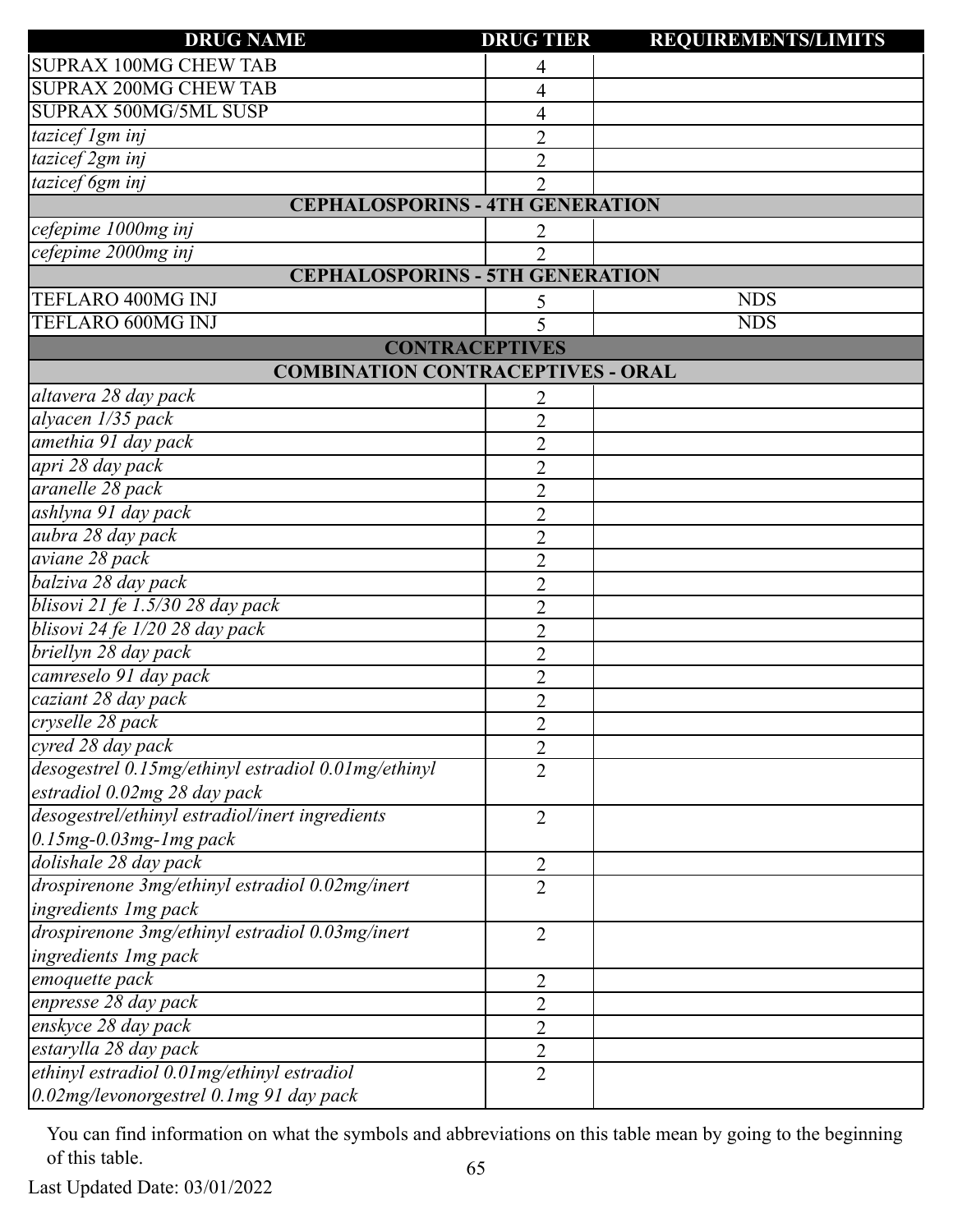| <b>DRUG NAME</b>                                    | <b>DRUG TIER</b> | <b>REQUIREMENTS/LIMITS</b> |
|-----------------------------------------------------|------------------|----------------------------|
| ethinyl estradiol 0.01mg/ethinyl estradiol          | 2                |                            |
| 0.03mg/levonorgestrel 0.15mg 91 day pack            |                  |                            |
| ethinyl estradiol 0.025mg/ferrous fumarate          | $\overline{2}$   |                            |
| 75mg/norethindrone 0.8mg pack                       |                  |                            |
| ethinyl estradiol 0.025mg/inert/norgestimate        | $\overline{2}$   |                            |
| $0.18$ mg/0.215mg/0.25mg pack                       |                  |                            |
| ethinyl estradiol 0.02mg/ferrous fumarate           | $\overline{2}$   |                            |
| 75mg/norethindrone acetate 1mg 21 day pack          |                  |                            |
| ethinyl estradiol 0.02mg/ferrous fumarate           | $\overline{2}$   |                            |
| 75mg/norethindrone acetate 1mg pack                 |                  |                            |
| ethinyl estradiol 0.02mg/inert ingredients          | $\overline{2}$   |                            |
| Img/levonorgestrel 0.1mg pack                       |                  |                            |
| ethinyl estradiol 0.02mg/levonorgestrel 0.09mg pack | $\overline{2}$   |                            |
| ethinyl estradiol 0.02mg/norethindrone acetate 1mg  | $\overline{2}$   |                            |
| pack                                                |                  |                            |
| ethinyl estradiol 0.035mg/ethynodiol diacetate      | $\overline{2}$   |                            |
| Img/inert ingredients Img pack                      |                  |                            |
| ethinyl estradiol 0.035mg/ferrous fumarate          | $\overline{2}$   |                            |
| 75mg/norethindrone 0.4mg pack                       |                  |                            |
| ethinyl estradiol 0.035mg/inert ingredients         | $\overline{2}$   |                            |
| Img/norgestimate 0.25mg pack                        |                  |                            |
| ethinyl estradiol 0.035mg/inert/norgestimate        | $\overline{2}$   |                            |
| $0.18$ mg/0.215mg/0.25mg pack                       |                  |                            |
| ethinyl estradiol 0.03mg/inert ingredients          | $\overline{2}$   |                            |
| Img/levonorgestrel 0.15mg pack                      |                  |                            |
| ethinyl estradiol 0.05mg/ethynodiol diacetate       | $\overline{2}$   |                            |
| Img/inert ingredients Img pack                      |                  |                            |
| ethinyl estradiol/inert ingredients/levonorgestrel  | 2                |                            |
| $[0.03 - 1 - 0.15mg$ pack(84)                       |                  |                            |
| ethinyl estradiol/levonorgestrel 91 day pack        | 2                |                            |
| falmina 28 day pack                                 | $\overline{2}$   |                            |
| femynor 28 day pack                                 | 2                |                            |
| hailey 24 fe 28 day pack                            | $\overline{2}$   |                            |
| iclevia 91 day pack                                 | 2                |                            |
| introvale 91 day pack                               | $\overline{2}$   |                            |
| isibloom 28 day pack                                | $\overline{2}$   |                            |
| jasmiel 28 day pack                                 | $\overline{2}$   |                            |
| juleber 28 day pack                                 | 2                |                            |
| junel 1.5/30 21 day pack                            | $\overline{2}$   |                            |
| junel 1/20 21 day pack                              | $\overline{2}$   |                            |
| junel fe 1.5/30 28 day pack                         | $\overline{2}$   |                            |
| junel fe 1/20 28 day pack                           | 2                |                            |
| junel fe 24 1/20 28 day pack                        | $\overline{2}$   |                            |
| kaitlib fe 28 day pack                              |                  |                            |
|                                                     | $\overline{2}$   |                            |
| kariva 28 day pack                                  | $\overline{2}$   |                            |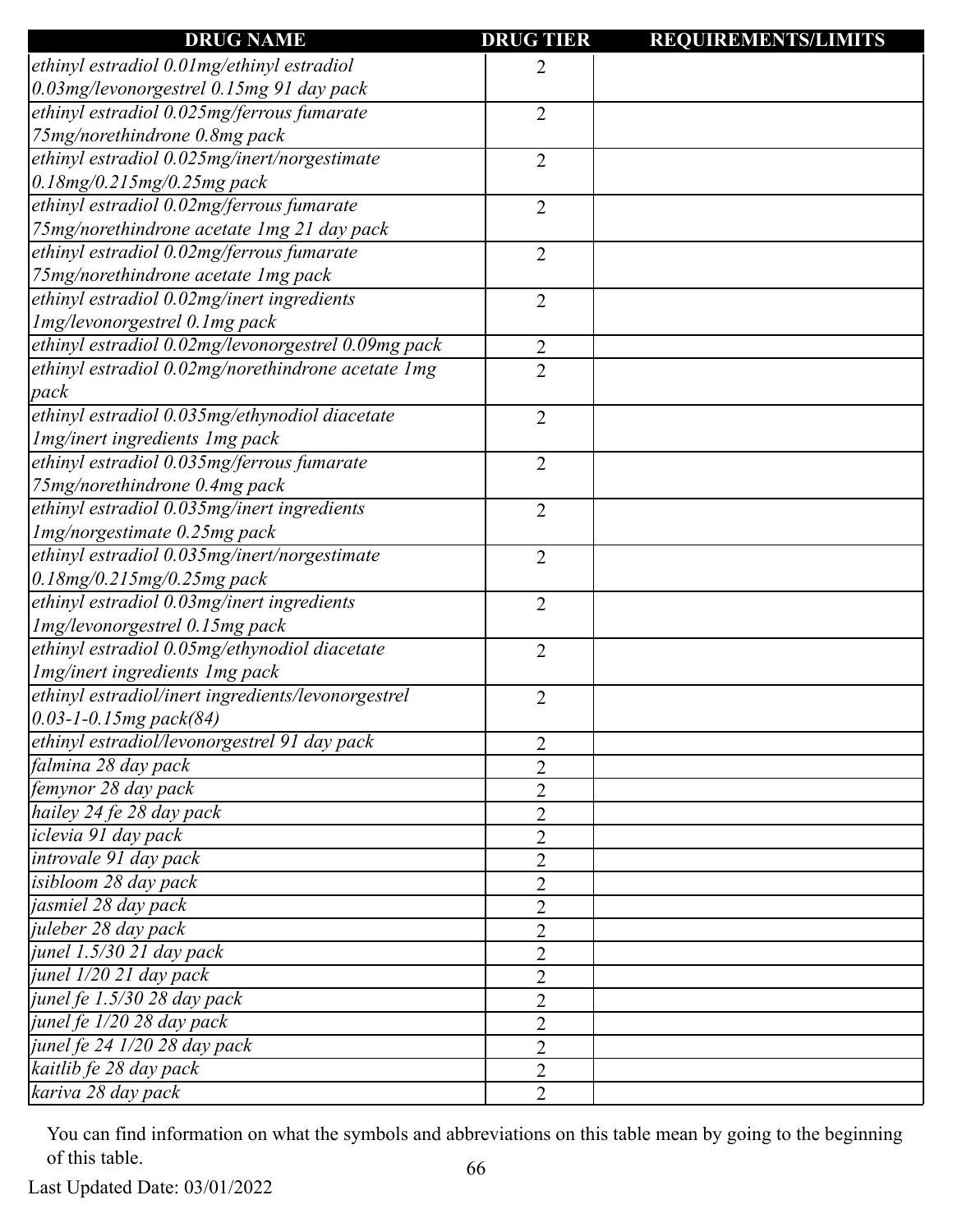| <b>DRUG NAME</b>                        | <b>DRUG TIER</b>            | <b>REQUIREMENTS/LIMITS</b> |
|-----------------------------------------|-----------------------------|----------------------------|
| kelnor 1/35 28 day pack                 | 2                           |                            |
| kelnor 1/50 28 day pack                 | $\overline{2}$              |                            |
| kurvelo pack                            | $\overline{2}$              |                            |
| larin 1.5/30 pack                       | $\overline{2}$              |                            |
| larin 1/20 pack                         | $\overline{2}$              |                            |
| larin fe 1.5/30 pack                    | $\overline{2}$              |                            |
| larin fe 1/20 pack                      | $\overline{2}$              |                            |
| larissia 28 day pack                    | $\overline{2}$              |                            |
| layolis fe 28 pack                      | $\overline{2}$              |                            |
| leena 28 day pack                       | $\overline{2}$              |                            |
| lessina 28 day pack                     | $\overline{2}$              |                            |
| levonest 28 day pack                    | $\overline{2}$              |                            |
| levonorgestrel-ethinyl estradiol        | $\overline{2}$              |                            |
| $0.05$ -30/0.075-40/0.125-30mg-mcg pack |                             |                            |
| levora 0.15/30 28 day pack              | $\overline{2}$              |                            |
| <b>LO LOESTRIN FE 28 DAY PACK</b>       | 4                           |                            |
| loestrin fe 1/20 28 day pack            | $\overline{2}$              |                            |
| loryna 28 day pack                      | $\overline{2}$              |                            |
| low-ogestrel 28 day pack                | $\overline{2}$              |                            |
| lutera 28 day pack                      | $\overline{2}$              |                            |
| marlissa 28 day pack                    | $\overline{2}$              |                            |
| microgestin 1.5/30 21 day pack          | $\overline{2}$              |                            |
| microgestin 1/20 21 day pack            | $\overline{2}$              |                            |
| microgestin 24 fe 28 day pack           | $\overline{2}$              |                            |
| microgestin fe 1.5/30 28 day pack       | $\overline{2}$              |                            |
| microgestin fe 1/20 28 day pack         | $\overline{2}$              |                            |
| mili 28 day pack                        | $\overline{2}$              |                            |
| <b>NATAZIA 28 DAY PACK</b>              | 4                           |                            |
| necon $0.5/35$ 28 day pack              | $\mathcal{D}_{\mathcal{L}}$ |                            |
| nikki 28 day pack                       | $\overline{2}$              |                            |
| nortrel 0.5/35 28 day pack              | $\overline{2}$              |                            |
| nortrel 1/35 21 day pack                | $\overline{2}$              |                            |
| nortrel 1/35 28 day pack                | $\overline{2}$              |                            |
| nortrel 7/7/7 28 day pack               | $\overline{2}$              |                            |
| nylia 1/35 28 day pack                  | $\overline{2}$              |                            |
| nylia 7/7/7 28 day pack                 | $\overline{2}$              |                            |
| nymyo 28 day pack                       | $\overline{2}$              |                            |
| ocella 28 day pack                      | $\overline{2}$              |                            |
| orsythia 28 day pack                    | $\overline{2}$              |                            |
| pimtrea pack                            | $\overline{2}$              |                            |
| pirmella 1/35 28 day pack               | $\overline{2}$              |                            |
| portia 28 day pack                      | $\overline{2}$              |                            |
| previfem 28 day pack                    | $\overline{2}$              |                            |
| reclipsen 28 day pack                   | $\overline{2}$              |                            |
| rivelsa 91 day pack                     | $\overline{2}$              |                            |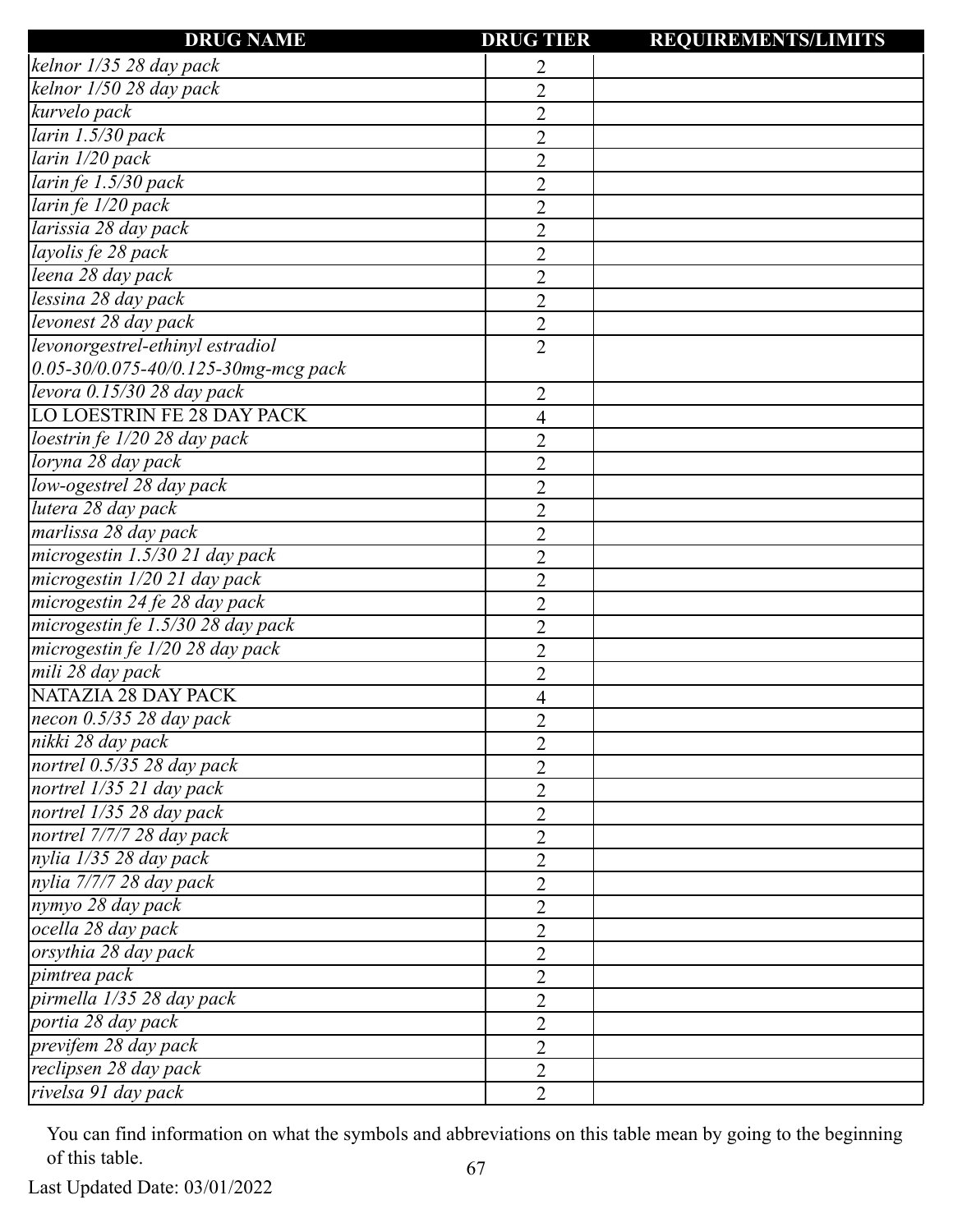| <b>DRUG NAME</b>                                      | <b>DRUG TIER</b> | <b>REQUIREMENTS/LIMITS</b> |
|-------------------------------------------------------|------------------|----------------------------|
| setlakin 91 day pack                                  | 2                |                            |
| sprintec 28 day pack                                  | $\overline{2}$   |                            |
| sronyx 28 day pack                                    | $\overline{2}$   |                            |
| syeda 28 day pack                                     | $\overline{2}$   |                            |
| tarina 24 fe 1/20 28 day pack                         | $\overline{2}$   |                            |
| tarina fe 1/20 28 day pack                            | $\overline{2}$   |                            |
| taysofy 28 day pack                                   | $\overline{2}$   |                            |
| tilia fe pack                                         | $\overline{2}$   |                            |
| tri-estarylla 28 day pack                             | $\overline{2}$   |                            |
| tri-legest 28 day pack                                | $\overline{2}$   |                            |
| tri-lo- estarylla 28 day pack                         | $\overline{2}$   |                            |
| tri-lo-sprintec 28 day pack                           | $\overline{2}$   |                            |
| tri-mili 28 day pack                                  | $\overline{2}$   |                            |
| tri-nymyo 28 day pack                                 | $\overline{2}$   |                            |
| tri-previfem 28 day pack                              | $\overline{2}$   |                            |
| tri-sprintec 28 day pack                              | $\overline{2}$   |                            |
| tri-vylibra 28 day pack                               | $\overline{2}$   |                            |
| tri-vylibra lo 28 day pack                            | $\overline{2}$   |                            |
| trivora 28 day pack                                   | $\overline{2}$   |                            |
| tydemy 28 day pack                                    | $\overline{2}$   |                            |
| velivet 28 day pack                                   | $\overline{2}$   |                            |
| vestura 3-0.02mg pack                                 | $\overline{2}$   |                            |
| vienva 28 day pack                                    | $\overline{2}$   |                            |
| vyfemla 28 day pack                                   | $\overline{2}$   |                            |
| vylibra 28 day pack                                   | $\overline{2}$   |                            |
| wymzya fe 28 day pack                                 | $\overline{2}$   |                            |
| zovia 1/35e 28 day pack                               | $\overline{2}$   |                            |
| <b>COMBINATION CONTRACEPTIVES - TRANSDERMAL</b>       |                  |                            |
| xulane $150-35mcg/24hr$ patch                         | 2                |                            |
| zafemy 150-35mcg/24hr patch                           | $\mathfrak{D}$   |                            |
| <b>COMBINATION CONTRACEPTIVES - VAGINAL</b>           |                  |                            |
| eluryng 0.120-0.015mg/24hr vaginal system             | 2                |                            |
| ethinyl estradiol/etonogestrel $0.120$ -0.015 mg/24hr | $\overline{2}$   |                            |
| vaginal system                                        |                  |                            |
| PROGESTIN CONTRACEPTIVES - INJECTABLE                 |                  |                            |
| medroxyprogesterone acetate 150mg/ml inj              | 2                |                            |
| medroxyprogesterone acetate 150mg/ml syringe          | 2                |                            |
| PROGESTIN CONTRACEPTIVES - ORAL                       |                  |                            |
| camila 28 day 0.35mg pack                             | 2                |                            |
| deblitane 28 day 0.35mg pack                          | $\overline{2}$   |                            |
| errin 28 day 0.35mg pack                              | $\overline{2}$   |                            |
| incassia 28 day 0.35mg pack                           | $\overline{2}$   |                            |
| lyleq 28 day 0.35mg pack                              | $\overline{2}$   |                            |
| lyza 0.35mg pack                                      | $\overline{2}$   |                            |
| nora-be 28 day 0.35mg pack                            | $\overline{2}$   |                            |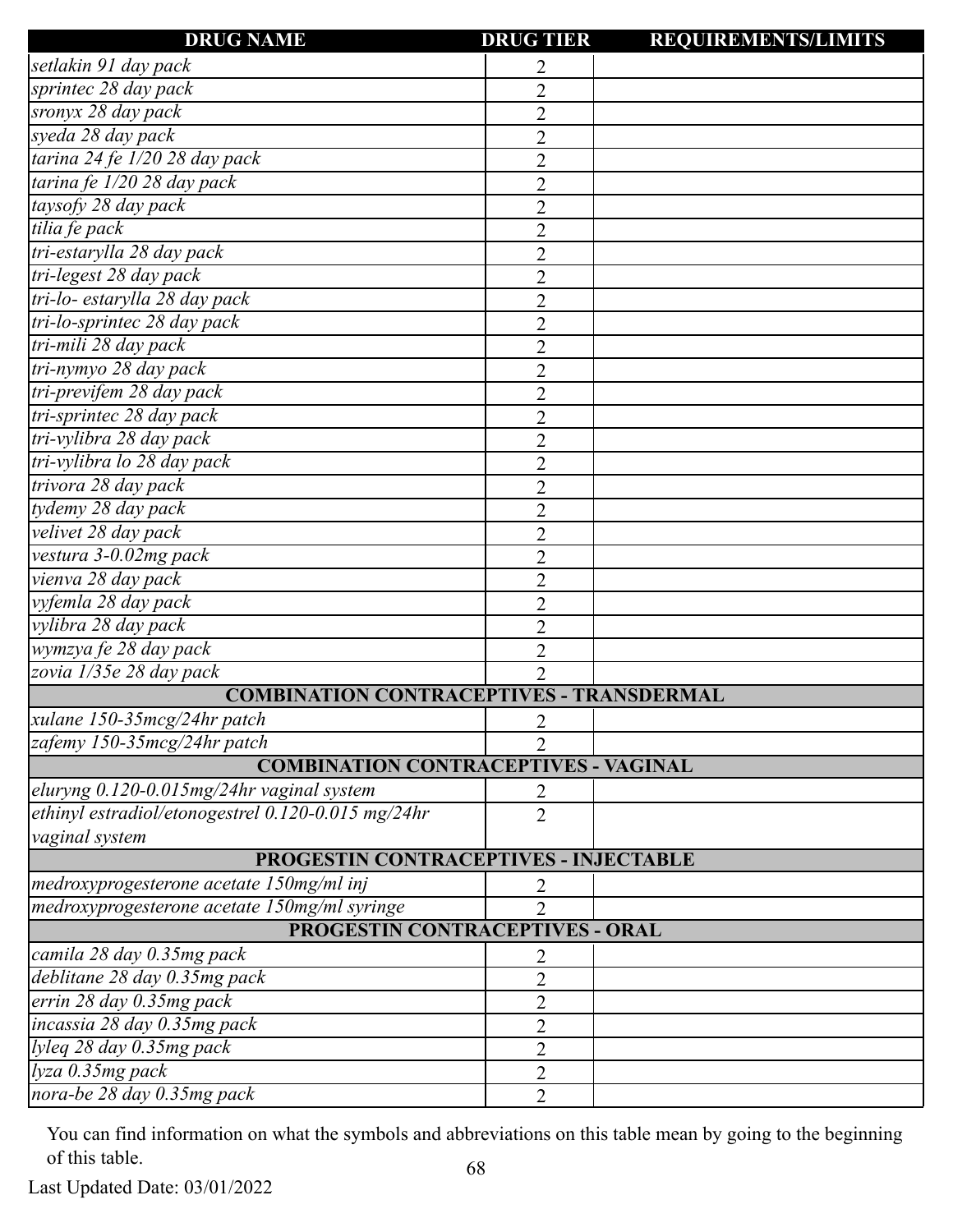| <b>DRUG NAME</b>                     | <b>DRUG TIER</b>            | <b>REQUIREMENTS/LIMITS</b> |  |
|--------------------------------------|-----------------------------|----------------------------|--|
| norethindrone 0.35mg pack            | 2                           |                            |  |
| sharobel 28 day 0.35mg pack          | $\overline{2}$              |                            |  |
| <b>SLYND 4MG PACK</b>                | 4                           |                            |  |
|                                      | <b>CORTICOSTEROIDS</b>      |                            |  |
|                                      | <b>GLUCOCORTICOSTEROIDS</b> |                            |  |
| budesonide 3mg dr cap                | 2                           |                            |  |
| budesonide 9mg er tab                | $\overline{2}$              | PA QL=30 EA/30 Days        |  |
| dexamethasone 0.1mg/ml oral soln     | $\overline{2}$              |                            |  |
| dexamethasone 0.5mg tab              | $\mathbf{1}$                |                            |  |
| dexamethasone 0.75mg tab             |                             |                            |  |
| dexamethasone 1.5mg tab              |                             |                            |  |
| <b>DEXAMETHASONE 1MG TAB</b>         | $\overline{2}$              |                            |  |
| <b>DEXAMETHASONE 2MG TAB</b>         | $\overline{2}$              |                            |  |
| dexamethasone 4mg tab                |                             |                            |  |
| dexamethasone 6mg tab                |                             |                            |  |
| hydrocortisone 10mg tab              |                             |                            |  |
| hydrocortisone 20mg tab              |                             |                            |  |
| hydrocortisone 5mg tab               |                             |                            |  |
| <b>MEDROL 2MG TAB</b>                | 3                           | PA BvD                     |  |
| methylprednisolone 16mg tab          | $\overline{2}$              | PA BvD                     |  |
| methylprednisolone 32mg tab          | $\overline{2}$              | PA BvD                     |  |
| methylprednisolone 4mg pack          | $\overline{2}$              |                            |  |
| methylprednisolone 4mg tab           | $\overline{2}$              | PA BvD                     |  |
| methylprednisolone 8mg tab           | $\overline{2}$              | PA BvD                     |  |
| MILLIPRED 5MG TAB                    | 4                           | PA BvD                     |  |
| prednisolone 10mg odt                | $\overline{2}$              | PA BvD                     |  |
| prednisolone 15mg odt                | $\overline{2}$              | PA BvD                     |  |
| prednisolone 1mg/ml oral soln        | $\overline{2}$              | PA BvD                     |  |
| prednisolone 2mg/ml oral soln        | $\overline{2}$              | PA BvD                     |  |
| prednisolone 30mg odt                | $\overline{2}$              | PA BvD                     |  |
| PREDNISOLONE 3MG/ML ORAL SOLN        | $\overline{2}$              | PA BvD                     |  |
| prednisolone 4mg/ml oral soln        | $\overline{2}$              | PA BvD                     |  |
| PREDNISOLONE 5MG/ML ORAL SOLN        | 4                           | PA BvD                     |  |
| prednisone 10mg tab                  |                             | PA BvD                     |  |
| prednisone 1 mg tab                  |                             | PA BvD                     |  |
| PREDNISONE 1MG/ML ORAL SOLN          | $\overline{2}$              | PA BvD                     |  |
| prednisone 2.5mg tab                 |                             | PA BvD                     |  |
| prednisone 20mg tab                  |                             | PA BvD                     |  |
| prednisone 50mg tab                  |                             | PA BvD                     |  |
| prednisone 5mg tab                   |                             | PA BvD                     |  |
| PREDNISONE 5MG/ML ORAL SOLN          | 3                           | PA BvD                     |  |
|                                      | <b>MINERALOCORTICOIDS</b>   |                            |  |
| fludrocortisone acetate $0.1$ mg tab | $\overline{2}$              |                            |  |
|                                      | <b>COUGH/COLD/ALLERGY</b>   |                            |  |
|                                      | <b>MUCOLYTICS</b>           |                            |  |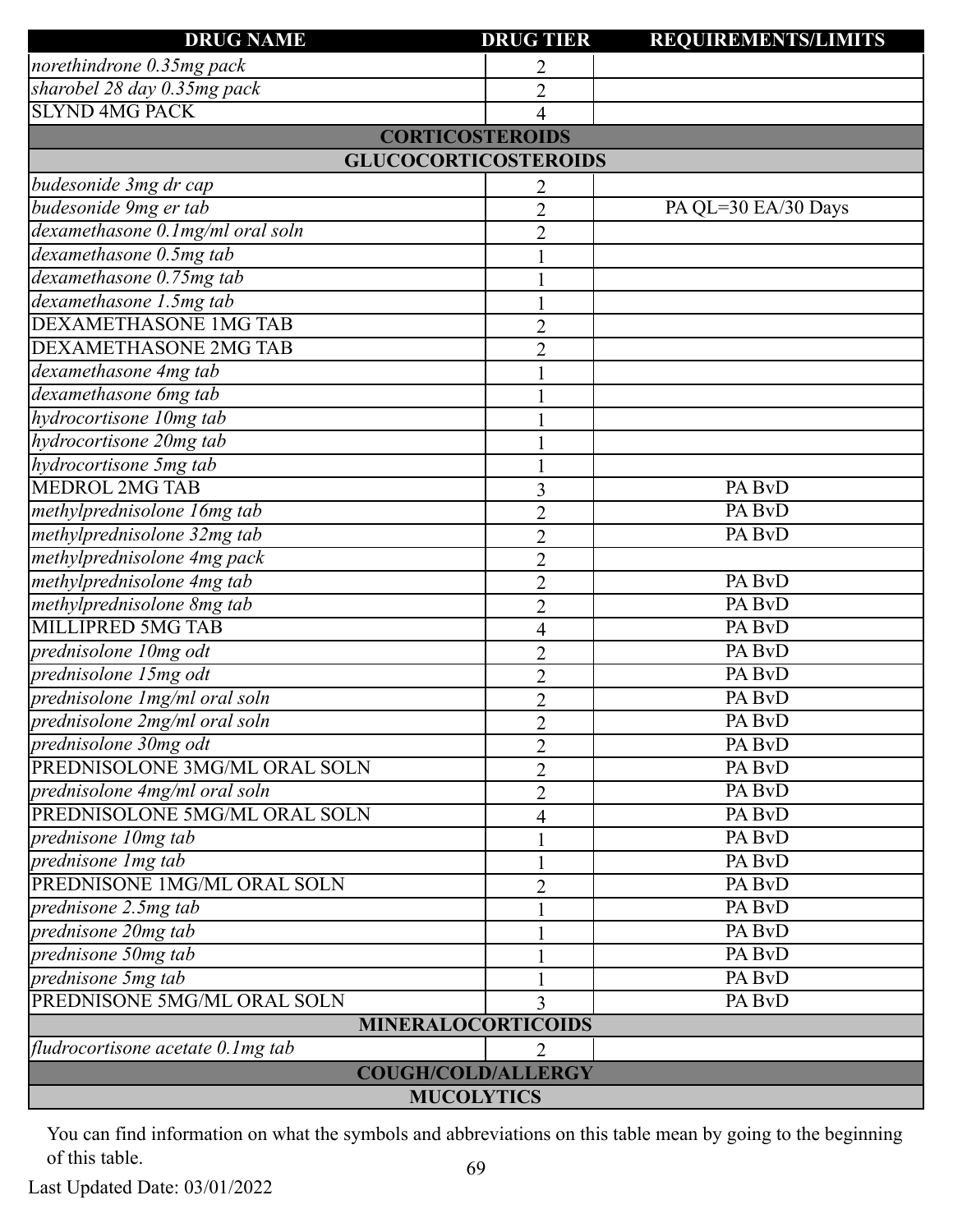| <b>DRUG NAME</b>                               | <b>DRUG TIER</b>       | <b>REQUIREMENTS/LIMITS</b> |
|------------------------------------------------|------------------------|----------------------------|
| acetylcysteine 100mg/ml inh soln               | 2                      | PA BvD                     |
| acetylcysteine 200mg/ml inh soln               | $\overline{2}$         | PA BvD                     |
|                                                | <b>DERMATOLOGICALS</b> |                            |
|                                                | <b>ACNE PRODUCTS</b>   |                            |
| accutane 20mg cap                              | 2                      |                            |
| accutane 30mg cap                              | $\overline{2}$         |                            |
| accutane 40mg cap                              | $\overline{2}$         |                            |
| adapalene 0.1% cream                           | $\overline{2}$         | PA QL=45 GM/30 Days        |
| adapalene 0.1% gel                             | $\overline{2}$         | PA QL=45 GM/30 Days        |
| adapalene 0.3% gel                             | $\overline{2}$         | PA QL=45 GM/30 Days        |
| adapalene/benzoyl peroxide 0.1-2.5% gel        | $\overline{2}$         | PA QL=45 GM/30 Days        |
| amnesteem 10mg cap                             | $\overline{2}$         |                            |
| amnesteem 20mg cap                             | $\overline{2}$         |                            |
| amnesteem 40mg cap                             | $\overline{2}$         |                            |
| avita 0.025% cream                             | $\overline{2}$         | PA QL=45 GM/30 Days        |
| avita 0.025% gel                               | $\overline{2}$         | PA QL=45 GM/30 Days        |
| benzoyl peroxide 5%/clindamycin phosphate 1.2% | $\overline{2}$         | QL=90 GM/30 Days           |
| topical gel                                    |                        |                            |
| claravis 10mg cap                              | $\overline{2}$         |                            |
| claravis 20mg cap                              | $\overline{2}$         |                            |
| claravis 30mg cap                              | $\overline{2}$         |                            |
| claravis 40mg cap                              | $\overline{2}$         |                            |
| clindacin 1% pad                               | $\overline{2}$         | QL=120 EA/30 Days          |
| clindamycin 1% gel                             | $\overline{2}$         | QL=75 GM/30 Days           |
| clindamycin 1% lotion                          | $\overline{2}$         | QL=60 ML/30 Days           |
| clindamycin 1% pad                             | $\overline{2}$         | QL=120 EA/30 Days          |
| clindamycin 1% topical soln                    | $\overline{2}$         | QL=60 ML/30 Days           |
| clindamycin/benzoyl peroxide 1-5% gel          | $\overline{2}$         | QL=100 GM/30 Days          |
| clindamycin/benzoyl peroxide 1.2-2.5% gel      | $\overline{2}$         | QL=100 GM/30 Days          |
| EPIDUO 0.3-2.5% GEL                            | 4                      | PA QL=60 GM/30 Days        |
| ERY 2% PAD                                     | $\overline{2}$         | QL=60 EA/30 Days           |
| erythromycin 2% gel                            | $\overline{2}$         | QL=60 GM/30 Days           |
| erythromycin 2% topical soln                   | $\overline{2}$         | QL=60 ML/30 Days           |
| erythromycin/benzoyl peroxide 5-3% gel         | $\overline{2}$         | QL=46.60 GM/30 Days        |
| isotretinoin 10mg cap                          | $\overline{2}$         |                            |
| isotretinoin 20mg cap                          | $\overline{2}$         |                            |
| isotretinoin 30mg cap                          | $\overline{2}$         |                            |
| isotretinoin 40mg cap                          | $\overline{2}$         |                            |
| myorisan 10mg cap                              | $\overline{2}$         |                            |
| myorisan 20mg cap                              | $\overline{2}$         |                            |
| myorisan 30mg cap                              | $\overline{2}$         |                            |
| myorisan 40mg cap                              | $\overline{2}$         |                            |
| sulfacetamide sodium 10% lotion                | $\overline{2}$         |                            |
| tretinoin $\overline{0.01\%}$ gel              | $\overline{2}$         | PA QL=45 GM/30 Days        |
| tretinoin $0.025\%$ cream                      | $\overline{2}$         | PA QL=45 GM/30 Days        |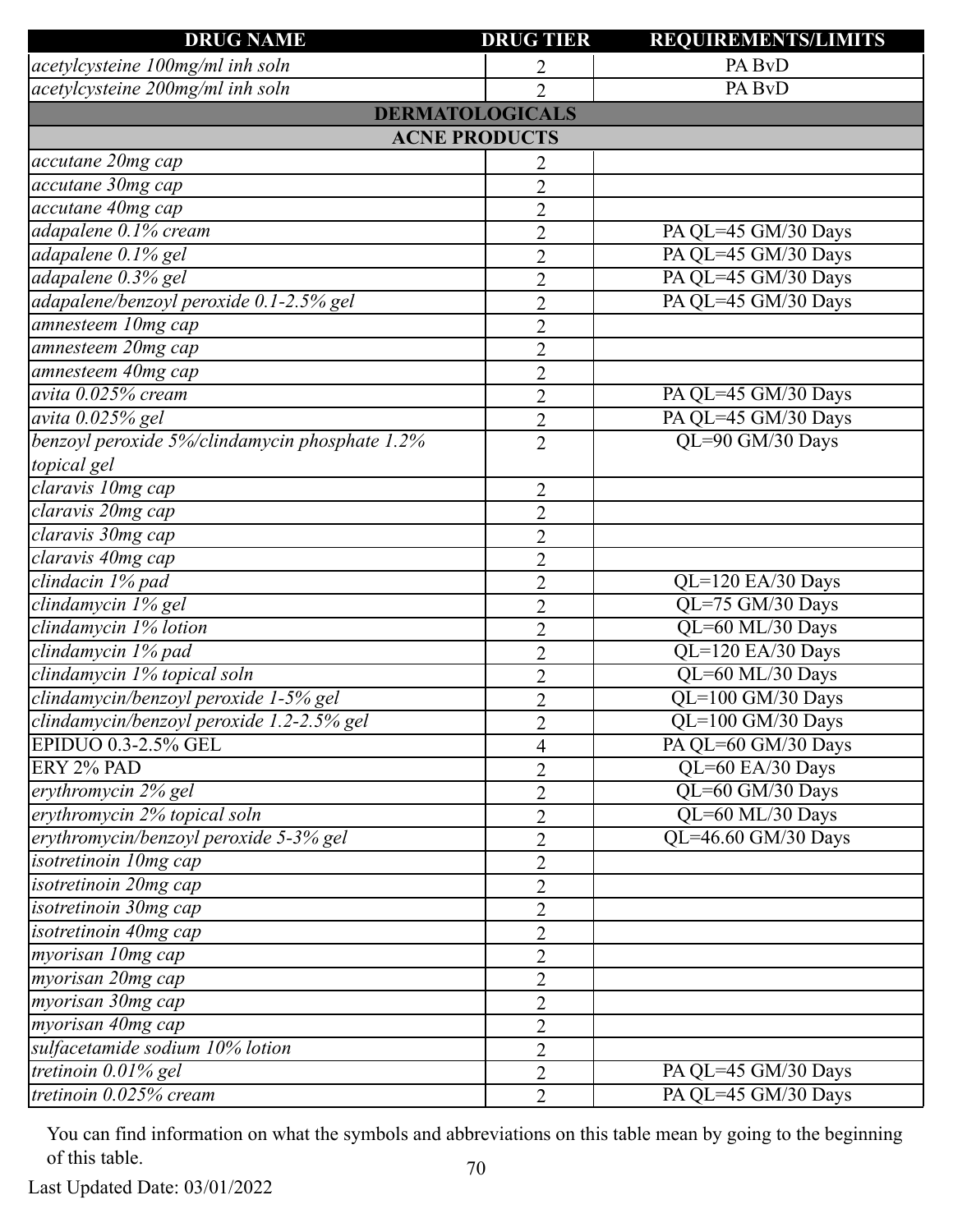| <b>DRUG NAME</b>                                       | <b>DRUG TIER</b> | <b>REQUIREMENTS/LIMITS</b>           |
|--------------------------------------------------------|------------------|--------------------------------------|
| tretinoin 0.025% gel                                   | 2                | PA QL=45 GM/30 Days                  |
| tretinoin 0.04% gel                                    | $\overline{2}$   | PA QL=50 GM/30 Days                  |
| tretinoin 0.05% cream                                  | $\overline{2}$   | PA QL=45 GM/30 Days                  |
| tretinoin 0.05% gel                                    | $\overline{2}$   | PA QL=45 GM/30 Days                  |
| tretinoin $0.1\%$ cream                                | $\overline{2}$   | PA QL=45 GM/30 Days                  |
| tretinoin 0.1% gel                                     | $\overline{2}$   | PA QL=50 GM/30 Days                  |
| zenatane 10mg cap                                      | $\overline{2}$   |                                      |
| zenatane 20mg cap                                      | $\overline{2}$   |                                      |
| zenatane 30mg cap                                      | $\overline{2}$   |                                      |
| zenatane 40mg cap                                      | $\overline{2}$   |                                      |
| <b>ANTIBIOTICS - TOPICAL</b>                           |                  |                                      |
| gentamicin 0.1% cream                                  | 2                | QL=30 GM/30 Days                     |
| gentamicin 0.1% ointment                               | $\overline{2}$   | QL=120 GM/30 Days                    |
| mupirocin 2% ointment                                  | $\overline{2}$   | QL=220 GM/30 Days                    |
| <b>ANTIFUNGALS - TOPICAL</b>                           |                  |                                      |
| ciclopirox 0.77% cream                                 | 2                | QL=90 GM/30 Days                     |
| ciclopirox 0.77% gel                                   | $\overline{2}$   | QL=100 GM/30 Days                    |
| ciclopirox 0.77% lotion                                | $\overline{2}$   | QL=60 ML/30 Days                     |
| ciclopirox 1% shampoo                                  | $\overline{2}$   | QL=120 ML/30 Days                    |
| ciclopirox 8% topical soln                             | $\overline{2}$   | QL=13.20 ML/30 Days                  |
| clotrimazole 1% cream                                  | $\overline{2}$   | QL=45 GM/30 Days                     |
| clotrimazole 1% topical soln                           | $\overline{2}$   | QL=30 ML/30 Days                     |
| clotrimazole/betamethasone 1-0.05% cream               |                  | QL=90 GM/30 Days                     |
| clotrimazole/betamethasone 1-0.05% lotion              |                  | QL=60 ML/30 Days                     |
| econazole nitrate 1% cream                             | $\overline{2}$   | QL=85 GM/30 Days                     |
| ketoconazole 2% cream                                  |                  | QL=120 GM/30 Days                    |
| ketoconazole 2% shampoo                                | $\overline{2}$   | QL=240 ML/30 Days                    |
| <b>NAFTIFINE 1% CREAM</b>                              |                  | QL=60 GM/30 Days                     |
| naftifine 2% cream                                     | $\overline{4}$   |                                      |
| NAFTIN 2% GEL                                          | $\overline{2}$   | QL=60 GM/30 Days<br>QL=60 GM/30 Days |
|                                                        | $\overline{4}$   |                                      |
| nyamyc 100000unit/gm topical powder                    | 2                | QL=60 GM/30 Days                     |
| nystatin 100000 unit/gm ointment                       | $\overline{2}$   | QL=30 GM/30 Days                     |
| nystatin 100000unit/gm topical powder                  | $\overline{2}$   | QL=60 GM/30 Days                     |
| nystatin 100000unit/ml cream                           | $\overline{2}$   | $QL=30$ GM/30 Days                   |
| nystatin/triamcinolone acetonide 100000-0.1 unit/gm-   | 1                | QL=60 GM/30 Days                     |
| % ointment                                             |                  |                                      |
| nystatin/triamcinolone acetonide 100000-0.1unit/gm-    | 1                | QL=60 GM/30 Days                     |
| $%$ cream                                              |                  |                                      |
| nystop 100000unit/gm topical powder                    | 2                | $QL=60$ GM/30 Days                   |
| <b>ANTI-INFLAMMATORY AGENTS - TOPICAL</b>              |                  |                                      |
| DICLOFENAC EPOLAMINE 1.3% PATCH                        | 4                | PA QL=60 EA/30 Days                  |
| diclofenac sodium 1% gel                               | $\overline{2}$   | QL=1000 GM/30 Days                   |
| diclofenac sodium 1.5% topical soln                    | $\overline{2}$   | QL=300 ML/30 Days                    |
| FLECTOR 1.3% PATCH                                     | $\overline{4}$   | PA QL=60 EA/30 Days                  |
| ANTINEOPLASTIC OR PREMALIGNANT LESION AGENTS - TOPICAL |                  |                                      |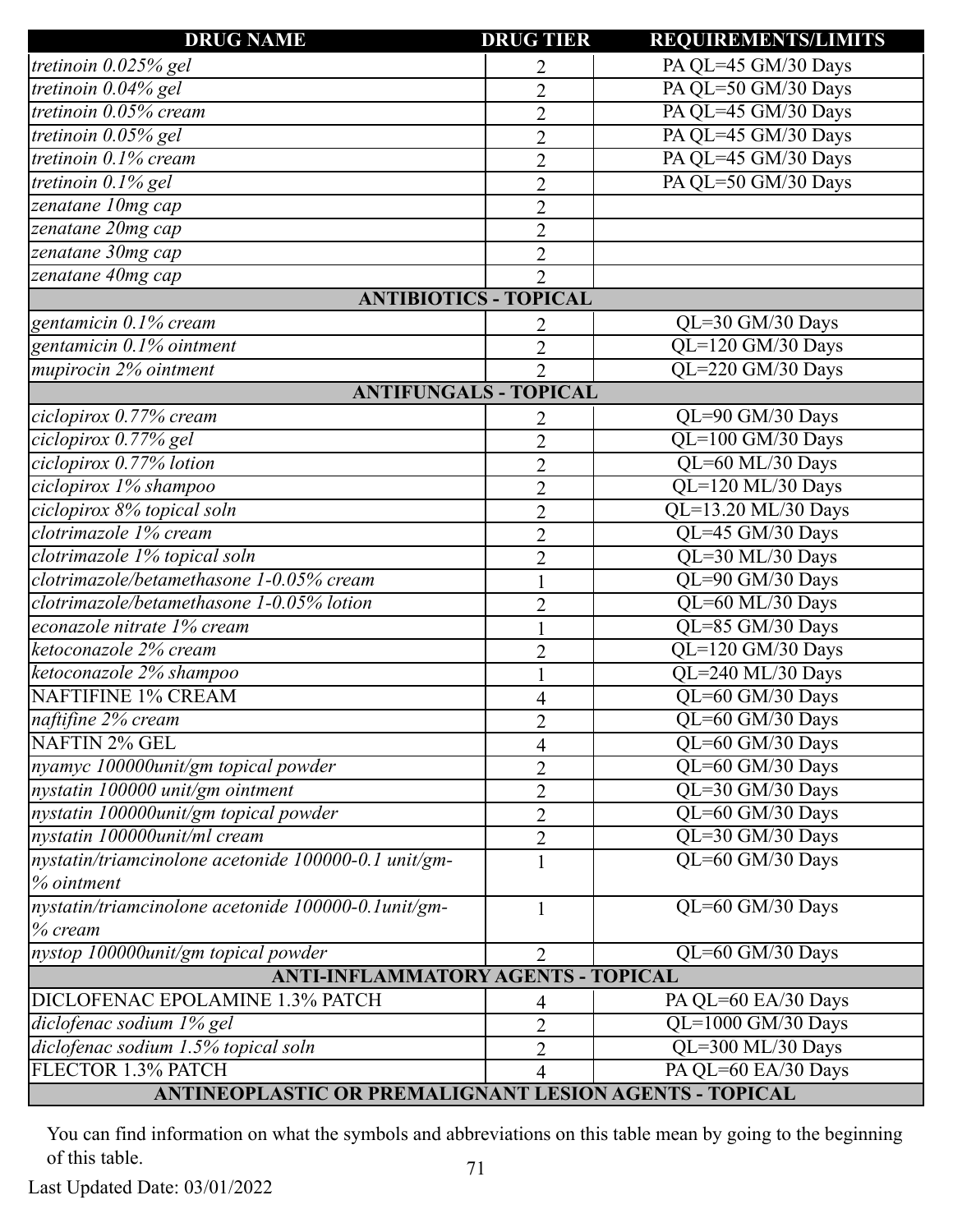| <b>DRUG NAME</b>                          | <b>DRUG TIER</b> | <b>REQUIREMENTS/LIMITS</b>   |
|-------------------------------------------|------------------|------------------------------|
| diclofenac sodium 3% gel                  | 2                | PA QL=100 GM/30 Days         |
| FLUOROURACIL 2% TOPICAL SOLN              | $\overline{3}$   | QL=10 ML/30 Days             |
| fluorouracil 5% cream                     |                  | QL=40 GM/30 Days             |
| FLUOROURACIL 5% TOPICAL SOLN              | 3                | QL=10 ML/30 Days             |
| PANRETIN 0.1% GEL                         | 5                | <b>NDS PANSO</b>             |
| <b>TARGRETIN 1% GEL</b>                   | 5                | NDS PA NSO QL=60 GM/30 Days  |
| VALCHLOR 0.016% GEL                       | 5                | NDS PA NSO QL=240 GM/30 Days |
| <b>ANTIPSORIATICS</b>                     |                  |                              |
| acitretin 10mg cap                        | 2                |                              |
| acitretin 17.5mg cap                      | $\overline{2}$   |                              |
| acitretin 25mg cap                        | $\overline{2}$   |                              |
| calcipotriene 0.005% cream                | $\overline{2}$   | PA QL=120 GM/30 Days         |
| calcipotriene 0.005% ointment             | $\overline{2}$   | PA QL=120 GM/30 Days         |
| calcipotriene 0.005% topical soln         | $\overline{2}$   | PA QL=120 ML/30 Days         |
| methoxsalen 10mg cap                      | $\overline{2}$   |                              |
| SKYRIZI 150MG DOSE PACK 75MG/0.83ML       | 5                | PA QL=7 EA/365 Days          |
| SKYRIZI 150MG/ML AUTO-INJECTOR            | 5                | PA QL=7 ML/365 Days          |
| <b>SKYRIZI 150MG/ML SYRINGE</b>           | 5                | PA QL=7 ML/365 Days          |
| STELARA 45MG/0.5ML INJ                    | 5                | PA QL=.50 ML/28 Days         |
| STELARA 45MG/0.5ML SYRINGE                | 5                | PA QL=.50 ML/28 Days         |
| STELARA 90MG/ML SYRINGE                   | 5                | PA QL=1 ML/28 Days           |
| TALTZ 80MG/ML AUTO-INJECTOR               | 5                | NDS PA QL=3 ML/28 Days       |
| TALTZ 80MG/ML SYRINGE                     | 5                | NDS PA QL=3 ML/28 Days       |
| tazarotene 0.1% cream                     | $\overline{2}$   | PA QL=60 GM/30 Days          |
| TAZORAC 0.05% CREAM                       | $\overline{4}$   | PA QL=60 GM/30 Days          |
| TREMFYA 100MG/ML AUTO-INJECTOR            | 5                | NDS PA QL=2 ML/28 Days       |
| <b>TREMFYA 100MG/ML SYRINGE</b>           | 5                | NDS PA QL=2 ML/28 Days       |
| <b>ANTISEBORRHEIC PRODUCTS</b>            |                  |                              |
| selenium sulfide 2.5% shampoo             |                  |                              |
| <b>ANTIVIRALS - TOPICAL</b>               |                  |                              |
| acyclovir 5% cream                        | 2                | QL=5 GM/7 Days               |
| acyclovir 5% ointment                     | $\overline{2}$   | QL=30 GM/30 Days             |
| <b>BURN PRODUCTS</b>                      |                  |                              |
| silver sulfadiazine 1% cream              | 2                |                              |
| ssd 1% cream                              | $\overline{2}$   |                              |
| <b>SULFAMYLON 85MG/GM CREAM</b>           | 3                |                              |
| <b>CORTICOSTEROIDS - TOPICAL</b>          |                  |                              |
| ala-cort 1% cream                         | 2                | QL=240 GM/30 Days            |
| ala-cort 2.5% cream                       | $\overline{2}$   | QL=454 GM/30 Days            |
| alclometasone dipropionate 0.05% cream    | $\overline{2}$   | QL=120 GM/30 Days            |
| alclometasone dipropionate 0.05% ointment | $\overline{2}$   | QL=120 GM/30 Days            |
| betamethasone 0.05% aug cream             | $\overline{2}$   | QL=100 GM/30 Days            |
| betamethasone 0.05% aug lotion            | $\overline{2}$   | QL=120 ML/30 Days            |
| betamethasone 0.05% aug ointment          | $\overline{2}$   | QL=100 GM/30 Days            |
| betamethasone 0.05% cream                 | $\overline{2}$   | QL=90 GM/30 Days             |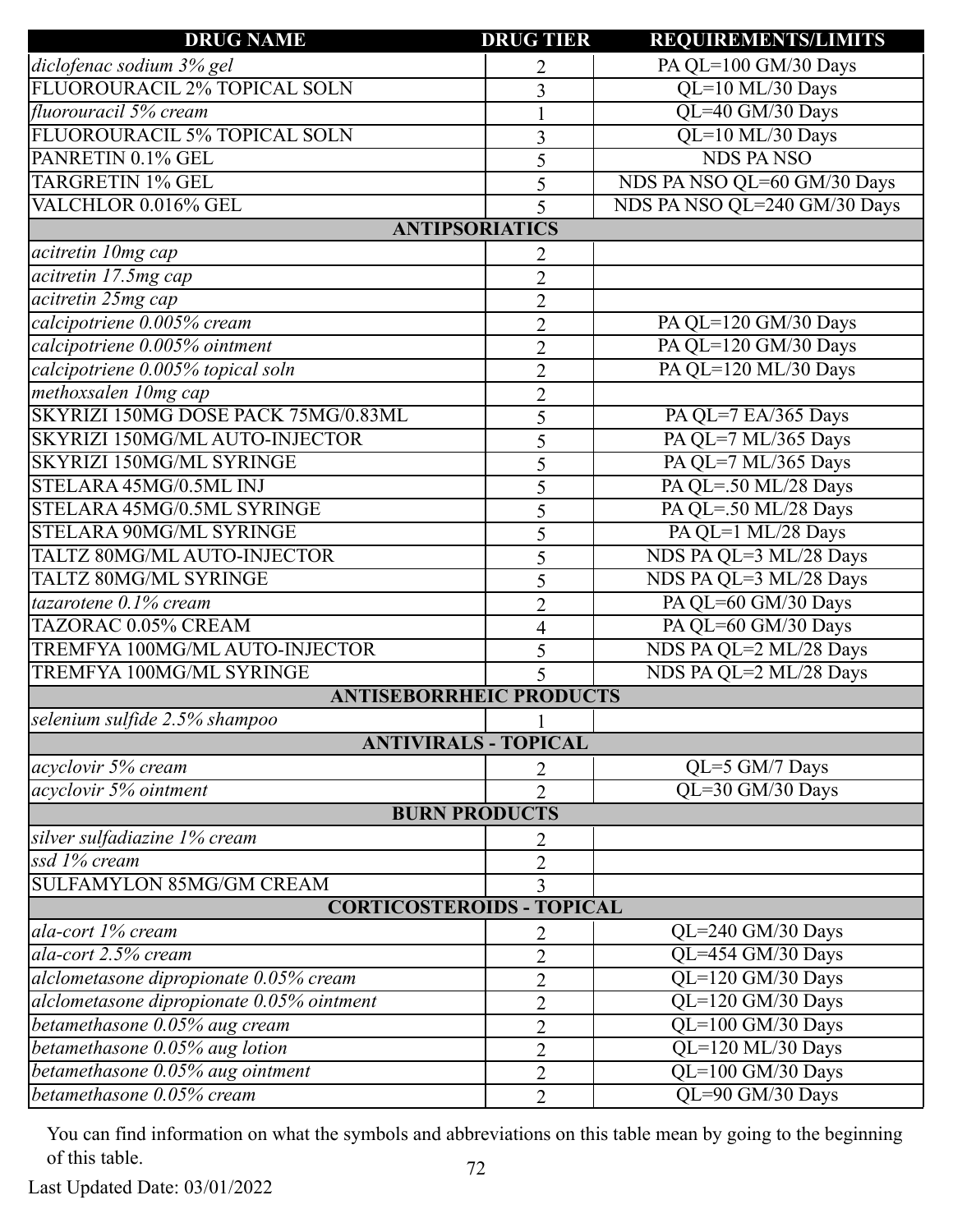| <b>DRUG NAME</b>                                   | <b>DRUG TIER</b> | <b>REQUIREMENTS/LIMITS</b>                    |
|----------------------------------------------------|------------------|-----------------------------------------------|
| <b>BETAMETHASONE 0.05% GEL</b>                     |                  | $QL=100$ GM/30 Days                           |
| betamethasone 0.05% lotion                         | $\overline{2}$   | $QL=120$ ML/30 Days                           |
| betamethasone 0.05% ointment                       | $\overline{2}$   | QL=90 GM/30 Days                              |
| betamethasone 0.1% cream                           | $\overline{2}$   | QL=180 GM/30 Days                             |
| betamethasone 0.1% lotion                          | $\overline{2}$   | QL=120 ML/30 Days                             |
| betamethasone 0.1% ointment                        | $\overline{2}$   | $\overline{QL}$ =180 GM/30 Days               |
| clobetasol propionate 0.05% cream                  | $\overline{2}$   | QL=120 GM/30 Days                             |
| clobetasol propionate 0.05% e cream                | $\overline{2}$   | QL=120 GM/30 Days                             |
| clobetasol propionate 0.05% foam                   | $\overline{2}$   | QL=100 GM/30 Days                             |
| clobetasol propionate 0.05% gel                    | $\overline{2}$   | QL=120 GM/30 Days                             |
| clobetasol propionate 0.05% lotion                 | $\overline{2}$   | QL=118 ML/30 Days                             |
| clobetasol propionate 0.05% ointment               | $\overline{2}$   | QL=120 GM/30 Days                             |
| clobetasol propionate 0.05% shampoo                | $\overline{2}$   | QL=236 ML/30 Days                             |
| clobetasol propionate 0.05% spray                  | $\overline{2}$   | QL=125 ML/30 Days                             |
| clobetasol propionate 0.05% topical soln           | $\overline{2}$   | QL=100 ML/30 Days                             |
| $\overline{clodan 0.05\%}$ shampoo                 | $\overline{2}$   | QL=236 ML/30 Days                             |
| desonide 0.05% ointment                            | $\overline{2}$   | QL=120 GM/30 Days                             |
| desoximetasone 0.25% cream                         | $\overline{2}$   | QL=120 GM/30 Days                             |
| desoximetasone 0.25% ointment                      | $\overline{2}$   | QL=120 GM/30 Days                             |
| fluocinolone acetonide 0.01% cream                 | $\overline{2}$   | QL=120 GM/30 Days                             |
| fluocinolone acetonide 0.01% oil                   | $\overline{2}$   | QL=120 ML/30 Days                             |
| fluocinolone acetonide 0.01% topical soln          | $\overline{2}$   | QL=90 ML/30 Days                              |
| fluocinolone acetonide 0.025% cream                | $\overline{2}$   | QL=120 GM/30 Days                             |
| fluocinolone acetonide 0.025% ointment             | $\overline{2}$   | QL=120 GM/30 Days                             |
| fluocinonide 0.05% cream                           | $\overline{2}$   | QL=60 GM/30 Days                              |
| fluocinonide 0.05% e cream                         | $\overline{2}$   | QL=120 GM/30 Days                             |
| fluocinonide 0.05% gel                             | $\overline{2}$   | QL=60 GM/30 Days                              |
| fluocinonide 0.05% ointment                        | $\overline{2}$   | $\overline{QL=60 \text{ GM}/30 \text{ Days}}$ |
| fluocinonide 0.05% topical soln                    | $\overline{2}$   | QL=60 ML/30 Days                              |
| fluocinonide 0.1% cream                            |                  | QL=60 GM/30 Days                              |
| fluticasone propionate 0.005% ointment             | $\overline{2}$   | QL=240 GM/30 Days                             |
| fluticasone propionate 0.05% cream                 | $\overline{2}$   | QL=240 GM/30 Days                             |
| halobetasol propionate 0.05% cream                 | $\overline{2}$   | QL=50 GM/30 Days                              |
| halobetasol propionate 0.05% ointment              | $\overline{2}$   | QL=50 GM/30 Days                              |
| hydrocortisone 1% cream                            | $\overline{2}$   | QL=240 GM/30 Days                             |
| hydrocortisone 2.5% lotion                         | $\overline{2}$   | QL=118 ML/30 Days                             |
| hydrocortisone 2.5% ointment                       | $\overline{2}$   | QL=240 GM/30 Days                             |
| mometasone furoate 0.1% cream                      | $\overline{2}$   | $QL=180$ GM/30 Days                           |
| mometasone furoate 0.1% lotion                     | $\overline{2}$   | QL=180 ML/30 Days                             |
| mometasone furoate 0.1% ointment                   | $\overline{2}$   | QL=180 GM/30 Days                             |
| PREDNICARBATE 0.1% OINTMENT                        | 3                | QL=120 GM/30 Days                             |
| triamcinolone acetonide $0.02\overline{5\%}$ cream | $\overline{2}$   | QL=454 GM/30 Days                             |
| triamcinolone acetonide 0.025% lotion              | $\overline{2}$   | QL=120 ML/30 Days                             |
| triamcinolone acetonide 0.025% ointment            | $\overline{2}$   | QL=454 GM/30 Days                             |
| triamcinolone acetonide 0.1% cream                 | $\overline{2}$   | QL=454 GM/30 Days                             |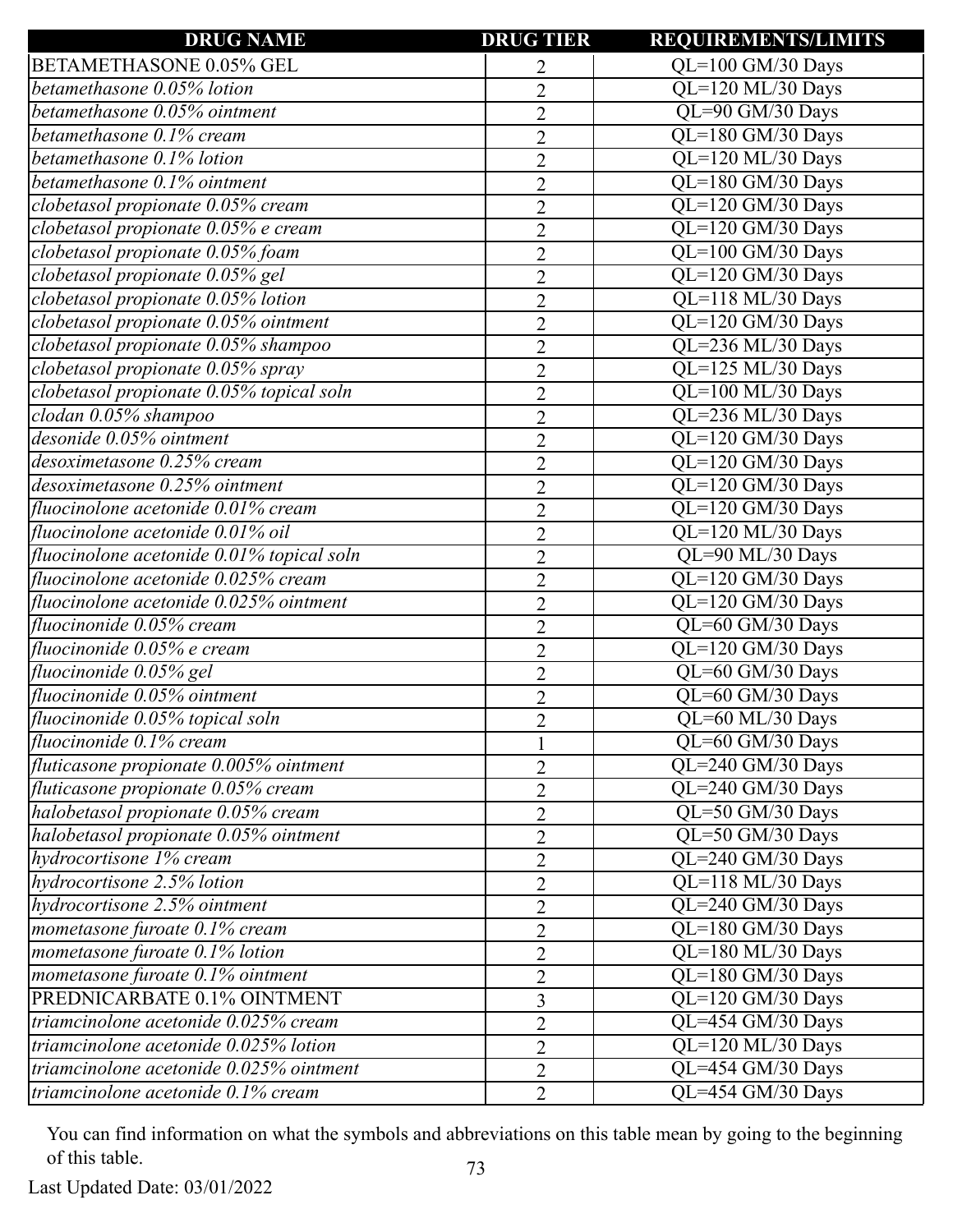| <b>DRUG NAME</b>                          | <b>DRUG TIER</b> | <b>REQUIREMENTS/LIMITS</b> |
|-------------------------------------------|------------------|----------------------------|
| triamcinolone acetonide 0.1% lotion       | 2                | QL=120 ML/30 Days          |
| triamcinolone acetonide 0.1% ointment     | $\overline{2}$   | QL=454 GM/30 Days          |
| triamcinolone acetonide 0.5% cream        | $\overline{2}$   | QL=454 GM/30 Days          |
| triamcinolone acetonide 0.5% ointment     | $\overline{2}$   | QL=120 GM/30 Days          |
| triderm 0.1% cream                        | $\overline{2}$   | QL=454 GM/30 Days          |
| triderm 0.5% cream                        | $\overline{2}$   | QL=454 GM/30 Days          |
| <b>ECZEMA AGENTS</b>                      |                  |                            |
| DUPIXENT 100MG/0.67ML SYRINGE             | 5                | <b>NDS PA</b>              |
| DUPIXENT 200MG/1.14ML AUTO-INJECTOR       | 5                | <b>NDS PA</b>              |
| DUPIXENT 200MG/1.14ML SYRINGE             | 5                | <b>NDS PA</b>              |
| DUPIXENT 300MG/2ML AUTO-INJECTOR          | 5                | <b>NDS PA</b>              |
| DUPIXENT 300MG/2ML SYRINGE                | 5                | <b>NDS PA</b>              |
| <b>EMOLLIENTS</b>                         |                  |                            |
| ammonium lactate 12% cream                | 2                |                            |
| ammonium lactate 12% lotion               | $\mathcal{D}$    |                            |
| <b>ENZYMES - TOPICAL</b>                  |                  |                            |
| SANTYL 250UNIT/GM OINTMENT                |                  | QL=90 GM/30 Days           |
| <b>IMMUNOMODULATING AGENTS - TOPICAL</b>  |                  |                            |
| imiquimod 5% cream                        |                  | QL=24 EA/30 Days           |
| <b>IMMUNOSUPPRESSIVE AGENTS - TOPICAL</b> |                  |                            |
| pimecrolimus 1% cream                     | 2                | QL=100 GM/30 Days          |
| tacrolimus 0.03% ointment                 |                  | QL=100 GM/30 Days          |
| tacrolimus 0.1% ointment                  |                  | $QL=100$ GM/30 Days        |
| <b>KERATOLYTIC/ANTIMITOTIC AGENTS</b>     |                  |                            |
| CONDYLOX 0.5% GEL                         | $\overline{4}$   | QL=7 GM/30 Days            |
| podofilox 0.5% topical soln               | $\overline{2}$   | QL=7 ML/30 Days            |
| <b>LOCAL ANESTHETICS - TOPICAL</b>        |                  |                            |
| lidocaine 4% topical soln                 | 2                | QL=50 ML/30 Days           |
| lidocaine 5% ointment                     |                  | PA QL=107 GM/30 Days       |
| lidocaine 5% patch                        | $\overline{2}$   | PA QL=90 EA/30 Days        |
| lidocaine/prilocaine 2.5-2.5% cream       | $\overline{2}$   | QL=30 GM/30 Days           |
| <b>ROSACEA AGENTS</b>                     |                  |                            |
| azelaic acid 15% gel                      | 2                | QL=50 GM/30 Days           |
| FINACEA 15% FOAM                          | 3                | QL=50 GM/30 Days           |
| metronidazole 0.75% cream                 | 1                | QL=45 GM/30 Days           |
| metronidazole 0.75% gel                   |                  | QL=45 GM/30 Days           |
| metronidazole 0.75% lotion                | $\overline{2}$   | QL=59 ML/30 Days           |
| metronidazole 1% gel                      | $\overline{2}$   | QL=60 GM/30 Days           |
| <b>SCABICIDES &amp; PEDICULICIDES</b>     |                  |                            |
| <b>IVERMECTIN 0.5% LOTION</b>             | 2                | $QL=117$ GM/15 Days        |
| <b>LINDANE 1% SHAMPOO</b>                 | $\overline{2}$   |                            |
| malathion 0.5% lotion                     | $\overline{2}$   |                            |
| permethrin 5% cream                       | $\overline{2}$   |                            |
| <b>WOUND CARE PRODUCTS</b>                |                  |                            |
| REGRANEX 0.01% GEL                        | 3                | PA QL=30 GM/15 Days        |
|                                           |                  |                            |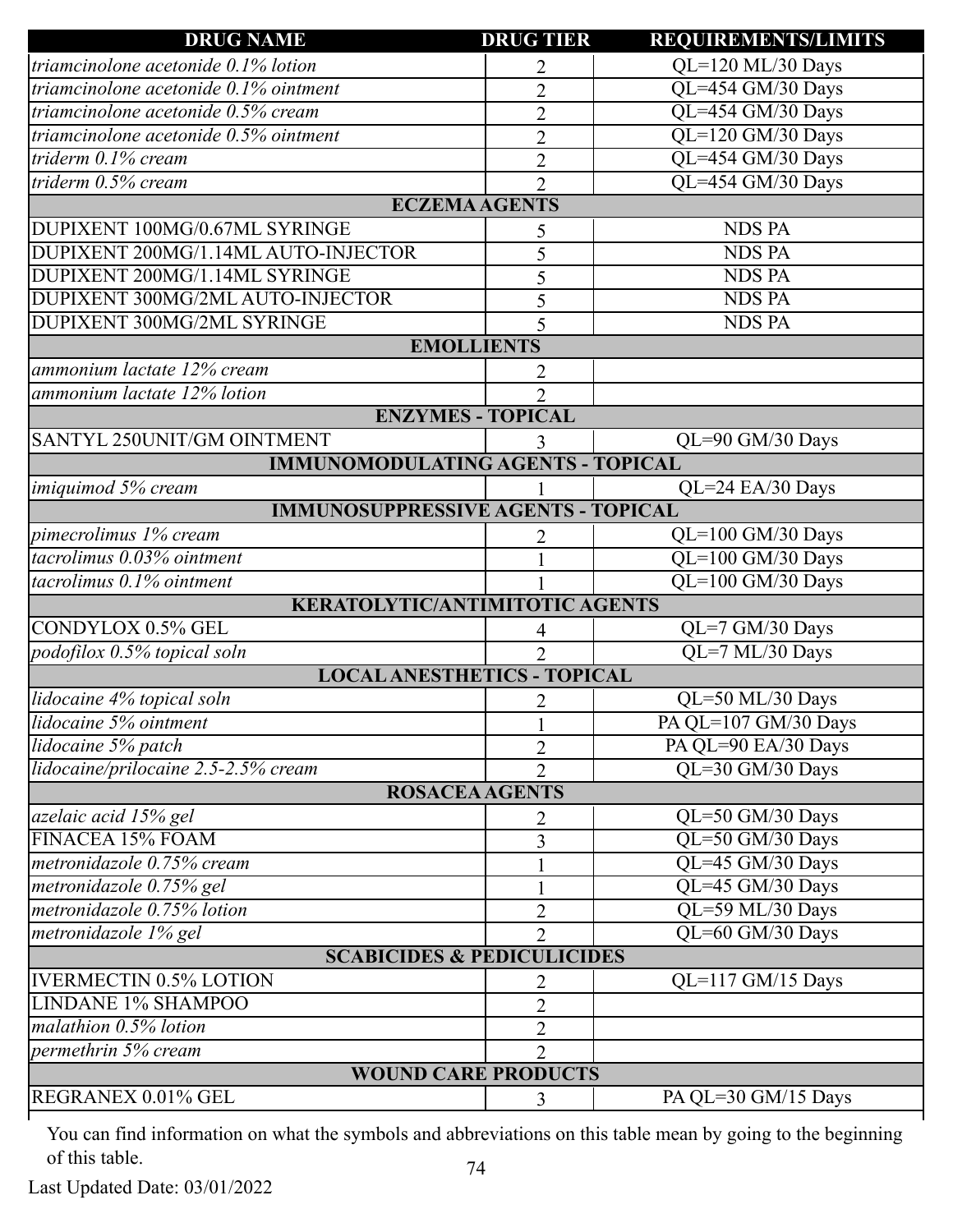| <b>DRUG NAME</b>                                 | <b>DRUG TIER</b> | <b>REQUIREMENTS/LIMITS</b> |
|--------------------------------------------------|------------------|----------------------------|
| <b>DIGESTIVE AIDS</b>                            |                  |                            |
| <b>DIGESTIVE ENZYMES</b>                         |                  |                            |
| CREON 120000-24000-76000UNIT DR CAP              | 3                |                            |
| <b>CREON 15000-3000-9500UNIT DR CAP</b>          | 3                |                            |
| CREON 180000-36000-114000UNIT DR CAP             | 3                |                            |
| <b>CREON 30000-6000-19000UNIT DR CAP</b>         | 3                |                            |
| CREON 60000-12000-38000UNIT DR CAP               | 3                |                            |
| SUCRAID 8500UNIT/ML ORAL SOLN                    | 5                | <b>NDS PA</b>              |
| ZENPEP 105000-25000-79000UNIT DR CAP             | 4                | <b>ST</b>                  |
| ZENPEP 14000-3000-10000UNIT DR CAP               | 4                | <b>ST</b>                  |
| ZENPEP 24000-5000-17000UNIT DR CAP               | 4                | <b>ST</b>                  |
| ZENPEP 40000-126000-168000UNIT DR CAP            | 4                | <b>ST</b>                  |
| ZENPEP 42000-10000-32000UNIT DR CAP              | 4                | <b>ST</b>                  |
| ZENPEP 63000-15000-47000UNIT DR CAP              | 4                | <b>ST</b>                  |
| ZENPEP 84000-20000-63000UNIT DR CAP              | 4                | <b>ST</b>                  |
| <b>DIURETICS</b>                                 |                  |                            |
| <b>CARBONIC ANHYDRASE INHIBITORS</b>             |                  |                            |
| acetazolamide 125mg tab                          |                  |                            |
| acetazolamide 250mg tab                          |                  |                            |
| acetazolamide 500mg er cap                       | $\overline{2}$   |                            |
| methazolamide 25mg tab                           | $\overline{2}$   |                            |
| methazolamide 50mg tab                           | $\overline{2}$   |                            |
| <b>DIURETIC COMBINATIONS</b>                     |                  |                            |
| ALDACTAZIDE 50-50MG TAB                          | 4                |                            |
| amiloride 5mg/hydrochlorothiazide 50mg tab       |                  |                            |
| hydrochlorothiazide 25mg/spironolactone 25mg tab | $\overline{2}$   |                            |
| hydrochlorothiazide 25mg/triamterene 37.5mg cap  |                  |                            |
| hydrochlorothiazide 25mg/triamterene 37.5mg tab  |                  |                            |
| hydrochlorothiazide 50mg/triamterene 75mg tab    | $\mathbf{1}$     |                            |
| <b>LOOP DIURETICS</b>                            |                  |                            |
| bumetanide 0.25mg/ml inj                         | 2                |                            |
| bumetanide 0.5mg tab                             | $\overline{2}$   |                            |
| bumetanide Img tab                               | $\overline{2}$   |                            |
| bumetanide 2mg tab                               | $\overline{2}$   |                            |
| ethacrynic acid 25mg tab                         | $\overline{2}$   |                            |
| furosemide 10mg/ml inj                           | $\overline{2}$   |                            |
| furosemide 10mg/ml oral soln                     | $\overline{2}$   |                            |
| furosemide 10mg/ml syringe                       | $\overline{2}$   |                            |
| furosemide 20mg tab                              |                  |                            |
| furosemide 40mg tab                              |                  |                            |
| furosemide 80mg tab                              |                  |                            |
| FUROSEMIDE 8MG/ML ORAL SOLN                      | $\overline{2}$   |                            |
| torsemide 100mg tab                              |                  |                            |
| torsemide 10mg tab                               |                  |                            |
| torsemide 20mg tab                               |                  |                            |

Last Updated Date: 03/01/2022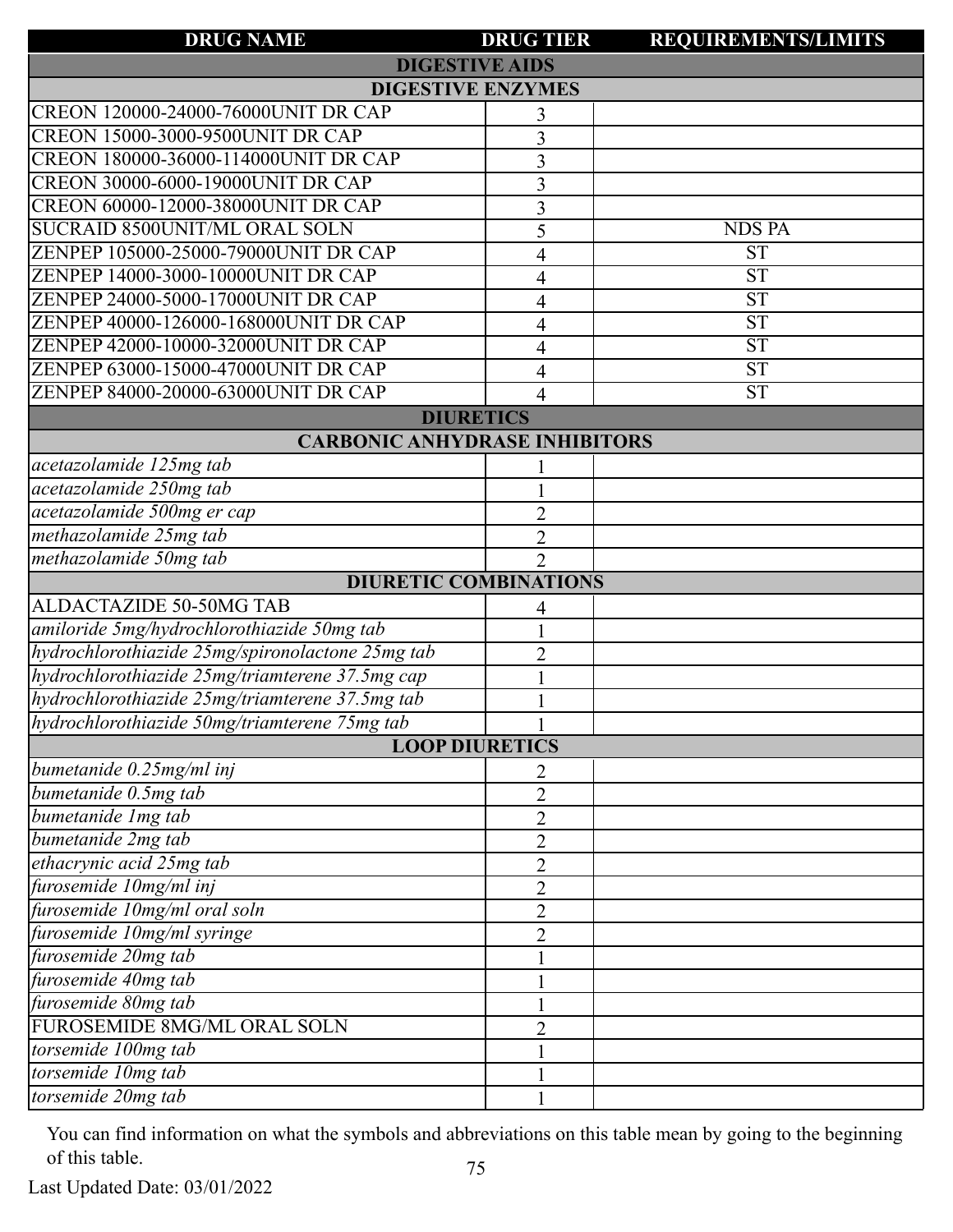| <b>DRUG NAME</b>                             | <b>DRUG TIER</b>                   | <b>REQUIREMENTS/LIMITS</b> |
|----------------------------------------------|------------------------------------|----------------------------|
| torsemide 5mg tab                            |                                    |                            |
|                                              | <b>POTASSIUM SPARING DIURETICS</b> |                            |
| amiloride 5mg tab                            |                                    |                            |
| spironolactone 100mg tab                     |                                    |                            |
| spironolactone 25mg tab                      |                                    |                            |
| spironolactone 50mg tab                      |                                    |                            |
| triamterene 100mg cap                        | $\overline{2}$                     |                            |
| triamterene 50mg cap                         | $\overline{2}$                     |                            |
| <b>THIAZIDES AND THIAZIDE-LIKE DIURETICS</b> |                                    |                            |
| chlorthalidone 25mg tab                      |                                    |                            |
| chlorthalidone 50mg tab                      | $\overline{2}$                     |                            |
| DIURIL 250MG/5ML SUSP                        | 3                                  |                            |
| hydrochlorothiazide 12.5mg cap               |                                    |                            |
| hydrochlorothiazide 12.5mg tab               |                                    |                            |
| hydrochlorothiazide 25mg tab                 |                                    |                            |
| hydrochlorothiazide 50mg tab                 |                                    |                            |
| indapamide 1.25mg tab                        |                                    |                            |
| indapamide 2.5mg tab                         |                                    |                            |
| metolazone 10mg tab                          | $\overline{2}$                     |                            |
| metolazone 2.5mg tab                         | $\overline{2}$                     |                            |
| metolazone 5mg tab                           | $\overline{2}$                     |                            |
| ENDOCRINE AND METABOLIC AGENTS - MISC.       |                                    |                            |
|                                              | <b>ADRENAL STEROID INHIBITORS</b>  |                            |
| <b>ISTURISA 10MG TAB</b>                     | 5                                  | NDS PA QL=180 EA/30 Days   |
| <b>ISTURISA 1MG TAB</b>                      | 5                                  | NDS PA QL=240 EA/30 Days   |
| <b>ISTURISA 5MG TAB</b>                      | 5                                  | NDS PA QL=60 EA/30 Days    |
|                                              | <b>BONE DENSITY REGULATORS</b>     |                            |
| alendronate sodium 10mg tab                  |                                    |                            |
| alendronate sodium 35mg tab                  | $\mathbf{1}$                       |                            |
| alendronate sodium 70mg tab                  |                                    |                            |
| alendronate sodium 70mg/75ml oral soln       | 4                                  |                            |
| FORTEO 600MCG/2.4ML PEN INJ                  | 5                                  | NDS QL=2.40 ML/28 Days     |
| ibandronic acid 150mg tab                    |                                    | QL=1 EA/30 Days            |
| NATPARA 100MCG CARTRIDGE                     | 5                                  | <b>NDS PA</b>              |
| NATPARA 25MCG CARTRIDGE                      | 5                                  | <b>NDS PA</b>              |
| NATPARA 50MCG CARTRIDGE                      | 5                                  | <b>NDS PA</b>              |
| NATPARA 75MCG CARTRIDGE                      | 5                                  | <b>NDS PA</b>              |
| PROLIA 60MG/ML SYRINGE                       | $\overline{\mathcal{A}}$           | PA QL=1 ML/168 Days        |
| risedronate sodium 150mg tab                 | $\overline{2}$                     |                            |
| risedronate sodium 30mg tab                  | $\overline{2}$                     |                            |
| risedronate sodium 35mg (12) pack            | $\overline{2}$                     |                            |
| risedronate sodium 35mg (4) pack             | $\overline{2}$                     |                            |
| risedronate sodium 35mg tab                  | $\overline{2}$                     |                            |
| risedronate sodium 5mg tab                   | $\overline{2}$                     |                            |
| salmon calcitonin 200unit/act nasal spray    | $\overline{2}$                     |                            |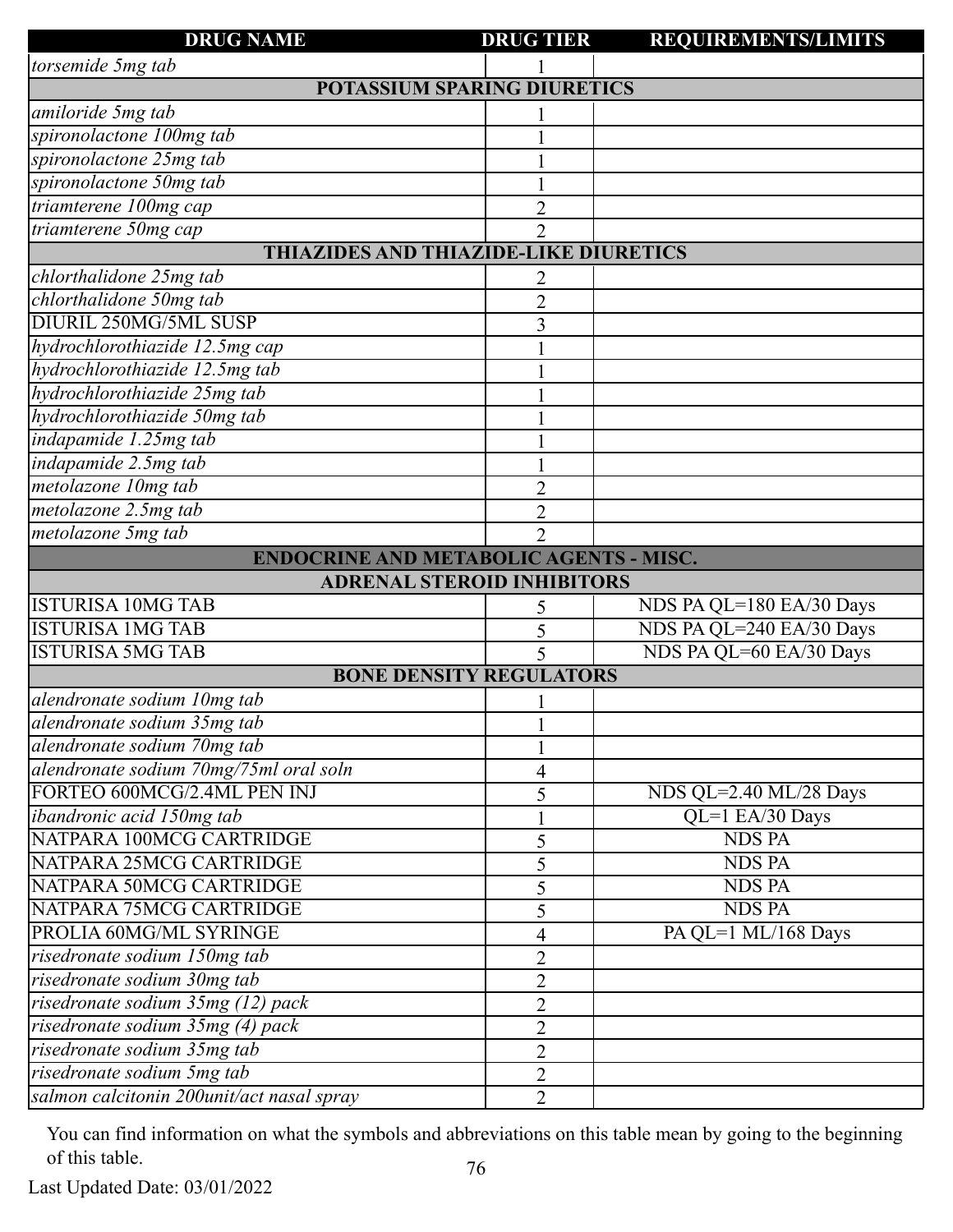| <b>DRUG NAME</b>                                       | <b>DRUG TIER</b>           | <b>REQUIREMENTS/LIMITS</b> |
|--------------------------------------------------------|----------------------------|----------------------------|
| TYMLOS 3120MCG/1.56ML PEN INJ                          | 5                          | NDS QL=1.56 ML/30 Days     |
| XGEVA 120MG/1.7ML INJ                                  | 5                          | NDS PA QL=1.70 ML/28 Days  |
| <b>GNRH/LHRH ANTAGONISTS</b>                           |                            |                            |
| ORILISSA 150MG TAB                                     | 3                          | PA QL=30 EA/30 Days        |
| <b>ORILISSA 200MG TAB</b>                              | 3                          | PA QL=60 EA/30 Days        |
| <b>GROWTH HORMONE RECEPTOR ANTAGONISTS</b>             |                            |                            |
| <b>SOMAVERT 10MG INJ</b>                               | 5                          | <b>NDS PA</b>              |
| <b>SOMAVERT 15MG INJ</b>                               | 5                          | <b>NDS PA</b>              |
| <b>SOMAVERT 20MG INJ</b>                               | 5                          | <b>NDS PA</b>              |
| <b>SOMAVERT 25MG INJ</b>                               | 5                          | <b>NDS PA</b>              |
| <b>SOMAVERT 30MG INJ</b>                               | 5                          | <b>NDS PA</b>              |
|                                                        | <b>GROWTH HORMONES</b>     |                            |
| <b>GENOTROPIN 0.2MG SYRINGE</b>                        | 5                          | <b>NDS PA</b>              |
| <b>GENOTROPIN 0.4MG SYRINGE</b>                        | 5                          | <b>NDS PA</b>              |
| <b>GENOTROPIN 0.6MG SYRINGE</b>                        | 5                          | <b>NDS PA</b>              |
| <b>GENOTROPIN 0.8MG SYRINGE</b>                        | 5                          | <b>NDS PA</b>              |
| <b>GENOTROPIN 1.2MG SYRINGE</b>                        | 5                          | <b>NDS PA</b>              |
| <b>GENOTROPIN 1.4MG SYRINGE</b>                        | 5                          | <b>NDS PA</b>              |
| <b>GENOTROPIN 1.6MG SYRINGE</b>                        | 5                          | <b>NDS PA</b>              |
| <b>GENOTROPIN 1.8MG SYRINGE</b>                        | 5                          | <b>NDS PA</b>              |
| <b>GENOTROPIN 12MG CARTRIDGE</b>                       | 5                          | <b>NDS PA</b>              |
| <b>GENOTROPIN 1MG SYRINGE</b>                          | 5                          | <b>NDS PA</b>              |
| <b>GENOTROPIN 2MG SYRINGE</b>                          | 5                          | <b>NDS PA</b>              |
| <b>GENOTROPIN 5MG CARTRIDGE</b>                        | 5                          | <b>NDS PA</b>              |
| <b>HORMONE RECEPTOR MODULATORS</b>                     |                            |                            |
| <b>OSPHENA 60MG TAB</b>                                | 4                          | PA                         |
| raloxifene 60mg tab                                    | $\overline{2}$             |                            |
| <b>INSULIN-LIKE GROWTH FACTORS (SOMATOMEDINS)</b>      |                            |                            |
| <b>INCRELEX 40MG/4ML INJ</b>                           | 5 <sup>1</sup>             | <b>NDS PA</b>              |
| <b>LHRH/GNRH AGONIST ANALOG PITUITARY SUPPRESSANTS</b> |                            |                            |
| SYNAREL 2MG/ML NASAL INHALER                           | 5                          | <b>NDS PA</b>              |
|                                                        | <b>METABOLIC MODIFIERS</b> |                            |
| calcitriol 0.00025mg cap                               | 2                          |                            |
| calcitriol 0.0005mg cap                                | $\overline{2}$             |                            |
| calcitriol 0.001mg/ml oral soln                        | $\overline{2}$             |                            |
| CARBAGLU 200MG TAB FOR ORAL SUSP                       | 4                          | PA                         |
| cinacalcet 30mg tab                                    | $\overline{2}$             |                            |
| cinacalcet 60mg tab                                    | $\overline{2}$             |                            |
| cinacalcet 90mg tab                                    | $\overline{2}$             |                            |
| doxercalciferol 0.0005mg cap                           | $\overline{2}$             |                            |
| doxercalciferol 0.001mg cap                            | $\overline{2}$             |                            |
| doxercalciferol 0.0025mg cap                           | $\overline{2}$             |                            |
| <b>GALAFOLD 28 DAY WALLET 123MG PACK</b>               | 5                          | NDS PA QL=15 EA/30 Days    |
| levocarnitine 100mg/ml oral soln                       | 2                          |                            |
| levocarnitine 330mg tab                                | $\overline{2}$             |                            |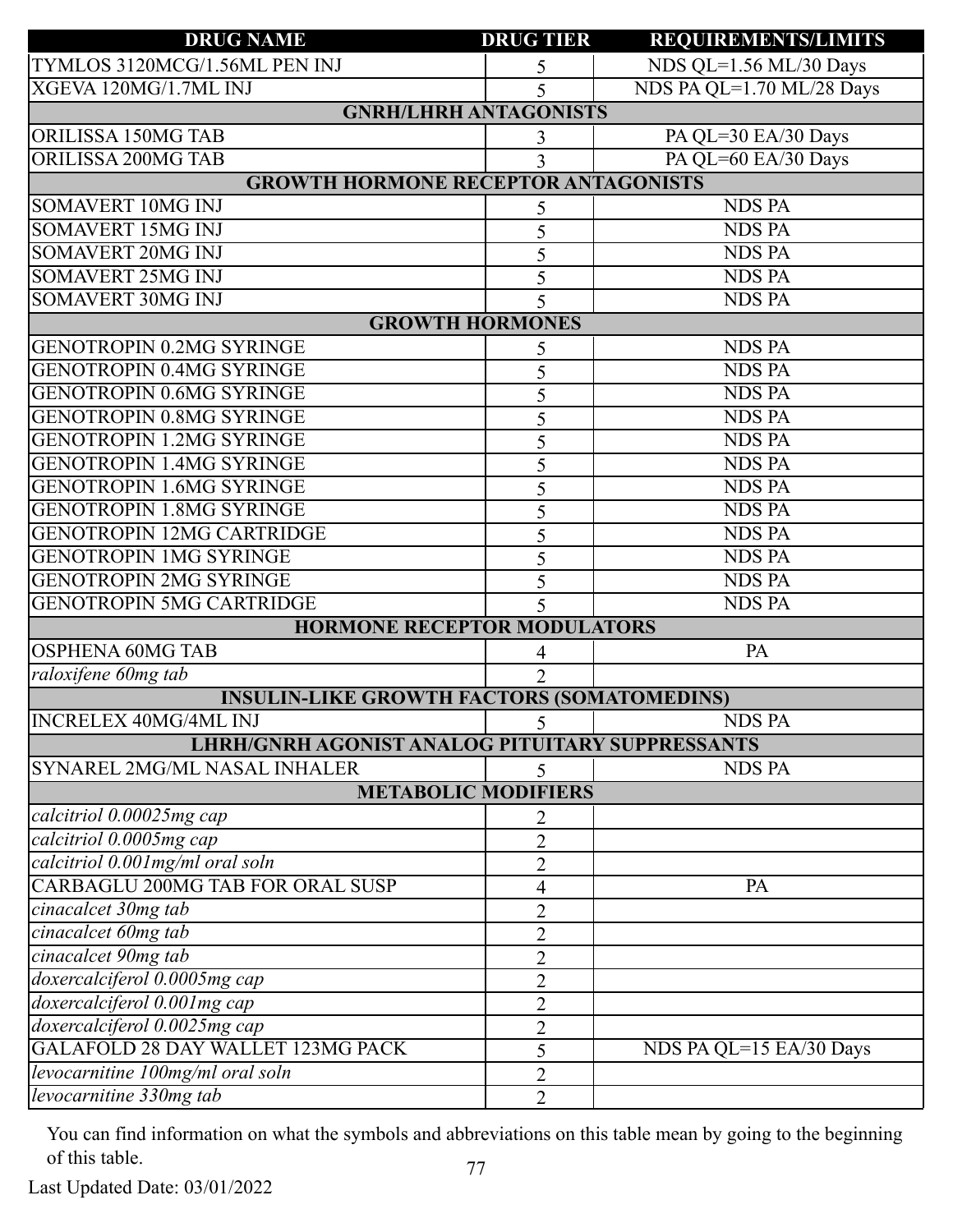| <b>DRUG NAME</b>                                    | <b>DRUG TIER</b>         | <b>REQUIREMENTS/LIMITS</b> |
|-----------------------------------------------------|--------------------------|----------------------------|
| nitisinone 10mg cap                                 | 5                        | <b>NDS PA</b>              |
| nitisinone 2mg cap                                  | 5                        | <b>NDS PA</b>              |
| nitisinone 5mg cap                                  | 5                        | <b>NDS PA</b>              |
| <b>ORFADIN 20MG CAP</b>                             | 5                        | <b>NDS PA</b>              |
| <b>ORFADIN 4MG/ML SUSP</b>                          | 5                        | <b>NDS PA</b>              |
| PALYNZIQ 10MG/0.5ML SYRINGE                         | 5                        | <b>NDS PA</b>              |
| PALYNZIQ 2.5MG/0.5ML SYRINGE                        | 5                        | <b>NDS PA</b>              |
| PALYNZIQ 20MG/ML SYRINGE                            | 5                        | <b>NDS PA</b>              |
| paricalcitol 0.001mg cap                            | $\overline{2}$           |                            |
| paricalcitol 0.002mg cap                            | $\overline{2}$           |                            |
| paricalcitol 0.004mg cap                            | $\overline{2}$           |                            |
| RAVICTI 1.1GM/ML ORAL SOLN                          | 5                        | <b>NDS PA</b>              |
| sapropterin 100mg powder for oral soln              | 5                        | <b>NDS PA</b>              |
| sapropterin 100mg tab                               | 5                        | <b>NDS PA</b>              |
| sapropterin 500mg powder for oral soln              | 5                        | <b>NDS PA</b>              |
| sodium phenylbutyrate 3gm/tsp oral powder           | $\overline{2}$           |                            |
| POSTERIOR PITUITARY HORMONES                        |                          |                            |
| desmopressin acetate 0.01% (0.01mg/act) nasal spray | 2                        |                            |
| desmopressin acetate 0.1mg tab                      | $\overline{2}$           |                            |
| desmopressin acetate 0.2mg tab                      | $\overline{2}$           |                            |
|                                                     | PROLACTIN INHIBITORS     |                            |
| cabergoline 0.5mg tab                               | $\overline{2}$           |                            |
|                                                     | SOMATOSTATIC AGENTS      |                            |
| octreotide 0.05mg/ml inj                            |                          | PA                         |
| octreotide 0.1mg/ml inj                             |                          | PA                         |
| octreotide 0.2mg/ml inj                             |                          | $\overline{PA}$            |
| octreotide 0.5mg/ml inj                             |                          | PA                         |
| octreotide Img/ml inj                               |                          | <b>PA</b>                  |
| SIGNIFOR 0.3MG/ML INJ                               |                          | NDS PA QL=60 ML/30 Days    |
| SIGNIFOR 0.6MG/ML INJ                               | 5                        | NDS PA QL=60 ML/30 Days    |
| SIGNIFOR 0.9MG/ML INJ                               | 5                        | NDS PA QL=60 ML/30 Days    |
| <b>VASOPRESSIN RECEPTOR ANTAGONISTS</b>             |                          |                            |
| <b>JYNARQUE 15MG TAB</b>                            | 5                        | NDS PA QL=120 EA/30 Days   |
| <b>JYNARQUE 30MG TAB</b>                            | 5                        | NDS PA QL=120 EA/30 Days   |
| JYNARQUE TAB 15/15 CARTON 15MG PACK                 | 5                        | NDS PA QL=60 EA/30 Days    |
| JYNARQUE TAB 30/15 CARTON PACK                      | 5                        | NDS PA QL=60 EA/30 Days    |
| JYNARQUE TAB 45/15 CARTON PACK                      | 5                        | NDS PA QL=60 EA/30 Days    |
| JYNARQUE TAB 60/30 CARTON PACK                      | 5                        | NDS PA QL=60 EA/30 Days    |
| JYNARQUE TAB 90/30 CARTON PACK                      | 5                        | NDS PA QL=60 EA/30 Days    |
|                                                     | <b>ESTROGENS</b>         |                            |
| <b>ESTROGEN COMBINATIONS</b>                        |                          |                            |
| amabelz $0.5/0.1$ mg 28 day pack                    | 2                        |                            |
| amabelz 1/0.5mg 28 day pack                         | $\overline{2}$           |                            |
| ANGELIQ 0.25/0.5MG 28 DAY PACK                      |                          |                            |
|                                                     | $\overline{\mathcal{A}}$ |                            |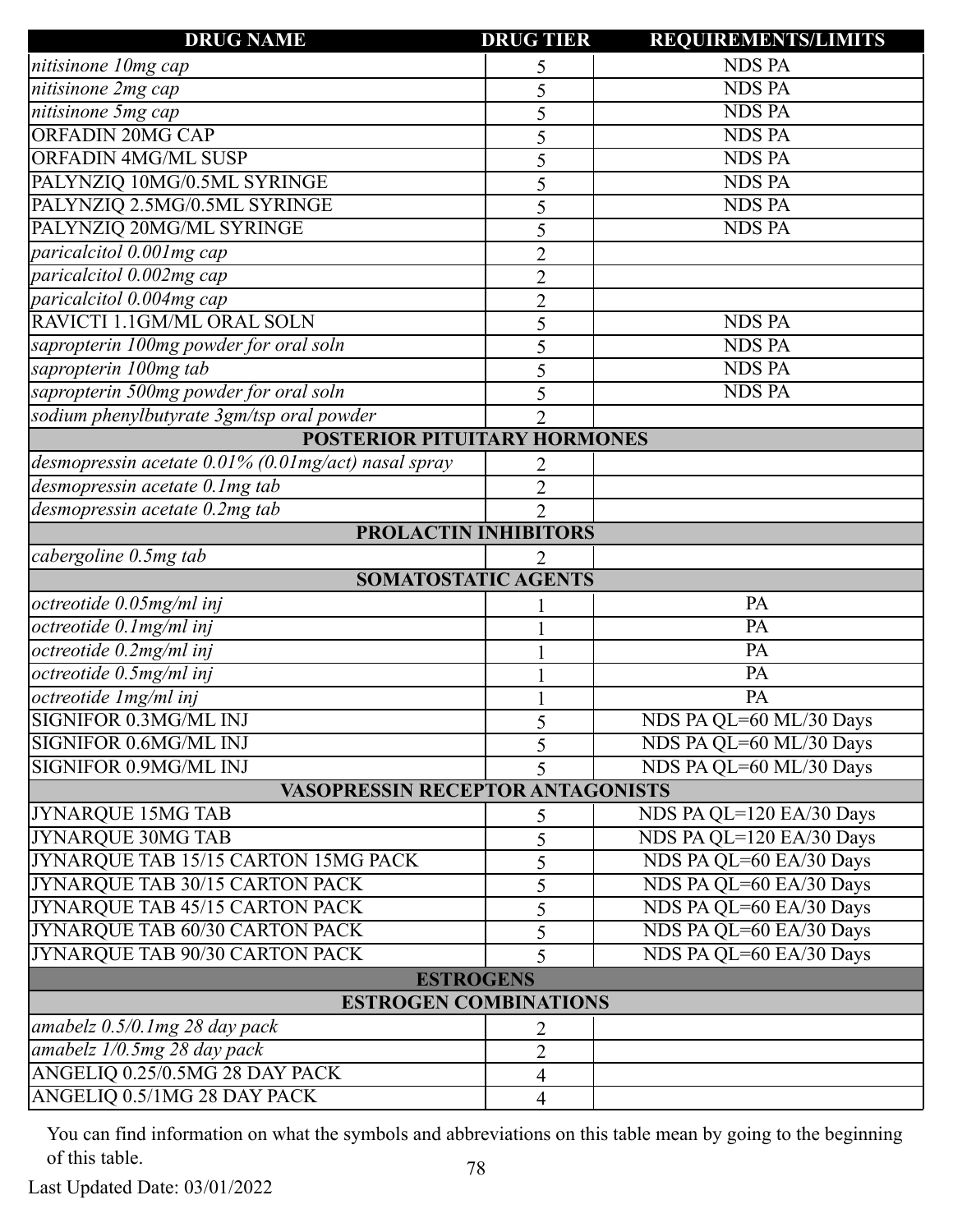| <b>DRUG NAME</b>                                    | <b>DRUG TIER</b> | <b>REQUIREMENTS/LIMITS</b> |
|-----------------------------------------------------|------------------|----------------------------|
| CLIMARA PRO 0.00188-0.000625MG/HR PATCH             | 4                |                            |
| COMBIPATCH 0.00208-0.00583MG/HR PATCH               | 4                |                            |
| COMBIPATCH 0.00208-0.0104MG/HR PATCH                | 4                |                            |
| estradiol 0.5mg/norethindrone acetate 0.1mg pack    | $\overline{2}$   |                            |
| estradiol 1mg/norethindrone acetate 0.5mg pack      | $\overline{2}$   |                            |
| ethinyl estradiol 0.0025mg/norethindrone acetate    | $\overline{2}$   |                            |
| $0.5mg$ pack                                        |                  |                            |
| ethinyl estradiol 0.005mg/norethindrone acetate 1mg | $\overline{2}$   |                            |
| pack                                                |                  |                            |
| $f$ yavolv $0.0025$ -0.5mg tab                      | 2                |                            |
| fyavolv $0.005$ -1mg tab                            | $\overline{2}$   |                            |
| jinteli 0.005-1mg tab                               | $\overline{2}$   |                            |
| mimvey pack                                         | $\overline{c}$   |                            |
| MYFEMBREE 1-0.5-40MG TAB                            | 3                | PA QL=30 EA/30 Days        |
| ORIAHNN 28 DAY KIT PACK                             | 3                | PA QL=56 EA/28 Days        |
| PREFEST 30 DAY PACK                                 | 4                |                            |
| PREMPHASE 28 DAY PACK                               | 3                |                            |
| PREMPRO 0.3/1.5MG 28 DAY PACK                       | 3                |                            |
| PREMPRO 0.45/1.5MG 28 DAY PACK                      | 3                |                            |
| PREMPRO 0.625/2.5MG 28 DAY PACK                     | 3                |                            |
| PREMPRO 0.625/5MG 28 DAY PACK                       | 3                |                            |
|                                                     | <b>ESTROGENS</b> |                            |
| DELESTROGEN 10MG/ML INJ                             | 4                |                            |
| DEPO-ESTRADIOL 5MG/ML INJ                           | 4                |                            |
| dotti 0.025mg/24hr patch                            | $\overline{2}$   |                            |
| dotti 0.0375mg/24hr patch                           | $\overline{2}$   |                            |
| dotti 0.05mg/24hr patch                             | $\overline{2}$   |                            |
| dotti 0.075mg/24hr patch                            | $\overline{2}$   |                            |
| dotti 0.1 mg/24 hr patch                            | $\overline{2}$   |                            |
| estradiol 0.00104mg/hr twice weekly patch           | $\overline{2}$   |                            |
| estradiol 0.00104mg/hr weekly patch                 | $\overline{2}$   |                            |
| estradiol 0.00156mg/hr twice weekly patch           | $\overline{2}$   |                            |
| estradiol 0.00156mg/hr weekly patch                 | $\overline{2}$   |                            |
| estradiol 0.00208mg/hr twice weekly patch           | $\overline{2}$   |                            |
| estradiol 0.00208mg/hr weekly patch                 | $\overline{c}$   |                            |
| estradiol 0.0025mg/hr weekly patch                  | $\overline{2}$   |                            |
| estradiol 0.00312mg/hr weekly patch                 | $\overline{2}$   |                            |
| estradiol 0.00313mg/hr twice weekly patch           | $\overline{2}$   |                            |
| estradiol 0.00417mg/hr twice weekly patch           | $\overline{2}$   |                            |
| estradiol 0.00417mg/hr weekly patch                 | $\overline{2}$   |                            |
| estradiol 0.5mg tab                                 |                  |                            |
| estradiol 1mg tab                                   |                  |                            |
| estradiol 2mg tab                                   |                  |                            |
| estradiol valerate 20mg/ml inj                      |                  |                            |
| estradiol valerate 40mg/ml inj                      | 2                |                            |
|                                                     | $\overline{2}$   |                            |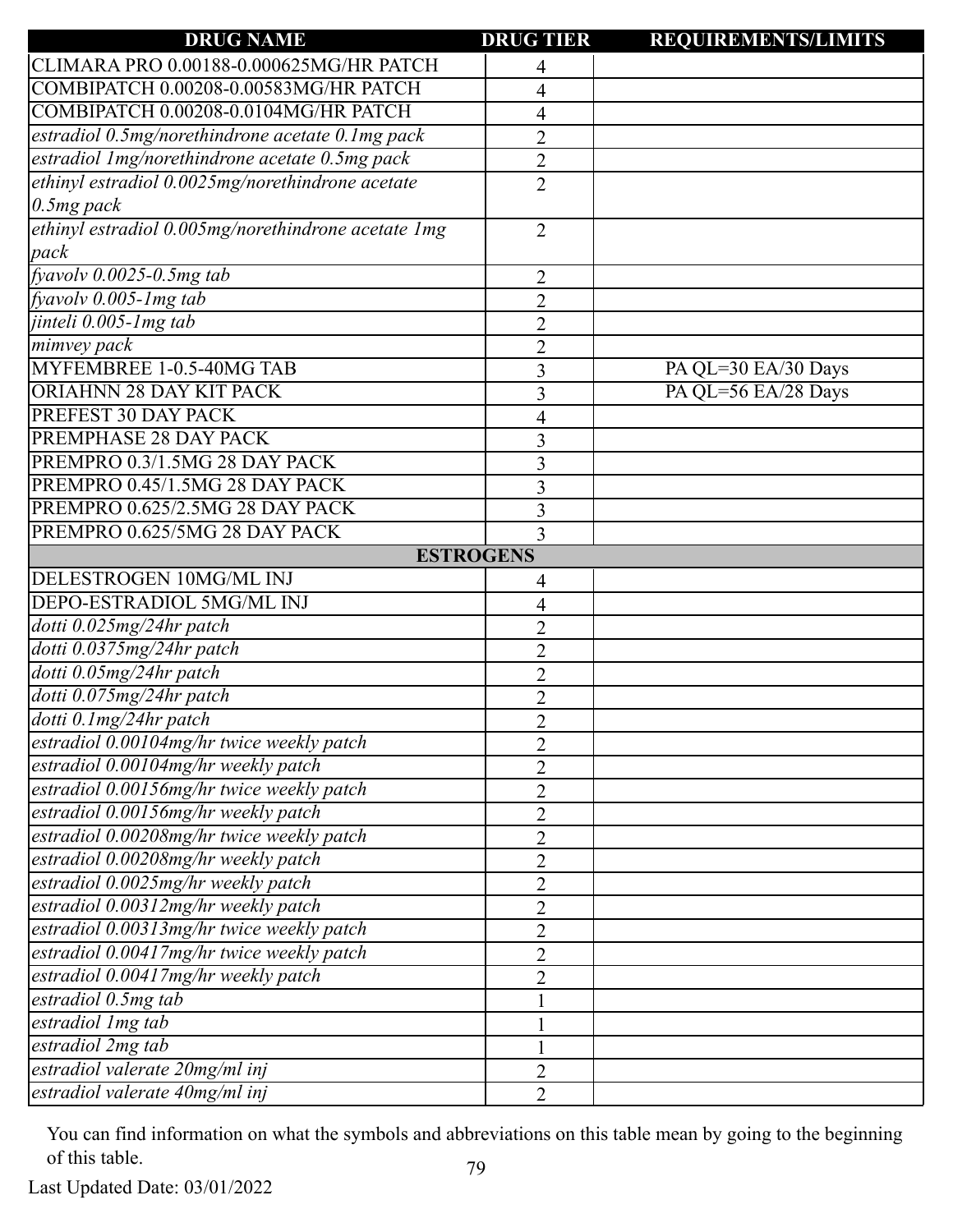| <b>DRUG NAME</b>                                        | <b>DRUG TIER</b> | <b>REQUIREMENTS/LIMITS</b> |
|---------------------------------------------------------|------------------|----------------------------|
| EVAMIST 1.53MG/SPRAY SPRAY                              | 4                |                            |
| lyllana 0.025mg/24hr patch                              | $\overline{2}$   |                            |
| lyllana 0.0375mg/24hr patch                             | $\overline{2}$   |                            |
| lyllana 0.05mg/24hr patch                               | $\overline{2}$   |                            |
| lyllana 0.075mg/24hr patch                              | $\overline{2}$   |                            |
| lyllana 0.1mg/24hr patch                                | $\overline{2}$   |                            |
| <b>MENEST 0.3MG TAB</b>                                 | 4                |                            |
| MENEST 0.625MG TAB                                      | 4                |                            |
| <b>MENEST 1.25MG TAB</b>                                | 4                |                            |
| <b>MENOSTAR 14MCG/24HR PATCH</b>                        | 4                |                            |
| PREMARIN 0.3MG TAB                                      | 3                |                            |
| PREMARIN 0.45MG TAB                                     | 3                |                            |
| PREMARIN 0.625MG TAB                                    | 3                |                            |
| <b>PREMARIN 0.9MG TAB</b>                               | 3                |                            |
| PREMARIN 1.25MG TAB                                     | 3                |                            |
| <b>FLUOROQUINOLONES</b>                                 |                  |                            |
| <b>FLUOROQUINOLONES</b>                                 |                  |                            |
| <b>BAXDELA 450MG TAB</b>                                |                  | PA QL=60 EA/30 Days        |
| CIPRO 500MG/5ML SUSP                                    | 4                |                            |
| CIPRO 5GM/100ML SUSP                                    | 4                |                            |
| ciprofloxacin 250mg tab                                 |                  |                            |
| ciprofloxacin 2mg/ml inj                                | $\overline{2}$   |                            |
| ciprofloxacin 500mg tab                                 |                  |                            |
| ciprofloxacin 750mg tab                                 |                  |                            |
| levofloxacin 250mg tab                                  |                  |                            |
| levofloxacin 25mg/ml inj                                | $\overline{2}$   |                            |
| levofloxacin 25mg/ml oral soln                          | $\overline{2}$   |                            |
| levofloxacin 500mg tab                                  |                  |                            |
| levofloxacin 5mg/ml (100ml) inj                         | $\overline{2}$   |                            |
| levofloxacin 5mg/ml (150ml) inj                         | $\overline{2}$   |                            |
| levofloxacin 750mg tab                                  |                  |                            |
| MOXIFLOXACIN 1.6MG/ML INJ                               | $\overline{2}$   |                            |
| moxifloxacin 400mg tab                                  | 2                |                            |
| ofloxacin 400mg tab                                     | $\overline{2}$   |                            |
| <b>GASTROINTESTINAL AGENTS - MISC.</b>                  |                  |                            |
| <b>5-HT4 RECEPTOR AGONISTS</b>                          |                  |                            |
| MOTEGRITY 1MG TAB                                       | 4                | PA                         |
| <b>MOTEGRITY 2MG TAB</b>                                |                  | PA                         |
| <b>AGENTS FOR CHRONIC IDIOPATHIC CONSTIPATION (CIC)</b> |                  |                            |
| <b>TRULANCE 3MG TAB</b>                                 |                  |                            |
| <b>BILE ACID SYNTHESIS DISORDER AGENTS</b>              |                  |                            |
| <b>CHOLBAM 250MG CAP</b>                                | 5                | <b>NDS PA</b>              |
| <b>CHOLBAM 50MG CAP</b>                                 | 5                | <b>NDS PA</b>              |
| <b>FARNESOID X RECEPTOR (FXR) AGONISTS</b>              |                  |                            |
| <b>OCALIVA 10MG TAB</b>                                 | 5                | NDS PA QL=30 EA/30 Days    |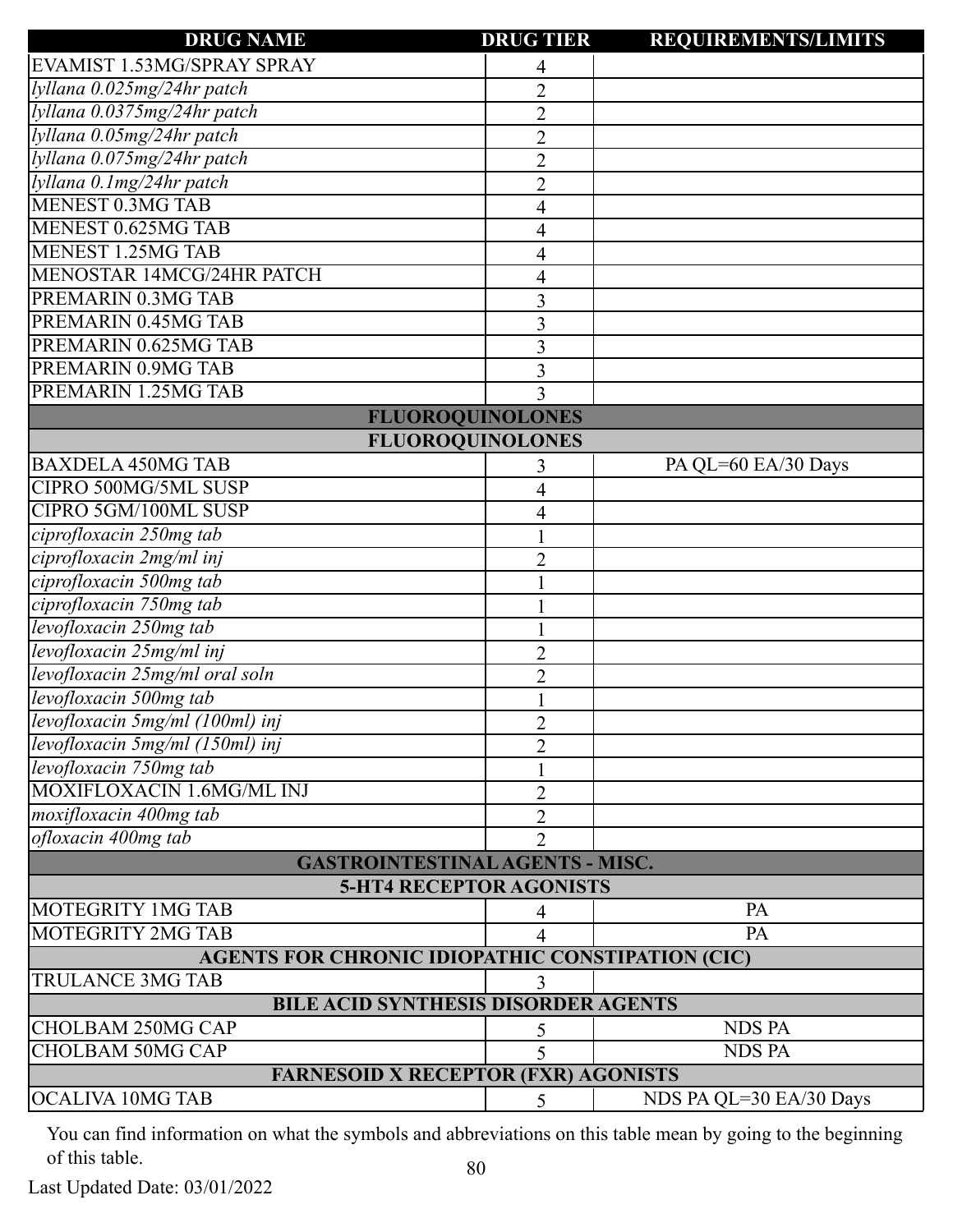| <b>DRUG NAME</b>                                    | <b>DRUG TIER</b> | <b>REQUIREMENTS/LIMITS</b> |
|-----------------------------------------------------|------------------|----------------------------|
| <b>OCALIVA 5MG TAB</b>                              |                  | NDS PA QL=30 EA/30 Days    |
| <b>GALLSTONE SOLUBILIZING AGENTS</b>                |                  |                            |
| <b>CHENODAL 250MG TAB</b>                           | 5                | <b>NDS</b>                 |
| ursodiol 250mg tab                                  |                  |                            |
| ursodiol 300mg cap                                  | 2                |                            |
| ursodiol 500mg tab                                  |                  |                            |
| GASTROINTESTINAL ANTIALLERGY AGENTS                 |                  |                            |
| cromolyn sodium 20mg/ml oral soln                   |                  |                            |
| <b>GASTROINTESTINAL CHLORIDE CHANNEL ACTIVATORS</b> |                  |                            |
| <b>AMITIZA 24MCG CAP</b>                            | 4                |                            |
| <b>AMITIZA 8MCG CAP</b>                             | 4                |                            |
| LUBIPROSTONE 0.008MG CAP                            | 4                |                            |
| <b>LUBIPROSTONE 0.024MG CAP</b>                     | 4                |                            |
| <b>GASTROINTESTINAL STIMULANTS</b>                  |                  |                            |
| metoclopramide 10mg tab                             |                  |                            |
| metoclopramide 1mg/ml oral soln                     | 2                |                            |
| metoclopramide 5mg tab                              |                  |                            |
| <b>INFLAMMATORY BOWEL AGENTS</b>                    |                  |                            |
| balsalazide disodium 750mg cap                      | 2                |                            |
| <b>CIMZIA 200MG INJ</b>                             | 5                | NDS PA QL=2 EA/28 Days     |
| <b>CIMZIA 200MG/ML SYRINGE</b>                      | 5                | NDS PA QL=2 EA/28 Days     |
| <b>DIPENTUM 250MG CAP</b>                           | 4                |                            |
| mesalamine 1000mg rectal supp                       | $\overline{2}$   |                            |
| mesalamine 1200mg dr tab                            | $\overline{2}$   |                            |
| mesalamine 375mg er cap                             | $\overline{2}$   |                            |
| mesalamine 400mg dr cap                             | $\overline{2}$   |                            |
| mesalamine 66.7mg/ml enema                          | $\overline{2}$   |                            |
| mesalamine 800mg dr tab                             | $\overline{2}$   |                            |
| sulfasalazine 500mg dr tab                          | $\mathbf{1}$     |                            |
| sulfasalazine 500mg tab                             |                  |                            |
| <b>INTESTINAL ACIDIFIERS</b>                        |                  |                            |
| enulose 10gm/15ml oral soln                         |                  |                            |
| generlac 10gm/15ml oral soln                        |                  |                            |
| <b>IRRITABLE BOWEL SYNDROME (IBS) AGENTS</b>        |                  |                            |
| alosetron 0.5mg tab                                 | 2                |                            |
| alosetron 1mg tab                                   | $\overline{2}$   |                            |
| <b>LINZESS 145MCG CAP</b>                           | 3                | PA                         |
| <b>LINZESS 290MCG CAP</b>                           | 3                | PA                         |
| <b>LINZESS 72MCG CAP</b>                            | 3                | PA                         |
| <b>VIBERZI 100MG TAB</b>                            | 4                | PA                         |
| <b>VIBERZI 75MG TAB</b>                             | 4                | PA                         |
| PERIPHERAL OPIOID RECEPTOR ANTAGONISTS              |                  |                            |
| MOVANTIK 12.5MG TAB                                 | 3                | PA                         |
| MOVANTIK 25MG TAB                                   | 3                | PA                         |
| RELISTOR 12MG/0.6ML INJ                             | $\overline{4}$   | PA                         |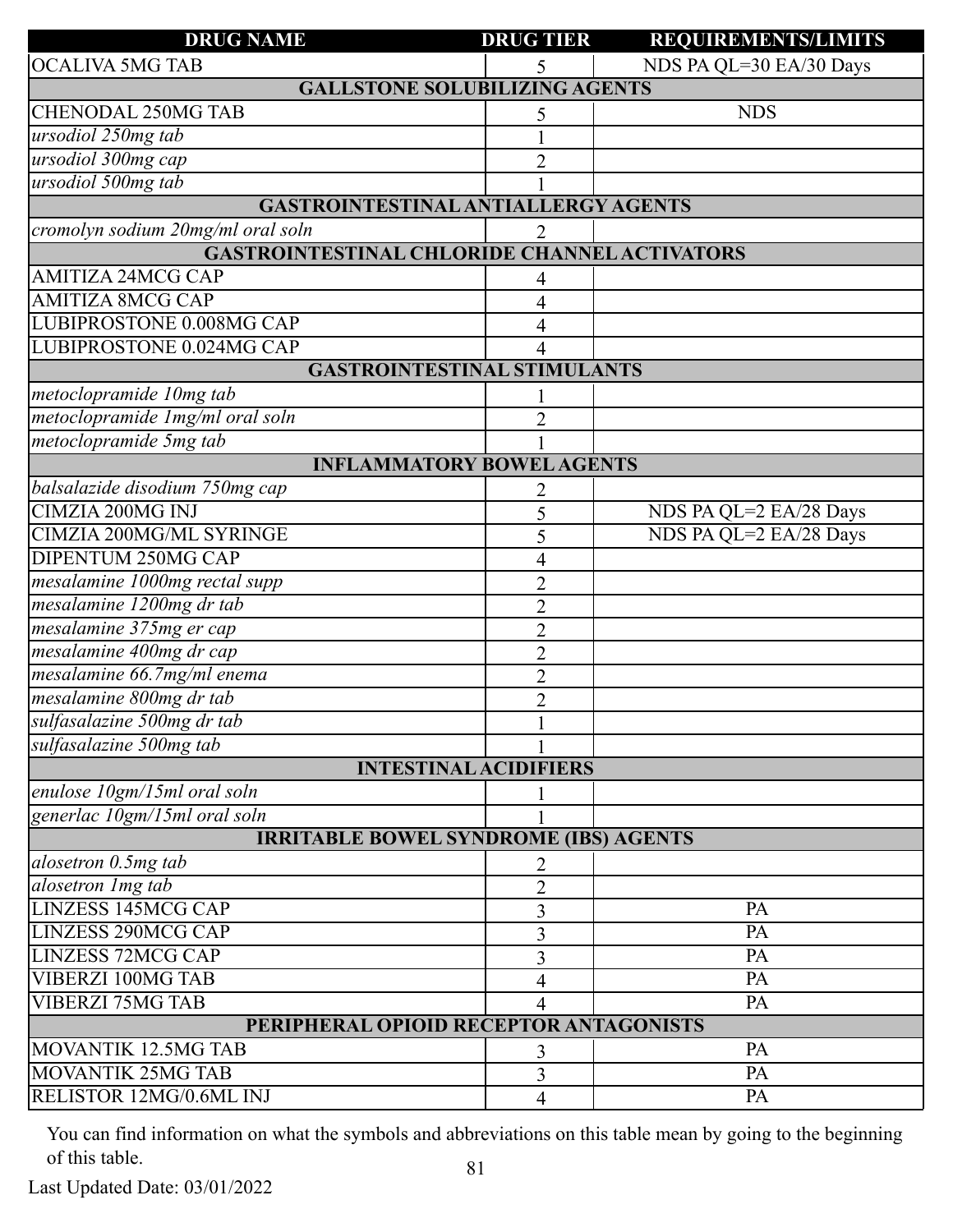| <b>DRUG NAME</b>                                | <b>DRUG TIER</b> | <b>REQUIREMENTS/LIMITS</b> |
|-------------------------------------------------|------------------|----------------------------|
| RELISTOR 12MG/0.6ML SYRINGE                     | 4                | PA                         |
| <b>RELISTOR 8MG/0.4ML SYRINGE</b>               | 4                | PA                         |
| <b>SYMPROIC 0.2MG TAB</b>                       |                  | PA                         |
| PHOSPHATE BINDER AGENTS                         |                  |                            |
| <b>AURYXIA 210MG TAB</b>                        | 4                | PA                         |
| calcium acetate 667mg cap                       | $\overline{2}$   |                            |
| calcium acetate 667mg tab                       | $\overline{2}$   |                            |
| FOSRENOL 1000MG ORAL POWDER                     | 3                |                            |
| <b>FOSRENOL 750MG ORAL POWDER</b>               | 3                |                            |
| lanthanum carbonate 1000mg chew tab             | $\overline{c}$   |                            |
| lanthanum carbonate 500mg chew tab              | $\overline{2}$   |                            |
| lanthanum carbonate 750mg chew tab              | $\overline{2}$   |                            |
| PHOSLYRA 667MG/5ML ORAL SOLN                    | 3                |                            |
| <b>SEVELAMER 400MG TAB</b>                      | 3                |                            |
| sevelamer 800mg tab                             | 3                |                            |
| sevelamer carbonate 2400mg powder for oral susp | $\overline{2}$   |                            |
| sevelamer carbonate 800mg powder for oral susp  | $\overline{2}$   |                            |
| sevelamer carbonate 800mg tab                   | $\overline{2}$   |                            |
| <b>VELPHORO 500MG CHEW TAB</b>                  | 4                |                            |
| <b>SHORT BOWEL SYNDROME (SBS) AGENTS</b>        |                  |                            |
| <b>GATTEX 5MG INJ</b>                           | 5                | <b>NDS PA</b>              |
| <b>TRYPTOPHAN HYDROXYLASE INHIBITORS</b>        |                  |                            |
| XERMELO 250MG TAB                               | 5                | NDS PA QL=90 EA/30 Days    |
| <b>GENITOURINARY AGENTS - MISCELLANEOUS</b>     |                  |                            |
| <b>ALKALINIZERS</b>                             |                  |                            |
| potassium citrate 10meq er tab                  |                  |                            |
| potassium citrate 15meq er tab                  | $\overline{2}$   |                            |
| potassium citrate 5meq er tab                   | $\overline{2}$   |                            |
| <b>CYSTINOSIS AGENTS</b>                        |                  |                            |
| CYSTAGON 150MG CAP                              | 3                |                            |
| <b>CYSTAGON 50MG CAP</b>                        | 3                |                            |
| <b>GENITOURINARY IRRIGANTS</b>                  |                  |                            |
| sodium chloride 0.9% irrigation soln            | 2                |                            |
| <b>INTERSTITIAL CYSTITIS AGENTS</b>             |                  |                            |
| <b>ELMIRON 100MG CAP</b>                        | 3                |                            |
| PROSTATIC HYPERTROPHY AGENTS                    |                  |                            |
| alfuzosin 10mg er tab                           |                  |                            |
| <b>CARDURA 4MG ER TAB</b>                       | 4                |                            |
| <b>CARDURA 8MG ER TAB</b>                       | 4                |                            |
| dutasteride 0.5mg cap                           |                  |                            |
| dutasteride 0.5mg/tamsulosin 0.4mg cap          | $\overline{2}$   |                            |
| finasteride 5mg tab                             |                  |                            |
| silodosin 4mg cap                               | $\overline{2}$   |                            |
| silodosin 8mg cap                               | $\overline{2}$   |                            |
| tamsulosin 0.4mg cap                            |                  |                            |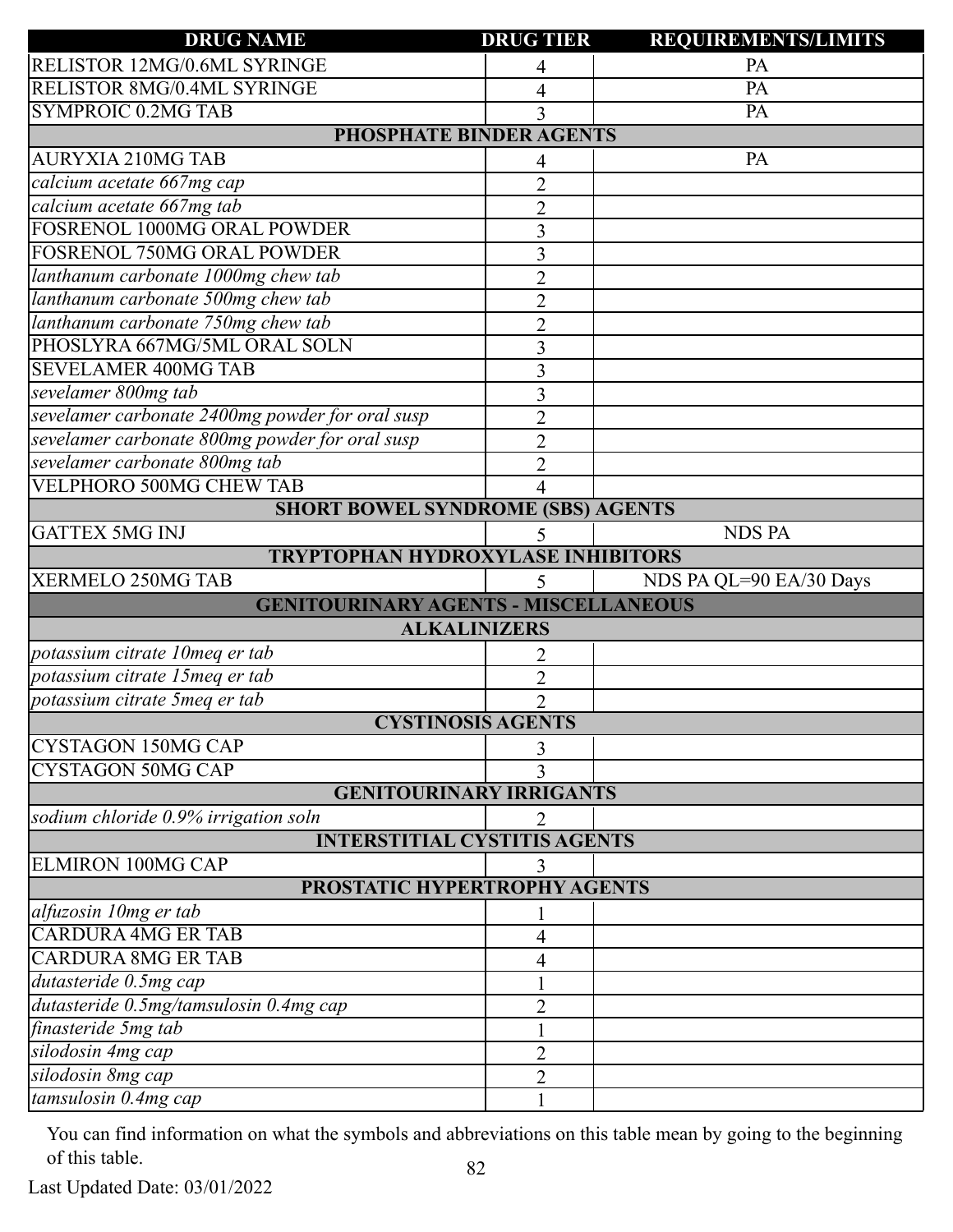| <b>DRUG NAME</b>                                 | <b>DRUG TIER</b>            | <b>REQUIREMENTS/LIMITS</b> |
|--------------------------------------------------|-----------------------------|----------------------------|
| <b>URINARY STONE AGENTS</b>                      |                             |                            |
| LITHOSTAT 250MG TAB                              | 4                           |                            |
| THIOLA 100MG DR TAB                              | 4                           |                            |
| THIOLA 300MG DR TAB                              | 4                           |                            |
| tiopronin 100mg tab                              | $\mathcal{D}_{\mathcal{L}}$ |                            |
| <b>GOUT AGENTS</b>                               |                             |                            |
| <b>GOUT AGENT COMBINATIONS</b>                   |                             |                            |
| colchicine 0.5mg/probenecid 500mg tab            | 2                           |                            |
| <b>GOUT AGENTS</b>                               |                             |                            |
| allopurinol 100mg tab                            |                             |                            |
| allopurinol 300mg tab                            |                             |                            |
| colchicine 0.6mg tab                             | $\overline{2}$              |                            |
| febuxostat 40mg tab                              | $\overline{2}$              | <b>ST</b>                  |
| febuxostat 80mg tab                              | $\overline{2}$              | <b>ST</b>                  |
| <b>URICOSURICS</b>                               |                             |                            |
| probenecid 500mg tab                             | $\overline{2}$              |                            |
| <b>HEMATOLOGICAL AGENTS - MISC.</b>              |                             |                            |
| <b>BRADYKININ B2 RECEPTOR ANTAGONISTS</b>        |                             |                            |
| icatibant 10mg/ml syringe                        | 5                           | <b>NDS PA</b>              |
| sajazir 30mg/3ml syringe                         | 5                           | <b>NDS PA</b>              |
| <b>COMPLEMENT INHIBITORS</b>                     |                             |                            |
| BERINERT 500UNIT INJ                             | 5                           | <b>NDS PA</b>              |
| <b>CINRYZE 500UNIT INJ</b>                       | 5                           | <b>NDS PA</b>              |
| HAEGARDA 2000UNIT INJ                            | 5                           | <b>NDS PA</b>              |
| HAEGARDA 3000UNIT INJ                            | 5                           | <b>NDS PA</b>              |
| RUCONEST 2100UNIT INJ                            | 5                           | <b>NDS PA</b>              |
| <b>HEMATAOLOGIC - TYROSINE KINASE INHIBITORS</b> |                             |                            |
| <b>TAVALISSE 100MG TAB</b>                       | 5                           | NDS PA QL=60 EA/30 Days    |
| <b>TAVALISSE 150MG TAB</b>                       |                             | NDS PA QL=60 EA/30 Days    |
| <b>HEMATORHEOLOGIC AGENTS</b>                    |                             |                            |
| pentoxifylline 400mg er tab                      |                             |                            |
| PLASMA KALLIKREIN INHIBITORS                     |                             |                            |
| TAKHZYRO 300MG/2ML INJ                           | 5                           | NDS PA QL=4 ML/28 Days     |
| PLATELET AGGREGATION INHIBITORS                  |                             |                            |
| anagrelide 0.5mg cap                             | $\overline{2}$              |                            |
| anagrelide Img cap                               | $\overline{2}$              |                            |
| aspirin 25mg/dipyridamole 200mg er cap           | $\overline{2}$              |                            |
| <b>BRILINTA 60MG TAB</b>                         | 4                           |                            |
| <b>BRILINTA 90MG TAB</b>                         | 4                           |                            |
| <b>CABLIVI 11MG INJ</b>                          | 5                           | NDS PA QL=30 EA/30 Days    |
| cilostazol 100mg tab                             |                             |                            |
| cilostazol 50mg tab                              |                             |                            |
| clopidogrel 75mg tab                             |                             |                            |
| dipyridamole 25mg tab                            | $\overline{2}$              |                            |
| dipyridamole 50mg tab                            | $\overline{2}$              |                            |

Last Updated Date: 03/01/2022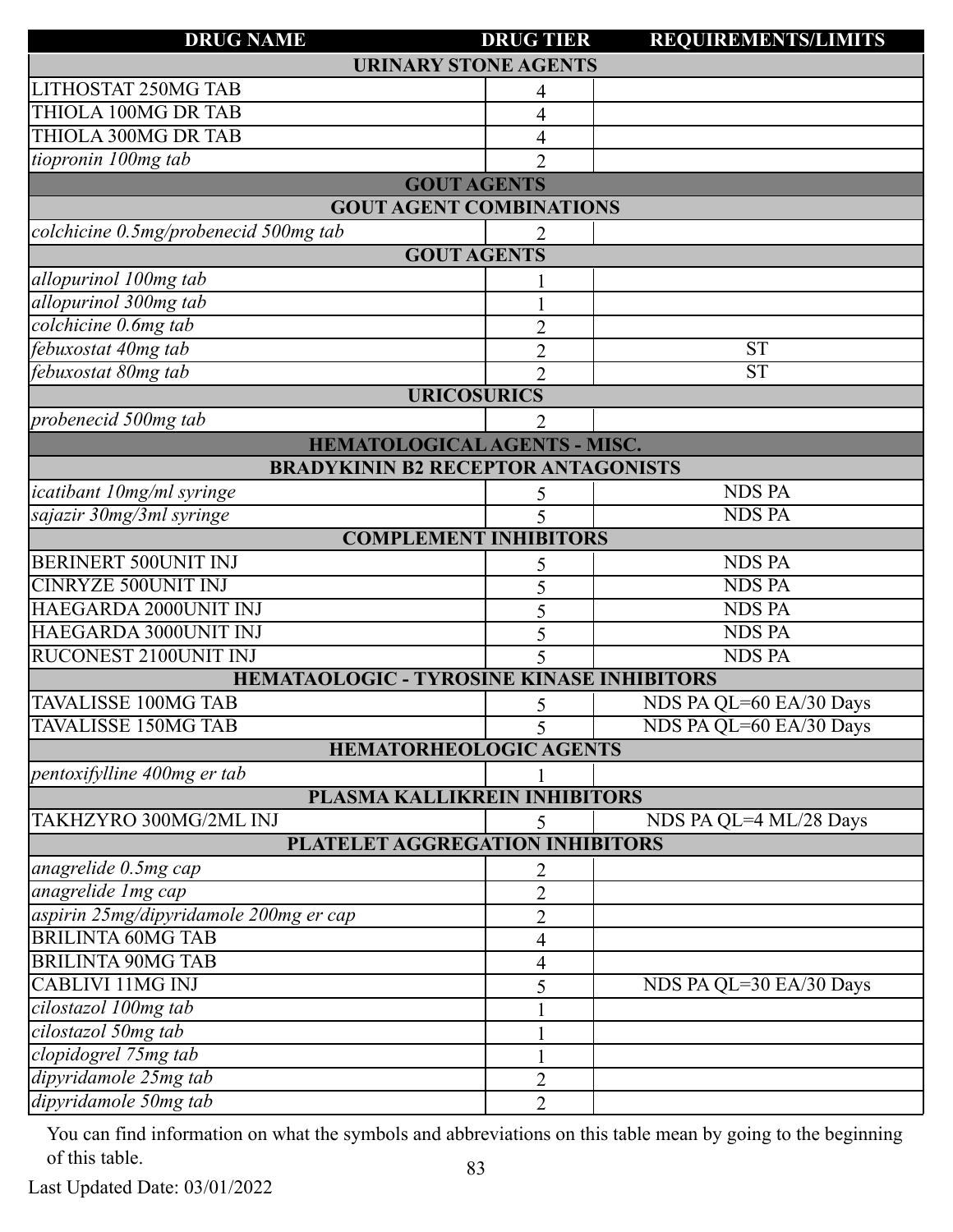| <b>DRUG NAME</b>                       | <b>DRUG TIER</b> | <b>REQUIREMENTS/LIMITS</b> |
|----------------------------------------|------------------|----------------------------|
| dipyridamole 75mg tab                  | 2                |                            |
| prasugrel 10mg tab                     |                  |                            |
| prasugrel 5mg tab                      |                  |                            |
| ZONTIVITY 2.08MG TAB                   | 4                | PA                         |
| <b>HEMATOPOIETIC AGENTS</b>            |                  |                            |
| <b>AGENTS FOR GAUCHER DISEASE</b>      |                  |                            |
| <b>CERDELGA 84MG CAP</b>               | 5                | NDS PA QL=60 EA/30 Days    |
| miglustat 100mg cap                    | 5                | <b>NDS PA</b>              |
| <b>AGENTS FOR SICKLE CELL DISEASE</b>  |                  |                            |
| DROXIA 200MG CAP                       | 3                |                            |
| DROXIA 300MG CAP                       | 3                |                            |
| DROXIA 400MG CAP                       | 3                |                            |
| <b>ENDARI 5GM POWDER FOR ORAL SOLN</b> | 5                | NDS PA QL=180 EA/30 Days   |
| OXBRYTA 300MG TAB FOR ORAL SUSP        | 5                | NDS PA QL=150 EA/30 Days   |
| <b>OXBRYTA 500MG TAB</b>               | 5                | NDS PA QL=150 EA/30 Days   |
| <b>HEMATOPOIETIC GROWTH FACTORS</b>    |                  |                            |
| ARANESP 100MCG/0.5ML SYRINGE           | 4                | PA                         |
| <b>ARANESP 100MCG/ML INJ</b>           | 4                | PA                         |
| <b>ARANESP 10MCG/0.4ML SYRINGE</b>     | 4                | PA                         |
| <b>ARANESP 150MCG/0.3ML SYRINGE</b>    | 4                | PA                         |
| <b>ARANESP 200MCG/0.4ML SYRINGE</b>    | 4                | PA                         |
| <b>ARANESP 200MCG/ML INJ</b>           | 4                | PA                         |
| <b>ARANESP 25MCG/0.42ML SYRINGE</b>    | 4                | PA                         |
| <b>ARANESP 25MCG/ML INJ</b>            | 4                | PA                         |
| <b>ARANESP 300MCG/0.6ML SYRINGE</b>    | 4                | PA                         |
| <b>ARANESP 300MCG/ML INJ</b>           | 4                | PA                         |
| ARANESP 40MCG/0.4ML SYRINGE            | 4                | PA                         |
| <b>ARANESP 40MCG/ML INJ</b>            | 4                | PA                         |
| ARANESP 500MCG/ML SYRINGE              | $\overline{4}$   | PA                         |
| ARANESP 60MCG/0.3ML SYRINGE            | 4                | PA                         |
| <b>ARANESP 60MCG/ML INJ</b>            | 4                | PA                         |
| DOPTELET 20MG TAB                      | 5                | NDS PA QL=60 EA/30 Days    |
| DOPTELET TAB 40MG DAILY DOSE PACK      | 5                | NDS PA QL=10 EA/5 Days     |
| DOPTELET TAB 60MG DAILY DOSE PACK      | 5                | NDS PA QL=15 EA/5 Days     |
| EPOGEN 10000UNIT/ML INJ                | 3                | PA                         |
| EPOGEN 20000UNIT/ML INJ                | 3                | PA                         |
| EPOGEN 2000UNIT/ML INJ                 | 3                | PA                         |
| EPOGEN 3000UNIT/ML INJ                 | 3                | PA                         |
| EPOGEN 4000UNIT/ML INJ                 | 3                | PA                         |
| FULPHILA 6MG/0.6ML SYRINGE             | 5                | <b>NDS</b>                 |
| NIVESTYM 300MCG/0.5ML SYRINGE          | 5                | <b>NDS</b>                 |
| NIVESTYM 300MCG/ML INJ                 | 5                | <b>NDS</b>                 |
| NIVESTYM 480MCG/0.8ML SYRINGE          | 5                | <b>NDS</b>                 |
| NIVESTYM 480MCG/1.6ML INJ              | 5                | <b>NDS</b>                 |
| PROMACTA 12.5MG POWDER FOR ORAL SUSP   | 5                | <b>NDS PA</b>              |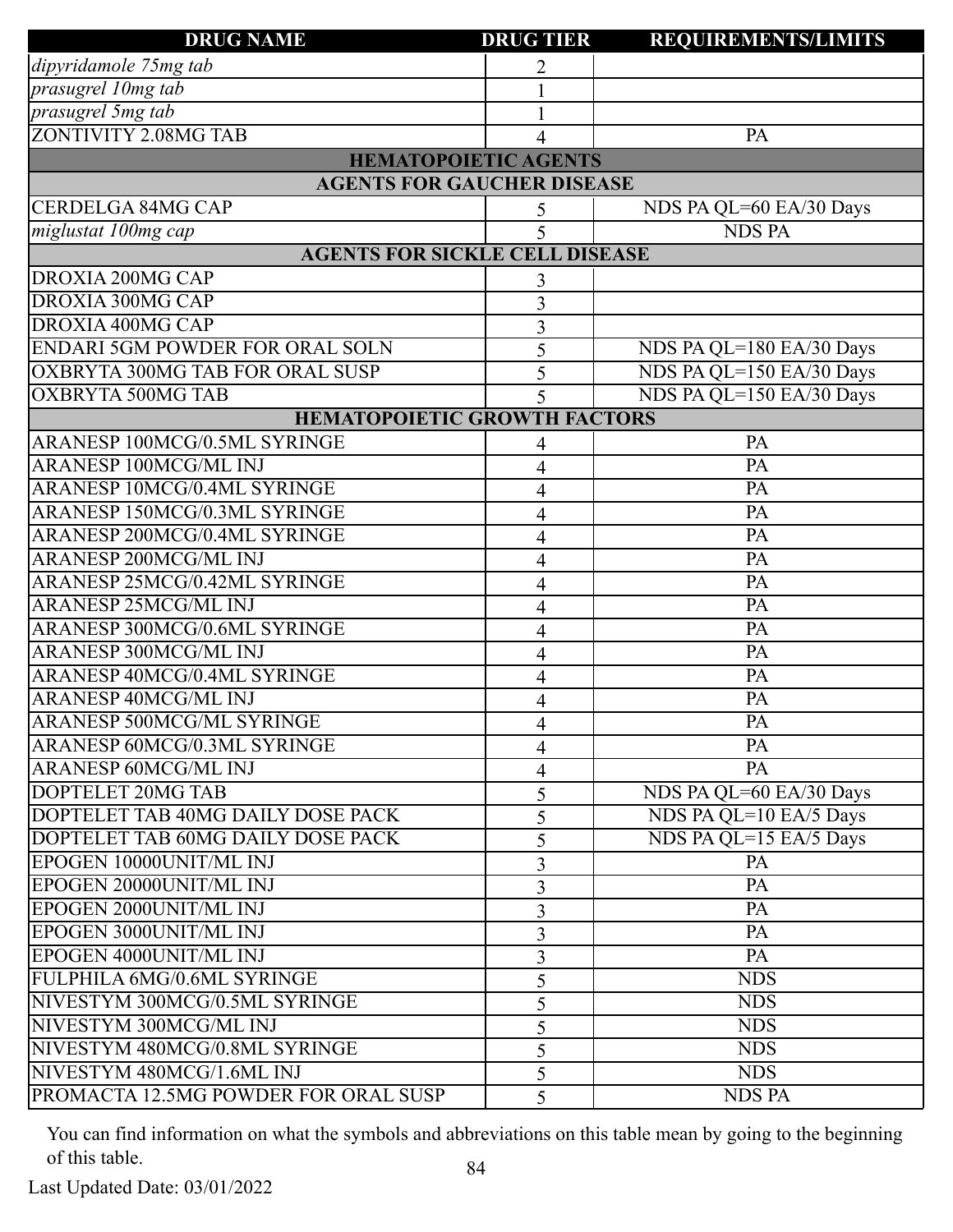| <b>DRUG NAME</b>                                 | <b>DRUG TIER</b>            | <b>REQUIREMENTS/LIMITS</b> |
|--------------------------------------------------|-----------------------------|----------------------------|
| PROMACTA 12.5MG TAB                              | 5                           | <b>NDS PA</b>              |
| PROMACTA 25MG POWDER FOR ORAL SUSP               | 5                           | <b>NDS PA</b>              |
| PROMACTA 25MG TAB                                | 5                           | <b>NDS PA</b>              |
| PROMACTA 50MG TAB                                | 5                           | <b>NDS PA</b>              |
| PROMACTA 75MG TAB                                | 5                           | <b>NDS PA</b>              |
| RETACRIT 10000UNIT/ML INJ                        | 3                           | PA                         |
| RETACRIT 20000UNIT/2ML INJ                       | 3                           | PA                         |
| RETACRIT 20000UNIT/ML INJ                        | 3                           | PA                         |
| RETACRIT 2000UNIT/ML INJ                         | 3                           | PA                         |
| RETACRIT 3000UNIT/ML INJ                         | 3                           | PA                         |
| RETACRIT 40000UNIT/ML INJ                        | 3                           | PA                         |
| RETACRIT 4000UNIT/ML INJ                         | 3                           | PA                         |
| ZARXIO 300MCG/0.5ML SYRINGE                      | 5                           | <b>NDS</b>                 |
| ZARXIO 480MCG/0.8ML SYRINGE                      | 5                           | <b>NDS</b>                 |
| ZIEXTENZO 6MG/0.6ML SYRINGE                      | 5                           | <b>NDS</b>                 |
| <b>HEMOSTATICS</b>                               |                             |                            |
| <b>HEMOSTATICS - SYSTEMIC</b>                    |                             |                            |
| tranexamic acid 650mg tab                        | 2                           |                            |
| <b>HYPNOTICS/SEDATIVES/SLEEP DISORDER AGENTS</b> |                             |                            |
| <b>BARBITURATE HYPNOTICS</b>                     |                             |                            |
| phenobarbital 100mg tab                          | 2                           |                            |
| phenobarbital 15mg tab                           | $\overline{2}$              |                            |
| phenobarbital 16.2mg tab                         | $\overline{2}$              |                            |
| phenobarbital 30mg tab                           | $\overline{2}$              |                            |
| phenobarbital 32.4mg tab                         | $\overline{2}$              |                            |
| phenobarbital 4mg/ml oral soln                   | $\overline{2}$              |                            |
| phenobarbital 60mg tab                           | $\overline{2}$              |                            |
| phenobarbital 64.8mg tab                         | $\overline{2}$              |                            |
| phenobarbital 97.2mg tab                         | $\mathcal{D}_{\mathcal{L}}$ |                            |
| <b>NON-BARBITURATE HYPNOTICS</b>                 |                             |                            |
| estazolam 1mg tab                                | 2                           | QL=30 EA/30 Days           |
| estazolam 2mg tab                                | $\overline{2}$              | QL=30 EA/30 Days           |
| eszopiclone Img tab                              |                             | QL=30 EA/30 Days           |
| eszopiclone 2mg tab                              |                             | QL=30 EA/30 Days           |
| eszopiclone 3mg tab                              | 1                           | QL=30 EA/30 Days           |
| FLURAZEPAM 15MG CAP                              | $\overline{3}$              | QL=30 EA/30 Days           |
| FLURAZEPAM 30MG CAP                              | $\overline{3}$              | QL=30 EA/30 Days           |
| temazepam 15mg cap                               |                             | QL=30 EA/30 Days           |
| temazepam 30mg cap                               | $\mathbf{1}$                | QL=30 EA/30 Days           |
| triazolam 0.125mg tab                            | $\overline{2}$              | QL=30 EA/30 Days           |
| triazolam 0.25mg tab                             | $\overline{2}$              | QL=60 EA/30 Days           |
| zaleplon 10mg cap                                |                             | QL=30 EA/30 Days           |
| zaleplon 5mg cap                                 | $\mathbf{1}$                | QL=30 EA/30 Days           |
| zolpidem tartrate 10mg tab                       |                             | QL=30 EA/30 Days           |
| zolpidem tartrate 12.5mg er tab                  | $\overline{2}$              | QL=30 EA/30 Days           |

Last Updated Date: 03/01/2022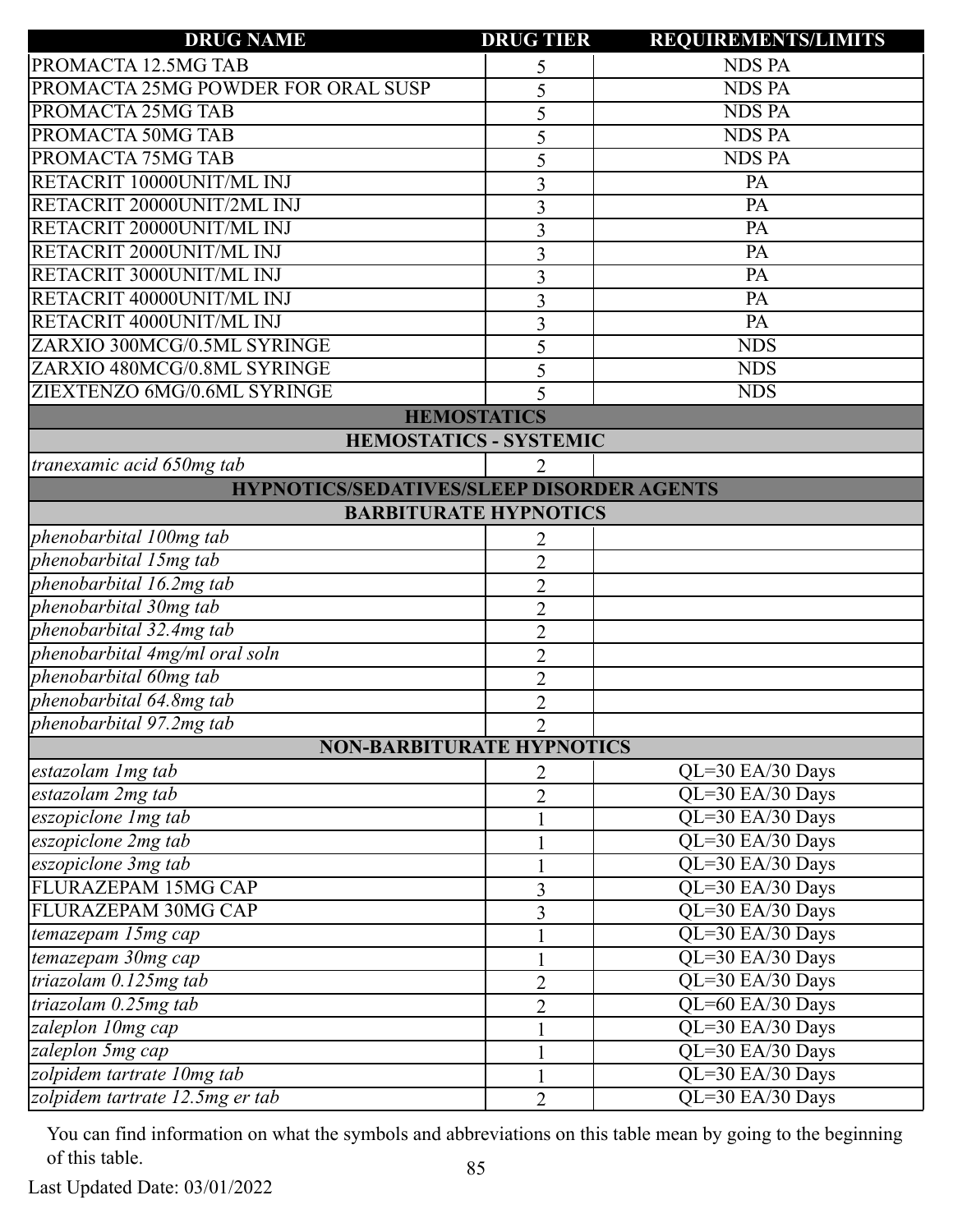| <b>DRUG NAME</b>                                | <b>DRUG TIER</b>             | <b>REQUIREMENTS/LIMITS</b> |
|-------------------------------------------------|------------------------------|----------------------------|
| zolpidem tartrate 5mg tab                       |                              | QL=60 EA/30 Days           |
| zolpidem tartrate 6.25mg er tab                 | $\overline{2}$               | QL=30 EA/30 Days           |
| <b>SELECTIVE MELATONIN RECEPTOR AGONISTS</b>    |                              |                            |
| HETLIOZ 20MG CAP                                | 5                            | NDS PA QL=30 EA/30 Days    |
| HETLIOZ 4MG/ML SUSP                             | 5                            | NDS PA QL=158 ML/30 Days   |
| ramelteon 8mg tab                               | $\overline{2}$               | QL=30 EA/30 Days           |
|                                                 | <b>LAXATIVES</b>             |                            |
|                                                 | <b>LAXATIVE COMBINATIONS</b> |                            |
| CLENPIQ 75-21.9-0.0625MG/ML ORAL SOLN           | 3                            |                            |
| <b>GAVILYTE-C POWDER FOR ORAL SOLN</b>          |                              |                            |
| gavilyte-g powder for oral soln                 |                              |                            |
| gavilyte-n powder for oral soln                 |                              |                            |
| peg 3350/electrolyte oral soln                  |                              |                            |
| peg 3350/kcl/sodium bicarbonate/sodium chloride |                              |                            |
| powder for oral soln                            |                              |                            |
| <b>LAXATIVES - MISCELLANEOUS</b>                |                              |                            |
| constulose 10gm/15ml oral soln                  |                              |                            |
| <b>KRISTALOSE 10GM POWDER FOR ORAL SOLN</b>     | 4                            |                            |
| KRISTALOSE 20GM POWDER FOR ORAL SOLN            | 4                            |                            |
| lactulose 667mg/ml oral soln                    |                              |                            |
|                                                 | <b>MACROLIDES</b>            |                            |
|                                                 | <b>AZITHROMYCIN</b>          |                            |
| AZITHROMYCIN 1000MG POWDER FOR ORAL             | 4                            |                            |
| <b>SUSP</b>                                     |                              |                            |
| azithromycin 20mg/ml susp                       |                              |                            |
| azithromycin 250mg pack                         |                              |                            |
| azithromycin 250mg tab                          |                              |                            |
| azithromycin 40mg/ml susp                       |                              |                            |
| azithromycin 500mg inj                          | $\sim$                       |                            |
| azithromycin 500mg pack                         |                              |                            |
| azithromycin 500mg tab                          |                              |                            |
| azithromycin 600mg tab                          | 2                            |                            |
| ZITHROMAX 1GM POWDER FOR ORAL SUSP              | 4                            |                            |
|                                                 | <b>CLARITHROMYCIN</b>        |                            |
| clarithromycin 250mg tab                        |                              |                            |
| <b>CLARITHROMYCIN 25MG/ML SUSP</b>              | 3                            |                            |
| clarithromycin 500mg er tab                     | $\overline{2}$               |                            |
| clarithromycin 500mg tab                        |                              |                            |
| <b>CLARITHROMYCIN 50MG/ML SUSP</b>              | 3                            |                            |
|                                                 | <b>ERYTHROMYCINS</b>         |                            |
| E.E.S. 400MG TAB                                | 4                            |                            |
| ery-tab 250mg dr tab                            | $\overline{2}$               |                            |
| ery-tab 333mg dr tab                            | 2                            |                            |
| ery-tab 500mg dr tab                            | $\overline{2}$               |                            |
| <b>ERYTHROCIN 500MG INJ</b>                     | 4                            |                            |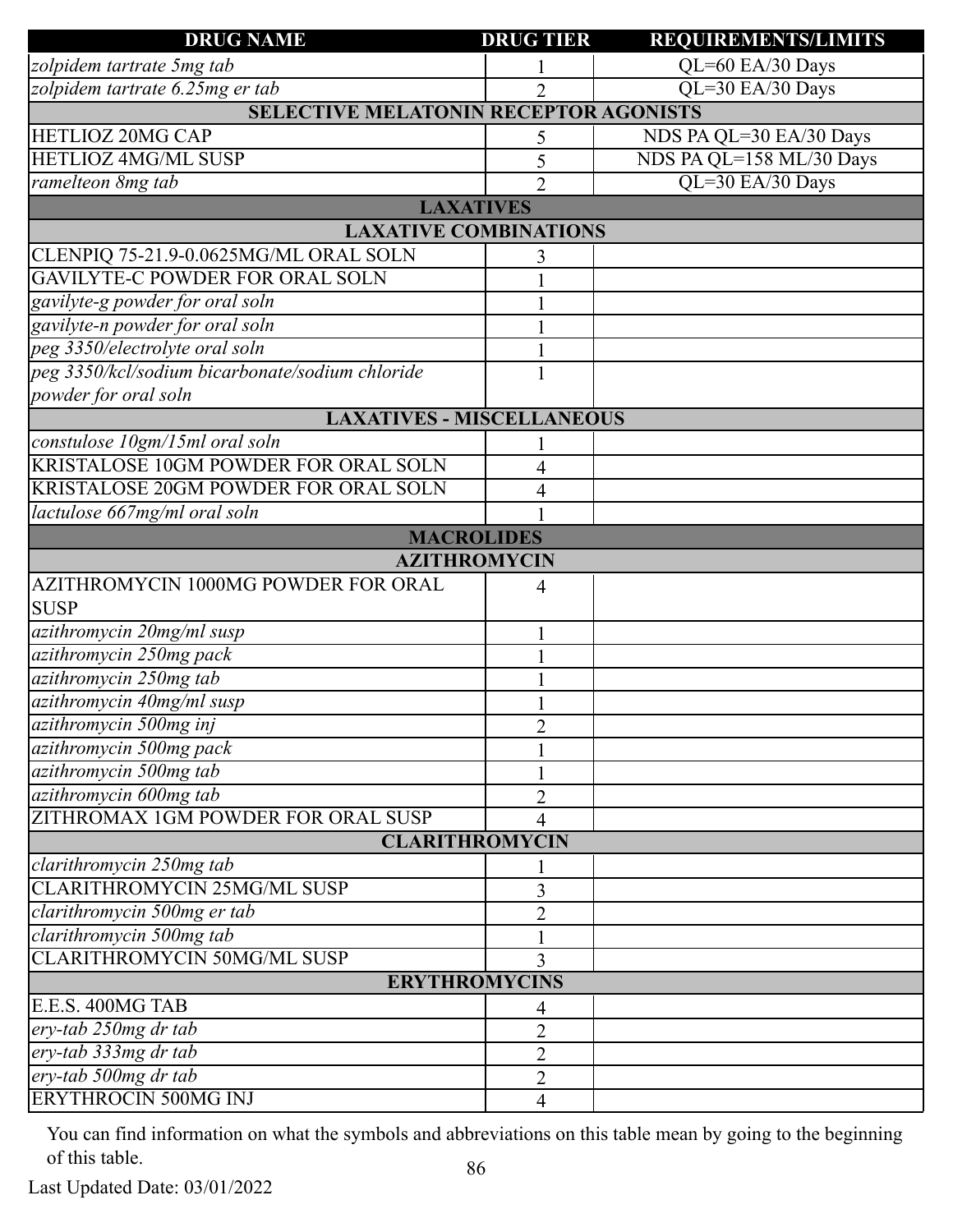| <b>DRUG NAME</b>                                             | <b>DRUG TIER</b>    | <b>REQUIREMENTS/LIMITS</b> |
|--------------------------------------------------------------|---------------------|----------------------------|
| <b>ERYTHROMYCIN 250MG DR CAP</b>                             | 2                   |                            |
| erythromycin 250mg dr tab                                    | $\overline{2}$      |                            |
| erythromycin 250mg tab                                       | $\overline{2}$      |                            |
| erythromycin 333mg dr tab                                    | $\overline{2}$      |                            |
| erythromycin 500mg dr tab                                    | $\overline{2}$      |                            |
| erythromycin 500mg tab                                       | $\overline{2}$      |                            |
| erythromycin ethylsuccinate 40mg/ml susp                     | $\overline{2}$      |                            |
| erythromycin ethylsuccinate 80mg/ml susp                     | $\overline{2}$      |                            |
| <b>FIDAXOMICIN</b>                                           |                     |                            |
| <b>DIFICID 200MG TAB</b>                                     | 3                   | PA QL=20 EA/10 Days        |
| DIFICID 40MG/ML SUSP                                         | 3                   | PA QL=136 ML/10 Days       |
| <b>MEDICAL DEVICES AND SUPPLIES</b>                          |                     |                            |
| <b>BANDAGES-DRESSINGS-TAPE</b>                               |                     |                            |
| <b>GAUZE PADS &amp; DRESSINGS - PADS 2 X 2</b>               |                     |                            |
| <b>MISC. DEVICES</b>                                         |                     |                            |
| ALCOHOL SWAB 1"x1" (DIABETIC)                                |                     |                            |
| <b>PARENTERAL THERAPY SUPPLIES</b>                           |                     |                            |
| <b>INSULIN PEN NEEDLE</b>                                    |                     |                            |
| <b>INSULIN SYRINGE (DISP) U-100 0.3ML</b>                    | $\overline{2}$      |                            |
| <b>INSULIN SYRINGE (DISP) U-100 1/2ML</b>                    | $\overline{2}$      |                            |
| <b>INSULIN SYRINGE (DISP) U-100 1ML</b>                      | $\overline{2}$      |                            |
| NEEDLES INSULIN DISP. SAFETY                                 | $\mathfrak{D}$      |                            |
| <b>MIGRAINE PRODUCTS</b>                                     |                     |                            |
| <b>CALCITONIN GENE-RELATED PEPTIDE (CGRP) RECEPTOR ANTAG</b> |                     |                            |
| AIMOVIG 140MG/ML AUTO-INJECTOR                               | 3                   | PA                         |
| AIMOVIG 70MG/ML AUTO-INJECTOR                                | 3                   | PA                         |
| <b>EMGALITY 100MG/ML SYRINGE</b>                             | 3                   | PA                         |
| EMGALITY 120MG/ML AUTO-INJECTOR                              | 3                   | PA                         |
| <b>EMGALITY 120MG/ML SYRINGE</b>                             | 3                   | PA                         |
| NURTEC 75MG ODT                                              | 3                   | PA QL=16 EA/30 Days        |
| <b>UBRELVY 100MG TAB</b>                                     | 3                   | PA QL=16 EA/30 Days        |
| <b>UBRELVY 50MG TAB</b>                                      | 3                   | PA QL=16 EA/30 Days        |
| <b>MIGRAINE PRODUCTS</b>                                     |                     |                            |
| dihydroergotamine mesylate 0.5mg/act nasal inhaler           | 3                   | PA QL=16 ML/30 Days        |
| <b>SEROTONIN AGONISTS</b>                                    |                     |                            |
| eletriptan 20mg tab                                          | 2                   | $QL=18$ EA/30 Days         |
| eletriptan 40mg tab                                          | $\overline{2}$      | QL=18 EA/30 Days           |
| naratriptan 1 mg tab                                         |                     | QL=18 EA/30 Days           |
|                                                              | $\overline{2}$      |                            |
| naratriptan 2.5mg tab                                        | $\overline{2}$      | QL=18 EA/30 Days           |
| <b>REYVOW 100MG TAB</b>                                      |                     | PA QL=8 EA/30 Days         |
| <b>REYVOW 50MG TAB</b>                                       | 3                   | PA QL=8 EA/30 Days         |
| rizatriptan 10mg odt                                         | 3<br>$\overline{2}$ | QL=36 EA/60 Days           |
| rizatriptan 10mg tab                                         | $\overline{2}$      | QL=36 EA/60 Days           |
| rizatriptan 5mg odt                                          | $\overline{2}$      | QL=36 EA/60 Days           |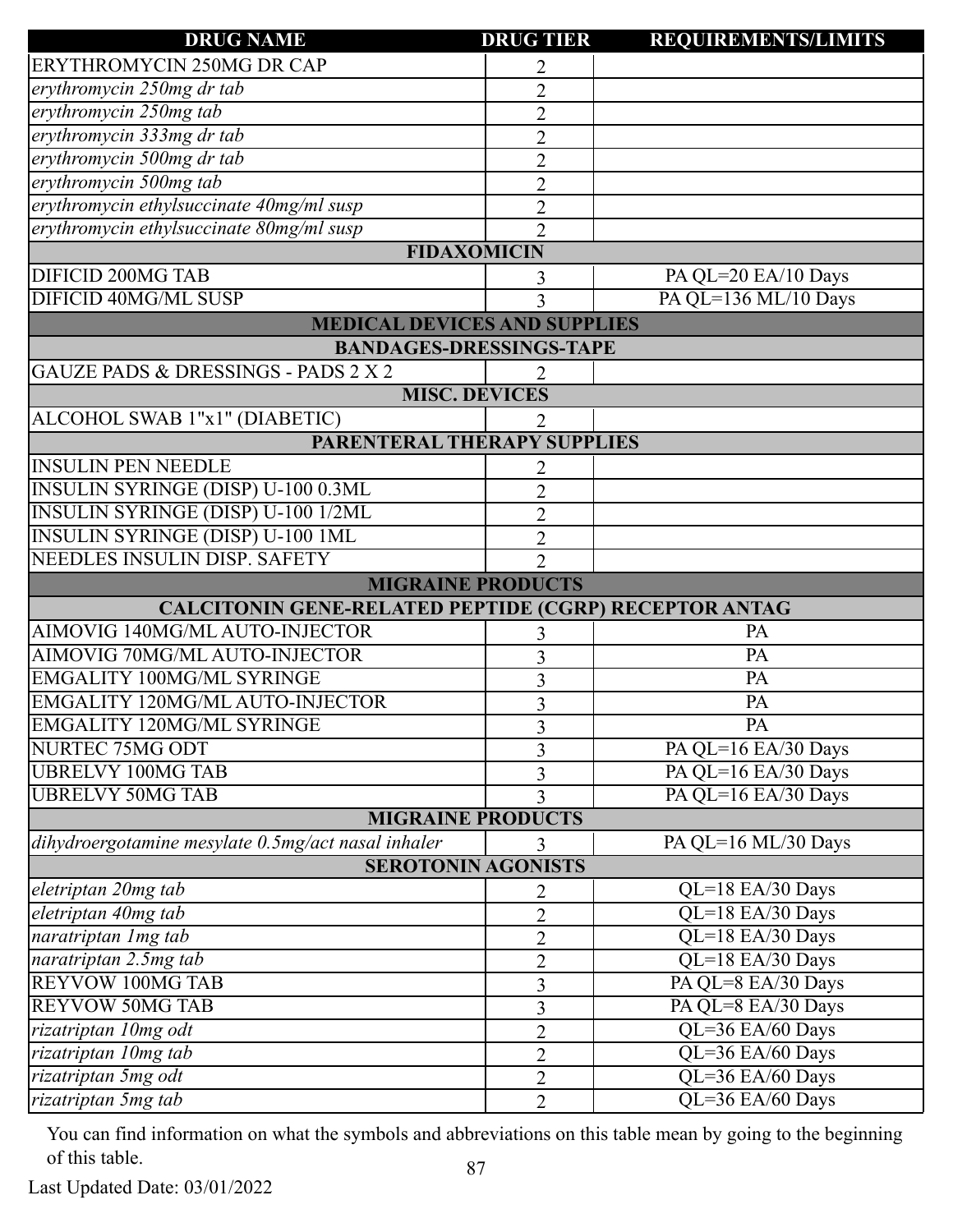| <b>DRUG NAME</b>                                  | <b>DRUG TIER</b> | <b>REQUIREMENTS/LIMITS</b> |
|---------------------------------------------------|------------------|----------------------------|
| sumatriptan 100mg tab                             |                  | QL=18 EA/30 Days           |
| sumatriptan 12mg/ml auto-injector                 | $\overline{2}$   | QL=5 ML/30 Days            |
| sumatriptan 12mg/ml cartridge                     | $\overline{2}$   | QL=5 ML/30 Days            |
| sumatriptan 12mg/ml inj                           | $\overline{2}$   | QL=5 ML/30 Days            |
| sumatriptan 20mg/act nasal spray                  | $\overline{2}$   | QL=12 EA/30 Days           |
| sumatriptan 25mg tab                              |                  | QL=18 EA/30 Days           |
| sumatriptan 50mg tab                              |                  | QL=18 EA/30 Days           |
| sumatriptan 5mg/act nasal spray                   | $\overline{2}$   | QL=12 EA/30 Days           |
| sumatriptan 8mg/ml auto-injector                  | $\overline{2}$   | QL=5 ML/30 Days            |
| sumatriptan 8mg/ml cartridge                      | $\overline{2}$   | QL=5 ML/30 Days            |
| zolmitriptan 2.5mg odt                            | $\overline{2}$   | QL=18 EA/30 Days           |
| zolmitriptan 2.5mg tab                            | $\overline{2}$   | QL=18 EA/30 Days           |
| zolmitriptan 5mg odt                              | $\overline{2}$   | QL=18 EA/30 Days           |
| zolmitriptan 5mg tab                              | $\overline{2}$   | QL=18 EA/30 Days           |
| zolmitriptan 5mg/act nasal spray                  | $\overline{2}$   | QL=12 EA/30 Days           |
| <b>ZOMIG 2.5MG NASAL SPRAY</b>                    | 4                | QL=16 EA/30 Days           |
| <b>ZOMIG 5MG NASAL SPRAY</b>                      | $\overline{4}$   | QL=12 EA/30 Days           |
| <b>MINERALS &amp; ELECTROLYTES</b>                |                  |                            |
| <b>ELECTROLYTE MIXTURES</b>                       |                  |                            |
| GLUCOSE 100MG/ML/SODIUM CHLORIDE                  | 3                | PA BvD                     |
| 2MG/ML INJ                                        |                  |                            |
| GLUCOSE 100MG/ML/SODIUM CHLORIDE                  | 3                | PA BvD                     |
| 4.5MG/ML INJ                                      |                  |                            |
| GLUCOSE 25MG/ML/SODIUM CHLORIDE                   | $\overline{2}$   |                            |
| 4.5MG/ML INJ                                      |                  |                            |
| glucose 50mg/ml/potassium chloride                | $\overline{2}$   |                            |
| $0.01$ meg/ml/sodium chloride 4.5mg/ml inj        |                  |                            |
| glucose 50mg/ml/potassium chloride 0.02meq/ml inj | $\overline{2}$   |                            |
| glucose 50mg/ml/potassium chloride                | $\overline{2}$   |                            |
| $0.02$ meq/ml/sodium chloride 2.25mg/ml inj       |                  |                            |
| glucose 50mg/ml/potassium chloride                | $\overline{2}$   |                            |
| $0.02$ meg/ml/sodium chloride 4.5mg/ml inj        |                  |                            |
| glucose 50mg/ml/potassium chloride                | $\overline{2}$   |                            |
| $0.02$ meg/ml/sodium chloride 9mg/ml inj          |                  |                            |
| glucose 50mg/ml/potassium chloride                | $\overline{2}$   |                            |
| $0.03$ meq/ml/sodium chloride 4.5mg/ml inj        |                  |                            |
| glucose 50mg/ml/potassium chloride                | $\overline{2}$   |                            |
| $0.04$ meg/ml/sodium chloride 4.5mg/ml inj        |                  |                            |
| GLUCOSE 50MG/ML/POTASSIUM CHLORIDE                | 3                |                            |
| 0.04MEQ/ML/SODIUM CHLORIDE 9MG/ML INJ             |                  |                            |
| glucose 50mg/ml/sodium chloride 2mg/ml inj        | 2                |                            |
| glucose 50mg/ml/sodium chloride 4.5mg/ml inj      | $\overline{2}$   |                            |
| glucose 50mg/ml/sodium chloride 9mg/ml inj        | $\overline{2}$   |                            |
| <b>ISOLYTE P INJ</b>                              | 3                |                            |
| <b>ISOLYTE S INJ</b>                              | $\overline{3}$   |                            |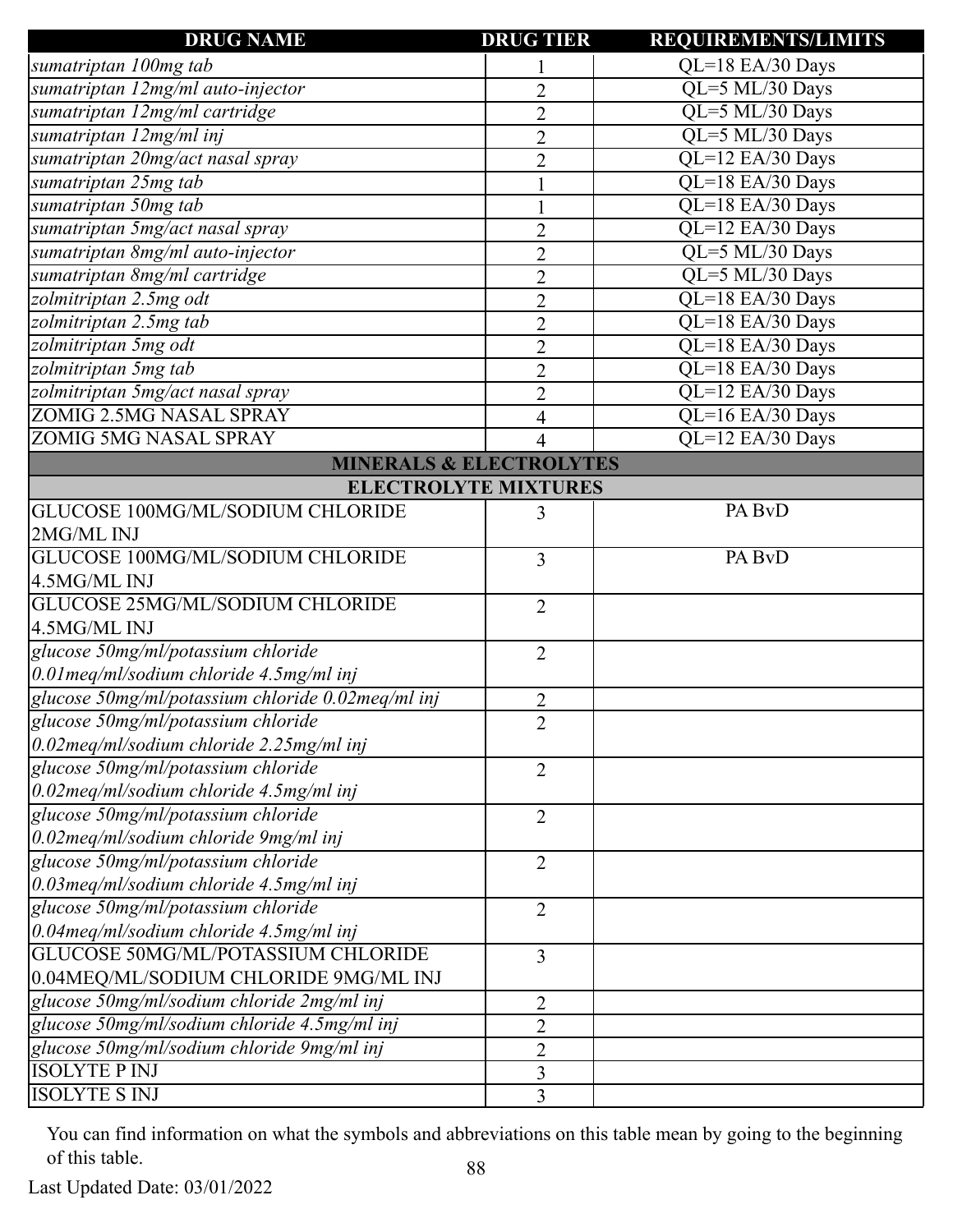| KCL/D5W/LR INJ 0.15%<br>3<br>PLASMA-LYTE 148 INJ<br>$\overline{3}$<br>PLASMALYTE A INJ<br>3<br>POTASSIUM CHLORIDE 0.02MEQ/ML/SODIUM<br>$\overline{2}$<br>CHLORIDE 4.5MG/ML INJ<br>potassium chloride 0.02meq/ml/sodium chloride<br>$\overline{2}$<br>9mg/ml inj<br>POTASSIUM CHLORIDE 0.04MEQ/ML/SODIUM<br>$\overline{2}$<br><b>CHLORIDE 9MG/ML INJ</b><br>TPN ELECTROLYTES INJ<br>PA BvD<br>$\overline{2}$<br><b>MAGNESIUM</b><br>magnesium sulfate 500mg/ml inj<br>2<br>magnesium sulfate 500mg/ml syringe<br>$\overline{2}$<br><b>POTASSIUM</b><br><b>K-TAB 8MEQ ER TAB</b><br>2<br>klor-con 10meq er tab<br>klor-con 10meq micro er tab<br>KLOR-CON 15MEQ MICRO ER TAB<br>$\overline{2}$<br>klor-con 20meq micro er tab<br>klor-con 20meg powder for oral soln<br>$\overline{2}$<br>klor-con 8meq er tab<br>POTASSIUM CHLORIDE 0.1MEQ/ML INJ<br>$\overline{2}$<br>POTASSIUM CHLORIDE 0.2MEQ/ML INJ<br>$\overline{2}$<br>POTASSIUM CHLORIDE 0.4MEQ/ML INJ<br>$\overline{2}$<br>potassium chloride 1.33meq/ml oral soln<br>$\overline{2}$<br>potassium chloride 10meq er cap<br>potassium chloride 10meq er tab<br>potassium chloride 10meq micro er tab<br>$\overline{2}$<br>potassium chloride 2.67meq/ml oral soln<br>$\overline{2}$<br>potassium chloride 20meq er tab<br>$\overline{2}$<br>potassium chloride 20meq micro er tab<br>potassium chloride 20meq powder for oral soln<br>2<br>potassium chloride 2meq/ml (20ml) inj<br>$\overline{2}$<br>potassium chloride 2meq/ml inj<br>$\overline{2}$<br>potassium chloride 8meq er cap<br>potassium chloride 8meq er tab<br><b>SODIUM</b><br>sodium chloride 30mg/ml inj<br>2<br>sodium chloride 4.5mg/ml inj<br>$\overline{2}$<br>sodium chloride 50mg/ml inj<br>$\overline{2}$<br>sodium chloride 9mg/ml inj<br>$\overline{2}$<br>MISCELLANEOUS THERAPEUTIC CLASSES<br><b>CHELATING AGENTS</b><br>penicillamine 250mg tab<br>2 | <b>DRUG NAME</b>                      | <b>DRUG TIER</b> | <b>REQUIREMENTS/LIMITS</b> |
|------------------------------------------------------------------------------------------------------------------------------------------------------------------------------------------------------------------------------------------------------------------------------------------------------------------------------------------------------------------------------------------------------------------------------------------------------------------------------------------------------------------------------------------------------------------------------------------------------------------------------------------------------------------------------------------------------------------------------------------------------------------------------------------------------------------------------------------------------------------------------------------------------------------------------------------------------------------------------------------------------------------------------------------------------------------------------------------------------------------------------------------------------------------------------------------------------------------------------------------------------------------------------------------------------------------------------------------------------------------------------------------------------------------------------------------------------------------------------------------------------------------------------------------------------------------------------------------------------------------------------------------------------------------------------------------------------------------------------------------------------------------------------------------------------------------------------------------------------------------------------------------|---------------------------------------|------------------|----------------------------|
|                                                                                                                                                                                                                                                                                                                                                                                                                                                                                                                                                                                                                                                                                                                                                                                                                                                                                                                                                                                                                                                                                                                                                                                                                                                                                                                                                                                                                                                                                                                                                                                                                                                                                                                                                                                                                                                                                          |                                       |                  |                            |
|                                                                                                                                                                                                                                                                                                                                                                                                                                                                                                                                                                                                                                                                                                                                                                                                                                                                                                                                                                                                                                                                                                                                                                                                                                                                                                                                                                                                                                                                                                                                                                                                                                                                                                                                                                                                                                                                                          |                                       |                  |                            |
|                                                                                                                                                                                                                                                                                                                                                                                                                                                                                                                                                                                                                                                                                                                                                                                                                                                                                                                                                                                                                                                                                                                                                                                                                                                                                                                                                                                                                                                                                                                                                                                                                                                                                                                                                                                                                                                                                          |                                       |                  |                            |
|                                                                                                                                                                                                                                                                                                                                                                                                                                                                                                                                                                                                                                                                                                                                                                                                                                                                                                                                                                                                                                                                                                                                                                                                                                                                                                                                                                                                                                                                                                                                                                                                                                                                                                                                                                                                                                                                                          |                                       |                  |                            |
|                                                                                                                                                                                                                                                                                                                                                                                                                                                                                                                                                                                                                                                                                                                                                                                                                                                                                                                                                                                                                                                                                                                                                                                                                                                                                                                                                                                                                                                                                                                                                                                                                                                                                                                                                                                                                                                                                          |                                       |                  |                            |
|                                                                                                                                                                                                                                                                                                                                                                                                                                                                                                                                                                                                                                                                                                                                                                                                                                                                                                                                                                                                                                                                                                                                                                                                                                                                                                                                                                                                                                                                                                                                                                                                                                                                                                                                                                                                                                                                                          |                                       |                  |                            |
|                                                                                                                                                                                                                                                                                                                                                                                                                                                                                                                                                                                                                                                                                                                                                                                                                                                                                                                                                                                                                                                                                                                                                                                                                                                                                                                                                                                                                                                                                                                                                                                                                                                                                                                                                                                                                                                                                          |                                       |                  |                            |
|                                                                                                                                                                                                                                                                                                                                                                                                                                                                                                                                                                                                                                                                                                                                                                                                                                                                                                                                                                                                                                                                                                                                                                                                                                                                                                                                                                                                                                                                                                                                                                                                                                                                                                                                                                                                                                                                                          |                                       |                  |                            |
|                                                                                                                                                                                                                                                                                                                                                                                                                                                                                                                                                                                                                                                                                                                                                                                                                                                                                                                                                                                                                                                                                                                                                                                                                                                                                                                                                                                                                                                                                                                                                                                                                                                                                                                                                                                                                                                                                          |                                       |                  |                            |
|                                                                                                                                                                                                                                                                                                                                                                                                                                                                                                                                                                                                                                                                                                                                                                                                                                                                                                                                                                                                                                                                                                                                                                                                                                                                                                                                                                                                                                                                                                                                                                                                                                                                                                                                                                                                                                                                                          |                                       |                  |                            |
|                                                                                                                                                                                                                                                                                                                                                                                                                                                                                                                                                                                                                                                                                                                                                                                                                                                                                                                                                                                                                                                                                                                                                                                                                                                                                                                                                                                                                                                                                                                                                                                                                                                                                                                                                                                                                                                                                          |                                       |                  |                            |
|                                                                                                                                                                                                                                                                                                                                                                                                                                                                                                                                                                                                                                                                                                                                                                                                                                                                                                                                                                                                                                                                                                                                                                                                                                                                                                                                                                                                                                                                                                                                                                                                                                                                                                                                                                                                                                                                                          |                                       |                  |                            |
|                                                                                                                                                                                                                                                                                                                                                                                                                                                                                                                                                                                                                                                                                                                                                                                                                                                                                                                                                                                                                                                                                                                                                                                                                                                                                                                                                                                                                                                                                                                                                                                                                                                                                                                                                                                                                                                                                          |                                       |                  |                            |
|                                                                                                                                                                                                                                                                                                                                                                                                                                                                                                                                                                                                                                                                                                                                                                                                                                                                                                                                                                                                                                                                                                                                                                                                                                                                                                                                                                                                                                                                                                                                                                                                                                                                                                                                                                                                                                                                                          |                                       |                  |                            |
|                                                                                                                                                                                                                                                                                                                                                                                                                                                                                                                                                                                                                                                                                                                                                                                                                                                                                                                                                                                                                                                                                                                                                                                                                                                                                                                                                                                                                                                                                                                                                                                                                                                                                                                                                                                                                                                                                          |                                       |                  |                            |
|                                                                                                                                                                                                                                                                                                                                                                                                                                                                                                                                                                                                                                                                                                                                                                                                                                                                                                                                                                                                                                                                                                                                                                                                                                                                                                                                                                                                                                                                                                                                                                                                                                                                                                                                                                                                                                                                                          |                                       |                  |                            |
|                                                                                                                                                                                                                                                                                                                                                                                                                                                                                                                                                                                                                                                                                                                                                                                                                                                                                                                                                                                                                                                                                                                                                                                                                                                                                                                                                                                                                                                                                                                                                                                                                                                                                                                                                                                                                                                                                          |                                       |                  |                            |
|                                                                                                                                                                                                                                                                                                                                                                                                                                                                                                                                                                                                                                                                                                                                                                                                                                                                                                                                                                                                                                                                                                                                                                                                                                                                                                                                                                                                                                                                                                                                                                                                                                                                                                                                                                                                                                                                                          |                                       |                  |                            |
|                                                                                                                                                                                                                                                                                                                                                                                                                                                                                                                                                                                                                                                                                                                                                                                                                                                                                                                                                                                                                                                                                                                                                                                                                                                                                                                                                                                                                                                                                                                                                                                                                                                                                                                                                                                                                                                                                          |                                       |                  |                            |
|                                                                                                                                                                                                                                                                                                                                                                                                                                                                                                                                                                                                                                                                                                                                                                                                                                                                                                                                                                                                                                                                                                                                                                                                                                                                                                                                                                                                                                                                                                                                                                                                                                                                                                                                                                                                                                                                                          |                                       |                  |                            |
|                                                                                                                                                                                                                                                                                                                                                                                                                                                                                                                                                                                                                                                                                                                                                                                                                                                                                                                                                                                                                                                                                                                                                                                                                                                                                                                                                                                                                                                                                                                                                                                                                                                                                                                                                                                                                                                                                          |                                       |                  |                            |
|                                                                                                                                                                                                                                                                                                                                                                                                                                                                                                                                                                                                                                                                                                                                                                                                                                                                                                                                                                                                                                                                                                                                                                                                                                                                                                                                                                                                                                                                                                                                                                                                                                                                                                                                                                                                                                                                                          |                                       |                  |                            |
|                                                                                                                                                                                                                                                                                                                                                                                                                                                                                                                                                                                                                                                                                                                                                                                                                                                                                                                                                                                                                                                                                                                                                                                                                                                                                                                                                                                                                                                                                                                                                                                                                                                                                                                                                                                                                                                                                          |                                       |                  |                            |
|                                                                                                                                                                                                                                                                                                                                                                                                                                                                                                                                                                                                                                                                                                                                                                                                                                                                                                                                                                                                                                                                                                                                                                                                                                                                                                                                                                                                                                                                                                                                                                                                                                                                                                                                                                                                                                                                                          |                                       |                  |                            |
|                                                                                                                                                                                                                                                                                                                                                                                                                                                                                                                                                                                                                                                                                                                                                                                                                                                                                                                                                                                                                                                                                                                                                                                                                                                                                                                                                                                                                                                                                                                                                                                                                                                                                                                                                                                                                                                                                          |                                       |                  |                            |
|                                                                                                                                                                                                                                                                                                                                                                                                                                                                                                                                                                                                                                                                                                                                                                                                                                                                                                                                                                                                                                                                                                                                                                                                                                                                                                                                                                                                                                                                                                                                                                                                                                                                                                                                                                                                                                                                                          |                                       |                  |                            |
|                                                                                                                                                                                                                                                                                                                                                                                                                                                                                                                                                                                                                                                                                                                                                                                                                                                                                                                                                                                                                                                                                                                                                                                                                                                                                                                                                                                                                                                                                                                                                                                                                                                                                                                                                                                                                                                                                          |                                       |                  |                            |
|                                                                                                                                                                                                                                                                                                                                                                                                                                                                                                                                                                                                                                                                                                                                                                                                                                                                                                                                                                                                                                                                                                                                                                                                                                                                                                                                                                                                                                                                                                                                                                                                                                                                                                                                                                                                                                                                                          |                                       |                  |                            |
|                                                                                                                                                                                                                                                                                                                                                                                                                                                                                                                                                                                                                                                                                                                                                                                                                                                                                                                                                                                                                                                                                                                                                                                                                                                                                                                                                                                                                                                                                                                                                                                                                                                                                                                                                                                                                                                                                          | potassium chloride 15meq micro er tab |                  |                            |
|                                                                                                                                                                                                                                                                                                                                                                                                                                                                                                                                                                                                                                                                                                                                                                                                                                                                                                                                                                                                                                                                                                                                                                                                                                                                                                                                                                                                                                                                                                                                                                                                                                                                                                                                                                                                                                                                                          |                                       |                  |                            |
|                                                                                                                                                                                                                                                                                                                                                                                                                                                                                                                                                                                                                                                                                                                                                                                                                                                                                                                                                                                                                                                                                                                                                                                                                                                                                                                                                                                                                                                                                                                                                                                                                                                                                                                                                                                                                                                                                          |                                       |                  |                            |
|                                                                                                                                                                                                                                                                                                                                                                                                                                                                                                                                                                                                                                                                                                                                                                                                                                                                                                                                                                                                                                                                                                                                                                                                                                                                                                                                                                                                                                                                                                                                                                                                                                                                                                                                                                                                                                                                                          |                                       |                  |                            |
|                                                                                                                                                                                                                                                                                                                                                                                                                                                                                                                                                                                                                                                                                                                                                                                                                                                                                                                                                                                                                                                                                                                                                                                                                                                                                                                                                                                                                                                                                                                                                                                                                                                                                                                                                                                                                                                                                          |                                       |                  |                            |
|                                                                                                                                                                                                                                                                                                                                                                                                                                                                                                                                                                                                                                                                                                                                                                                                                                                                                                                                                                                                                                                                                                                                                                                                                                                                                                                                                                                                                                                                                                                                                                                                                                                                                                                                                                                                                                                                                          |                                       |                  |                            |
|                                                                                                                                                                                                                                                                                                                                                                                                                                                                                                                                                                                                                                                                                                                                                                                                                                                                                                                                                                                                                                                                                                                                                                                                                                                                                                                                                                                                                                                                                                                                                                                                                                                                                                                                                                                                                                                                                          |                                       |                  |                            |
|                                                                                                                                                                                                                                                                                                                                                                                                                                                                                                                                                                                                                                                                                                                                                                                                                                                                                                                                                                                                                                                                                                                                                                                                                                                                                                                                                                                                                                                                                                                                                                                                                                                                                                                                                                                                                                                                                          |                                       |                  |                            |
|                                                                                                                                                                                                                                                                                                                                                                                                                                                                                                                                                                                                                                                                                                                                                                                                                                                                                                                                                                                                                                                                                                                                                                                                                                                                                                                                                                                                                                                                                                                                                                                                                                                                                                                                                                                                                                                                                          |                                       |                  |                            |
|                                                                                                                                                                                                                                                                                                                                                                                                                                                                                                                                                                                                                                                                                                                                                                                                                                                                                                                                                                                                                                                                                                                                                                                                                                                                                                                                                                                                                                                                                                                                                                                                                                                                                                                                                                                                                                                                                          |                                       |                  |                            |
|                                                                                                                                                                                                                                                                                                                                                                                                                                                                                                                                                                                                                                                                                                                                                                                                                                                                                                                                                                                                                                                                                                                                                                                                                                                                                                                                                                                                                                                                                                                                                                                                                                                                                                                                                                                                                                                                                          |                                       |                  |                            |
|                                                                                                                                                                                                                                                                                                                                                                                                                                                                                                                                                                                                                                                                                                                                                                                                                                                                                                                                                                                                                                                                                                                                                                                                                                                                                                                                                                                                                                                                                                                                                                                                                                                                                                                                                                                                                                                                                          |                                       |                  |                            |
|                                                                                                                                                                                                                                                                                                                                                                                                                                                                                                                                                                                                                                                                                                                                                                                                                                                                                                                                                                                                                                                                                                                                                                                                                                                                                                                                                                                                                                                                                                                                                                                                                                                                                                                                                                                                                                                                                          |                                       |                  |                            |
|                                                                                                                                                                                                                                                                                                                                                                                                                                                                                                                                                                                                                                                                                                                                                                                                                                                                                                                                                                                                                                                                                                                                                                                                                                                                                                                                                                                                                                                                                                                                                                                                                                                                                                                                                                                                                                                                                          |                                       |                  |                            |
|                                                                                                                                                                                                                                                                                                                                                                                                                                                                                                                                                                                                                                                                                                                                                                                                                                                                                                                                                                                                                                                                                                                                                                                                                                                                                                                                                                                                                                                                                                                                                                                                                                                                                                                                                                                                                                                                                          |                                       |                  |                            |
|                                                                                                                                                                                                                                                                                                                                                                                                                                                                                                                                                                                                                                                                                                                                                                                                                                                                                                                                                                                                                                                                                                                                                                                                                                                                                                                                                                                                                                                                                                                                                                                                                                                                                                                                                                                                                                                                                          |                                       |                  |                            |
|                                                                                                                                                                                                                                                                                                                                                                                                                                                                                                                                                                                                                                                                                                                                                                                                                                                                                                                                                                                                                                                                                                                                                                                                                                                                                                                                                                                                                                                                                                                                                                                                                                                                                                                                                                                                                                                                                          |                                       |                  |                            |

Last Updated Date: 03/01/2022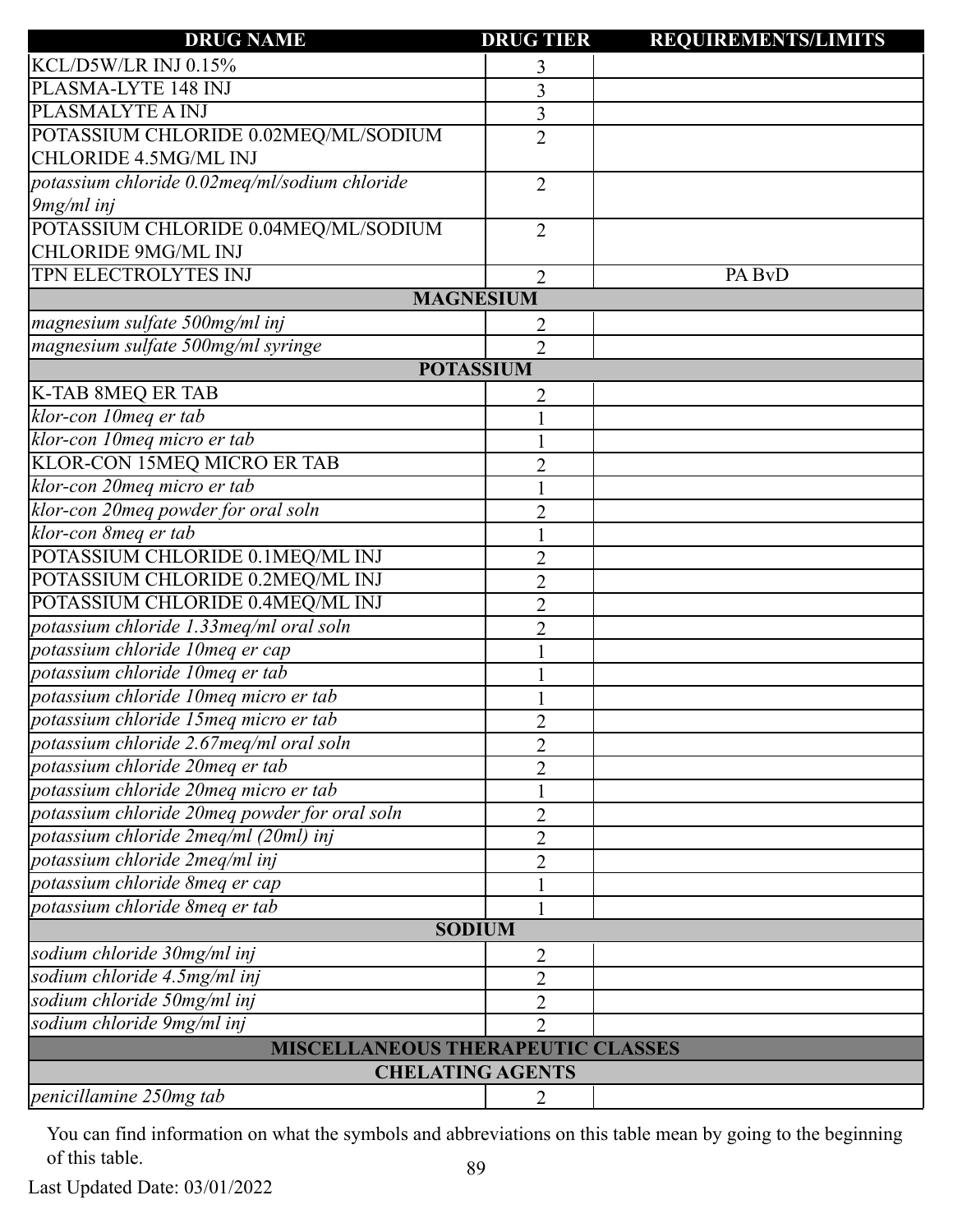| <b>DRUG NAME</b>                         | <b>DRUG TIER</b> | <b>REQUIREMENTS/LIMITS</b>  |
|------------------------------------------|------------------|-----------------------------|
| trientine 250mg cap                      |                  | PA                          |
| <b>IMMUNOMODULATORS</b>                  |                  |                             |
| <b>REVLIMID 10MG CAP</b>                 | 5                | NDS PA NSO QL=30 EA/30 Days |
| <b>REVLIMID 15MG CAP</b>                 | 5                | NDS PA NSO QL=30 EA/30 Days |
| <b>REVLIMID 2.5MG CAP</b>                | 5                | NDS PA NSO QL=30 EA/30 Days |
| <b>REVLIMID 20MG CAP</b>                 | 5                | NDS PA NSO QL=30 EA/30 Days |
| <b>REVLIMID 25MG CAP</b>                 | 5                | NDS PA NSO QL=30 EA/30 Days |
| <b>REVLIMID 5MG CAP</b>                  | 5                | NDS PA NSO QL=30 EA/30 Days |
| <b>THALOMID 100MG CAP</b>                | 5                | <b>NDS PANSO</b>            |
| <b>THALOMID 150MG CAP</b>                | 5                | <b>NDS PANSO</b>            |
| <b>THALOMID 200MG CAP</b>                | 5                | <b>NDS PANSO</b>            |
| <b>THALOMID 50MG CAP</b>                 | 5                | <b>NDS PANSO</b>            |
| <b>IMMUNOSUPPRESSIVE AGENTS</b>          |                  |                             |
| <b>ASTAGRAF 0.5MG ER CAP</b>             | 4                | PA BvD                      |
| <b>ASTAGRAF 1MG ER CAP</b>               | 4                | PA BvD                      |
| <b>ASTAGRAF 5MG ER CAP</b>               | 4                | PA BvD                      |
| azathioprine 100mg tab                   | $\overline{2}$   | PA BvD                      |
| azathioprine 50mg tab                    | $\overline{2}$   | PA BvD                      |
| azathioprine 75mg tab                    | $\overline{2}$   | PA BvD                      |
| cyclosporine 100mg cap                   | $\overline{2}$   | PA BvD                      |
| cyclosporine 25mg cap                    | $\overline{2}$   | PA BvD                      |
| cyclosporine modified 100mg cap          | $\overline{2}$   | PA BvD                      |
| cyclosporine modified 100mg/ml oral soln | $\overline{2}$   | PA BvD                      |
| cyclosporine modified 25mg cap           | $\overline{2}$   | PA BvD                      |
| cyclosporine modified 50mg cap           | $\overline{2}$   | PA BvD                      |
| <b>ENSPRYNG 120MG/ML SYRINGE</b>         | 5                | NDS PA QL=2 ML/28 Days      |
| <b>ENVARSUS 0.75MG ER TAB</b>            | $\overline{4}$   | PA BvD                      |
| <b>ENVARSUS 1MG ER TAB</b>               | 4                | PA BvD                      |
| <b>ENVARSUS 4MG ER TAB</b>               | 4                | PA BvD                      |
| everolimus $0.25mg$ tab                  | $\overline{2}$   | PA BvD                      |
| everolimus $0.5mg$ tab                   | $\overline{2}$   | PA BvD                      |
| everolimus $0.75mg$ tab                  | $\overline{2}$   | PA BvD                      |
| everolimus 1mg tab                       | $\overline{2}$   | PA BvD                      |
| gengraf 100mg cap                        | $\overline{2}$   | PA BvD                      |
| gengraf 100mg/ml oral soln               | $\overline{2}$   | PA BvD                      |
| gengraf 25mg cap                         | $\overline{2}$   | PA BvD                      |
| <b>LUPKYNIS 7.9MG CAP</b>                | 5                | NDS PA QL=180 EA/30 Days    |
| mycophenolate mofetil 200mg/ml susp      | $\overline{2}$   | PA BvD                      |
| mycophenolate mofetil 250mg cap          | $\overline{2}$   | PA BvD                      |
| mycophenolate mofetil 500mg tab          | $\overline{2}$   | PA BvD                      |
| mycophenolic acid 180mg dr tab           | $\overline{2}$   | PA BvD                      |
| mycophenolic acid 360mg dr tab           | $\overline{2}$   | PA BvD                      |
| PROGRAF 0.2MG GRANULES FOR ORAL SUSP     | $\overline{4}$   | PA BvD                      |
| PROGRAF 1MG GRANULES FOR ORAL SUSP       | 4                | PA BvD                      |
| SANDIMMUNE 100MG/ML ORAL SOLN            | $\overline{4}$   | PA BvD                      |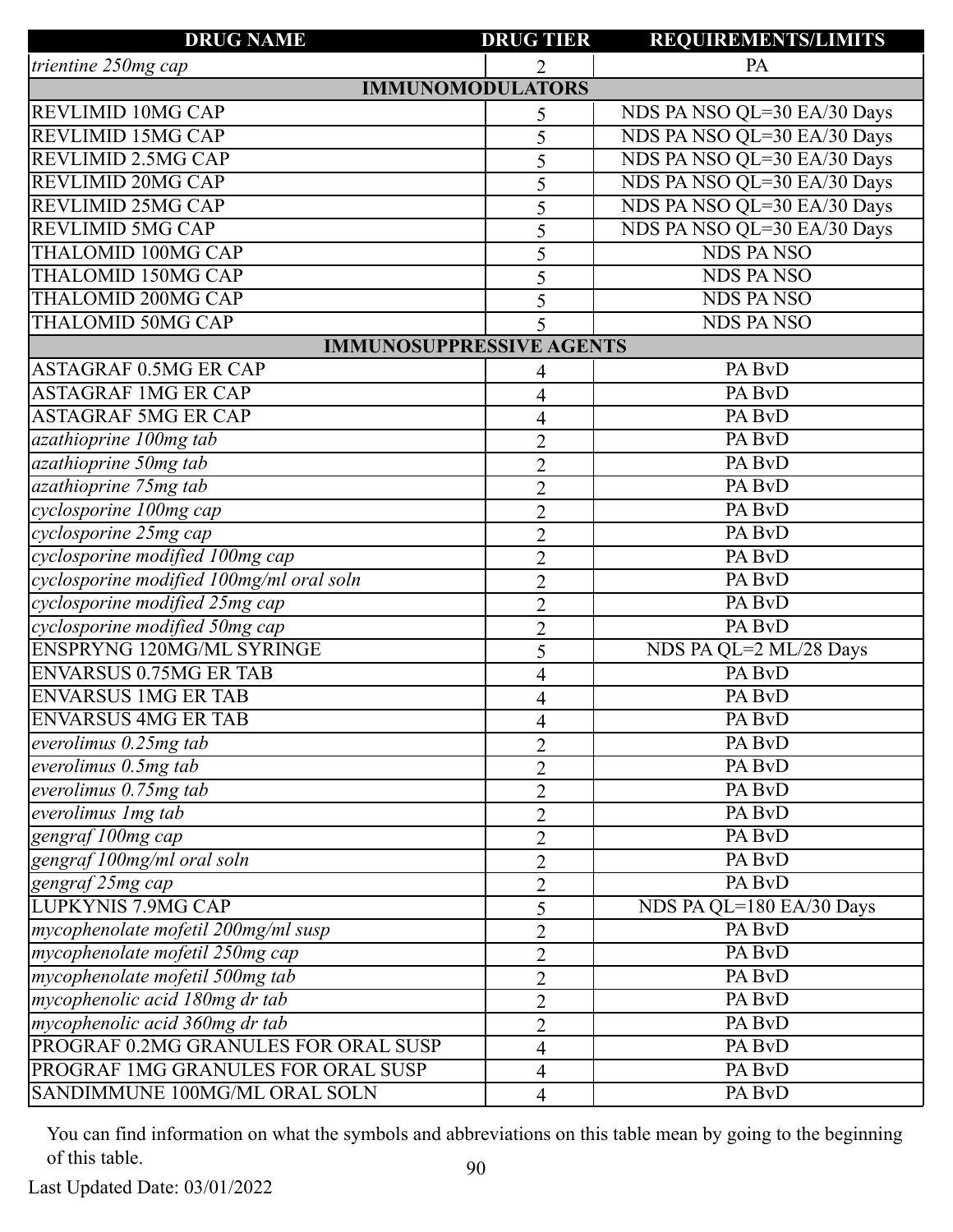| <b>DRUG NAME</b>                                    | <b>DRUG TIER</b> | <b>REQUIREMENTS/LIMITS</b> |  |
|-----------------------------------------------------|------------------|----------------------------|--|
| sirolimus 0.5mg tab                                 |                  | PA BvD                     |  |
| sirolimus Img tab                                   | $\overline{2}$   | PA BvD                     |  |
| sirolimus 1mg/ml oral soln                          | $\overline{2}$   | PA BvD                     |  |
| sirolimus 2mg tab                                   | $\overline{2}$   | PA BvD                     |  |
| tacrolimus 0.5mg cap                                |                  | PA BvD                     |  |
| tacrolimus Img cap                                  |                  | PA BvD                     |  |
| tacrolimus 5mg cap                                  |                  | PA BvD                     |  |
| <b>ZORTRESS 1MG TAB</b>                             |                  | PA BvD                     |  |
| <b>POTASSIUM REMOVING AGENTS</b>                    |                  |                            |  |
| LOKELMA 10GM POWDER FOR ORAL SUSP                   | 3                | PA                         |  |
| LOKELMA 5GM POWDER FOR ORAL SUSP                    | 3                | PA                         |  |
| sodium polystyrene sulfonate 15000mg powder for     | $\overline{2}$   |                            |  |
| oral susp                                           |                  |                            |  |
| SPS 15GM/60ML SUSP                                  | $\overline{2}$   |                            |  |
| <b>VELTASSA 16.8GM POWDER FOR ORAL SUSP</b>         | 3                | PA                         |  |
| <b>VELTASSA 25.2GM POWDER FOR ORAL SUSP</b>         | 3                | PA                         |  |
| <b>VELTASSA 8.4GM POWDER FOR ORAL SUSP</b>          | 3                | PA                         |  |
| <b>SYSTEMIC LUPUS ERYTHEMATOSUS AGENTS</b>          |                  |                            |  |
| BENLYSTA 200MG/ML AUTO-INJECTOR                     | 5                | NDS PA QL=4 ML/28 Days     |  |
| BENLYSTA 200MG/ML SYRINGE                           | 5                | NDS PA QL=4 ML/28 Days     |  |
| <b>MOUTH/THROAT/DENTAL AGENTS</b>                   |                  |                            |  |
| ANESTHETICS TOPICAL ORAL                            |                  |                            |  |
| lidocaine viscous 2% topical soln                   |                  |                            |  |
| <b>ANTI-INFECTIVES - THROAT</b>                     |                  |                            |  |
| clotrimazole 10mg lozenge                           | 2                |                            |  |
| nystatin 100000unit/ml susp                         | $\overline{2}$   |                            |  |
| ORAVIG 50MG BUCCAL TAB                              | 4                |                            |  |
| <b>ANTISEPTICS - MOUTH/THROAT</b>                   |                  |                            |  |
| chlorhexidine gluconate 0.12% mouthwash             |                  |                            |  |
| periogard 0.12% mouthwash                           |                  |                            |  |
| <b>STEROIDS - MOUTH/THROAT/DENTAL</b>               |                  |                            |  |
| triamcinolone acetonide 0.1% oral paste             |                  |                            |  |
| <b>THROAT PRODUCTS - MISC.</b>                      |                  |                            |  |
| cevimeline 30mg cap                                 | 2                |                            |  |
| pilocarpine 5mg tab                                 | $\overline{2}$   |                            |  |
| pilocarpine 7.5mg tab                               | $\mathfrak{D}$   |                            |  |
| <b>MUSCULOSKELETAL THERAPY AGENTS</b>               |                  |                            |  |
| <b>CENTRAL MUSCLE RELAXANTS</b>                     |                  |                            |  |
| baclofen 10mg tab                                   |                  |                            |  |
| baclofen 20mg tab                                   |                  |                            |  |
| carisoprodol 350mg tab                              | $\overline{2}$   |                            |  |
| chlorzoxazone 500mg tab                             | 3                |                            |  |
|                                                     |                  |                            |  |
|                                                     |                  |                            |  |
| cyclobenzaprine 10mg tab<br>cyclobenzaprine 5mg tab |                  |                            |  |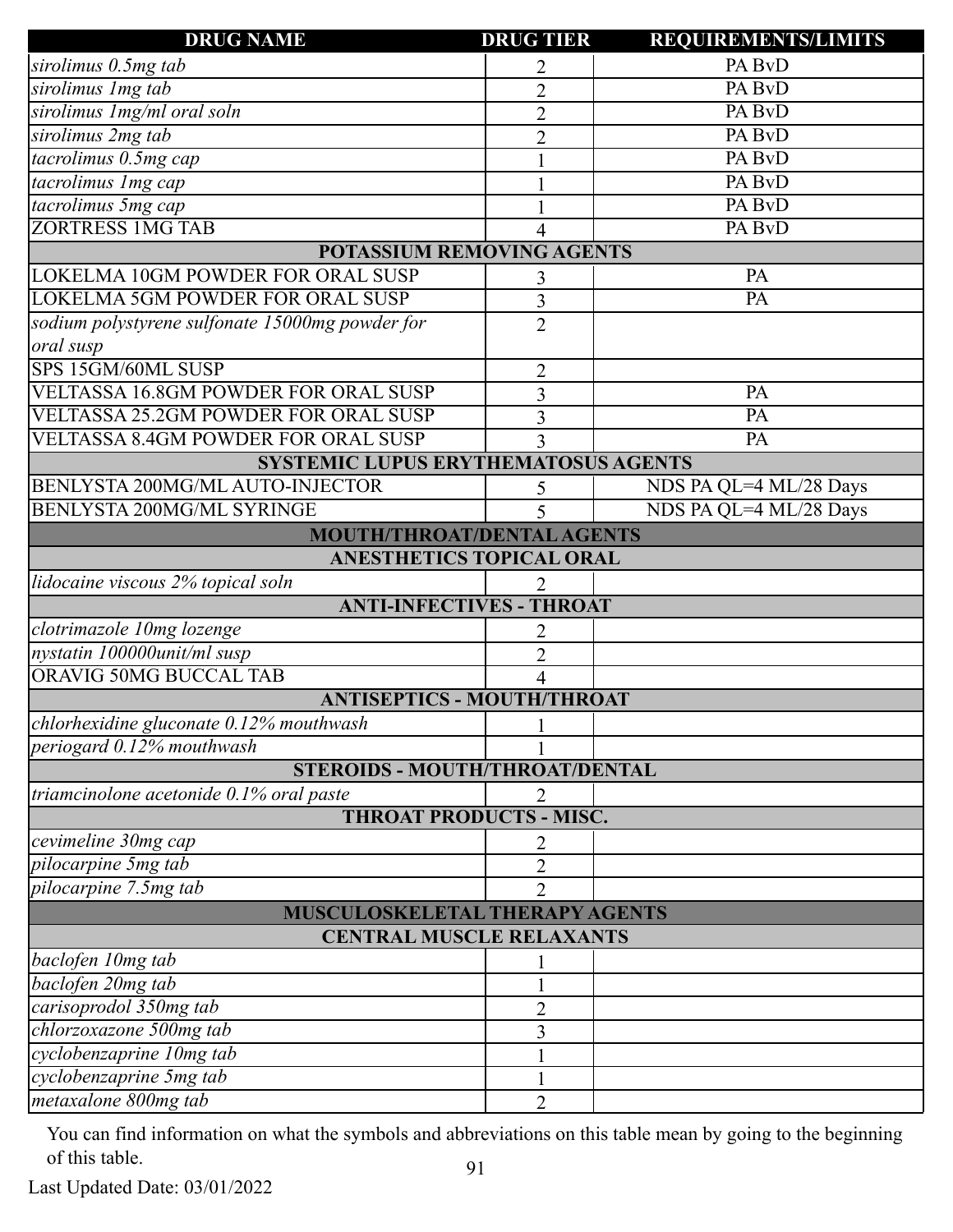| <b>DRUG NAME</b>                               | <b>DRUG TIER</b>            | <b>REQUIREMENTS/LIMITS</b> |
|------------------------------------------------|-----------------------------|----------------------------|
| methocarbamol 500mg tab                        |                             |                            |
| methocarbamol 750mg tab                        |                             |                            |
| orphenadrine citrate 100mg er tab              | $\overline{2}$              |                            |
| tizanidine 2mg cap                             | $\overline{2}$              |                            |
| tizanidine 2mg tab                             | 2                           |                            |
| tizanidine 4mg cap                             | $\overline{2}$              |                            |
| tizanidine 4mg tab                             | 2                           |                            |
| tizanidine 6mg cap                             | $\overline{2}$              |                            |
| <b>DIRECT MUSCLE RELAXANTS</b>                 |                             |                            |
| dantrolene sodium 100mg cap                    |                             |                            |
| dantrolene sodium 25mg cap                     | $\overline{2}$              |                            |
| dantrolene sodium 50mg cap                     | $\mathcal{D}_{\mathcal{L}}$ |                            |
| <b>NASAL AGENTS - SYSTEMIC AND TOPICAL</b>     |                             |                            |
| <b>NASAL ANTIALLERGY</b>                       |                             |                            |
| azelastine 0.15% (206mcg/act) nasal inhaler    |                             |                            |
| azelastine 1% (137mcg/act) nasal inhaler       |                             |                            |
| olopatadine 0.6% (0.665mg/act) nasal inhaler   | $\overline{2}$              |                            |
| <b>NASAL ANTICHOLINERGICS</b>                  |                             |                            |
| ipratropium bromide 0.03% (0.021mg/act) nasal  | 2                           |                            |
| inhaler                                        |                             |                            |
| ipratropium bromide 0.06% (0.042mg/act) nasal  | $\overline{2}$              |                            |
| inhaler                                        |                             |                            |
| <b>NASAL STEROIDS</b>                          |                             |                            |
| FLUNISOLIDE 0.025MG/ACT NASAL INHALER          | 4                           | QL=50 ML/30 Days           |
| fluticasone propionate 50mcg/act nasal inhaler |                             | QL=32 GM/30 Days           |
| <b>NEUROMUSCULAR AGENTS</b>                    |                             |                            |
| <b>ALS AGENTS</b>                              |                             |                            |
| riluzole 50mg tab                              | 2                           |                            |
| SPINAL MUSCULAR ATROPHY AGENTS (SMA)           |                             |                            |
| EVRYSDI 0.75MG/ML ORAL SOLN                    | 5                           | NDS PA QL=200 ML/30 Days   |
| <b>NUTRIENTS</b>                               |                             |                            |
| <b>CARBOHYDRATES</b>                           |                             |                            |
| glucose 100mg/ml inj                           | 2                           | PA BvD                     |
| glucose 50mg/ml inj                            | $\overline{2}$              |                            |
| <b>LIPIDS</b>                                  |                             |                            |
| <b>INTRALIPID 20GM/100ML INJ</b>               | $\overline{2}$              | PA BvD                     |
| <b>INTRALIPID 30GM/100ML INJ</b>               | 4                           | PA BvD                     |
| NUTRILIPID 20GM/100ML INJ                      | $\overline{2}$              | PA BvD                     |
| <b>PROTEINS</b>                                |                             |                            |
| AMINOSYN-PF 7% INJ                             | 4                           | PA BvD                     |
| CLINIMIX 4.25/10 INJ                           | 3                           | PA BvD                     |
| CLINIMIX 4.25/5 INJ                            | 3                           | PA BvD                     |
| CLINIMIX 5/15 INJ                              | 3                           | PA BvD                     |
| <b>CLINIMIX 5/20 INJ</b>                       |                             | PA BvD                     |
| CLINIMIX E 2.75/5 INJ                          | 3                           |                            |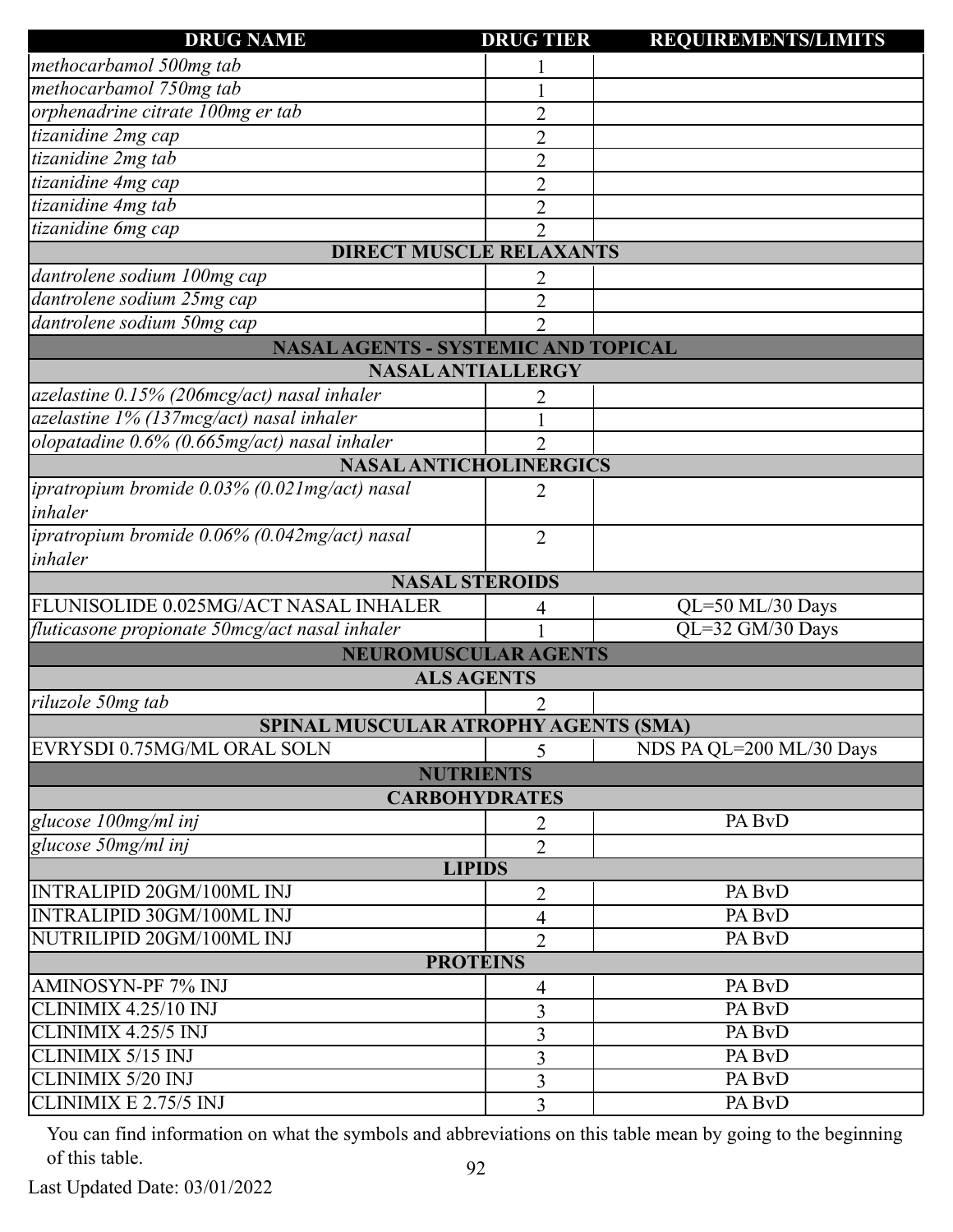| <b>DRUG NAME</b>                               | <b>DRUG TIER</b> | <b>REQUIREMENTS/LIMITS</b> |
|------------------------------------------------|------------------|----------------------------|
| CLINIMIX E 4.25/10 INJ                         | 3                | PA BvD                     |
| CLINIMIX E 4.25/5 INJ                          | 3                | PA BvD                     |
| <b>CLINIMIX E 5/15 INJ</b>                     | 3                | PA BvD                     |
| <b>CLINIMIX E 5/20 INJ</b>                     | 3                | PA BvD                     |
| clinisol 15 inj                                | $\overline{2}$   | PA BvD                     |
| <b>HEPATAMINE 8 INJ</b>                        | $\overline{2}$   | PA BvD                     |
| plenamine 15% inj                              | $\overline{2}$   | PA BvD                     |
| PREMASOL 10% INJ                               | 4                | PA BvD                     |
| PROCALAMINE 3% INJ                             | 4                | PA BvD                     |
| PROSOL 20% INJ                                 | 4                | PA BvD                     |
| TRAVASOL 10% INJ                               | 4                | PA BvD                     |
| <b>TROPHAMINE 10% INJ</b>                      | 4                | PA BvD                     |
| <b>OPHTHALMIC AGENTS</b>                       |                  |                            |
| <b>BETA-BLOCKERS - OPHTHALMIC</b>              |                  |                            |
| betaxolol 0.5% ophth soln                      | 2                |                            |
| <b>BETIMOL 0.25% OPHTH SOLN</b>                | 4                |                            |
| BETIMOL 0.5% OPHTH SOLN                        | 3                |                            |
| <b>BETOPTIC S 0.25% OPHTH SUSP</b>             | 4                |                            |
| <b>CARTEOLOL 1% OPHTH SOLN</b>                 | $\overline{2}$   |                            |
| <b>COMBIGAN 2-5MG/ML OPHTH SOLN</b>            | 3                |                            |
| dorzolamide/timolol 22.3-6.8mg/ml ophth soln   | $\mathbf{1}$     |                            |
| dorzolamide/timolol maleate 2%-0.5% ophth soln | $\overline{2}$   |                            |
| (preservative-free)                            |                  |                            |
| LEVOBUNOLOL 0.5% OPHTH SOLN                    | $\overline{2}$   |                            |
| timolol 0.25% ophth gel                        | $\overline{2}$   |                            |
| timolol 0.25% ophth soln                       | 1                |                            |
| timolol 0.5% 24hr ophth soln                   | $\overline{2}$   |                            |
| timolol 0.5% ophth gel                         | $\overline{2}$   |                            |
| timolol 0.5% ophth soln                        |                  |                            |
| timolol 0.5% ophth soln (preservative-free)    | $\overline{2}$   |                            |
| TIMOPTIC 0.25% OPHTH SOLN                      | $\overline{4}$   |                            |
| (PRESERVATIVE-FREE)                            |                  |                            |
| <b>CYCLOPLEGIC MYDRIATICS</b>                  |                  |                            |
| ATROPINE SULFATE 1% OPHTH SOLN                 | 2                |                            |
| <b>MIOTICS</b>                                 |                  |                            |
| pilocarpine 1% ophth soln                      | 2                |                            |
| pilocarpine 2% ophth soln                      | 2                |                            |
| pilocarpine 4% ophth soln                      | $\overline{2}$   |                            |
| <b>OPHTHALMIC ADRENERGIC AGENTS</b>            |                  |                            |
| ALPHAGAN 0.1% OPHTH SOLN                       | 4                |                            |
| apraclonidine 0.5% ophth soln                  | 2                |                            |
| brimonidine tartrate 0.15% ophth soln          | $\overline{2}$   |                            |
| brimonidine tartrate 0.2% ophth soln           | $\overline{2}$   |                            |
| <b>IOPIDINE 1% OPHTH SOLN</b>                  | 4                |                            |
| SIMBRINZA 0.2-1% OPHTH SUSP                    | 3                |                            |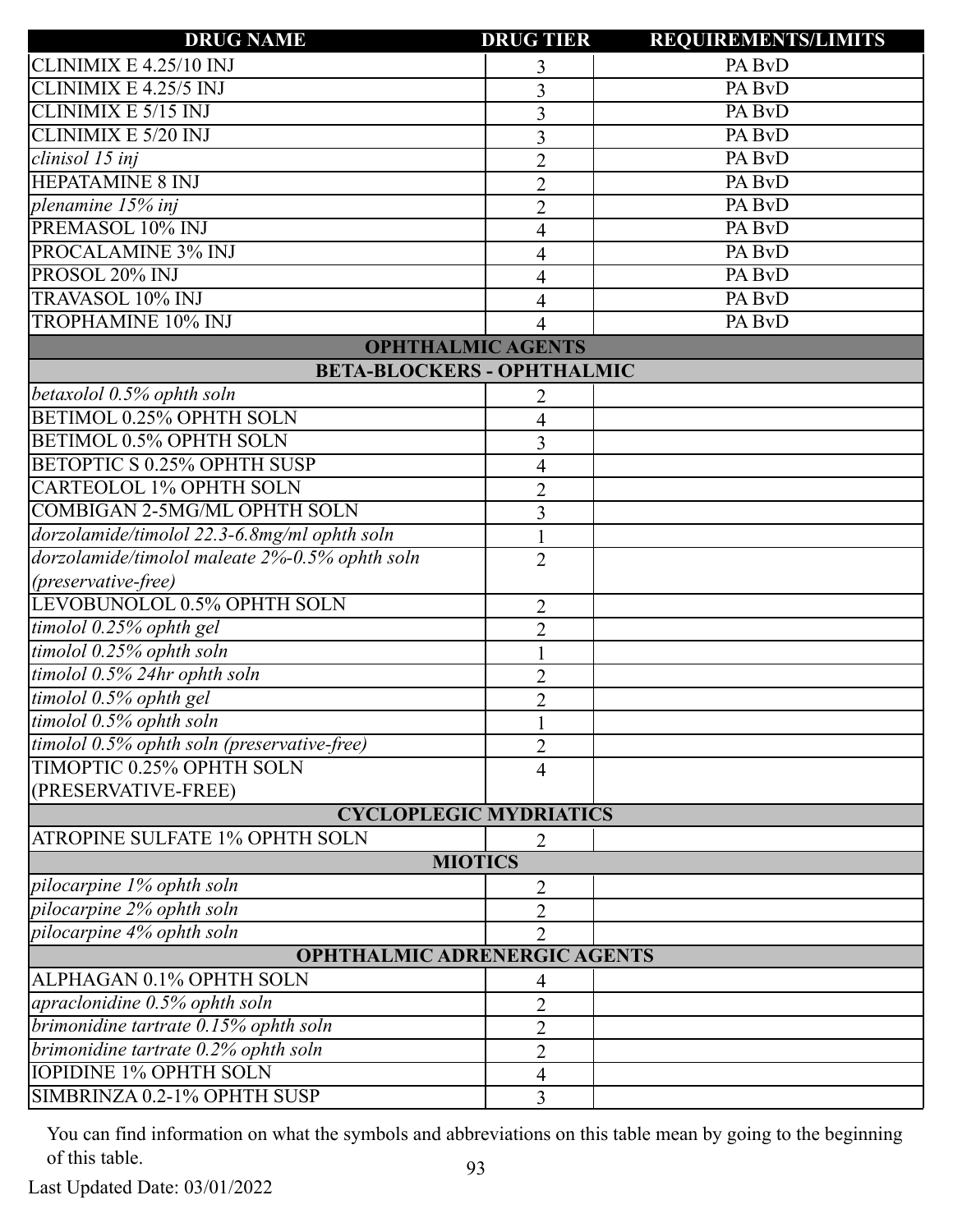| <b>DRUG NAME</b>                                    | <b>DRUG TIER</b> | <b>REQUIREMENTS/LIMITS</b>              |  |
|-----------------------------------------------------|------------------|-----------------------------------------|--|
| <b>OPHTHALMIC ANTI-INFECTIVES</b>                   |                  |                                         |  |
| <b>AZASITE 1% OPHTH SOLN</b>                        | 3                |                                         |  |
| BACITRACIN 500UNIT/GM OPHTH OINTMENT                | $\overline{2}$   |                                         |  |
| bacitracin/polymyxin B 0.5-10unit/mg ophth ointment | $\overline{2}$   | QL=7 GM/7 Days                          |  |
| CILOXAN 0.3% OPHTH OINTMENT                         | $\overline{4}$   | QL=7 GM/7 Days                          |  |
| ciprofloxacin 0.3% ophth soln                       | $\overline{2}$   | QL=60 ML/30 Days                        |  |
| erythromycin 0.5% ophth ointment                    | $\overline{2}$   | QL=7 GM/7 Days                          |  |
| gatifloxacin 0.5% ophth soln                        | $\overline{2}$   | QL=5 ML/7 Days                          |  |
| <b>GENTAK 0.3% OPHTH OINTMENT</b>                   | $\overline{2}$   | QL=7 GM/7 Days                          |  |
| gentamicin 0.3% ophth soln                          | $\overline{2}$   | QL=10 ML/7 Days                         |  |
| levofloxacin 0.5% ophth soln                        |                  | QL=60 ML/30 Days                        |  |
| moxifloxacin 0.5% ophth soln                        |                  | QL=6 ML/7 Days                          |  |
| <b>NATACYN 5% OPHTH SUSP</b>                        | 3                | QL=15 ML/7 Days                         |  |
| neomycin/bacitracin/polymyxin ophth ointment        | $\overline{2}$   | QL=7 GM/7 Days                          |  |
| 5(3.5)mg-400unit-10000unit                          |                  |                                         |  |
| NEOMYCIN/POLYMYXIN B/GRAMICIDIN                     | $\overline{2}$   | QL=10 ML/7 Days                         |  |
| 1.75-10000-0.025MG-UNT-MG/ML OPHTH SOLN             |                  |                                         |  |
| ofloxacin 0.3% ophth soln                           | $\overline{2}$   | QL=60 ML/30 Days                        |  |
| polymyxin b/trimethoprim 10000 Unit/ML-0.1% ophth   |                  | QL=10 ML/7 Days                         |  |
| soln                                                |                  |                                         |  |
| SULFACETAMIDE SODIUM 10% OPHTH OINTMENT             | 2                | $QL=7$ GM/7 Days                        |  |
| sulfacetamide sodium 10% ophth soln                 | $\overline{2}$   | $\overline{QL=}15 \overline{ML/7}$ Days |  |
| tobramycin 0.3% ophth soln                          | $\overline{2}$   | QL=60 ML/30 Days                        |  |
| TOBREX 0.3% OPHTH OINTMENT                          | 4                | QL=7 GM/7 Days                          |  |
| TRIFLURIDINE 1% OPHTH SOLN                          | $\overline{2}$   | QL=15 ML/7 Days                         |  |
| ZIRGAN 0.15% OPHTH GEL                              | 3                | QL=10 GM/7 Days                         |  |
| <b>OPHTHALMIC IMMUNOMODULATORS</b>                  |                  |                                         |  |
| RESTASIS 0.05% OPHTH SUSP (MULTI-USE VIAL)          | 3                |                                         |  |
| RESTASIS 0.05% OPHTH SUSP (SINGLE USE VIAL)         | $\overline{3}$   |                                         |  |
| <b>OPHTHALMIC KINASE INHIBITORS</b>                 |                  |                                         |  |
| RHOPRESSA 0.02% OPHTH SOLN                          | 3                | $QL = 5 ML/30$ Days                     |  |
| ROCKLATAN 0.05-0.2MG/ML OPHTH SOLN                  | 3                | QL=5 ML/30 Days                         |  |
| <b>OPHTHALMIC NERVE GROWTH FACTORS</b>              |                  |                                         |  |
| <b>OXERVATE 0.002% OPHTH SOLN</b>                   | 5                | NDS PA QL=112 ML/365 Days               |  |
| <b>OPHTHALMIC STEROIDS</b>                          |                  |                                         |  |
| <b>ALREX 0.2% OPHTH SUSP</b>                        | 3                |                                         |  |
| BLEPHAMIDE 0.2-10% OPHTH OINTMENT                   | 4                |                                         |  |
| BLEPHAMIDE 0.2-10% OPHTH SUSP                       | $\overline{4}$   |                                         |  |
| DEXAMETHASONE PHOSPHATE 0.1% OPHTH                  | $\overline{2}$   |                                         |  |
| <b>SOLN</b>                                         |                  |                                         |  |
| $de$ xamethasone/neomycin/polymyxin b 0.1% ophth    | $\overline{2}$   |                                         |  |
| ointment                                            |                  |                                         |  |
| dexamethasone/tobramycin 0.3-0.1% ophth susp        | $\overline{2}$   |                                         |  |
| difluprednate 0.05% ophth susp                      | $\overline{2}$   |                                         |  |
| FLAREX 0.1% OPHTH SUSP                              | $\overline{4}$   |                                         |  |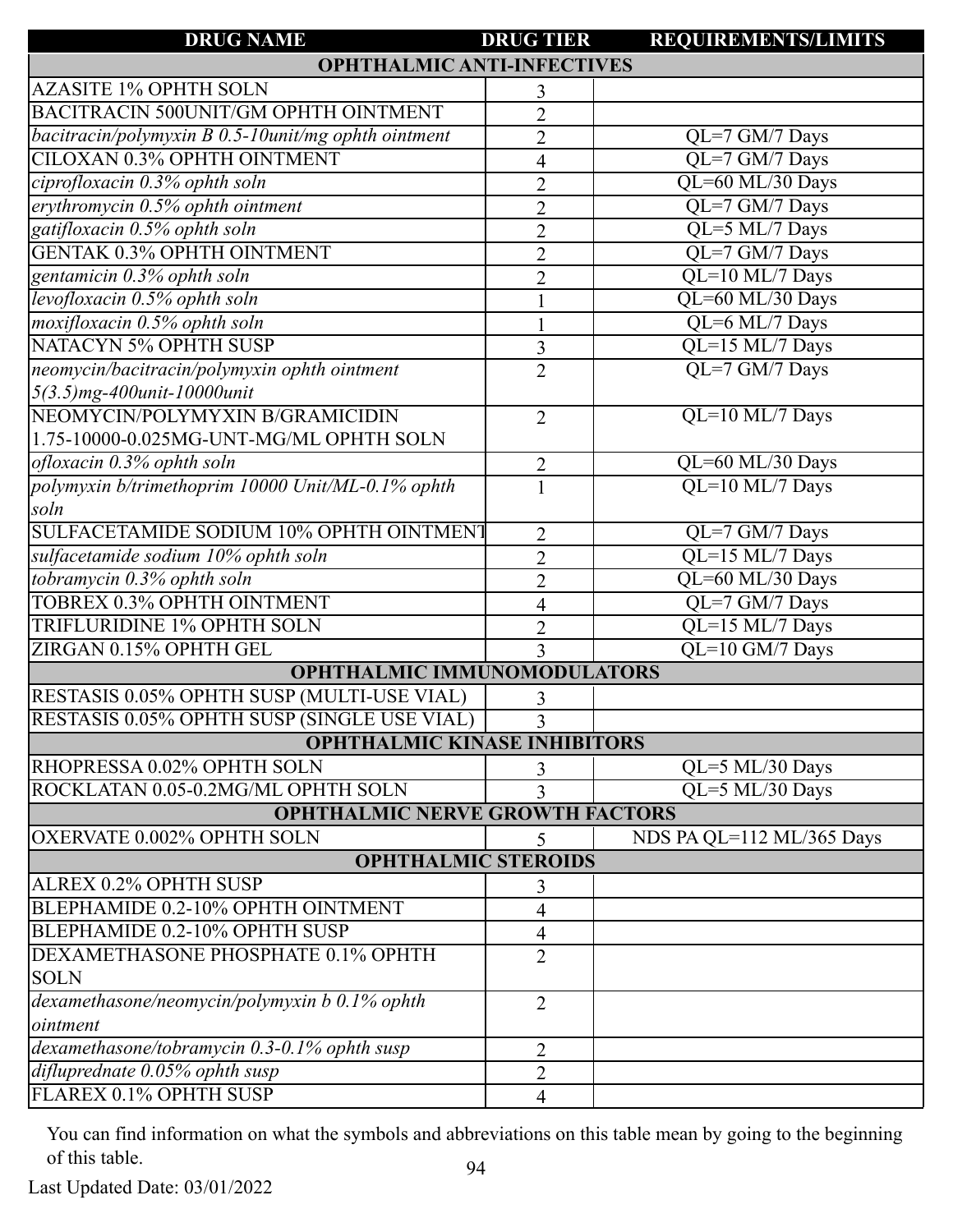| <b>DRUG NAME</b>                                   | <b>DRUG TIER</b>           | <b>REQUIREMENTS/LIMITS</b> |
|----------------------------------------------------|----------------------------|----------------------------|
| fluorometholone 0.1% ophth susp                    | 2                          |                            |
| FML 0.1% OPHTH OINTMENT                            | 4                          |                            |
| FML FORTE LIQUIFILM 0.25% OPHTH SUSP               | 4                          |                            |
| LOTEMAX 0.5% OPHTH OINTMENT                        | 3                          |                            |
| loteprednol etabonate 0.5% ophth gel               | $\overline{2}$             |                            |
| loteprednol etabonate 0.5% ophth susp              | $\overline{2}$             |                            |
| <b>MAXIDEX 0.1% OPHTH SUSP</b>                     | 3                          |                            |
| neomycin/polymyxin/bacitracin/hydrocortisone ophth | $\overline{2}$             |                            |
| 1% ointment                                        |                            |                            |
| neomycin/polymyxin/dexamethasone 0.1% ophth susp   | $\overline{2}$             |                            |
| NEOMYCIN/POLYMYXIN/HYDROCORTISONE                  | $\overline{2}$             |                            |
| 3.5-10000UNIT-10MG/ML OPHTH SUSP                   |                            |                            |
| PRED FORTE 1% OPHTH SUSP                           | 4                          |                            |
| PRED MILD 0.12% OPHTH SUSP                         | 3                          |                            |
| PRED-G 0.3-0.6% OPHTH OINTMENT                     | 4                          |                            |
| PRED-G 0.3-1% OPHTH SUSP                           | 3                          |                            |
| PREDNISOLONE 1% OPHTH SOLN                         | $\overline{2}$             |                            |
| PREDNISOLONE ACETATE 1% OPHTH SUSP                 | $\overline{2}$             |                            |
| SULFACETAMIDE/PREDNISOLONE 10-0.25%                | $\overline{2}$             |                            |
| <b>OPHTH SOLN</b>                                  |                            |                            |
| TOBRADEX 0.05-0.3% OPHTH SUSP                      | 4                          |                            |
| TOBRADEX 0.1-0.3% OPHTH OINTMENT                   | 3                          |                            |
| ZYLET 0.5-0.3% OPHTH SUSP                          | 3                          |                            |
|                                                    | <b>OPHTHALMICS - MISC.</b> |                            |
| <b>ACUVAIL 0.45% OPHTH SOLN</b>                    | 4                          | QL=60 EA/365 Days          |
| <b>ALOCRIL 2% OPHTH SOLN</b>                       | 3                          |                            |
| ALOMIDE 0.1% OPHTH SOLN                            | 3                          |                            |
| azelastine 0.05% ophth soln                        | $\overline{2}$             |                            |
| bepotastine besilate 1.5% ophth soln               | $\overline{2}$             |                            |
| brinzolamide 1% ophth susp                         | $\overline{2}$             |                            |
| bromfenac 0.09% ophth soln                         | $\overline{2}$             | QL=6.80 ML/365 Days        |
| cromolyn sodium 4% ophth soln                      | $\overline{2}$             |                            |
| CYSTADROPS 0.37% OPHTH SOLN                        | 5                          | NDS PA QL=20 ML/28 Days    |
| <b>CYSTARAN 0.44% OPHTH SOLN</b>                   | 5                          | NDS PA QL=60 ML/28 Days    |
| diclofenac sodium 0.1% ophth soln                  |                            | QL=20 ML/365 Days          |
| dorzolamide 2% ophth soln                          |                            |                            |
| epinastine 0.05% ophth soln                        | $\overline{2}$             |                            |
| FLURBIPROFEN SODIUM 0.03% OPHTH SOLN               | 3                          |                            |
| ILEVRO 0.3% OPHTH SUSP                             | 3                          | QL=12 ML/365 Days          |
| ketorolac tromethamine 0.4% ophth soln             | $\overline{2}$             | QL=20 ML/365 Days          |
| ketorolac tromethamine 0.5% ophth soln             |                            |                            |
| NEVANAC 0.1% OPHTH SUSP                            | 3                          | QL=12 ML/365 Days          |
| olopatadine 0.1% ophth soln                        |                            |                            |
| olopatadine 0.2% ophth soln                        |                            |                            |
| PROLENSA 0.07% OPHTH SOLN                          | 4                          | QL=12 ML/365 Days          |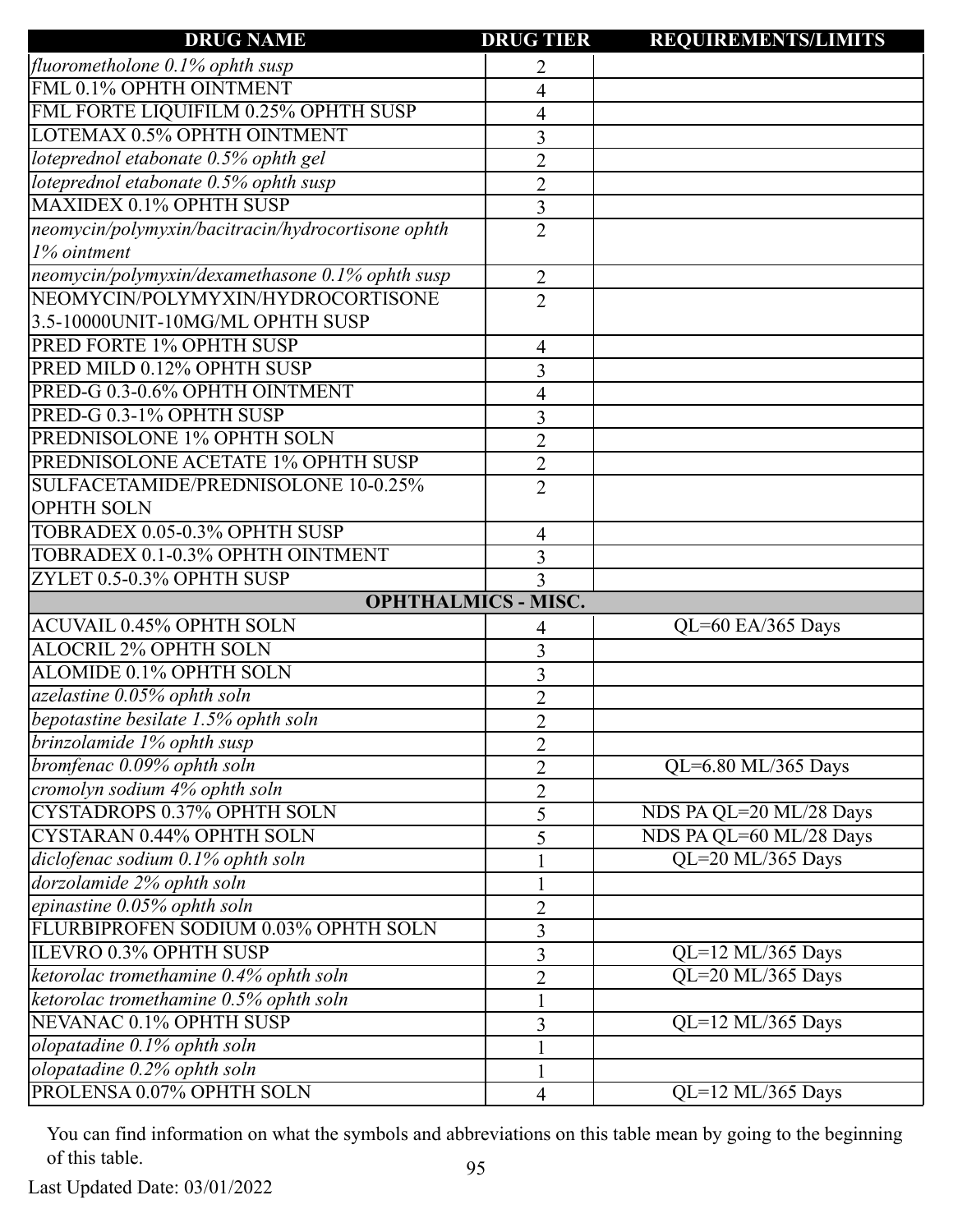| <b>DRUG NAME</b>                               | <b>DRUG TIER</b>            | <b>REQUIREMENTS/LIMITS</b> |
|------------------------------------------------|-----------------------------|----------------------------|
| PROSTAGLANDINS - OPHTHALMIC                    |                             |                            |
| bimatoprost 0.03% ophth soln                   | 2                           | QL=5 ML/30 Days            |
| latanoprost 0.005% ophth soln                  |                             | QL=5 ML/30 Days            |
| LUMIGAN 0.01% OPHTH SOLN                       | 3                           | QL=5 ML/30 Days            |
| travoprost 0.004% ophth soln                   | $\overline{2}$              | QL=5 ML/30 Days            |
| ZIOPTAN 0.0015% OPHTH SOLN                     | 4                           | ST QL=30 EA/30 Days        |
|                                                | <b>OTIC AGENTS</b>          |                            |
| <b>OTIC AGENTS - MISCELLANEOUS</b>             |                             |                            |
| acetic acid 2% otic soln                       |                             |                            |
|                                                | <b>OTIC ANTI-INFECTIVES</b> |                            |
| CETRAXAL 0.2% OTIC SOLN                        | 3                           |                            |
| <b>CIPROFLOXACIN 0.2% OTIC SOLN</b>            | 3                           |                            |
| ofloxacin 0.3% otic soln                       |                             |                            |
|                                                | <b>OTIC COMBINATIONS</b>    |                            |
| CIPRO HC 0.2-1% OTIC SUSP                      | 4                           |                            |
| ciprofloxacin/dexamethasone 0.3-0.1% otic susp | $\overline{2}$              |                            |
| neomycin/polymyxin/hydrocortisone              | $\overline{2}$              |                            |
| $3.5$ -10000unit-1% otic soln                  |                             |                            |
| neomycin/polymyxin/hydrocortisone              | $\overline{2}$              |                            |
| 3.5-10000 $unit-1\%$ otic susp                 |                             |                            |
|                                                | <b>OTIC STEROIDS</b>        |                            |
| flac 0.01% otic soln                           | 2                           |                            |
| fluocinolone acetonide 0.01% otic soln         | $\overline{2}$              |                            |
| hydrocortisone/acetic acid 1-2% otic soln      | $\overline{2}$              |                            |
| PASSIVE IMMUNIZING AND TREATMENT AGENTS        |                             |                            |
|                                                | <b>IMMUNE SERUMS</b>        |                            |
| <b>BIVIGAM 5GM/50ML INJ</b>                    | 5                           | <b>NDS PA</b>              |
| FLEBOGAMMA 5GM/50ML INJ                        | 5                           | <b>NDS PA</b>              |
| GAMMAGARD 10GM INJ                             | 5                           | NDS PA                     |
| GAMMAGARD 2.5GM/25ML INJ                       | 5                           | <b>NDS PA</b>              |
| GAMMAGARD 5GM INJ                              | 5                           | <b>NDS PA</b>              |
| <b>GAMMAKED 1GM/10ML INJ</b>                   | 5                           | <b>NDS PA</b>              |
| GAMMAPLEX 10GM/100ML INJ                       | 5                           | <b>NDS PA</b>              |
| GAMMAPLEX 10GM/200ML INJ                       | 5                           | <b>NDS PA</b>              |
| GAMMAPLEX 20GM/200ML INJ                       | 5                           | <b>NDS PA</b>              |
| <b>GAMMAPLEX 5GM/50ML INJ</b>                  | 5                           | <b>NDS PA</b>              |
| <b>GAMUNEX 1GM/10ML INJ</b>                    | 5                           | <b>NDS PA</b>              |
| OCTAGAM 1GM/20ML INJ                           | 5                           | <b>NDS PA</b>              |
| OCTAGAM 2GM/20ML INJ                           | 5                           | <b>NDS PA</b>              |
| PANZYGA 10GM/100ML INJ                         | 5                           | <b>NDS PA</b>              |
| PANZYGA 1GM/10ML INJ                           | 5                           | <b>NDS PA</b>              |
| PANZYGA 2.5GM/25ML INJ                         | 5                           | <b>NDS PA</b>              |
| PANZYGA 20GM/200ML INJ                         | 5                           | <b>NDS PA</b>              |
| PANZYGA 30GM/300ML INJ                         | 5                           | <b>NDS PA</b>              |
| PANZYGA 5GM/50ML INJ                           | 5                           | <b>NDS PA</b>              |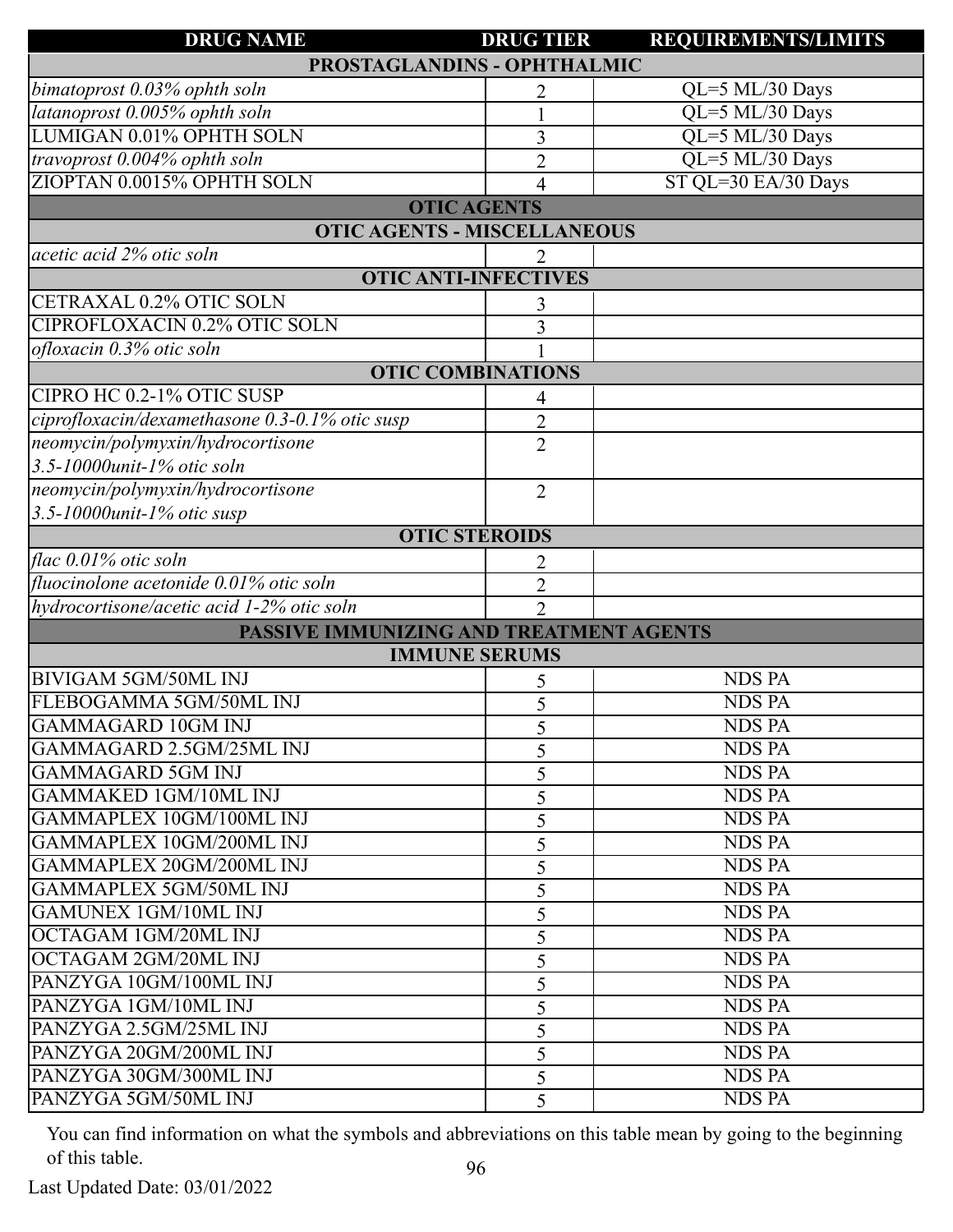| <b>DRUG NAME</b>                              | <b>DRUG TIER</b> | <b>REQUIREMENTS/LIMITS</b> |  |  |
|-----------------------------------------------|------------------|----------------------------|--|--|
| PRIVIGEN 20GM/200ML INJ                       | 5                | <b>NDS PA</b>              |  |  |
| VARIZIG 125UNIT/1.2ML INJ                     | 5                | <b>NDS</b>                 |  |  |
| <b>PENICILLINS</b>                            |                  |                            |  |  |
| <b>AMINOPENICILLINS</b>                       |                  |                            |  |  |
| AMOXICILLIN 125MG CHEW TAB                    |                  |                            |  |  |
| amoxicillin 250mg cap                         |                  |                            |  |  |
| AMOXICILLIN 250MG CHEW TAB                    | $\overline{2}$   |                            |  |  |
| amoxicillin 25mg/ml susp                      |                  |                            |  |  |
| amoxicillin 40mg/ml susp                      |                  |                            |  |  |
| amoxicillin 500mg cap                         |                  |                            |  |  |
| amoxicillin 500mg tab                         |                  |                            |  |  |
| amoxicillin 50mg/ml susp                      |                  |                            |  |  |
| amoxicillin 80mg/ml susp                      |                  |                            |  |  |
| amoxicillin 875mg tab                         |                  |                            |  |  |
| ampicillin 1000mg inj                         | 2                |                            |  |  |
| ampicillin 100mg/ml inj                       | $\overline{c}$   |                            |  |  |
| <b>AMPICILLIN 125MG INJ</b>                   | 3                |                            |  |  |
| <b>AMPICILLIN 500MG CAP</b>                   |                  |                            |  |  |
| <b>NATURAL PENICILLINS</b>                    |                  |                            |  |  |
| BICILLIN L-A 1200000UNIT/2ML SYRINGE          | 3                |                            |  |  |
| BICILLIN L-A 2400000UNIT/4ML SYRINGE          | 3                |                            |  |  |
| <b>BICILLIN L-A 600000UNIT/ML SYRINGE</b>     | 3                |                            |  |  |
| penicillin g potassium 1000000unit/ml inj     | $\overline{2}$   |                            |  |  |
| PENICILLIN G POTASSIUM 40000UNIT/ML INJ       | $\overline{2}$   |                            |  |  |
| PENICILLIN G POTASSIUM 60000UNIT/ML INJ       | $\overline{2}$   |                            |  |  |
| PENICILLIN G PROCAINE 600000UNIT/ML           | 3                |                            |  |  |
| <b>SYRINGE</b>                                |                  |                            |  |  |
| PENICILLIN G SODIUM 100000UNIT/ML INJ         | 3                |                            |  |  |
| penicillin v potassium 250mg tab              | $\mathbf{1}$     |                            |  |  |
| PENICILLIN V POTASSIUM 25MG/ML ORAL SOLN      |                  |                            |  |  |
| penicillin v potassium 500mg tab              |                  |                            |  |  |
| PENICILLIN V POTASSIUM 50MG/ML ORAL SOLN      |                  |                            |  |  |
| PENICILLIN COMBINATIONS                       |                  |                            |  |  |
| AMOXICILLIN 1000MG/CLAVULANATE 62.5MG ER      | $\overline{4}$   |                            |  |  |
| <b>TAB</b>                                    |                  |                            |  |  |
| AMOXICILLIN 200MG/CLAVULANATE 28.5MG          | 3                |                            |  |  |
| <b>CHEW TAB</b>                               |                  |                            |  |  |
| amoxicillin 250mg/clavulanate 125mg tab       | 2                |                            |  |  |
| AMOXICILLIN 400MG/CLAVULANATE 57MG CHEW       | 3                |                            |  |  |
| <b>TAB</b>                                    |                  |                            |  |  |
| amoxicillin 500mg/clavulanate 125mg tab       |                  |                            |  |  |
| amoxicillin 875mg/clavulanate 125mg tab       |                  |                            |  |  |
| amoxicillin/k clavulanate 200-28.5mg/5ml susp | $\overline{2}$   |                            |  |  |
| amoxicillin/k clavulanate 250-62.5mg/5ml susp | $\overline{2}$   |                            |  |  |
| amoxicillin/k clavulanate 400-57mg/5ml susp   | $\overline{2}$   |                            |  |  |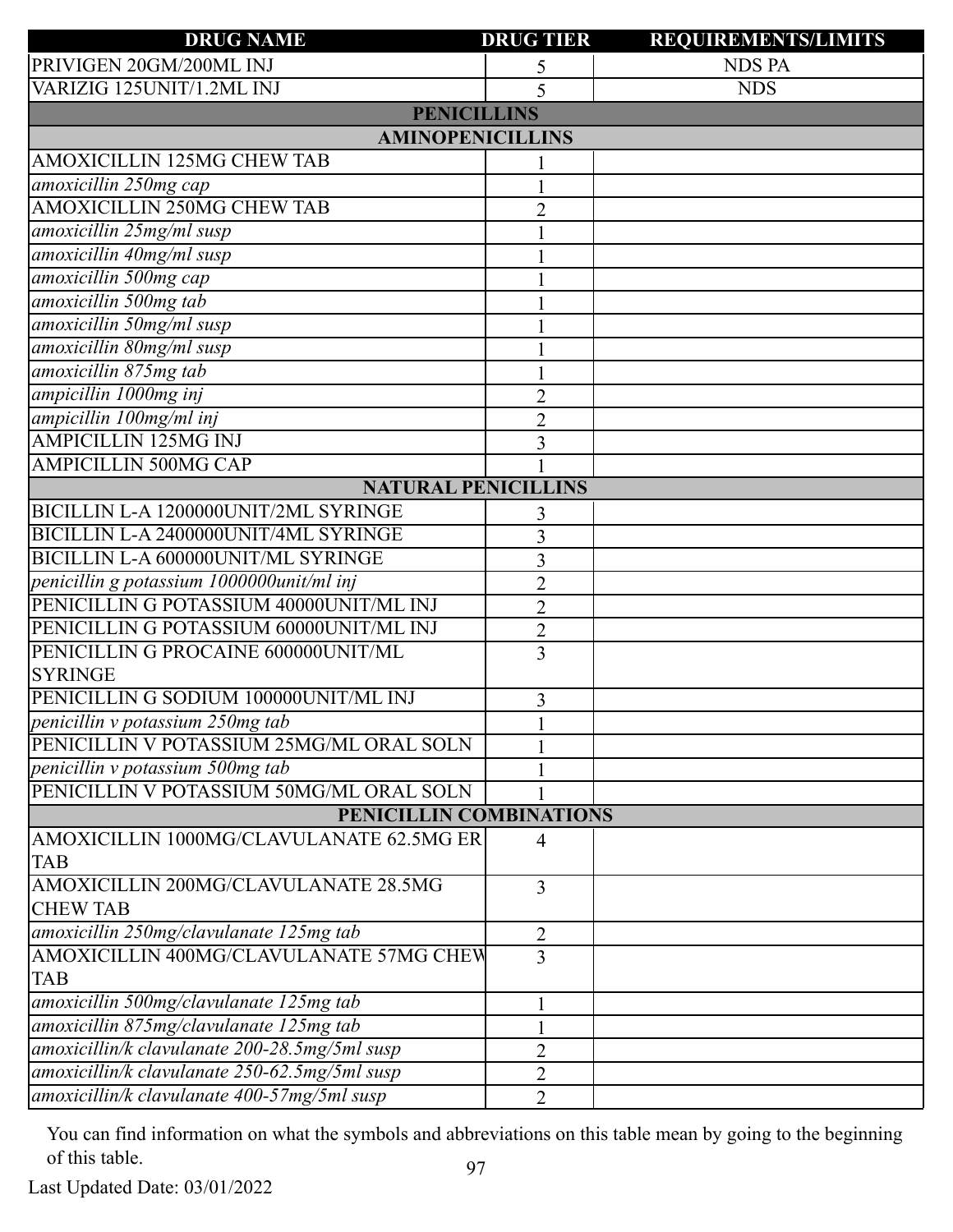| amoxicillin/k clavulanate 600-42.9mg/5ml susp<br>2<br>ampicillin 1000mg/sulbactam 500mg inj<br>$\overline{2}$<br>ampicillin 100mg/ml/sulbactam 50mg/ml inj<br>$\overline{2}$<br>ampicillin 2000mg/sulbactam 1000mg inj<br>$\overline{2}$<br>BICILLIN 300000-300000UNIT/ML SYRINGE<br>3<br>BICILLIN 450000-150000UNIT/ML SYRINGE<br>3<br>piperacillin 2000mg/tazobactam 250mg inj<br>$\overline{2}$<br>piperacillin 200mg/ml/tazobactam 25mg/ml inj<br>$\overline{2}$<br>piperacillin 3000mg/tazobactam 375mg inj<br>$\overline{2}$<br>piperacillin 4000mg/tazobactam 500mg inj<br>$\overline{2}$<br>ZOSYN 2000-250MG INJ<br>4<br>ZOSYN 3000-375MG INJ<br>4<br>PENICILLINASE-RESISTANT PENICILLINS<br>dicloxacillin 250mg cap<br>2<br>dicloxacillin 500mg cap<br>$\overline{2}$<br>nafcillin 1000mg inj<br>$\overline{2}$<br>nafcillin 100mg/ml inj<br>$\overline{2}$<br>nafcillin 2000mg inj<br>$\overline{2}$<br>oxacillin 1000mg inj<br>$\overline{2}$<br>oxacillin 100mg/ml inj<br>$\overline{2}$<br>oxacillin 2000mg inj<br>$\overline{2}$<br><b>OXACILLIN 20MG/ML INJ</b><br>3<br>OXACILLIN 40MG/ML INJ<br>3<br><b>PROGESTINS</b><br><b>PROGESTINS</b><br>medroxyprogesterone acetate 10mg tab<br>medroxyprogesterone acetate 2.5mg tab<br>medroxyprogesterone acetate 5mg tab<br>megestrol acetate 125mg/ml susp<br>PA<br>2<br>norethindrone acetate 5mg tab<br>$\overline{2}$<br>progesterone 100mg cap<br>$\overline{2}$<br>progesterone 200mg cap<br>$\overline{2}$<br>PSYCHOTHERAPEUTIC AND NEUROLOGICAL AGENTS - MISC.<br><b>AGENTS FOR CHEMICAL DEPENDENCY</b><br>acamprosate calcium 333mg dr tab<br>2<br>disulfiram 250mg tab<br>$\overline{2}$<br>disulfiram 500mg tab<br>$\overline{2}$<br><b>LUCEMYRA 0.18MG TAB</b><br>PA QL=168 EA/14 Days<br>4<br><b>ANTI-CATAPLECTIC AGENTS</b><br>XYREM 500MG/ML ORAL SOLN<br>NDS PA QL=540 ML/30 Days<br><b>ANTIDEMENTIA AGENTS</b><br>donepezil 10mg odt<br>$QL=30$ EA/30 Days<br>2<br>donepezil 10mg tab<br>donepezil 23mg tab<br>$QL=30$ EA/30 Days<br>2<br>donepezil 5mg odt<br>QL=30 EA/30 Days<br>$\overline{2}$ | <b>DRUG NAME</b> | <b>DRUG TIER</b> | <b>REQUIREMENTS/LIMITS</b> |
|-------------------------------------------------------------------------------------------------------------------------------------------------------------------------------------------------------------------------------------------------------------------------------------------------------------------------------------------------------------------------------------------------------------------------------------------------------------------------------------------------------------------------------------------------------------------------------------------------------------------------------------------------------------------------------------------------------------------------------------------------------------------------------------------------------------------------------------------------------------------------------------------------------------------------------------------------------------------------------------------------------------------------------------------------------------------------------------------------------------------------------------------------------------------------------------------------------------------------------------------------------------------------------------------------------------------------------------------------------------------------------------------------------------------------------------------------------------------------------------------------------------------------------------------------------------------------------------------------------------------------------------------------------------------------------------------------------------------------------------------------------------------------------------------------------------------------------------------------------------------------------------------------------------------------------------------------------------------------------------------------------------------------------------------------------------------------------|------------------|------------------|----------------------------|
|                                                                                                                                                                                                                                                                                                                                                                                                                                                                                                                                                                                                                                                                                                                                                                                                                                                                                                                                                                                                                                                                                                                                                                                                                                                                                                                                                                                                                                                                                                                                                                                                                                                                                                                                                                                                                                                                                                                                                                                                                                                                               |                  |                  |                            |
|                                                                                                                                                                                                                                                                                                                                                                                                                                                                                                                                                                                                                                                                                                                                                                                                                                                                                                                                                                                                                                                                                                                                                                                                                                                                                                                                                                                                                                                                                                                                                                                                                                                                                                                                                                                                                                                                                                                                                                                                                                                                               |                  |                  |                            |
|                                                                                                                                                                                                                                                                                                                                                                                                                                                                                                                                                                                                                                                                                                                                                                                                                                                                                                                                                                                                                                                                                                                                                                                                                                                                                                                                                                                                                                                                                                                                                                                                                                                                                                                                                                                                                                                                                                                                                                                                                                                                               |                  |                  |                            |
|                                                                                                                                                                                                                                                                                                                                                                                                                                                                                                                                                                                                                                                                                                                                                                                                                                                                                                                                                                                                                                                                                                                                                                                                                                                                                                                                                                                                                                                                                                                                                                                                                                                                                                                                                                                                                                                                                                                                                                                                                                                                               |                  |                  |                            |
|                                                                                                                                                                                                                                                                                                                                                                                                                                                                                                                                                                                                                                                                                                                                                                                                                                                                                                                                                                                                                                                                                                                                                                                                                                                                                                                                                                                                                                                                                                                                                                                                                                                                                                                                                                                                                                                                                                                                                                                                                                                                               |                  |                  |                            |
|                                                                                                                                                                                                                                                                                                                                                                                                                                                                                                                                                                                                                                                                                                                                                                                                                                                                                                                                                                                                                                                                                                                                                                                                                                                                                                                                                                                                                                                                                                                                                                                                                                                                                                                                                                                                                                                                                                                                                                                                                                                                               |                  |                  |                            |
|                                                                                                                                                                                                                                                                                                                                                                                                                                                                                                                                                                                                                                                                                                                                                                                                                                                                                                                                                                                                                                                                                                                                                                                                                                                                                                                                                                                                                                                                                                                                                                                                                                                                                                                                                                                                                                                                                                                                                                                                                                                                               |                  |                  |                            |
|                                                                                                                                                                                                                                                                                                                                                                                                                                                                                                                                                                                                                                                                                                                                                                                                                                                                                                                                                                                                                                                                                                                                                                                                                                                                                                                                                                                                                                                                                                                                                                                                                                                                                                                                                                                                                                                                                                                                                                                                                                                                               |                  |                  |                            |
|                                                                                                                                                                                                                                                                                                                                                                                                                                                                                                                                                                                                                                                                                                                                                                                                                                                                                                                                                                                                                                                                                                                                                                                                                                                                                                                                                                                                                                                                                                                                                                                                                                                                                                                                                                                                                                                                                                                                                                                                                                                                               |                  |                  |                            |
|                                                                                                                                                                                                                                                                                                                                                                                                                                                                                                                                                                                                                                                                                                                                                                                                                                                                                                                                                                                                                                                                                                                                                                                                                                                                                                                                                                                                                                                                                                                                                                                                                                                                                                                                                                                                                                                                                                                                                                                                                                                                               |                  |                  |                            |
|                                                                                                                                                                                                                                                                                                                                                                                                                                                                                                                                                                                                                                                                                                                                                                                                                                                                                                                                                                                                                                                                                                                                                                                                                                                                                                                                                                                                                                                                                                                                                                                                                                                                                                                                                                                                                                                                                                                                                                                                                                                                               |                  |                  |                            |
|                                                                                                                                                                                                                                                                                                                                                                                                                                                                                                                                                                                                                                                                                                                                                                                                                                                                                                                                                                                                                                                                                                                                                                                                                                                                                                                                                                                                                                                                                                                                                                                                                                                                                                                                                                                                                                                                                                                                                                                                                                                                               |                  |                  |                            |
|                                                                                                                                                                                                                                                                                                                                                                                                                                                                                                                                                                                                                                                                                                                                                                                                                                                                                                                                                                                                                                                                                                                                                                                                                                                                                                                                                                                                                                                                                                                                                                                                                                                                                                                                                                                                                                                                                                                                                                                                                                                                               |                  |                  |                            |
|                                                                                                                                                                                                                                                                                                                                                                                                                                                                                                                                                                                                                                                                                                                                                                                                                                                                                                                                                                                                                                                                                                                                                                                                                                                                                                                                                                                                                                                                                                                                                                                                                                                                                                                                                                                                                                                                                                                                                                                                                                                                               |                  |                  |                            |
|                                                                                                                                                                                                                                                                                                                                                                                                                                                                                                                                                                                                                                                                                                                                                                                                                                                                                                                                                                                                                                                                                                                                                                                                                                                                                                                                                                                                                                                                                                                                                                                                                                                                                                                                                                                                                                                                                                                                                                                                                                                                               |                  |                  |                            |
|                                                                                                                                                                                                                                                                                                                                                                                                                                                                                                                                                                                                                                                                                                                                                                                                                                                                                                                                                                                                                                                                                                                                                                                                                                                                                                                                                                                                                                                                                                                                                                                                                                                                                                                                                                                                                                                                                                                                                                                                                                                                               |                  |                  |                            |
|                                                                                                                                                                                                                                                                                                                                                                                                                                                                                                                                                                                                                                                                                                                                                                                                                                                                                                                                                                                                                                                                                                                                                                                                                                                                                                                                                                                                                                                                                                                                                                                                                                                                                                                                                                                                                                                                                                                                                                                                                                                                               |                  |                  |                            |
|                                                                                                                                                                                                                                                                                                                                                                                                                                                                                                                                                                                                                                                                                                                                                                                                                                                                                                                                                                                                                                                                                                                                                                                                                                                                                                                                                                                                                                                                                                                                                                                                                                                                                                                                                                                                                                                                                                                                                                                                                                                                               |                  |                  |                            |
|                                                                                                                                                                                                                                                                                                                                                                                                                                                                                                                                                                                                                                                                                                                                                                                                                                                                                                                                                                                                                                                                                                                                                                                                                                                                                                                                                                                                                                                                                                                                                                                                                                                                                                                                                                                                                                                                                                                                                                                                                                                                               |                  |                  |                            |
|                                                                                                                                                                                                                                                                                                                                                                                                                                                                                                                                                                                                                                                                                                                                                                                                                                                                                                                                                                                                                                                                                                                                                                                                                                                                                                                                                                                                                                                                                                                                                                                                                                                                                                                                                                                                                                                                                                                                                                                                                                                                               |                  |                  |                            |
|                                                                                                                                                                                                                                                                                                                                                                                                                                                                                                                                                                                                                                                                                                                                                                                                                                                                                                                                                                                                                                                                                                                                                                                                                                                                                                                                                                                                                                                                                                                                                                                                                                                                                                                                                                                                                                                                                                                                                                                                                                                                               |                  |                  |                            |
|                                                                                                                                                                                                                                                                                                                                                                                                                                                                                                                                                                                                                                                                                                                                                                                                                                                                                                                                                                                                                                                                                                                                                                                                                                                                                                                                                                                                                                                                                                                                                                                                                                                                                                                                                                                                                                                                                                                                                                                                                                                                               |                  |                  |                            |
|                                                                                                                                                                                                                                                                                                                                                                                                                                                                                                                                                                                                                                                                                                                                                                                                                                                                                                                                                                                                                                                                                                                                                                                                                                                                                                                                                                                                                                                                                                                                                                                                                                                                                                                                                                                                                                                                                                                                                                                                                                                                               |                  |                  |                            |
|                                                                                                                                                                                                                                                                                                                                                                                                                                                                                                                                                                                                                                                                                                                                                                                                                                                                                                                                                                                                                                                                                                                                                                                                                                                                                                                                                                                                                                                                                                                                                                                                                                                                                                                                                                                                                                                                                                                                                                                                                                                                               |                  |                  |                            |
|                                                                                                                                                                                                                                                                                                                                                                                                                                                                                                                                                                                                                                                                                                                                                                                                                                                                                                                                                                                                                                                                                                                                                                                                                                                                                                                                                                                                                                                                                                                                                                                                                                                                                                                                                                                                                                                                                                                                                                                                                                                                               |                  |                  |                            |
|                                                                                                                                                                                                                                                                                                                                                                                                                                                                                                                                                                                                                                                                                                                                                                                                                                                                                                                                                                                                                                                                                                                                                                                                                                                                                                                                                                                                                                                                                                                                                                                                                                                                                                                                                                                                                                                                                                                                                                                                                                                                               |                  |                  |                            |
|                                                                                                                                                                                                                                                                                                                                                                                                                                                                                                                                                                                                                                                                                                                                                                                                                                                                                                                                                                                                                                                                                                                                                                                                                                                                                                                                                                                                                                                                                                                                                                                                                                                                                                                                                                                                                                                                                                                                                                                                                                                                               |                  |                  |                            |
|                                                                                                                                                                                                                                                                                                                                                                                                                                                                                                                                                                                                                                                                                                                                                                                                                                                                                                                                                                                                                                                                                                                                                                                                                                                                                                                                                                                                                                                                                                                                                                                                                                                                                                                                                                                                                                                                                                                                                                                                                                                                               |                  |                  |                            |
|                                                                                                                                                                                                                                                                                                                                                                                                                                                                                                                                                                                                                                                                                                                                                                                                                                                                                                                                                                                                                                                                                                                                                                                                                                                                                                                                                                                                                                                                                                                                                                                                                                                                                                                                                                                                                                                                                                                                                                                                                                                                               |                  |                  |                            |
|                                                                                                                                                                                                                                                                                                                                                                                                                                                                                                                                                                                                                                                                                                                                                                                                                                                                                                                                                                                                                                                                                                                                                                                                                                                                                                                                                                                                                                                                                                                                                                                                                                                                                                                                                                                                                                                                                                                                                                                                                                                                               |                  |                  |                            |
|                                                                                                                                                                                                                                                                                                                                                                                                                                                                                                                                                                                                                                                                                                                                                                                                                                                                                                                                                                                                                                                                                                                                                                                                                                                                                                                                                                                                                                                                                                                                                                                                                                                                                                                                                                                                                                                                                                                                                                                                                                                                               |                  |                  |                            |
|                                                                                                                                                                                                                                                                                                                                                                                                                                                                                                                                                                                                                                                                                                                                                                                                                                                                                                                                                                                                                                                                                                                                                                                                                                                                                                                                                                                                                                                                                                                                                                                                                                                                                                                                                                                                                                                                                                                                                                                                                                                                               |                  |                  |                            |
|                                                                                                                                                                                                                                                                                                                                                                                                                                                                                                                                                                                                                                                                                                                                                                                                                                                                                                                                                                                                                                                                                                                                                                                                                                                                                                                                                                                                                                                                                                                                                                                                                                                                                                                                                                                                                                                                                                                                                                                                                                                                               |                  |                  |                            |
|                                                                                                                                                                                                                                                                                                                                                                                                                                                                                                                                                                                                                                                                                                                                                                                                                                                                                                                                                                                                                                                                                                                                                                                                                                                                                                                                                                                                                                                                                                                                                                                                                                                                                                                                                                                                                                                                                                                                                                                                                                                                               |                  |                  |                            |
|                                                                                                                                                                                                                                                                                                                                                                                                                                                                                                                                                                                                                                                                                                                                                                                                                                                                                                                                                                                                                                                                                                                                                                                                                                                                                                                                                                                                                                                                                                                                                                                                                                                                                                                                                                                                                                                                                                                                                                                                                                                                               |                  |                  |                            |
|                                                                                                                                                                                                                                                                                                                                                                                                                                                                                                                                                                                                                                                                                                                                                                                                                                                                                                                                                                                                                                                                                                                                                                                                                                                                                                                                                                                                                                                                                                                                                                                                                                                                                                                                                                                                                                                                                                                                                                                                                                                                               |                  |                  |                            |
|                                                                                                                                                                                                                                                                                                                                                                                                                                                                                                                                                                                                                                                                                                                                                                                                                                                                                                                                                                                                                                                                                                                                                                                                                                                                                                                                                                                                                                                                                                                                                                                                                                                                                                                                                                                                                                                                                                                                                                                                                                                                               |                  |                  |                            |
|                                                                                                                                                                                                                                                                                                                                                                                                                                                                                                                                                                                                                                                                                                                                                                                                                                                                                                                                                                                                                                                                                                                                                                                                                                                                                                                                                                                                                                                                                                                                                                                                                                                                                                                                                                                                                                                                                                                                                                                                                                                                               |                  |                  |                            |
|                                                                                                                                                                                                                                                                                                                                                                                                                                                                                                                                                                                                                                                                                                                                                                                                                                                                                                                                                                                                                                                                                                                                                                                                                                                                                                                                                                                                                                                                                                                                                                                                                                                                                                                                                                                                                                                                                                                                                                                                                                                                               |                  |                  |                            |
|                                                                                                                                                                                                                                                                                                                                                                                                                                                                                                                                                                                                                                                                                                                                                                                                                                                                                                                                                                                                                                                                                                                                                                                                                                                                                                                                                                                                                                                                                                                                                                                                                                                                                                                                                                                                                                                                                                                                                                                                                                                                               |                  |                  |                            |
|                                                                                                                                                                                                                                                                                                                                                                                                                                                                                                                                                                                                                                                                                                                                                                                                                                                                                                                                                                                                                                                                                                                                                                                                                                                                                                                                                                                                                                                                                                                                                                                                                                                                                                                                                                                                                                                                                                                                                                                                                                                                               |                  |                  |                            |
|                                                                                                                                                                                                                                                                                                                                                                                                                                                                                                                                                                                                                                                                                                                                                                                                                                                                                                                                                                                                                                                                                                                                                                                                                                                                                                                                                                                                                                                                                                                                                                                                                                                                                                                                                                                                                                                                                                                                                                                                                                                                               |                  |                  |                            |
|                                                                                                                                                                                                                                                                                                                                                                                                                                                                                                                                                                                                                                                                                                                                                                                                                                                                                                                                                                                                                                                                                                                                                                                                                                                                                                                                                                                                                                                                                                                                                                                                                                                                                                                                                                                                                                                                                                                                                                                                                                                                               |                  |                  |                            |
|                                                                                                                                                                                                                                                                                                                                                                                                                                                                                                                                                                                                                                                                                                                                                                                                                                                                                                                                                                                                                                                                                                                                                                                                                                                                                                                                                                                                                                                                                                                                                                                                                                                                                                                                                                                                                                                                                                                                                                                                                                                                               |                  |                  |                            |
|                                                                                                                                                                                                                                                                                                                                                                                                                                                                                                                                                                                                                                                                                                                                                                                                                                                                                                                                                                                                                                                                                                                                                                                                                                                                                                                                                                                                                                                                                                                                                                                                                                                                                                                                                                                                                                                                                                                                                                                                                                                                               |                  |                  |                            |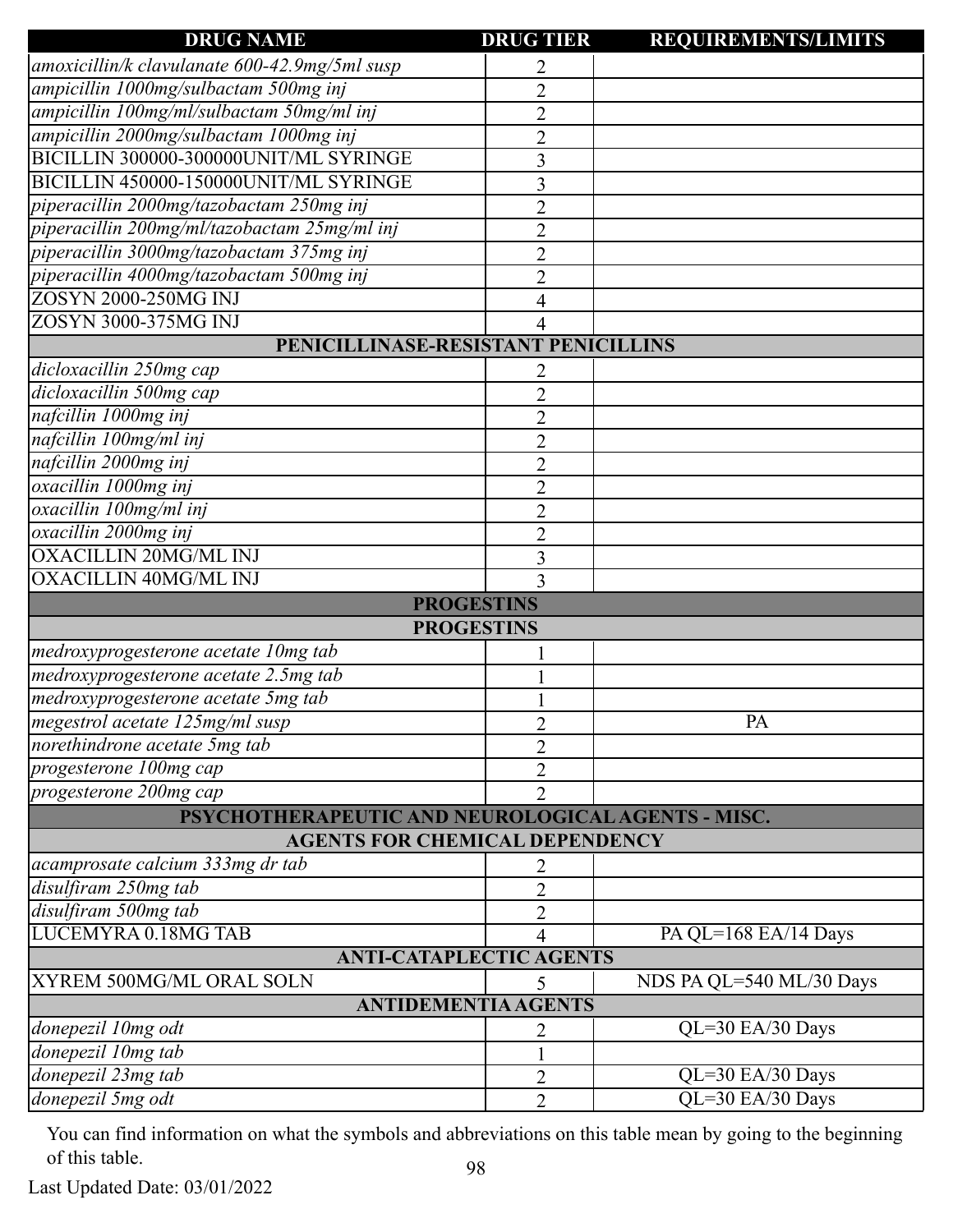| <b>DRUG NAME</b>                            | <b>DRUG TIER</b> | <b>REQUIREMENTS/LIMITS</b>  |  |  |  |
|---------------------------------------------|------------------|-----------------------------|--|--|--|
| donepezil 5mg tab                           |                  |                             |  |  |  |
| galantamine 12mg tab                        |                  |                             |  |  |  |
| galantamine 4mg tab                         |                  |                             |  |  |  |
| galantamine 8mg tab                         |                  |                             |  |  |  |
| galantamine hydrobromide 16mg er cap        | $\overline{c}$   |                             |  |  |  |
| galantamine hydrobromide 24mg er cap        | $\overline{2}$   |                             |  |  |  |
| <b>GALANTAMINE HYDROBROMIDE 4MG/ML ORAL</b> | 4                |                             |  |  |  |
| <b>SOLN</b>                                 |                  |                             |  |  |  |
| galantamine hydrobromide 8mg er cap         | 2                |                             |  |  |  |
| memantine 10mg tab                          |                  |                             |  |  |  |
| memantine 10mg/memantine 5mg pack           |                  |                             |  |  |  |
| memantine 14mg er cap                       | 2                |                             |  |  |  |
| memantine 21mg er cap                       | $\overline{2}$   |                             |  |  |  |
| memantine 28mg er cap                       | $\overline{2}$   |                             |  |  |  |
| memantine 2mg/ml oral soln                  | $\overline{c}$   |                             |  |  |  |
| memantine 5mg tab                           |                  |                             |  |  |  |
| memantine 7mg er cap                        | $\overline{2}$   |                             |  |  |  |
| rivastigmine 0.192mg/hr patch               | 2                |                             |  |  |  |
| rivastigmine 0.396mg/hr patch               | $\overline{c}$   |                             |  |  |  |
| rivastigmine 0.554mg/hr patch               | 2                |                             |  |  |  |
| rivastigmine 1.5mg cap                      | $\overline{2}$   |                             |  |  |  |
| rivastigmine 3mg cap                        | $\overline{2}$   |                             |  |  |  |
| rivastigmine 4.5mg cap                      | 2                |                             |  |  |  |
| rivastigmine 6mg cap                        | $\overline{2}$   |                             |  |  |  |
| <b>COMBINATION PSYCHOTHERAPEUTICS</b>       |                  |                             |  |  |  |
| LYBALVI 10-10MG TAB                         | 5                | NDS PA NSO QL=30 EA/30 Days |  |  |  |
| LYBALVI 15-10MG TAB                         | 5                | NDS PA NSO QL=30 EA/30 Days |  |  |  |
| LYBALVI 20-10MG TAB                         | 5                | NDS PA NSO QL=30 EA/30 Days |  |  |  |
| <b>LYBALVI 5-10MG TAB</b>                   | 5                | NDS PA NSO QL=30 EA/30 Days |  |  |  |
| <b>FIBROMYALGIA AGENTS</b>                  |                  |                             |  |  |  |
| <b>SAVELLA 100MG TAB</b>                    | 3                | QL=60 EA/30 Days            |  |  |  |
| <b>SAVELLA 12.5MG TAB</b>                   | 3                | QL=60 EA/30 Days            |  |  |  |
| <b>SAVELLA 25MG TAB</b>                     | 3                | QL=60 EA/30 Days            |  |  |  |
| <b>SAVELLA 4-WEEK TITRATION PACK</b>        | 3                |                             |  |  |  |
| <b>SAVELLA 50MG TAB</b>                     | 3                | QL=60 EA/30 Days            |  |  |  |
| <b>MOVEMENT DISORDER DRUG THERAPY</b>       |                  |                             |  |  |  |
| <b>AUSTEDO 12MG TAB</b>                     | 5                | <b>NDS PA</b>               |  |  |  |
| <b>AUSTEDO 6MG TAB</b>                      | 5                | <b>NDS PA</b>               |  |  |  |
| <b>AUSTEDO 9MG TAB</b>                      | 5                | <b>NDS PA</b>               |  |  |  |
| <b>INGREZZA 40MG CAP</b>                    | 5                | <b>NDS PA</b>               |  |  |  |
| <b>INGREZZA 60MG CAP</b>                    | 5                | <b>NDS PA</b>               |  |  |  |
| <b>INGREZZA 80MG CAP</b>                    | 5                | <b>NDS PA</b>               |  |  |  |
| tetrabenazine 12.5mg tab                    | $\overline{2}$   | PA                          |  |  |  |
| tetrabenazine 25mg tab                      | $\overline{2}$   | $\overline{PA}$             |  |  |  |
| <b>MULTIPLE SCLEROSIS AGENTS</b>            |                  |                             |  |  |  |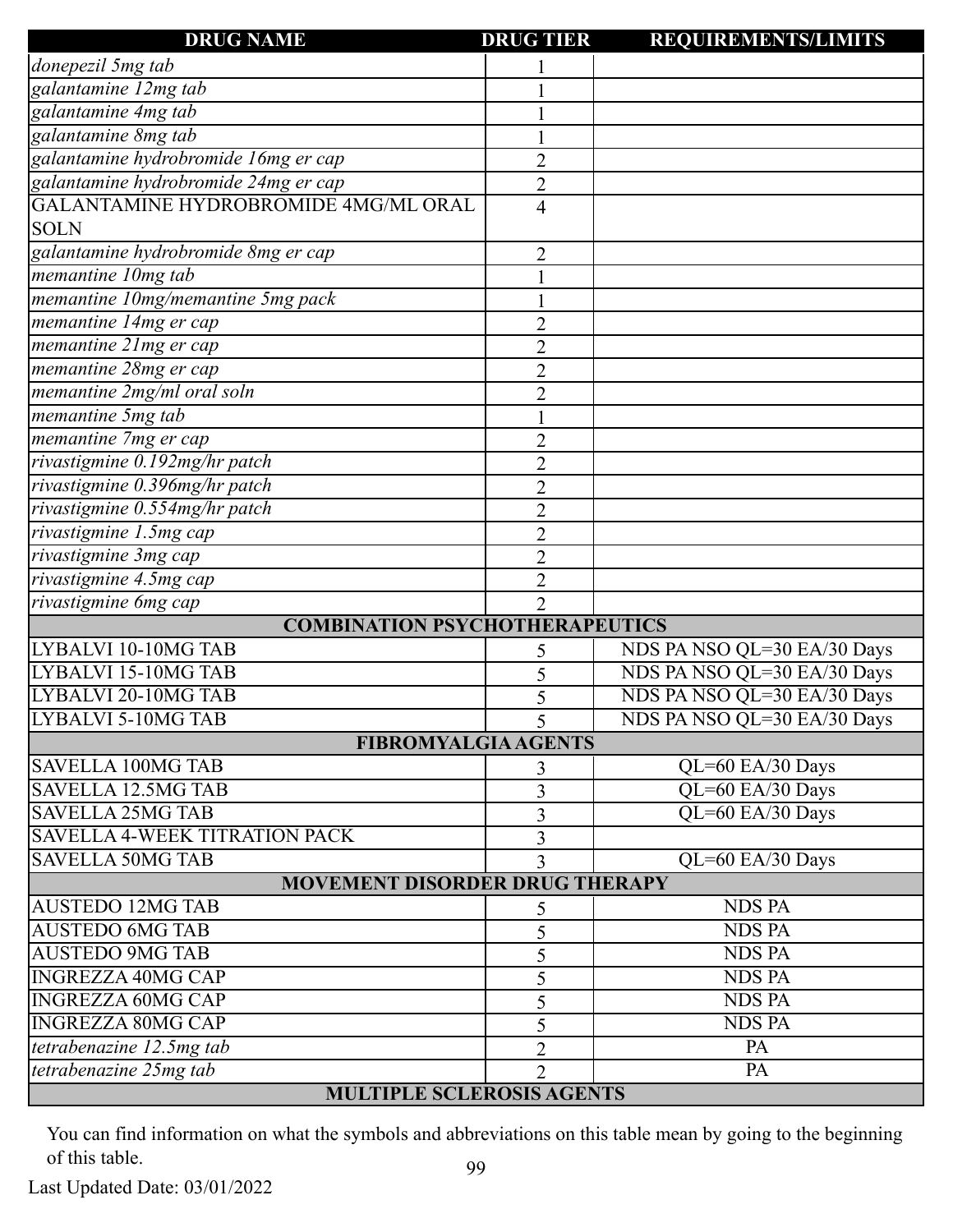| <b>DRUG NAME</b>                                  | <b>DRUG TIER</b> | <b>REQUIREMENTS/LIMITS</b> |  |  |  |
|---------------------------------------------------|------------------|----------------------------|--|--|--|
| <b>AUBAGIO 14MG TAB</b>                           | 5                | <b>NDS</b>                 |  |  |  |
| <b>AUBAGIO 7MG TAB</b>                            | 5                | <b>NDS</b>                 |  |  |  |
| AVONEX 30MCG/0.5ML AUTO-INJECTOR                  | <b>NDS</b><br>5  |                            |  |  |  |
| AVONEX 30MCG/0.5ML SYRINGE                        | <b>NDS</b><br>5  |                            |  |  |  |
| dalfampridine 10mg er tab                         |                  | QL=60 EA/30 Days           |  |  |  |
| dimethyl fumarate 120mg dr cap                    | 5                | <b>NDS</b>                 |  |  |  |
| dimethyl fumarate 120mg/dimethyl fumarate 240mg   | 5                | <b>NDS</b>                 |  |  |  |
| pack                                              |                  |                            |  |  |  |
| dimethyl fumarate 240mg dr cap                    | 5                | <b>NDS</b>                 |  |  |  |
| EXTAVIA 0.3MG INJ                                 | 5                | <b>NDS</b>                 |  |  |  |
| GILENYA 0.5MG CAP                                 | 5                | <b>NDS</b>                 |  |  |  |
| glatiramer acetate 20mg/ml syringe                | $\overline{2}$   |                            |  |  |  |
| glatiramer acetate 40mg/ml syringe                | $\overline{2}$   |                            |  |  |  |
| glatopa 20mg/ml syringe                           | $\overline{2}$   |                            |  |  |  |
| glatopa 40mg/ml syringe                           | $\overline{c}$   |                            |  |  |  |
| <b>KESIMPTA 20MG/0.4ML PEN INJ</b>                | 5                | <b>NDS</b>                 |  |  |  |
| MAYZENT 0.25MG TAB                                | 5                | <b>NDS</b>                 |  |  |  |
| <b>MAYZENT 2MG TAB</b>                            | 5                | <b>NDS</b>                 |  |  |  |
| PLEGRIDY 125MCG/0.5ML AUTO-INJECTOR               | 5                | <b>NDS</b>                 |  |  |  |
| PLEGRIDY 125MCG/0.5ML SYRINGE                     | 5                | <b>NDS</b>                 |  |  |  |
| REBIF 22MCG/0.5ML AUTO-INJECTOR                   | 5                | <b>NDS</b>                 |  |  |  |
| REBIF 22MCG/0.5ML SYRINGE                         | 5                | <b>NDS</b>                 |  |  |  |
| REBIF 44MCG/0.5ML AUTO-INJECTOR                   | 5                | <b>NDS</b>                 |  |  |  |
| REBIF 44MCG/0.5ML SYRINGE                         | 5                | <b>NDS</b>                 |  |  |  |
| <b>REBIF REBIDOSE PACK</b>                        | 5                | <b>NDS</b>                 |  |  |  |
| <b>REBIF TITRATION PACK</b>                       | 5                | <b>NDS</b>                 |  |  |  |
| ZEPOSIA 0.92MG CAP                                | 5                | <b>NDS PA</b>              |  |  |  |
| <b>ZEPOSIA 7-DAY STARTER PACK</b>                 | 5                | <b>NDS PA</b>              |  |  |  |
| <b>ZEPOSIA STARTER KIT PACK</b>                   | 5                | <b>NDS PA</b>              |  |  |  |
| <b>PSEUDOBULBAR AFFECT (PBA) AGENTS</b>           |                  |                            |  |  |  |
| NUEDEXTA 20-10MG CAP                              | 3                | PA QL=60 EA/30 Days        |  |  |  |
| PSYCHOTHERAPEUTIC AND NEUROLOGICAL AGENTS - MISC. |                  |                            |  |  |  |
| <b>ERGOLOID MESYLATES USP 1MG TAB</b>             | 4                |                            |  |  |  |
| PIMOZIDE 1MG TAB                                  | 3                |                            |  |  |  |
| <b>PIMOZIDE 2MG TAB</b>                           | 3                |                            |  |  |  |
| <b>SMOKING DETERRENTS</b>                         |                  |                            |  |  |  |
| bupropion $150mg$ sr tab                          |                  |                            |  |  |  |
| <b>CHANTIX 0.5MG TAB</b>                          | 3                |                            |  |  |  |
| CHANTIX 1MG CONTINUING MONTH THERAPY              | $\overline{3}$   |                            |  |  |  |
| <b>PACK</b>                                       |                  |                            |  |  |  |
| <b>CHANTIX 1MG TAB</b>                            | 3                |                            |  |  |  |
| CHANTIX FIRST MONTH THERAPY PACK                  | 3                |                            |  |  |  |
| NICOTROL 10MG INH SOLN                            | 3                |                            |  |  |  |
| NICOTROL 10MG/ML NASAL INHALER                    | 3                |                            |  |  |  |
| <b>VARENICLINE 0.5MG TAB</b>                      | $\overline{2}$   |                            |  |  |  |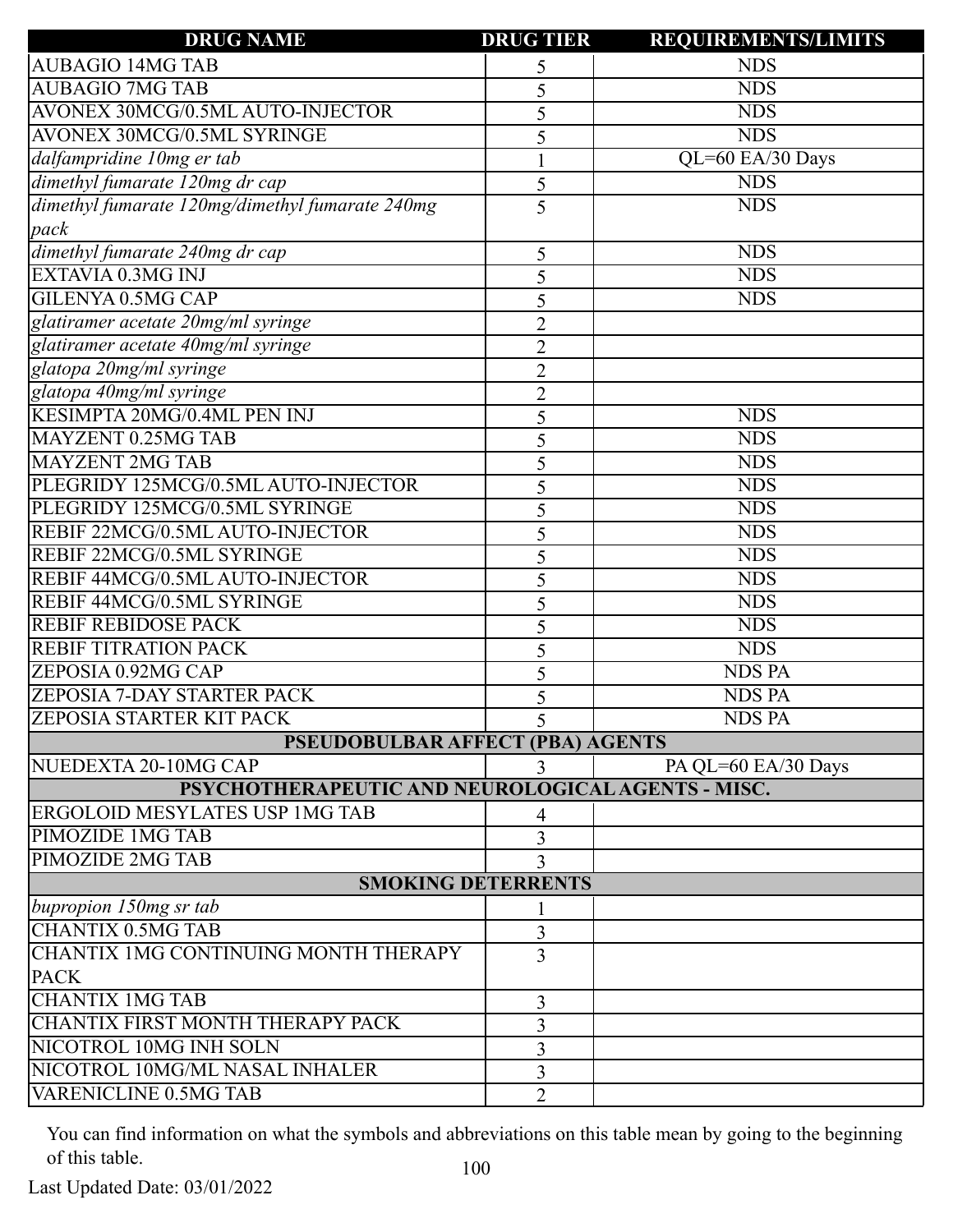| <b>DRUG NAME</b>                                                                                                                                                                                                                                                                                                                                                                                                                                                                                                                                                                                                                                    | <b>DRUG TIER</b>                                                         | <b>REQUIREMENTS/LIMITS</b>                                                                                                                                                       |  |
|-----------------------------------------------------------------------------------------------------------------------------------------------------------------------------------------------------------------------------------------------------------------------------------------------------------------------------------------------------------------------------------------------------------------------------------------------------------------------------------------------------------------------------------------------------------------------------------------------------------------------------------------------------|--------------------------------------------------------------------------|----------------------------------------------------------------------------------------------------------------------------------------------------------------------------------|--|
| <b>VARENICLINE 1MG TAB</b>                                                                                                                                                                                                                                                                                                                                                                                                                                                                                                                                                                                                                          | $\overline{2}$                                                           |                                                                                                                                                                                  |  |
| <b>TRANSTHYRETIN AMYLOIDOSIS AGENTS</b>                                                                                                                                                                                                                                                                                                                                                                                                                                                                                                                                                                                                             |                                                                          |                                                                                                                                                                                  |  |
| TEGSEDI 284MG/1.5ML SYRINGE                                                                                                                                                                                                                                                                                                                                                                                                                                                                                                                                                                                                                         | 5                                                                        | NDS PA QL=6 ML/28 Days                                                                                                                                                           |  |
| <b>RESPIRATORY AGENTS - MISC.</b>                                                                                                                                                                                                                                                                                                                                                                                                                                                                                                                                                                                                                   |                                                                          |                                                                                                                                                                                  |  |
| ALPHA-PROTEINASE INHIBITOR (HUMAN)                                                                                                                                                                                                                                                                                                                                                                                                                                                                                                                                                                                                                  |                                                                          |                                                                                                                                                                                  |  |
| <b>ARALAST 1000MG INJ</b>                                                                                                                                                                                                                                                                                                                                                                                                                                                                                                                                                                                                                           | 5                                                                        | <b>NDS PA</b>                                                                                                                                                                    |  |
| GLASSIA 1000MG/50ML INJ                                                                                                                                                                                                                                                                                                                                                                                                                                                                                                                                                                                                                             | 5                                                                        | <b>NDS PA</b>                                                                                                                                                                    |  |
| PROLASTIN 1000MG INJ                                                                                                                                                                                                                                                                                                                                                                                                                                                                                                                                                                                                                                | 5                                                                        | <b>NDS PA</b>                                                                                                                                                                    |  |
| ZEMAIRA 1000MG INJ                                                                                                                                                                                                                                                                                                                                                                                                                                                                                                                                                                                                                                  | 5                                                                        | <b>NDS PA</b>                                                                                                                                                                    |  |
| <b>CYSTIC FIBROSIS AGENTS</b>                                                                                                                                                                                                                                                                                                                                                                                                                                                                                                                                                                                                                       |                                                                          |                                                                                                                                                                                  |  |
| KALYDECO 150MG TAB                                                                                                                                                                                                                                                                                                                                                                                                                                                                                                                                                                                                                                  | 5                                                                        | NDS PA QL=60 EA/30 Days                                                                                                                                                          |  |
| <b>KALYDECO 25MG GRANULES</b>                                                                                                                                                                                                                                                                                                                                                                                                                                                                                                                                                                                                                       | 5                                                                        | NDS PA QL=60 EA/30 Days                                                                                                                                                          |  |
| <b>KALYDECO 50MG GRANULES</b>                                                                                                                                                                                                                                                                                                                                                                                                                                                                                                                                                                                                                       | 5                                                                        | NDS PA QL=60 EA/30 Days                                                                                                                                                          |  |
| <b>KALYDECO 75MG GRANULES</b>                                                                                                                                                                                                                                                                                                                                                                                                                                                                                                                                                                                                                       | 5                                                                        | NDS PA QL=60 EA/30 Days                                                                                                                                                          |  |
| ORKAMBI 125-100MG GRANULES                                                                                                                                                                                                                                                                                                                                                                                                                                                                                                                                                                                                                          | 5                                                                        | NDS PA QL=60 EA/30 Days                                                                                                                                                          |  |
| ORKAMBI 125-100MG TAB                                                                                                                                                                                                                                                                                                                                                                                                                                                                                                                                                                                                                               | 5                                                                        | NDS PA QL=120 EA/30 Days                                                                                                                                                         |  |
| ORKAMBI 125-200MG TAB                                                                                                                                                                                                                                                                                                                                                                                                                                                                                                                                                                                                                               | 5                                                                        | NDS PA QL=120 EA/30 Days                                                                                                                                                         |  |
| ORKAMBI 188-150MG GRANULES                                                                                                                                                                                                                                                                                                                                                                                                                                                                                                                                                                                                                          | 5                                                                        | NDS PA QL=60 EA/30 Days                                                                                                                                                          |  |
| PULMOZYME 1MG/ML INH SOLN                                                                                                                                                                                                                                                                                                                                                                                                                                                                                                                                                                                                                           | 5                                                                        | NDS PA BvD QL=150 ML/30 Days                                                                                                                                                     |  |
| SYMDEKO 50-75MG/75MG PACK                                                                                                                                                                                                                                                                                                                                                                                                                                                                                                                                                                                                                           | 5                                                                        | NDS PA QL=60 EA/30 Days                                                                                                                                                          |  |
| <b>SYMDEKO TAB 4-WEEK PACK</b>                                                                                                                                                                                                                                                                                                                                                                                                                                                                                                                                                                                                                      | 5                                                                        | NDS PA QL=60 EA/30 Days                                                                                                                                                          |  |
|                                                                                                                                                                                                                                                                                                                                                                                                                                                                                                                                                                                                                                                     |                                                                          |                                                                                                                                                                                  |  |
|                                                                                                                                                                                                                                                                                                                                                                                                                                                                                                                                                                                                                                                     |                                                                          |                                                                                                                                                                                  |  |
| <b>PULMONARY FIBROSIS AGENTS</b>                                                                                                                                                                                                                                                                                                                                                                                                                                                                                                                                                                                                                    |                                                                          |                                                                                                                                                                                  |  |
|                                                                                                                                                                                                                                                                                                                                                                                                                                                                                                                                                                                                                                                     |                                                                          |                                                                                                                                                                                  |  |
|                                                                                                                                                                                                                                                                                                                                                                                                                                                                                                                                                                                                                                                     |                                                                          |                                                                                                                                                                                  |  |
|                                                                                                                                                                                                                                                                                                                                                                                                                                                                                                                                                                                                                                                     |                                                                          |                                                                                                                                                                                  |  |
|                                                                                                                                                                                                                                                                                                                                                                                                                                                                                                                                                                                                                                                     |                                                                          |                                                                                                                                                                                  |  |
|                                                                                                                                                                                                                                                                                                                                                                                                                                                                                                                                                                                                                                                     |                                                                          |                                                                                                                                                                                  |  |
|                                                                                                                                                                                                                                                                                                                                                                                                                                                                                                                                                                                                                                                     |                                                                          |                                                                                                                                                                                  |  |
|                                                                                                                                                                                                                                                                                                                                                                                                                                                                                                                                                                                                                                                     |                                                                          |                                                                                                                                                                                  |  |
|                                                                                                                                                                                                                                                                                                                                                                                                                                                                                                                                                                                                                                                     |                                                                          |                                                                                                                                                                                  |  |
|                                                                                                                                                                                                                                                                                                                                                                                                                                                                                                                                                                                                                                                     |                                                                          |                                                                                                                                                                                  |  |
|                                                                                                                                                                                                                                                                                                                                                                                                                                                                                                                                                                                                                                                     |                                                                          |                                                                                                                                                                                  |  |
|                                                                                                                                                                                                                                                                                                                                                                                                                                                                                                                                                                                                                                                     |                                                                          |                                                                                                                                                                                  |  |
|                                                                                                                                                                                                                                                                                                                                                                                                                                                                                                                                                                                                                                                     |                                                                          |                                                                                                                                                                                  |  |
|                                                                                                                                                                                                                                                                                                                                                                                                                                                                                                                                                                                                                                                     |                                                                          |                                                                                                                                                                                  |  |
|                                                                                                                                                                                                                                                                                                                                                                                                                                                                                                                                                                                                                                                     |                                                                          |                                                                                                                                                                                  |  |
|                                                                                                                                                                                                                                                                                                                                                                                                                                                                                                                                                                                                                                                     |                                                                          |                                                                                                                                                                                  |  |
|                                                                                                                                                                                                                                                                                                                                                                                                                                                                                                                                                                                                                                                     |                                                                          |                                                                                                                                                                                  |  |
|                                                                                                                                                                                                                                                                                                                                                                                                                                                                                                                                                                                                                                                     |                                                                          |                                                                                                                                                                                  |  |
|                                                                                                                                                                                                                                                                                                                                                                                                                                                                                                                                                                                                                                                     |                                                                          |                                                                                                                                                                                  |  |
|                                                                                                                                                                                                                                                                                                                                                                                                                                                                                                                                                                                                                                                     |                                                                          |                                                                                                                                                                                  |  |
|                                                                                                                                                                                                                                                                                                                                                                                                                                                                                                                                                                                                                                                     |                                                                          |                                                                                                                                                                                  |  |
| TRIKAFTA 100-50-75MG/150MG PACK<br>TRIKAFTA 50-37.5-25MG/75MG TAB PACK<br><b>ESBRIET 267MG CAP</b><br><b>ESBRIET 267MG TAB</b><br><b>ESBRIET 801MG TAB</b><br>OFEV 100MG CAP<br>OFEV 150MG CAP<br><b>SULFONAMIDES</b><br><b>SULFONAMIDES</b><br><b>SULFADIAZINE 500MG TAB</b><br><b>TETRACYCLINES</b><br><b>AMINOMETHYLCYCLINES</b><br>NUZYRA 150MG TAB<br><b>GLYCYLCYCLINES</b><br><b>TIGECYCLINE 50MG INJ</b><br><b>TETRACYCLINES</b><br>demeclocycline 150mg tab<br>demeclocycline 300mg tab<br>doxy 100mg inj<br>doxycycline hyclate 100mg cap<br>doxycycline hyclate 100mg tab<br>doxycycline hyclate 20mg tab<br>doxycycline hyclate 50mg cap | 5<br>5<br>5<br>5<br>5<br>5<br>5<br>2<br>$\overline{2}$<br>$\overline{2}$ | NDS PA QL=90 EA/30 Days<br>NDS PA QL=84 EA/28 Days<br><b>NDS PA</b><br><b>NDS PA</b><br><b>NDS PA</b><br><b>NDS PA</b><br><b>NDS PA</b><br>NDS PA QL=30 EA/14 Days<br><b>NDS</b> |  |

Last Updated Date: 03/01/2022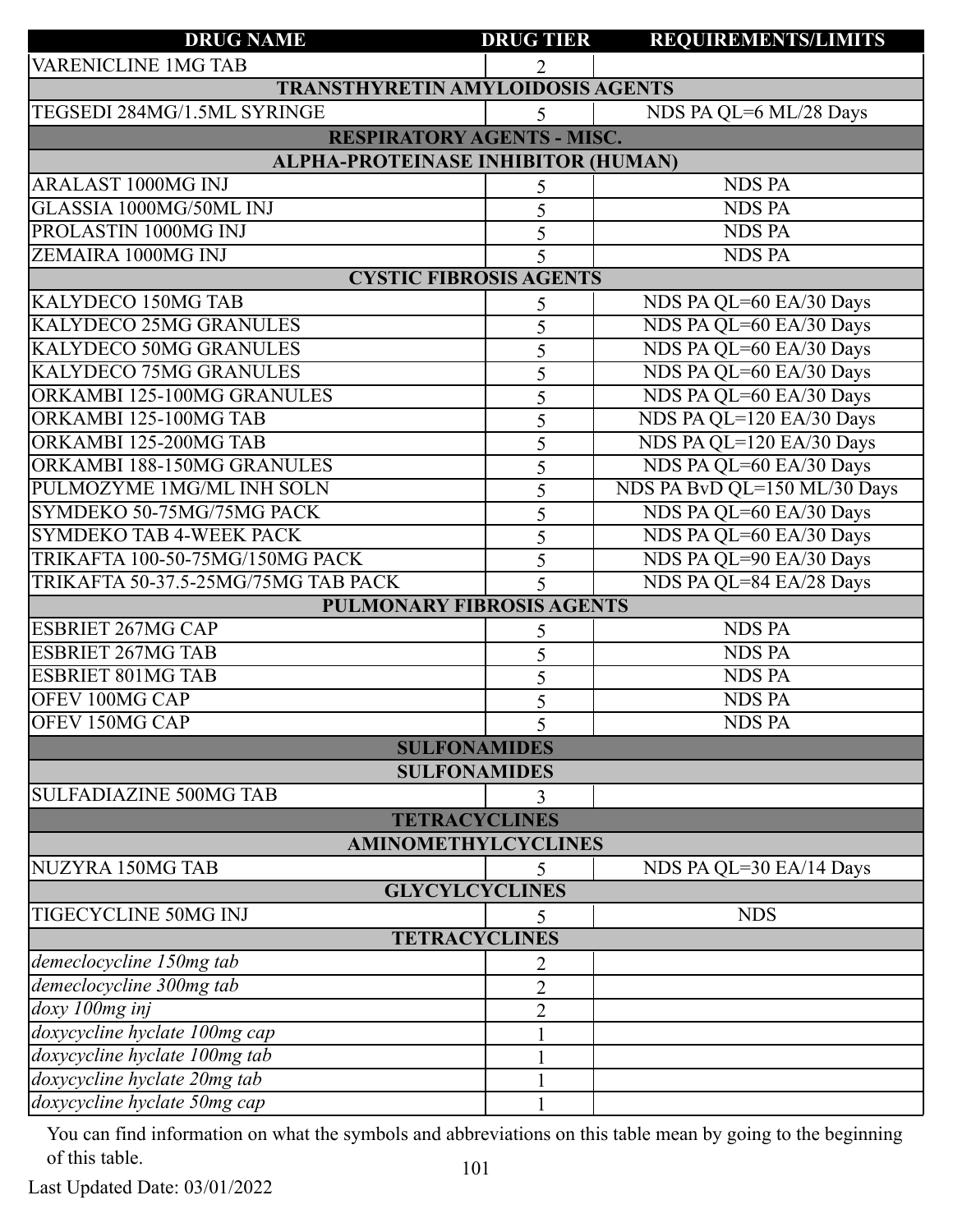| <b>DRUG NAME</b>                             | <b>DRUG TIER</b> | <b>REQUIREMENTS/LIMITS</b> |
|----------------------------------------------|------------------|----------------------------|
| doxycycline monohydrate 100mg cap            |                  |                            |
| doxycycline monohydrate 100mg tab            |                  |                            |
| doxycycline monohydrate 50mg cap             |                  |                            |
| doxycycline monohydrate 50mg tab             |                  |                            |
| doxycycline monohydrate 5mg/ml susp          | $\overline{c}$   |                            |
| minocycline 100mg cap                        |                  |                            |
| minocycline 100mg tab                        | $\overline{c}$   |                            |
| minocycline 50mg cap                         |                  |                            |
| minocycline 50mg tab                         | $\overline{2}$   |                            |
| minocycline 75mg cap                         |                  |                            |
| minocycline 75mg tab                         | $\overline{c}$   |                            |
| tetracycline 250mg cap                       | $\overline{2}$   |                            |
| tetracycline 500mg cap                       | $\overline{c}$   |                            |
| <b>VIBRAMYCIN 50MG/5ML SUSP</b>              | 4                |                            |
| <b>THYROID AGENTS</b>                        |                  |                            |
| <b>ANTITHYROID AGENTS</b>                    |                  |                            |
| methimazole 10mg tab                         |                  |                            |
| methimazole 5mg tab                          |                  |                            |
| propylthiouracil 50mg tab                    | $\overline{2}$   |                            |
| <b>THYROID HORMONES</b>                      |                  |                            |
| euthyrox 100mcg tab                          |                  |                            |
| euthyrox 112mcg tab                          |                  |                            |
| euthyrox 125mcg tab                          |                  |                            |
| euthyrox 137mcg tab                          |                  |                            |
| euthyrox 150mcg tab                          |                  |                            |
| euthyrox 175mcg tab                          |                  |                            |
| euthyrox 200mcg tab                          |                  |                            |
| euthyrox 25mcg tab                           |                  |                            |
| euthyrox 50mcg tab                           |                  |                            |
| euthyrox 75mcg tab                           |                  |                            |
| euthyrox 88mcg tab                           |                  |                            |
| levo-t 100mcg tab                            |                  |                            |
| levo-t 112mcg tab                            |                  |                            |
| levo-t 125mcg tab                            |                  |                            |
| $\overline{levo-t}$ 137 $\overline{mcg}$ tab |                  |                            |
| $\overline{levo-t}$ 150 $mcg$ tab            |                  |                            |
| levo-t 175mcg tab                            |                  |                            |
| levo-t 200mcg tab                            |                  |                            |
| levo-t 25mcg tab                             |                  |                            |
| levo-t 300mcg tab                            |                  |                            |
| levo-t 50mcg tab                             |                  |                            |
| $\overline{levo-t}$ 75 $\overline{mcg}$ tab  |                  |                            |
| levo-t 88mcg tab                             |                  |                            |
| levothyroxine sodium 0.025mg tab             |                  |                            |
| levothyroxine sodium 0.05mg tab              |                  |                            |
|                                              |                  |                            |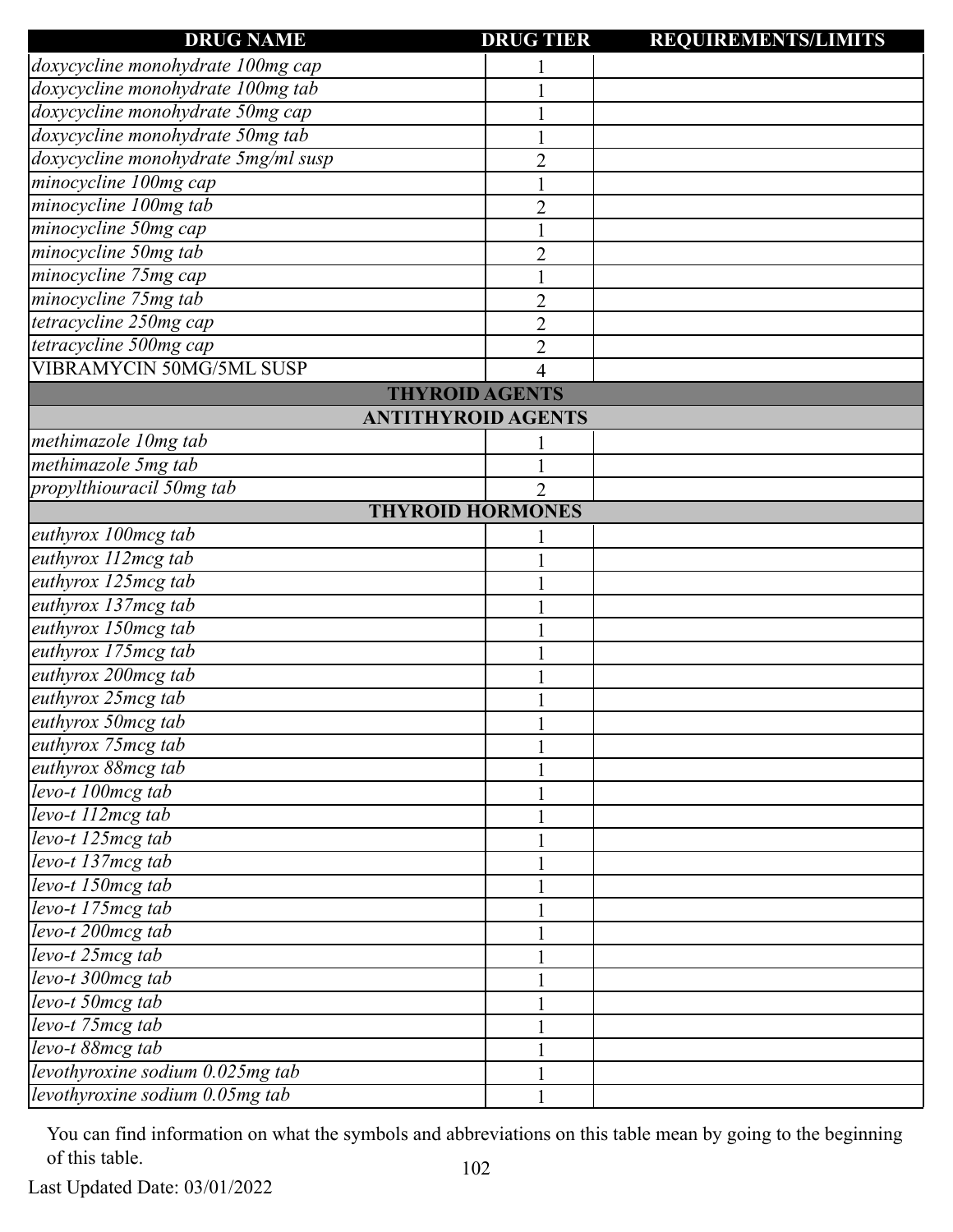| <b>DRUG NAME</b>                 | <b>DRUG TIER</b> | <b>REQUIREMENTS/LIMITS</b> |
|----------------------------------|------------------|----------------------------|
| levothyroxine sodium 0.075mg tab |                  |                            |
| levothyroxine sodium 0.088mg tab |                  |                            |
| levothyroxine sodium 0.112mg tab |                  |                            |
| levothyroxine sodium 0.125mg tab |                  |                            |
| levothyroxine sodium 0.137mg tab |                  |                            |
| levothyroxine sodium 0.15mg tab  |                  |                            |
| levothyroxine sodium 0.175mg tab |                  |                            |
| levothyroxine sodium 0.1 mg tab  |                  |                            |
| levothyroxine sodium 0.2mg tab   |                  |                            |
| levothyroxine sodium 0.3mg tab   |                  |                            |
| levoxyl 100mcg tab               | $\overline{2}$   |                            |
| levoxyl 112mcg tab               | $\overline{2}$   |                            |
| levoxyl 125mcg tab               | $\overline{2}$   |                            |
| levoxyl 137mcg tab               | $\overline{2}$   |                            |
| levoxyl 150mcg tab               | $\overline{2}$   |                            |
| levoxyl 175mcg tab               | $\overline{2}$   |                            |
| levoxyl 200mcg tab               | $\overline{2}$   |                            |
| levoxyl 25mcg tab                | $\overline{2}$   |                            |
| levoxyl 50mcg tab                | $\overline{2}$   |                            |
| levoxyl 75mcg tab                | $\overline{2}$   |                            |
| levoxyl 88mcg tab                | $\overline{2}$   |                            |
| liothyronine sodium 0.005mg tab  | $\overline{2}$   |                            |
| liothyronine sodium 0.025mg tab  | $\overline{2}$   |                            |
| liothyronine sodium 0.05mg tab   | $\overline{2}$   |                            |
| <b>SYNTHROID 100MCG TAB</b>      | 4                |                            |
| <b>SYNTHROID 112MCG TAB</b>      | 4                |                            |
| <b>SYNTHROID 125MCG TAB</b>      | 4                |                            |
| <b>SYNTHROID 137MCG TAB</b>      | 4                |                            |
| <b>SYNTHROID 150MCG TAB</b>      | 4                |                            |
| <b>SYNTHROID 175MCG TAB</b>      | 4                |                            |
| <b>SYNTHROID 200MCG TAB</b>      | 4                |                            |
| <b>SYNTHROID 25MCG TAB</b>       | 4                |                            |
| <b>SYNTHROID 300MCG TAB</b>      | 4                |                            |
| <b>SYNTHROID 50MCG TAB</b>       | 4                |                            |
| <b>SYNTHROID 75MCG TAB</b>       | 4                |                            |
| <b>SYNTHROID 88MCG TAB</b>       | 4                |                            |
| unithroid 100mcg tab             | $\overline{2}$   |                            |
| unithroid 112mcg tab             | $\overline{2}$   |                            |
| unithroid 125mcg tab             | $\overline{2}$   |                            |
| unithroid 137mcg tab             | $\overline{2}$   |                            |
| unithroid 150mcg tab             | $\overline{2}$   |                            |
| unithroid 175mcg tab             | $\overline{2}$   |                            |
| unithroid 200mcg tab             | $\overline{2}$   |                            |
| unithroid 25mcg tab              | $\overline{2}$   |                            |
| unithroid 300mcg tab             | $\overline{2}$   |                            |
|                                  |                  |                            |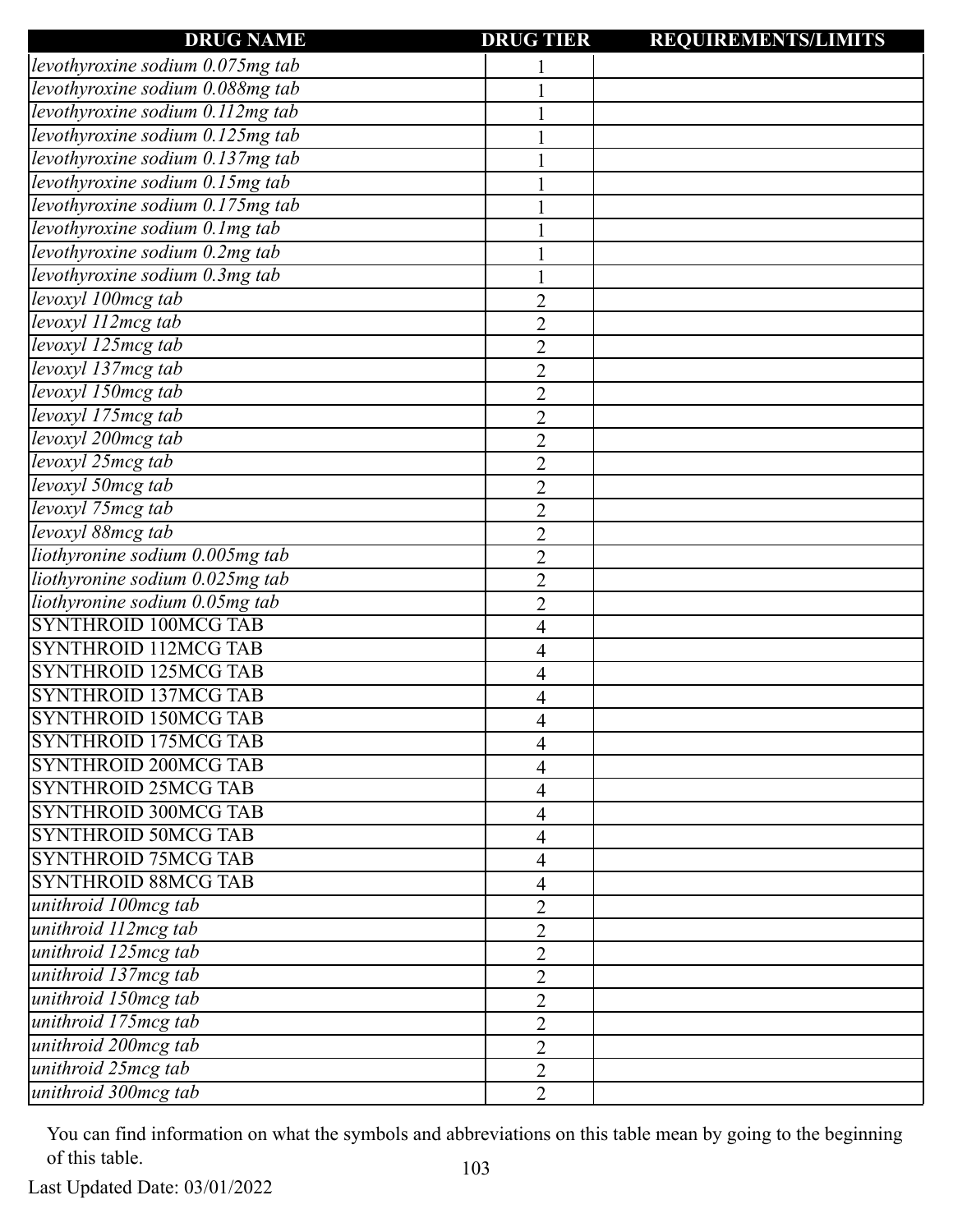| <b>DRUG NAME</b>                            | <b>DRUG TIER</b> | <b>REQUIREMENTS/LIMITS</b> |
|---------------------------------------------|------------------|----------------------------|
| unithroid 50mcg tab                         | 2                |                            |
| unithroid 75mcg tab                         | $\overline{2}$   |                            |
| unithroid 88mcg tab                         | $\overline{2}$   |                            |
| <b>TOXOIDS</b>                              |                  |                            |
| <b>TOXOID COMBINATIONS</b>                  |                  |                            |
| <b>ADACEL INJ</b>                           | 3                |                            |
| <b>ADACEL SYRINGE</b>                       | 3                |                            |
| <b>BOOSTRIX INJ</b>                         | 3                |                            |
| <b>BOOSTRIX SYRINGE</b>                     | 3                |                            |
| <b>DAPTACEL INJ</b>                         | 3                |                            |
| DIPHTHERIA/TETANUS TOXOID INJ               | 3                | PA BvD                     |
| <b>INFANRIX SYRINGE</b>                     | 3                |                            |
| <b>KINRIX INJ</b>                           | 3                |                            |
| <b>KINRIX SYRINGE</b>                       | 3                |                            |
| PEDIARIX SYRINGE                            | 3                |                            |
| PENTACEL 96-30-68UNIT/ML INJ                | 3                |                            |
| <b>QUADRACEL INJ</b>                        | 3                |                            |
| TDVAX 4-4UNIT/ML INJ                        | 3                | PA BvD                     |
| TENIVAC 4-10UNIT/ML SYRINGE                 | 3                | PA BvD                     |
| ULCER DRUGS/ANTISPASMODICS/ANTICHOLINERGICS |                  |                            |
| <b>ANTISPASMODICS</b>                       |                  |                            |
| <b>CUVPOSA 1MG/5ML ORAL SOLN</b>            | 4                |                            |
| dicyclomine 10mg cap                        |                  |                            |
| dicyclomine 20mg tab                        |                  |                            |
| dicyclomine 2mg/ml oral soln                | $\overline{2}$   |                            |
| glycopyrrolate Img tab                      | $\overline{2}$   |                            |
| glycopyrrolate 2mg tab                      | $\overline{2}$   |                            |
| methscopolamine bromide 2.5mg tab           | $\overline{2}$   |                            |
| methscopolamine bromide 5mg tab             | $\overline{2}$   |                            |
| <b>H-2 ANTAGONISTS</b>                      |                  |                            |
| cimetidine 200mg tab                        | 2                |                            |
| cimetidine 300mg tab                        | $\overline{2}$   |                            |
| cimetidine 400mg tab                        | $\overline{2}$   |                            |
| cimetidine 60mg/ml oral soln                | $\overline{2}$   |                            |
| cimetidine 800mg tab                        | $\overline{2}$   |                            |
| famotidine 20mg tab                         |                  |                            |
| famotidine 40mg tab                         |                  |                            |
| famotidine 8mg/ml susp                      | $\overline{2}$   |                            |
| <b>NIZATIDINE 150MG CAP</b>                 | $\overline{2}$   |                            |
| NIZATIDINE 300MG CAP                        | 2                |                            |
| <b>MISC. ANTI-ULCER</b>                     |                  |                            |
| sucralfate 1000mg tab                       |                  |                            |
| sucralfate 100mg/ml susp                    | $\overline{2}$   |                            |
| <b>PROTON PUMP INHIBITORS</b>               |                  |                            |
| esomeprazole 10mg granules for oral susp    | $\overline{4}$   |                            |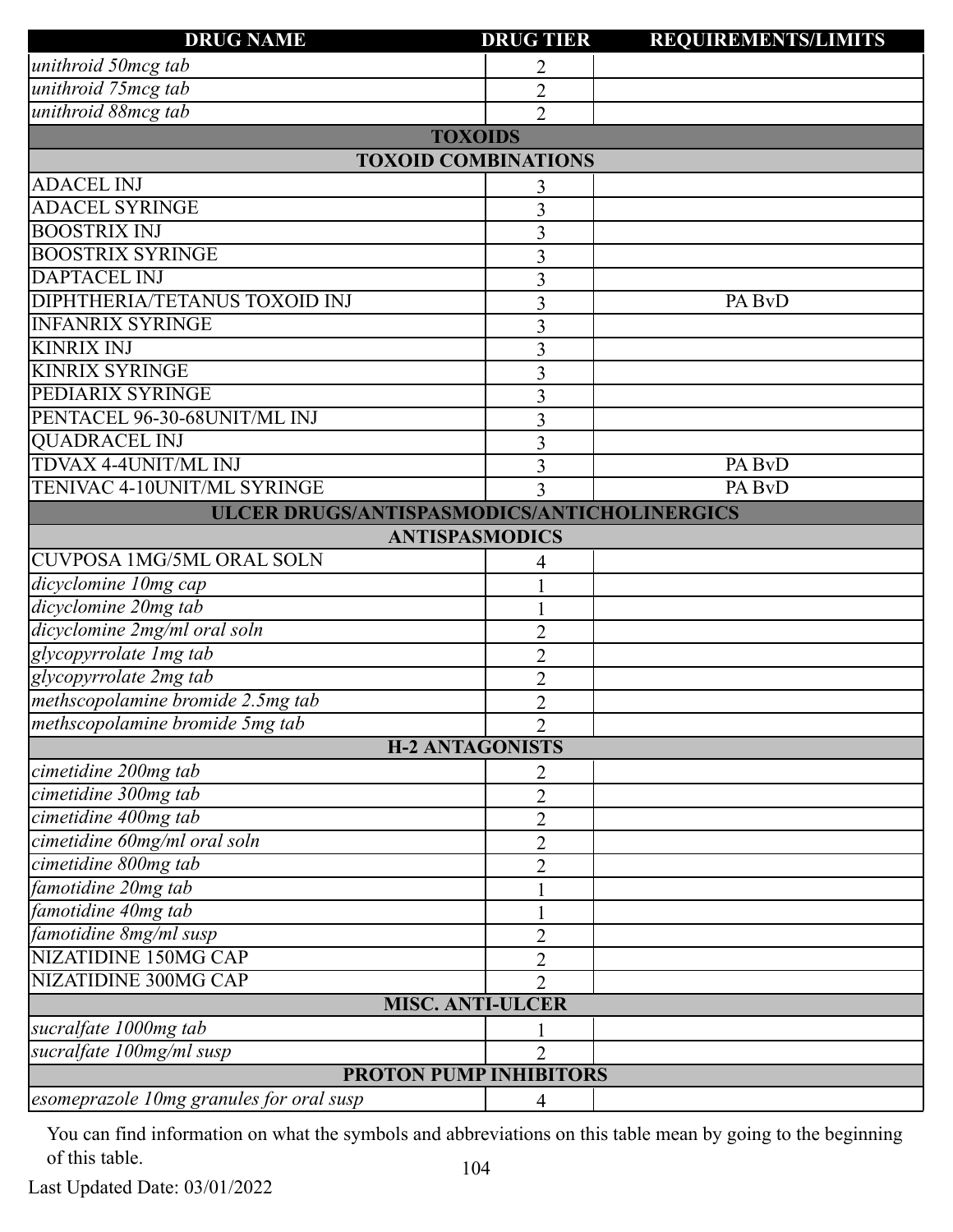| <b>DRUG NAME</b>                                           | <b>DRUG TIER</b>            | <b>REQUIREMENTS/LIMITS</b> |
|------------------------------------------------------------|-----------------------------|----------------------------|
| esomeprazole 20mg dr cap                                   | 2                           |                            |
| esomeprazole 20mg granules for oral susp                   | 4                           |                            |
| esomeprazole 40mg dr cap                                   | $\overline{2}$              |                            |
| esomeprazole 40mg granules for oral susp                   | 4                           |                            |
| lansoprazole 15mg dr cap                                   | $\overline{2}$              |                            |
| lansoprazole 30mg dr cap                                   | $\overline{2}$              |                            |
| NEXIUM 10MG GRANULES FOR ORAL SUSP                         | 4                           |                            |
| NEXIUM 2.5MG GRANULES FOR ORAL SUSP                        | 4                           |                            |
| NEXIUM 20MG GRANULES FOR ORAL SUSP                         | 4                           |                            |
| NEXIUM 40MG GRANULES FOR ORAL SUSP                         | 4                           |                            |
| NEXIUM 5MG GRANULES FOR ORAL SUSP                          | 4                           |                            |
| omeprazole 10mg dr cap                                     |                             |                            |
| omeprazole 20mg dr cap                                     |                             |                            |
| omeprazole 40mg dr cap                                     |                             |                            |
| pantoprazole 20mg dr tab                                   |                             |                            |
| pantoprazole 40mg dr tab                                   |                             |                            |
| rabeprazole sodium 20mg dr tab                             |                             |                            |
| <b>ULCER DRUGS - PROSTAGLANDINS</b>                        |                             |                            |
| misoprostol 0.1mg tab                                      |                             |                            |
| misoprostol 0.2mg tab                                      | $\mathcal{D}_{\mathcal{L}}$ |                            |
| <b>ULCER THERAPY COMBINATIONS</b>                          |                             |                            |
| amoxicillin 500mg/clarithromycin                           | 2                           |                            |
| 500mg/lansoprazole 30mg pack                               |                             |                            |
| PYLERA 140-125-125MG CAP                                   | 4                           |                            |
| <b>URINARY ANTISPASMODICS</b>                              |                             |                            |
| URINARY ANTISPASMODIC - ANTIMUSCARINICS (ANTICHOLINERGIC)  |                             |                            |
| darifenacin 15mg er tab                                    | 2                           |                            |
| darifenacin 7.5mg er tab                                   | $\overline{c}$              |                            |
| oxybutynin chloride 10mg er tab                            |                             |                            |
| oxybutynin chloride 15mg er tab                            |                             |                            |
| oxybutynin chloride 1mg/ml oral soln                       |                             |                            |
| oxybutynin chloride 5mg er tab                             |                             |                            |
| oxybutynin chloride 5mg tab                                |                             |                            |
| solifenacin succinate 10mg tab                             |                             |                            |
| solifenacin succinate 5mg tab                              |                             |                            |
| tolterodine tartrate 1mg tab                               |                             |                            |
| tolterodine tartrate 2mg er cap                            | 2                           |                            |
| tolterodine tartrate 2mg tab                               |                             |                            |
| tolterodine tartrate 4mg er cap                            | 2                           |                            |
| trospium chloride 20mg tab                                 |                             |                            |
| trospium chloride 60mg er cap                              | 2                           |                            |
| <b>URINARY ANTISPASMODICS - BETA-3 ADRENERGIC AGONISTS</b> |                             |                            |
| MYRBETRIQ 25MG ER TAB                                      | 3                           |                            |
| MYRBETRIQ 50MG ER TAB                                      | 3                           |                            |
| <b>URINARY ANTISPASMODICS - CHOLINERGIC AGONISTS</b>       |                             |                            |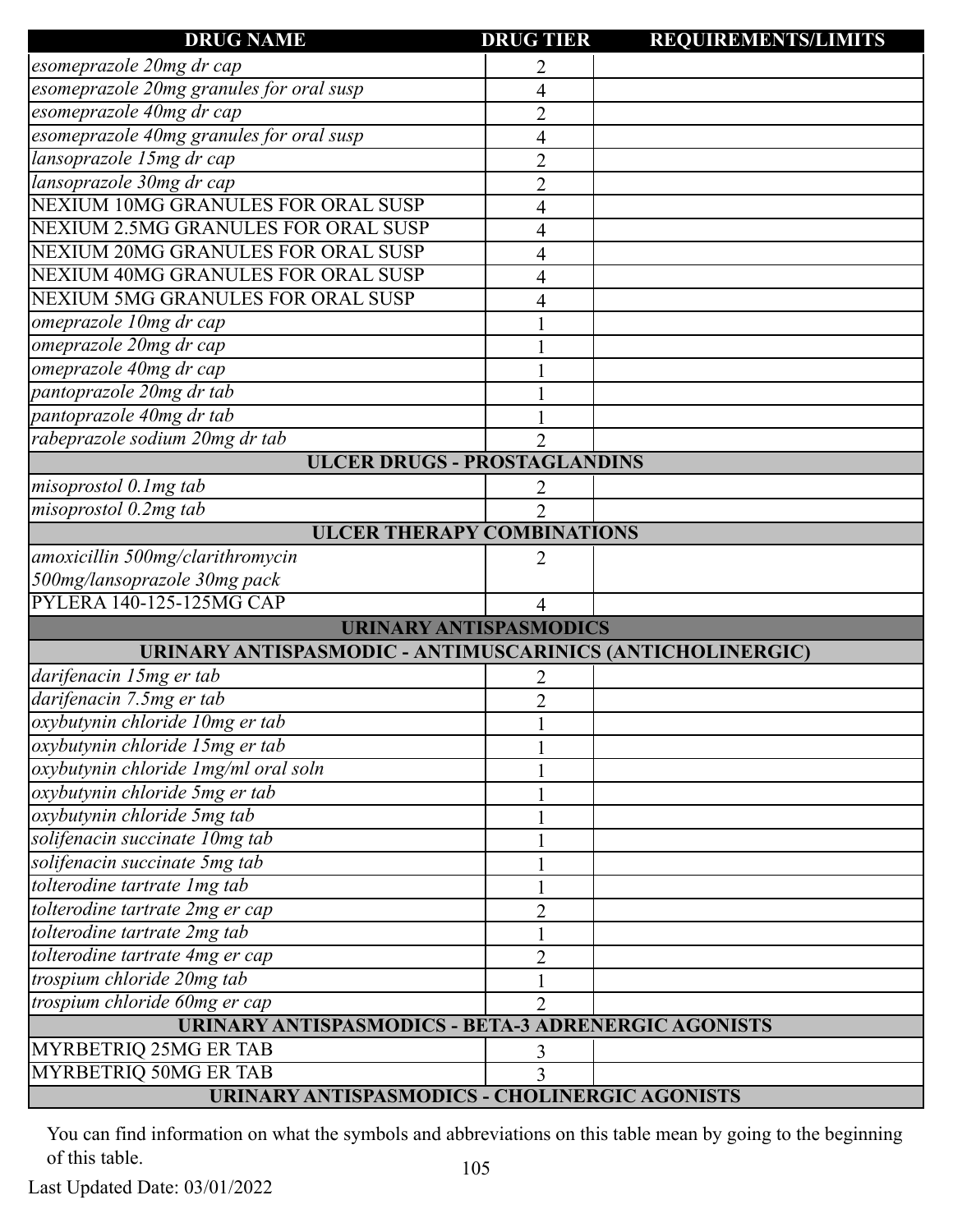| <b>DRUG NAME</b>                                        | <b>DRUG TIER</b> | <b>REQUIREMENTS/LIMITS</b> |
|---------------------------------------------------------|------------------|----------------------------|
| bethanechol chloride 10mg tab                           |                  |                            |
| bethanechol chloride 25mg tab                           |                  |                            |
| bethanechol chloride 50mg tab                           |                  |                            |
| bethanechol chloride 5mg tab                            |                  |                            |
| <b>URINARY ANTISPASMODICS - DIRECT MUSCLE RELAXANTS</b> |                  |                            |
| flavoxate 100mg tab                                     |                  |                            |
| <b>VACCINES</b>                                         |                  |                            |
| <b>BACTERIAL VACCINES</b>                               |                  |                            |
| <b>ACTHIB INJ</b>                                       | 3                |                            |
| <b>BCG LIVE TICE STRAIN 50MG INJ</b>                    | 3                |                            |
| <b>BEXSERO SYRINGE</b>                                  | $\overline{3}$   |                            |
| HIBERIX 10MCG INJ                                       | 3                |                            |
| <b>MENACTRA INJ</b>                                     | $\overline{3}$   |                            |
| <b>MENQUADFI INJ</b>                                    | 3                |                            |
| <b>MENVEO INJ</b>                                       | $\overline{3}$   |                            |
| PEDVAXHIB 7.5MCG/0.5ML INJ                              | 3                |                            |
| <b>TRUMENBA SYRINGE</b>                                 | $\overline{3}$   |                            |
| <b>TYPHIM VI 25MCG/0.5ML INJ</b>                        | 3                |                            |
| TYPHIM VI 25MCG/0.5ML SYRINGE                           | 3                |                            |
| <b>VIRAL VACCINES</b>                                   |                  |                            |
| ENGERIX-B 10MCG/0.5ML SYRINGE                           | 3                | PA BvD                     |
| <b>ENGERIX-B 20MCG/ML SYRINGE</b>                       | 3                | PA BvD                     |
| <b>GARDASIL 9 INJ</b>                                   | $\overline{3}$   |                            |
| <b>GARDASIL 9 SYRINGE</b>                               | 3                |                            |
| HAVRIX 1440ELU/ML SYRINGE                               | 3                |                            |
| HAVRIX 720ELU/0.5ML SYRINGE                             | 3                |                            |
| <b>IMOVAX 2.5UNIT/ML INJ</b>                            | $\overline{3}$   | PA BvD                     |
| <b>IPOL INJ</b>                                         | 3                |                            |
| IXIARO 0.012MG/ML SYRINGE                               | 3                |                            |
| M-M-R II INJ                                            | 3                |                            |
| <b>PROQUAD INJ</b>                                      | 3                |                            |
| <b>RABAVERT 2.5UNIT/ML INJ</b>                          | 3                | PA BvD                     |
| RECOMBIVAX 10MCG/ML INJ                                 | 3                | PA BvD                     |
| RECOMBIVAX 10MCG/ML SYRINGE                             | 3                | PA BvD                     |
| RECOMBIVAX 40MCG/ML INJ                                 | 3                | PA BvD                     |
| RECOMBIVAX 5MCG/0.5ML SYRINGE                           | 3                | PA BvD                     |
| <b>ROTARIX SUSP</b>                                     | 3                |                            |
| <b>ROTATEQ SUSP</b>                                     | 3                |                            |
| SHINGRIX 50MCG/0.5ML INJ                                | 3                | QL=2 EA/365 Days           |
| TICOVAC 2.4MCG/0.5ML SYRINGE                            | 3                |                            |
| <b>TWINRIX SYRINGE</b>                                  | 3                |                            |
| VAQTA 25UNIT/0.5ML INJ                                  | 3                |                            |
| VAQTA 25UNIT/0.5ML SYRINGE                              | 3                |                            |
| VAQTA 50UNIT/ML INJ                                     | $\overline{3}$   |                            |
| VAQTA 50UNIT/ML SYRINGE                                 | $\overline{3}$   |                            |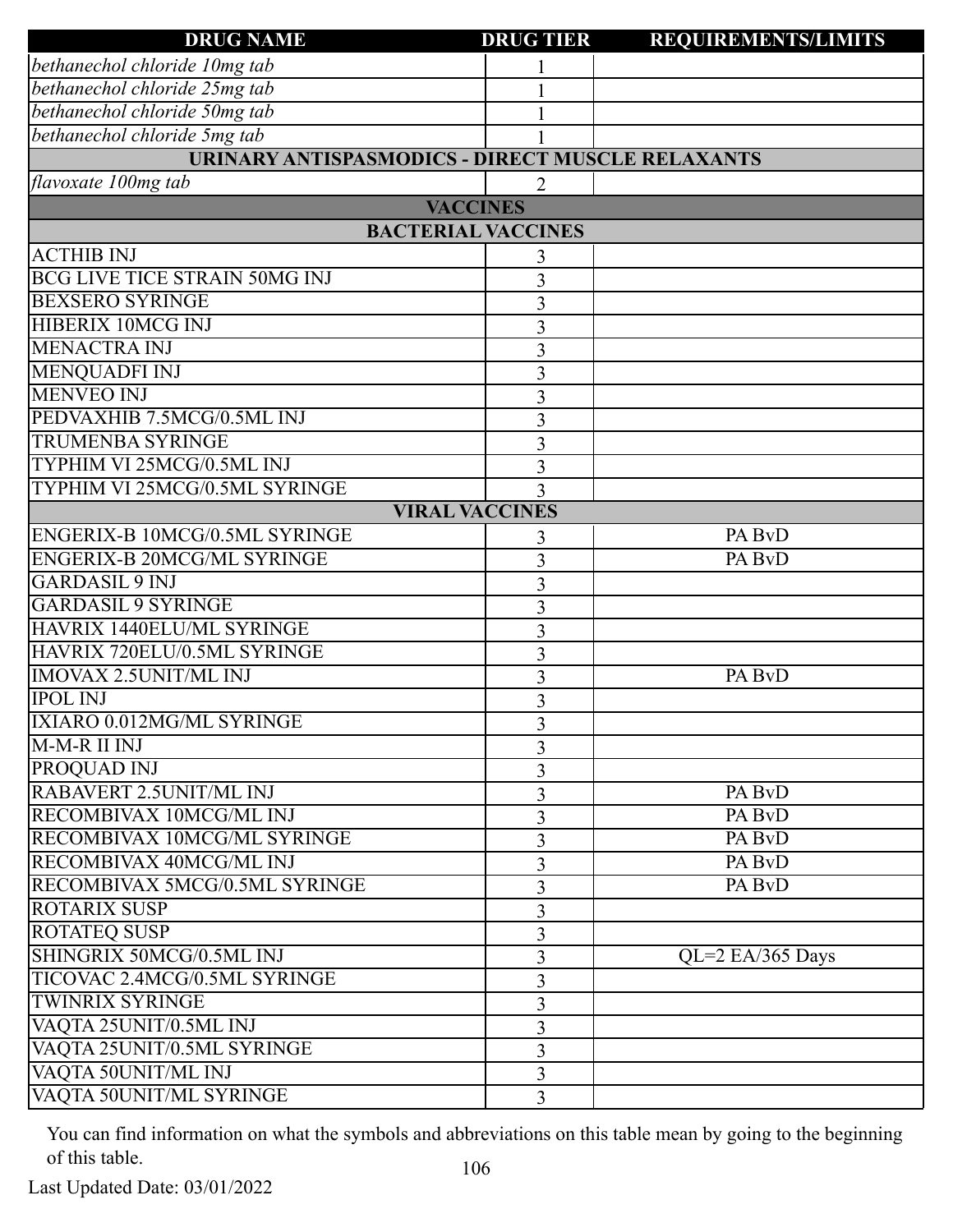| <b>DRUG NAME</b>                                         | <b>DRUG TIER</b> | <b>REQUIREMENTS/LIMITS</b> |
|----------------------------------------------------------|------------------|----------------------------|
| VARIVAX 1350PFU/0.5ML INJ                                | 3                |                            |
| YF-VAX INJ                                               |                  |                            |
| <b>VAGINAL AND RELATED PRODUCTS</b>                      |                  |                            |
| <b>VAGINAL ANTI-INFECTIVES</b>                           |                  |                            |
| <b>CLEOCIN 100MG VAGINAL INSERT</b>                      |                  |                            |
| clindamycin 2% vaginal cream                             | $\overline{2}$   |                            |
| <b>CLINDESSE 2% VAGINAL CREAM</b>                        | 4                |                            |
| metronidazole 0.75% vaginal gel                          | $\overline{2}$   |                            |
| MICONAZOLE NITRATE 200MG VAGINAL INSERT                  | 4                |                            |
| terconazole 0.4% vaginal cream                           | $\overline{2}$   |                            |
| terconazole 0.8% vaginal cream                           | $\overline{2}$   |                            |
| terconazole 80mg vaginal insert                          | $\overline{2}$   |                            |
| vandazole 0.75% vaginal gel                              | $\overline{2}$   |                            |
| <b>VAGINAL ESTROGENS</b>                                 |                  |                            |
| estradiol 0.01% vaginal cream                            | 2                |                            |
| estradiol 0.01mg vaginal insert                          | $\overline{2}$   |                            |
| ESTRING 2MG (7.5 MCG/24HR) VAGINAL SYSTEM                | 4                | <b>ST</b>                  |
| FEMRING 0.05MG/24HR VAGINAL SYSTEM                       | 4                | <b>ST</b>                  |
| FEMRING 0.1MG/24HR VAGINAL SYSTEM                        | 4                | <b>ST</b>                  |
| PREMARIN 0.625MG/GM VAGINAL CREAM                        | 3                |                            |
| yuvafem 10mcg vaginal insert                             | $\overline{2}$   |                            |
| <b>VAGINAL PROGESTINS</b>                                |                  |                            |
| <b>CRINONE 4% VAGINAL GEL</b>                            | 3                | PA                         |
| <b>CRINONE 8% VAGINAL GEL</b>                            | 3                | PA                         |
| <b>VASOPRESSORS</b>                                      |                  |                            |
| <b>ANAPHYLAXIS THERAPY AGENTS</b>                        |                  |                            |
| epinephrine 0.5mg/ml auto-injector                       | 2                | QL=2 EA/15 Days            |
| epinephrine 1 mg/ml auto-injector                        | $\overline{2}$   | QL=2 EA/15 Days            |
| SYMJEPI 0.15MG/0.3ML SYRINGE                             | 3                | QL=2 EA/15 Days            |
| SYMJEPI 0.3MG/0.3ML SYRINGE                              | 3                | QL=2 EA/15 Days            |
| <b>NEUROGENIC ORTHOSTATIC HYPOTENSION (NOH) - AGENTS</b> |                  |                            |
| droxidopa 100mg cap                                      | 2                | PA                         |
| droxidopa 200mg cap                                      | $\overline{2}$   | PA                         |
| droxidopa 300mg cap                                      | $\overline{2}$   | PA                         |
| <b>VASOPRESSORS</b>                                      |                  |                            |
| midodrine 10mg tab                                       | 2                |                            |
| midodrine 2.5mg tab                                      | $\overline{2}$   |                            |
| midodrine 5mg tab                                        | $\overline{2}$   |                            |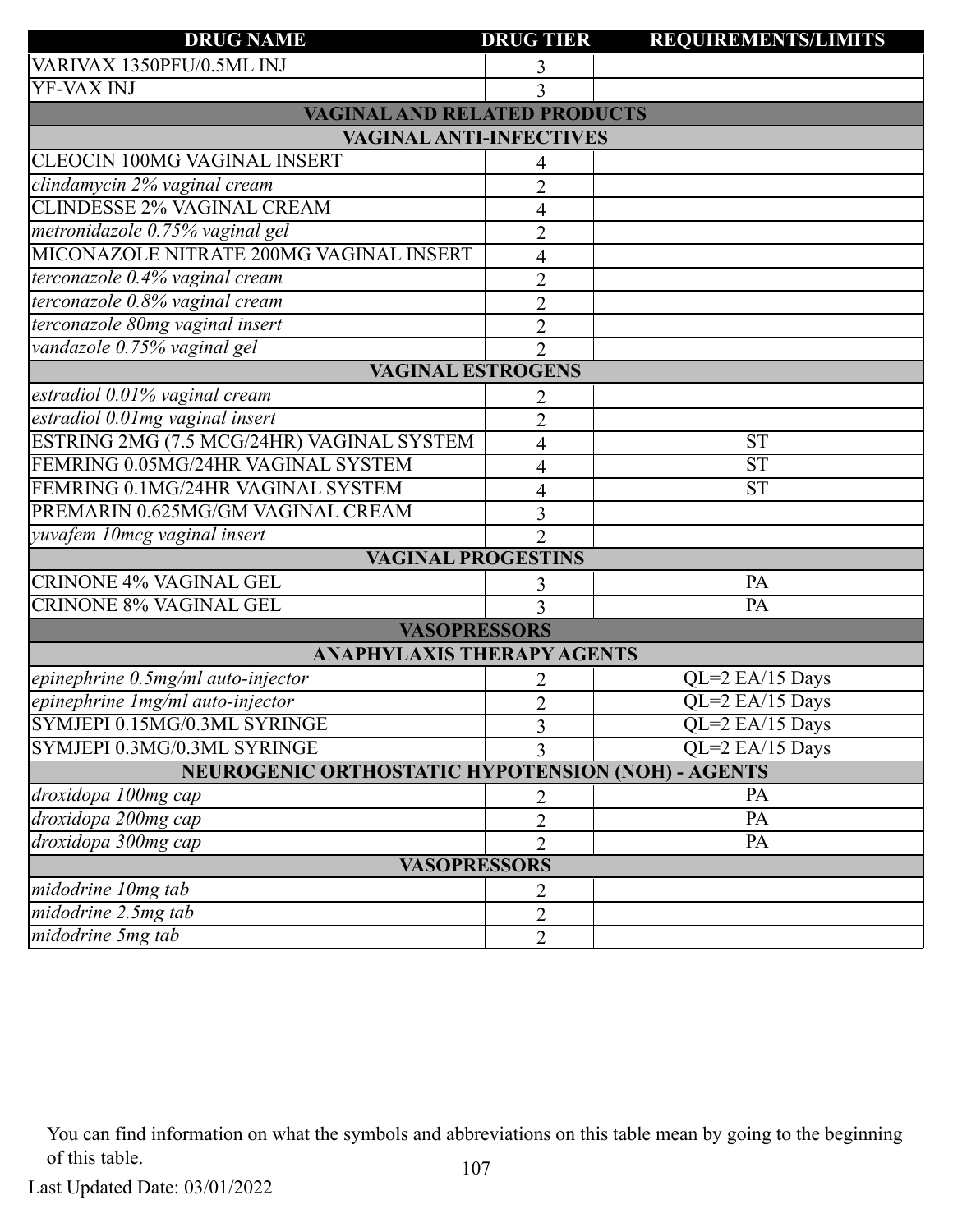## ALPHABETICAL LISTING OF DRUGS

| $\mathbf{A}$                           |        | acetaminophen            | 14 | acetylcysteine 200mg/ml    | 70  |
|----------------------------------------|--------|--------------------------|----|----------------------------|-----|
| abacavir 20mg/ml oral                  | 55     | 300mg/hydrocodone        |    | inh soln                   |     |
| soln                                   |        | bitartrate 5mg tab       |    | acitretin 10mg cap         | 72  |
| abacavir 300mg tab                     | 55     | acetaminophen            | 14 | acitretin 17.5mg cap       | 72  |
| abacavir                               | 55     | 300mg/hydrocodone        |    | acitretin 25mg cap         | 72  |
| 300mg/lamivudine                       |        | bitartrate 7.5mg tab     |    | <b>ACTEMRA</b>             | 11  |
| 150mg/zidovudine 300mg                 |        | acetaminophen            | 14 | 162MG/0.9ML                |     |
| tab                                    |        | 325mg/hydrocodone        |    | <b>AUTO-INJECTOR</b>       |     |
| abacavir                               | 55     | bitartrate 10mg tab      |    | <b>ACTEMRA</b>             | 11  |
| 600mg/lamivudine 300mg                 |        | acetaminophen            | 14 | 162MG/0.9ML SYRINGE        |     |
| tab                                    |        | 325mg/hydrocodone        |    | <b>ACTHIB INJ</b>          | 106 |
| <b>ABELCET 5MG/ML INJ</b>              | 33     | bitartrate 5mg tab       |    | <b>ACTIMMUNE</b>           | 48  |
| <b>ABILIFY 300MG INJ</b>               | 55     | acetaminophen            | 15 | 2000000UNIT/0.5ML INJ      |     |
| <b>ABILIFY 300MG</b>                   | 55     | 325mg/hydrocodone        |    | <b>ACUVAIL 0.45% OPHTH</b> | 95  |
| <b>SYRINGE</b>                         |        | bitartrate 7.5mg tab     |    | <b>SOLN</b>                |     |
| <b>ABILIFY 400MG INJ</b>               | 55     | acetaminophen            | 15 | acyclovir 200mg cap        | 58  |
| <b>ABILIFY 400MG</b>                   | 55     | 325mg/oxycodone 10mg     |    | acyclovir 400mg tab        | 58  |
| <b>SYRINGE</b>                         |        | tab                      |    | acyclovir 40mg/ml susp     | 58  |
| abiraterone acetate                    | 44     | acetaminophen            | 15 | acyclovir 5% cream         | 72  |
|                                        |        | 325mg/oxycodone 2.5mg    |    | acyclovir 5% ointment      | 72  |
| 250mg tab                              | 98     | tab                      |    | acyclovir 50mg/ml inj      | 58  |
| acamprosate calcium                    |        | acetaminophen            | 15 | acyclovir 800mg tab        | 58  |
| 333mg dr tab                           | 29     | 325mg/oxycodone 5mg      |    | <b>ADACEL INJ</b>          | 104 |
| acarbose 100mg tab                     | 29     | tab                      |    | <b>ADACEL SYRINGE</b>      | 104 |
| acarbose 25mg tab                      | 29     | acetaminophen            | 15 | adapalene 0.1% cream       | 70  |
| acarbose 50mg tab<br>accutane 20mg cap | $70\,$ | 325mg/oxycodone 7.5mg    |    | adapalene 0.1% gel         | 70  |
|                                        | 70     | tab                      |    | adapalene 0.3% gel         | 70  |
| accutane 30mg cap                      |        | acetaminophen            | 15 | adapalene/benzoyl          | 70  |
| accutane 40mg cap                      | $70\,$ | 325mg/tramadol 37.5mg    |    | peroxide 0.1-2.5% gel      |     |
| acebutolol 200mg cap                   | 59     | tab                      |    | adefovir dipivoxil 10mg    | 58  |
| acebutolol 400mg cap                   | 59     | acetaminophen/codeine    | 15 | tab                        |     |
| acetaminophen                          | 14     | phosphate                |    | <b>ADEMPAS 0.5MG TAB</b>   | 63  |
| 300mg/codeine                          |        | 24mg-2.4mg/ml oral soln  |    | <b>ADEMPAS 1.5MG TAB</b>   | 63  |
| phosphate 15mg tab                     |        | acetaminophen/hydrocod   | 15 | <b>ADEMPAS 1MG TAB</b>     | 63  |
| acetaminophen                          | 14     | one bitartrate           |    | <b>ADEMPAS 2.5MG TAB</b>   | 63  |
| 300mg/codeine                          |        | $21.7mg-0.5mg/ml$ oral   |    | <b>ADEMPAS 2MG TAB</b>     | 63  |
| phosphate 30mg tab                     |        | soln                     |    | ADVAIR 100-50MCG           | 20  |
| acetaminophen                          | 14     | acetazolamide 125mg tab  | 75 | <b>DISKUS</b>              |     |
| 300mg/codeine                          |        | acetazolamide 250mg tab  | 75 | ADVAIR 115-21MCG HFA       | 20  |
| phosphate 60mg tab                     |        | acetazolamide 500mg er   | 75 | <b>INHALER</b>             |     |
| acetaminophen                          | 14     | cap                      |    | ADVAIR 230-21MCG           | 20  |
| 300mg/hydrocodone                      |        | acetic acid 2% otic soln | 96 | <b>HFA INHALER</b>         |     |
| bitartrate 10mg tab                    |        | acetylcysteine 100mg/ml  | 70 | ADVAIR 250-50MCG           | 20  |
|                                        |        | inh soln                 |    | <b>DISKUS</b>              |     |

You can find information on what the symbols and abbreviations on this table mean by going to the beginning of this table. 108

Last Updated Date: 03/01/2022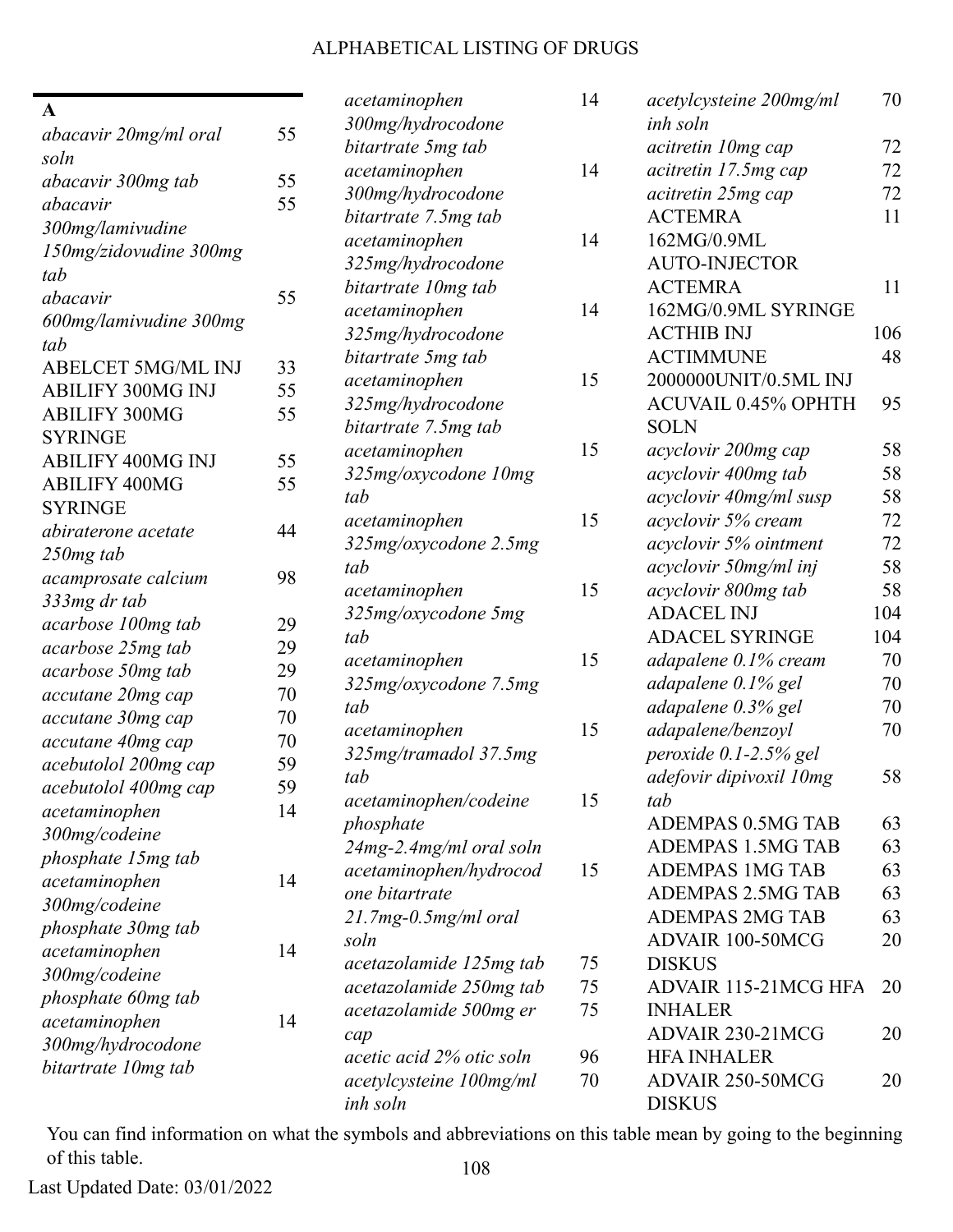| <b>ADVAIR 45-21MCG/ACT</b> | 20 | allopurinol 100mg tab       | 83 | amiloride                | 75 |
|----------------------------|----|-----------------------------|----|--------------------------|----|
| <b>HFA INHALER</b>         |    | allopurinol 300mg tab       | 83 | 5mg/hydrochlorothiazide  |    |
| ADVAIR 500-50MCG           | 20 | <b>ALOCRIL 2% OPHTH</b>     | 95 | 50mg tab                 |    |
| <b>DISKUS</b>              |    | <b>SOLN</b>                 |    | AMINOSYN-PF 7% INJ       | 92 |
| AIMOVIG 140MG/ML           | 87 | ALOMIDE 0.1% OPHTH          | 95 | amiodarone 100mg tab     | 18 |
| <b>AUTO-INJECTOR</b>       |    | <b>SOLN</b>                 |    | amiodarone 200mg tab     | 18 |
| AIMOVIG 70MG/ML            | 87 | alosetron 0.5mg tab         | 81 | amiodarone 400mg tab     | 18 |
| <b>AUTO-INJECTOR</b>       |    | alosetron 1 mg tab          | 81 | <b>AMITIZA 24MCG CAP</b> | 81 |
| ala-cort 1% cream          | 72 | ALPHAGAN 0.1%               | 93 | <b>AMITIZA 8MCG CAP</b>  | 81 |
| ala-cort 2.5% cream        | 72 | <b>OPHTH SOLN</b>           |    | amitriptyline 100mg tab  | 28 |
| albendazole 200mg tab      | 16 | alprazolam 0.25mg tab       | 17 | amitriptyline 10mg tab   | 28 |
| albuterol 0.21 mg/ml       | 20 | alprazolam 0.5mg er tab     | 17 | amitriptyline 150mg tab  | 28 |
| $(0.63mg/3ml)$ inh soln    |    | alprazolam 0.5mg tab        | 17 | amitriptyline 25mg tab   | 28 |
| albuterol 0.4mg/ml         | 20 | alprazolam 1 mg er tab      | 17 | amitriptyline 50mg tab   | 28 |
| $(2mg/5ml)$ oral soln      |    | alprazolam 1mg tab          | 17 | amitriptyline 75mg tab   | 28 |
| albuterol 0.83mg/ml        | 20 | alprazolam 2mg er tab       | 17 | amlodipine 10mg tab      | 60 |
| $(0.083%)$ inh soln        |    | alprazolam 2mg tab          | 17 | amlodipine               | 62 |
| albuterol 2mg tab          | 20 | alprazolam 3mg er tab       | 17 | 10mg/atorvastatin 10mg   |    |
| albuterol 4mg tab          | 20 | ALREX 0.2% OPHTH            | 94 | tab                      |    |
| albuterol 5mg/ml inh soln  | 20 | <b>SUSP</b>                 |    | amlodipine               | 62 |
| albuterol neb soln         | 20 | altavera 28 day pack        | 65 | 10mg/atorvastatin 20mg   |    |
| 1.25mg/3ml                 |    | <b>ALUNBRIG 180MG TAB</b>   | 45 | tab                      |    |
| alclometasone              | 72 | <b>ALUNBRIG 30MG TAB</b>    | 45 | amlodipine               | 62 |
| dipropionate $0.05\%$      |    | <b>ALUNBRIG 90MG TAB</b>    | 45 | 10mg/atorvastatin 40mg   |    |
| cream                      |    | <b>ALUNBRIG INITIATION</b>  | 45 | tab                      |    |
| alclometasone              | 72 | <b>PACK</b>                 |    | amlodipine               | 62 |
| dipropionate $0.05%$       |    | alyacen 1/35 pack           | 65 | 10mg/atorvastatin 80mg   |    |
| ointment                   |    | alyq 20mg tab               | 63 | tab                      |    |
| ALCOHOL SWAB 1"x1"         | 87 | amabelz $0.5/0.1$ mg 28 day | 78 | amlodipine               | 38 |
| (DIABETIC)                 |    | pack                        |    | 10mg/benazepril 20mg     |    |
| ALDACTAZIDE 50-50MG        | 75 | amabelz $1/0.5mg$ 28 day    | 78 | cap                      |    |
| <b>TAB</b>                 |    | pack                        |    | amlodipine               | 38 |
| ALECENSA 150MG CAP         | 45 | amantadine 100mg cap        | 49 | 10mg/benazepril 40mg     |    |
| alendronate sodium 10mg    | 76 | amantadine 100mg tab        | 49 | cap                      |    |
| tab                        |    | amantadine 10mg/ml oral     | 49 | amlodipine               | 38 |
| alendronate sodium 35mg    | 76 | soln                        |    | 10mg/hydrochlorothiazid  |    |
| tab                        |    | <b>AMBISOME 50MG INJ</b>    | 33 | e 12.5mg/valsartan       |    |
| alendronate sodium 70mg    | 76 | ambrisentan 10mg tab        | 62 | $160mg$ tab              |    |
| tab                        |    | ambrisentan 5mg tab         | 62 | amlodipine               | 38 |
| alendronate sodium         | 76 | amethia 91 day pack         | 65 | 10mg/hydrochlorothiazid  |    |
| 70mg/75ml oral soln        |    | amikacin 250mg/ml inj       | 10 | e 25mg/valsartan 160mg   |    |
| alfuzosin 10mg er tab      | 82 | amiloride 5mg tab           | 76 | tab                      |    |
| aliskiren 150mg tab        | 40 |                             |    |                          |    |
| aliskiren 300mg tab        | 40 |                             |    |                          |    |

You can find information on what the symbols and abbreviations on this table mean by going to the beginning of this table. 109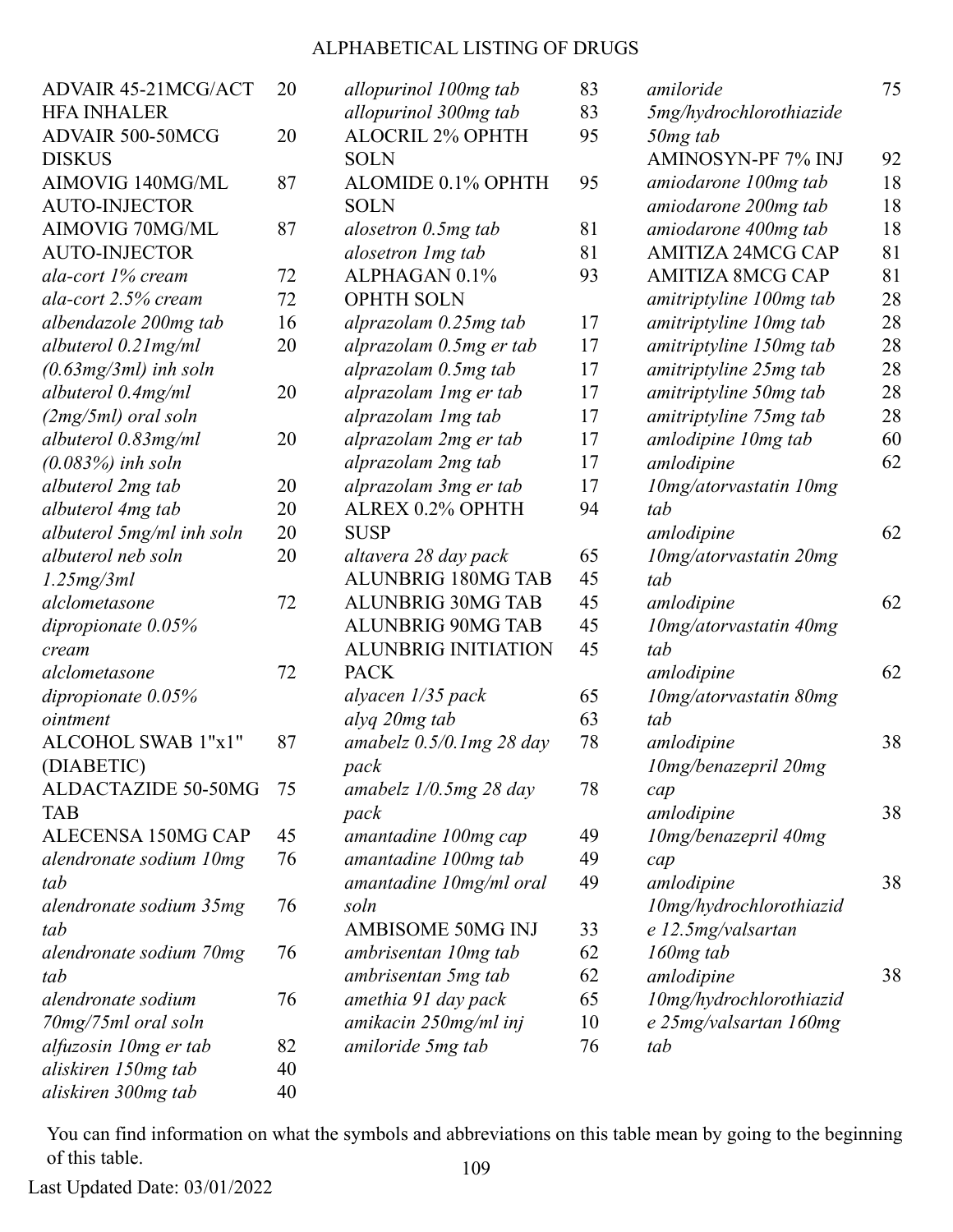| amlodipine                  | 38 | amlodipine                | 38 | <b>AMOXICILLIN 250MG</b>  | 97  |
|-----------------------------|----|---------------------------|----|---------------------------|-----|
| 10mg/hydrochlorothiazid     |    | 5mg/benazepril 20mg cap   |    | <b>CHEW TAB</b>           |     |
| e 25mg/valsartan 320mg      |    | amlodipine                | 38 | amoxicillin               | 97  |
| tab                         |    | 5mg/benazepril 40mg cap   |    | 250mg/clavulanate         |     |
| amlodipine                  | 38 | amlodipine                | 38 | $125mg$ tab               |     |
| 10mg/olmesartan             |    | 5mg/hydrochlorothiazide   |    | amoxicillin 25mg/ml susp  | 97  |
| medoxomil 20mg tab          |    | 12.5mg/valsartan 160mg    |    | <b>AMOXICILLIN</b>        | 97  |
| amlodipine                  | 38 | tab                       |    | 400MG/CLAVULANATE         |     |
| 10mg/olmesartan             |    | amlodipine                | 38 | <b>57MG CHEW TAB</b>      |     |
| medoxomil 40mg tab          |    | 5mg/hydrochlorothiazide   |    | amoxicillin 40mg/ml susp  | 97  |
| amlodipine                  | 38 | 25mg/valsartan 160mg      |    | amoxicillin 500mg cap     | 97  |
| 10mg/valsartan 160mg        |    | tab                       |    | amoxicillin 500mg tab     | 97  |
| tab                         |    | amlodipine                | 38 | amoxicillin               | 105 |
| amlodipine                  | 38 | 5mg/olmesartan            |    | 500mg/clarithromycin      |     |
| 10mg/valsartan 320mg        |    | medoxomil 20mg tab        |    | 500mg/lansoprazole        |     |
| tab                         |    | amlodipine                | 38 | 30mg pack                 |     |
| amlodipine 2.5mg tab        | 60 | 5mg/olmesartan            |    | amoxicillin               | 97  |
| amlodipine                  | 62 | medoxomil 40mg tab        |    | 500mg/clavulanate         |     |
| 2.5mg/atorvastatin 10mg     |    | amlodipine                | 38 | $125mg$ tab               |     |
| tab                         |    | 5mg/valsartan 160mg tab   |    | amoxicillin 50mg/ml susp  | 97  |
| amlodipine                  | 62 | amlodipine                | 38 | amoxicillin 80mg/ml susp  | 97  |
| $2.5mg/atorvastatin$ $20mg$ |    | 5mg/valsartan 320mg tab   |    | amoxicillin 875mg tab     | 97  |
| tab                         |    | ammonium lactate 12%      | 74 | amoxicillin               | 97  |
| amlodipine                  | 62 | cream                     |    | 875mg/clavulanate         |     |
| 2.5mg/atorvastatin 40mg     |    | ammonium lactate 12%      | 74 | $125mg$ tab               |     |
| tab                         |    | lotion                    |    | amoxicillin/k clavulanate | 97  |
| amlodipine                  | 38 | amnesteem 10mg cap        | 70 | 200-28.5mg/5ml susp       |     |
| 2.5mg/benazepril 10mg       |    | amnesteem 20mg cap        | 70 | amoxicillin/k clavulanate | 97  |
| cap                         |    | amnesteem 40mg cap        | 70 | 250-62.5mg/5ml susp       |     |
| amlodipine 5mg tab          | 60 | <b>AMOXAPINE 100MG</b>    | 28 | amoxicillin/k clavulanate | 97  |
| amlodipine                  | 62 | <b>TAB</b>                |    | $400-57mg/5ml$ susp       |     |
| 5mg/atorvastatin 10mg       |    | <b>AMOXAPINE 150MG</b>    | 28 | amoxicillin/k clavulanate | 98  |
| tab                         |    | <b>TAB</b>                |    | $600 - 42.9$ mg/5ml susp  |     |
| amlodipine                  | 62 | <b>AMOXAPINE 25MG TAB</b> | 28 | amphetamine-dextroamph    | 8   |
| 5mg/atorvastatin 20mg       |    | <b>AMOXAPINE 50MG TAB</b> | 28 | etamine 10mg ER cap       |     |
| tab                         |    | <b>AMOXICILLIN</b>        | 97 | amphetamine-dextroamph    | 8   |
| amlodipine                  | 62 | 1000MG/CLAVULANATE        |    | etamine 10mg tab          |     |
| 5mg/atorvastatin 40mg       |    | 62.5MG ER TAB             |    | amphetamine-dextroamph    | 8   |
| tab                         |    | <b>AMOXICILLIN 125MG</b>  | 97 | etamine 12.5mg tab        |     |
| amlodipine                  | 62 | <b>CHEW TAB</b>           |    | amphetamine-dextroamph    | 8   |
| 5mg/atorvastatin 80mg       |    | <b>AMOXICILLIN</b>        | 97 | etamine 15mg ER cap       |     |
| tab                         |    | 200MG/CLAVULANATE         |    | amphetamine-dextroamph    | 8   |
| amlodipine                  | 38 | <b>28.5MG CHEW TAB</b>    |    | etamine 15mg tab          |     |
| 5mg/benazepril 10mg cap     |    | amoxicillin 250mg cap     | 97 |                           |     |
|                             |    |                           |    |                           |     |

You can find information on what the symbols and abbreviations on this table mean by going to the beginning of this table. 110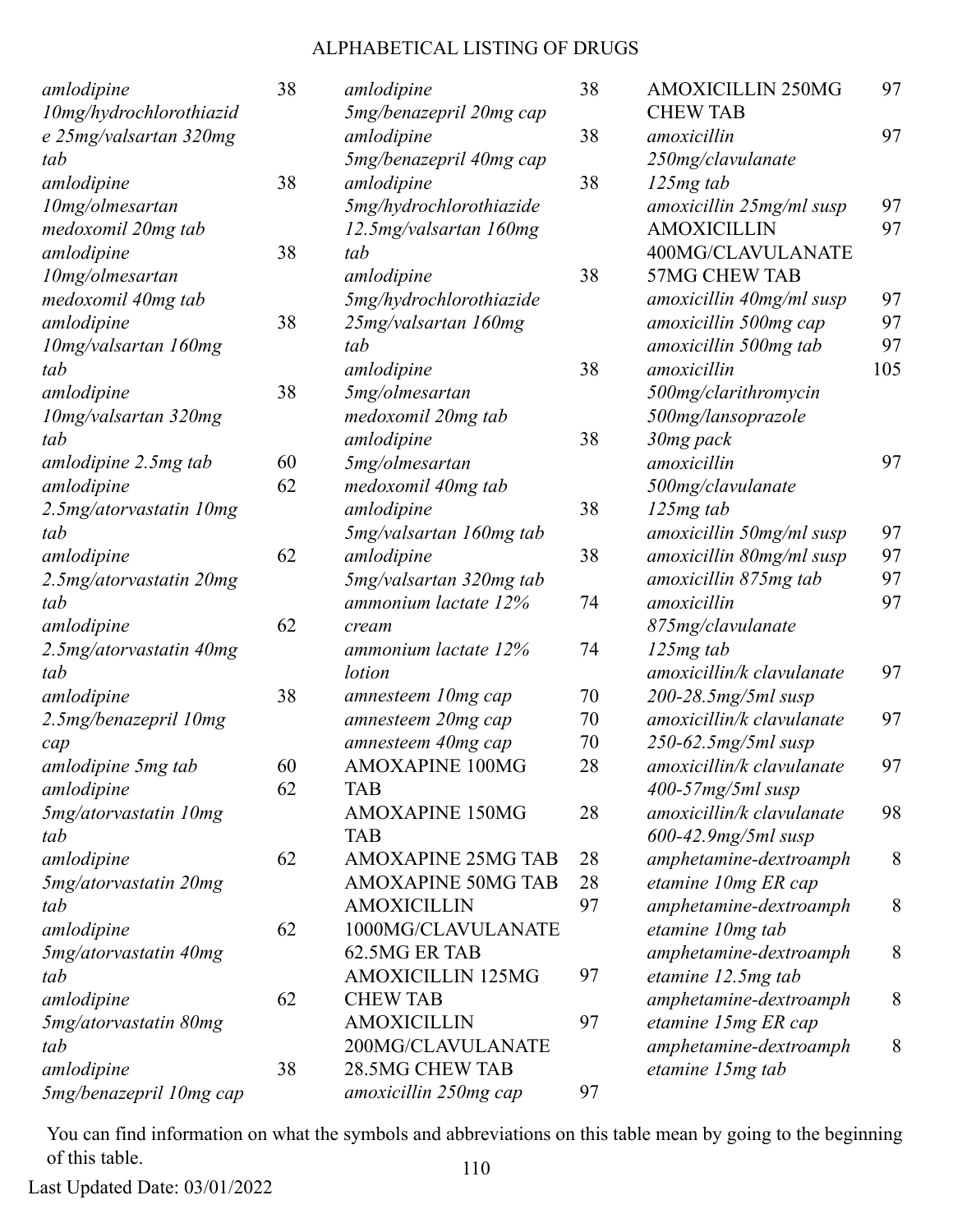| amphetamine-dextroamph                        | 8  | <b>ANORO ELLIPTA</b>                             | 20       | <b>ARANESP 300MCG/ML</b>                | 84    |
|-----------------------------------------------|----|--------------------------------------------------|----------|-----------------------------------------|-------|
| etamine 20mg ER cap                           |    | 62.5-25MCG INHALER                               |          | <b>INJ</b>                              |       |
| amphetamine-dextroamph                        | 8  | <b>ANTARA 30MG CAP</b><br><b>ANTARA 90MG CAP</b> | 35<br>35 | ARANESP 40MCG/0.4ML<br><b>SYRINGE</b>   | 84    |
| etamine 20mg tab                              |    |                                                  |          | <b>ARANESP 40MCG/ML</b>                 | 84    |
| amphetamine-dextroamph<br>etamine 25mg ER cap | 8  | apraclonidine $0.5%$ ophth<br>soln               | 93       | <b>INJ</b>                              |       |
| amphetamine-dextroamph                        | 8  | aprepitant 125mg cap                             | 33       | <b>ARANESP 500MCG/ML</b>                | 84    |
| etamine 30mg ER cap                           |    | aprepitant                                       | 33       | <b>SYRINGE</b>                          |       |
| amphetamine-dextroamph                        | 8  | 125mg/aprepitant 80mg                            |          | ARANESP 60MCG/0.3ML                     | 84    |
| etamine 30mg tab                              |    | pack                                             |          | <b>SYRINGE</b>                          |       |
| amphetamine-dextroamph                        | 8  | aprepitant 40mg cap                              | 33       | <b>ARANESP 60MCG/ML</b>                 | 84    |
| etamine 5mg ER cap                            |    | aprepitant 80mg cap                              | 33       | <b>INJ</b>                              |       |
| amphetamine-dextroamph                        | 8  | apri 28 day pack                                 | 65       | <b>ARCALYST 220MG INJ</b>               | 11    |
| etamine 5mg tab                               |    | <b>APTIOM 200MG TAB</b>                          | 23       | arformoterol tartrate                   | 20    |
| amphetamine-dextroamph                        | 8  | <b>APTIOM 400MG TAB</b>                          | 23       | $15mcg/2ml$ neb soln                    |       |
| etamine 7.5mg tab                             |    | <b>APTIOM 600MG TAB</b>                          | 23       | <b>ARIKAYCE</b>                         | 10    |
| <b>AMPHOTERICIN B</b>                         | 33 | <b>APTIOM 800MG TAB</b>                          | 23       | 590MG/8.4ML INH SUSP                    |       |
| 50MG INJ                                      |    | <b>APTIVUS 250MG CAP</b>                         | 55       | aripiprazole 10mg odt                   | 55    |
| ampicillin 1000mg inj                         | 97 | <b>ARALAST 1000MG INJ</b>                        | 101      | aripiprazole 10mg tab                   | 55    |
| ampicillin                                    | 98 | aranelle 28 pack                                 | 65       | aripiprazole 15mg odt                   | 55    |
| 1000mg/sulbactam                              |    | <b>ARANESP</b>                                   | 84       | aripiprazole 15mg tab                   | 55    |
| 500mg inj                                     |    | 100MCG/0.5ML                                     |          | aripiprazole 1 mg/ml oral               | 55    |
| ampicillin 100mg/ml inj                       | 97 | <b>SYRINGE</b>                                   |          | soln                                    |       |
| ampicillin                                    | 98 | <b>ARANESP 100MCG/ML</b>                         | 84       | aripiprazole 20mg tab                   | 55    |
| 100mg/ml/sulbactam                            |    | <b>INJ</b>                                       |          | aripiprazole 2mg tab                    | 55    |
| 50mg/ml inj                                   |    | ARANESP 10MCG/0.4ML                              | 84       | aripiprazole 30mg tab                   | 55    |
| <b>AMPICILLIN 125MG INJ</b>                   | 97 | <b>SYRINGE</b>                                   |          | aripiprazole 5mg tab                    | 55    |
| ampicillin                                    | 98 | <b>ARANESP</b>                                   | 84       | <b>ARISTADA</b>                         | 55    |
| 2000mg/sulbactam                              |    | 150MCG/0.3ML                                     |          | 1064MG/3.9ML                            |       |
| 1000mg inj                                    |    | <b>SYRINGE</b>                                   |          | <b>SYRINGE</b>                          |       |
| <b>AMPICILLIN 500MG</b>                       | 97 | <b>ARANESP</b>                                   | 84       | <b>ARISTADA</b>                         | 55    |
| CAP                                           |    | 200MCG/0.4ML                                     |          | 441MG/1.6ML SYRINGE                     |       |
| anagrelide 0.5mg cap                          | 83 | <b>SYRINGE</b>                                   |          | <b>ARISTADA</b>                         | 55    |
| anagrelide 1 mg cap                           | 83 | <b>ARANESP 200MCG/ML</b>                         | 84       | 662MG/2.4ML SYRINGE                     |       |
| anastrozole 1 mg tab                          | 44 | <b>INJ</b>                                       |          | <b>ARISTADA</b>                         | 55    |
| <b>ANDRODERM</b>                              | 15 | <b>ARANESP</b>                                   | 84       | 675MG/2.4ML SYRINGE                     |       |
| 2MG/24HR PATCH                                |    | 25MCG/0.42ML                                     |          | <b>ARISTADA</b>                         | 55    |
| <b>ANDRODERM</b>                              | 15 | <b>SYRINGE</b>                                   |          | 882MG/3.2ML SYRINGE                     |       |
| 4MG/24HR PATCH                                |    | <b>ARANESP 25MCG/ML</b>                          | 84       | armodafinil 150mg tab                   | 8     |
| ANGELIQ 0.25/0.5MG 28                         | 78 | <b>INJ</b>                                       |          | armodafinil 200mg tab                   | $8\,$ |
| <b>DAY PACK</b>                               |    | <b>ARANESP</b>                                   | 84       | armodafinil 250mg tab                   | 8     |
| ANGELIQ 0.5/1MG 28                            | 78 | 300MCG/0.6ML                                     |          | armodafinil 50mg tab                    | 9     |
| DAY PACK                                      |    | <b>SYRINGE</b>                                   |          | <b>ARNUITY 100MCG</b><br><b>INHALER</b> | 19    |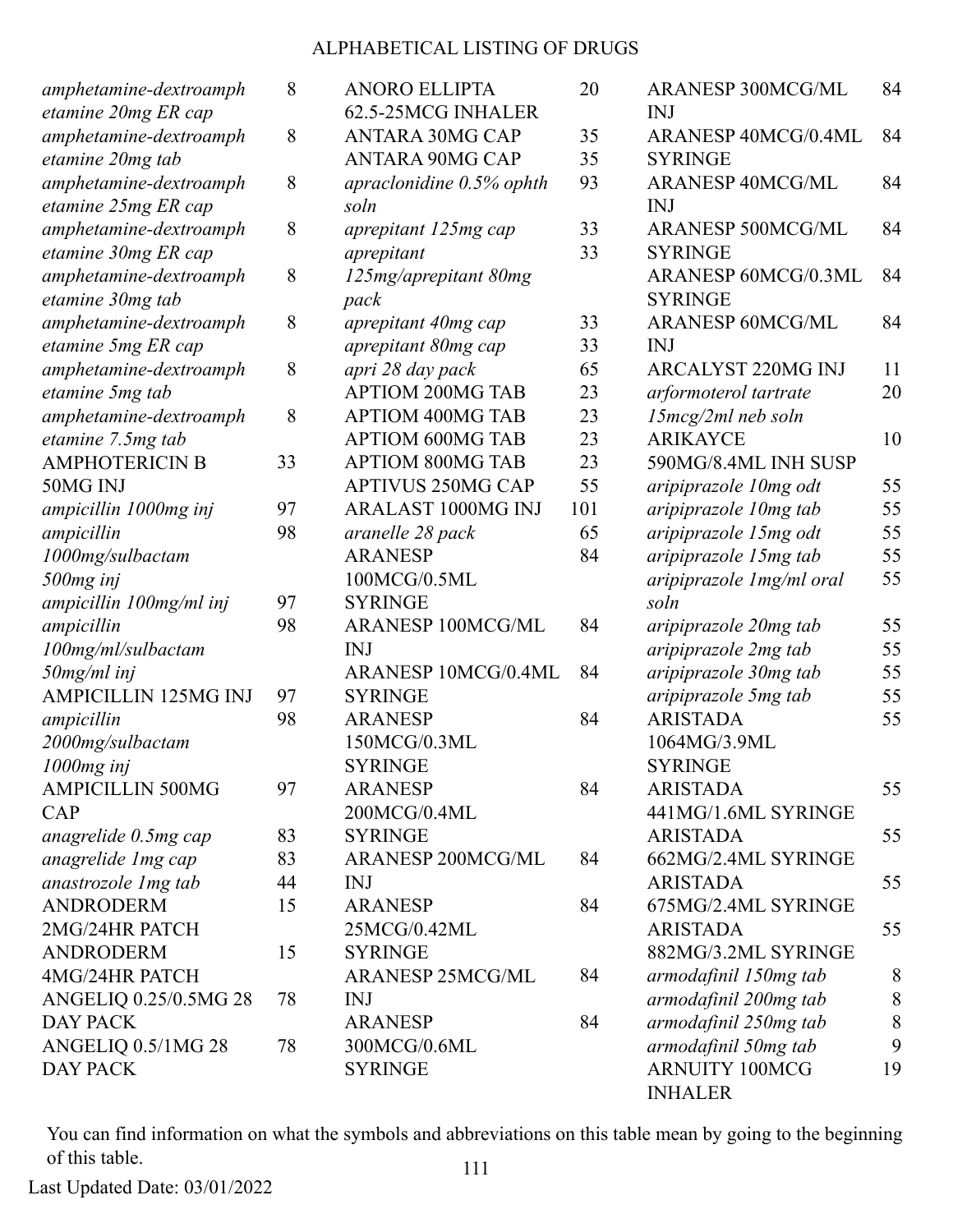| <b>ARNUITY 200MCG</b>      | 19 | atomoxetine 25mg cap       | 8   | <b>AYVAKIT 200MG TAB</b> | 45 |
|----------------------------|----|----------------------------|-----|--------------------------|----|
| <b>INHALER</b>             |    | atomoxetine 40mg cap       | 8   | <b>AYVAKIT 25MG TAB</b>  | 45 |
| <b>ARNUITY 50MCG</b>       | 19 | atomoxetine 60mg cap       | 8   | <b>AYVAKIT 300MG TAB</b> | 45 |
| <b>INHALER</b>             |    | atomoxetine 80mg cap       | 8   | <b>AYVAKIT 50MG TAB</b>  | 45 |
| asenapine 10mg sl tab      | 53 | atorvastatin 10mg tab      | 35  | <b>AZASITE 1% OPHTH</b>  | 94 |
| asenapine 2.5mg sl tab     | 53 | atorvastatin 20mg tab      | 35  | <b>SOLN</b>              |    |
| asenapine 5mg sl tab       | 53 | atorvastatin 40mg tab      | 35  | azathioprine 100mg tab   | 90 |
| ashlyna 91 day pack        | 65 | atorvastatin 80mg tab      | 35  | azathioprine 50mg tab    | 90 |
| <b>ASMANEX 100MCG</b>      | 19 | atovaquone 150mg/ml        | 40  | azathioprine 75mg tab    | 90 |
| <b>INHALER</b>             |    | susp                       |     | azelaic acid 15% gel     | 74 |
| <b>ASMANEX 110MCG/INH</b>  | 19 | atovaquone                 | 42  | azelastine 0.05% ophth   | 95 |
| <b>INHALER</b>             |    | 250mg/proguanil 100mg      |     | soln                     |    |
| <b>ASMANEX 200MCG</b>      | 19 | tab                        |     | azelastine $0.15%$       | 92 |
| <b>INHALER</b>             |    | atovaquone                 | 42  | $(206mcg/act)$ nasal     |    |
| <b>ASMANEX 220MCG</b>      | 19 | 62.5mg/proguanil 25mg      |     | inhaler                  |    |
| (120ACT) INHALER           |    | tab                        |     | azelastine 1%            | 92 |
| <b>ASMANEX 220MCG</b>      | 19 | <b>ATROPINE SULFATE</b>    | 32  | $(137mcg/act)$ nasal     |    |
| (30ACT) INHALER            |    | 0.005MG/ML/DIPHENO         |     | inhaler                  |    |
| <b>ASMANEX 220MCG</b>      | 19 | XYLATE 0.5MG/ML            |     | <b>AZITHROMYCIN</b>      | 86 |
| (60ACT) INHALER            |    | ORAL SOLN                  |     | 1000MG POWDER FOR        |    |
| <b>ASMANEX 50MCG</b>       | 19 | atropine sulfate           | 32  | <b>ORAL SUSP</b>         |    |
| <b>INHALER</b>             |    | $0.025$ mg/diphenoxylate   |     | azithromycin 20mg/ml     | 86 |
| aspirin                    | 83 | $2.5mg$ tab                |     | susp                     |    |
| 25mg/dipyridamole          |    | <b>ATROPINE SULFATE 1%</b> | 93  | azithromycin 250mg pack  | 86 |
| 200mg er cap               |    | <b>OPHTH SOLN</b>          |     | azithromycin 250mg tab   | 86 |
| <b>ASTAGRAF 0.5MG ER</b>   | 90 | <b>ATROVENT 17MCG</b>      | 19  | azithromycin 40mg/ml     | 86 |
| <b>CAP</b>                 |    | <b>INHALER</b>             |     | susp                     |    |
| <b>ASTAGRAF 1MG ER CAP</b> | 90 | <b>AUBAGIO 14MG TAB</b>    | 100 | azithromycin 500mg inj   | 86 |
| <b>ASTAGRAF 5MG ER CAP</b> | 90 | <b>AUBAGIO 7MG TAB</b>     | 100 | azithromycin 500mg pack  | 86 |
| atazanavir 150mg cap       | 55 | aubra 28 day pack          | 65  | azithromycin 500mg tab   | 86 |
| atazanavir 200mg cap       | 55 | <b>AURYXIA 210MG TAB</b>   | 82  | azithromycin 600mg tab   | 86 |
| atazanavir 300mg cap       | 55 | <b>AUSTEDO 12MG TAB</b>    | 99  | aztreonam 1000mg inj     | 41 |
| atenolol 100mg tab         | 59 | <b>AUSTEDO 6MG TAB</b>     | 99  | B                        |    |
| atenolol                   | 38 | <b>AUSTEDO 9MG TAB</b>     | 99  |                          |    |
| 100mg/chlorthalidone       |    | aviane 28 pack             | 65  | <b>BACITRACIN</b>        | 94 |
| 25 <sub>mg</sub> tab       |    | avita 0.025% cream         | 70  | 500UNIT/GM OPHTH         |    |
| atenolol 25mg tab          | 59 | avita 0.025% gel           | 70  | <b>OINTMENT</b>          |    |
| atenolol 50mg tab          | 59 | AVONEX 30MCG/0.5ML         | 100 | bacitracin/polymyxin B   | 94 |
| atenolol                   | 38 | <b>AUTO-INJECTOR</b>       |     | $0.5$ -10unit/mg ophth   |    |
| 50mg/chlorthalidone        |    | AVONEX 30MCG/0.5ML         | 100 | ointment                 |    |
| $25mg$ tab                 |    | <b>SYRINGE</b>             |     | baclofen 10mg tab        | 91 |
| atomoxetine 100mg cap      | 8  | AVYCAZ 500-2000MG          | 63  | baclofen 20mg tab        | 91 |
| atomoxetine 10mg cap       | 8  | <b>INJ</b>                 |     | balsalazide disodium     | 81 |
| atomoxetine 18mg cap       | 8  | AYVAKIT 100MG TAB          | 45  | 750mg cap                |    |
|                            |    |                            |     | <b>BALVERSA 3MG TAB</b>  | 45 |

You can find information on what the symbols and abbreviations on this table mean by going to the beginning of this table. 112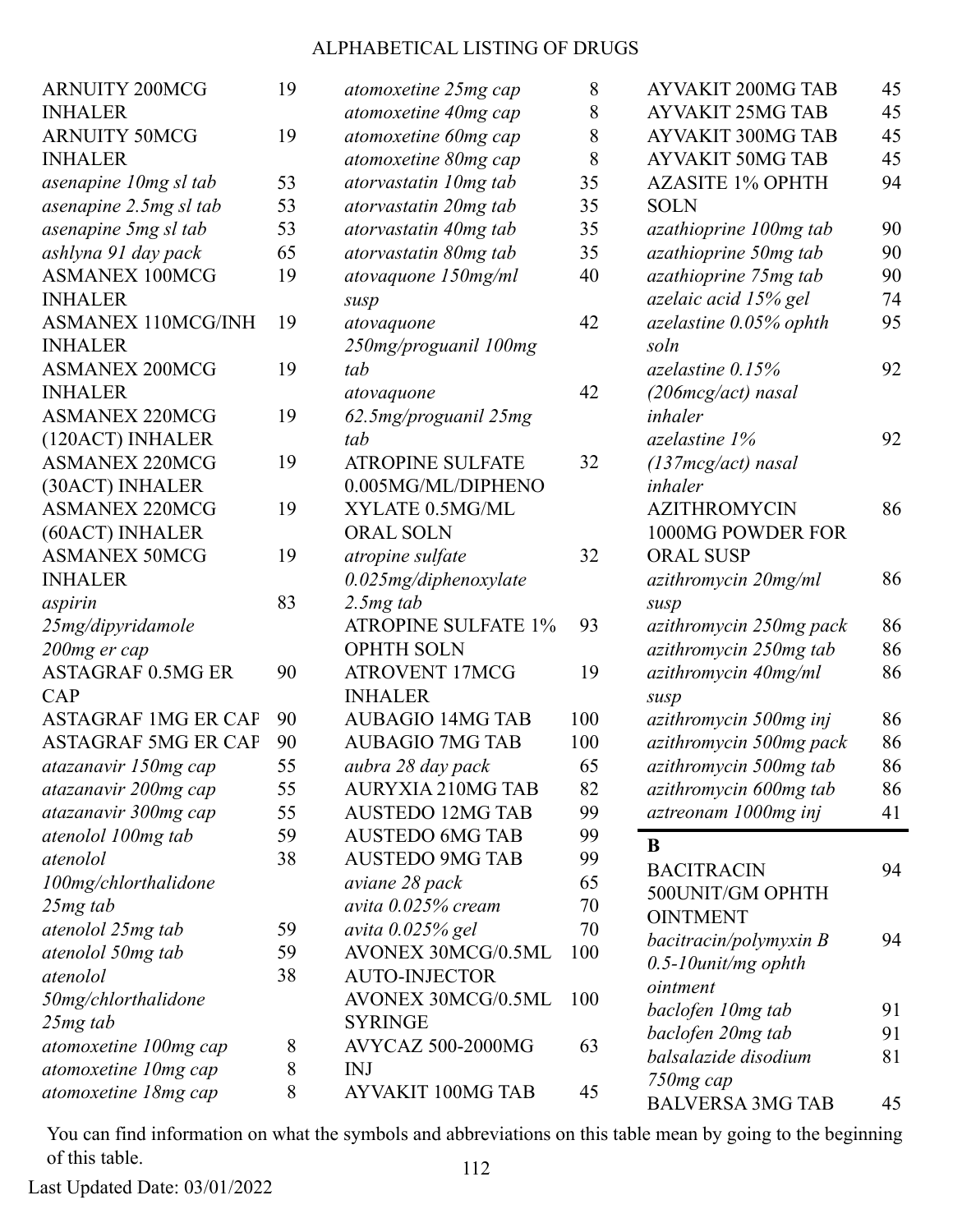| <b>BALVERSA 4MG TAB</b>     | 45  | BERINERT 500UNIT INJ     | 83  | <b>BICILLIN</b>             | 98  |
|-----------------------------|-----|--------------------------|-----|-----------------------------|-----|
| <b>BALVERSA 5MG TAB</b>     | 45  | <b>BESREMI 500MCG/ML</b> | 49  | 300000-300000UNIT/ML        |     |
| balziva 28 day pack         | 65  | <b>SYRINGE</b>           |     | <b>SYRINGE</b>              |     |
| <b>BAQSIMI 3MG/DOSE</b>     | 30  | betamethasone 0.05%      | 72  | <b>BICILLIN</b>             | 98  |
| <b>NASAL POWDER</b>         |     | aug cream                |     | 450000-150000UNIT/ML        |     |
| <b>BAXDELA 450MG TAB</b>    | 80  | betamethasone 0.05%      | 72  | <b>SYRINGE</b>              |     |
| <b>BCG LIVE TICE STRAIN</b> | 106 | aug lotion               |     | <b>BICILLIN L-A</b>         | 97  |
| 50MG INJ                    |     | betamethasone 0.05%      | 72  | 1200000UNIT/2ML             |     |
| benazepril 10mg tab         | 36  | aug ointment             |     | <b>SYRINGE</b>              |     |
| benazepril                  | 38  | betamethasone 0.05%      | 72  | <b>BICILLIN L-A</b>         | 97  |
| 10mg/hydrochlorothiazid     |     | cream                    |     | 2400000UNIT/4ML             |     |
| $e$ 12.5 $mg$ tab           |     | <b>BETAMETHASONE</b>     | 73  | <b>SYRINGE</b>              |     |
| benazepril 20mg tab         | 36  | 0.05% GEL                |     | <b>BICILLIN L-A</b>         | 97  |
| benazepril                  | 38  | betamethasone 0.05%      | 73  | 600000UNIT/ML               |     |
| 20mg/hydrochlorothiazid     |     | lotion                   |     | <b>SYRINGE</b>              |     |
| $e$ 12.5 $mg$ tab           |     | betamethasone 0.05%      | 73  | <b>BIDIL 37.5-20MG TAB</b>  | 62  |
| benazepril                  | 39  | ointment                 |     | <b>BIKTARVY 50-200-25MG</b> | 55  |
| 20mg/hydrochlorothiazid     |     | betamethasone 0.1%       | 73  | <b>TAB</b>                  |     |
| e 25mg tab                  |     | cream                    |     | bimatoprost $0.03\%$ ophth  | 96  |
| benazepril 40mg tab         | 36  | betamethasone 0.1%       | 73  | soln                        |     |
| benazepril 5mg tab          | 36  | lotion                   |     | bisoprolol fumarate 10mg    | 59  |
| benazepril                  | 39  | betamethasone 0.1%       | 73  | tab                         |     |
| 5mg/hydrochlorothiazide     |     | ointment                 |     | bisoprolol fumarate         | 39  |
| $6.25mg$ tab                |     | betaxolol 0.5% ophth     | 93  | 10mg/hydrochlorothiazid     |     |
| <b>BENLYSTA 200MG/ML</b>    | 91  | soln                     |     | $e$ 6.25 $mg$ tab           |     |
| <b>AUTO-INJECTOR</b>        |     | betaxolol 10mg tab       | 59  | bisoprolol fumarate         | 39  |
| <b>BENLYSTA 200MG/ML</b>    | 91  | betaxolol 20mg tab       | 59  | 2.5mg/hydrochlorothiazid    |     |
| <b>SYRINGE</b>              |     | bethanechol chloride     | 106 | $e$ 6.25 $mg$ tab           |     |
| <b>BENZNIDAZOLE 100MG</b>   | 16  | $10mg$ tab               |     | bisoprolol fumarate 5mg     | 59  |
| <b>TAB</b>                  |     | bethanechol chloride     | 106 | tab                         |     |
| <b>BENZNIDAZOLE</b>         | 16  | 25 <sub>mg</sub> tab     |     | bisoprolol fumarate         | 39  |
| 12.5MG TAB                  |     | bethanechol chloride     | 106 | 5mg/hydrochlorothiazide     |     |
| benzoyl peroxide            | 70  | 50mg tab                 |     | $6.25mg$ tab                |     |
| 5%/clindamycin              |     | bethanechol chloride 5mg | 106 | <b>BIVIGAM 5GM/50ML INJ</b> | 96  |
| phosphate 1.2% topical      |     | tab                      |     | BLEPHAMIDE 0.2-10%          | 94  |
| gel                         |     | BETIMOL 0.25% OPHTH      | 93  | OPHTH OINTMENT              |     |
| benztropine mesylate        | 49  | <b>SOLN</b>              |     | BLEPHAMIDE 0.2-10%          | 94  |
| $0.5mg$ tab                 |     | BETIMOL 0.5% OPHTH       | 93  | <b>OPHTH SUSP</b>           |     |
| benztropine mesylate 1 mg   | 49  | <b>SOLN</b>              |     | blisovi 21 fe 1.5/30 28     | 65  |
| tab                         |     | <b>BETOPTIC S 0.25%</b>  | 93  | day pack                    |     |
| benztropine mesylate 2mg    | 49  | <b>OPHTH SUSP</b>        |     | blisovi 24 fe $1/20$ 28 day | 65  |
| tab                         |     | bexarotene 75mg cap      | 49  | pack                        |     |
| bepotastine besilate 1.5%   | 95  | <b>BEXSERO SYRINGE</b>   | 106 | <b>BOOSTRIX INJ</b>         | 104 |
| ophth soln                  |     | bicalutamide 50mg tab    | 44  | <b>BOOSTRIX SYRINGE</b>     | 104 |

You can find information on what the symbols and abbreviations on this table mean by going to the beginning of this table. 113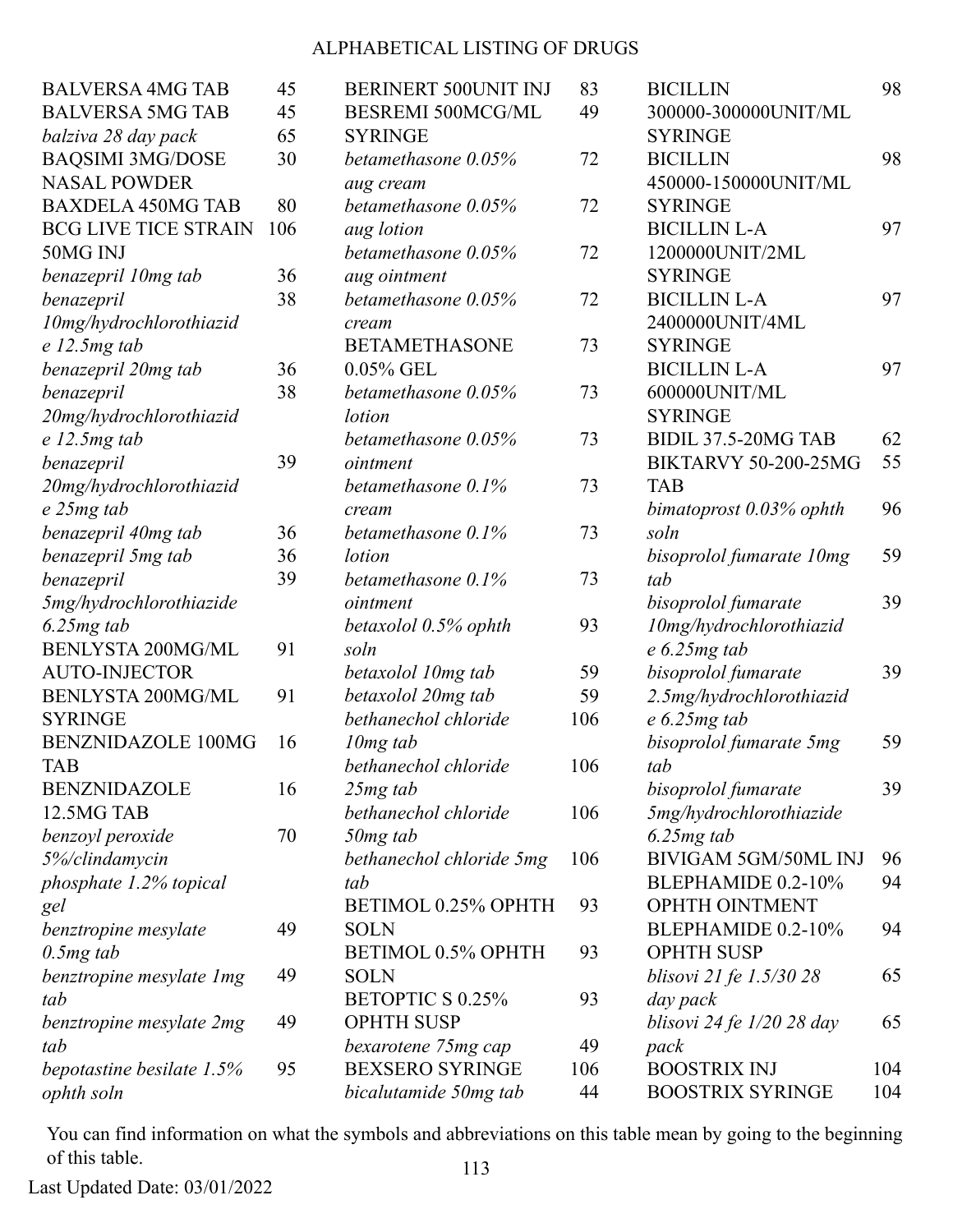| bosentan 125mg tab        | 62 | bumetanide 1 mg tab       | 75  | buspirone 30mg tab                            | 17 |
|---------------------------|----|---------------------------|-----|-----------------------------------------------|----|
| bosentan 62.5mg tab       | 63 | bumetanide 2mg tab        | 75  | buspirone 5mg tab                             | 17 |
| <b>BOSULIF 100MG TAB</b>  | 45 | buprenorphine             | 15  | buspirone 7.5mg tab                           | 17 |
| <b>BOSULIF 400MG TAB</b>  | 45 | 0.005mg/hr weekly patch   |     | butorphanol tartrate                          | 15 |
| <b>BOSULIF 500MG TAB</b>  | 45 | buprenorphine             | 15  | Img/act nasal inhaler                         |    |
| <b>BRAFTOVI 75MG CAP</b>  | 45 | 0.0075mg/hr weekly        |     | <b>BYDUREON</b>                               | 30 |
| <b>BREO ELLIPTA</b>       | 20 | patch                     |     | 2MG/0.85ML                                    |    |
| 100-25MCG INHALER         |    | buprenorphine             | 15  | <b>AUTO-INJECTOR</b>                          |    |
| <b>BREO ELLIPTA</b>       | 20 | 0.015mg/hr weekly patch   |     | $\mathbf C$                                   |    |
| 200-25MCG INHALER         |    | buprenorphine 0.01 mg/hr  | 15  | cabergoline 0.5mg tab                         | 78 |
| <b>BREZTRI AEROSPHERE</b> | 20 | weekly patch              |     | <b>CABLIVI 11MG INJ</b>                       | 83 |
| 160-9-4.8MCG/ACT          |    | buprenorphine 0.02mg/hr   | 15  | <b>CABOMETYX 20MG TAE</b>                     | 46 |
| <b>INHALER</b>            |    | weekly patch              |     | <b>CABOMETYX 40MG TAE</b>                     | 46 |
| briellyn 28 day pack      | 65 | buprenorphine             | 15  | <b>CABOMETYX 60MG TAE</b>                     | 46 |
| <b>BRILINTA 60MG TAB</b>  | 83 | 12mg/naloxone 3mg         |     |                                               | 72 |
| <b>BRILINTA 90MG TAB</b>  | 83 | sublingual film           |     | calcipotriene 0.005%                          |    |
| brimonidine tartrate      | 93 | buprenorphine 2mg sl tab  | 15  | cream                                         | 72 |
| $0.15\%$ ophth soln       |    | buprenorphine             | 15  | calcipotriene 0.005%<br>ointment              |    |
| brimonidine tartrate      | 93 | 2mg/naloxone 0.5mg sl     |     |                                               | 72 |
| $0.2\%$ ophth soln        |    | tab                       |     | calcipotriene 0.005%<br>topical soln          |    |
| brinzolamide 1% ophth     | 95 | buprenorphine             | 15  | calcitriol 0.00025mg cap                      | 77 |
| susp                      |    | 2mg/naloxone 0.5mg        |     | calcitriol 0.0005mg cap                       | 77 |
| <b>BRIVIACT 100MG TAB</b> | 23 | sublingual film           |     |                                               | 77 |
| <b>BRIVIACT 10MG TAB</b>  | 23 | buprenorphine             | 15  | calcitriol 0.001mg/ml oral<br>soln            |    |
| <b>BRIVIACT 10MG/ML</b>   | 23 | 4mg/naloxone 1mg          |     |                                               | 82 |
| <b>ORAL SOLN</b>          |    | sublingual film           |     | calcium acetate 667mg                         |    |
| <b>BRIVIACT 25MG TAB</b>  | 23 | buprenorphine 8mg sl tab  | 15  | cap                                           | 82 |
| <b>BRIVIACT 50MG TAB</b>  | 23 | buprenorphine             | 15  | calcium acetate 667mg<br>tab                  |    |
| <b>BRIVIACT 75MG TAB</b>  | 23 | 8mg/naloxone 2mg sl tab   |     | <b>CALQUENCE 100MG</b>                        | 46 |
| bromfenac 0.09% ophth     | 95 | buprenorphine             | 15  | CAP                                           |    |
| soln                      |    | 8mg/naloxone 2mg          |     |                                               | 68 |
| bromocriptine 2.5mg tab   | 49 | sublingual film           |     | camila 28 day 0.35mg<br>pack                  |    |
| bromocriptine 5mg cap     | 49 | bupropion 100mg er tab    | 26  | camreselo 91 day pack                         | 65 |
| <b>BRUKINSA 80MG CAP</b>  | 45 | bupropion 100mg tab       | 26  | candesartan cilexetil                         | 37 |
| budesonide 0.125mg/ml     | 19 | bupropion $150mg$ sr (12) | 26  |                                               |    |
| inh susp                  |    | hr) tab                   |     | 16 <sub>mg</sub> tab<br>candesartan cilexetil | 37 |
| budesonide 0.25mg/ml      | 19 | bupropion 150mg sr tab    | 100 | 32mg tab                                      |    |
| inh susp                  |    | bupropion 150mg xl (24    | 26  |                                               | 37 |
| budesonide 0.5mg/ml inh   | 19 | hr) tab                   |     | candesartan cilexetil 4mg<br>tab              |    |
| susp                      |    | bupropion 200mg er tab    | 26  |                                               | 37 |
| budesonide 3mg dr cap     | 69 | bupropion 300mg er tab    | 26  | candesartan cilexetil 8mg<br>tab              |    |
| budesonide 9mg er tab     | 69 | bupropion 75mg tab        | 26  | CAPLYTA 42MG CAP                              | 51 |
| bumetanide 0.25mg/ml inj  | 75 | buspirone 10mg tab        | 17  | <b>CAPRELSA 100MG TAB</b>                     | 46 |
| bumetanide 0.5mg tab      | 75 | buspirone 15mg tab        | 17  | <b>CAPRELSA 300MG TAB</b>                     | 46 |
|                           |    |                           |     |                                               |    |

You can find information on what the symbols and abbreviations on this table mean by going to the beginning of this table. 114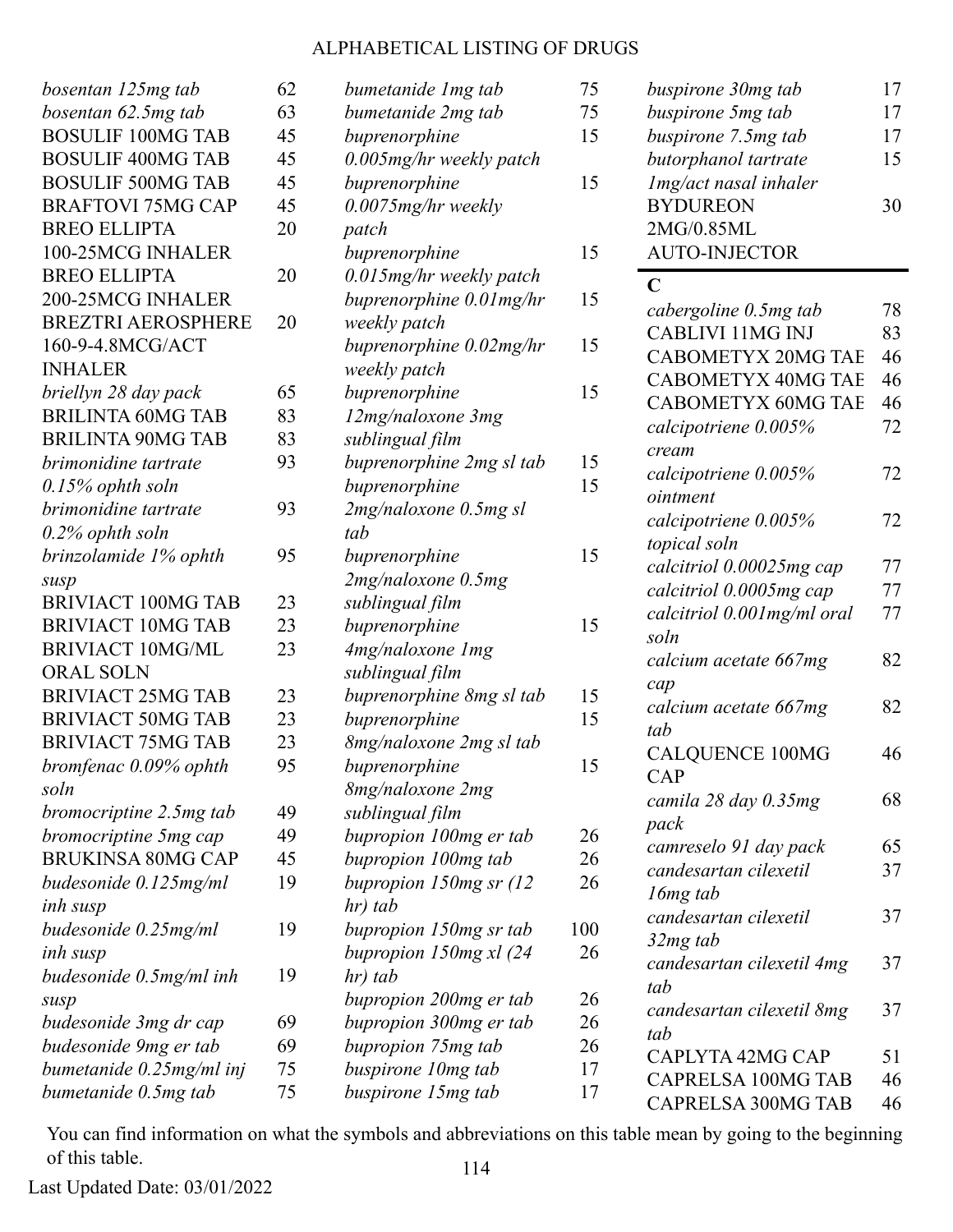|                           | 36 |                       |
|---------------------------|----|-----------------------|
| captopril 100mg tab       |    | $\mathcal{C}$         |
| captopril 12.5mg tab      | 36 | $\mathfrak{2}$        |
| captopril 25mg tab        | 36 | $t\epsilon$           |
| captopril 50mg tab        | 36 | $\mathcal{C}$         |
| <b>CARBAGLU 200MG TAB</b> | 77 | $\overline{2}$        |
| <b>FOR ORAL SUSP</b>      |    | $\bm{o}$              |
| carbamazepine 100mg       | 23 | $\mathcal{C}$         |
| chew tab                  |    | 2.                    |
| carbamazepine 100mg er    | 23 | $t\epsilon$           |
| cap                       |    | $\mathcal{C}$         |
| carbamazepine 100mg er    | 23 | 2.                    |
| tab                       |    | $\bm{o}$              |
| carbamazepine 200mg er    | 23 | $\mathcal{C}$         |
| cap                       |    | $\mathcal{Z}_{\cdot}$ |
| carbamazepine 200mg er    | 23 | tc                    |
| tab                       |    | $\mathcal{C}$         |
| carbamazepine 200mg       | 23 | 3                     |
| tab                       |    | $\overline{2}$        |
| carbamazepine 20mg/ml     | 23 | 1                     |
| susp                      |    | C                     |
| carbamazepine 300mg er    | 23 | $3^{\circ}$           |
| cap                       |    | $\overline{2}$        |
| carbamazepine 400mg er    | 23 | $\mathbf{1}$          |
| tab                       |    | $\overline{C}$        |
| carbidopa                 | 49 | $\overline{5}$        |
| 10mg/levodopa 100mg       |    | $\overline{2}$        |
| odt                       |    | $\overline{2}$        |
| carbidopa                 | 49 |                       |
|                           |    | $\mathcal{C}$<br>5    |
| 10mg/levodopa 100mg       |    |                       |
| tab                       |    | $\iota$               |
| <b>CARBIDOPA</b>          | 49 | $\mathsf{C}$          |
| 12.5MG/ENTACAPONE         |    | T                     |
| 200MG/LEVODOPA            |    | $\mathsf{C}$          |
| 50MG TAB                  |    | $\overline{C}$        |
| <b>CARBIDOPA</b>          | 50 | $\mathcal{C}$         |
| 18.75MG/ENTACAPONE        |    | $\mathsf{C}$          |
| 200MG/LEVODOPA            |    | S                     |
| 75MG TAB                  |    | $\mathcal{C}$         |
| carbidopa 25mg tab        | 49 | $\mathcal{C}$         |
| <b>CARBIDOPA</b>          | 50 | $\mathcal{C}$         |
| 25MG/ENTACAPONE           |    | $\mathcal{C}$         |
| 200MG/LEVODOPA            |    | $\mathcal{C}$         |
| 100MG TAB                 |    | $\mathcal{C}$         |
|                           |    |                       |

| carbidopa                 | 50 |
|---------------------------|----|
| 25mg/levodopa 100mg er    |    |
| tah                       |    |
| carbidopa                 | 50 |
| 25mg/levodopa 100mg       |    |
| odt                       |    |
| carbidopa                 | 50 |
| 25mg/levodopa 100mg       |    |
| tab                       |    |
| carbidopa                 | 50 |
| 25mg/levodopa 250mg       |    |
| odt                       |    |
| carbidopa                 | 50 |
| 25mg/levodopa 250mg       |    |
| tab                       |    |
| <b>CARBIDOPA</b>          | 50 |
| 31.25MG/ENTACAPONE        |    |
| 200MG/LEVODOPA            |    |
| 125MG TAB                 |    |
| <b>CARBIDOPA</b>          | 50 |
| 37.5MG/ENTACAPONE         |    |
| 200MG/LEVODOPA            |    |
| 150MG TAB                 |    |
| <b>CARBIDOPA</b>          | 50 |
| 50MG/ENTACAPONE           |    |
| 200MG/LEVODOPA            |    |
| 200MG TAB                 |    |
| carbidopa                 | 50 |
| 50mg/levodopa 200mg er    |    |
| tab                       |    |
| <b>CARDIZEM 120MG ER</b>  | 60 |
| TAB                       |    |
| <b>CARDURA 4MG ER TAB</b> | 82 |
| <b>CARDURA 8MG ER TAB</b> | 82 |
| carisoprodol 350mg tab    | 91 |
| <b>CARTEOLOL 1% OPHTH</b> | 93 |
| SOLN                      |    |
| cartia 120mg er cap       | 60 |
| cartia 180mg er cap       | 60 |
| cartia 240mg er cap       | 60 |
| cartia 300mg er cap       | 60 |
| carvedilol 12.5mg tab     | 58 |
| carvedilol 25mg tab       | 58 |
| carvedilol 3.125mg tab    | 58 |

| carvedilol 6.25mg tab     | 58 |
|---------------------------|----|
| caspofungin acetate 50mg  | 33 |
| inj                       |    |
| caspofungin acetate 70mg  | 33 |
| inj                       |    |
| <b>CAYSTON 75MG INH</b>   | 41 |
| <b>SOLN</b>               |    |
| caziant 28 day pack       | 65 |
| CEFACLOR 250MG CAP        | 64 |
| <b>CEFACLOR 25MG/ML</b>   | 64 |
| <b>SUSP</b>               |    |
| <b>CEFACLOR 500MG CAP</b> | 64 |
| <b>CEFACLOR 500MG ER</b>  | 64 |
| <b>TAB</b>                |    |
| <b>CEFACLOR 50MG/ML</b>   | 64 |
| <b>SUSP</b>               |    |
| <b>CEFACLOR 75MG/ML</b>   | 64 |
| <b>SUSP</b>               |    |
| CEFADROXIL 1000MG         | 63 |
| <b>TAB</b>                |    |
| cefadroxil 100mg/ml susp  | 63 |
| cefadroxil 500mg cap      | 63 |
| cefadroxil 50mg/ml susp   | 63 |
| cefazolin 1000mg inj      | 63 |
| cefazolin 200mg/ml inj    | 63 |
| cefazolin 500mg inj       | 64 |
| cefdinir 25mg/ml susp     | 64 |
| cefdinir 300mg cap        | 64 |
| cefdinir 50mg/ml susp     | 64 |
| cefepime 1000mg inj       | 65 |
| cefepime 2000mg inj       | 65 |
| cefixime 20mg/ml susp     | 64 |
| cefixime 400mg cap        | 64 |
| cefixime 40mg/ml susp     | 64 |
| cefotetan 1000mg inj      | 64 |
| cefotetan 2000mg inj      | 64 |
| cefoxitin 1000mg inj      | 64 |
| cefoxitin 2000mg inj      | 64 |
| cefoxitin 200mg/ml inj    | 64 |
| cefpodoxime 100mg tab     | 64 |
| cefpodoxime 10mg/ml       | 64 |
| susp                      |    |
| cefpodoxime 200mg tab     | 64 |

You can find information on what the symbols and abbreviations on this table mean by going to the beginning of this table. 115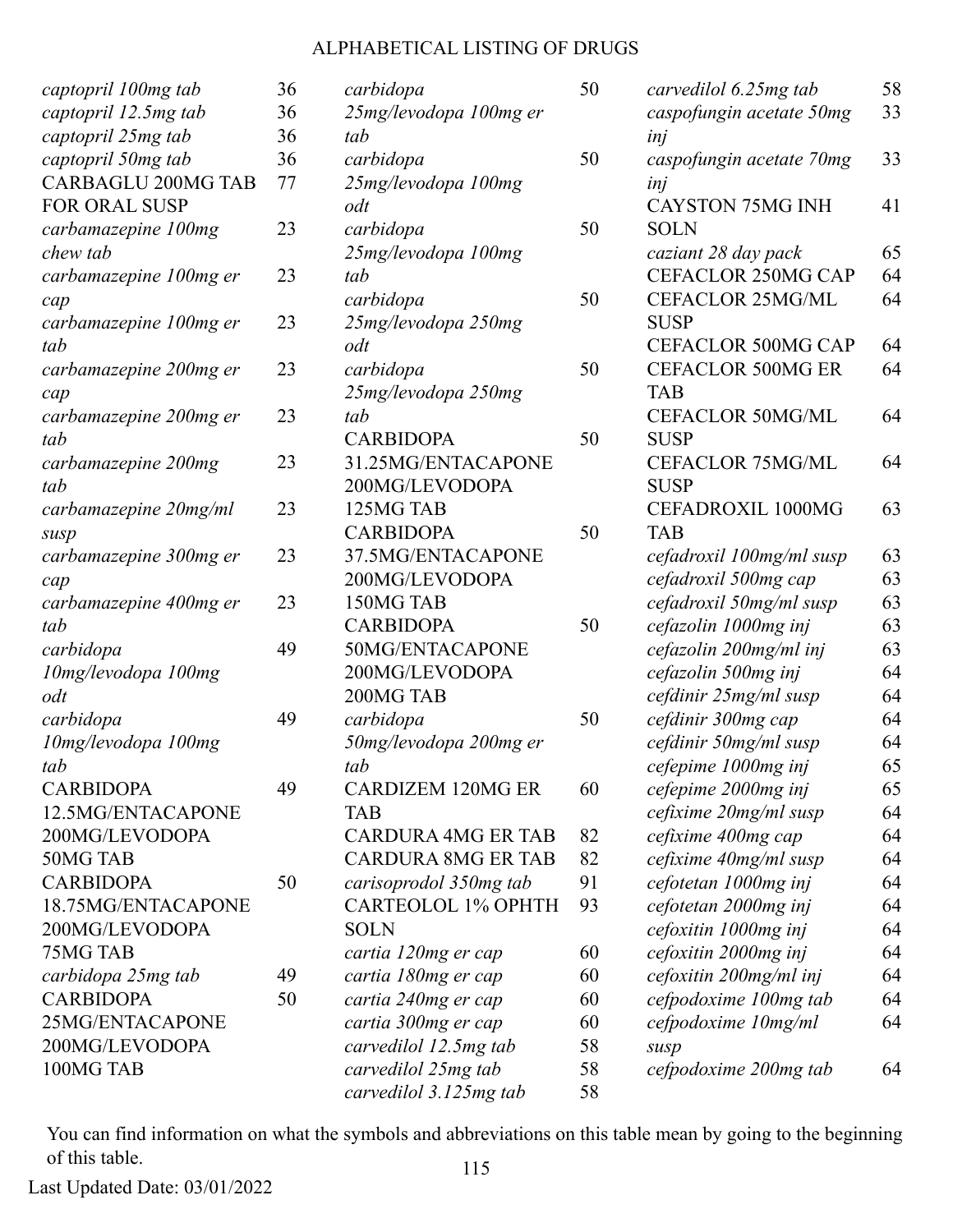| cefpodoxime 20mg/ml            | 64  | chlordiazepoxide 10mg      | 17 | cilostazol 100mg tab          | 83  |
|--------------------------------|-----|----------------------------|----|-------------------------------|-----|
| susp                           |     | cap                        |    | cilostazol 50mg tab           | 83  |
| cefprozil 250mg tab            | 64  | chlordiazepoxide 25mg      | 17 | CILOXAN 0.3% OPHTH            | 94  |
| cefprozil 25mg/ml susp         | 64  | cap                        |    | <b>OINTMENT</b>               |     |
| cefprozil 500mg tab            | 64  | chlordiazepoxide 5mg cap   | 17 | <b>CIMDUO 300-300MG</b>       | 55  |
| cefprozil 50mg/ml susp         | 64  | chlorhexidine gluconate    | 91 | <b>TAB</b>                    |     |
| ceftazidime 1000mg inj         | 64  | $0.12\%$ mouthwash         |    | cimetidine 200mg tab          | 104 |
| ceftazidime 2000mg inj         | 64  | chloroquine phosphate      | 42 | cimetidine 300mg tab          | 104 |
| ceftazidime 200mg/ml inj       | 64  | $250mg$ tab                |    | cimetidine 400mg tab          | 104 |
| ceftriaxone 1000mg inj         | 64  | <b>CHLOROQUINE</b>         | 42 | cimetidine 60mg/ml oral       | 104 |
| ceftriaxone 100mg/ml inj       | 64  | PHOSPHATE 500MG TAB        |    | soln                          |     |
| ceftriaxone 2000mg inj         | 64  | chlorpromazine 100mg       | 54 | cimetidine 800mg tab          | 104 |
| ceftriaxone 250mg inj          | 64  | tab                        |    | <b>CIMZIA 200MG INJ</b>       | 81  |
| ceftriaxone 500mg inj          | 64  | CHLORPROMAZINE             | 54 | CIMZIA 200MG/ML               | 81  |
| cefuroxime 1500mg inj          | 64  | 100MG/ML ORAL SOLN         |    | <b>SYRINGE</b>                |     |
| cefuroxime 250mg tab           | 64  | chlorpromazine 10mg tab    | 54 | cinacalcet 30mg tab           | 77  |
| cefuroxime 500mg tab           | 64  | chlorpromazine 200mg       | 54 | cinacalcet 60mg tab           | 77  |
| cefuroxime 750mg inj           | 64  | tab                        |    | cinacalcet 90mg tab           | 77  |
| cefuroxime 95mg/ml inj         | 64  | chlorpromazine 25mg tab    | 54 | <b>CINRYZE 500UNIT INJ</b>    | 83  |
| celecoxib 100mg cap            | 11  | CHLORPROMAZINE             | 54 | CIPRO 500MG/5ML               | 80  |
| celecoxib 200mg cap            | 11  | 30MG/ML ORAL SOLN          |    | <b>SUSP</b>                   |     |
| celecoxib 400mg cap            | 11  | chlorpromazine 50mg tab    | 54 | CIPRO 5GM/100ML               | 80  |
| celecoxib 50mg cap             | 11  | chlorthalidone 25mg tab    | 76 | <b>SUSP</b>                   |     |
| <b>CELONTIN 300MG CAP</b>      | 25  | chlorthalidone 50mg tab    | 76 | CIPRO HC 0.2-1% OTIC          | 96  |
| cephalexin 250mg cap           | 64  | chlorzoxazone 500mg tab    | 91 | <b>SUSP</b>                   |     |
| cephalexin 25mg/ml susp        | 64  | CHOLBAM 250MG CAP          | 80 | CIPROFLOXACIN 0.2%            | 96  |
| cephalexin 500mg cap           | 64  | <b>CHOLBAM 50MG CAP</b>    | 80 | <b>OTIC SOLN</b>              |     |
| cephalexin 50mg/ml susp        | 64  | cholestyramine resin       | 34 | ciprofloxacin 0.3% ophth      | 94  |
| <b>CERDELGA 84MG CAP</b>       | 84  | (sugar-free) 4000mg        |    | soln                          |     |
| cetirizine 1 mg/ml oral        | 34  | powder for oral susp       |    | ciprofloxacin 250mg tab       | 80  |
| soln                           |     | cholestyramine resin       | 34 | ciprofloxacin 2mg/ml inj      | 80  |
| CETRAXAL 0.2% OTIC             | 96  | 4000mg powder for oral     |    | ciprofloxacin 500mg tab       | 80  |
| <b>SOLN</b>                    |     | susp                       |    | ciprofloxacin 750mg tab       | 80  |
| cevimeline 30mg cap            | 91  | ciclopirox 0.77% cream     | 71 | ciprofloxacin/dexamethas      | 96  |
| <b>CHANTIX 0.5MG TAB</b>       | 100 | ciclopirox 0.77% gel       | 71 | one $0.3$ - $0.1\%$ otic susp |     |
| <b>CHANTIX 1MG</b>             | 100 | ciclopirox 0.77% lotion    | 71 | citalopram 10mg tab           | 26  |
| <b>CONTINUING MONTH</b>        |     | ciclopirox 1% shampoo      | 71 | citalopram 20mg tab           | 26  |
| <b>THERAPY PACK</b>            |     | ciclopirox 8% topical soln | 71 | citalopram 2mg/ml oral        | 26  |
| <b>CHANTIX 1MG TAB</b>         | 100 | <b>CILASTATIN</b>          | 40 | soln                          |     |
| <b>CHANTIX FIRST MONTE 100</b> |     | 250MG/IMIPENEM             |    | citalopram 40mg tab           | 26  |
| THERAPY PACK                   |     | 250MG INJ                  |    | claravis 10mg cap             | 70  |
| <b>CHEMET 100MG CAP</b>        | 32  | cilastatin                 | 41 | claravis 20mg cap             | 70  |
| <b>CHENODAL 250MG TAB</b>      | 81  | 500mg/imipenem 500mg       |    | claravis 30mg cap             | 70  |
|                                |     | inj                        |    | claravis 40mg cap             | 70  |
|                                |     |                            |    |                               |     |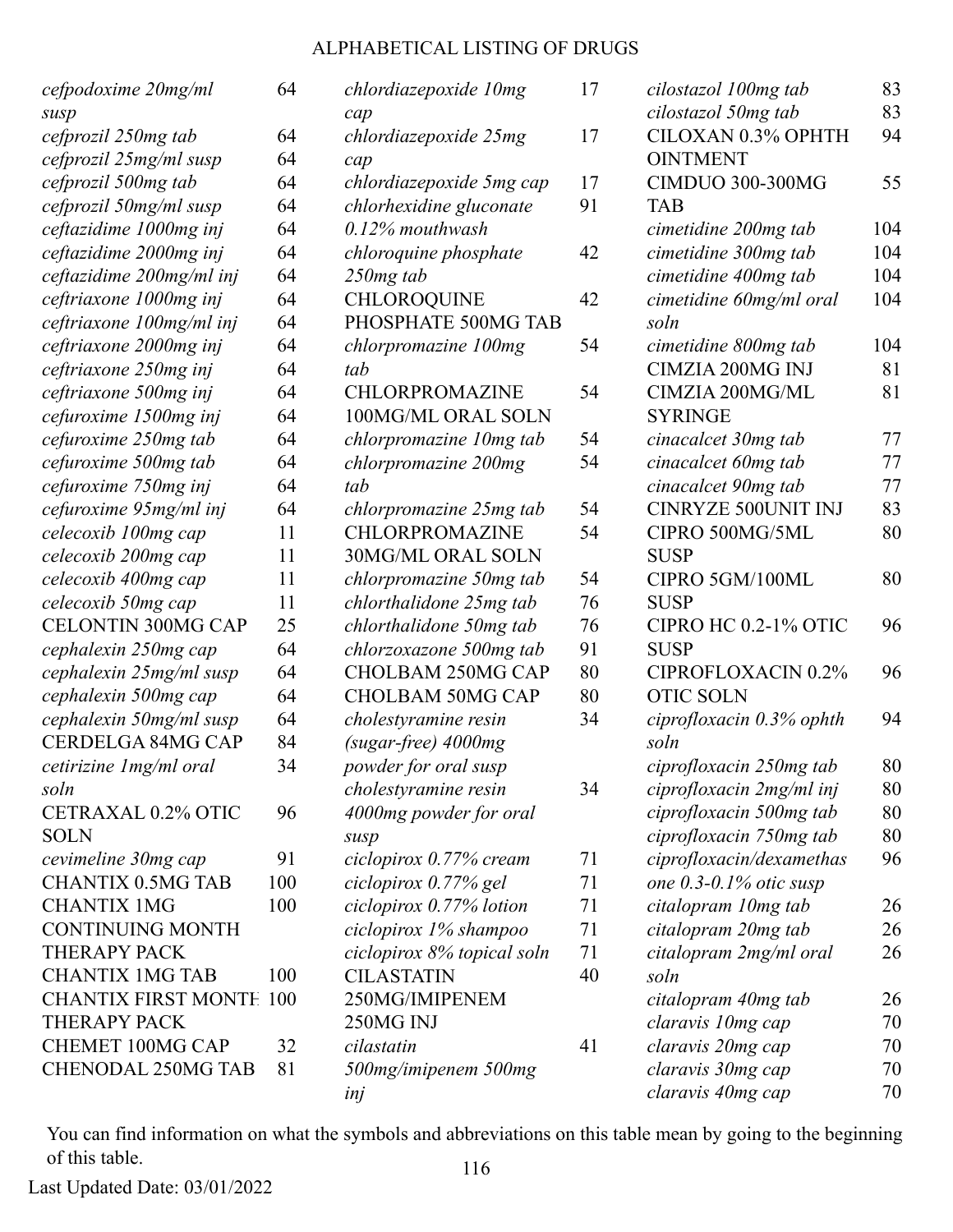| clarithromycin 250mg tab | 86  | CLINIMIX 4.25/10 INJ          | 92 | clonidine $0.00417mg/hr$  | 37 |
|--------------------------|-----|-------------------------------|----|---------------------------|----|
| <b>CLARITHROMYCIN</b>    | 86  | CLINIMIX 4.25/5 INJ           | 92 | weekly patch              |    |
| 25MG/ML SUSP             |     | CLINIMIX 5/15 INJ             | 92 | clonidine $0.00833mg/hr$  | 37 |
| clarithromycin 500mg er  | 86  | <b>CLINIMIX 5/20 INJ</b>      | 92 | weekly patch              |    |
| tab                      |     | CLINIMIX E 2.75/5 INJ         | 92 | clonidine $0.0125$ mg/hr  | 37 |
| clarithromycin 500mg tab | 86  | CLINIMIX E 4.25/10 INJ        | 93 | weekly patch              |    |
| <b>CLARITHROMYCIN</b>    | 86  | CLINIMIX E 4.25/5 INJ         | 93 | clonidine $0.1$ mg er tab | 8  |
| 50MG/ML SUSP             |     | CLINIMIX E 5/15 INJ           | 93 | clonidine 0.1mg tab       | 37 |
| <b>CLENPIQ</b>           | 86  | <b>CLINIMIX E 5/20 INJ</b>    | 93 | clonidine $0.2mg$ tab     | 37 |
| 75-21.9-0.0625MG/ML      |     | clinisol 15 inj               | 93 | clonidine $0.3mg$ tab     | 38 |
| <b>ORAL SOLN</b>         |     | clobazam 10mg tab             | 22 | clopidogrel 75mg tab      | 83 |
| <b>CLEOCIN 100MG</b>     | 107 | clobazam 2.5mg/ml susp        | 22 | clorazepate dipotassium   | 17 |
| <b>VAGINAL INSERT</b>    |     | clobazam 20mg tab             | 22 | $15mg$ tab                |    |
| <b>CLIMARA PRO</b>       | 79  | clobetasol propionate         | 73 | clorazepate dipotassium   | 18 |
| 0.00188-0.000625MG/H     |     | $0.05\%$ cream                |    | $3.75mg$ tab              |    |
| <b>R PATCH</b>           |     | clobetasol propionate         | 73 | clorazepate dipotassium   | 18 |
| clindacin 1% pad         | 70  | $0.05\%$ e cream              |    | 7.5mg tab                 |    |
| clindamycin 1% gel       | 70  | clobetasol propionate         | 73 | clotrimazole 1% cream     | 71 |
| clindamycin 1% lotion    | 70  | $0.05\%$ foam                 |    | clotrimazole 1% topical   | 71 |
| clindamycin 1% pad       | 70  | clobetasol propionate         | 73 | soln                      |    |
| clindamycin 1% topical   | 70  | $0.05\%$ gel                  |    | clotrimazole 10mg         | 91 |
| soln                     |     | clobetasol propionate         | 73 | lozenge                   |    |
| clindamycin 12mg/ml inj  | 41  | $0.05\%$ lotion               |    | clotrimazole/betamethaso  | 71 |
| clindamycin 150mg cap    | 41  | clobetasol propionate         | 73 | ne $1-0.05\%$ cream       |    |
| clindamycin 150mg/ml     | 41  | $0.05\%$ ointment             |    | clotrimazole/betamethaso  | 71 |
| $(2ml)$ inj              |     | clobetasol propionate         | 73 | ne $1-0.05\%$ lotion      |    |
| clindamycin 150mg/ml     | 41  | $0.05\%$ shampoo              |    | clozapine 100mg odt       | 53 |
| $(4ml)$ inj              |     | clobetasol propionate         | 73 | clozapine 100mg tab       | 53 |
| clindamycin 150mg/ml     | 41  | $0.05\%$ spray                |    | <b>CLOZAPINE 12.5MG</b>   | 53 |
| $(6ml)$ inj              |     | clobetasol propionate         | 73 | ODT                       |    |
| clindamycin 15mg/ml oral | 41  | $0.05\%$ topical soln         |    | <b>CLOZAPINE 150MG</b>    | 53 |
| soln                     |     | $\it{clodan}\,0.05\%$ shampoo | 73 | ODT                       |    |
| clindamycin 18mg/ml inj  | 41  | clomipramine 25mg cap         | 28 | <b>CLOZAPINE 200MG</b>    | 53 |
| clindamycin 2% vaginal   | 107 | clomipramine 50mg cap         | 28 | ODT                       |    |
| cream                    |     | clomipramine 75mg cap         | 28 | clozapine 200mg tab       | 53 |
| clindamycin 300mg cap    | 41  | clonazepam 0.125mg odt        | 22 | clozapine 25mg odt        | 53 |
| clindamycin 6mg/ml inj   | 41  | clonazepam 0.25mg odt         | 22 | clozapine 25mg tab        | 53 |
| clindamycin 75mg cap     | 41  | clonazepam 0.5mg odt          | 22 | clozapine 50mg tab        | 53 |
| clindamycin/benzoyl      | 70  | clonazepam 0.5mg tab          | 22 | COARTEM 20-120MG          | 42 |
| peroxide 1.2-2.5% gel    |     | clonazepam 1 mg odt           | 22 | <b>TAB</b>                |    |
| clindamycin/benzoyl      | 70  | clonazepam 1 mg tab           | 22 | <b>CODEINE SULFATE</b>    | 13 |
| peroxide 1-5% gel        |     | clonazepam 2mg odt            | 22 | 15MG TAB                  |    |
| <b>CLINDESSE 2%</b>      | 107 | clonazepam 2mg tab            | 22 | <b>CODEINE SULFATE</b>    | 13 |
| VAGINAL CREAM            |     |                               |    | 30MG TAB                  |    |

You can find information on what the symbols and abbreviations on this table mean by going to the beginning of this table. 117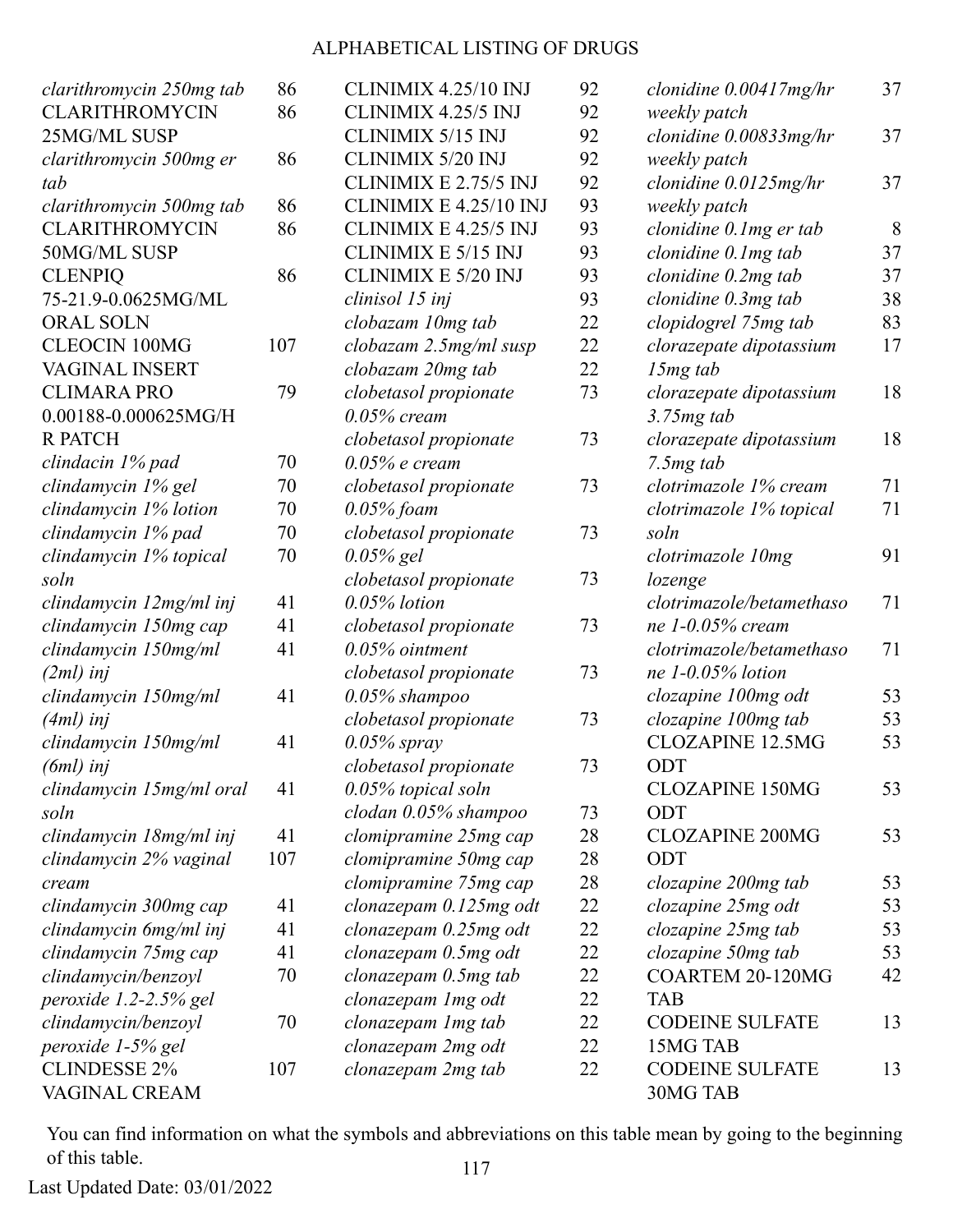| <b>CODEINE SULFATE</b>    | 13 | CO <sup>2</sup> |
|---------------------------|----|-----------------|
| <b>60MG TAB</b>           |    | <b>CRI</b>      |
| colchicine                | 83 | 120             |
| $0.5$ mg/probenecid 500mg |    | T <sub>D</sub>  |
| tab                       |    | <b>CRI</b>      |
| colchicine 0.6mg tab      | 83 | 150             |
| colesevelam 3750mg        | 34 | DR              |
| powder for oral susp      |    | <b>CRI</b>      |
| colesevelam 625mg tab     | 34 | 180             |
| colestipol 1000mg tab     | 35 | <b>NIT</b>      |
| colestipol 5000mg         | 35 | <b>CRI</b>      |
| granules for oral susp    |    | 300             |
| colistin 75mg/ml inj      | 41 | DR              |
| <b>COMBIGAN 2-5MG/ML</b>  | 93 | <b>CRI</b>      |
| <b>OPHTH SOLN</b>         |    | 600             |
| <b>COMBIPATCH</b>         | 79 | <b>DR</b>       |
| 0.00208-0.00583MG/HR      |    | <b>CRI</b>      |
| <b>PATCH</b>              |    | <b>GEI</b>      |
| <b>COMBIPATCH</b>         | 79 | <b>CRI</b>      |
| 0.00208-0.0104MG/HR       |    | <b>GEI</b>      |
| <b>PATCH</b>              |    | cron            |
| <b>COMBIVENT</b>          | 20 | ora             |
| 20-100MCG/ACT INH         |    | cron            |
| <b>COMETRIQ CAP 100MG</b> | 46 | oph             |
| <b>DAILY DOSE CARTON</b>  |    | crys            |
| <b>PACK</b>               |    | <b>CU</b>       |
| <b>COMETRIQ CAP 140MG</b> | 46 | OR.             |
| <b>DAILY DOSE CARTON</b>  |    | cycl            |
| <b>PACK</b>               |    | tab             |
| COMETRIQ CAP 60MG         | 46 | cycl            |
| <b>DAILY DOSE CARTON</b>  |    | <b>CY</b>       |
| <b>PACK</b>               |    | 25 <sub>N</sub> |
| <b>COMPLERA</b>           | 56 | CY <sup></sup>  |
| 200-25-300MG TAB          |    | 25 <sub>N</sub> |
| compro 25mg rectal supp   | 54 | <b>CY</b>       |
| CONDYLOX 0.5% GEL         | 74 | 50 <sub>N</sub> |
| constulose 10gm/15ml      | 86 | <b>CY</b>       |
| oral soln                 |    | 50 <sub>N</sub> |
| COPIKTRA 15MG CAP         | 46 | <b>CY</b>       |
| COPIKTRA 25MG CAP         | 46 | cycl            |
| <b>CORLANOR 5MG TAB</b>   | 63 | cyci            |
| <b>CORLANOR 5MG/5ML</b>   | 63 | cycl            |
| <b>ORAL SOLN</b>          |    | <i>100</i>      |
| <b>CORLANOR 7.5MG TAB</b> | 63 |                 |

| <b>COTELLIC 20MG TAB</b>  | 46  |
|---------------------------|-----|
| <b>CREON</b>              | 75  |
| 120000-24000-76000UNI     |     |
| <b>T DR CAP</b>           |     |
| <b>CREON</b>              | 75  |
| 15000-3000-9500UNIT       |     |
| DR CAP                    |     |
| <b>CREON</b>              | 75  |
| 180000-36000-114000U      |     |
| <b>NIT DR CAP</b>         |     |
| <b>CREON</b>              | 75  |
| 30000-6000-19000UNIT      |     |
| DR CAP                    |     |
| <b>CREON</b>              | 75  |
| 60000-12000-38000UNIT     |     |
| DR CAP                    |     |
| CRINONE 4% VAGINAL        | 107 |
| <b>GEL</b>                |     |
| <b>CRINONE 8% VAGINAL</b> | 107 |
| <b>GEL</b>                |     |
| cromolyn sodium 20mg/ml   | 81  |
| oral soln                 |     |
| cromolyn sodium 4%        | 95  |
| ophth soln                |     |
| cryselle 28 pack          | 65  |
| <b>CUVPOSA 1MG/5ML</b>    | 104 |
| <b>ORAL SOLN</b>          |     |
| cyclobenzaprine 10mg      | 91  |
| tab                       |     |
| cyclobenzaprine 5mg tab   | 91  |
| <b>CYCLOPHOSPHAMIDE</b>   | 43  |
| 25MG CAP                  |     |
| <b>CYCLOPHOSPHAMIDE</b>   | 43  |
| 25MG TAB                  |     |
| <b>CYCLOPHOSPHAMIDE</b>   | 43  |
| 50MG CAP                  |     |
| <b>CYCLOPHOSPHAMIDE</b>   | 43  |
| 50MG TAB                  |     |
| <b>CYCLOSET 0.8MG TAB</b> | 30  |
| cyclosporine 100mg cap    | 90  |
| cyclosporine 25mg cap     | 90  |
| cyclosporine modified     | 90  |
| 100mg cap                 |     |

| cyclosporine modified                       | 90  |
|---------------------------------------------|-----|
| 100mg/ml oral soln<br>cyclosporine modified | 90  |
| 25mg cap                                    |     |
| cyclosporine modified                       | 90  |
| 50mg cap                                    |     |
| cyproheptadine 0.4mg/ml                     | 34  |
| oral soln                                   |     |
| cyproheptadine 4mg tab                      | 34  |
| cyred 28 day pack                           | 65  |
| <b>CYSTADROPS 0.37%</b>                     | 95  |
| <b>OPHTH SOLN</b>                           |     |
| <b>CYSTAGON 150MG CAP</b>                   | 82  |
| <b>CYSTAGON 50MG CAP</b>                    | 82  |
| CYSTARAN 0.44%                              | 95  |
| <b>OPHTH SOLN</b>                           |     |
| D                                           |     |
| dalfampridine 10mg er                       | 100 |
| tab                                         |     |
| DALIRESP 250MCG TAB                         | 19  |
| <b>DALIRESP 500MCG TAB</b>                  | 19  |
| DALVANCE 500MG INJ                          | 41  |
| danazol 100mg cap                           | 16  |
| danazol 200mg cap                           | 16  |
| danazol 50mg cap                            | 16  |
| dantrolene sodium 100mg                     | 92  |
| cap                                         |     |
| dantrolene sodium 25mg                      | 92  |
| cap                                         |     |
| dantrolene sodium 50mg<br>cap               | 92  |
| dapsone 100mg tab                           | 41  |
| dapsone 25mg tab                            | 41  |
| <b>DAPTACEL INJ</b>                         | 104 |
| daptomycin 500mg inj                        | 41  |
| darifenacin 15mg er tab                     | 105 |
| darifenacin 7.5mg er tab                    | 105 |
| <b>DAURISMO 100MG TAB</b>                   | 44  |
| <b>DAURISMO 25MG TAB</b>                    | 44  |
| deblitane 28 day 0.35mg                     | 68  |
| pack                                        |     |
| deferasirox 125mg tab for                   | 32  |
| oral susp                                   |     |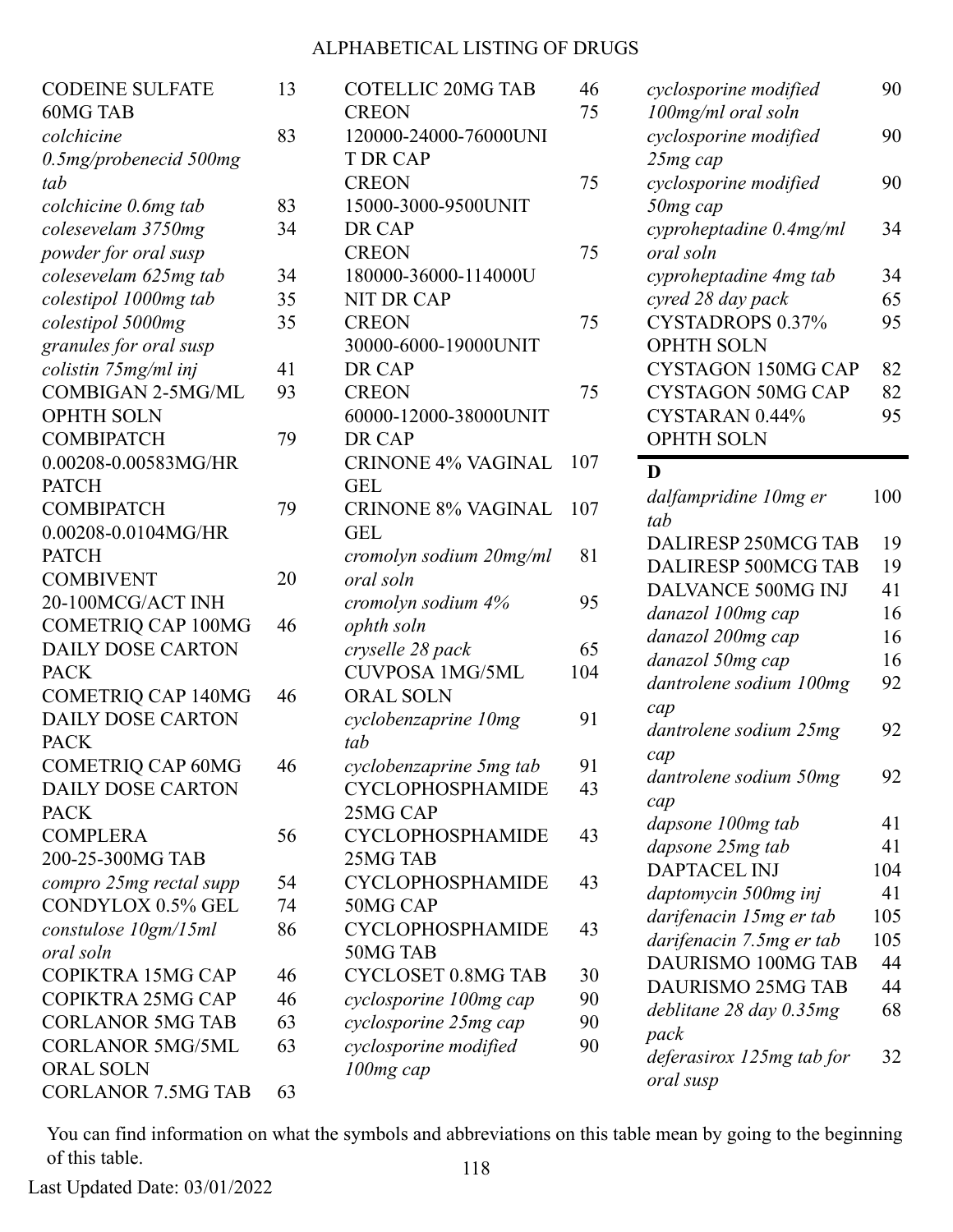| deferasirox 180mg            | 32  | desogestrel/ethinyl          | 65 | dexmethylphenidate          | 9  |
|------------------------------|-----|------------------------------|----|-----------------------------|----|
| granules                     |     | estradiol/inert              |    | 20mg er cap                 |    |
| deferasirox 180mg tab        | 32  | ingredients                  |    | dexmethylphenidate          | 9  |
| deferasirox 250mg tab for    | 32  | $0.15mg - 0.03mg - 1mg$ pack |    | 25mg er cap                 |    |
| oral susp                    |     | desonide 0.05% ointment      | 73 | dexmethylphenidate          | 9  |
| deferasirox 360mg            | 32  | desoximetasone 0.25%         | 73 | 30mg er cap                 |    |
| granules                     |     | cream                        |    | dexmethylphenidate          | 9  |
| deferasirox 360mg tab        | 32  | $desoximetasone$ $0.25%$     | 73 | 35mg er cap                 |    |
| deferasirox 500mg tab for    | 32  | ointment                     |    | dexmethylphenidate          | 9  |
| oral susp                    |     | desvenlafaxine succinate     | 27 | 40mg er cap                 |    |
| deferasirox 90mg             | 32  | 100mg er tab                 |    | dexmethylphenidate 5mg      | 9  |
| granules                     |     | desvenlafaxine succinate     | 27 | er cap                      |    |
| deferasirox 90mg tab         | 32  | $25mg$ er tab                |    | dexmethylphenidate 5mg      | 9  |
| deferiprone 500mg tab        | 32  | desvenlafaxine succinate     | 27 | tab                         |    |
| <b>DELESTROGEN</b>           | 79  | 50mg er tab                  |    | dextroamphetamine           | 8  |
| 10MG/ML INJ                  |     | $d$ examethasone $0.1$ mg/ml | 69 | sulfate 10mg er cap         |    |
| <b>DELSTRIGO</b>             | 56  | oral soln                    |    | dextroamphetamine           | 8  |
| 100-300-300MG TAB            |     | dexamethasone 0.5mg tab      | 69 | sulfate 10mg tab            |    |
| demeclocycline 150mg         | 101 | dexamethasone 0.75mg         | 69 | dextroamphetamine           | 8  |
| tab                          |     | tab                          |    | sulfate 15mg er cap         |    |
| demeclocycline 300mg         | 101 | dexamethasone 1.5mg tab      | 69 | dextroamphetamine           | 8  |
| tab                          |     | DEXAMETHASONE 1MG            | 69 | sulfate 1mg/ml oral soln    |    |
| DEPO-ESTRADIOL               | 79  | <b>TAB</b>                   |    | dextroamphetamine           | 8  |
| 5MG/ML INJ                   |     | DEXAMETHASONE 2MG            | 69 | sulfate 5mg er cap          |    |
| DESCOVY 200-25MG             | 56  | <b>TAB</b>                   |    | dextroamphetamine           | 8  |
| <b>TAB</b>                   |     | dexamethasone 4mg tab        | 69 | sulfate 5mg tab             |    |
| desipramine 100mg tab        | 28  | dexamethasone 6mg tab        | 69 | DIACOMIT 250MG CAP          | 23 |
| desipramine 10mg tab         | 28  | <b>DEXAMETHASONE</b>         | 94 | DIACOMIT 250MG              | 23 |
| desipramine 150mg tab        | 28  | PHOSPHATE 0.1%               |    | <b>POWDER FOR ORAL</b>      |    |
| desipramine 25mg tab         | 28  | <b>OPHTH SOLN</b>            |    | <b>SUSP</b>                 |    |
| desipramine 50mg tab         | 28  | dexamethasone/neomycin       | 94 | DIACOMIT 500MG CAP          | 23 |
| desipramine 75mg tab         | 28  | /polymyxin b 0.1% ophth      |    | DIACOMIT 500MG              | 23 |
| desloratadine 5mg tab        | 34  | ointment                     |    | <b>POWDER FOR ORAL</b>      |    |
| desmopressin acetate         | 78  | dexamethasone/tobramyc       | 94 | <b>SUSP</b>                 |    |
| $0.01\%$ (0.01 mg/act) nasal |     | in $0.3$ -0.1% ophth susp    |    | <b>DIASTAT 10MG RECTAL</b>  | 22 |
| spray                        |     | dexmethylphenidate           | 9  | <b>GEL</b>                  |    |
| desmopressin acetate         | 78  | 10mg er cap                  |    | <b>DIASTAT 2.5MG RECTAL</b> | 22 |
| $0.1$ mg tab                 |     | dexmethylphenidate           | 9  | <b>GEL</b>                  |    |
| desmopressin acetate         | 78  | $10mg$ tab                   |    | <b>DIASTAT 20MG RECTAL</b>  | 22 |
| $0.2mg$ tab                  |     | dexmethylphenidate           | 9  | <b>GEL</b>                  |    |
| desogestrel                  | 65  | 15mg er cap                  |    | diazepam 10mg tab           | 18 |
| 0.15mg/ethinyl estradiol     |     | dexmethylphenidate           | 9  | DIAZEPAM 10MG/2ML           | 22 |
| 0.01mg/ethinyl estradiol     |     | $2.5mg$ tab                  |    | <b>RECTAL GEL</b>           |    |
| $0.02mg$ $28$ day pack       |     |                              |    |                             |    |

You can find information on what the symbols and abbreviations on this table mean by going to the beginning of this table. 119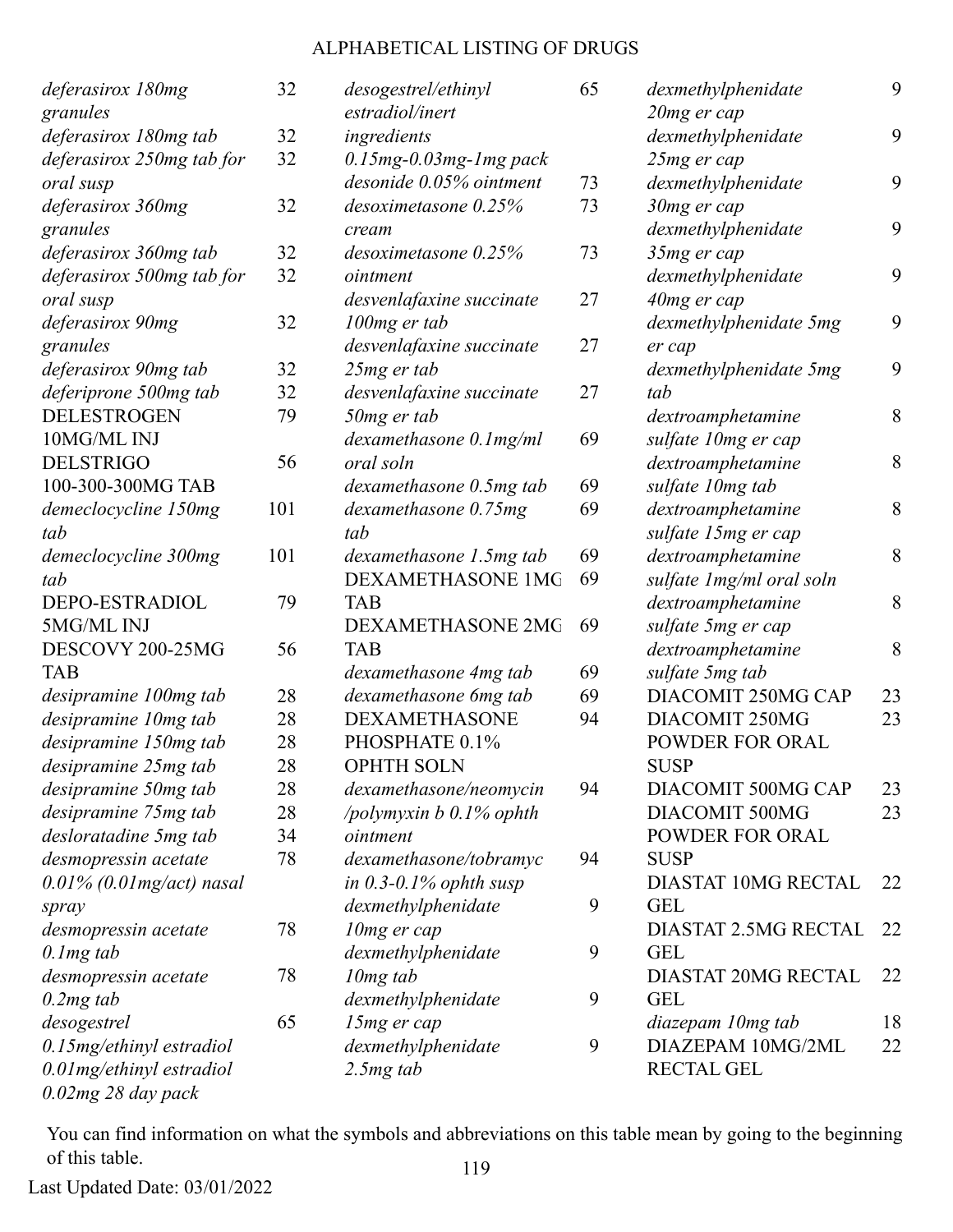| <b>DIAZEPAM</b>           | 22  | DIFICID 40MG/ML SUSP     | 87  | dimethyl fumarate 240mg  | 100 |
|---------------------------|-----|--------------------------|-----|--------------------------|-----|
| 2.5MG/0.5ML RECTAL        |     | diflunisal 500mg tab     | 12  | dr cap                   |     |
| <b>GEL</b>                |     | difluprednate $0.05\%$   | 94  | DIPENTUM 250MG CAP       | 81  |
| DIAZEPAM 20MG/4ML         | 23  | ophth susp               |     | DIPHTHERIA/TETANUS       | 104 |
| <b>RECTAL GEL</b>         |     | digitek 0.125mg tab      | 62  | <b>TOXOID INJ</b>        |     |
| diazepam 2mg tab          | 18  | digitek 0.25mg tab       | 62  | dipyridamole 25mg tab    | 83  |
| diazepam 5mg tab          | 18  | digox 125mcg tab         | 62  | dipyridamole 50mg tab    | 83  |
| diazepam 5mg/ml oral      | 18  | digox 250mcg tab         | 62  | dipyridamole 75mg tab    | 84  |
| soln                      |     | DIGOXIN 0.05MG/ML        | 62  | disopyramide 100mg cap   | 18  |
| diazepman 1 mg/ml oral    | 18  | <b>ORAL SOLN</b>         |     | disopyramide 150mg cap   | 18  |
| soln                      |     | digoxin 0.125mg tab      | 62  | disulfiram 250mg tab     | 98  |
| diazoxide 50mg/ml susp    | 30  | digoxin 0.25mg tab       | 62  | disulfiram 500mg tab     | 98  |
| <b>DICLOFENAC</b>         | 71  | dihydroergotamine        | 87  | DIURIL 250MG/5ML         | 76  |
| <b>EPOLAMINE 1.3%</b>     |     | mesylate 0.5mg/act nasal |     | <b>SUSP</b>              |     |
| <b>PATCH</b>              |     | inhaler                  |     | divalproex sodium 125mg  | 26  |
| diclofenac potassium      | 11  | <b>DILANTIN 30MG ER</b>  | 25  | dr cap                   |     |
| 50mg tab                  |     | CAP                      |     | divalproex sodium 125mg  | 26  |
| diclofenac sodium $0.1\%$ | 95  | dilt 120mg er cap        | 60  | dr tab                   |     |
| ophth soln                |     | dilt 180mg er cap        | 60  | divalproex sodium 250mg  | 26  |
| diclofenac sodium 1% gel  | 71  | dilt 240mg er cap        | 60  | dr tab                   |     |
| diclofenac sodium 1.5%    | 71  | diltiazem 120mg er (12   | 60  | divalproex sodium 250mg  | 26  |
| topical soln              |     | hr) cap                  |     | er tab                   |     |
| diclofenac sodium 100mg   | 11  | diltiazem 120mg er (24   | 60  | divalproex sodium 500mg  | 26  |
| er tab                    |     | hr) cap                  |     | dr tab                   |     |
| diclofenac sodium 25mg    | 11  | diltiazem 120mg tab      | 60  | divalproex sodium 500mg  | 26  |
| dr tab                    |     | diltiazem 180mg er cap   | 60  | er tab                   |     |
| diclofenac sodium 3% gel  | 72  | diltiazem 180mg er tab   | 60  | dofetilide 0.125mg cap   | 18  |
| diclofenac sodium 50mg    | 11  | diltiazem 240mg er cap   | 60  | dofetilide 0.25mg cap    | 18  |
| dr tab                    |     | diltiazem 240mg er tab   | 60  | dofetilide 0.5mg cap     | 18  |
| diclofenac sodium         | 11  | diltiazem 300mg er cap   | 60  | dolishale 28 day pack    | 65  |
| 50mg/misoprostol 0.2mg    |     | diltiazem 300mg er tab   | 60  | donepezil 10mg odt       | 98  |
| dr tab                    |     | diltiazem 30mg tab       | 60  | donepezil 10mg tab       | 98  |
| diclofenac sodium 75mg    | 11  | diltiazem 360mg er cap   | 60  | donepezil 23mg tab       | 98  |
| dr tab                    |     | diltiazem 360mg er tab   | 60  | donepezil 5mg odt        | 98  |
| diclofenac sodium         | 11  | diltiazem 420mg er cap   | 60  | donepezil 5mg tab        | 99  |
| 75mg/misoprostol 0.2mg    |     | diltiazem 60mg er cap    | 60  | DOPTELET 20MG TAB        | 84  |
| dr tab                    |     | diltiazem 60mg tab       | 60  | DOPTELET TAB 40MG        | 84  |
| dicloxacillin 250mg cap   | 98  | diltiazem 90mg er cap    | 60  | <b>DAILY DOSE PACK</b>   |     |
| dicloxacillin 500mg cap   | 98  | diltiazem 90mg tab       | 60  | DOPTELET TAB 60MG        | 84  |
| dicyclomine 10mg cap      | 104 | dimethyl fumarate 120mg  | 100 | <b>DAILY DOSE PACK</b>   |     |
| dicyclomine 20mg tab      | 104 | dr cap                   |     | dorzolamide 2% ophth     | 95  |
| dicyclomine 2mg/ml oral   | 104 | dimethyl fumarate        | 100 | soln                     |     |
| soln                      |     | 120mg/dimethyl fumarate  |     | dorzolamide/timolol      | 93  |
| DIFICID 200MG TAB         | 87  | 240mg pack               |     | 22.3-6.8mg/ml ophth soln |     |

You can find information on what the symbols and abbreviations on this table mean by going to the beginning of this table. 120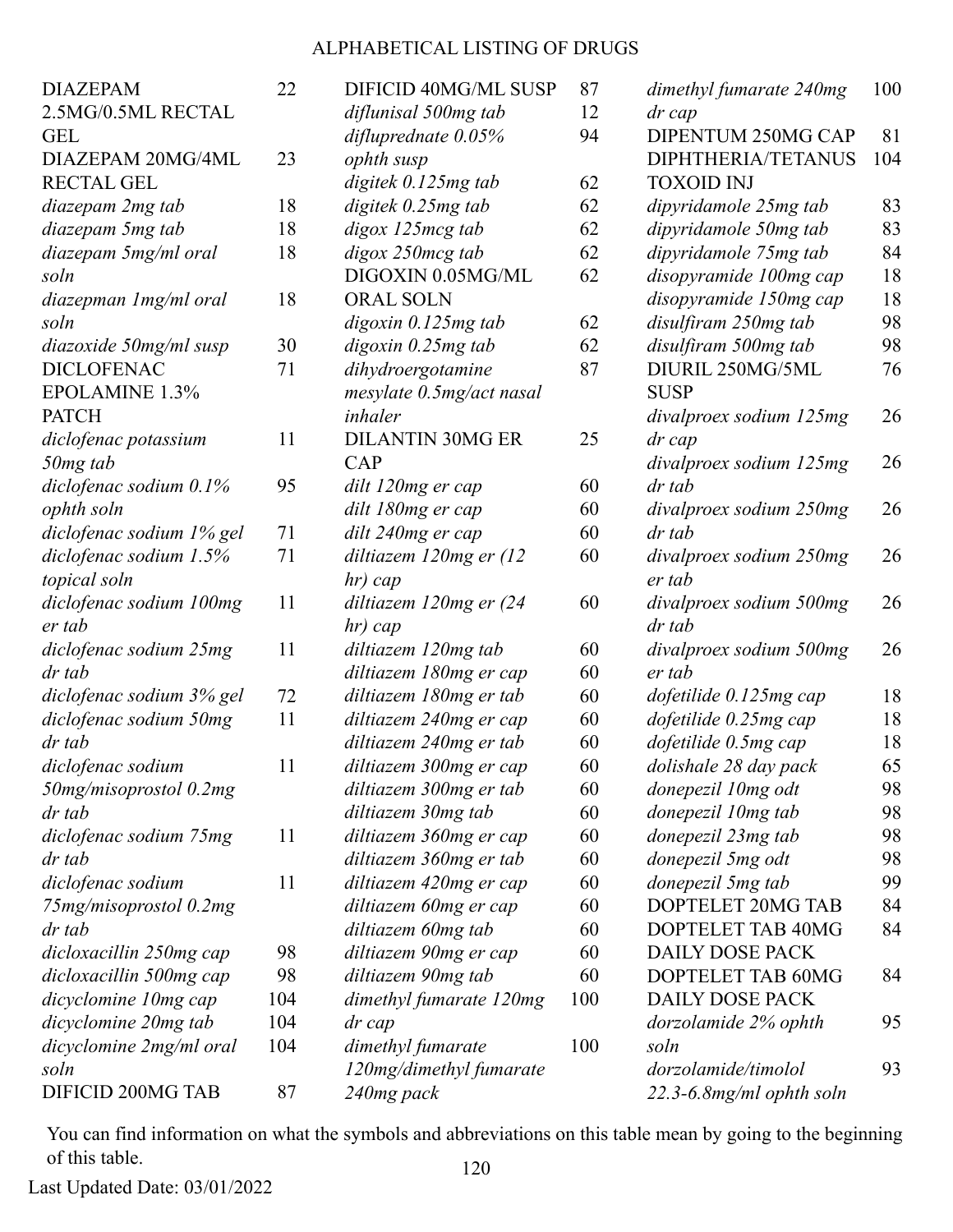| dorzolamide/timolol       | 93  |
|---------------------------|-----|
| maleate $2\%$ -0.5% ophth |     |
| soln (preservative-free)  |     |
| dotti 0.025mg/24hr patch  | 79  |
| dotti 0.0375mg/24hr       | 79  |
| patch                     |     |
| dotti 0.05mg/24hr patch   | 79  |
| dotti 0.075mg/24hr patch  | 79  |
| dotti 0.1mg/24hr patch    | 79  |
| DOVATO 50-300MG TAB       | 56  |
| doxazosin 1 mg tab        | 38  |
| doxazosin 2mg tab         | 38  |
| doxazosin 4mg tab         | 38  |
| doxazosin 8mg tab         | 38  |
| doxepin 100mg cap         | 28  |
| doxepin 10mg cap          | 28  |
| doxepin 10mg/ml oral      | 28  |
| soln                      |     |
| DOXEPIN 150MG CAP         | 28  |
| doxepin 25mg cap          | 28  |
| doxepin 50mg cap          | 28  |
| doxepin 75mg cap          | 28  |
| doxercalciferol 0.0005mg  | 77  |
| cap                       |     |
| doxercalciferol 0.001mg   | 77  |
| cap                       |     |
| doxercalciferol 0.0025mg  | 77  |
| cap                       |     |
| doxy 100mg inj            | 101 |
| doxycycline hyclate       | 101 |
| 100mg cap                 |     |
| doxycycline hyclate       | 101 |
| $100mg$ tab               |     |
| doxycycline hyclate 20mg  | 101 |
| tab                       |     |
| doxycycline hyclate 50mg  | 101 |
| cap                       |     |
| doxycycline monohydrate   | 102 |
| 100mg cap                 |     |
| doxycycline monohydrate   | 102 |
| 100mg tab                 |     |
| doxycycline monohydrate   | 102 |
| 50mg cap                  |     |

| doxycycline monohydrate        | 102 |
|--------------------------------|-----|
| 50mg tab                       |     |
| doxycycline monohydrate        | 102 |
| 5mg/ml susp                    | 33  |
| doxylamine succinate           |     |
| 10mg/pyridoxine 10mg dr<br>tab |     |
| DRIZALMA 20MG DR               |     |
| CAP                            | 27  |
| <b>DRIZALMA 30MG DR</b>        | 27  |
| CAP                            |     |
| DRIZALMA 40MG DR               | 27  |
| CAP                            |     |
| DRIZALMA 60MG DR               | 27  |
| CAP                            |     |
| dronabinol 10mg cap            | 33  |
| dronabinol 2.5mg cap           | 33  |
| dronabinol 5mg cap             | 33  |
| drospirenone 3mg/ethinyl       | 65  |
| estradiol 0.02mg/inert         |     |
| ingredients 1mg pack           |     |
| drospirenone 3mg/ethinyl       | 65  |
| estradiol 0.03mg/inert         |     |
| ingredients 1mg pack           |     |
| DROXIA 200MG CAP               | 84  |
| DROXIA 300MG CAP               | 84  |
| DROXIA 400MG CAP               | 84  |
| droxidopa 100mg cap            | 107 |
| droxidopa 200mg cap            | 107 |
| droxidopa 300mg cap            | 107 |
| DULERA 100-5MCG                | 20  |
| <b>INHALER</b>                 |     |
| DULERA 200-5MCG                | 20  |
| <b>INHALER</b>                 |     |
| <b>DULERA 50-5MCG</b>          | 20  |
| <b>INHALER</b>                 |     |
| duloxetine 20mg dr cap         | 27  |
| duloxetine 30mg dr cap         | 27  |
| duloxetine 60mg dr cap         | 27  |
| <b>DUPIXENT</b>                | 74  |
| 100MG/0.67ML                   |     |
| <b>SYRINGE</b>                 |     |
|                                |     |

| <b>DUPIXENT</b>         | 74 |
|-------------------------|----|
| 200MG/1.14ML            |    |
| <b>AUTO-INJECTOR</b>    |    |
| <b>DUPIXENT</b>         | 74 |
| 200MG/1.14ML            |    |
| <b>SYRINGE</b>          |    |
| DUPIXENT 300MG/2ML      | 74 |
| <b>AUTO-INJECTOR</b>    |    |
| DUPIXENT 300MG/2ML      | 74 |
| <b>SYRINGE</b>          |    |
| dutasteride 0.5mg cap   | 82 |
| dutasteride             | 82 |
| 0.5mg/tamsulosin 0.4mg  |    |
| cap                     |    |
| E                       |    |
| E.E.S. 400MG TAB        | 86 |
| econazole nitrate 1%    | 71 |
| cream                   |    |
| <b>EDURANT 25MG TAB</b> | 56 |
| efavirenz 200mg cap     | 56 |
| efavirenz               | 56 |
| 400mg/lamivudine        |    |
| 300mg/tenofovir         |    |
| disoproxil fumarate     |    |
| 300mg tab               |    |
| efavirenz 50mg cap      | 56 |
| efavirenz 600mg tab     | 56 |
| efavirenz               | 56 |
| 600mg/emtricitabine     |    |
| 200mg/tenofovir         |    |
| disoproxil fumarate     |    |
| 300mg tab               |    |
| efavirenz               | 56 |
| 600mg/lamivudine        |    |
| 300mg/tenofovir         |    |
| disoproxil fumarate     |    |
| 300mg tab               |    |
| eletriptan 20mg tab     | 87 |
| eletriptan 40mg tab     | 87 |
| ELIGARD 22.5MG          | 44 |
| SYRINGE                 |    |
| <b>ELIGARD 30MG</b>     | 44 |
| <b>SYRINGE</b>          |    |

You can find information on what the symbols and abbreviations on this table mean by going to the beginning of this table. 121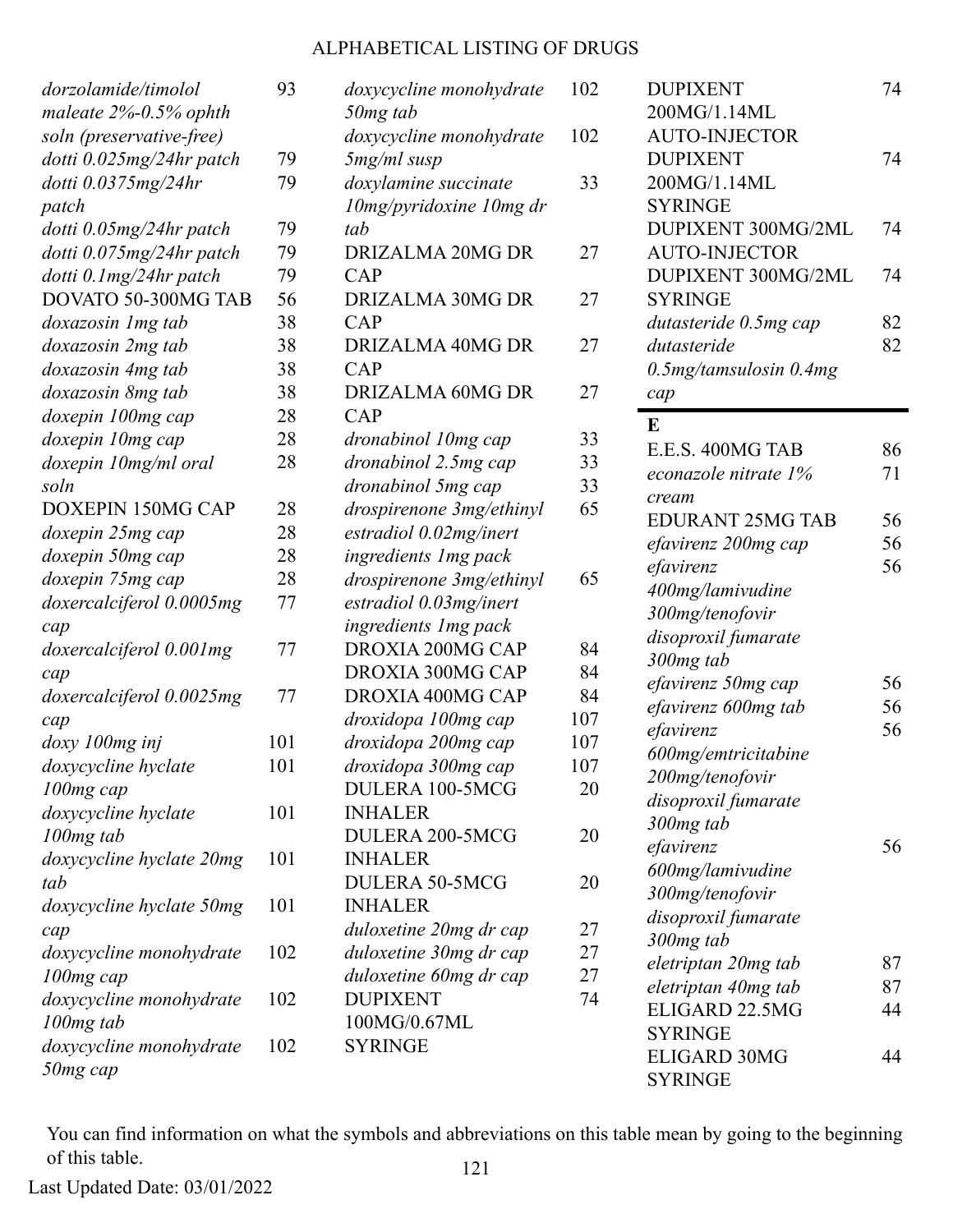| ELIGARD 45MG<br><b>SYRINGE</b> | 44 | <b>EMTRIVA 10MG/ML</b><br><b>ORAL SOLN</b> | 56              |
|--------------------------------|----|--------------------------------------------|-----------------|
| ELIGARD 7.5MG                  | 44 | enalapril maleate 10mg                     | 36              |
| <b>SYRINGE</b>                 |    | tab                                        |                 |
| ELIQUIS 2.5MG TAB              | 21 | enalapril maleate                          | 39              |
| <b>ELIQUIS 30-DAY</b>          | 21 | 10mg/hydrochlorothiazid                    |                 |
| <b>STARTER PACK 5MG</b>        |    | e 25mg tab                                 |                 |
| <b>ELIQUIS 5MG TAB</b>         | 21 | enalapril maleate 2.5mg                    | 36              |
| <b>ELMIRON 100MG CAP</b>       | 82 | tab                                        |                 |
| eluryng                        | 68 | enalapril maleate 20mg                     | 36              |
| $0.120 - 0.015$ mg/24hr        |    | tab                                        |                 |
| vaginal system                 |    | enalapril maleate 5mg                      | 36              |
| <b>EMCYT 140MG CAP</b>         | 44 | tab                                        |                 |
| <b>EMGALITY 100MG/ML</b>       | 87 | enalapril maleate                          | 39              |
| <b>SYRINGE</b>                 |    | 5mg/hydrochlorothiazide                    |                 |
| <b>EMGALITY 120MG/ML</b>       | 87 | $12.5mg$ tab                               |                 |
| <b>AUTO-INJECTOR</b>           |    | <b>ENBREL 25MG INJ</b>                     | 12              |
| <b>EMGALITY 120MG/ML</b>       | 87 | ENBREL 25MG/0.5ML                          | 12              |
| <b>SYRINGE</b>                 |    | <b>INJ</b>                                 |                 |
| emoquette pack                 | 65 | ENBREL 25MG/0.5ML                          | 12              |
| <b>EMSAM 12MG/24HR</b>         | 26 | <b>SYRINGE</b>                             |                 |
| <b>PATCH</b>                   |    | <b>ENBREL 50MG/ML</b>                      | 12              |
| <b>EMSAM 6MG/24HR</b>          | 26 | <b>AUTO-INJECTOR</b>                       |                 |
| <b>PATCH</b>                   |    | <b>ENBREL 50MG/ML</b>                      | 12              |
| <b>EMSAM 9MG/24HR</b>          | 26 | <b>CARTRIDGE</b>                           |                 |
| <b>PATCH</b>                   |    | <b>ENBREL 50MG/ML</b>                      | 12              |
| emtricitabine                  | 56 | <b>SYRINGE</b>                             |                 |
| 100mg/tenofovir                |    | <b>ENDARI 5GM POWDER</b>                   | 84              |
| disoproxil fumarate            |    | <b>FOR ORAL SOLN</b>                       |                 |
| 150mg tab                      |    | endocet 325-10mg tab                       | 15              |
| emtricitabine                  | 56 | endocet 325-5mg tab                        | 1 <sup>2</sup>  |
| 133mg/tenofovir                |    | endocet $325$ -7.5 $mg$ tab                | 1 <sup>2</sup>  |
| disoproxil fumarate            |    | <b>ENGERIX-B</b>                           | 10 <sub>6</sub> |
| 200 <sub>mg</sub> tab          |    | 10MCG/0.5ML SYRINGE                        |                 |
| emtricitabine                  | 56 | <b>ENGERIX-B 20MCG/ML</b>                  | 10 <sub>6</sub> |
| 167mg/tenofovir                |    | <b>SYRINGE</b>                             |                 |
| disoproxil fumarate            |    | enoxaparin sodium                          | 21              |
| 250mg tab                      |    | 100mg/ml (0.3ml) syringe                   |                 |
| emtricitabine 200mg cap        | 56 | enoxaparin sodium                          | 21              |
| emtricitabine                  | 56 | $100$ mg/ml $(0.4ml)$ syringe              |                 |
| 200mg/tenofovir                |    | enoxaparin sodium                          | 21              |
| disoproxil fumarate            |    | $100$ mg/ml $(0.6$ ml $)$ syringe          |                 |
| 300mg tab                      |    | enoxaparin sodium                          | 21              |
|                                |    | 100mg/ml (0.8ml) syringe                   |                 |

| <b>RIVA 10MG/ML</b>   | 56  | enoxaparin sodium          | 21  |
|-----------------------|-----|----------------------------|-----|
| L SOLN                |     | 100mg/ml (1ml) syringe     |     |
| april maleate 10mg    | 36  | enoxaparin sodium          | 21  |
|                       |     | 150mg/ml (0.8ml) syringe   |     |
| ipril maleate         | 39  | enoxaparin sodium          | 21  |
| g/hydrochlorothiazid  |     | 150mg/ml (1ml) syringe     |     |
| ng tab                |     | enpresse 28 day pack       | 65  |
| april maleate 2.5mg   | 36  | enskyce 28 day pack        | 65  |
|                       |     | <b>ENSPRYNG 120MG/ML</b>   | 90  |
| april maleate 20mg    | 36  | <b>SYRINGE</b>             |     |
|                       |     | entacapone 200mg tab       | 49  |
| april maleate 5mg     | 36  | entecavir 0.5mg tab        | 58  |
|                       |     | entecavir 1mg tab          | 58  |
| ipril maleate         | 39  | <b>ENTRESTO 24-26MG</b>    | 62  |
| hydrochlorothiazide   |     | <b>TAB</b>                 |     |
| ng tab                |     | <b>ENTRESTO 49-51MG</b>    | 62  |
| REL 25MG INJ          | 12  | <b>TAB</b>                 |     |
| REL 25MG/0.5ML        | 12  | ENTRESTO 97-103MG          | 62  |
|                       |     | <b>TAB</b>                 |     |
| REL 25MG/0.5ML        | 12  | enulose 10gm/15ml oral     | 81  |
| INGE                  |     | soln                       |     |
| <b>REL 50MG/ML</b>    | 12  | <b>ENVARSUS 0.75MG ER</b>  | 90  |
| O-INJECTOR            |     | <b>TAB</b>                 |     |
| <b>REL 50MG/ML</b>    | 12  | <b>ENVARSUS 1MG ER TAB</b> | 90  |
| TRIDGE                |     | <b>ENVARSUS 4MG ER TAB</b> | 90  |
| <b>REL 50MG/ML</b>    | 12  | EPIDIOLEX 100MG/ML         | 23  |
| INGE                  |     | <b>ORAL SOLN</b>           |     |
| <b>ARI 5GM POWDER</b> | 84  | EPIDUO 0.3-2.5% GEL        | 70  |
| <b>ORAL SOLN</b>      |     | epinastine 0.05% ophth     | 95  |
| cet 325-10mg tab      | 15  | soln                       |     |
| cet 325-5mg tab       | 15  | epinephrine $0.5mg/ml$     | 107 |
| cet 325-7.5mg tab     | 15  | auto-injector              |     |
| <b>ERIX-B</b>         | 106 | epinephrine 1mg/ml         | 107 |
| CG/0.5ML SYRINGE      |     | auto-injector              |     |
| ERIX-B 20MCG/ML       | 106 | epitol 200mg tab           | 23  |
| INGE                  |     | <b>EPIVIR HBV 5MG/ML</b>   | 58  |
| aparin sodium         | 21  | <b>ORAL SOLN</b>           |     |
| ig/ml (0.3ml) syringe |     | eplerenone 25mg tab        | 40  |
| aparin sodium         | 21  | eplerenone 50mg tab        | 40  |
|                       |     | EPOGEN 10000UNIT/ML        | 84  |
| ig/ml (0.4ml) syringe | 21  | <b>INJ</b>                 |     |
| aparin sodium         |     | EPOGEN 20000UNIT/ML        | 84  |
| ig/ml (0.6ml) syringe |     |                            |     |
| aparin sodium         | 21  | <b>INJ</b>                 |     |

You can find information on what the symbols and abbreviations on this table mean by going to the beginning of this table. 122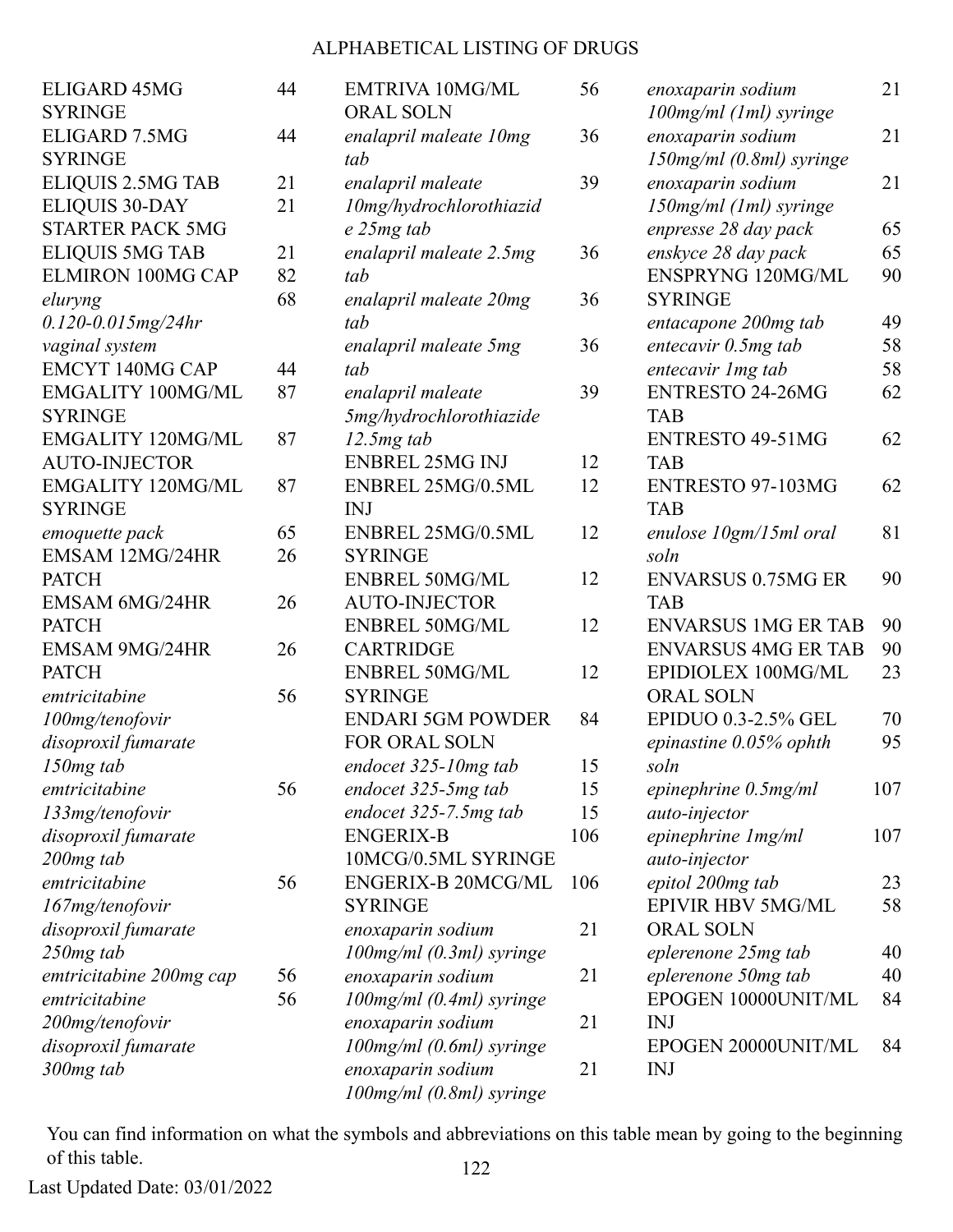| EPOGEN 2000UNIT/ML            | 84 | erythromycin              | 87  | estradiol $0.00417mg/hr$  | 79  |
|-------------------------------|----|---------------------------|-----|---------------------------|-----|
| <b>INJ</b>                    |    | ethylsuccinate 80mg/ml    |     | twice weekly patch        |     |
| EPOGEN 3000UNIT/ML            | 84 | susp                      |     | estradiol $0.00417mg/hr$  | 79  |
| <b>INJ</b>                    |    | erythromycin/benzoyl      | 70  | weekly patch              |     |
| EPOGEN 4000UNIT/ML            | 84 | peroxide 5-3% gel         |     | estradiol 0.01% vaginal   | 107 |
| <b>INJ</b>                    |    | <b>ESBRIET 267MG CAP</b>  | 101 | cream                     |     |
| EPRONTIA 25MG/ML              | 23 | <b>ESBRIET 267MG TAB</b>  | 101 | estradiol 0.01 mg vaginal | 107 |
| <b>ORAL SOLN</b>              |    | <b>ESBRIET 801MG TAB</b>  | 101 | insert                    |     |
| <b>ERAXIS 100MG INJ</b>       | 33 | escitalopram 10mg tab     | 26  | estradiol 0.5mg tab       | 79  |
| <b>ERAXIS 50MG INJ</b>        | 33 | escitalopram 1 mg/ml oral | 26  | estradiol                 | 79  |
| <b>ERGOLOID MESYLATES 100</b> |    | soln                      |     | $0.5$ mg/norethindrone    |     |
| <b>USP 1MG TAB</b>            |    | escitalopram 20mg tab     | 26  | acetate 0.1mg pack        |     |
| <b>ERIVEDGE 150MG CAP</b>     | 44 | escitalopram 5mg tab      | 26  | estradiol 1 mg tab        | 79  |
| <b>ERLEADA 60MG TAB</b>       | 44 | esomeprazole 10mg         | 104 | estradiol                 | 79  |
| erlotinib 100mg tab           | 43 | granules for oral susp    |     | 1mg/norethindrone         |     |
| erlotinib 150mg tab           | 43 | esomeprazole 20mg dr      | 105 | acetate 0.5mg pack        |     |
| erlotinib 25mg tab            | 43 | cap                       |     | estradiol 2mg tab         | 79  |
| errin 28 day 0.35mg pack      | 68 | esomeprazole 20mg         | 105 | estradiol valerate        | 79  |
| ertapenem 1000mg inj          | 41 | granules for oral susp    |     | $20$ mg/ml inj            |     |
| ERY 2% PAD                    | 70 | esomeprazole 40mg dr      | 105 | estradiol valerate        | 79  |
| ery-tab 250mg dr tab          | 86 | cap                       |     | $40mg/ml$ inj             |     |
| ery-tab 333mg dr tab          | 86 | esomeprazole 40mg         | 105 | ESTRING 2MG (7.5          | 107 |
| ery-tab 500mg dr tab          | 86 | granules for oral susp    |     | MCG/24HR) VAGINAL         |     |
| <b>ERYTHROCIN 500MG</b>       | 86 | estarylla 28 day pack     | 65  | <b>SYSTEM</b>             |     |
| <b>INJ</b>                    |    | estazolam 1 mg tab        | 85  | eszopiclone 1 mg tab      | 85  |
| erythromycin 0.5% ophth       | 94 | estazolam 2mg tab         | 85  | eszopiclone 2mg tab       | 85  |
| ointment                      |    | estradiol $0.00104$ mg/hr | 79  | eszopiclone 3mg tab       | 85  |
| erythromycin 2% gel           | 70 | twice weekly patch        |     | ethacrynic acid 25mg tab  | 75  |
| erythromycin 2% topical       | 70 | estradiol 0.00104mg/hr    | 79  | ethambutol 100mg tab      | 42  |
| soln                          |    | weekly patch              |     | ethambutol 400mg tab      | 42  |
| <b>ERYTHROMYCIN</b>           | 87 | estradiol $0.00156$ mg/hr | 79  | ethinyl estradiol         | 79  |
| 250MG DR CAP                  |    | twice weekly patch        |     | 0.0025mg/norethindrone    |     |
| erythromycin 250mg dr         | 87 | estradiol 0.00156mg/hr    | 79  | acetate 0.5mg pack        |     |
| tab                           |    | weekly patch              |     | ethinyl estradiol         | 79  |
| erythromycin 250mg tab        | 87 | estradiol $0.00208$ mg/hr | 79  | $0.005$ mg/norethindrone  |     |
| erythromycin 333mg dr         | 87 | twice weekly patch        |     | acetate 1mg pack          |     |
| tab                           |    | estradiol $0.00208$ mg/hr | 79  | ethinyl estradiol         | 65  |
| erythromycin 500mg dr         | 87 | weekly patch              |     | 0.01mg/ethinyl estradiol  |     |
| tab                           |    | estradiol $0.0025$ mg/hr  | 79  | 0.02mg/levonorgestrel     |     |
| erythromycin 500mg tab        | 87 | weekly patch              |     | 0.1 mg 91 day pack        |     |
| erythromycin                  | 87 | estradiol $0.00312mg/hr$  | 79  | ethinyl estradiol         | 66  |
| ethylsuccinate 40mg/ml        |    | weekly patch              |     | 0.01mg/ethinyl estradiol  |     |
| susp                          |    | estradiol $0.00313mg/hr$  | 79  | 0.03mg/levonorgestrel     |     |
|                               |    | twice weekly patch        |     | 0.15mg 91 day pack        |     |

You can find information on what the symbols and abbreviations on this table mean by going to the beginning of this table. 123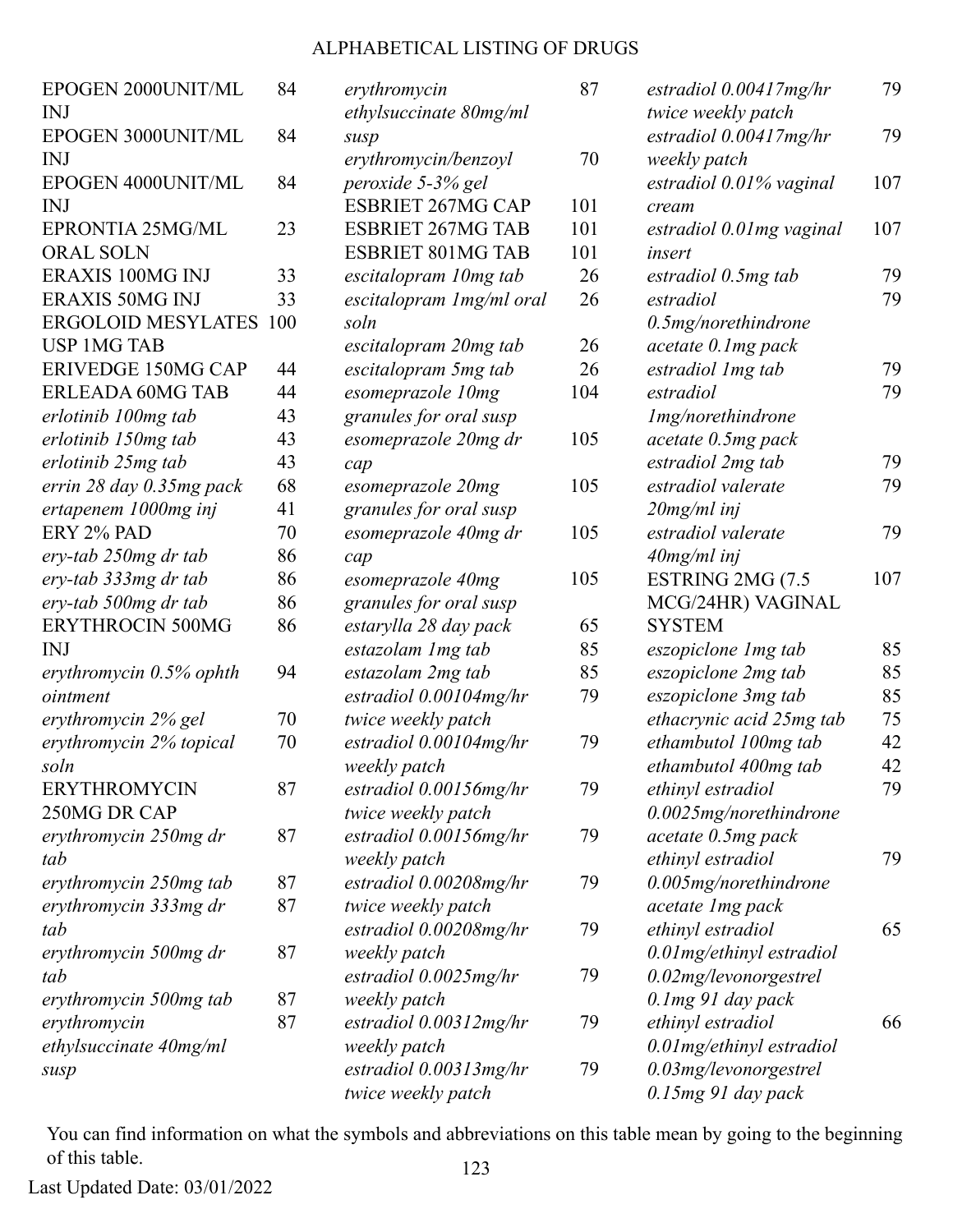| ethinyl estradiol           | 66 | ethinyl estradiol             | 66  | everolimus 0.5mg tab     | 90  |
|-----------------------------|----|-------------------------------|-----|--------------------------|-----|
| 0.025mg/ferrous fumarate    |    | 0.03mg/inert ingredients      |     | everolimus 0.75mg tab    | 90  |
| 75mg/norethindrone          |    | 1mg/levonorgestrel            |     | everolimus 10mg tab      | 46  |
| $0.8mg$ pack                |    | $0.15mg$ pack                 |     | everolimus 1 mg tab      | 90  |
| ethinyl estradiol           | 66 | ethinyl estradiol             | 66  | everolimus 2.5mg tab     | 46  |
| 0.025mg/inert/norgestima    |    | 0.05mg/ethynodiol             |     | everolimus 3mg tab for   | 46  |
| te                          |    | diacetate 1mg/inert           |     | oral susp                |     |
| 0.18mg/0.215mg/0.25mg       |    | ingredients 1mg pack          |     | everolimus 5mg tab       | 46  |
| pack                        |    | ethinyl                       | 68  | everolimus 7.5mg tab     | 46  |
| ethinyl estradiol           | 66 | estradiol/etonogestrel        |     | <b>EVOTAZ 300-150MG</b>  | 56  |
| 0.02mg/ferrous fumarate     |    | $0.120 - 0.015$ mg/24hr       |     | <b>TAB</b>               |     |
| 75mg/norethindrone          |    | vaginal system                |     | EVRYSDI 0.75MG/ML        | 92  |
| acetate 1mg 21 day pack     |    | ethinyl estradiol/inert       | 66  | <b>ORAL SOLN</b>         |     |
| ethinyl estradiol           | 66 | ingredients/levonorgestre     |     | exemestane 25mg tab      | 44  |
| 0.02mg/ferrous fumarate     |    | $10.03 - 1 - 0.15mg$ pack(84) |     | <b>EXKIVITY 40MG CAP</b> | 43  |
| 75mg/norethindrone          |    | ethinyl                       | 66  | EXTAVIA 0.3MG INJ        | 100 |
| acetate 1mg pack            |    | estradiol/levonorgestrel      |     | ezetimibe 10mg tab       | 36  |
| ethinyl estradiol           | 66 | 91 day pack                   |     |                          |     |
| 0.02mg/inert ingredients    |    | ethosuximide 250mg cap        | 25  | $\mathbf F$              |     |
| 1mg/levonorgestrel 0.1mg    |    | ethosuximide 50mg/ml          | 25  | falmina 28 day pack      | 66  |
| pack                        |    | oral soln                     |     | famciclovir 125mg tab    | 58  |
| ethinyl estradiol           | 66 | etodolac 200mg cap            | 11  | famciclovir 250mg tab    | 58  |
| 0.02mg/levonorgestrel       |    | etodolac 300mg cap            | 11  | famciclovir 500mg tab    | 58  |
| $0.09mg$ pack               |    | etodolac 400mg er tab         | 11  | famotidine 20mg tab      | 104 |
| ethinyl estradiol           | 66 | etodolac 400mg tab            | 11  | famotidine 40mg tab      | 104 |
| $0.02$ mg/norethindrone     |    | etodolac 500mg er tab         | 11  | famotidine 8mg/ml susp   | 104 |
| acetate 1mg pack            |    | etodolac 500mg tab            | 11  | <b>FANAPT 10MG TAB</b>   | 52  |
| ethinyl estradiol           | 66 | etodolac 600mg er tab         | 11  | <b>FANAPT 12MG TAB</b>   | 52  |
| $0.035$ mg/ethynodiol       |    |                               | 56  | <b>FANAPT 1MG TAB</b>    | 52  |
|                             |    | etravirine 100mg tab          | 56  | <b>FANAPT 2MG TAB</b>    | 52  |
| diacetate 1mg/inert         |    | etravirine 200mg tab          |     | <b>FANAPT 4MG TAB</b>    | 52  |
| <i>ingredients 1mg pack</i> |    | euthyrox 100 mcg tab          | 102 | <b>FANAPT 6MG TAB</b>    | 52  |
| ethinyl estradiol           | 66 | euthyrox 112mcg tab           | 102 | <b>FANAPT 8MG TAB</b>    | 52  |
| 0.035mg/ferrous fumarate    |    | euthyrox 125mcg tab           | 102 | <b>FANAPT TITRATION</b>  | 52  |
| 75mg/norethindrone          |    | euthyrox 137mcg tab           | 102 | <b>PACK</b>              |     |
| $0.4mg$ pack                |    | euthyrox 150mcg tab           | 102 | <b>FARXIGA 10MG TAB</b>  | 31  |
| ethinyl estradiol           | 66 | euthyrox 175mcg tab           | 102 | <b>FARXIGA 5MG TAB</b>   | 31  |
| 0.035mg/inert ingredients   |    | euthyrox 200mcg tab           | 102 | <b>FARYDAK 10MG CAP</b>  | 46  |
| 1mg/norgestimate 0.25mg     |    | euthyrox 25mcg tab            | 102 | <b>FARYDAK 15MG CAP</b>  | 46  |
| pack                        |    | euthyrox 50mcg tab            | 102 | <b>FARYDAK 20MG CAP</b>  | 46  |
| ethinyl estradiol           | 66 | euthyrox 75mcg tab            | 102 | FASENRA 30MG/ML          | 19  |
| $0.035$ mg/inert/norgestima |    | euthyrox 88mcg tab            | 102 | <b>AUTO-INJECTOR</b>     |     |
| te                          |    | EVAMIST 1.53MG/SPRAY          | 80  | FASENRA 30MG/ML          | 19  |
| 0.18mg/0.215mg/0.25mg       |    | <b>SPRAY</b>                  |     | <b>SYRINGE</b>           |     |
| pack                        |    | everolimus 0.25mg tab         | 90  | febuxostat 40mg tab      | 83  |

You can find information on what the symbols and abbreviations on this table mean by going to the beginning of this table. 124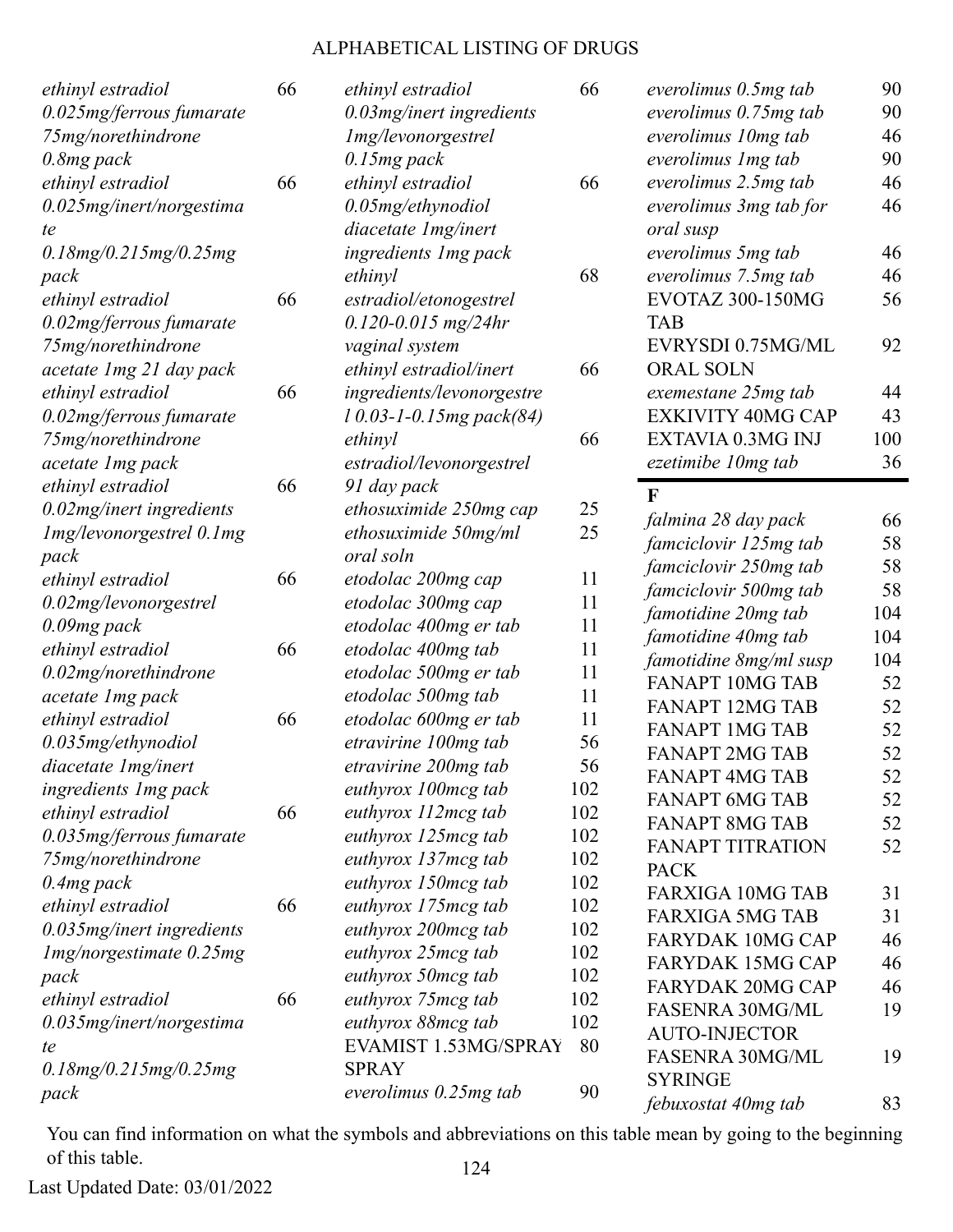| febuxostat 80mg tab      | 83  | FENTANYL 0.6MG             | 13 | FIRVANQ 50MG/ML           | 41  |
|--------------------------|-----|----------------------------|----|---------------------------|-----|
| felbamate 120mg/ml susp  | 25  | <b>BUCCAL TAB</b>          |    | <b>ORAL SOLN</b>          |     |
| felbamate 400mg tab      | 25  | FENTANYL 0.8MG             | 13 | flac 0.01% otic soln      | 96  |
| felbamate 600mg tab      | 25  | <b>BUCCAL TAB</b>          |    | FLAREX 0.1% OPHTH         | 94  |
| felodipine 10mg er tab   | 60  | fentanyl 1200mcg lozenge   | 13 | <b>SUSP</b>               |     |
| felodipine 2.5mg er tab  | 60  | fentanyl 1600mcg lozenge   | 13 | flavoxate 100mg tab       | 106 |
| felodipine 5mg er tab    | 60  | fentanyl 200mcg lozenge    | 13 | <b>FLEBOGAMMA</b>         | 96  |
| FEMRING 0.05MG/24HR      | 107 | fentanyl 400mcg lozenge    | 13 | 5GM/50ML INJ              |     |
| VAGINAL SYSTEM           |     | fentanyl 600mcg lozenge    | 13 | flecainide acetate 100mg  | 18  |
| FEMRING 0.1MG/24HR       | 107 | fentanyl 800mcg lozenge    | 13 | tab                       |     |
| VAGINAL SYSTEM           |     | FENTORA 100MCG             | 13 | flecainide acetate 150mg  | 18  |
| femynor 28 day pack      | 66  | <b>BUCCAL TAB</b>          |    | tab                       |     |
| fenofibrate 134mg cap    | 35  | FENTORA 200MCG             | 13 | flecainide acetate 50mg   | 18  |
| fenofibrate 145mg tab    | 35  | <b>BUCCAL TAB</b>          |    | tab                       |     |
| FENOFIBRATE 150MG        | 35  | FENTORA 400MCG             | 13 | FLECTOR 1.3% PATCH        | 71  |
| CAP                      |     | <b>BUCCAL TAB</b>          |    | FLOVENT 100MCG            | 19  |
| fenofibrate 160mg tab    | 35  | FENTORA 600MCG             | 13 | <b>DISKUS</b>             |     |
| fenofibrate 200mg cap    | 35  | <b>BUCCAL TAB</b>          |    | <b>FLOVENT 110MCG HFA</b> | 19  |
| fenofibrate 48mg tab     | 35  | FENTORA 800MCG             | 13 | <b>INHALER</b>            |     |
| FENOFIBRATE 50MG         | 35  | <b>BUCCAL TAB</b>          |    | FLOVENT 220MCG HFA        | 19  |
| <b>CAP</b>               |     | FERRIPROX 1000MG           | 32 | <b>INHALER</b>            |     |
| fenofibrate 54mg tab     | 35  | <b>TAB</b>                 |    | FLOVENT 250MCG            | 19  |
| fenofibrate 67mg cap     | 35  | FERRIPROX 100MG/ML         | 32 | <b>DISKUS</b>             |     |
| FENOFIBRATE 90MG         | 35  | <b>ORAL SOLN</b>           |    | FLOVENT 44MCG HFA         | 19  |
| <b>CAP</b>               |     | FETZIMA 120MG ER           | 27 | <b>INHALER</b>            |     |
| fenofibric acid 135mg dr | 35  | CAP                        |    | <b>FLOVENT 50MCG</b>      | 20  |
| cap                      |     | <b>FETZIMA 20MG ER CAP</b> | 28 | <b>DISKUS</b>             |     |
| fenofibric acid 45mg dr  | 35  | FETZIMA 40MG ER CAP        | 28 | fluconazole 100mg tab     | 33  |
| cap                      |     | FETZIMA 80MG ER CAP        | 28 | fluconazole 10mg/ml susp  | 34  |
| fentanyl 0.012mg/hr      | 13  | <b>FETZIMA PACK</b>        | 28 | fluconazole 150mg tab     | 34  |
| patch                    |     | FIASP 100UNIT/ML           | 31 | fluconazole 200mg tab     | 34  |
| fentanyl $0.025$ mg/hr   | 13  | <b>CARTRIDGE</b>           |    | fluconazole 2mg/ml        | 34  |
| patch                    |     | FIASP 100UNIT/ML INJ       | 31 | $(100ml)$ inj             |     |
| fentanyl 0.05mg/hr patch | 13  | FIASP 100UNIT/ML PEN       | 31 | fluconazole 2mg/ml        | 34  |
| fentanyl $0.075$ mg/hr   | 13  | <b>INJ</b>                 |    | $(200ml)$ inj             |     |
| patch                    |     | FINACEA 15% FOAM           | 74 | fluconazole 40mg/ml susp  | 34  |
| FENTANYL 0.1MG           | 13  | finasteride 5mg tab        | 82 | fluconazole 50mg tab      | 34  |
| <b>BUCCAL TAB</b>        |     | FINTEPLA 2.2MG/ML          | 23 | flucytosine 250mg cap     | 33  |
| fentanyl 0.1 mg/hr patch | 13  | ORAL SOLN                  |    | flucytosine 500mg cap     | 33  |
| FENTANYL 0.2MG           | 13  | <b>FIRMAGON</b>            | 44 | fludrocortisone acetate   | 69  |
| <b>BUCCAL TAB</b>        |     | 120MG/VIAL INJ             |    | $0.1$ mg tab              |     |
| FENTANYL 0.4MG           | 13  | FIRMAGON 80MG INJ          | 44 | <b>FLUNISOLIDE</b>        | 92  |
| <b>BUCCAL TAB</b>        |     | FIRVANQ 25MG/ML            | 41 | 0.025MG/ACT NASAL         |     |
|                          |     | <b>ORAL SOLN</b>           |    | <b>INHALER</b>            |     |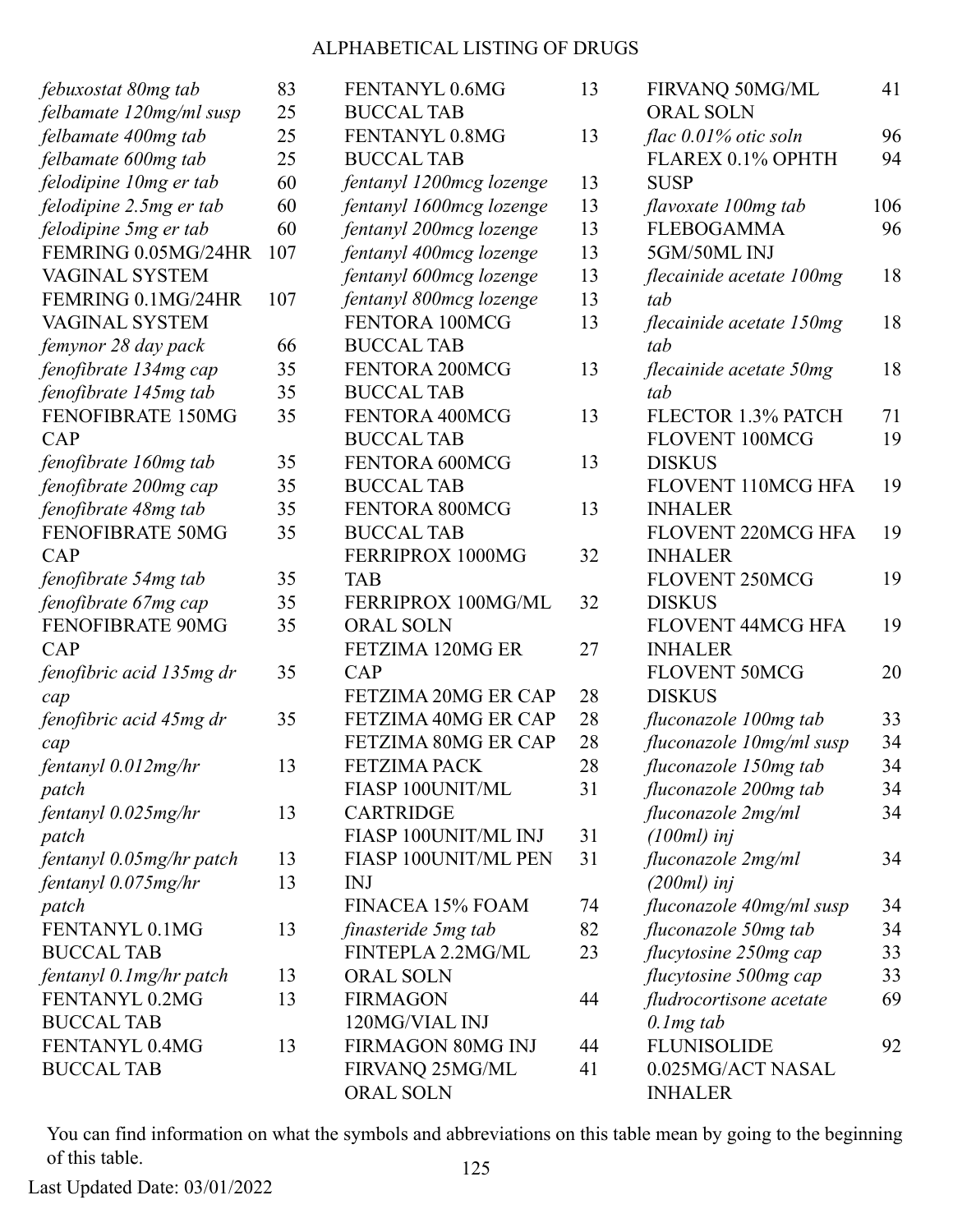| fluocinolone acetonide<br>$0.01\%$ cream     | 73 | fluphenazine decanoate<br>$25mg/ml$ inj | 54 | fosfomycin 3000mg<br>powder for oral soln    | 42 |
|----------------------------------------------|----|-----------------------------------------|----|----------------------------------------------|----|
| fluocinolone acetonide<br>$0.01\%$ oil       | 73 | <b>FLURAZEPAM 15MG</b><br>CAP           | 85 | fosinopril sodium 10mg<br>tab                | 36 |
| fluocinolone acetonide<br>$0.01\%$ otic soln | 96 | FLURAZEPAM 30MG<br>CAP                  | 85 | fosinopril sodium<br>10mg/hydrochlorothiazid | 39 |
| fluocinolone acetonide                       | 73 | flurbiprofen 100mg tab                  | 11 | $e$ 12.5 $mg$ tab                            |    |
| 0.01% topical soln                           |    | <b>FLURBIPROFEN</b>                     | 95 | fosinopril sodium 20mg                       | 36 |
| fluocinolone acetonide                       | 73 | SODIUM 0.03% OPHTH                      |    | tab                                          |    |
| $0.025\%$ cream                              |    | <b>SOLN</b>                             |    | fosinopril sodium                            | 39 |
| fluocinolone acetonide                       | 73 | <b>FLUTAMIDE 125MG</b>                  | 44 | 20mg/hydrochlorothiazid                      |    |
| $0.025%$ ointment                            |    | CAP                                     |    | $e$ 12.5 $mg$ tab                            |    |
| fluocinonide 0.05% cream                     | 73 | fluticasone propionate                  | 73 | fosinopril sodium 40mg                       | 36 |
| fluocinonide 0.05% e                         | 73 | $0.005\%$ ointment                      |    | tab                                          |    |
| cream                                        |    | fluticasone propionate                  | 73 | FOSRENOL 1000MG                              | 82 |
| fluocinonide 0.05% gel                       | 73 | $0.05\%$ cream                          |    | <b>ORAL POWDER</b>                           |    |
| fluocinonide $0.05\%$                        | 73 | fluticasone propionate                  | 92 | <b>FOSRENOL 750MG</b>                        | 82 |
| ointment                                     |    | 50mcg/act nasal inhaler                 |    | <b>ORAL POWDER</b>                           |    |
| fluocinonide $0.05\%$                        | 73 | fluvastatin 20mg cap                    | 35 | FOTIVDA 0.89MG CAP                           | 46 |
| topical soln                                 |    | fluvastatin 40mg cap                    | 35 | FOTIVDA 1.34MG CAP                           | 46 |
| fluocinonide 0.1% cream                      | 73 | fluvastatin 80mg er tab                 | 35 | <b>FRAGMIN</b>                               | 22 |
| fluorometholone $0.1\%$                      | 95 | fluvoxamine maleate                     | 27 | 10000UNIT/ML                                 |    |
| ophth susp                                   |    | $100mg$ tab                             |    | <b>SYRINGE</b>                               |    |
| <b>FLUOROURACIL 2%</b>                       | 72 | fluvoxamine maleate                     | 27 | <b>FRAGMIN</b>                               | 22 |
| <b>TOPICAL SOLN</b>                          |    | $25mg$ tab                              |    | 12500UNIT/0.5ML                              |    |
| fluorouracil 5% cream                        | 72 | fluvoxamine maleate                     | 27 | <b>SYRINGE</b>                               |    |
| <b>FLUOROURACIL 5%</b>                       | 72 | 50 <sub>mg</sub> tab                    |    | <b>FRAGMIN</b>                               | 22 |
| <b>TOPICAL SOLN</b>                          |    | FML 0.1% OPHTH                          | 95 | 15000UNIT/0.6ML                              |    |
| fluoxetine 10mg cap                          | 26 | <b>OINTMENT</b>                         |    | <b>SYRINGE</b>                               |    |
| fluoxetine 20mg cap                          | 26 | FML FORTE LIQUIFILM                     | 95 | <b>FRAGMIN</b>                               | 22 |
| fluoxetine 40mg cap                          | 26 | 0.25% OPHTH SUSP                        |    | 18000UNT/0.72ML                              |    |
| fluoxetine 4mg/ml oral                       | 27 | fondaparinux sodium                     | 21 | <b>SYRINGE</b>                               |    |
| soln                                         |    | $12.5$ mg/ml (0.4ml) syringe            |    | <b>FRAGMIN</b>                               | 22 |
| <b>FLUPHENAZINE</b>                          | 54 | fondaparinux sodium                     | 22 | 2500UNIT/0.2ML                               |    |
| 0.5MG/ML ORAL SOLN                           |    | $12.5$ mg/ml (0.6ml) syringe            |    | <b>SYRINGE</b>                               |    |
| fluphenazine 10mg tab                        | 54 | fondaparinux sodium                     | 22 | <b>FRAGMIN</b>                               | 22 |
| fluphenazine 1 mg tab                        | 54 | 12.5mg/ml (0.8ml) syringe               |    | 5000UNIT/0.2ML                               |    |
| fluphenazine 2.5mg tab                       | 54 | fondaparinux sodium                     | 22 | <b>SYRINGE</b>                               |    |
| <b>FLUPHENAZINE</b>                          | 54 | 5mg/ml syringe                          |    | <b>FRAGMIN</b>                               | 22 |
| 2.5MG/ML INJ                                 |    | formoterol fumarate neb                 | 20 | 7500UNIT/0.3ML                               |    |
| fluphenazine 5mg tab                         | 54 | soln 20mcg/2ml                          |    | <b>SYRINGE</b>                               |    |
| <b>FLUPHENAZINE</b>                          | 54 | FORTEO 600MCG/2.4ML                     | 76 | <b>FRAGMIN</b>                               | 22 |
| 5MG/ML ORAL SOLN                             |    | PEN INJ                                 |    | 95000UNIT/3.8ML INJ                          |    |
|                                              |    | fosamprenavir 700mg tab                 | 56 |                                              |    |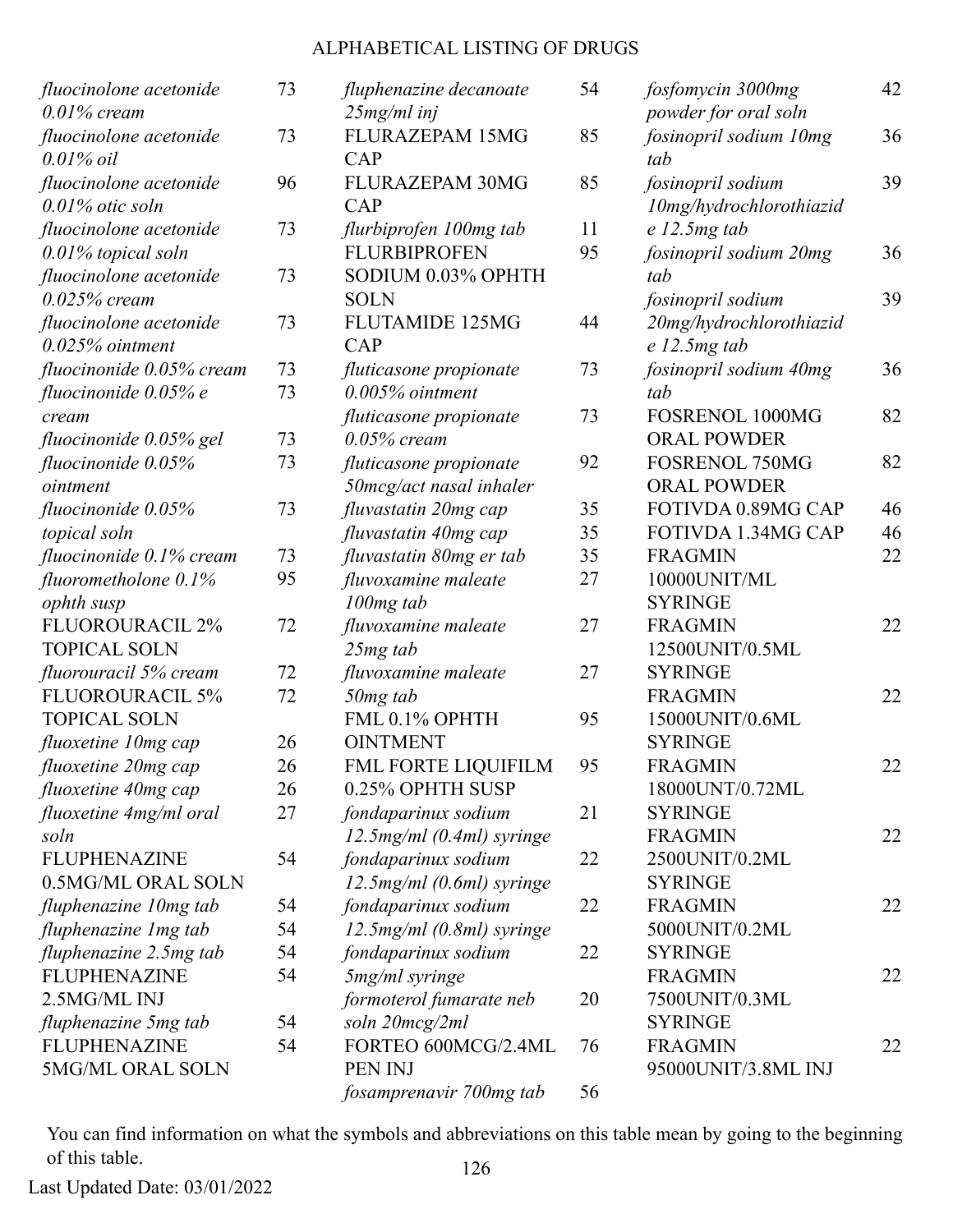| <b>FULPHILA 6MG/0.6ML</b><br><b>SYRINGE</b> | 84 | <b>GALANTAMINE</b><br><b>HYDROBROMIDE</b> | 99  | <b>GENOTROPIN 0.2MG</b><br><b>SYRINGE</b> | 77  |
|---------------------------------------------|----|-------------------------------------------|-----|-------------------------------------------|-----|
| furosemide 10mg/ml inj                      | 75 | <b>4MG/ML ORAL SOLN</b>                   |     | <b>GENOTROPIN 0.4MG</b>                   | 77  |
| furosemide 10mg/ml oral                     | 75 | galantamine                               | 99  | <b>SYRINGE</b>                            |     |
| soln                                        |    | hydrobromide 8mg er cap                   |     | <b>GENOTROPIN 0.6MG</b>                   | 77  |
| furosemide 10mg/ml                          | 75 | <b>GAMMAGARD 10GM</b>                     | 96  | <b>SYRINGE</b>                            |     |
|                                             |    | <b>INJ</b>                                |     | <b>GENOTROPIN 0.8MG</b>                   | 77  |
| syringe                                     | 75 | <b>GAMMAGARD</b>                          | 96  | <b>SYRINGE</b>                            |     |
| furosemide 20mg tab                         |    |                                           |     |                                           | 77  |
| furosemide 40mg tab                         | 75 | 2.5GM/25ML INJ                            |     | <b>GENOTROPIN 1.2MG</b>                   |     |
| furosemide 80mg tab                         | 75 | <b>GAMMAGARD 5GM INJ</b>                  | 96  | <b>SYRINGE</b>                            |     |
| <b>FUROSEMIDE 8MG/ML</b>                    | 75 | <b>GAMMAKED 1GM/10ML</b>                  | 96  | <b>GENOTROPIN 1.4MG</b>                   | 77  |
| <b>ORAL SOLN</b>                            |    | <b>INJ</b>                                |     | <b>SYRINGE</b>                            |     |
| <b>FUZEON 90MG INJ</b>                      | 56 | <b>GAMMAPLEX</b>                          | 96  | <b>GENOTROPIN 1.6MG</b>                   | 77  |
| fyavolv $0.0025$ -0.5mg tab                 | 79 | 10GM/100ML INJ                            |     | <b>SYRINGE</b>                            |     |
| fyavolv $0.005$ -1 mg tab                   | 79 | <b>GAMMAPLEX</b>                          | 96  | <b>GENOTROPIN 1.8MG</b>                   | 77  |
| FYCOMPA 0.5MG/ML                            | 22 | 10GM/200ML INJ                            |     | <b>SYRINGE</b>                            |     |
| <b>SUSP</b>                                 |    | <b>GAMMAPLEX</b>                          | 96  | <b>GENOTROPIN 12MG</b>                    | 77  |
| <b>FYCOMPA 10MG TAB</b>                     | 22 | 20GM/200ML INJ                            |     | <b>CARTRIDGE</b>                          |     |
| <b>FYCOMPA 12MG TAB</b>                     | 22 | <b>GAMMAPLEX</b>                          | 96  | <b>GENOTROPIN 1MG</b>                     | 77  |
| <b>FYCOMPA 2MG TAB</b>                      | 22 | 5GM/50ML INJ                              |     | <b>SYRINGE</b>                            |     |
| <b>FYCOMPA 4MG TAB</b>                      | 22 | <b>GAMUNEX 1GM/10ML</b>                   | 96  | <b>GENOTROPIN 2MG</b>                     | 77  |
| <b>FYCOMPA 6MG TAB</b>                      | 22 | <b>INJ</b>                                |     | <b>SYRINGE</b>                            |     |
| <b>FYCOMPA 8MG TAB</b>                      | 22 | <b>GARDASIL 9 INJ</b>                     | 106 | <b>GENOTROPIN 5MG</b>                     | 77  |
|                                             |    | <b>GARDASIL 9 SYRINGE</b>                 | 106 | <b>CARTRIDGE</b>                          |     |
| G                                           |    | gatifloxacin 0.5% ophth                   | 94  | <b>GENTAK 0.3% OPHTH</b>                  | 94  |
| gabapentin 100mg cap                        | 23 | soln                                      |     | <b>OINTMENT</b>                           |     |
| gabapentin 300mg cap                        | 23 | <b>GATTEX 5MG INJ</b>                     | 82  | gentamicin 0.1% cream                     | 71  |
| gabapentin 400mg cap                        | 23 | <b>GAUZE PADS &amp;</b>                   | 87  | gentamicin 0.1% ointment                  | 71  |
| gabapentin 50mg/ml oral                     | 23 | DRESSINGS - PADS 2 X 2                    |     | gentamicin $0.3\%$ ophth                  | 94  |
| soln                                        |    | <b>GAVILYTE-C POWDER</b>                  | 86  | soln                                      |     |
| gabapentin 600mg tab                        | 23 | <b>FOR ORAL SOLN</b>                      |     | <b>GENTAMICIN 0.8MG/ML</b>                | 10  |
| gabapentin 800mg tab                        | 23 |                                           | 86  | <b>INJ</b>                                |     |
| <b>GALAFOLD 28 DAY</b>                      | 77 | gavilyte-g powder for                     |     |                                           |     |
| <b>WALLET 123MG PACK</b>                    |    | oral soln                                 |     | gentamicin 1.2mg/ml inj                   | 10  |
| galantamine 12mg tab                        | 99 | gavilyte-n powder for                     | 86  | <b>GENTAMICIN 1.6MG/ML</b>                | 10  |
| galantamine 4mg tab                         | 99 | oral soln                                 |     | <b>INJ</b>                                |     |
| galantamine 8mg tab                         | 99 | <b>GAVRETO 100MG CAP</b>                  | 46  | <b>GENTAMICIN 1MG/ML</b>                  | 10  |
| galantamine                                 | 99 | gemfibrozil 600mg tab                     | 35  | <b>INJ</b>                                |     |
| hydrobromide 16mg er                        |    | generlac 10gm/15ml oral                   | 81  | gentamicin 40mg/ml inj                    | 10  |
| cap                                         |    | soln                                      |     | <b>GENVOYA</b>                            | 56  |
| galantamine                                 | 99 | gengraf 100mg cap                         | 90  | 150-150-200-10MG TAB                      |     |
| hydrobromide 24mg er                        |    | gengraf 100mg/ml oral                     | 90  | GILENYA 0.5MG CAP                         | 100 |
|                                             |    | soln                                      |     | <b>GILOTRIF 20MG TAB</b>                  | 43  |
| cap                                         |    | gengraf 25mg cap                          | 90  | <b>GILOTRIF 30MG TAB</b>                  | 43  |
|                                             |    |                                           |     | <b>GILOTRIF 40MG TAB</b>                  | 43  |

You can find information on what the symbols and abbreviations on this table mean by going to the beginning of this table. 127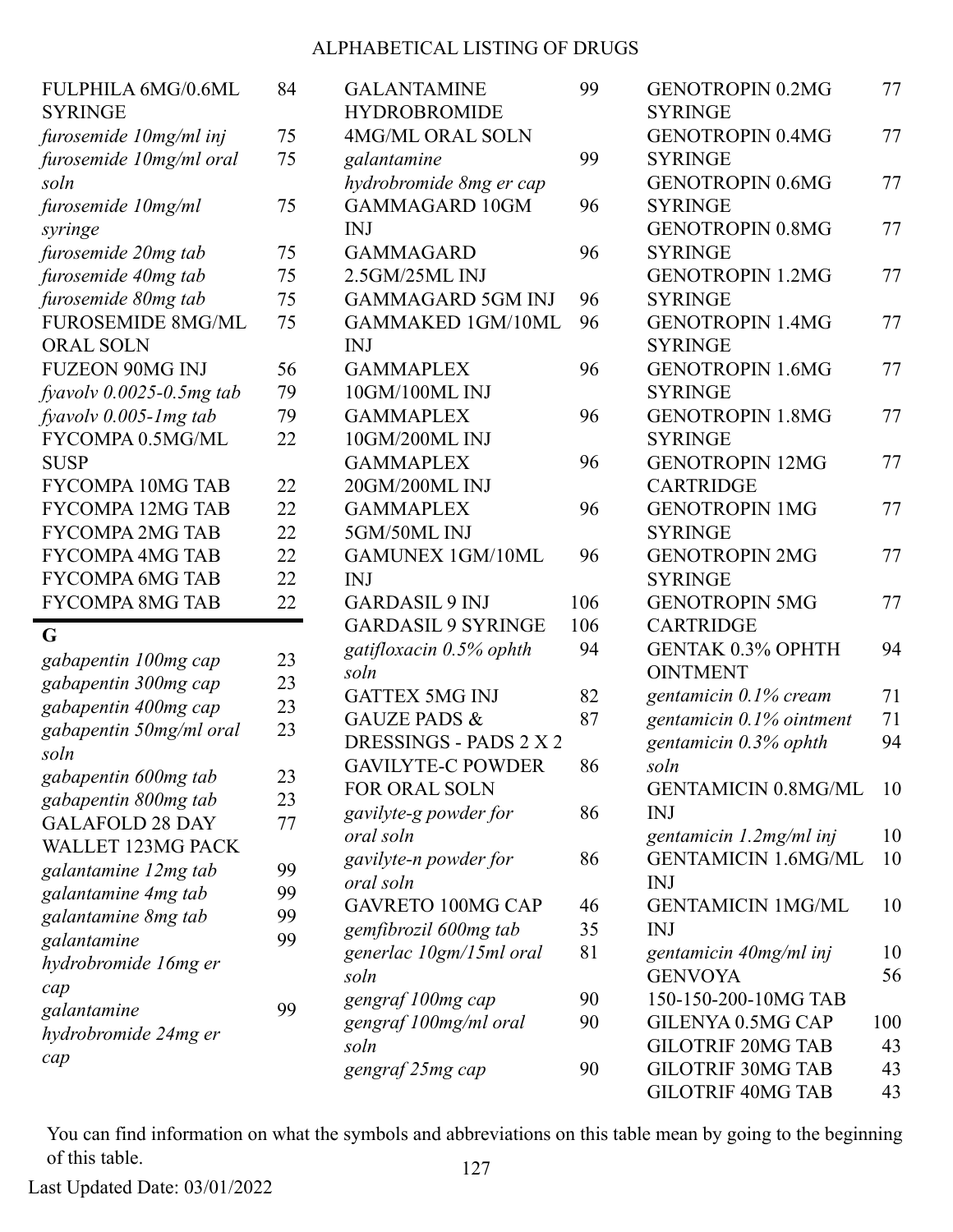| GLASSIA 1000MG/50ML        | 101 | glucose                     | 88 | glyburide 1.25 mg tab      | 32  |
|----------------------------|-----|-----------------------------|----|----------------------------|-----|
| INJ                        |     | 50mg/ml/potassium           |    | glyburide                  | 29  |
| glatiramer acetate         | 100 | chloride                    |    | 1.25mg/metformin 250mg     |     |
| 20mg/ml syringe            |     | 0.01meq/ml/sodium           |    | tab                        |     |
| glatiramer acetate         | 100 | chloride 4.5mg/ml inj       |    | glyburide 1.5mg tab        | 32  |
| 40mg/ml syringe            |     | glucose                     | 88 | glyburide 2.5mg tab        | 32  |
| glatopa 20mg/ml syringe    | 100 | 50mg/ml/potassium           |    | glyburide                  | 29  |
| glatopa 40mg/ml syringe    | 100 | chloride 0.02meq/ml inj     |    | 2.5mg/metformin 500mg      |     |
| glimepiride 1 mg tab       | 31  | glucose                     | 88 | tab                        |     |
| glimepiride 2mg tab        | 31  | 50mg/ml/potassium           |    | glyburide 3mg tab          | 32  |
| glimepiride 4mg tab        | 31  | chloride                    |    | glyburide 5mg tab          | 32  |
| glipizide 10mg er tab      | 32  | 0.02meq/ml/sodium           |    | glyburide 5mg/metformin    | 29  |
| glipizide 10mg tab         | 32  | $chloride$ 2.25 $mg/ml$ inj |    | 500mg tab                  |     |
| glipizide 2.5mg er tab     | 32  | glucose                     | 88 | glyburide 6mg tab          | 32  |
| glipizide                  | 29  | 50mg/ml/potassium           |    | glycopyrrolate 1mg tab     | 104 |
| 2.5mg/metformin 250mg      |     | chloride                    |    | glycopyrrolate 2mg tab     | 104 |
| tab                        |     | $0.02$ meg/ml/sodium        |    | <b>GLYXAMBI 10-5MG TAB</b> | 29  |
| glipizide                  | 29  | chloride 4.5mg/ml inj       |    | <b>GLYXAMBI 25-5MG TAB</b> | 29  |
| 2.5mg/metformin 500mg      |     | glucose                     | 88 | granisetron 1 mg tab       | 32  |
| tab                        |     | 50mg/ml/potassium           |    | griseofulvin 125mg tab     | 33  |
| glipizide 5mg er tab       | 32  | chloride                    |    | griseofulvin 250mg tab     | 33  |
| glipizide 5mg tab          | 32  | 0.02meq/ml/sodium           |    | griseofulvin 25mg/ml       | 33  |
| glipizide 5mg/metformin    | 29  | chloride 9mg/ml inj         |    | susp                       |     |
| 500mg tab                  |     | glucose                     | 88 | griseofulvin 500mg tab     | 33  |
| <b>GLUCAGEN 1MG INJ</b>    | 30  | 50mg/ml/potassium           |    | guanfacine 1 mg er tab     | 8   |
| <b>GLUCAGON (RDNA)</b>     | 30  | chloride                    |    | guanfacine 1 mg tab        | 38  |
| 1MG INJ                    |     | $0.03$ meg/ml/sodium        |    | guanfacine 2mg er tab      | 8   |
| glucose 100mg/ml inj       | 92  | chloride 4.5mg/ml inj       |    | guanfacine 2mg tab         | 38  |
| <b>GLUCOSE</b>             | 88  | glucose                     | 88 | guanfacine 3mg er tab      | 8   |
| 100MG/ML/SODIUM            |     | 50mg/ml/potassium           |    | guanfacine 4mg er tab      | 8   |
| <b>CHLORIDE 2MG/ML INJ</b> |     | chloride                    |    | GVOKE 0.5MG/0.1ML          | 30  |
| <b>GLUCOSE</b>             | 88  | $0.04$ meg/ml/sodium        |    | <b>AUTO-INJECTOR</b>       |     |
| 100MG/ML/SODIUM            |     | chloride 4.5mg/ml inj       |    | GVOKE 0.5MG/0.1ML          | 30  |
| <b>CHLORIDE 4.5MG/ML</b>   |     | <b>GLUCOSE</b>              | 88 | <b>SYRINGE</b>             |     |
| <b>INJ</b>                 |     | 50MG/ML/POTASSIUM           |    | GVOKE 1MG/0.2ML            | 30  |
| <b>GLUCOSE</b>             | 88  | <b>CHLORIDE</b>             |    | <b>AUTO-INJECTOR</b>       |     |
| 25MG/ML/SODIUM             |     | 0.04MEQ/ML/SODIUM           |    | GVOKE 1MG/0.2ML            | 30  |
| CHLORIDE 4.5MG/ML          |     | <b>CHLORIDE 9MG/ML INJ</b>  |    | <b>SYRINGE</b>             |     |
| <b>INJ</b>                 |     | glucose 50mg/ml/sodium      | 88 | H                          |     |
| glucose 50mg/ml inj        | 92  | chloride 2mg/ml inj         |    | HAEGARDA 2000UNIT          | 83  |
|                            |     | glucose 50mg/ml/sodium      | 88 | <b>INJ</b>                 |     |
|                            |     | chloride 4.5mg/ml inj       |    | HAEGARDA 3000UNIT          | 83  |
|                            |     | glucose 50mg/ml/sodium      | 88 | <b>INJ</b>                 |     |
|                            |     | chloride 9mg/ml inj         |    | hailey 24 fe 28 day pack   | 66  |
|                            |     |                             |    |                            |     |

You can find information on what the symbols and abbreviations on this table mean by going to the beginning of this table. 128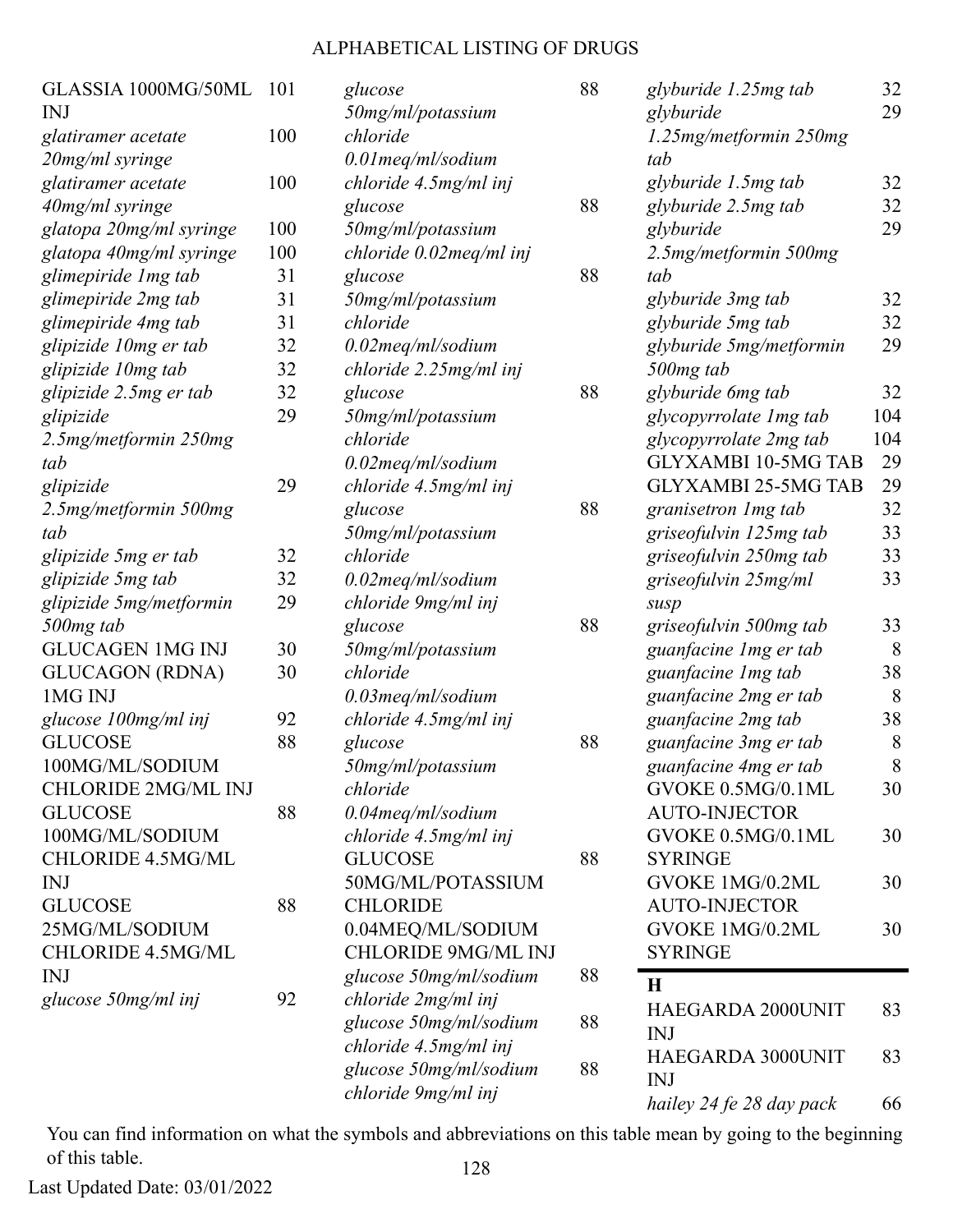| halobetasol propionate     | 73  | HUMIRA 40MG/0.4ML           | 10 |
|----------------------------|-----|-----------------------------|----|
| $0.05\%$ cream             |     | <b>SYRINGE</b>              |    |
| halobetasol propionate     | 73  | HUMIRA 40MG/0.8ML           | 10 |
| $0.05\%$ ointment          |     | <b>AUTO-INJECTOR</b>        |    |
| haloperidol 0.5mg tab      | 53  | HUMIRA 40MG/0.8ML           | 10 |
| haloperidol 10mg tab       | 53  | <b>SYRINGE</b>              |    |
| haloperidol 1mg tab        | 53  | HUMIRA 80MG/0.8ML           | 10 |
| haloperidol 20mg tab       | 53  | <b>AUTO-INJECTOR</b>        |    |
| haloperidol 2mg tab        | 53  | <b>HUMIRA PEDIATRIC</b>     | 10 |
| haloperidol 2mg/ml oral    | 53  | <b>CROHN'S STARTER</b>      |    |
| soln                       |     | PACK SYRINGE (2)            |    |
| haloperidol 5mg tab        | 53  | 40MG/0.4ML,                 |    |
| haloperidol 5mg/ml inj     | 53  | 80MG/0.8ML                  |    |
| haloperidol decanoate      | 53  | <b>HUMIRA PEN - CROHN'S</b> | 10 |
| $100$ mg/ml $(1ml)$ inj    |     | <b>STARTER PACK</b>         |    |
| haloperidol decanoate      | 53  | 40MG/0.8ML INJ              |    |
| 100mg/ml inj               |     | <b>HUMIRA PEN - CROHN'S</b> | 10 |
| haloperidol decanoate      | 53  | <b>STARTER PACK</b>         |    |
| 50mg/ml (1ml) inj          |     | 80MG/0.8ML INJ              |    |
| haloperidol decanoate      | 53  | <b>HUMIRA PEN -</b>         | 10 |
| $50$ mg/ml inj             |     | PEDIATRIC UC STARTER        |    |
| <b>HAVRIX 1440ELU/ML</b>   | 106 | PACK 80MG/0.8ML INJ         |    |
| <b>SYRINGE</b>             |     | <b>HUMIRA PEN -</b>         | 10 |
| HAVRIX 720ELU/0.5ML        | 106 | <b>PSORIASIS STARTER</b>    |    |
| <b>SYRINGE</b>             |     | PACK 40MG/0.8ML             |    |
| heparin sodium porcine     | 22  | <b>HUMIRA PEN</b>           | 11 |
| 10000unit/ml inj           |     | 80MG/0.8ML AND              |    |
| heparin sodium porcine     | 22  | 40MG/0.4ML -                |    |
| 1000unit/ml inj            |     | <b>PSORIASIS/UVEITIS</b>    |    |
| heparin sodium porcine     | 22  | <b>STARTER PACK</b>         |    |
| 20000unit/ml inj           |     | <b>HUMIRA PREFILLED</b>     | 11 |
| heparin sodium porcine     | 22  | SYRINGE 80MG/0.8ML          |    |
| 5000unit/ml inj            |     | <b>STARTER PACK -</b>       |    |
| <b>HEPATAMINE 8 INJ</b>    | 93  | PEDIATRIC CROHN'S           |    |
| <b>HETLIOZ 20MG CAP</b>    | 86  | <b>DISEASE</b>              |    |
| <b>HETLIOZ 4MG/ML SUSP</b> | 86  | <b>HUMULIN R</b>            | 31 |
| HIBERIX 10MCG INJ          | 106 | 500UNIT/ML INJ              |    |
| HUMIRA 10MG/0.1ML          | 10  | <b>HUMULIN R</b>            | 31 |
| <b>SYRINGE</b>             |     | 500UNIT/ML PEN INJ          |    |
| HUMIRA 20MG/0.2ML          | 10  | hydralazine 100mg tab       | 40 |
| <b>SYRINGE</b>             |     | hydralazine 10mg tab        | 40 |
| HUMIRA 40MG/0.4ML          | 10  | hydralazine 25mg tab        | 40 |
| <b>AUTO-INJECTOR</b>       |     | hydralazine 50mg tab        | 40 |
|                            |     |                             |    |

*hydrochlorothiazide 12.5mg cap* 76 *hydrochlorothiazide 12.5mg tab* 76 *hydrochlorothiazide 12.5mg/irbesartan 150mg tab* 39 *hydrochlorothiazide 12.5mg/irbesartan 300mg tab* 39 *hydrochlorothiazide 12.5mg/lisinopril 10mg tab* 39 *hydrochlorothiazide 12.5mg/lisinopril 20mg tab* 39 *hydrochlorothiazide 12.5mg/losartan potassium 100mg tab* 39 *hydrochlorothiazide 12.5mg/losartan potassium 50mg tab* 39 *hydrochlorothiazide 12.5mg/olmesartan medoxomil 20mg tab* 39 *hydrochlorothiazide 12.5mg/olmesartan medoxomil 40mg tab* 39 *hydrochlorothiazide 12.5mg/quinapril 10mg tab* 39 *hydrochlorothiazide 12.5mg/quinapril 20mg tab* 39 *hydrochlorothiazide 12.5mg/valsartan 160mg tab* 39 *hydrochlorothiazide 12.5mg/valsartan 320mg tab* 39 *hydrochlorothiazide 12.5mg/valsartan 80mg tab* 39

You can find information on what the symbols and abbreviations on this table mean by going to the beginning of this table. 129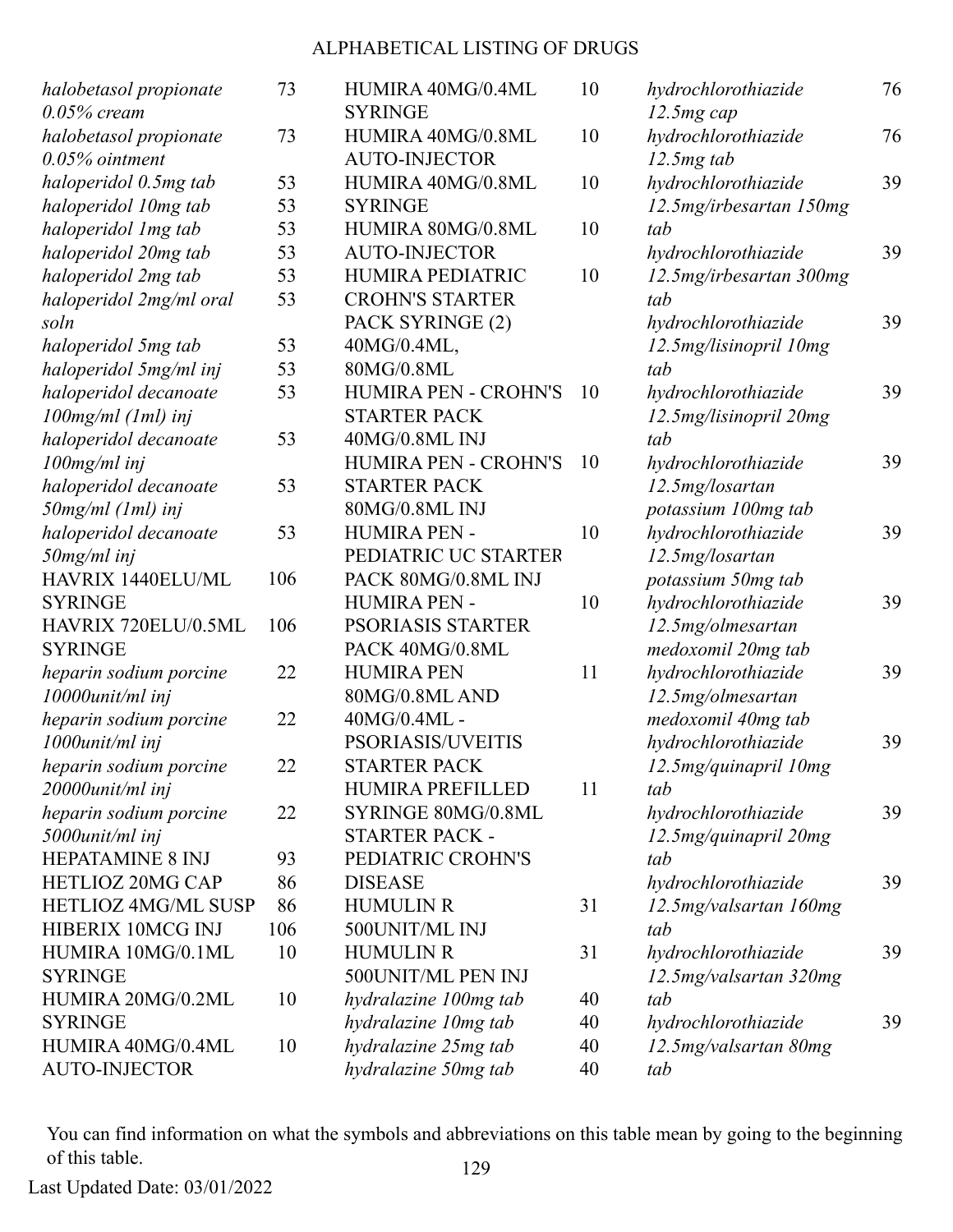| hydrochlorothiazide<br>25mg tab | 76 | hydrocodone bitartrate<br>10mg/ibuprofen 200mg |
|---------------------------------|----|------------------------------------------------|
| hydrochlorothiazide             | 39 | tab                                            |
| 25mg/lisinopril 20mg tab        |    | hydrocodone bitartrate                         |
| hydrochlorothiazide             | 39 | 15mg er cap                                    |
| 25mg/losartan potassium         |    | hydrocodone bitartrate                         |
|                                 |    |                                                |
| 100 <sub>mg</sub> tab           |    | 20mg er cap                                    |
| hydrochlorothiazide             | 39 | hydrocodone bitartrate                         |
| 25mg/metoprolol tartrate        |    | 30mg er cap                                    |
| 100 <sub>mg</sub> tab           |    | hydrocodone bitartrate                         |
| hydrochlorothiazide             | 39 | 40mg er cap                                    |
| 25mg/metoprolol tartrate        |    | hydrocodone bitartrate                         |
| 50mg tab                        |    | 50mg er cap                                    |
| hydrochlorothiazide             | 39 | hydrocodone bitartrate                         |
| 25mg/olmesartan                 |    | 5mg/ibuprofen 200mg tab                        |
| medoxomil 40mg tab              |    | hydrocodone bitartrate                         |
| hydrochlorothiazide             | 39 | 7.5mg/ibuprofen 200mg                          |
| 25mg/quinapril 20mg tab         |    | tab                                            |
| hydrochlorothiazide             | 75 | hydrocortisone 1% cream                        |
| 25mg/spironolactone             |    | hydrocortisone 1.67mg/ml                       |
| 25mg tab                        |    | enema                                          |
| hydrochlorothiazide             | 75 | hydrocortisone 10mg tab                        |
| 25mg/triamterene 37.5mg         |    | hydrocortisone 2.5%                            |
| cap                             |    | cream                                          |
| hydrochlorothiazide             | 75 | hydrocortisone 2.5%                            |
| 25mg/triamterene 37.5mg         |    | lotion                                         |
| tab                             |    | hydrocortisone 2.5%                            |
| hydrochlorothiazide             | 39 | ointment                                       |
| 25mg/valsartan 160mg            |    | hydrocortisone 20mg tab                        |
| tab                             |    | hydrocortisone 5mg tab                         |
| hydrochlorothiazide             | 39 | hydrocortisone                                 |
| 25mg/valsartan 320mg            |    | acetate/pramoxine 1-1%                         |
| tab                             |    | rectal cream                                   |
| hydrochlorothiazide             | 76 | hydrocortisone/acetic                          |
| 50mg tab                        |    | acid 1-2% otic soln                            |
| <b>HYDROCHLOROTHIAZI</b>        | 40 | hydromorphone 1 mg/ml                          |
| DE                              |    | oral soln                                      |
| 50MG/METOPROLOL                 |    | hydromorphone 2mg tab                          |
| <b>TARTRATE 100MG TAB</b>       |    | hydromorphone 4mg tab                          |
| hydrochlorothiazide             | 75 | hydromorphone 8mg tab                          |
| 50mg/triamterene 75mg           |    | HYDROXYCHLOROQUI                               |
| tab                             |    | <b>NE SULFATE 100MG TAE</b>                    |
|                                 | 13 | hydroxychloroquine                             |
| hydrocodone bitartrate          |    |                                                |
| 10mg er cap                     |    | sulfate 200mg tab                              |

| 15 | hydroxyurea 500mg cap        | 49 |
|----|------------------------------|----|
|    | hydroxyzine 10mg tab         | 17 |
|    | hydroxyzine 25mg tab         | 17 |
| 13 | hydroxyzine 2mg/ml oral      | 17 |
|    | soln                         |    |
| 13 | hydroxyzine 50mg tab         | 17 |
|    | <b>HYDROXYZINE</b>           | 17 |
| 13 | PAMOATE 100MG CAP            |    |
|    | hydroxyzine pamoate          | 17 |
| 13 | 25mg cap                     |    |
|    | hydroxyzine pamoate          | 17 |
| 13 | 50mg cap                     |    |
| 15 | L                            |    |
|    | <i>ibandronic acid 150mg</i> | 76 |
| 15 | tab                          |    |
|    | <b>IBRANCE 100MG CAP</b>     | 46 |
|    | <b>IBRANCE 100MG TAB</b>     | 46 |
| 73 | <b>IBRANCE 125MG CAP</b>     | 46 |
| 16 | <b>IBRANCE 125MG TAB</b>     | 46 |
|    | <b>IBRANCE 75MG CAP</b>      | 46 |
| 69 | <b>IBRANCE 75MG TAB</b>      | 46 |
| 16 | ibu 600mg tab                | 11 |
|    | ibu 800mg tab                | 11 |
| 73 | ibuprofen 20mg/ml susp       | 11 |
|    | ibuprofen 400mg tab          | 11 |
| 73 | ibuprofen 600mg tab          | 11 |
|    | ibuprofen 800mg tab          | 11 |
| 69 | icatibant 10mg/ml syringe    | 83 |
| 69 | iclevia 91 day pack          | 66 |
| 16 | <b>ICLUSIG 10MG TAB</b>      | 46 |
|    | <b>ICLUSIG 15MG TAB</b>      | 46 |
|    | <b>ICLUSIG 30MG TAB</b>      | 46 |
| 96 | <b>ICLUSIG 45MG TAB</b>      | 46 |
|    | <b>IDHIFA 100MG TAB</b>      | 46 |
| 13 | <b>IDHIFA 50MG TAB</b>       | 46 |
|    | ILEVRO 0.3% OPHTH            | 95 |
| 13 | <b>SUSP</b>                  |    |
| 13 | <i>imatinib</i> 100mg tab    | 46 |
| 13 | imatinib 400mg tab           | 46 |
| 42 | <b>IMBRUVICA 140MG CAP</b>   | 46 |
|    | <b>IMBRUVICA 140MG TAB</b>   | 46 |
| 42 | <b>IMBRUVICA 280MG TAB</b>   | 46 |
|    | <b>IMBRUVICA 420MG TAB</b>   | 46 |
|    | <b>IMBRUVICA 560MG TAB</b>   | 46 |

You can find information on what the symbols and abbreviations on this table mean by going to the beginning of this table. 130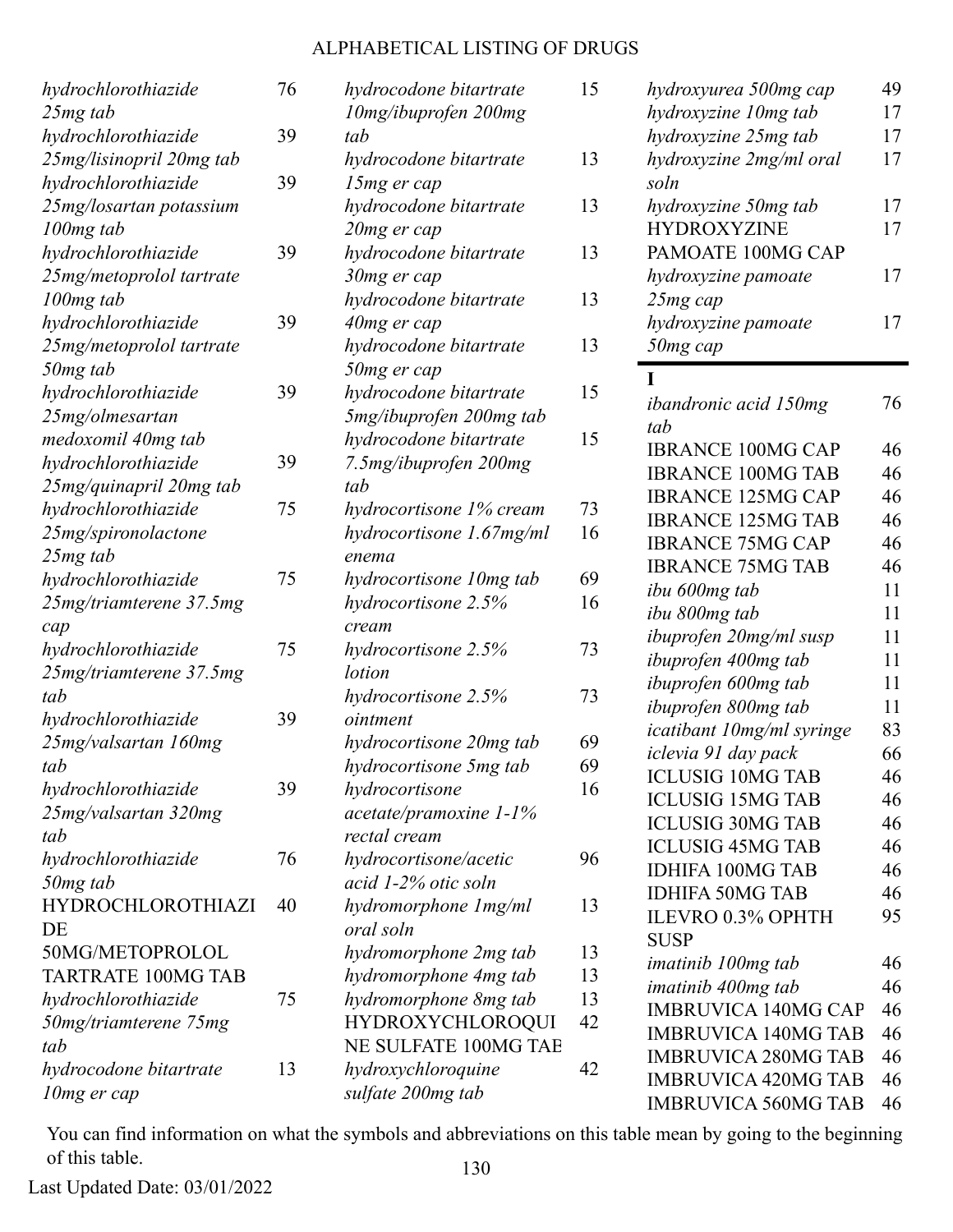| <b>IMBRUVICA 70MG CAP</b>    | 46  | <b>INTRALIPID</b>           | 92  | <i>ipratropium bromide</i>      | 19 |
|------------------------------|-----|-----------------------------|-----|---------------------------------|----|
| <i>imipramine 10mg tab</i>   | 28  | 30GM/100ML INJ              |     | $0.2$ mg/ml inh soln            |    |
| <i>imipramine 25mg tab</i>   | 28  | <b>INTRON A 10MU INJ</b>    | 49  | ipratropium/albuterol           | 20 |
| imipramine 50mg tab          | 28  | <b>INTRON A 10MU/ML INJ</b> | 49  | $0.5$ -2.5 $mg/3ml$ inh soln    |    |
| imiquimod 5% cream           | 74  | <b>INTRON A 18MU INJ</b>    | 49  | irbesartan 150mg tab            | 37 |
| <b>IMOVAX 2.5UNIT/ML INJ</b> | 106 | <b>INTRON A 50MU INJ</b>    | 49  | irbesartan 300mg tab            | 37 |
| <b>IMPAVIDO 50MG CAP</b>     | 40  | <b>INTRON A</b>             | 49  | irbesartan 75mg tab             | 37 |
| incassia 28 day 0.35mg       | 68  | 6000000UNIT/ML INJ          |     | <b>IRESSA 250MG TAB</b>         | 43 |
| pack                         |     | introvale 91 day pack       | 66  | <b>ISENTRESS 100MG</b>          | 56 |
| <b>INCRELEX 40MG/4ML</b>     | 77  | INVEGA 1092MG/3.5ML         | 52  | <b>CHEW TAB</b>                 |    |
| <b>INJ</b>                   |     | <b>SYRINGE</b>              |     | <b>ISENTRESS 100MG</b>          | 56 |
| <b>INCRUSE 62.5MCG/INH</b>   | 19  | INVEGA 117MG/0.75ML         | 52  | <b>GRANULES FOR ORAL</b>        |    |
| <b>INHALER</b>               |     | <b>SYRINGE</b>              |     | <b>SUSP</b>                     |    |
| indapamide 1.25mg tab        | 76  | INVEGA 1560MG/5ML           | 52  | <b>ISENTRESS 25MG</b>           | 56 |
| indapamide 2.5mg tab         | 76  | <b>SYRINGE</b>              |     | <b>CHEW TAB</b>                 |    |
| <b>INDOCIN 50MG RECTAL</b>   | 12  | <b>INVEGA 156MG/ML</b>      | 52  | <b>ISENTRESS 400MG TAB</b>      | 56 |
| <b>SUPP</b>                  |     | <b>SYRINGE</b>              |     | <b>ISENTRESS 600MG TAB</b>      | 56 |
| indomethacin 25mg cap        | 12  | INVEGA 234MG/1.5ML          | 52  | isibloom 28 day pack            | 66 |
| indomethacin 50mg cap        | 12  | <b>SYRINGE</b>              |     | <b>ISOLYTE P INJ</b>            | 88 |
| indomethacin 75mg er         | 12  | <b>INVEGA</b>               | 52  | <b>ISOLYTE S INJ</b>            | 88 |
| cap                          |     | 273MG/0.875ML               |     | <b>ISONIAZID 100MG TAB</b>      | 42 |
| <b>INFANRIX SYRINGE</b>      | 104 | <b>SYRINGE</b>              |     | <b>ISONIAZID 10MG/ML</b>        | 42 |
| <b>INGREZZA 40MG CAP</b>     | 99  | INVEGA 39MG/0.25ML          | 52  | <b>ORAL SOLN</b>                |    |
| <b>INGREZZA 60MG CAP</b>     | 99  | <b>SYRINGE</b>              |     | isoniazid 300mg tab             | 42 |
| <b>INGREZZA 80MG CAP</b>     | 99  | <b>INVEGA</b>               | 52  | isosorbide dinitrate 10mg       | 16 |
| <b>INLYTA 1MG TAB</b>        | 43  | 410MG/1.315ML               |     | tab                             |    |
| <b>INLYTA 5MG TAB</b>        | 43  | <b>SYRINGE</b>              |     | isosorbide dinitrate 20mg       | 16 |
| <b>INNOPRAN 120MG ER</b>     | 59  | INVEGA 546MG/1.75ML         | 52  | tab                             |    |
| CAP                          |     | <b>SYRINGE</b>              |     | isosorbide dinitrate 30mg       | 16 |
| <b>INNOPRAN 80MG ER</b>      | 59  | INVEGA 78MG/0.5ML           | 52  | tab                             |    |
| CAP                          |     | <b>SYRINGE</b>              |     | isosorbide dinitrate 40mg       | 17 |
| <b>INQOVI 5 TABLET PACK</b>  | 45  | <b>INVEGA</b>               | 52  | tab                             |    |
| <b>INREBIC 100MG CAP</b>     | 47  | 819MG/2.625ML               |     | <i>isosorbide dinitrate 5mg</i> | 17 |
| <b>INSULIN PEN NEEDLE</b>    | 87  | <b>SYRINGE</b>              |     | tab                             |    |
| <b>INSULIN SYRINGE</b>       | 87  | <b>INVIRASE 500MG TAB</b>   | 56  | <i>isosorbide mononitrate</i>   | 17 |
| (DISP) U-100 0.3ML           |     | <b>IOPIDINE 1% OPHTH</b>    | 93  | $10mg$ tab                      |    |
| <b>INSULIN SYRINGE</b>       | 87  | <b>SOLN</b>                 |     | isosorbide mononitrate          | 17 |
| (DISP) U-100 1/2ML           |     | <b>IPOL INJ</b>             | 106 | 120mg er tab                    |    |
| <b>INSULIN SYRINGE</b>       | 87  | <i>ipratropium bromide</i>  | 92  | isosorbide mononitrate          | 17 |
| (DISP) U-100 1ML             |     | $0.03\%$ (0.021mg/act)      |     | $20mg$ tab                      |    |
| <b>INTELENCE 25MG TAB</b>    | 56  | nasal inhaler               |     | <i>isosorbide mononitrate</i>   | 17 |
| <b>INTRALIPID</b>            | 92  | ipratropium bromide         | 92  | 30mg er tab                     |    |
| 20GM/100ML INJ               |     | $0.06\%$ (0.042mg/act)      |     | isosorbide mononitrate          | 17 |
|                              |     | nasal inhaler               |     | 60mg er tab                     |    |

You can find information on what the symbols and abbreviations on this table mean by going to the beginning of this table. 131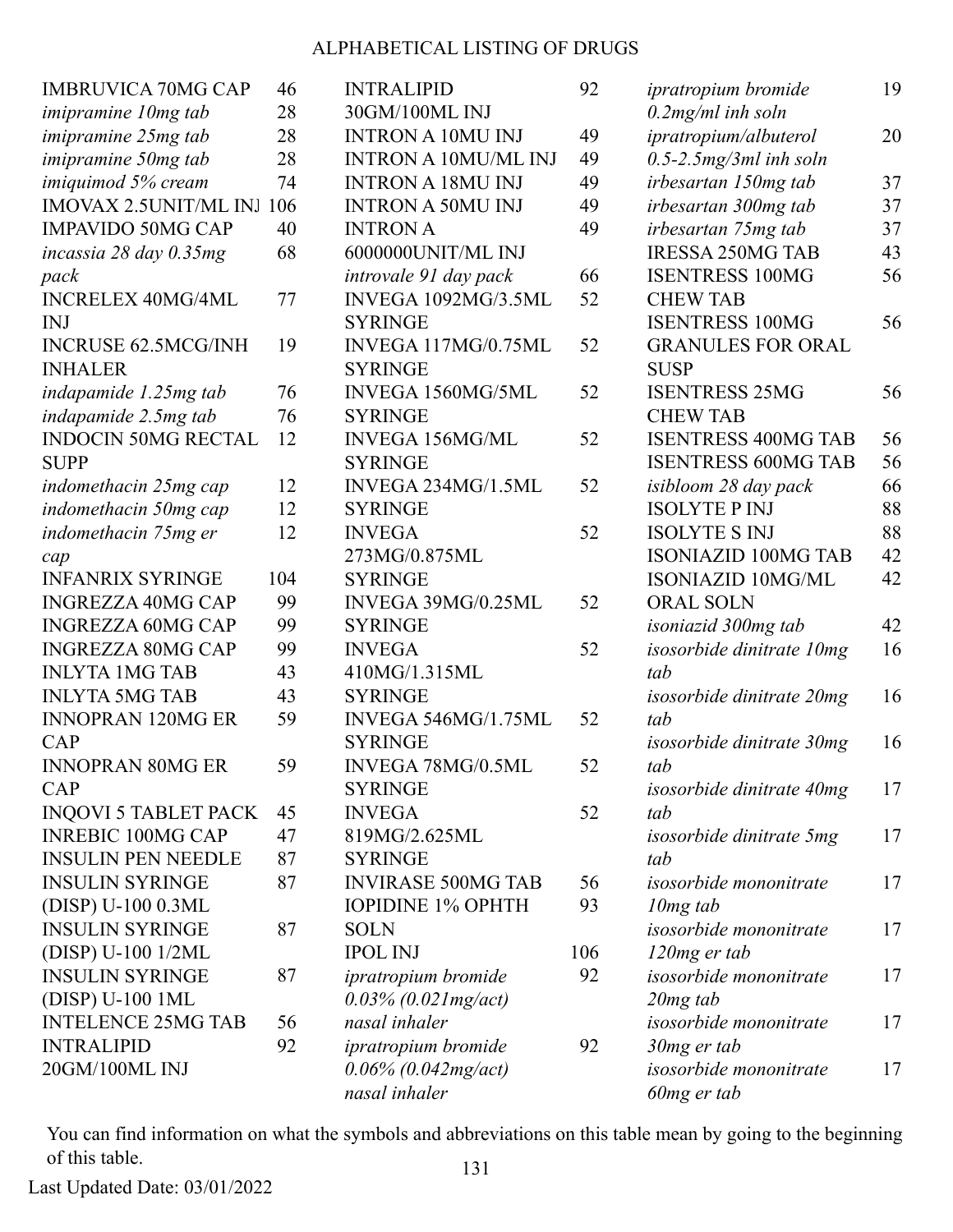| <i>isotretinoin 10mg cap</i> | 70  | <b>JANUVIA 50MG TAB</b>    | 30  | KALYDECO 25MG           | 101 |
|------------------------------|-----|----------------------------|-----|-------------------------|-----|
| isotretinoin 20mg cap        | 70  | <b>JARDIANCE 10MG TAB</b>  | 31  | <b>GRANULES</b>         |     |
| isotretinoin 30mg cap        | 70  | <b>JARDIANCE 25MG TAB</b>  | 31  | KALYDECO 50MG           | 101 |
| isotretinoin 40mg cap        | 70  | jasmiel 28 day pack        | 66  | <b>GRANULES</b>         |     |
| isradipine 2.5mg cap         | 60  | <b>JENTADUETO</b>          | 29  | KALYDECO 75MG           | 101 |
| isradipine 5mg cap           | 61  | 2.5-1000MG ER TAB          |     | <b>GRANULES</b>         |     |
| <b>ISTURISA 10MG TAB</b>     | 76  | <b>JENTADUETO</b>          | 29  | kariva 28 day pack      | 66  |
| <b>ISTURISA 1MG TAB</b>      | 76  | 2.5-1000MG TAB             |     | KCL/D5W/LR INJ 0.15%    | 89  |
| <b>ISTURISA 5MG TAB</b>      | 76  | <b>JENTADUETO</b>          | 29  | kelnor 1/35 28 day pack | 67  |
| itraconazole 100mg cap       | 34  | 2.5-500MG TAB              |     | kelnor 1/50 28 day pack | 67  |
| <i>itraconazole 10mg/ml</i>  | 34  | <b>JENTADUETO</b>          | 29  | KESIMPTA 20MG/0.4ML     | 100 |
| oral soln                    |     | 2.5-850MG TAB              |     | <b>PEN INJ</b>          |     |
| <b>IVERMECTIN 0.5%</b>       | 74  | <b>JENTADUETO 5-1000MG</b> | 29  | ketoconazole 2% cream   | 71  |
| <b>LOTION</b>                |     | <b>ER TAB</b>              |     | ketoconazole 2%         | 71  |
| ivermectin 3mg tab           | 16  | jinteli 0.005-1 mg tab     | 79  | shampoo                 |     |
| IXIARO 0.012MG/ML            | 106 | juleber 28 day pack        | 66  | ketoconazole 200mg tab  | 34  |
| <b>SYRINGE</b>               |     | <b>JULUCA 50-25MG TAB</b>  | 56  | <b>KETOPROFEN 200MG</b> | 12  |
|                              |     | junel 1.5/30 21 day pack   | 66  | <b>ER CAP</b>           |     |
| J.                           |     | junel 1/20 21 day pack     | 66  | ketorolac tromethamine  | 95  |
| <b>JAKAFI 10MG TAB</b>       | 47  | junel fe 1.5/30 28 day     | 66  | $0.4\%$ ophth soln      |     |
| <b>JAKAFI 15MG TAB</b>       | 47  | pack                       |     | ketorolac tromethamine  | 95  |
| <b>JAKAFI 20MG TAB</b>       | 47  | junel fe 1/20 28 day pack  | 66  | $0.5\%$ ophth soln      |     |
| <b>JAKAFI 25MG TAB</b>       | 47  | junel fe 24 1/20 28 day    | 66  | ketorolac tromethamine  | 12  |
| <b>JAKAFI 5MG TAB</b>        | 47  | pack                       |     | $10mg$ tab              |     |
| jantoven 10mg tab            | 21  | <b>JUXTAPID 10MG CAP</b>   | 36  | <b>KEVZARA</b>          | 11  |
| jantoven 1 mg tab            | 21  | <b>JUXTAPID 20MG CAP</b>   | 36  | 150MG/1.14ML            |     |
| jantoven 2.5mg tab           | 21  | <b>JUXTAPID 30MG CAP</b>   | 36  | <b>AUTO-INJECTOR</b>    |     |
| jantoven 2mg tab             | 21  | <b>JUXTAPID 5MG CAP</b>    | 36  | <b>KEVZARA</b>          | 11  |
| jantoven 3mg tab             | 21  | <b>JYNARQUE 15MG TAB</b>   | 78  | 150MG/1.14ML            |     |
| jantoven 4mg tab             | 21  | <b>JYNARQUE 30MG TAB</b>   | 78  | <b>SYRINGE</b>          |     |
| jantoven 5mg tab             | 21  | <b>JYNARQUE TAB 15/15</b>  | 78  | <b>KEVZARA</b>          | 11  |
| jantoven 6mg tab             | 21  | <b>CARTON 15MG PACK</b>    |     | 200MG/1.14ML            |     |
| jantoven 7.5mg tab           | 21  | JYNARQUE TAB 30/15         | 78  | <b>AUTO-INJECTOR</b>    |     |
| <b>JANUMET 1000-100MG</b>    | 29  | <b>CARTON PACK</b>         |     | <b>KEVZARA</b>          | 11  |
| <b>ER TAB</b>                |     | JYNARQUE TAB 45/15         | 78  | 200MG/1.14ML            |     |
| JANUMET 1000-50MG            | 29  | <b>CARTON PACK</b>         |     | <b>SYRINGE</b>          |     |
| <b>ER TAB</b>                |     | JYNARQUE TAB 60/30         | 78  | <b>KINRIX INJ</b>       | 104 |
| JANUMET 1000-50MG            | 29  | <b>CARTON PACK</b>         |     | <b>KINRIX SYRINGE</b>   | 104 |
| <b>TAB</b>                   |     | JYNARQUE TAB 90/30         | 78  | KISQALI 200MG DAILY     | 47  |
| JANUMET 500-50MG ER          | 29  | <b>CARTON PACK</b>         |     | <b>DOSE PACK</b>        |     |
| <b>TAB</b>                   |     |                            |     | KISQALI 400MG DAILY     | 47  |
| JANUMET 500-50MG             | 29  | K                          |     | <b>DOSE PACK</b>        |     |
| <b>TAB</b>                   |     | kaitlib fe 28 day pack     | 66  | KISQALI 600MG DAILY     | 47  |
| <b>JANUVIA 100MG TAB</b>     | 30  | KALYDECO 150MG TAB         | 101 | <b>DOSE PACK</b>        |     |
| <b>JANUVIA 25MG TAB</b>      | 30  |                            |     |                         |     |

You can find information on what the symbols and abbreviations on this table mean by going to the beginning of this table. 132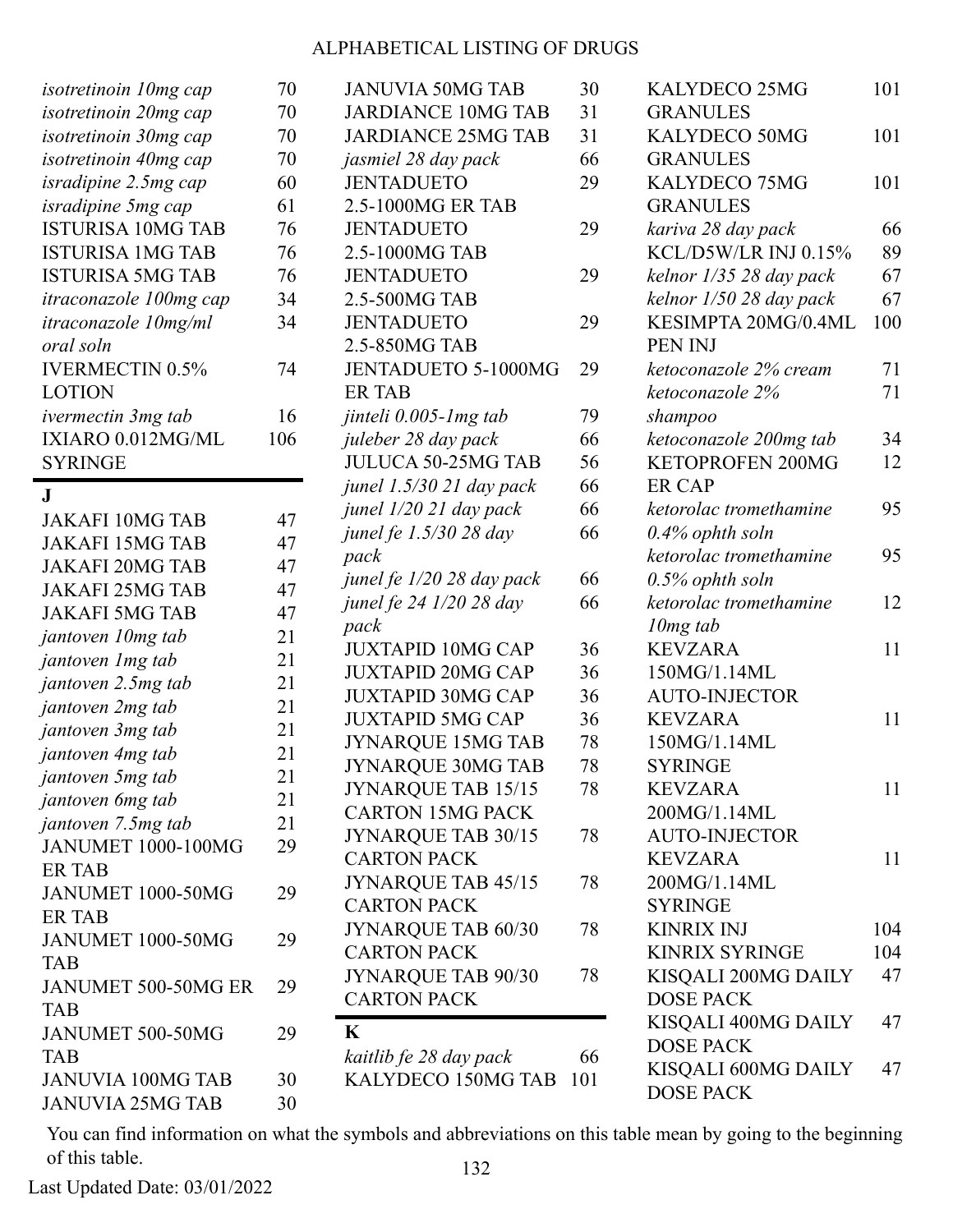| <b>KISQALI FEMARA</b><br><b>CO-PACK 200 PACK</b> | 45 | lactulose 667mg/ml oral<br>soln                 | 86         | larissia 28 day pack<br>latanoprost 0.005% ophth | 67<br>96 |
|--------------------------------------------------|----|-------------------------------------------------|------------|--------------------------------------------------|----------|
| <b>KISQALI FEMARA</b>                            | 45 | lamivudine 100mg tab                            | 58         | soln                                             |          |
| <b>CO-PACK 400 PACK</b>                          |    | lamivudine 10mg/ml oral                         | 56         | <b>LATUDA 120MG TAB</b>                          | 51       |
| <b>KISQALI FEMARA</b>                            | 45 | soln                                            |            | <b>LATUDA 20MG TAB</b>                           | 51       |
| <b>CO-PACK 600 PACK</b>                          |    | lamivudine 150mg tab                            | 56         | <b>LATUDA 40MG TAB</b>                           | 51       |
| klor-con 10 meg er tab                           | 89 | lamivudine                                      | 56         | <b>LATUDA 60MG TAB</b>                           | 51       |
| klor-con 10meq micro er                          | 89 | 150mg/zidovudine 300mg                          |            | <b>LATUDA 80MG TAB</b>                           | 51       |
| tab                                              |    | tab                                             |            | layolis fe 28 pack                               | 67       |
| <b>KLOR-CON 15MEQ</b>                            | 89 | lamivudine 300mg tab                            | 56         | leena 28 day pack                                | 67       |
| <b>MICRO ER TAB</b>                              |    | lamotrigine 100mg er tab                        | 23         | leflunomide 10mg tab                             | 12       |
| klor-con 20meq micro er                          | 89 | lamotrigine 100mg odt                           | 23         | leflunomide 20mg tab                             | 12       |
| tab                                              |    | lamotrigine 100mg tab                           | 24         | LENVIMA 10 10MG                                  | 43       |
| klor-con 20meq powder                            | 89 | lamotrigine 150mg tab                           | 24         | <b>PACK</b>                                      |          |
| for oral soln                                    |    | lamotrigine 200mg er tab                        | 24         | LENVIMA 12 4MG PACK                              | 43       |
| klor-con 8meq er tab                             | 89 | lamotrigine 200mg odt                           | 24         | <b>LENVIMA 14 PACK</b>                           | 43       |
| KLOXXADO 8MG/0.1ML                               | 32 | lamotrigine 200mg tab                           | 24         | <b>LENVIMA 18 PACK</b>                           | 43       |
| <b>NASAL SPRAY</b>                               |    | lamotrigine 250mg er tab                        | 24         | LENVIMA 20 10MG                                  | 43       |
| KORLYM 300MG TAB                                 | 30 | lamotrigine 25mg chew                           | 24         | <b>PACK</b>                                      |          |
| KOSELUGO 10MG CAP                                | 47 | tab                                             |            | <b>LENVIMA 24 PACK</b>                           | 43       |
| KOSELUGO 25MG CAP                                | 47 | lamotrigine 25mg er tab                         | 24         | LENVIMA 4 4MG PACK                               | 43       |
| <b>KRINTAFEL 150MG TAB</b>                       | 42 | lamotrigine 25mg odt                            | 24         | LENVIMA 8 4MG PACK                               | 43       |
| <b>KRISTALOSE 10GM</b>                           | 86 |                                                 | 24         | lessina 28 day pack                              | 67       |
| POWDER FOR ORAL                                  |    | lamotrigine 25mg tab                            | 24         |                                                  | 44       |
| <b>SOLN</b>                                      |    | lamotrigine 300mg er tab                        | 24         | letrozole 2.5mg tab                              | 49       |
| <b>KRISTALOSE 20GM</b>                           | 86 | lamotrigine 50mg er tab                         | 24         | leucovorin 10mg tab                              | 49       |
| POWDER FOR ORAL                                  |    | lamotrigine 50mg odt                            | 24         | leucovorin 15mg tab                              | 49       |
| <b>SOLN</b>                                      |    | lamotrigine 5mg chew tab                        |            | leucovorin 25mg tab                              | 49       |
|                                                  | 89 | lansoprazole 15mg dr cap                        | 105<br>105 | leucovorin 5mg tab<br><b>LEUKERAN 2MG TAB</b>    | 43       |
| K-TAB 8MEQ ER TAB                                | 67 | lansoprazole 30mg dr cap<br>lanthanum carbonate | 82         |                                                  |          |
| kurvelo pack                                     | 50 |                                                 |            | leuprolide acetate 5mg/ml                        | 44       |
| KYNMOBI 10MG                                     |    | 1000mg chew tab<br>lanthanum carbonate          |            | inj                                              |          |
| <b>SUBLINGUAL FILM</b>                           |    |                                                 | 82         | $levalbuterol$ 0.21 $mg/ml$                      | 20       |
| KYNMOBI 15MG<br><b>SUBLINGUAL FILM</b>           | 50 | 500mg chew tab                                  |            | inh soln                                         |          |
| KYNMOBI 20MG                                     |    | lanthanum carbonate                             | 82         | LEVALBUTEROL 45MCG                               | 20       |
| <b>SUBLINGUAL FILM</b>                           | 50 | 750mg chew tab                                  | 31         | <b>INHALER</b>                                   |          |
| <b>KYNMOBI 25MG</b>                              | 50 | <b>LANTUS 100UNIT/ML</b><br><b>INJ</b>          |            | levalbuterol neb soln                            | 20       |
| <b>SUBLINGUAL FILM</b>                           |    |                                                 | 31         | 0.31mg/3ml<br>levalbuterol neb soln              |          |
| KYNMOBI 30MG                                     | 50 | <b>LANTUS 100UNIT/ML</b><br>PEN INJ             |            |                                                  | 20       |
| <b>SUBLINGUAL FILM</b>                           |    |                                                 |            | 1.25mg/0.5ml<br>levalbuterol neb soln            |          |
|                                                  |    | lapatinib 250mg tab                             | 47         |                                                  | 20       |
| L                                                |    | larin $1.5/30$ pack                             | 67<br>67   | 1.25mg/3ml<br>LEVEMIR 100UNIT/ML                 | 31       |
| labetalol 100mg tab                              | 58 | larin 1/20 pack                                 |            |                                                  |          |
| labetalol 200mg tab                              | 58 | larin fe 1.5/30 pack                            | 67         | <b>INJ</b>                                       |          |
| labetalol 300mg tab                              | 58 | larin fe 1/20 pack                              | 67         |                                                  |          |

You can find information on what the symbols and abbreviations on this table mean by going to the beginning of this table. 133

Last Updated Date: 03/01/2022

j.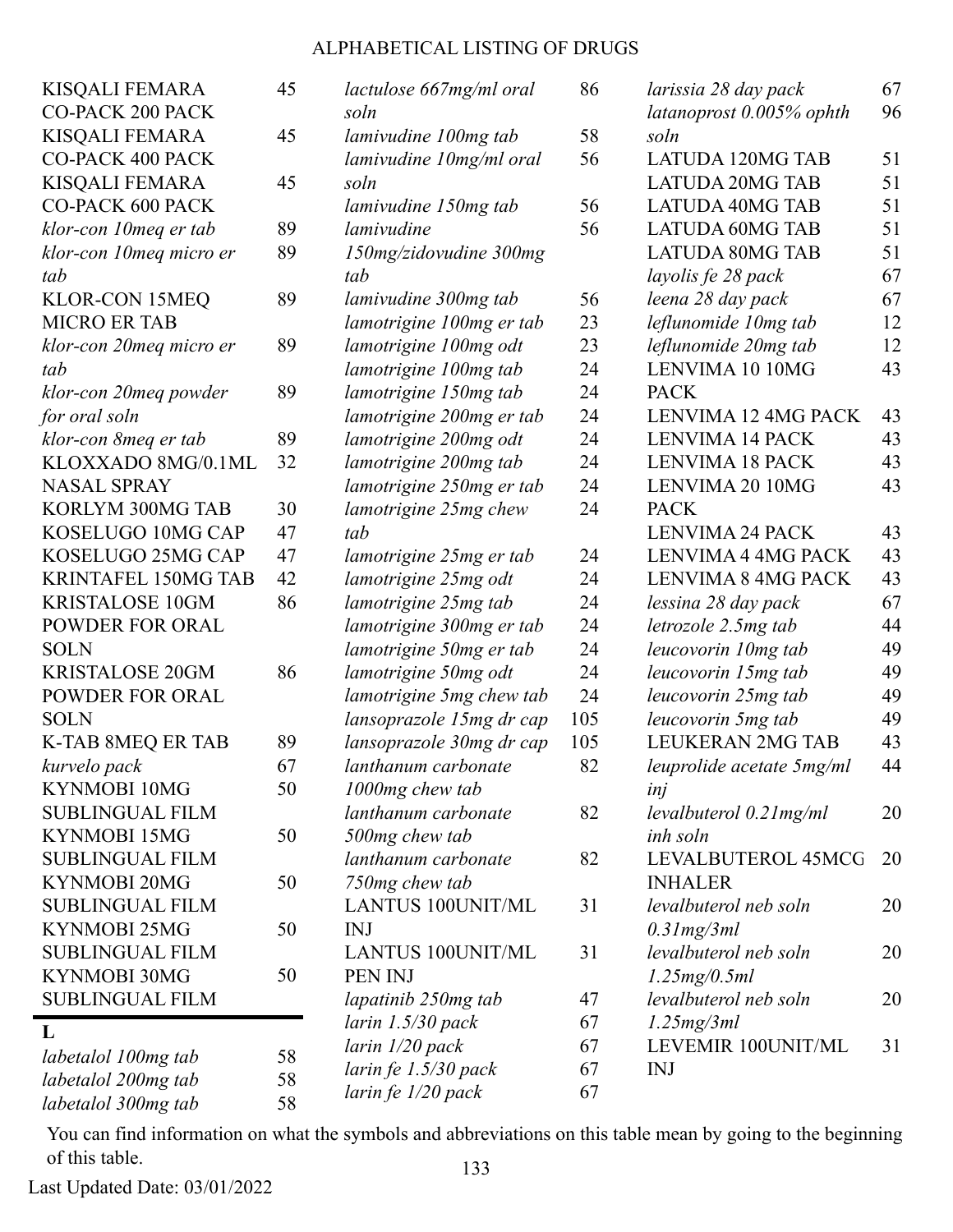| LEVEMIR 100UNIT/ML               | 31  | levo-t 175 mcg tab         | 102 |
|----------------------------------|-----|----------------------------|-----|
| PEN INJ                          |     | levo-t 200 mcg tab         | 102 |
| levetiracetam 1000mg tab         | 24  | levo-t 25mcg tab           | 102 |
| levetiracetam 100mg/ml           | 24  | levo-t 300mcg tab          | 102 |
| oral soln                        |     | levo-t 50mcg tab           | 102 |
| levetiracetam 250mg tab          | 24  | levo-t 75mcg tab           | 102 |
| levetiracetam 500mg er           | 24  | levo-t 88mcg tab           | 102 |
| tab                              |     | levothyroxine sodium       | 102 |
| levetiracetam 500mg tab          | 24  | $0.025mg$ tab              |     |
| levetiracetam 750mg er           | 24  | levothyroxine sodium       | 102 |
| tab                              |     | $0.05mg$ tab               |     |
| levetiracetam 750mg tab          | 24  | levothyroxine sodium       | 103 |
| LEVOBUNOLOL 0.5%                 | 93  | $0.075mg$ tab              |     |
| <b>OPHTH SOLN</b>                |     | levothyroxine sodium       | 103 |
| levocarnitine 100mg/ml           | 77  | $0.088mg$ tab              |     |
| oral soln                        |     | levothyroxine sodium       | 103 |
| levocarnitine 330mg tab          | 77  | $0.112mg$ tab              |     |
| levocetirizine 0.5mg/ml          | 34  | levothyroxine sodium       | 103 |
| oral soln                        |     | $0.125mg$ tab              |     |
| levocetirizine 5mg tab           | 34  | levothyroxine sodium       | 103 |
| levofloxacin 0.5% ophth          | 94  | $0.137mg$ tab              |     |
| soln                             |     | levothyroxine sodium       | 103 |
| levofloxacin 250mg tab           | 80  | $0.15mg$ tab               |     |
| levofloxacin 25mg/ml inj         | 80  | levothyroxine sodium       | 103 |
| levofloxacin 25mg/ml             | 80  | $0.175mg$ tab              |     |
| oral soln                        |     | levothyroxine sodium       | 103 |
| levofloxacin 500mg tab           | 80  | $0.1$ mg tab               |     |
| levofloxacin 5mg/ml              | 80  | levothyroxine sodium       | 103 |
| $(100ml)$ inj                    |     | $0.2mg$ tab                |     |
| levofloxacin 5mg/ml              | 80  | levothyroxine sodium       | 103 |
| $(150ml)$ inj                    |     | $0.3mg$ tab                |     |
| levofloxacin 750mg tab           | 80  | levoxyl 100mcg tab         | 103 |
| levonest 28 day pack             | 67  | levoxyl 112mcg tab         | 103 |
| levonorgestrel-ethinyl           | 67  | levoxyl 125mcg tab         | 103 |
| estradiol                        |     | levoxyl 137 mcg tab        | 103 |
| $0.05 - 30/0.075 - 40/0.125 - 3$ |     | levoxyl 150 mcg tab        | 103 |
| 0mg-mcg pack                     |     | levoxyl 175 mcg tab        | 103 |
| levora 0.15/30 28 day            | 67  | levoxyl 200mcg tab         | 103 |
| pack                             |     | levoxyl 25mcg tab          | 103 |
| levo-t 100mcg tab                | 102 | levoxyl 50mcg tab          | 103 |
| levo-t 112mcg tab                | 102 | levoxyl 75mcg tab          | 103 |
| levo-t 125mcg tab                | 102 | levoxyl 88mcg tab          | 103 |
| levo-t 137 mcg tab               | 102 | <b>LEXIVA 50MG/ML SUSP</b> | 56  |
| levo-t 150mcg tab                | 102 | lidocaine 4% topical soln  | 74  |

|     | 102 | lidocaine 5% ointment     | 74  |
|-----|-----|---------------------------|-----|
|     | 102 | lidocaine 5% patch        | 74  |
|     | 102 | lidocaine viscous 2%      | 91  |
|     | 102 | topical soln              |     |
|     | 102 | lidocaine/prilocaine      | 74  |
|     | 102 | 2.5-2.5% cream            |     |
|     | 102 | <b>LINDANE 1% SHAMPOO</b> | 74  |
|     | 102 | linezolid 20mg/ml susp    | 41  |
|     |     | linezolid 2mg/ml inj      | 41  |
|     | 102 | linezolid 600mg tab       | 41  |
|     |     | <b>LINZESS 145MCG CAP</b> | 81  |
|     | 103 | <b>LINZESS 290MCG CAP</b> | 81  |
|     |     | <b>LINZESS 72MCG CAP</b>  | 81  |
|     | 103 | liothyronine sodium       | 103 |
|     |     | $0.005mg$ tab             |     |
|     | 103 | liothyronine sodium       | 103 |
|     |     | $0.025mg$ tab             |     |
|     | 103 | liothyronine sodium       | 103 |
|     |     | $0.05mg$ tab              |     |
|     | 103 | <b>LIPOFEN 150MG CAP</b>  | 35  |
|     |     | <b>LIPOFEN 50MG CAP</b>   | 35  |
|     | 103 | lisinopril 10mg tab       | 36  |
|     |     | lisinopril 2.5mg tab      | 36  |
|     | 103 | lisinopril 20mg tab       | 36  |
|     |     | lisinopril 30mg tab       | 36  |
|     | 103 | lisinopril 40mg tab       | 36  |
|     |     | lisinopril 5mg tab        | 36  |
|     | 103 | lithium carbonate 150mg   | 51  |
|     |     | cap                       |     |
|     | 103 | lithium carbonate 300mg   | 51  |
|     |     | cap                       |     |
|     | 103 | lithium carbonate 300mg   | 51  |
|     | 103 | er tab                    |     |
|     | 103 | lithium carbonate 300mg   | 51  |
|     | 103 | tab                       |     |
|     | 103 | lithium carbonate 450mg   | 51  |
|     | 103 | er tab                    |     |
|     | 103 | <b>LITHIUM CARBONATE</b>  | 51  |
|     | 103 | 600MG CAP                 |     |
|     | 103 | <b>LITHIUM CITRATE</b>    | 51  |
|     | 103 | <b>60MG/ML ORAL SOLN</b>  |     |
|     | 103 | LITHOSTAT 250MG TAB       | 83  |
|     | 56  | <b>LIVALO 1MG TAB</b>     |     |
| JSP |     |                           | 35  |
| әlп | 74  | <b>LIVALO 2MG TAB</b>     | 35  |

You can find information on what the symbols and abbreviations on this table mean by going to the beginning of this table. 134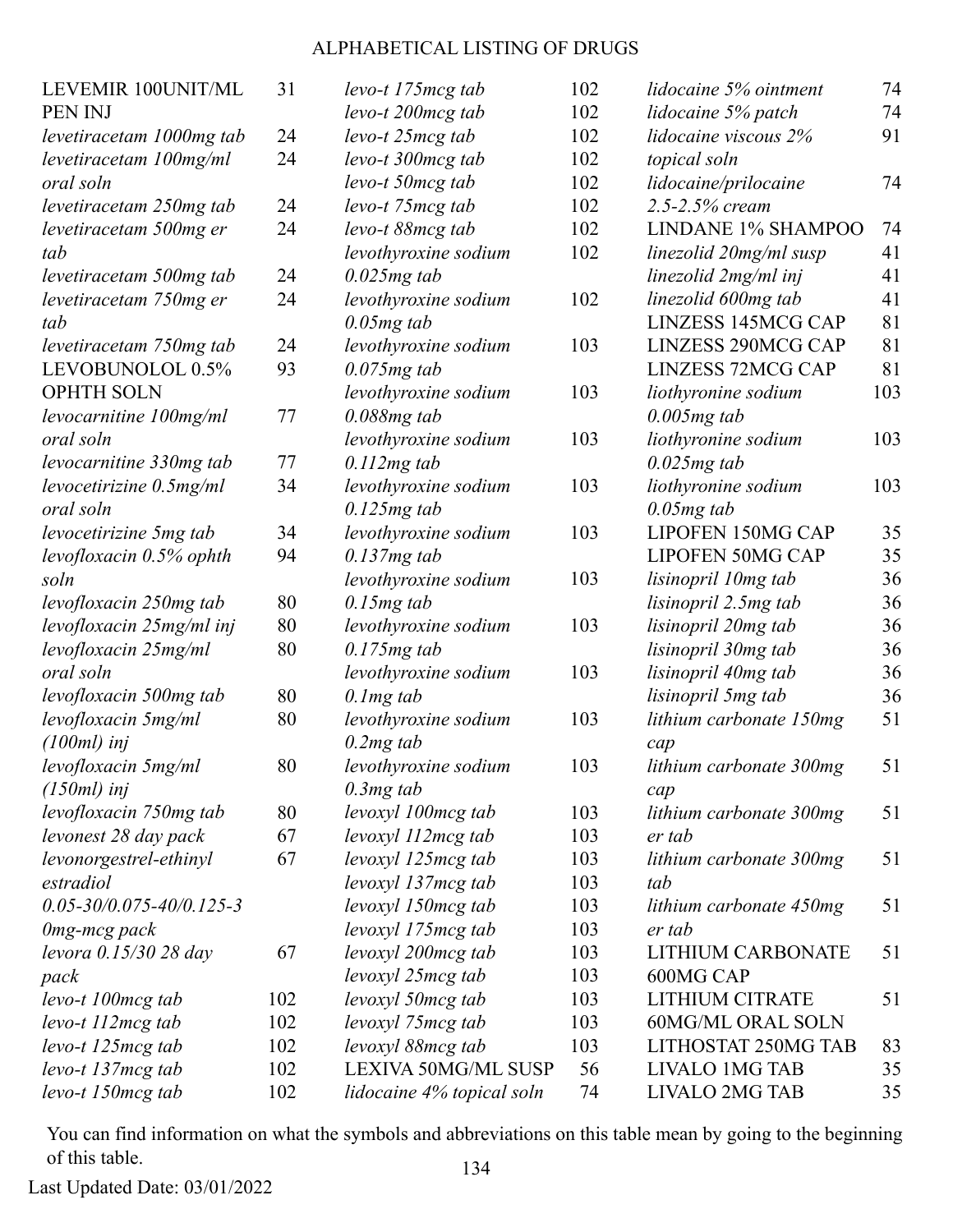| <b>LIVALO 4MG TAB</b>     | 35 | loteprednol etabonate     | 95 |
|---------------------------|----|---------------------------|----|
| LO LOESTRIN FE 28 DAY     | 67 | $0.5\%$ ophth susp        |    |
| <b>PACK</b>               |    | lovastatin 10mg tab       | 35 |
| loestrin fe $1/20$ 28 day | 67 | lovastatin 20mg tab       | 35 |
| pack                      |    | lovastatin 40mg tab       | 35 |
| <b>LOKELMA 10GM</b>       | 91 | low-ogestrel 28 day pack  | 67 |
| <b>POWDER FOR ORAL</b>    |    | loxapine 10mg cap         | 53 |
| <b>SUSP</b>               |    | loxapine 25mg cap         | 53 |
| LOKELMA 5GM               | 91 | loxapine 50mg cap         | 53 |
| <b>POWDER FOR ORAL</b>    |    | loxapine 5mg cap          | 53 |
| <b>SUSP</b>               |    | <b>LUBIPROSTONE</b>       | 81 |
| LONHALA 25MCG/ML          | 19 | 0.008MG CAP               |    |
| <b>INH SOLN</b>           |    | <b>LUBIPROSTONE</b>       | 81 |
| LONSURF 6.14-15MG         | 45 | 0.024MG CAP               |    |
| <b>TAB</b>                |    | LUCEMYRA 0.18MG           | 98 |
| LONSURF 8.19-20MG         | 45 | <b>TAB</b>                |    |
| <b>TAB</b>                |    | <b>LUMAKRAS 120MG TAB</b> | 47 |
| loperamide 2mg cap        | 32 | LUMIGAN 0.01% OPHTH       | 96 |
| lopinavir                 | 56 | <b>SOLN</b>               |    |
| 80mg/ml/ritonavir         |    | LUPKYNIS 7.9MG CAP        | 90 |
| 20mg/ml oral soln         |    | LUPRON 11.25MG            | 44 |
| lopinavir/ritonavir       | 56 | <b>SYRINGE</b>            |    |
| $100-25mg$ tab            |    | <b>LUPRON 22.5MG</b>      | 44 |
| lopinavir/ritonavir       | 57 | <b>SYRINGE</b>            |    |
| 200-50mg tab              |    | <b>LUPRON 3.75MG</b>      | 44 |
| lorazepam 0.5mg tab       | 18 | <b>SYRINGE</b>            |    |
| lorazepam 1 mg tab        | 18 | <b>LUPRON 30MG</b>        | 44 |
| lorazepam 2mg tab         | 18 | <b>SYRINGE</b>            |    |
| lorazepam 2mg/ml oral     | 18 | <b>LUPRON 45MG</b>        | 44 |
| soln                      |    | <b>SYRINGE</b>            |    |
| <b>LORBRENA 100MG TAB</b> | 47 | <b>LUPRON 7.5MG</b>       | 44 |
| <b>LORBRENA 25MG TAB</b>  | 47 | <b>SYRINGE</b>            |    |
| loryna 28 day pack        | 67 | lutera 28 day pack        | 67 |
| losartan potassium        | 37 | LYBALVI 10-10MG TAB       | 99 |
| 100 <sub>mg</sub> tab     |    | LYBALVI 15-10MG TAB       | 99 |
| losartan potassium 25mg   | 37 | LYBALVI 20-10MG TAB       | 99 |
| tab                       |    | LYBALVI 5-10MG TAB        | 99 |
| losartan potassium 50mg   | 37 | lyleg 28 day 0.35mg pack  | 68 |
| tab                       |    | lyllana 0.025mg/24hr      | 80 |
| LOTEMAX 0.5% OPHTH        | 95 | patch                     |    |
| <b>OINTMENT</b>           |    | lyllana 0.0375mg/24hr     | 80 |
| loteprednol etabonate     | 95 | patch                     |    |
| $0.5\%$ ophth gel         |    | lyllana 0.05mg/24hr       | 80 |
|                           |    | patch                     |    |
|                           |    |                           |    |

| lyllana 0.075mg/24hr                            | 80  |
|-------------------------------------------------|-----|
| patch                                           |     |
| lyllana 0.1mg/24hr patch                        | 80  |
| LYNPARZA 100MG TAB                              | 47  |
| LYNPARZA 150MG TAB                              | 47  |
| <b>LYSODREN 500MG TAB</b>                       | 44  |
| lyza 0.35mg pack                                | 68  |
| M                                               |     |
| magnesium sulfate                               | 89  |
| 500mg/ml inj                                    |     |
| magnesium sulfate                               | 89  |
| 500mg/ml syringe                                |     |
| malathion 0.5% lotion                           | 74  |
| marlissa 28 day pack                            | 67  |
| <b>MARPLAN 10MG TAB</b>                         | 26  |
| <b>MATULANE 50MG CAP</b>                        | 49  |
| matzim 180mg er tab                             | 61  |
| matzim 240mg er tab                             | 61  |
| matzim 300mg er tab                             | 61  |
| matzim 360mg er tab                             | 61  |
| matzim 420mg er tab                             | 61  |
| MAVYRET 100-40MG                                | 58  |
| <b>TAB</b>                                      |     |
| MAXIDEX 0.1% OPHTH                              | 95  |
| <b>SUSP</b>                                     |     |
| MAYZENT 0.25MG TAB                              | 100 |
| <b>MAYZENT 2MG TAB</b>                          | 100 |
| meclizine 12.5mg tab                            | 33  |
| meclizine 25mg tab                              | 33  |
| <b>MEDROL 2MG TAB</b>                           | 69  |
| medroxyprogesterone                             | 98  |
| acetate 10mg tab                                |     |
|                                                 | 68  |
| medroxyprogesterone<br>acetate 150mg/ml inj     |     |
|                                                 | 68  |
| medroxyprogesterone<br>acetate 150mg/ml syringe |     |
|                                                 |     |
| medroxyprogesterone                             | 98  |
| acetate 2.5mg tab                               |     |
| medroxyprogesterone                             | 98  |
| acetate 5mg tab                                 |     |
| MEFLOQUINE 250MG                                | 42  |
| <b>TAB</b>                                      |     |
| megestrol acetate                               | 98  |
| 125mg/ml susp                                   |     |

You can find information on what the symbols and abbreviations on this table mean by going to the beginning of this table. 135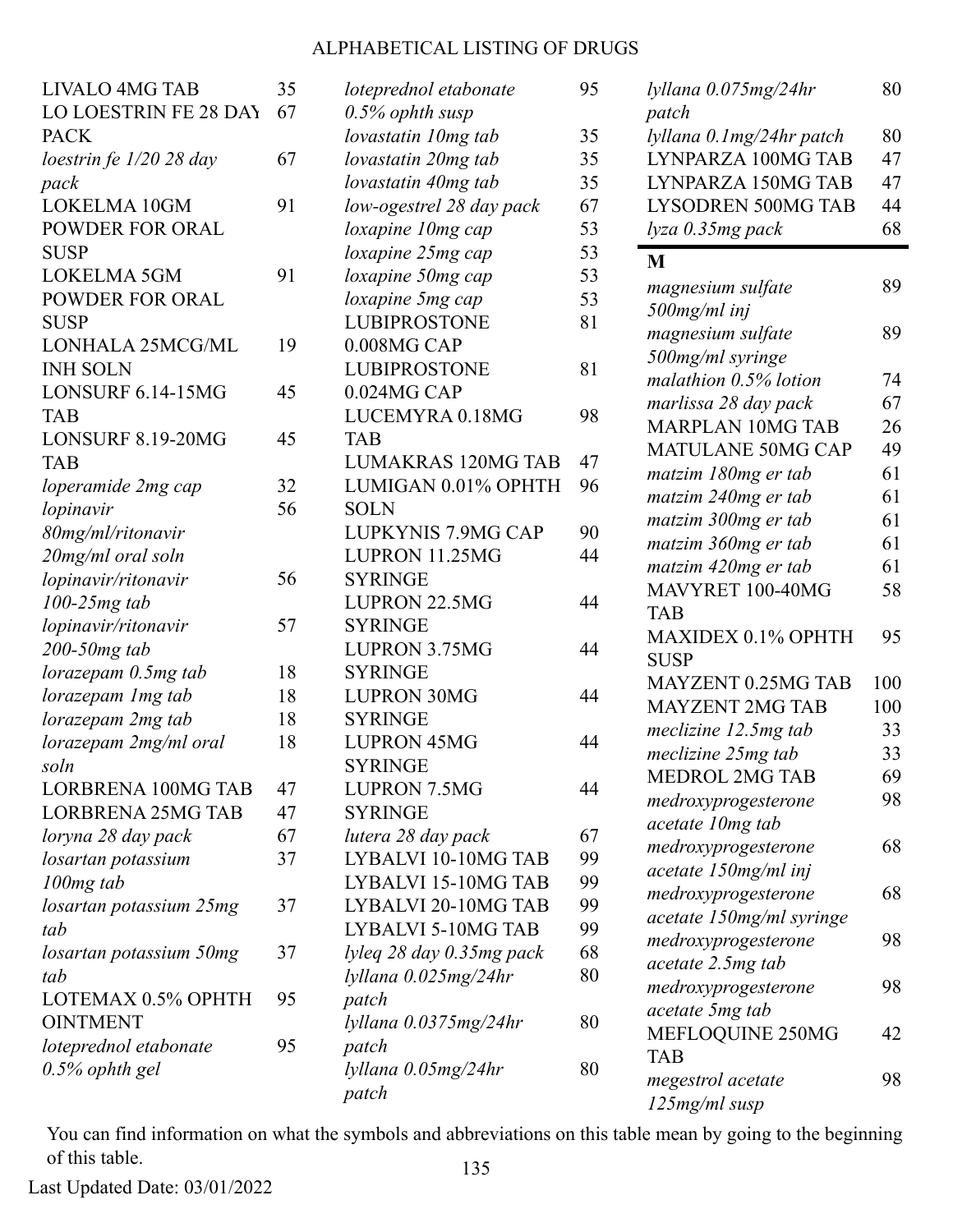| megestrol acetate 20mg<br>tab         | 44  | metformin 1000mg tab<br>metformin 100mg/ml oral | 30<br>30 | methylphenidate 10mg<br>tab           | 9 |
|---------------------------------------|-----|-------------------------------------------------|----------|---------------------------------------|---|
| megestrol acetate 40mg<br>tab         | 44  | soln                                            | 30       | METHYLPHENIDATE<br><b>18MG ER TAB</b> | 9 |
|                                       |     | metformin 500mg er tab                          |          |                                       | 9 |
| megestrol acetate                     | 44  | metformin 500mg tab                             | 30<br>30 | methylphenidate 18mg er<br>tab        |   |
| $40$ mg/ml susp<br>MEKINIST 0.5MG TAB | 47  | metformin 750mg er tab                          | 30       |                                       | 9 |
| <b>MEKINIST 2MG TAB</b>               |     | metformin 850mg tab                             |          | methylphenidate 1mg/ml                |   |
|                                       | 47  | methadone 10mg tab                              | 13       | oral soln                             |   |
| <b>MEKTOVI 15MG TAB</b>               | 47  | <b>METHADONE 1MG/ML</b>                         | 13       | methylphenidate 2.5mg                 | 9 |
| meloxicam 15mg tab                    | 12  | <b>ORAL SOLN</b>                                |          | chew tab                              |   |
| meloxicam 7.5mg tab                   | 12  | <b>METHADONE 2MG/ML</b>                         | 13       | methylphenidate 20mg cr               | 9 |
| memantine 10mg tab                    | 99  | <b>ORAL SOLN</b>                                |          | cap                                   |   |
| memantine                             | 99  | methadone 5mg tab                               | 13       | methylphenidate 20mg er               | 9 |
| $10$ mg/memantine 5mg                 |     | methazolamide 25mg tab                          | 75       | tab                                   |   |
| pack                                  |     | methazolamide 50mg tab                          | 75       | methylphenidate 20mg la               | 9 |
| memantine 14mg er cap                 | 99  | methenamine hippurate                           | 42       | cap                                   |   |
| memantine 21mg er cap                 | 99  | $1000mg$ tab                                    |          | methylphenidate 20mg                  | 9 |
| memantine 28mg er cap                 | 99  | methimazole 10mg tab                            | 102      | tab                                   |   |
| memantine 2mg/ml oral                 | 99  | methimazole 5mg tab                             | 102      | methylphenidate 27mg er               | 9 |
| soln                                  |     | <b>METHITEST 10MG TAB</b>                       | 16       | tab                                   |   |
| memantine 5mg tab                     | 99  | methocarbamol 500mg                             | 92       | methylphenidate 27mg sr               | 9 |
| memantine 7mg er cap                  | 99  | tab                                             |          | tab                                   |   |
| <b>MENACTRA INJ</b>                   | 106 | methocarbamol 750mg                             | 92       | methylphenidate 2mg/ml                | 9 |
| <b>MENEST 0.3MG TAB</b>               | 80  | tab                                             |          | oral soln                             |   |
| MENEST 0.625MG TAB                    | 80  | methotrexate 2.5mg tab                          | 43       | methylphenidate 30mg cr               | 9 |
| <b>MENEST 1.25MG TAB</b>              | 80  | methotrexate 25mg/ml                            | 43       | cap                                   |   |
| <b>MENOSTAR</b>                       | 80  | $(2ml)$ inj                                     |          | methylphenidate 30mg la               | 9 |
| 14MCG/24HR PATCH                      |     | methotrexate 25mg/ml inj                        | 43       | cap                                   |   |
| <b>MENQUADFI INJ</b>                  | 106 | methoxsalen 10mg cap                            | 72       | methylphenidate 36mg er               | 9 |
| <b>MENVEO INJ</b>                     | 106 | methscopolamine bromide                         | 104      | tab                                   |   |
| mercaptopurine 50mg tab               | 43  | $2.5mg$ tab                                     |          | methylphenidate 36mg sr               | 9 |
| meropenem 1000mg inj                  | 41  | methscopolamine bromide                         | 104      | tab                                   |   |
| meropenem 500mg inj                   | 41  | 5 <sub>mg</sub> tab                             |          | methylphenidate 40mg cr               | 9 |
| mesalamine 1000mg                     | 81  | methyldopa 250mg tab                            | 38       | cap                                   |   |
| rectal supp                           |     | methyldopa 500mg tab                            | 38       | methylphenidate 40mg la               | 9 |
| mesalamine 1200mg dr                  | 81  | methylphenidate 10mg                            | 9        | cap                                   |   |
| tab                                   |     | chew tab                                        |          | methylphenidate 50mg cr               | 9 |
| mesalamine 375mg er cap               | 81  | methylphenidate 10mg cr                         | 9        | cap                                   |   |
| mesalamine 400mg dr cap               | 81  | cap                                             |          | methylphenidate 54mg er               | 9 |
| mesalamine 66.7mg/ml                  | 81  | methylphenidate 10mg er                         | 9        | tab                                   |   |
| enema                                 |     | tab                                             |          | methylphenidate 54mg sr               | 9 |
| mesalamine 800mg dr tab               | 81  | methylphenidate 10mg la                         | 9        | tab                                   |   |
| MESNEX 400MG TAB                      | 49  | cap                                             |          | methylphenidate 5mg                   | 9 |
| metaxalone 800mg tab                  | 91  |                                                 |          | chew tab                              |   |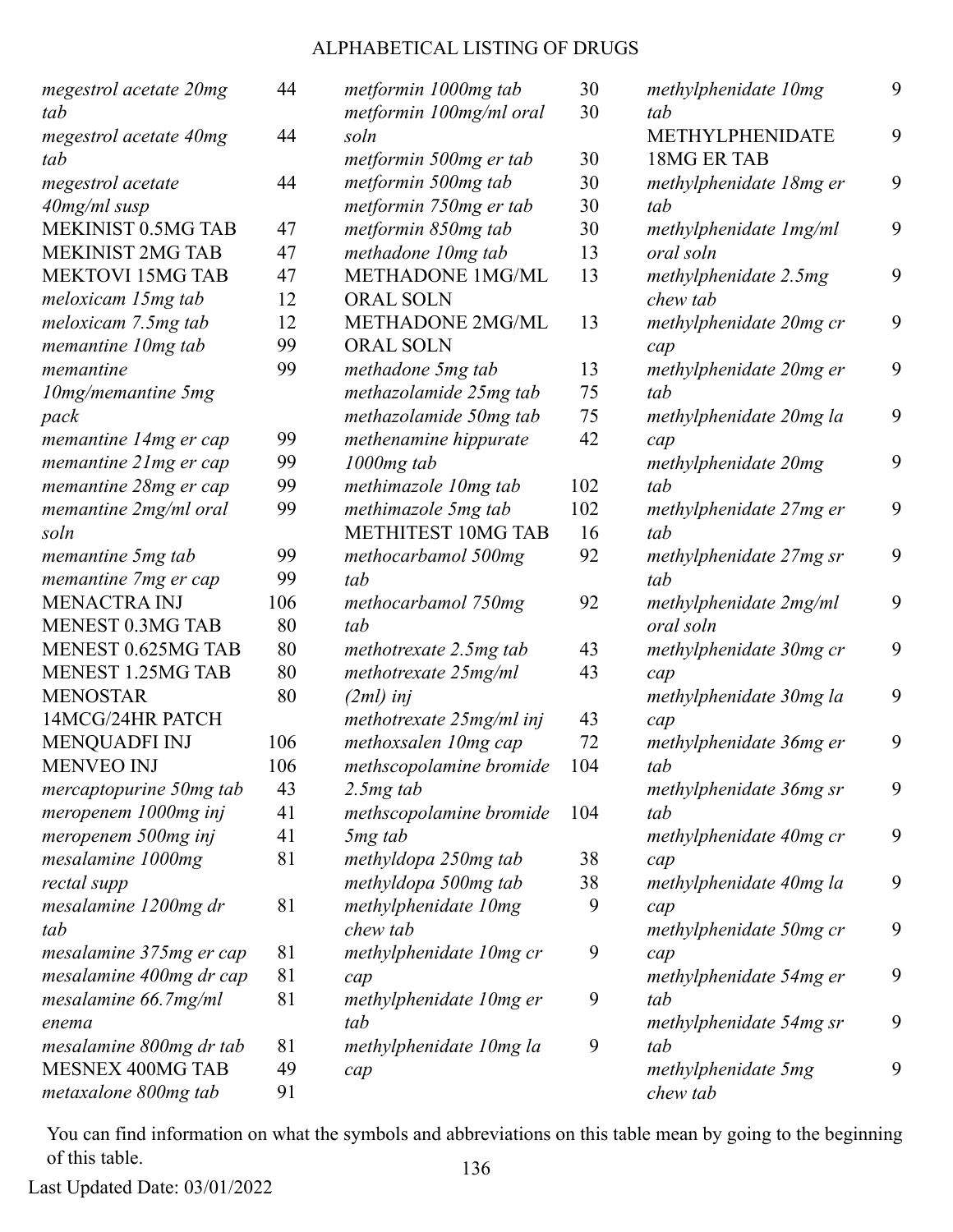| methylphenidate 5mg tab  | 9  | metronidazole 0.75% gel     | 74  | minocycline 75mg cap       | 102 |
|--------------------------|----|-----------------------------|-----|----------------------------|-----|
| methylphenidate 60mg cr  | 9  | metronidazole 0.75%         | 74  | minocycline 75mg tab       | 102 |
| cap                      |    | lotion                      |     | minoxidil 10mg tab         | 40  |
| methylphenidate 60mg la  | 9  | metronidazole $0.75%$       | 107 | minoxidil 2.5mg tab        | 40  |
| cap                      |    | vaginal gel                 |     | mirtazapine 15mg odt       | 26  |
| methylprednisolone 16mg  | 69 | metronidazole 1% gel        | 74  | mirtazapine 15mg tab       | 26  |
| tab                      |    | metronidazole 250mg tab     | 40  | mirtazapine 30mg odt       | 26  |
| methylprednisolone 32mg  | 69 | metronidazole 500mg tab     | 40  | mirtazapine 30mg tab       | 26  |
| tab                      |    | metronidazole 5mg/ml inj    | 40  | mirtazapine 45mg odt       | 26  |
| methylprednisolone 4mg   | 69 | metyrosine 250mg cap        | 37  | mirtazapine 45mg tab       | 26  |
| pack                     |    | mexiletine 150mg cap        | 18  | mirtazapine 7.5mg tab      | 26  |
| methylprednisolone 4mg   | 69 | mexiletine 200mg cap        | 18  | $misoprostol$ 0.1 $mg$ tab | 105 |
| tab                      |    | mexiletine 250mg cap        | 18  | $misoprostol$ 0.2 $mg$ tab | 105 |
| methylprednisolone 8mg   | 69 | micafungin sodium           | 33  | M-M-R II INJ               | 106 |
| tab                      |    | $100mg$ inj                 |     | modafinil 100mg tab        | 9   |
| <b>METHYLTESTOSTERON</b> | 16 | micafungin sodium 50mg      | 33  | modafinil 200mg tab        | 9   |
| E 10MG CAP               |    | inj                         |     | moexipril 15mg tab         | 36  |
| metoclopramide 10mg tab  | 81 | MICONAZOLE NITRATE          | 107 | moexipril 7.5mg tab        | 36  |
| metoclopramide 1mg/ml    | 81 | 200MG VAGINAL               |     | MOLINDONE 10MG TAB         | 54  |
| oral soln                |    | <b>INSERT</b>               |     | <b>MOLINDONE 25MG TAB</b>  | 54  |
| metoclopramide 5mg tab   | 81 | microgestin $1.5/30$ 21 day | 67  | MOLINDONE 5MG TAB          | 54  |
| metolazone 10mg tab      | 76 | pack                        |     | mometasone furoate $0.1\%$ | 73  |
| metolazone 2.5mg tab     | 76 | microgestin $1/20$ 21 day   | 67  | cream                      |     |
| metolazone 5mg tab       | 76 | pack                        |     | mometasone furoate $0.1\%$ | 73  |
| metoprolol succinate     | 59 | microgestin 24 fe 28 day    | 67  | lotion                     |     |
| 100mg er tab             |    | pack                        |     | mometasone furoate $0.1\%$ | 73  |
| metoprolol succinate     | 59 | microgestin fe $1.5/30$ 28  | 67  | ointment                   |     |
| 200mg er tab             |    | day pack                    |     | montelukast 10mg tab       | 19  |
| metoprolol succinate     | 59 | microgestin fe $1/20$ 28    | 67  | montelukast 4mg chew       | 19  |
| $25mg$ er tab            |    | day pack                    |     | tab                        |     |
| metoprolol succinate     | 59 | midodrine 10mg tab          | 107 | montelukast 4mg            | 19  |
| 50mg er tab              |    | midodrine 2.5mg tab         | 107 | granules                   |     |
| metoprolol tartrate      | 59 | midodrine 5mg tab           | 107 | montelukast 5mg chew       | 19  |
| $100mg$ tab              |    | miglitol 100mg tab          | 29  | tab                        |     |
| metoprolol tartrate 25mg | 59 | miglitol 25mg tab           | 29  | morphine sulfate 100mg     | 13  |
| tab                      |    | miglitol 50mg tab           | 29  | er tab                     |     |
| metoprolol tartrate      | 59 | miglustat 100mg cap         | 84  | morphine sulfate 15mg er   | 13  |
| $37.5mg$ tab             |    | mili 28 day pack            | 67  | tab                        |     |
| metoprolol tartrate 50mg | 59 | MILLIPRED 5MG TAB           | 69  | MORPHINE SULFATE           | 13  |
| tab                      |    | mimvey pack                 | 79  | 15MG TAB                   |     |
| metoprolol tartrate 75mg | 59 | minocycline 100mg cap       | 102 | morphine sulfate 200mg     | 13  |
| tab                      |    | minocycline 100mg tab       | 102 | er tab                     |     |
| metronidazole 0.75%      | 74 | minocycline 50mg cap        | 102 | morphine sulfate 20mg/ml   | 13  |
| cream                    |    | minocycline 50mg tab        | 102 | oral soln                  |     |

You can find information on what the symbols and abbreviations on this table mean by going to the beginning of this table. 137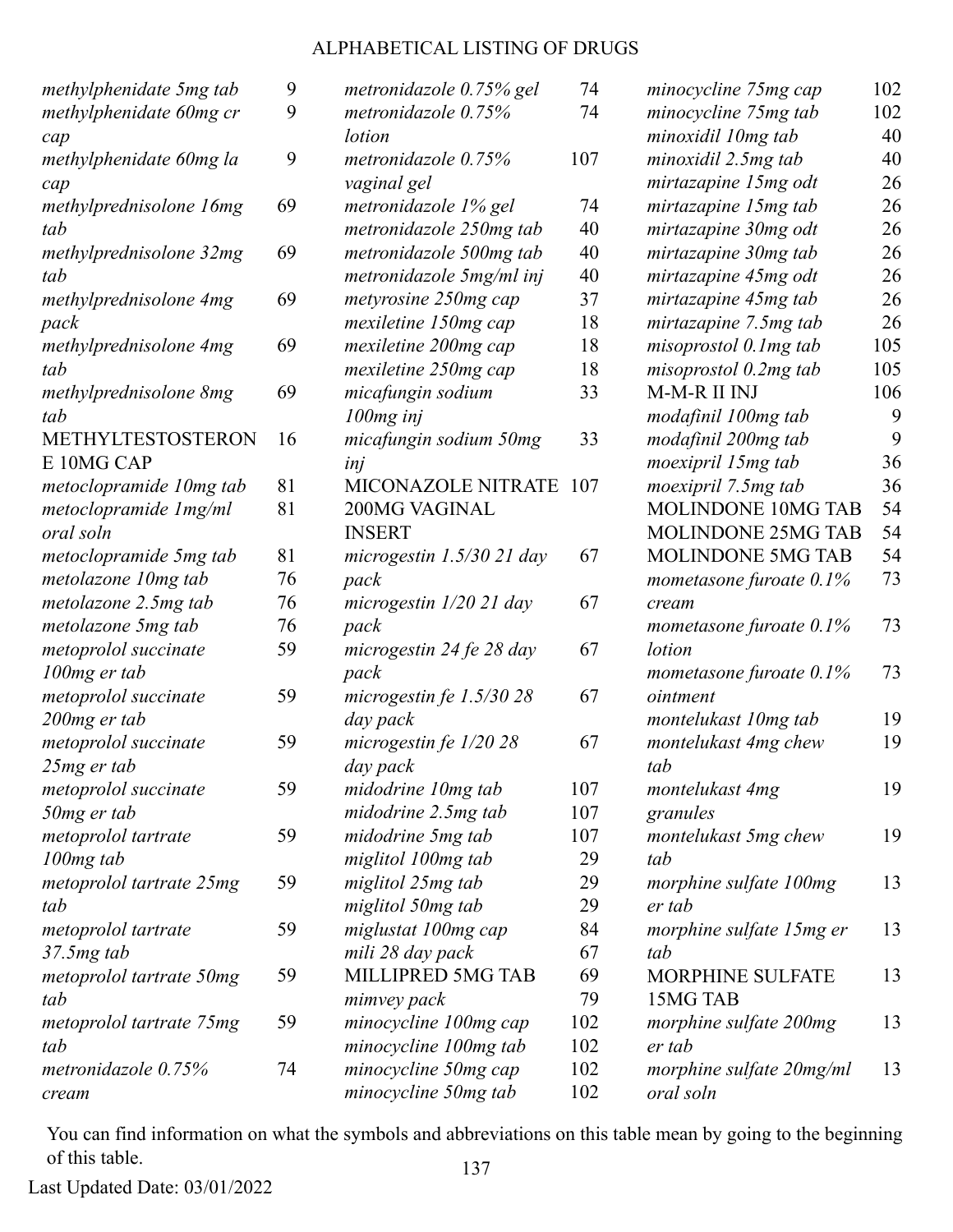| morphine sulfate 2mg/ml             | 13  | nadolol 20mg tab           | 59 | nebivolol 10mg tab         | 59 |
|-------------------------------------|-----|----------------------------|----|----------------------------|----|
| oral soln                           |     | nadolol 40mg tab           | 59 | nebivolol 2.5mg tab        | 59 |
| morphine sulfate 30mg er            | 13  | nadolol 80mg tab           | 59 | nebivolol 20mg tab         | 59 |
| tab                                 |     | nafcillin 1000mg inj       | 98 | nebivolol 5mg tab          | 59 |
| <b>MORPHINE SULFATE</b>             | 14  | nafcillin 100mg/ml inj     | 98 | necon $0.5/35$ 28 day pack | 67 |
| 30MG TAB                            |     | nafcillin 2000mg inj       | 98 | <b>NEEDLES INSULIN</b>     | 87 |
| morphine sulfate 4mg/ml             | 14  | <b>NAFTIFINE 1% CREAM</b>  | 71 | <b>DISP. SAFETY</b>        |    |
| oral soln                           |     | naftifine 2% cream         | 71 | NEFAZODONE 100MG           | 27 |
| morphine sulfate 60mg er            | 14  | <b>NAFTIN 2% GEL</b>       | 71 | <b>TAB</b>                 |    |
| tab                                 |     | NALOXONE 0.4MG/ML          | 32 | NEFAZODONE 150MG           | 27 |
| MOTEGRITY 1MG TAB                   | 80  | <b>CARTRIDGE</b>           |    | <b>TAB</b>                 |    |
| <b>MOTEGRITY 2MG TAB</b>            | 80  | naloxone $0.4mg/ml$ inj    | 32 | NEFAZODONE 200MG           | 27 |
| <b>MOVANTIK 12.5MG TAB</b>          | 81  | naloxone 1mg/ml syringe    | 32 | <b>TAB</b>                 |    |
| <b>MOVANTIK 25MG TAB</b>            | 81  | naloxone 40mg/ml nasal     | 32 | NEFAZODONE 250MG           | 27 |
| $\textit{maxiflox}$ acin 0.5% ophth | 94  | spray                      |    | <b>TAB</b>                 |    |
| soln                                |     | naltrexone 50mg tab        | 32 | NEFAZODONE 50MG            | 27 |
| <b>MOXIFLOXACIN</b>                 | 80  | naproxen 250mg tab         | 12 | <b>TAB</b>                 |    |
| 1.6MG/ML INJ                        |     | naproxen 375mg dr tab      | 12 | neomycin sulfate 500mg     | 10 |
| moxifloxacin 400mg tab              | 80  | naproxen 375mg tab         | 12 | tab                        |    |
| MULTAQ 400MG TAB                    | 18  | naproxen 500mg dr tab      | 12 | neomycin/bacitracin/poly   | 94 |
| mupirocin 2% ointment               | 71  | naproxen 500mg tab         | 12 | myxin ophth ointment       |    |
| mycophenolate mofetil               | 90  | naproxen sodium 275mg      | 12 | $5(3.5)$ mg-400unit-10000u |    |
| 200mg/ml susp                       |     | tab                        |    | nit                        |    |
| mycophenolate mofetil               | 90  | naproxen sodium 550mg      | 12 | NEOMYCIN/POLYMYXI          | 94 |
| 250mg cap                           |     | tab                        |    | N B/GRAMICIDIN             |    |
| mycophenolate mofetil               | 90  | naratriptan 1 mg tab       | 87 | 1.75-10000-0.025MG-UN      |    |
| 500mg tab                           |     | naratriptan 2.5mg tab      | 87 | T-MG/ML OPHTH SOLN         |    |
| mycophenolic acid 180mg             | 90  | NARCAN 4MG/0.1ML           | 32 | neomycin/polymyxin/bacit   | 95 |
| dr tab                              |     | <b>NASAL SPRAY</b>         |    | racin/hydrocortisone       |    |
| mycophenolic acid 360mg             | 90  | NATACYN 5% OPHTH           | 94 | ophth 1% ointment          |    |
| dr tab                              |     | <b>SUSP</b>                |    | neomycin/polymyxin/dexa    | 95 |
| <b>MYFEMBREE</b>                    | 79  | <b>NATAZIA 28 DAY PACK</b> | 67 | methasone $0.1\%$ ophth    |    |
| 1-0.5-40MG TAB                      |     | nateglinide 120mg tab      | 31 | susp                       |    |
| myorisan 10mg cap                   | 70  | nateglinide 60mg tab       | 31 | neomycin/polymyxin/hydr    | 96 |
| myorisan 20mg cap                   | 70  | NATPARA 100MCG             | 76 | ocortisone                 |    |
| myorisan 30mg cap                   | 70  | <b>CARTRIDGE</b>           |    | 3.5-10000unit-1% otic      |    |
| myorisan 40mg cap                   | 70  | NATPARA 25MCG              | 76 | soln                       |    |
| MYRBETRIQ 25MG ER                   | 105 | <b>CARTRIDGE</b>           |    | neomycin/polymyxin/hydr    | 96 |
| <b>TAB</b>                          |     | NATPARA 50MCG              | 76 | ocortisone                 |    |
| MYRBETRIQ 50MG ER                   | 105 | <b>CARTRIDGE</b>           |    | 3.5-10000unit-1% otic      |    |
| <b>TAB</b>                          |     | NATPARA 75MCG              | 76 | susp                       |    |
| N                                   |     | <b>CARTRIDGE</b>           |    |                            |    |
|                                     |     | NAYZILAM 5MG/0.1ML         | 23 |                            |    |
| nabumetone 500mg tab                | 12  | <b>NASAL SPRAY</b>         |    |                            |    |
| nabumetone 750mg tab                | 12  |                            |    |                            |    |

You can find information on what the symbols and abbreviations on this table mean by going to the beginning of this table. 138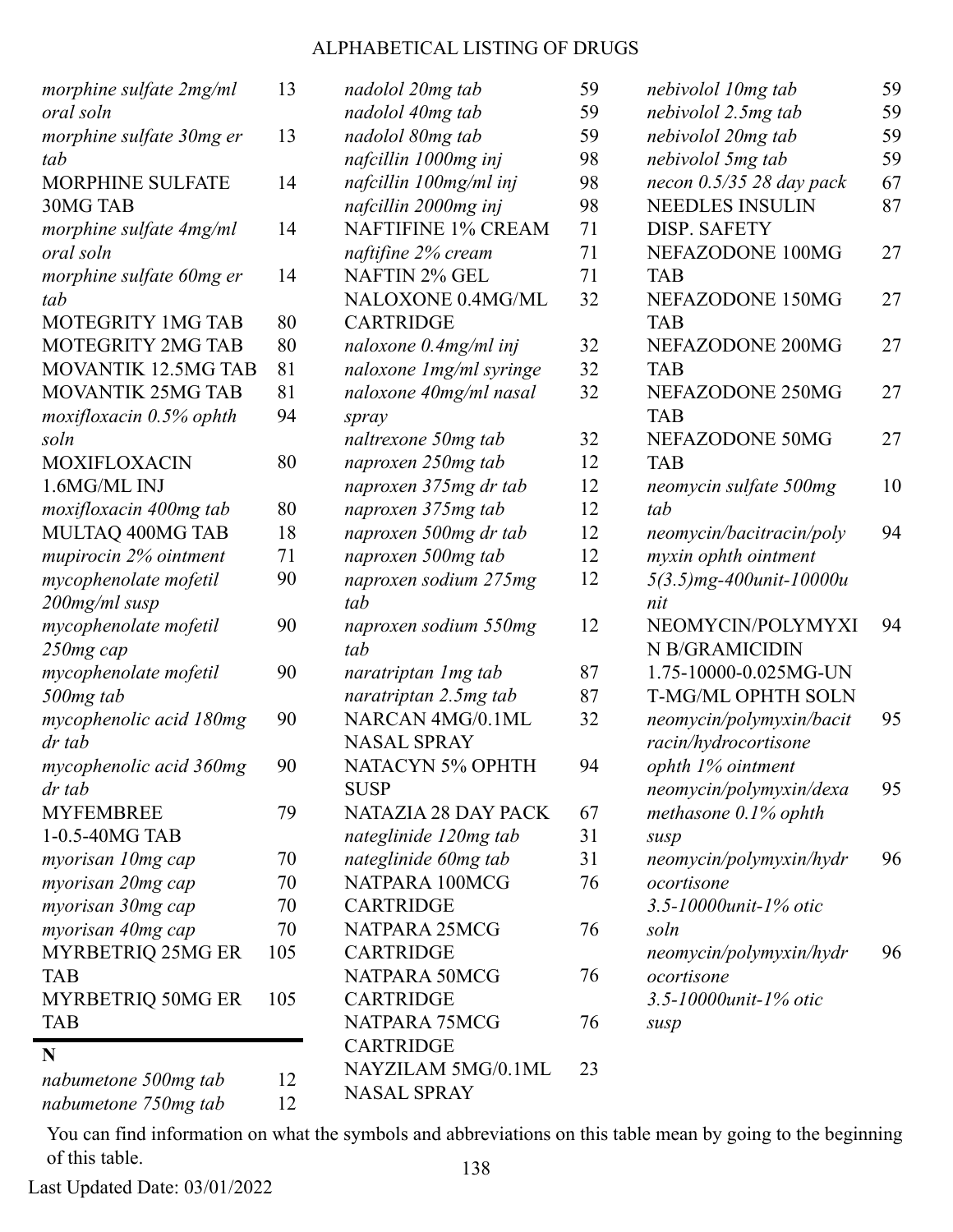| NEOMYCIN/POLYMYXI        | 95  | nicardipine 30mg cap     | 61  | nitrofurantoin macro       | 42  |
|--------------------------|-----|--------------------------|-----|----------------------------|-----|
| N/HYDROCORTISONE         |     | NICOTROL 10MG INH        | 100 | 25mg/nitrofurantoin        |     |
| 3.5-10000UNIT-10MG/M     |     | <b>SOLN</b>              |     | mono 75mg cap              |     |
| <b>L OPHTH SUSP</b>      |     | NICOTROL 10MG/ML         | 100 | nitrofurantoin             | 42  |
| NERLYNX 40MG TAB         | 47  | <b>NASAL INHALER</b>     |     | macrocrystals 100mg cap    |     |
| NEUPRO 1MG/24HR          | 50  | nifedipine 10mg cap      | 61  | nitrofurantoin             | 42  |
| <b>PATCH</b>             |     | nifedipine 20mg cap      | 61  | macrocrystals 50mg cap     |     |
| NEUPRO 2MG/24HR          | 50  | nifedipine 30mg er tab   | 61  | nitroglycerin 0.1mg/hr     | 17  |
| <b>PATCH</b>             |     | nifedipine 30mg osmotic  | 61  | patch                      |     |
| NEUPRO 3MG/24HR          | 50  | er tab                   |     | nitroglycerin 0.2mg/hr     | 17  |
| <b>PATCH</b>             |     | nifedipine 60mg er tab   | 61  | patch                      |     |
| NEUPRO 4MG/24HR          | 50  | nifedipine 60mg osmotic  | 61  | nitroglycerin 0.3mg sl tab | 17  |
| <b>PATCH</b>             |     | er tab                   |     | nitroglycerin 0.4mg sl tab | 17  |
| NEUPRO 6MG/24HR          | 50  | nifedipine 90mg er tab   | 61  | nitroglycerin 0.4mg/act    | 17  |
| <b>PATCH</b>             |     | nifedipine 90mg osmotic  | 61  | spray                      |     |
| NEUPRO 8MG/24HR          | 50  | er tab                   |     | nitroglycerin 0.4mg/hr     | 17  |
| <b>PATCH</b>             |     | nikki 28 day pack        | 67  | patch                      |     |
| NEVANAC 0.1% OPHTH       | 95  | nilutamide 150mg tab     | 44  | nitroglycerin 0.6mg sl tab | 17  |
| <b>SUSP</b>              |     | nimodipine 30mg cap      | 61  | nitroglycerin 0.6mg/hr     | 17  |
| NEVIRAPINE 100MG ER      | 57  | NINLARO 2.3MG CAP        | 47  | patch                      |     |
| <b>TAB</b>               |     | NINLARO 3MG CAP          | 47  | <b>NIVESTYM</b>            | 84  |
| nevirapine 10mg/ml susp  | 57  | NINLARO 4MG CAP          | 47  | 300MCG/0.5ML               |     |
| nevirapine 200mg tab     | 57  | nisoldipine 17mg er tab  | 61  | <b>SYRINGE</b>             |     |
| nevirapine 400mg er tab  | 57  | NISOLDIPINE 20MG ER      | 61  | NIVESTYM 300MCG/ML         | 84  |
| NEXAVAR 200MG TAB        | 47  | <b>TAB</b>               |     | <b>INJ</b>                 |     |
| <b>NEXIUM 10MG</b>       | 105 | NISOLDIPINE 25.5MG       | 61  | <b>NIVESTYM</b>            | 84  |
| <b>GRANULES FOR ORAL</b> |     | <b>ER TAB</b>            |     | 480MCG/0.8ML               |     |
| <b>SUSP</b>              |     | NISOLDIPINE 30MG ER      | 61  | <b>SYRINGE</b>             |     |
| NEXIUM 2.5MG             | 105 | <b>TAB</b>               |     | <b>NIVESTYM</b>            | 84  |
| <b>GRANULES FOR ORAL</b> |     | nisoldipine 34mg er tab  | 61  | 480MCG/1.6ML INJ           |     |
| <b>SUSP</b>              |     | NISOLDIPINE 40MG ER      | 61  | NIZATIDINE 150MG CAP 104   |     |
| <b>NEXIUM 20MG</b>       | 105 | <b>TAB</b>               |     | NIZATIDINE 300MG CAP       | 104 |
| <b>GRANULES FOR ORAL</b> |     | nisoldipine 8.5mg er tab | 61  | nora-be $28$ day $0.35$ mg | 68  |
| <b>SUSP</b>              |     | nitazoxanide 500mg tab   | 40  | pack                       |     |
| <b>NEXIUM 40MG</b>       | 105 | nitisinone 10mg cap      | 78  | norethindrone $0.35mg$     | 69  |
| <b>GRANULES FOR ORAL</b> |     | nitisinone 2mg cap       | 78  | pack                       |     |
| <b>SUSP</b>              |     | nitisinone 5mg cap       | 78  | norethindrone acetate      | 98  |
| <b>NEXIUM 5MG</b>        | 105 | NITRO-BID 2%             | 17  | 5 <sub>mg</sub> tab        |     |
| <b>GRANULES FOR ORAL</b> |     | <b>OINTMENT</b>          |     | NORPACE 100MG ER           | 18  |
| <b>SUSP</b>              |     | NITRO-DUR 0.3MG/HR       | 17  | CAP                        |     |
| niacin 1000mg er tab     | 36  | <b>PATCH</b>             |     | NORPACE 150MG ER           | 18  |
| niacin 500mg er tab      | 36  | NITRO-DUR 0.8MG/HR       | 17  | CAP                        |     |
| niacin 750mg er tab      | 36  | <b>PATCH</b>             |     | nortrel $0.5/35$ 28 day    | 67  |
|                          | 61  |                          |     |                            |     |
| nicardipine 20mg cap     |     |                          |     | pack                       |     |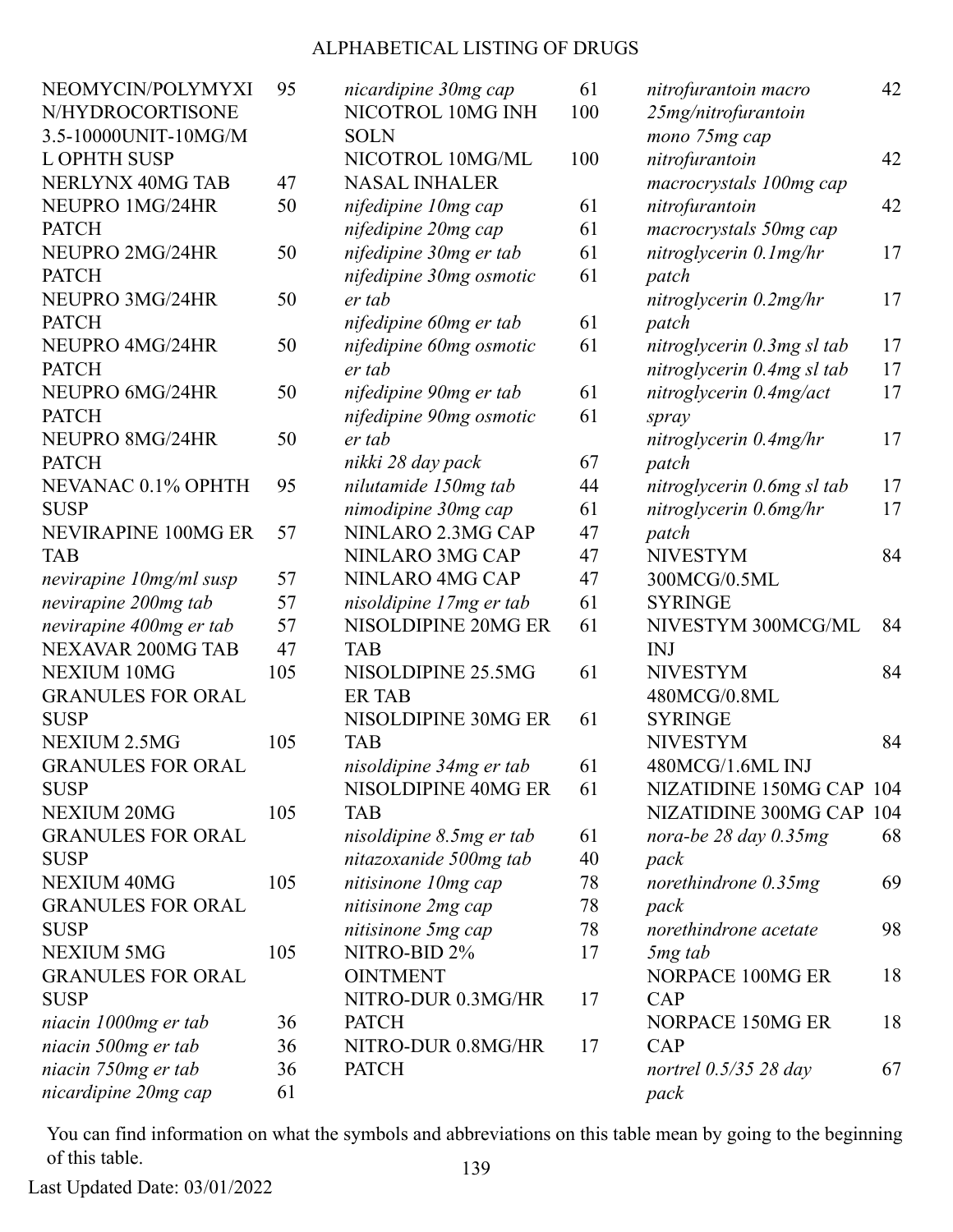|                           |    | OCALIVA 10MG TAB        | 80  | <b>OLUMIANT 1MG TAB</b>    | 10  |
|---------------------------|----|-------------------------|-----|----------------------------|-----|
| <b>AUTO-INJECTOR</b>      |    | $\mathbf 0$             |     | inhaler                    |     |
| NUCALA 100MG/ML           | 19 | topical powder          |     | $(0.665mg/act)$ nasal      |     |
| NUCALA 100MG INJ          | 19 | nystop 100000unit/gm    | 71  | olopatadine $0.6\%$        | 92  |
| NUBEQA 300MG TAB          | 44 | cream                   |     | soln                       |     |
| <b>SUSP</b>               |    | 100000-0.1unit/gm-%     |     | olopatadine $0.2\%$ ophth  | 95  |
| NOXAFIL 40MG/ML           | 34 | acetonide               |     | soln                       |     |
| 70-30UNIT/ML PEN INJ      |    | nystatin/triamcinolone  | 71  | olopatadine $0.1\%$ ophth  | 95  |
| NOVOLOG MIX               | 31 | unit/gm-% ointment      |     | 5 <sub>mg</sub> tab        |     |
| 70-30UNIT/ML INJ          |    | acetonide 100000-0.1    |     | olmesartan medoxomil       | 37  |
| NOVOLOG MIX               | 31 | nystatin/triamcinolone  | 71  | $40mg$ tab                 |     |
| PEN INJ                   |    | nystatin 500000unit tab | 33  | olmesartan medoxomil       | 37  |
| NOVOLOG 100UNIT/ML        | 31 | susp                    |     | $20mg$ tab                 |     |
| <b>INJ</b>                |    | nystatin 100000unit/ml  | 91  | olmesartan medoxomil       | 37  |
| NOVOLOG 100UNIT/ML        | 31 | cream                   |     | olanzapine 7.5mg tab       | 53  |
| <b>CARTRIDGE</b>          |    | nystatin 100000unit/ml  | 71  | olanzapine 5mg tab         | 53  |
| NOVOLOG 100UNIT/ML        | 31 | topical powder          |     | olanzapine 5mg odt         | 53  |
| 100UNIT/ML PEN INJ        |    | nystatin 100000unit/gm  | 71  | olanzapine 20mg tab        | 53  |
| <b>NOVOLIN R</b>          | 31 | ointment                |     | olanzapine 20mg odt        | 53  |
| 100UNIT/ML INJ            |    | nystatin 100000 unit/gm | 71  | olanzapine 2.5mg tab       | 53  |
| <b>NOVOLIN R</b>          | 31 | nymyo 28 day pack       | 67  | olanzapine 15mg tab        | 53  |
| 100UNIT/ML PEN INJ        |    | nylia 7/7/7 28 day pack | 67  | olanzapine 15mg odt        | 53  |
| <b>NOVOLIN N</b>          | 31 | nylia 1/35 28 day pack  | 67  | olanzapine 10mg tab        | 53  |
| 100UNIT/ML INJ            |    | topical powder          |     | olanzapine 10mg odt        | 53  |
| <b>NOVOLIN N</b>          | 31 | nyamyc 100000unit/gm    | 71  | olanzapine 10mg inj        | 53  |
| 70-30UNIT/ML PEN INJ      |    | NUZYRA 150MG TAB        | 101 | ofloxacin 400mg tab        | 80  |
| <b>NOVOLIN</b>            | 31 | 20GM/100ML INJ          |     | ofloxacin 0.3% otic soln   | 96  |
| 70-30UNIT/ML INJ          |    | <b>NUTRILIPID</b>       | 92  | ofloxacin 0.3% ophth soln  | 94  |
| <b>NOVOLIN</b>            | 31 | NURTEC 75MG ODT         | 87  | OFEV 150MG CAP             | 101 |
| <b>NOURIANZ 40MG TAB</b>  | 49 | NUPLAZID 34MG CAP       | 51  | OFEV 100MG CAP             | 101 |
| <b>NOURIANZ 20MG TAB</b>  | 49 | NUPLAZID 10MG TAB       | 51  | ODOMZO 200MG CAP           | 44  |
| <b>ORAL SOLN</b>          |    | CAP                     |     | <b>TAB</b>                 |     |
| NORVIR 80MG/ML            | 57 | NUEDEXTA 20-10MG        | 100 | <b>ODEFSEY 200-25-25MG</b> | 57  |
| <b>POWDER</b>             |    | NUCYNTA 50MG ER TAE     | 14  | octreotide 1mg/ml inj      | 78  |
| NORVIR 100MG ORAL         | 57 | <b>TAB</b>              |     | octreotide 0.5mg/ml inj    | 78  |
| nortriptyline 75mg cap    | 29 | NUCYNTA 250MG ER        | 14  | octreotide $0.2$ mg/ml inj | 78  |
| nortriptyline 50mg cap    | 29 | <b>TAB</b>              |     | octreotide 0.1mg/ml inj    | 78  |
| 2MG/ML ORAL SOLN          |    | NUCYNTA 200MG ER        | 14  | octreotide 0.05mg/ml inj   | 78  |
| NORTRIPTYLINE             | 28 | <b>TAB</b>              |     | <b>INJ</b>                 |     |
| nortriptyline 25mg cap    | 28 | NUCYNTA 150MG ER        | 14  | OCTAGAM 2GM/20ML           | 96  |
| nortriptyline 10mg cap    | 28 | <b>TAB</b>              |     | <b>INJ</b>                 |     |
| nortrel 7/7/7 28 day pack | 67 | NUCYNTA 100MG ER        | 14  | OCTAGAM 1GM/20ML           | 96  |
| nortrel 1/35 28 day pack  | 67 | <b>SYRINGE</b>          |     | ocella 28 day pack         | 67  |
| nortrel 1/35 21 day pack  | 67 | NUCALA 100MG/ML         | 19  | <b>OCALIVA 5MG TAB</b>     | 81  |

You can find information on what the symbols and abbreviations on this table mean by going to the beginning of this table. 140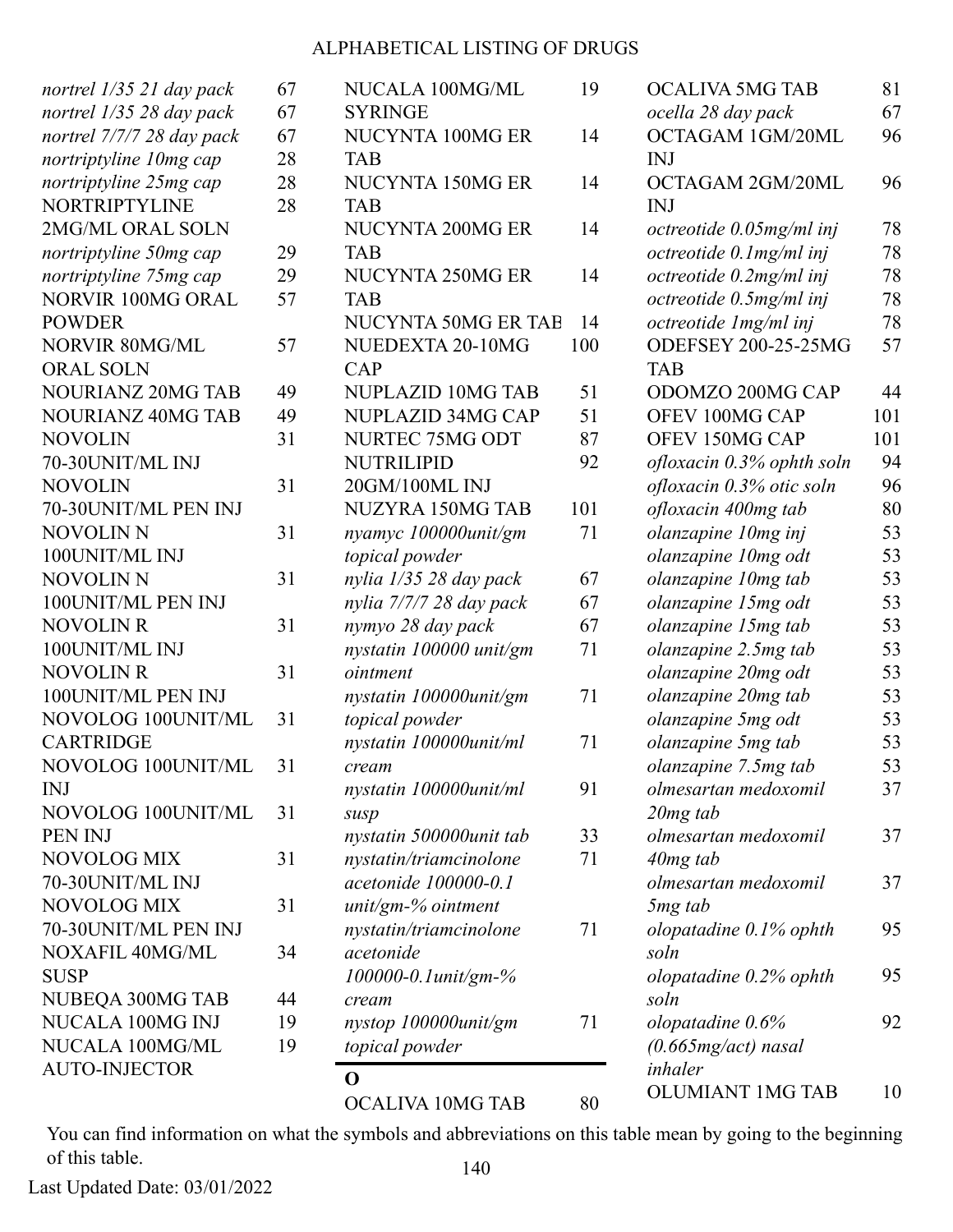| <b>OLUMIANT 2MG TAB</b><br>10<br>ORILISSA 150MG TAB<br>77<br>oxybutynin chloride 15mg<br>34<br>ORILISSA 200MG TAB<br>77<br>omega-3 acid ethyl esters<br>er tab<br>101<br>ORKAMBI 125-100MG<br>$(usp)$ 1000 $mg$ cap<br>oxybutynin chloride<br>omeprazole 10mg dr cap<br>105<br><b>GRANULES</b><br>Img/ml oral soln<br>105<br>ORKAMBI 125-100MG<br>101<br>oxybutynin chloride 5mg<br>omeprazole 20mg dr cap<br>omeprazole 40mg dr cap<br>105<br>er tab<br><b>TAB</b> | 105<br>105<br>105 |
|---------------------------------------------------------------------------------------------------------------------------------------------------------------------------------------------------------------------------------------------------------------------------------------------------------------------------------------------------------------------------------------------------------------------------------------------------------------------|-------------------|
|                                                                                                                                                                                                                                                                                                                                                                                                                                                                     |                   |
|                                                                                                                                                                                                                                                                                                                                                                                                                                                                     |                   |
|                                                                                                                                                                                                                                                                                                                                                                                                                                                                     |                   |
|                                                                                                                                                                                                                                                                                                                                                                                                                                                                     |                   |
|                                                                                                                                                                                                                                                                                                                                                                                                                                                                     |                   |
|                                                                                                                                                                                                                                                                                                                                                                                                                                                                     |                   |
| 33<br>101<br>ondansetron 0.8mg/ml<br>ORKAMBI 125-200MG<br>oxybutynin chloride 5mg                                                                                                                                                                                                                                                                                                                                                                                   | 105               |
| oral soln<br><b>TAB</b><br>tab                                                                                                                                                                                                                                                                                                                                                                                                                                      |                   |
| 33<br><b>ONDANSETRON 24MG</b><br>101<br>ORKAMBI 188-150MG<br>oxycodone 10mg tab                                                                                                                                                                                                                                                                                                                                                                                     | 14                |
| <b>GRANULES</b><br><b>TAB</b><br>oxycodone 15mg tab                                                                                                                                                                                                                                                                                                                                                                                                                 | 14                |
| 33<br>92<br>oxycodone 1mg/ml oral<br>orphenadrine citrate<br>ondansetron 4mg odt                                                                                                                                                                                                                                                                                                                                                                                    | 14                |
| 33<br>ondansetron 4mg tab<br>$100mg$ er tab<br>soln                                                                                                                                                                                                                                                                                                                                                                                                                 |                   |
| 33<br>ondansetron 8mg odt<br>67<br>orsythia 28 day pack<br>oxycodone 20mg tab                                                                                                                                                                                                                                                                                                                                                                                       | 14                |
| ondansetron 8mg tab<br>33<br>oseltamivir 30mg cap<br>58<br>oxycodone 20mg/ml oral                                                                                                                                                                                                                                                                                                                                                                                   | 14                |
| <b>ONGENTYS 25MG CAP</b><br>49<br>58<br>oseltamivir 45mg cap<br>soln                                                                                                                                                                                                                                                                                                                                                                                                |                   |
| <b>ONGENTYS 50MG CAP</b><br>49<br>oseltamivir 6mg/ml susp<br>58<br>oxycodone 30mg tab                                                                                                                                                                                                                                                                                                                                                                               | 14                |
| 43<br>58<br>ONUREG 200MG TAB<br>oseltamivir 75mg cap<br>oxycodone 5mg cap                                                                                                                                                                                                                                                                                                                                                                                           | 14                |
| <b>ONUREG 300MG TAB</b><br>43<br><b>OSPHENA 60MG TAB</b><br>77<br>oxycodone 5mg tab                                                                                                                                                                                                                                                                                                                                                                                 | 14                |
| <b>OPSUMIT 10MG TAB</b><br>63<br>12<br>OTEZLA 28-DAY<br>oxymorphone 10mg tab                                                                                                                                                                                                                                                                                                                                                                                        | 14                |
| ORAVIG 50MG BUCCAL<br>91<br><b>STARTER PACK</b><br>oxymorphone 5mg tab                                                                                                                                                                                                                                                                                                                                                                                              | 14                |
| OZEMPIC 2MG/1.5ML<br><b>OTEZLA 30MG TAB</b><br>12<br><b>TAB</b>                                                                                                                                                                                                                                                                                                                                                                                                     | 30                |
| ORENCIA 125MG/ML<br>12<br>oxacillin 1000mg inj<br>98<br>PEN INJ                                                                                                                                                                                                                                                                                                                                                                                                     |                   |
| <b>AUTO-INJECTOR</b><br>oxacillin 100mg/ml inj<br>98<br>OZEMPIC 2MG/1.5ML                                                                                                                                                                                                                                                                                                                                                                                           | 30                |
| ORENCIA 125MG/ML<br>12<br>oxacillin 2000mg inj<br>98<br>PEN INJ (1MG DOSE)                                                                                                                                                                                                                                                                                                                                                                                          |                   |
| <b>OXACILLIN 20MG/ML</b><br><b>SYRINGE</b><br>98<br><b>OZEMPIC 4MG/3ML</b>                                                                                                                                                                                                                                                                                                                                                                                          | 30                |
| ORENCIA 50MG/0.4ML<br>12<br>PEN INJ<br><b>INJ</b>                                                                                                                                                                                                                                                                                                                                                                                                                   |                   |
| <b>SYRINGE</b><br><b>OXACILLIN 40MG/ML</b><br>98<br>$\mathbf{P}$                                                                                                                                                                                                                                                                                                                                                                                                    |                   |
| ORENCIA 87.5MG/0.7ML<br>12<br><b>INJ</b>                                                                                                                                                                                                                                                                                                                                                                                                                            |                   |
| pacerone 100mg tab<br><b>SYRINGE</b><br>15<br>oxandrolone 10mg tab                                                                                                                                                                                                                                                                                                                                                                                                  | 18                |
| pacerone 200mg tab<br>15<br>ORENITRAM 0.125MG<br>62<br>oxandrolone 2.5mg tab                                                                                                                                                                                                                                                                                                                                                                                        | 18                |
| pacerone 400mg tab<br>oxaprozin 600mg tab<br>12<br>ER TAB                                                                                                                                                                                                                                                                                                                                                                                                           | 18                |
| paliperidone 1.5mg er tab<br><b>OXBRYTA 300MG TAB</b><br><b>ORENITRAM 0.25MG ER</b><br>62<br>84                                                                                                                                                                                                                                                                                                                                                                     | 52                |
| paliperidone 3mg er tab<br><b>FOR ORAL SUSP</b><br><b>TAB</b>                                                                                                                                                                                                                                                                                                                                                                                                       | 52                |
| paliperidone 6mg er tab<br><b>OXBRYTA 500MG TAB</b><br>ORENITRAM 1MG ER<br>62<br>84                                                                                                                                                                                                                                                                                                                                                                                 | 52                |
| paliperidone 9mg er tab<br>24<br><b>TAB</b><br>oxcarbazepine 150mg tab                                                                                                                                                                                                                                                                                                                                                                                              | 52                |
| PALYNZIQ 10MG/0.5ML<br>62<br><b>ORENITRAM 2.5MG ER</b><br>oxcarbazepine 300mg tab<br>24                                                                                                                                                                                                                                                                                                                                                                             | 78                |
| <b>SYRINGE</b><br><b>TAB</b><br>oxcarbazepine 600mg tab<br>24                                                                                                                                                                                                                                                                                                                                                                                                       |                   |
| PALYNZIQ 2.5MG/0.5ML<br>ORENITRAM 5MG ER<br>62<br>oxcarbazepine 60mg/ml<br>24                                                                                                                                                                                                                                                                                                                                                                                       | 78                |
| <b>SYRINGE</b><br><b>TAB</b><br>susp                                                                                                                                                                                                                                                                                                                                                                                                                                |                   |
| PALYNZIQ 20MG/ML                                                                                                                                                                                                                                                                                                                                                                                                                                                    | 78                |
|                                                                                                                                                                                                                                                                                                                                                                                                                                                                     |                   |
| 78<br>ORFADIN 20MG CAP<br><b>OXERVATE 0.002%</b><br>94<br><b>SYRINGE</b>                                                                                                                                                                                                                                                                                                                                                                                            |                   |
| ORFADIN 4MG/ML SUSP<br>78<br><b>OPHTH SOLN</b><br>PANRETIN 0.1% GEL                                                                                                                                                                                                                                                                                                                                                                                                 | 72                |
| ORGOVYX 120MG TAB<br>44<br>oxybutynin chloride 10mg<br>105<br>pantoprazole 20mg dr tab<br>ORIAHNN 28 DAY KIT<br>79<br>er tab<br>pantoprazole 40mg dr tab                                                                                                                                                                                                                                                                                                            | 105<br>105        |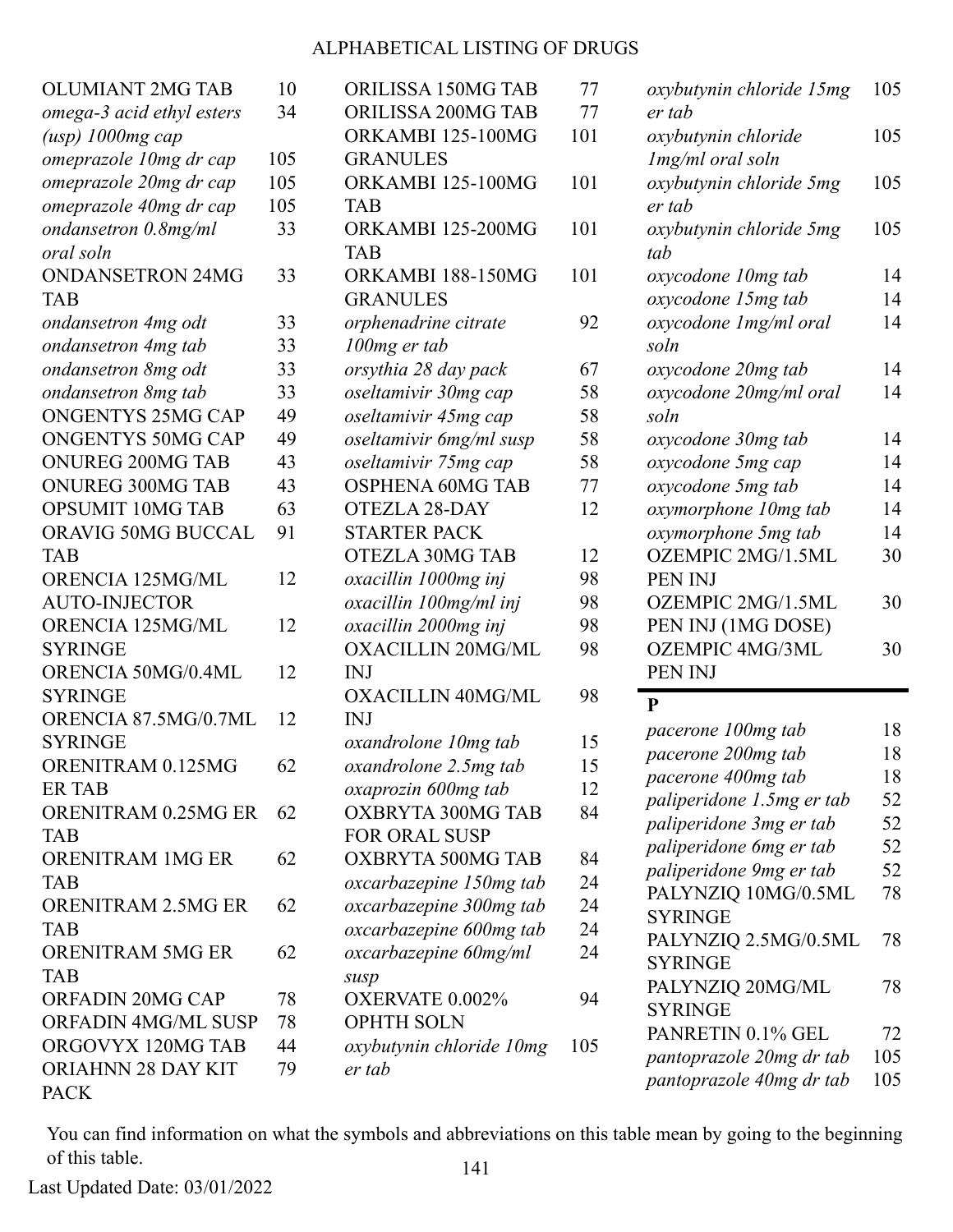| PANZYGA 10GM/100ML        | 96  | penicillamine 250mg tab | 89  | perphenazine 4mg tab        | 54  |
|---------------------------|-----|-------------------------|-----|-----------------------------|-----|
| <b>INJ</b>                |     | penicillin g potassium  | 97  | perphenazine 8mg tab        | 54  |
| PANZYGA 1GM/10ML          | 96  | $1000000$ unit/ml inj   |     | PERSERIS 120MG              | 52  |
| <b>INJ</b>                |     | PENICILLIN G            | 97  | <b>SYRINGE</b>              |     |
| PANZYGA 2.5GM/25ML        | 96  | <b>POTASSIUM</b>        |     | PERSERIS 90MG               | 52  |
| <b>INJ</b>                |     | 40000UNIT/ML INJ        |     | <b>SYRINGE</b>              |     |
| PANZYGA 20GM/200ML        | 96  | PENICILLIN G            | 97  | phenelzine 15mg tab         | 26  |
| <b>INJ</b>                |     | <b>POTASSIUM</b>        |     | phenobarbital 100mg tab     | 85  |
| PANZYGA 30GM/300ML        | 96  | 60000UNIT/ML INJ        |     | phenobarbital 15mg tab      | 85  |
| <b>INJ</b>                |     | PENICILLIN G            | 97  | phenobarbital 16.2mg tab    | 85  |
| PANZYGA 5GM/50ML          | 96  | <b>PROCAINE</b>         |     | phenobarbital 30mg tab      | 85  |
| <b>INJ</b>                |     | 600000UNIT/ML           |     | phenobarbital 32.4mg tab    | 85  |
| paricalcitol 0.001 mg cap | 78  | <b>SYRINGE</b>          |     | phenobarbital 4mg/ml        | 85  |
| paricalcitol 0.002mg cap  | 78  | PENICILLING SODIUM      | 97  | oral soln                   |     |
| paricalcitol 0.004mg cap  | 78  | 100000UNIT/ML INJ       |     | phenobarbital 60mg tab      | 85  |
| paromomycin 250mg cap     | 10  | penicillin v potassium  | 97  | phenobarbital 64.8mg tab    | 85  |
| paroxetine 10mg tab       | 27  | 250mg tab               |     | phenobarbital 97.2mg tab    | 85  |
| paroxetine 12.5mg er tab  | 27  | PENICILLIN V            | 97  | phenoxybenzamine 10mg       | 37  |
| paroxetine 20mg tab       | 27  | POTASSIUM 25MG/ML       |     | cap                         |     |
| paroxetine 25mg er tab    | 27  | <b>ORAL SOLN</b>        |     | phenytoin 25mg/ml susp      | 25  |
| paroxetine 2mg/ml susp    | 27  | penicillin v potassium  | 97  | phenytoin 50mg chew tab     | 25  |
| paroxetine 30mg tab       | 27  | 500mg tab               |     | phenytoin sodium 100mg      | 25  |
| paroxetine 37.5mg er tab  | 27  | PENICILLIN V            | 97  | er cap                      |     |
| paroxetine 40mg tab       | 27  | POTASSIUM 50MG/ML       |     | phenytoin sodium 200mg      | 25  |
| PASER D/R 4GM             | 42  | <b>ORAL SOLN</b>        |     | er cap                      |     |
| <b>GRANULES</b>           |     | <b>PENTACEL</b>         | 104 | phenytoin sodium 300mg      | 25  |
| PAXIL 10MG/5ML SUSP       | 27  | 96-30-68UNIT/ML INJ     |     | er cap                      |     |
| PEDIARIX SYRINGE          | 104 | pentamidine isethionate | 40  | PHOSLYRA 667MG/5ML          | 82  |
| <b>PEDVAXHIB</b>          | 106 | 300mg inj               |     | <b>ORAL SOLN</b>            |     |
| 7.5MCG/0.5ML INJ          |     | pentamidine isethionate | 40  | PIFELTRO 100MG TAB          | 57  |
| peg 3350/electrolyte oral | 86  | $50$ mg/ml inh soln     |     | <i>pilocarpine 1% ophth</i> | 93  |
| soln                      |     | pentoxifylline 400mg er | 83  | soln                        |     |
| peg 3350/kcl/sodium       | 86  | tab                     |     | pilocarpine 2% ophth        | 93  |
| bicarbonate/sodium        |     | perindopril erbumine    | 37  | soln                        |     |
| chloride powder for oral  |     | 2 <sub>mg</sub> tab     |     | pilocarpine 4% ophth        | 93  |
| soln                      |     | perindopril erbumine    | 37  | soln                        |     |
| <b>PEGASYS</b>            | 58  | 4 <sub>mg</sub> tab     |     | pilocarpine 5mg tab         | 91  |
| 180MCG/0.5ML              |     | perindopril erbumine    | 37  | pilocarpine 7.5mg tab       | 91  |
| <b>SYRINGE</b>            |     | 8 <sub>mg</sub> tab     |     | pimecrolimus 1% cream       | 74  |
| PEGASYS 180MCG/ML         | 58  | periogard $0.12%$       | 91  | PIMOZIDE 1MG TAB            | 100 |
| <b>INJ</b>                |     | mouthwash               |     | PIMOZIDE 2MG TAB            | 100 |
| PEMAZYRE 13.5MG TAB       | 47  | permethrin 5% cream     | 74  | pimtrea pack                | 67  |
| PEMAZYRE 4.5MG TAB        | 47  | perphenazine 16mg tab   | 54  | pindolol 10mg tab           | 59  |
| PEMAZYRE 9MG TAB          | 47  | perphenazine 2mg tab    | 54  | pindolol 5mg tab            | 59  |
|                           |     |                         |     |                             |     |

You can find information on what the symbols and abbreviations on this table mean by going to the beginning of this table. 142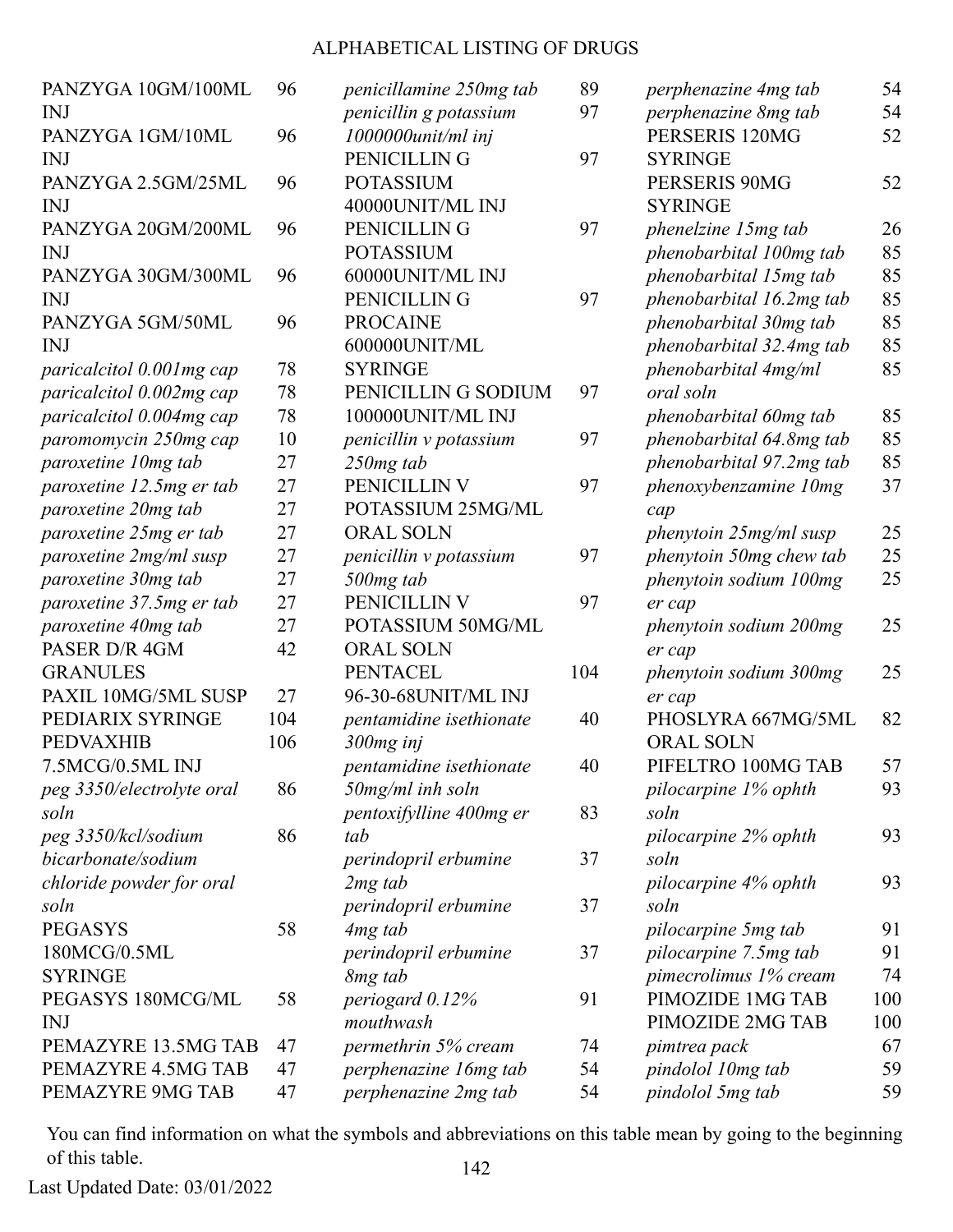| pioglitazone 15mg tab     | 31  |  |
|---------------------------|-----|--|
| pioglitazone 30mg tab     | 31  |  |
| pioglitazone 45mg tab     | 31  |  |
| piperacillin              | 98  |  |
| 2000mg/tazobactam         |     |  |
| $250mg$ inj               |     |  |
| piperacillin              | 98  |  |
| 200mg/ml/tazobactam       |     |  |
| $25mg/ml$ inj             |     |  |
| piperacillin              | 98  |  |
| 3000mg/tazobactam         |     |  |
| 375mg inj                 |     |  |
| piperacillin              | 98  |  |
| 4000mg/tazobactam         |     |  |
| 500mg inj                 |     |  |
| PIQRAY 200MG DAILY        | 47  |  |
| <b>DOSE PACK</b>          |     |  |
| PIORAY 250MG DAILY        | 47  |  |
| <b>DOSE PACK</b>          |     |  |
| PIQRAY 300MG DAILY        | 47  |  |
| DOSE 150MG PACK           |     |  |
| pirmella 1/35 28 day pack | 67  |  |
| piroxicam 10mg cap        | 12  |  |
| piroxicam 20mg cap        | 12  |  |
| PLASMA-LYTE 148 INJ       | 89  |  |
| PLASMALYTE A INJ          | 89  |  |
| <b>PLEGRIDY</b>           | 100 |  |
| 125MCG/0.5ML              |     |  |
| <b>AUTO-INJECTOR</b>      |     |  |
| <b>PLEGRIDY</b>           | 100 |  |
| 125MCG/0.5ML              |     |  |
| <b>SYRINGE</b>            |     |  |
| plenamine $15\%$ inj      | 93  |  |
| podofilox 0.5% topical    | 74  |  |
| soln                      |     |  |
| polymyxin b               | 41  |  |
| $250000$ unit/ml inj      |     |  |
| polymyxin b/trimethoprim  | 94  |  |
| 10000 Unit/ML-0.1%        |     |  |
| ophth soln                |     |  |
| POMALYST 1MG CAP          | 45  |  |
| POMALYST 2MG CAP          | 45  |  |
| POMALYST 3MG CAP          | 45  |  |
| POMALYST 4MG CAP          | 45  |  |

| portia 28 day pack         | 67 |
|----------------------------|----|
| posaconazole 100mg dr      | 34 |
| tab                        |    |
| POTASSIUM CHLORIDE         | 89 |
| 0.02MEQ/ML/SODIUM          |    |
| <b>CHLORIDE 4.5MG/ML</b>   |    |
| <b>INJ</b>                 |    |
| potassium chloride         | 89 |
| 0.02meq/ml/sodium          |    |
| chloride 9mg/ml inj        |    |
| <b>POTASSIUM CHLORIDE</b>  | 89 |
| 0.04MEQ/ML/SODIUM          |    |
| <b>CHLORIDE 9MG/ML INJ</b> |    |
| <b>POTASSIUM CHLORIDE</b>  | 89 |
| 0.1MEQ/ML INJ              |    |
| <b>POTASSIUM CHLORIDE</b>  | 89 |
| 0.2MEQ/ML INJ              |    |
| POTASSIUM CHLORIDE         | 89 |
| 0.4MEQ/ML INJ              |    |
| potassium chloride         | 89 |
| 1.33 meq/ml oral soln      |    |
| potassium chloride         | 89 |
| 10meq er cap               |    |
| potassium chloride         | 89 |
| 10meg er tab               |    |
| potassium chloride         | 89 |
| 10 meg micro er tab        |    |
| potassium chloride         | 89 |
| 15 meg micro er tab        |    |
| potassium chloride         | 89 |
| 2.67 meg/ml oral soln      |    |
| potassium chloride         | 89 |
| 20 meg er tab              |    |
| potassium chloride         | 89 |
| 20 meg micro er tab        |    |
| potassium chloride         | 89 |
| 20 meg powder for oral     |    |
| soln                       |    |
| potassium chloride         | 89 |
| $2$ meq/ml ( $20$ ml) inj  |    |
| potassium chloride         | 89 |
| 2meq/ml inj                |    |
| potassium chloride 8meq    | 89 |
| er cap                     |    |
|                            |    |

| potassium chloride 8meq            | 89 |
|------------------------------------|----|
| er tab                             |    |
| potassium citrate 10 meq<br>er tab | 82 |
|                                    |    |
| potassium citrate 15 meq           | 82 |
| er tab                             |    |
| potassium citrate 5meq er          | 82 |
| tab                                |    |
| PRADAXA 110MG CAP                  | 22 |
| PRADAXA 150MG CAP                  | 22 |
| PRADAXA 75MG CAP                   | 22 |
| PRALUENT 150MG/ML                  | 36 |
| <b>AUTO-INJECTOR</b>               |    |
| PRALUENT 75MG/ML                   | 36 |
| <b>AUTO-INJECTOR</b>               |    |
| pramipexole 0.125mg tab            | 50 |
| pramipexole 0.25mg tab             | 50 |
| pramipexole 0.375mg er             | 50 |
| tab                                |    |
| pramipexole 0.5mg tab              | 50 |
| pramipexole 0.75mg er              | 50 |
| tab                                |    |
| pramipexole 0.75mg tab             | 50 |
| pramipexole 1.5mg er tab           | 50 |
| pramipexole 1.5mg tab              | 50 |
| pramipexole 1mg tab                | 50 |
| pramipexole 2.25mg er              | 50 |
| tah                                |    |
| pramipexole 3.75mg er              | 50 |
| tab                                |    |
| pramipexole 3mg er tab             | 50 |
| pramipexole 4.5mg er tab           | 50 |
| prasugrel 10mg tab                 | 84 |
| prasugrel 5mg tab                  | 84 |
| pravastatin sodium 10mg            | 35 |
| tab                                |    |
|                                    |    |
| pravastatin sodium 20mg            | 35 |
| tab                                |    |
| pravastatin sodium 40mg            | 35 |
| tab                                |    |
| pravastatin sodium 80mg            | 35 |
| tab                                |    |
| praziquantel 600mg tab             | 16 |
| prazosin 1 mg cap                  | 38 |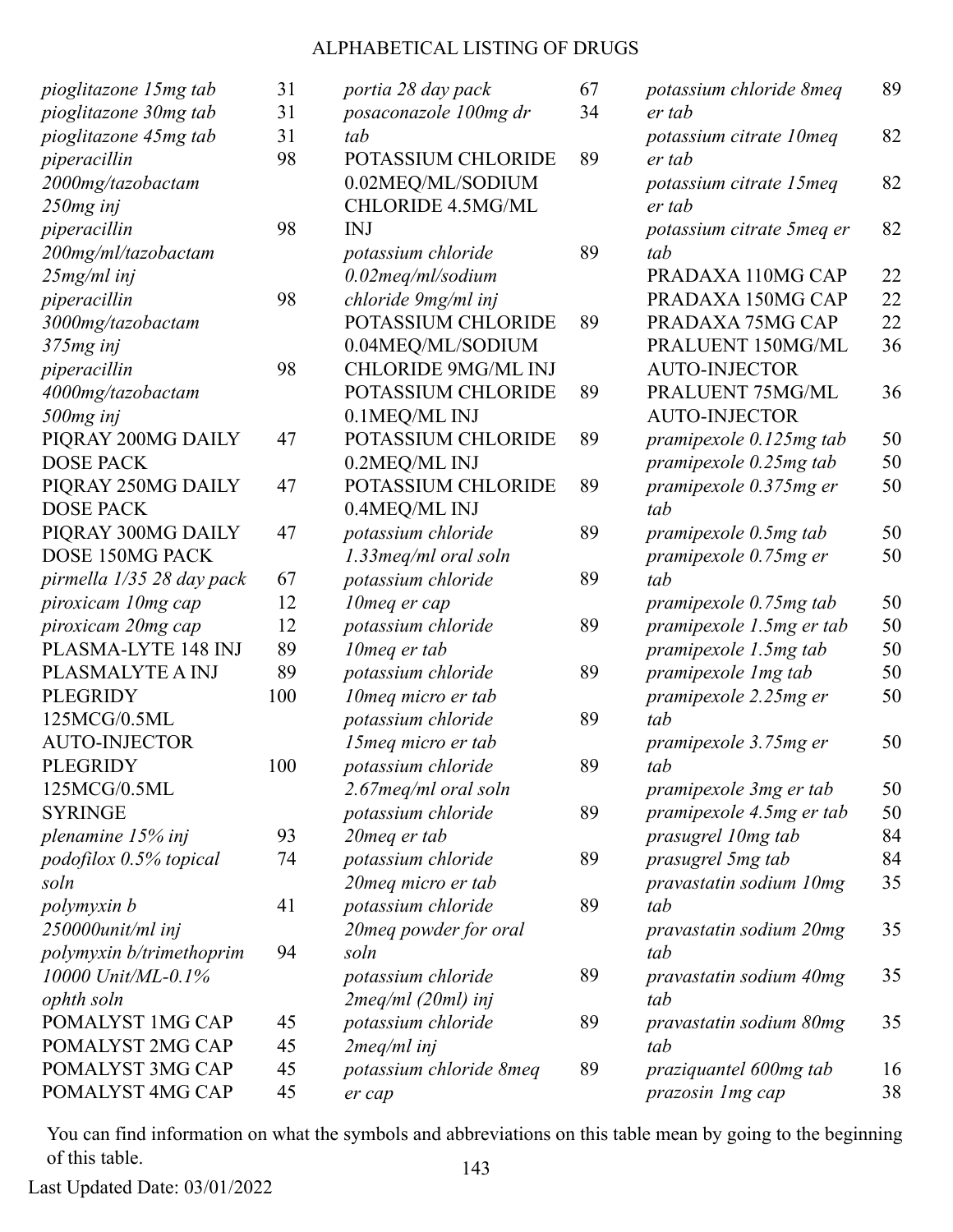| prazosin 2mg cap          | 38 | pregabalin 20mg/ml oral  | 24  |
|---------------------------|----|--------------------------|-----|
| prazosin 5mg cap          | 38 | soln                     |     |
| PRED FORTE 1% OPHTH       | 95 | pregabalin 225mg cap     | 24  |
| <b>SUSP</b>               |    | pregabalin 25mg cap      | 24  |
| PRED MILD 0.12%           | 95 | pregabalin 300mg cap     | 24  |
| <b>OPHTH SUSP</b>         |    | pregabalin 50mg cap      | 24  |
| PRED-G 0.3-0.6%           | 95 | pregabalin 75mg cap      | 24  |
| OPHTH OINTMENT            |    | PREMARIN 0.3MG TAB       | 80  |
| PRED-G 0.3-1% OPHTH       | 95 | PREMARIN 0.45MG TAB      | 80  |
| <b>SUSP</b>               |    | PREMARIN 0.625MG         | 80  |
| PREDNICARBATE 0.1%        | 73 | <b>TAB</b>               |     |
| <b>OINTMENT</b>           |    | <b>PREMARIN</b>          | 107 |
| PREDNISOLONE 1%           | 95 | 0.625MG/GM VAGINAL       |     |
| <b>OPHTH SOLN</b>         |    | <b>CREAM</b>             |     |
| prednisolone 10mg odt     | 69 | PREMARIN 0.9MG TAB       | 80  |
| prednisolone 15mg odt     | 69 | PREMARIN 1.25MG TAB      | 80  |
| prednisolone 1 mg/ml oral | 69 | PREMASOL 10% INJ         | 93  |
| soln                      |    | PREMPHASE 28 DAY         | 79  |
| prednisolone 2mg/ml oral  | 69 | <b>PACK</b>              |     |
| soln                      |    | PREMPRO 0.3/1.5MG 28     | 79  |
| prednisolone 30mg odt     | 69 | <b>DAY PACK</b>          |     |
| <b>PREDNISOLONE</b>       | 69 | PREMPRO 0.45/1.5MG       | 79  |
| 3MG/ML ORAL SOLN          |    | <b>28 DAY PACK</b>       |     |
| prednisolone 4mg/ml oral  | 69 | PREMPRO 0.625/2.5MG      | 79  |
| soln                      |    | <b>28 DAY PACK</b>       |     |
| PREDNISOLONE              | 69 | PREMPRO 0.625/5MG        | 79  |
| 5MG/ML ORAL SOLN          |    | <b>28 DAY PACK</b>       |     |
| <b>PREDNISOLONE</b>       | 95 | PRETOMANID 200MG         | 42  |
| <b>ACETATE 1% OPHTH</b>   |    | <b>TAB</b>               |     |
| <b>SUSP</b>               |    | prevalite 4gm powder for | 35  |
| prednisone 10mg tab       | 69 | oral susp                |     |
| prednisone 1 mg tab       | 69 | previfem 28 day pack     | 67  |
| PREDNISONE 1MG/ML         | 69 | PREVYMIS 240MG TAB       | 57  |
| <b>ORAL SOLN</b>          |    | PREVYMIS 480MG TAB       | 57  |
| prednisone 2.5mg tab      | 69 | PREZCOBIX 150-800MG      | 57  |
| prednisone 20mg tab       | 69 | <b>TAB</b>               |     |
| prednisone 50mg tab       | 69 | PREZISTA 100MG/ML        | 57  |
| prednisone 5mg tab        | 69 | <b>SUSP</b>              |     |
| PREDNISONE 5MG/ML         | 69 | PREZISTA 150MG TAB       | 57  |
| <b>ORAL SOLN</b>          |    | PREZISTA 600MG TAB       | 57  |
| PREFEST 30 DAY PACK       | 79 | PREZISTA 75MG TAB        | 57  |
| pregabalin 100mg cap      | 24 | PREZISTA 800MG TAB       | 57  |
| pregabalin 150mg cap      | 24 | PRIFTIN 150MG TAB        | 42  |
| pregabalin 200mg cap      | 24 |                          |     |
|                           |    |                          |     |

| <b>PRIMAQUINE</b>        | 42  |
|--------------------------|-----|
| PHOSPHATE 26.3MG         |     |
| TAB                      |     |
| primidone 250mg tab      | 24  |
| primidone 50mg tab       | 24  |
| PRIVIGEN 20GM/200ML      | 97  |
| <b>INJ</b>               |     |
| probenecid 500mg tab     | 83  |
| PROCALAMINE 3% INJ       | 93  |
| procentra 5mg/5ml oral   | 8   |
| soln                     |     |
| prochlorperazine 10mg    | 54  |
| tab                      |     |
| prochlorperazine 25mg    | 54  |
| rectal supp              |     |
| prochlorperazine 5mg tab | 54  |
| procto-med 2.5% cream    | 16  |
| procto-pak 1% rectal     | 16  |
| cream                    |     |
| proctosol 2.5% cream     | 16  |
| proctozone hc 2.5% cream | 16  |
| progesterone 100mg cap   | 98  |
| progesterone 200mg cap   | 98  |
| PROGRAF 0.2MG            | 90  |
| <b>GRANULES FOR ORAL</b> |     |
| <b>SUSP</b>              |     |
| PROGRAF 1MG              | 90  |
| <b>GRANULES FOR ORAL</b> |     |
| <b>SUSP</b>              |     |
| PROLASTIN 1000MG INJ     | 101 |
| PROLENSA 0.07%           | 95  |
| <b>OPHTH SOLN</b>        |     |
| PROLIA 60MG/ML           | 76  |
| <b>SYRINGE</b>           |     |
| PROMACTA 12.5MG          | 84  |
| <b>POWDER FOR ORAL</b>   |     |
| <b>SUSP</b>              |     |
| PROMACTA 12.5MG TAB      | 85  |
| PROMACTA 25MG            | 85  |
| <b>POWDER FOR ORAL</b>   |     |
| <b>SUSP</b>              |     |
| PROMACTA 25MG TAB        | 85  |
| PROMACTA 50MG TAB        | 85  |
| PROMACTA 75MG TAB        | 85  |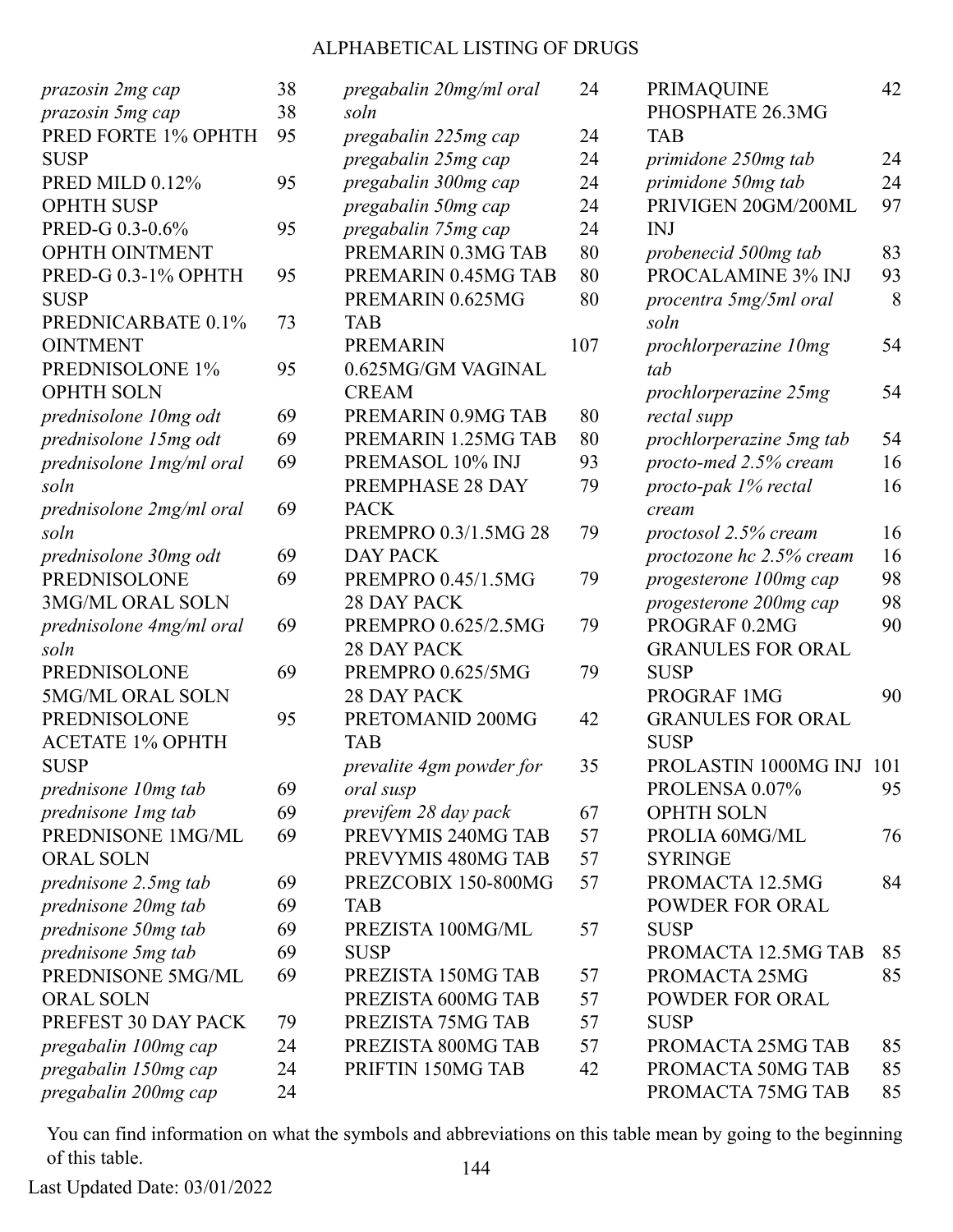| promethazine 1.25mg/ml   | 34  | PULMOZYME 1MG/ML           | 101 | RABAVERT 2.5UNIT/ML         | 106 |
|--------------------------|-----|----------------------------|-----|-----------------------------|-----|
| oral soln                |     | <b>INH SOLN</b>            |     | <b>INJ</b>                  |     |
| promethazine 12.5mg      | 34  | <b>PURIXAN</b>             | 43  | rabeprazole sodium 20mg     | 105 |
| rectal supp              |     | 2000MG/100ML SUSP          |     | dr tab                      |     |
| promethazine 12.5mg tab  | 34  | <b>PYLERA</b>              | 105 | raloxifene 60mg tab         | 77  |
| promethazine 25mg rectal | 34  | 140-125-125MG CAP          |     | ramelteon 8mg tab           | 86  |
| supp                     |     | PYRAZINAMIDE 500MG         | 42  | ramipril 1.25mg cap         | 37  |
| promethazine 25mg tab    | 34  | <b>TAB</b>                 |     | ramipril 10mg cap           | 37  |
| promethazine 50mg tab    | 34  | pyridostigmine bromide     | 42  | ramipril 2.5mg cap          | 37  |
| promethegan 25mg rectal  | 34  | 12mg/ml oral soln          |     | ramipril 5mg cap            | 37  |
| supp                     |     | pyridostigmine bromide     | 42  | ranolazine 1000mg er tab    | 16  |
| PROMETHEGAN 50MG         | 34  | 180mg er tab               |     | ranolazine 500mg er tab     | 16  |
| <b>RECTAL SUPP</b>       |     | pyridostigmine bromide     | 42  | rasagiline 0.5mg tab        | 51  |
| propafenone 150mg tab    | 18  | 60mg tab                   |     | rasagiline 1mg tab          | 51  |
| propafenone 225mg er     | 18  |                            |     | RAVICTI 1.1GM/ML            | 78  |
| cap                      |     | $\mathbf Q$                |     | ORAL SOLN                   |     |
| propafenone 225mg tab    | 18  | <b>QBRELIS 1MG/ML ORAL</b> | 37  | REBIF 22MCG/0.5ML           | 100 |
| propafenone 300mg tab    | 18  | <b>SOLN</b>                |     | <b>AUTO-INJECTOR</b>        |     |
|                          |     | <b>QINLOCK 50MG TAB</b>    | 47  | REBIF 22MCG/0.5ML           | 100 |
| propafenone 325mg er     | 18  | <b>QUADRACEL INJ</b>       | 104 |                             |     |
| cap                      |     | quetiapine 100mg tab       | 53  | <b>SYRINGE</b>              |     |
| propafenone 425mg er     | 18  | quetiapine 150mg er tab    | 53  | REBIF 44MCG/0.5ML           | 100 |
| cap                      |     | quetiapine 200mg er tab    | 53  | <b>AUTO-INJECTOR</b>        |     |
| propranolol 10mg tab     | 59  | quetiapine 200mg tab       | 53  | REBIF 44MCG/0.5ML           | 100 |
| propranolol 120mg er     | 59  | quetiapine 25mg tab        | 53  | <b>SYRINGE</b>              |     |
| cap                      |     | quetiapine 300mg er tab    | 54  | <b>REBIF REBIDOSE PACK</b>  | 100 |
| propranolol 160mg er     | 59  | quetiapine 300mg tab       | 54  | <b>REBIF TITRATION PACK</b> | 100 |
| cap                      |     |                            |     | reclipsen 28 day pack       | 67  |
| propranolol 20mg tab     | 59  | quetiapine 400mg er tab    | 54  | <b>RECOMBIVAX</b>           | 106 |
| propranolol 40mg tab     | 59  | quetiapine 400mg tab       | 54  | 10MCG/ML INJ                |     |
| PROPRANOLOL              | 59  | quetiapine 50mg er tab     | 54  | <b>RECOMBIVAX</b>           | 106 |
| <b>4MG/ML ORAL SOLN</b>  |     | quetiapine 50mg tab        | 54  | 10MCG/ML SYRINGE            |     |
| propranolol 60mg er cap  | 59  | quinapril 10mg tab         | 37  | <b>RECOMBIVAX</b>           | 106 |
| propranolol 60mg tab     | 59  | quinapril 20mg tab         | 37  | 40MCG/ML INJ                |     |
| propranolol 80mg er cap  | 59  | quinapril 40mg tab         | 37  | <b>RECOMBIVAX</b>           | 106 |
|                          | 59  | quinapril 5mg tab          | 37  |                             |     |
| propranolol 80mg tab     |     | quinidine gluconate        | 18  | 5MCG/0.5ML SYRINGE          |     |
| <b>PROPRANOLOL</b>       | 59  | 324mg er tab               |     | RECTIV 0.4% RECTAL          | 16  |
| 8MG/ML ORAL SOLN         |     | <b>QUINIDINE SULFATE</b>   | 18  | <b>OINTMENT</b>             |     |
| propylthiouracil 50mg    | 102 | 200MG TAB                  |     | REGRANEX 0.01% GEL          | 74  |
| tab                      |     | <b>QUINIDINE SULFATE</b>   | 18  | <b>RELENZA 5MG/BLISTER</b>  | 58  |
| PROQUAD INJ              | 106 | 300MG TAB                  |     | <b>INHALER</b>              |     |
| PROSOL 20% INJ           | 93  | quinine sulfate 324mg      | 42  | RELISTOR 12MG/0.6ML         | 81  |
| protriptyline 10mg tab   | 29  |                            |     | <b>INJ</b>                  |     |
| protriptyline 5mg tab    | 29  | cap                        |     | RELISTOR 12MG/0.6ML         | 82  |
|                          |     | $\bf R$                    |     | <b>SYRINGE</b>              |     |

You can find information on what the symbols and abbreviations on this table mean by going to the beginning of this table. 145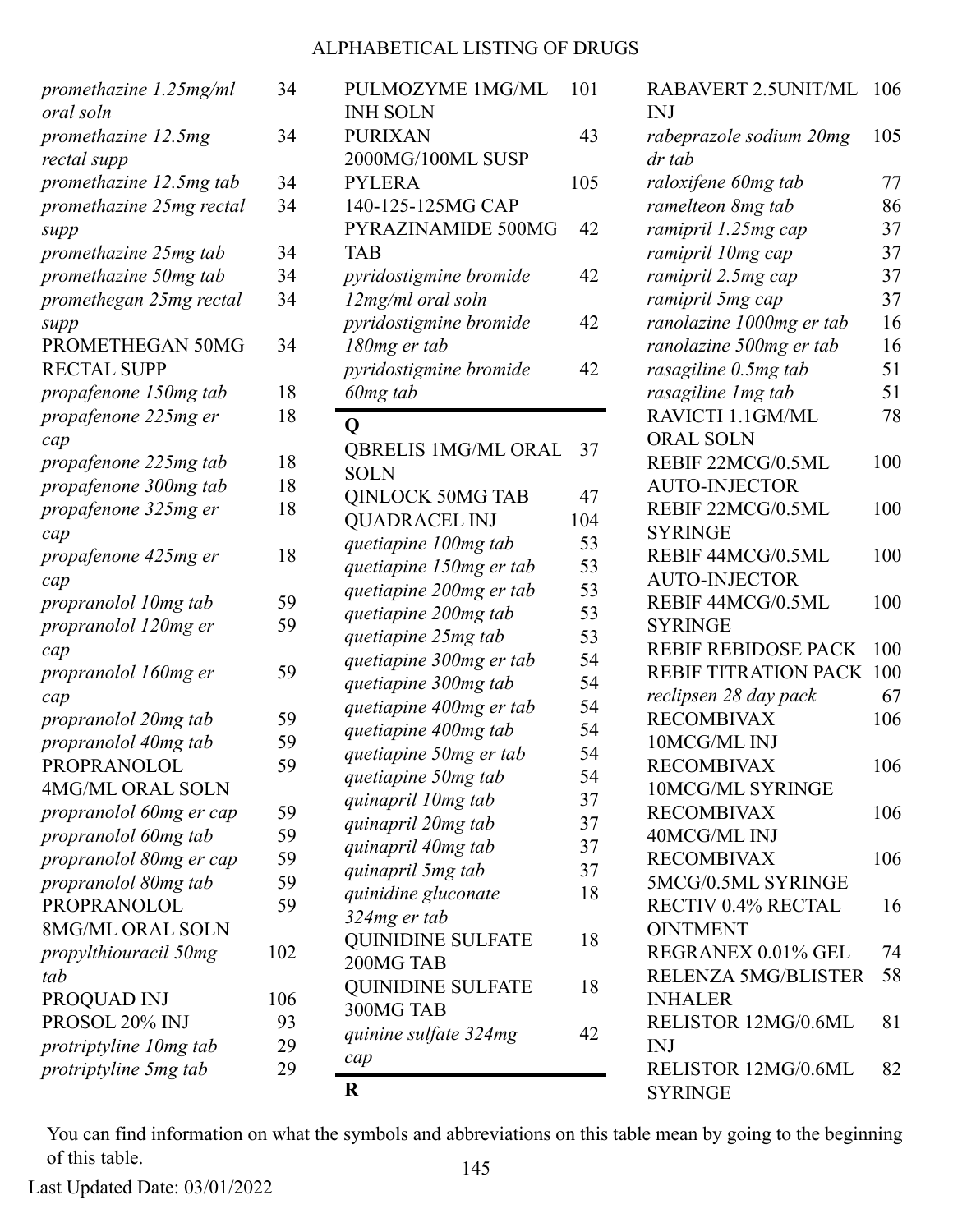| RELISTOR 8MG/0.4ML       | 82 | REYATAZ 50MG ORAL        | 57 | risperidone 3mg odt      | 52  |
|--------------------------|----|--------------------------|----|--------------------------|-----|
| <b>SYRINGE</b>           |    | <b>POWDER</b>            |    | risperidone 3mg tab      | 52  |
| repaglinide 0.5mg tab    | 31 | <b>REYVOW 100MG TAB</b>  | 87 | risperidone 4mg odt      | 52  |
| repaglinide 1 mg tab     | 31 | <b>REYVOW 50MG TAB</b>   | 87 | risperidone 4mg tab      | 52  |
| repaglinide 2mg tab      | 31 | RHOPRESSA 0.02%          | 94 | ritonavir 100mg tab      | 57  |
| REPATHA 140MG/ML         | 36 | <b>OPHTH SOLN</b>        |    | rivastigmine 0.192mg/hr  | 99  |
| <b>AUTO-INJECTOR</b>     |    | ribavirin 200mg cap      | 58 | patch                    |     |
| REPATHA 140MG/ML         | 36 | ribavirin 200mg tab      | 58 | rivastigmine 0.396mg/hr  | 99  |
| <b>SYRINGE</b>           |    | RIDAURA 3MG CAP          | 11 | patch                    |     |
| REPATHA 420MG/3.5ML      | 36 | rifabutin 150mg cap      | 42 | rivastigmine 0.554mg/hr  | 99  |
| <b>CARTRIDGE</b>         |    | rifampin 150mg cap       | 42 | patch                    |     |
| RESTASIS 0.05% OPHTH     | 94 | rifampin 300mg cap       | 42 | rivastigmine 1.5mg cap   | 99  |
| SUSP (MULTI-USE VIAL)    |    | rifampin 600mg inj       | 42 | rivastigmine 3mg cap     | 99  |
| RESTASIS 0.05% OPHTH     | 94 | riluzole 50mg tab        | 92 | rivastigmine 4.5mg cap   | 99  |
| <b>SUSP (SINGLE USE</b>  |    | RIMANTADINE 100MG        | 58 | rivastigmine 6mg cap     | 99  |
| VIAL)                    |    | <b>TAB</b>               |    | rivelsa 91 day pack      | 67  |
| <b>RETACRIT</b>          | 85 | RINVOQ 15MG ER TAB       | 10 | rizatriptan 10mg odt     | 87  |
| 10000UNIT/ML INJ         |    | risedronate sodium       | 76 | rizatriptan 10mg tab     | 87  |
| <b>RETACRIT</b>          | 85 | $150mg$ tab              |    | rizatriptan 5mg odt      | 87  |
| 20000UNIT/2ML INJ        |    | risedronate sodium 30mg  | 76 | rizatriptan 5mg tab      | 87  |
| <b>RETACRIT</b>          | 85 | tab                      |    | <b>ROCKLATAN</b>         | 94  |
| 20000UNIT/ML INJ         |    | risedronate sodium 35mg  | 76 | 0.05-0.2MG/ML OPHTH      |     |
| RETACRIT 2000UNIT/ML     | 85 | $(12)$ pack              |    | <b>SOLN</b>              |     |
| <b>INJ</b>               |    | risedronate sodium 35mg  | 76 | ropinirole 0.25mg tab    | 50  |
| RETACRIT 3000UNIT/ML     | 85 | $(4)$ pack               |    | ropinirole 0.5mg tab     | 50  |
| <b>INJ</b>               |    | risedronate sodium 35mg  | 76 | ropinirole 12mg er tab   | 50  |
| <b>RETACRIT</b>          | 85 | tab                      |    | ropinirole 1mg tab       | 50  |
| 40000UNIT/ML INJ         |    | risedronate sodium 5mg   | 76 | ropinirole 2mg er tab    | 50  |
| RETACRIT 4000UNIT/ML     | 85 | tab                      |    | ropinirole 2mg tab       | 51  |
| <b>INJ</b>               |    | RISPERDAL 12.5MG INJ     | 52 | ropinirole 3mg tab       | 51  |
| RETEVMO 40MG CAP         | 47 | RISPERDAL 25MG INJ       | 52 | ropinirole 4mg er tab    | 51  |
| RETEVMO 80MG CAP         | 47 | RISPERDAL 37.5MG INJ     | 52 | ropinirole 4mg tab       | 51  |
| <b>REVLIMID 10MG CAP</b> | 90 | RISPERDAL 50MG INJ       | 52 | ropinirole 5mg tab       | 51  |
| <b>REVLIMID 15MG CAP</b> | 90 | RISPERIDONE 0.25MG       | 52 | ropinirole 6mg er tab    | 51  |
| REVLIMID 2.5MG CAP       | 90 | ODT                      |    | ropinirole 8mg er tab    | 51  |
| REVLIMID 20MG CAP        | 90 | risperidone 0.25mg tab   | 52 | rosuvastatin calcium     | 35  |
| <b>REVLIMID 25MG CAP</b> | 90 | risperidone 0.5mg odt    | 52 | $10mg$ tab               |     |
| <b>REVLIMID 5MG CAP</b>  | 90 | risperidone 0.5mg tab    | 52 | rosuvastatin calcium     | 35  |
| REXULTI 0.25MG TAB       | 55 | risperidone 1 mg odt     | 52 | $20mg$ tab               |     |
| <b>REXULTI 0.5MG TAB</b> | 55 | risperidone 1mg tab      | 52 | rosuvastatin calcium     | 35  |
| <b>REXULTI 1MG TAB</b>   | 55 | risperidone 1 mg/ml oral | 52 | $40mg$ tab               |     |
| <b>REXULTI 2MG TAB</b>   | 55 | soln                     |    | rosuvastatin calcium 5mg | 35  |
| <b>REXULTI 3MG TAB</b>   | 55 | risperidone 2mg odt      | 52 | tab                      |     |
| <b>REXULTI 4MG TAB</b>   | 55 | risperidone 2mg tab      | 52 | <b>ROTARIX SUSP</b>      | 106 |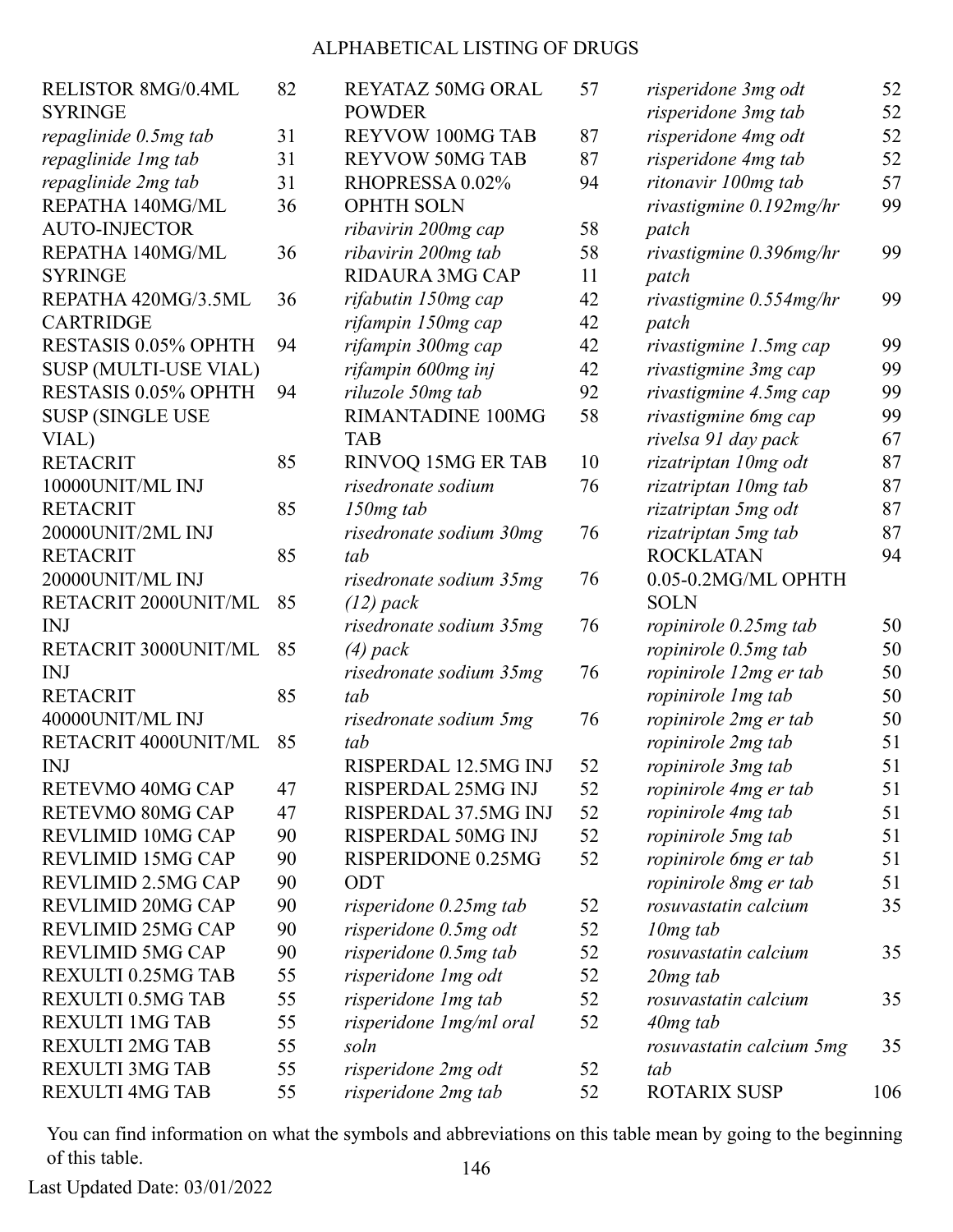| <b>ROTATEQ SUSP</b>       | 106 |
|---------------------------|-----|
| roweepra 500mg tab        | 24  |
| <b>ROZLYTREK 100MG</b>    | 47  |
| CAP                       |     |
| <b>ROZLYTREK 200MG</b>    | 47  |
| CAP                       |     |
| <b>RUBRACA 200MG TAB</b>  | 47  |
| <b>RUBRACA 250MG TAB</b>  | 47  |
| <b>RUBRACA 300MG TAB</b>  | 47  |
| RUCONEST 2100UNIT         | 83  |
| <b>INJ</b>                |     |
| rufinamide 200mg tab      | 24  |
| rufinamide 400mg tab      | 24  |
| rufinamide 40mg/ml susp   | 24  |
| <b>RUKOBIA 600MG ER</b>   | 57  |
| <b>TAB</b>                |     |
| <b>RUZURGI 10MG TAB</b>   | 42  |
| <b>RYBELSUS 14MG TAB</b>  | 30  |
| <b>RYBELSUS 3MG TAB</b>   | 30  |
| <b>RYBELSUS 7MG TAB</b>   | 30  |
| <b>RYDAPT 25MG CAP</b>    | 47  |
| S                         |     |
| sajazir 30mg/3ml syringe  | 83  |
| salmon calcitonin         | 76  |
| 200unit/act nasal spray   |     |
| SANCUSO 3.1MG/24HR        | 33  |
| <b>PATCH</b>              |     |
| <b>SANDIMMUNE</b>         | 90  |
| 100MG/ML ORAL SOLN        |     |
| SANTYL 250UNIT/GM         | 74  |
| <b>OINTMENT</b>           |     |
| sapropterin 100mg         | 78  |
| powder for oral soln      |     |
| sapropterin 100mg tab     | 78  |
| sapropterin 500mg         | 78  |
| powder for oral soln      |     |
| <b>SAVELLA 100MG TAB</b>  | 99  |
| <b>SAVELLA 12.5MG TAB</b> | 99  |
| <b>SAVELLA 25MG TAB</b>   | 99  |
| <b>SAVELLA 4-WEEK</b>     | 99  |
| <b>TITRATION PACK</b>     |     |
| <b>SAVELLA 50MG TAB</b>   | 99  |
| <b>SCEMBLIX 20MG TAB</b>  | 47  |
| <b>SCEMBLIX 40MG TAB</b>  | 47  |

| scopolamine 0.0139mg/hr                   | 33  |
|-------------------------------------------|-----|
| patch                                     |     |
| <b>SECUADO 3.8MG/24HR</b><br><b>PATCH</b> | 54  |
| <b>SECUADO 5.7MG/24HR</b>                 | 54  |
| <b>PATCH</b>                              |     |
| SECUADO 7.6MG/24HR                        | 54  |
| <b>PATCH</b>                              |     |
| selegiline 5mg cap                        | 51  |
| <b>SELEGILINE 5MG TAB</b>                 | 51  |
| selenium sulfide 2.5%                     | 72  |
| shampoo                                   |     |
| <b>SELZENTRY 150MG TAB</b>                | 57  |
| <b>SELZENTRY 20MG/ML</b>                  | 57  |
| <b>ORAL SOLN</b>                          |     |
| <b>SELZENTRY 25MG TAB</b>                 | 57  |
| <b>SELZENTRY 300MG TAB</b>                | 57  |
| <b>SELZENTRY 75MG TAB</b>                 | 57  |
| <b>SEREVENT</b>                           | 20  |
| <b>50MCG/DOSE INHALER</b>                 |     |
| sertraline 100mg tab                      | 27  |
| sertraline 20mg/ml oral                   | 27  |
| soln                                      |     |
| sertraline 25mg tab                       | 27  |
| sertraline 50mg tab                       | 27  |
| setlakin 91 day pack                      | 68  |
| <b>SEVELAMER 400MG</b>                    | 82  |
| <b>TAB</b>                                |     |
| sevelamer 800mg tab                       | 82  |
| sevelamer carbonate                       | 82  |
| 2400mg powder for oral                    |     |
| susp                                      |     |
| sevelamer carbonate                       | 82  |
| 800mg powder for oral                     |     |
| susp                                      |     |
| sevelamer carbonate                       | 82  |
| 800mg tab                                 |     |
| sharobel 28 day 0.35mg                    | 69  |
| pack                                      |     |
| <b>SHINGRIX</b>                           | 106 |
| 50MCG/0.5ML INJ                           |     |
| SIGNIFOR 0.3MG/ML INJ                     | 78  |
| SIGNIFOR 0.6MG/ML INJ                     | 78  |
| SIGNIFOR 0.9MG/ML INJ                     | 78  |

| sildenafil 20mg tab            | 63 |
|--------------------------------|----|
| silodosin 4mg cap              | 82 |
| silodosin 8mg cap              | 82 |
| silver sulfadiazine 1%         | 72 |
| cream                          |    |
| SIMBRINZA 0.2-1%               | 93 |
| <b>OPHTH SUSP</b>              |    |
| <b>SIMPONI 100MG/ML</b>        | 11 |
| <b>AUTO-INJECTOR</b>           |    |
| SIMPONI 100MG/ML               | 11 |
| <b>SYRINGE</b>                 |    |
| SIMPONI 50MG/0.5ML             | 11 |
| <b>AUTO-INJECTOR</b>           |    |
| SIMPONI 50MG/0.5ML             | 11 |
| <b>SYRINGE</b>                 |    |
| simvastatin 10mg tab           | 35 |
| simvastatin 20mg tab           | 35 |
| simvastatin 40mg tab           | 36 |
| simvastatin 5mg tab            | 36 |
| simvastatin 80mg tab           | 36 |
| sirolimus 0.5mg tab            | 91 |
| sirolimus 1 mg tab             | 91 |
| sirolimus 1 mg/ml oral         | 91 |
| soln                           |    |
| sirolimus 2mg tab              | 91 |
| <b>SIRTURO 100MG TAB</b>       | 42 |
| <b>SIRTURO 20MG TAB</b>        | 42 |
| <b>SIVEXTRO 200MG INJ</b>      | 41 |
| <b>SIVEXTRO 200MG TAB</b>      | 41 |
| <b>SKYRIZI 150MG DOSE</b>      | 72 |
| PACK 75MG/0.83ML               |    |
| <b>SKYRIZI 150MG/ML</b>        | 72 |
| <b>AUTO-INJECTOR</b>           |    |
| SKYRIZI 150MG/ML               | 72 |
| <b>SYRINGE</b>                 |    |
| <b>SLYND 4MG PACK</b>          | 69 |
| sodium chloride 0.9%           | 82 |
| <i>irrigation soln</i>         |    |
| sodium chloride 30mg/ml        | 89 |
| inj                            |    |
| sodium chloride 4.5mg/ml       | 89 |
|                                |    |
| inj<br>sodium chloride 50mg/ml | 89 |
|                                |    |
| inj                            |    |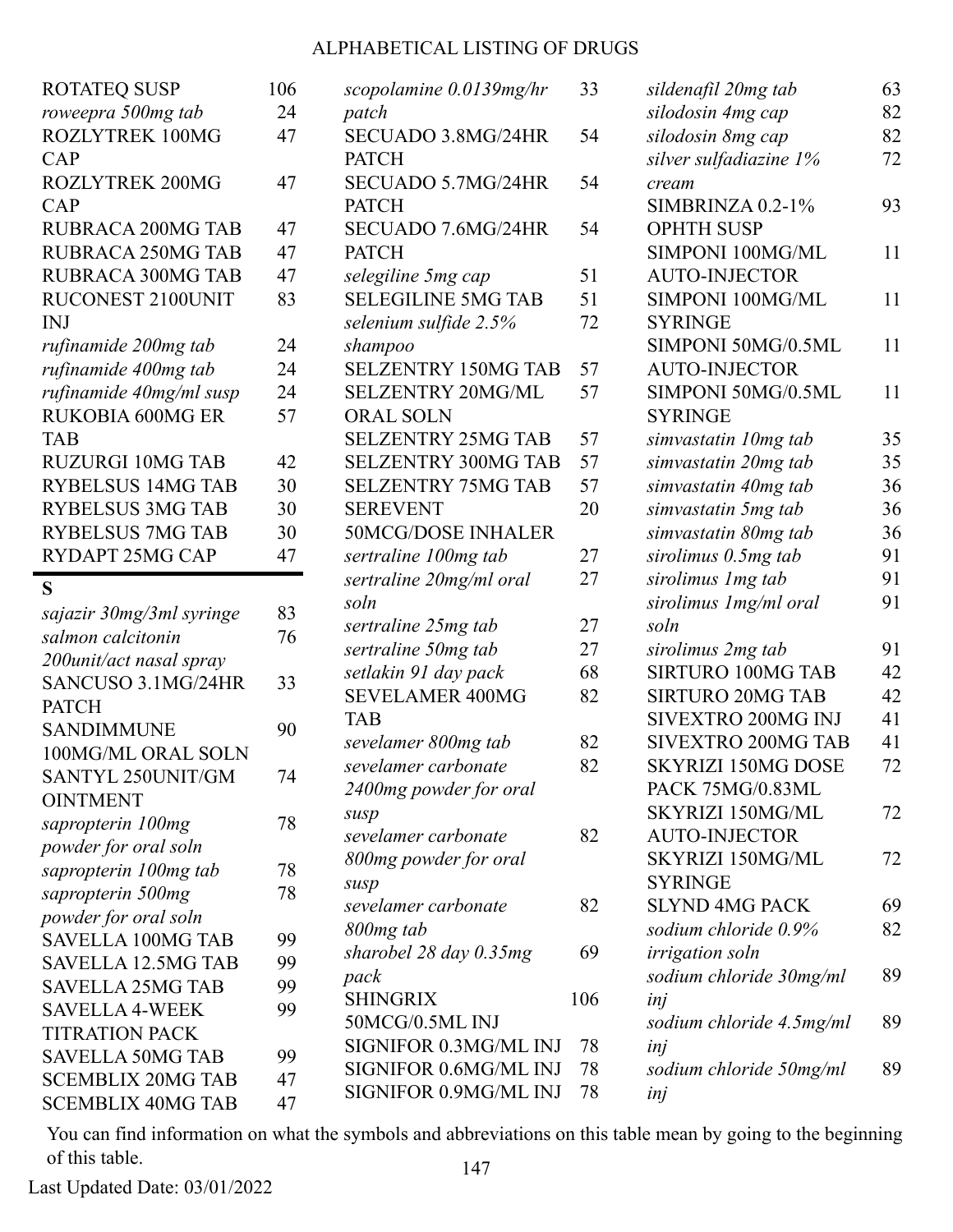| sodium chloride 9mg/ml                       | 89  | <b>SPRITAM 250MG TAB</b>                  | 24  | sucralfate 100mg/ml susp           | 104 |
|----------------------------------------------|-----|-------------------------------------------|-----|------------------------------------|-----|
| inj                                          |     | <b>FOR ORAL SUSP</b>                      |     | sulfacetamide sodium<br>10% lotion | 70  |
| sodium phenylbutyrate<br>3gm/tsp oral powder | 78  | SPRITAM 500MG TAB<br><b>FOR ORAL SUSP</b> | 24  | <b>SULFACETAMIDE</b>               | 94  |
| sodium polystyrene                           | 91  | <b>SPRITAM 750MG TAB</b>                  | 24  | SODIUM 10% OPHTH                   |     |
| sulfonate 15000mg                            |     | <b>FOR ORAL SUSP</b>                      |     | <b>OINTMENT</b>                    |     |
| powder for oral susp                         |     | SPRYCEL 100MG TAB                         | 47  | sulfacetamide sodium               | 94  |
| <b>SOFOSBUVIR</b>                            | 58  | <b>SPRYCEL 140MG TAB</b>                  | 47  | 10% ophth soln                     |     |
| 400MG/VELPATASVIR                            |     | <b>SPRYCEL 20MG TAB</b>                   | 47  | <b>SULFACETAMIDE/PRED</b>          | 95  |
| 100MG TAB                                    |     | <b>SPRYCEL 50MG TAB</b>                   | 48  | <b>NISOLONE 10-0.25%</b>           |     |
| solifenacin succinate                        | 105 | <b>SPRYCEL 70MG TAB</b>                   | 48  | <b>OPHTH SOLN</b>                  |     |
| $10mg$ tab                                   |     | <b>SPRYCEL 80MG TAB</b>                   | 48  | <b>SULFADIAZINE 500MG</b>          | 101 |
| solifenacin succinate 5mg                    | 105 | SPS 15GM/60ML SUSP                        | 91  | <b>TAB</b>                         |     |
| tab                                          |     | sronyx 28 day pack                        | 68  | sulfamethoxazole                   | 40  |
| <b>SOLIQUA PEN INJ</b>                       | 29  | ssd 1% cream                              | 72  | 400mg/trimethoprim                 |     |
| <b>SOLOSEC 2GM</b>                           | 10  | <b>STALEVO</b>                            | 51  | 80mg tab                           |     |
| <b>GRANULES</b>                              |     | 12.5-200-50MG TAB                         |     | sulfamethoxazole                   | 40  |
| SOLTAMOX 10MG/5ML                            | 44  | <b>STALEVO</b>                            | 51  | 800mg/trimethoprim                 |     |
| <b>ORAL SOLN</b>                             |     | 18.75-200-75MG TAB                        |     | $160mg$ tab                        |     |
| SOMAVERT 10MG INJ                            | 77  | <b>STALEVO</b>                            | 51  | sulfamethoxazole/trimeth           | 40  |
| SOMAVERT 15MG INJ                            | 77  | 25-200-100MG TAB                          |     | oprim 200-40mg/5ml susp            |     |
| <b>SOMAVERT 20MG INJ</b>                     | 77  | <b>STALEVO</b>                            | 51  | <b>SULFAMYLON</b>                  | 72  |
| SOMAVERT 25MG INJ                            | 77  | 31.25-200-125MG TAB                       |     | 85MG/GM CREAM                      |     |
| <b>SOMAVERT 30MG INJ</b>                     | 77  | <b>STALEVO</b>                            | 51  | sulfasalazine 500mg dr             | 81  |
| sorine 120mg tab                             | 59  | 37.5-200-150MG TAB                        |     | tab                                |     |
| sorine 160mg tab                             | 59  | <b>STALEVO</b>                            | 51  | sulfasalazine 500mg tab            | 81  |
| sorine 240mg tab                             | 59  | 50-200-200MG TAB                          |     | sulindac 150mg tab                 | 12  |
| sorine 80mg tab                              | 60  | STELARA 45MG/0.5ML                        | 72  | sulindac 200mg tab                 | 12  |
| sotalol 120mg tab                            | 60  | <b>INJ</b>                                |     | sumatriptan 100mg tab              | 88  |
| sotalol 160mg tab                            | 60  | STELARA 45MG/0.5ML                        | 72  | sumatriptan 12mg/ml                | 88  |
| sotalol 240mg tab                            | 60  | <b>SYRINGE</b>                            |     | auto-injector                      |     |
| sotalol 80mg tab                             | 60  | STELARA 90MG/ML                           | 72  | sumatriptan 12mg/ml                | 88  |
| sotalol af 120mg tab                         | 60  | <b>SYRINGE</b>                            |     | cartridge                          |     |
| sotalol af 160mg tab                         | 60  | <b>STIOLTO</b>                            | 20  | sumatriptan 12mg/ml inj            | 88  |
| sotalol af 80mg tab                          | 60  | 2.5-2.5MCG/ACT INH                        |     | sumatriptan 20mg/act               | 88  |
| SPIRIVA RESPIMAT                             | 19  | STIVARGA 40MG TAB                         | 48  | nasal spray                        |     |
| 1.25MCG/ACT INH                              |     | <b>STREPTOMYCIN</b>                       | 10  | sumatriptan 25mg tab               | 88  |
| spironolactone 100mg tab                     | 76  | 1000MG INJ                                |     | sumatriptan 50mg tab               | 88  |
| spironolactone 25mg tab                      | 76  | <b>STRIBILD</b>                           | 57  | sumatriptan 5mg/act                | 88  |
| spironolactone 50mg tab                      | 76  | 150-150-200-300MG                         |     | nasal spray                        |     |
| sprintec 28 day pack                         | 68  | TAB                                       |     | sumatriptan 8mg/ml                 | 88  |
| SPRITAM 1000MG TAB                           | 24  | <b>SUCRAID 8500UNIT/ML</b>                | 75  | auto-injector                      |     |
| FOR ORAL SUSP                                |     | <b>ORAL SOLN</b>                          |     | sumatriptan 8mg/ml                 | 88  |
|                                              |     | sucralfate 1000mg tab                     | 104 | cartridge                          |     |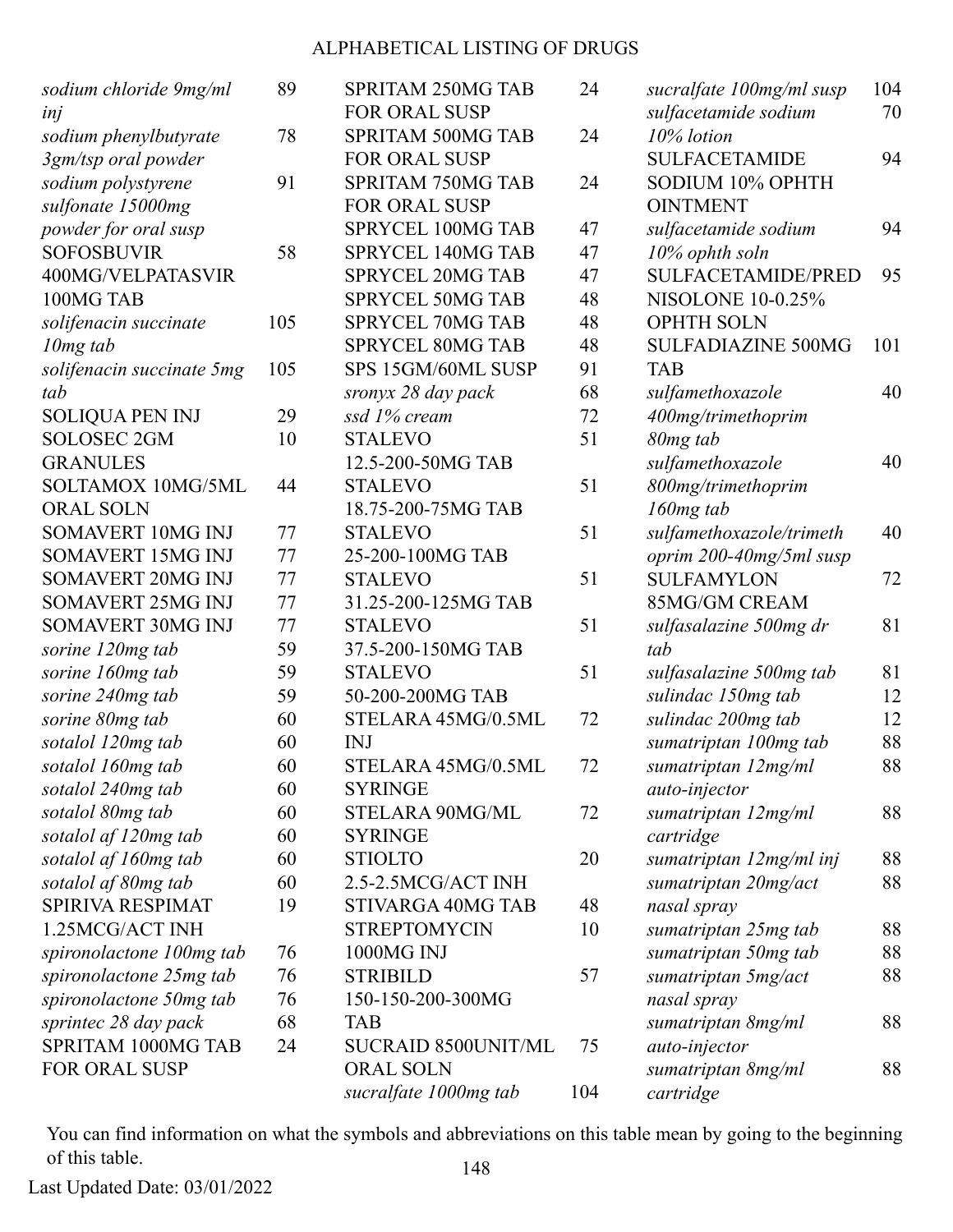|                                            |          | SYNJARDY 25-1000MG        |     |
|--------------------------------------------|----------|---------------------------|-----|
| sunitinib 12.5mg cap<br>sunitinib 25mg cap | 48<br>48 | <b>ER TAB</b>             | 29  |
| sunitinib 37.5mg cap                       | 48       | SYNJARDY 5-1000MG         | 29  |
| sunitinib 50mg cap                         | 48       | <b>ER TAB</b>             |     |
| <b>SUNOSI 150MG TAB</b>                    | 8        | SYNJARDY 5-1000MG         | 29  |
| <b>SUNOSI 75MG TAB</b>                     | 8        | <b>TAB</b>                |     |
| <b>SUPRAX 100MG CHEW</b>                   | 65       | SYNJARDY 5-500MG          | 29  |
| <b>TAB</b>                                 |          | <b>TAB</b>                |     |
|                                            |          |                           |     |
| <b>SUPRAX 200MG CHEW</b>                   | 65       | <b>SYNRIBO 3.5MG INJ</b>  | 49  |
| <b>TAB</b>                                 |          | <b>SYNTHROID 100MCG</b>   | 103 |
| SUPRAX 500MG/5ML                           | 65       | <b>TAB</b>                |     |
| <b>SUSP</b>                                |          | SYNTHROID 112MCG          | 103 |
| syeda 28 day pack                          | 68       | <b>TAB</b>                |     |
| <b>SYMBICORT</b>                           | 20       | <b>SYNTHROID 125MCG</b>   | 103 |
| 160-4.5MCG INHALER                         |          | <b>TAB</b>                |     |
| SYMBICORT 80-4.5MCG                        | 20       | <b>SYNTHROID 137MCG</b>   | 103 |
| <b>INHALER</b>                             |          | <b>TAB</b>                |     |
| <b>SYMDEKO</b>                             | 101      | <b>SYNTHROID 150MCG</b>   | 103 |
| 50-75MG/75MG PACK                          |          | <b>TAB</b>                |     |
| SYMDEKO TAB 4-WEEK 101                     |          | <b>SYNTHROID 175MCG</b>   | 103 |
| <b>PACK</b>                                |          | <b>TAB</b>                |     |
| SYMJEPI 0.15MG/0.3ML                       | 107      | <b>SYNTHROID 200MCG</b>   | 103 |
| <b>SYRINGE</b>                             |          | <b>TAB</b>                |     |
| SYMJEPI 0.3MG/0.3ML                        | 107      | <b>SYNTHROID 25MCG</b>    | 103 |
| <b>SYRINGE</b>                             |          | <b>TAB</b>                |     |
| SYMPAZAN 10MG ORAL                         | 23       | <b>SYNTHROID 300MCG</b>   | 103 |
| <b>FILM</b>                                |          | <b>TAB</b>                |     |
| <b>SYMPAZAN 20MG ORAL</b>                  | 23       | <b>SYNTHROID 50MCG</b>    | 103 |
| <b>FILM</b>                                |          | <b>TAB</b>                |     |
| SYMPAZAN 5MG ORAL                          | 23       | SYNTHROID 75MCG           | 103 |
| <b>FILM</b>                                |          | <b>TAB</b>                |     |
| <b>SYMPROIC 0.2MG TAB</b>                  | 82       | <b>SYNTHROID 88MCG</b>    | 103 |
| <b>SYMTUZA</b>                             | 57       | <b>TAB</b>                |     |
| 150-800-200-10MG TAB                       |          | T                         |     |
| <b>SYNAREL 2MG/ML</b>                      | 77       | <b>TABLOID 40MG TAB</b>   | 43  |
| <b>NASAL INHALER</b>                       |          | <b>TABRECTA 150MG TAB</b> | 48  |
| SYNJARDY 10-1000MG                         | 29       | <b>TABRECTA 200MG TAB</b> | 48  |
| <b>ERTAB</b>                               |          |                           |     |
| <b>SYNJARDY</b>                            | 29       | tacrolimus $0.03\%$       | 74  |
| 12.5-1000MG ER TAB                         |          | ointment                  |     |
| <b>SYNJARDY</b>                            | 29       | tacrolimus 0.1% ointment  | 74  |
| 12.5-1000MG TAB                            |          | tacrolimus 0.5mg cap      | 91  |
| SYNJARDY 12.5-500MG                        | 29       | tacrolimus 1 mg cap       | 91  |
| <b>TAB</b>                                 |          | tacrolimus 5mg cap        | 91  |
|                                            |          | tadalafil 20mg tab        | 63  |

| <b>TAFINLAR 50MG CAP</b>   | 48       |
|----------------------------|----------|
| TAFINLAR 75MG CAP          | 48       |
| <b>TAGRISSO 40MG TAB</b>   | 43       |
| <b>TAGRISSO 80MG TAB</b>   | 44       |
| TAKHZYRO 300MG/2ML         | 83       |
| INJ                        |          |
| TALTZ 80MG/ML              | 72       |
| <b>AUTO-INJECTOR</b>       |          |
| TALTZ 80MG/ML              | 72       |
| <b>SYRINGE</b>             |          |
| TALZENNA 0.25MG CAP        | 48       |
| <b>TALZENNA 1MG CAP</b>    | 48       |
| tamoxifen 10mg tab         | 44       |
| tamoxifen 20mg tab         | 44       |
| tamsulosin 0.4mg cap       | 82       |
| <b>TARGRETIN 1% GEL</b>    | 72       |
| tarina 24 fe 1/20 28 day   | 68       |
| pack                       |          |
| tarina fe 1/20 28 day      | 68       |
| pack                       |          |
| <b>TASIGNA 150MG CAP</b>   | 48       |
| <b>TASIGNA 200MG CAP</b>   | 48       |
| <b>TASIGNA 50MG CAP</b>    | 48       |
| <b>TAVALISSE 100MG TAB</b> | 83       |
| <b>TAVALISSE 150MG TAB</b> | 83       |
| taysofy 28 day pack        | 68       |
| tazarotene 0.1% cream      | 72       |
| tazicef 1gm inj            | 65       |
| tazicef 2gm inj            | 65       |
| tazicef 6gm inj            | 65       |
| TAZORAC 0.05% CREAM        | 72       |
| taztia 120mg er cap        | 61       |
| taztia 180mg er cap        | 61       |
| taztia 240mg er cap        | 61       |
| taztia 300mg er cap        | 61       |
| taztia 360mg er cap        | 61       |
| <b>TAZVERIK 200MG TAB</b>  | 48       |
| TDVAX 4-4UNIT/ML INJ       | 104      |
| TEFLARO 400MG INJ          |          |
|                            | 65<br>65 |
| TEFLARO 600MG INJ          |          |
| TEGSEDI 284MG/1.5ML        | 101      |
| <b>SYRINGE</b>             |          |
| <b>TEKTURNA HCT</b>        | 40       |
| 150-12.5MG TAB             |          |

You can find information on what the symbols and abbreviations on this table mean by going to the beginning of this table. 149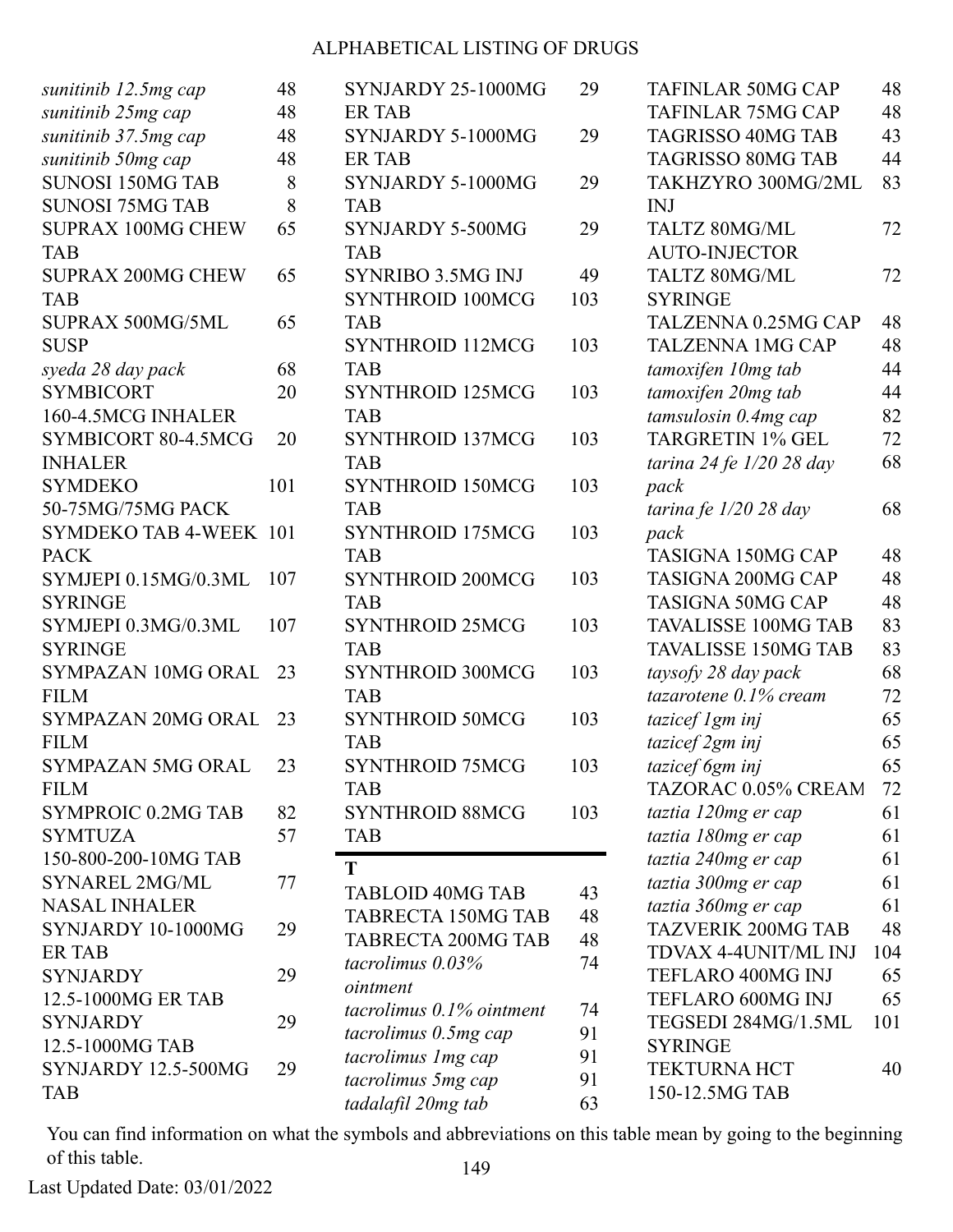| <b>TEKTURNA HCT</b>       | 40  | testostero    |
|---------------------------|-----|---------------|
| 150-25MG TAB              |     | (20.25)       |
| <b>TEKTURNA HCT</b>       | 40  | testostero    |
| 300-12.5MG TAB            |     | topical se    |
| <b>TEKTURNA HCT</b>       | 40  | testostero    |
| 300-25MG TAB              |     | $100$ mg/m    |
| telmisartan 20mg tab      | 37  | testostero    |
| telmisartan 40mg tab      | 37  | $200$ mg/m    |
| telmisartan 80mg tab      | 37  | testostero    |
| temazepam 15mg cap        | 85  | $200$ mg/m    |
| temazepam 30mg cap        | 85  | <b>TESTOS</b> |
| TEMIXYS 300-300MG         | 57  | <b>ENANT</b>  |
| TAB                       |     | <b>INJ</b>    |
| TENIVAC 4-10UNIT/ML       | 104 | tetrabenc     |
| <b>SYRINGE</b>            |     | tetrabend     |
| tenofovir disoproxil      | 57  | tetracycl     |
| fumarate 300mg tab        |     | tetracycl     |
| TEPMETKO 225MG TAB        | 48  | <b>THALO</b>  |
| terazosin 10mg cap        | 38  | <b>THALO</b>  |
| terazosin 1 mg cap        | 38  | <b>THALO</b>  |
| terazosin 2mg cap         | 38  | <b>THALO</b>  |
| terazosin 5mg cap         | 38  | THEO-2        |
| terbinafine 250mg tab     | 33  | CAP           |
| terbutaline sulfate 2.5mg | 20  | THEO-2        |
| tab                       |     | CAP           |
| terbutaline sulfate 5mg   | 20  | THEO-2        |
| tab                       |     | CAP           |
| terconazole 0.4% vaginal  | 107 | THEO-2        |
| cream                     |     | CAP           |
| terconazole 0.8% vaginal  | 107 | <b>THEOPI</b> |
| cream                     |     | ER TAB        |
| terconazole 80mg vaginal  | 107 | theophyl      |
| insert                    |     | tab           |
| testosterone 1%           | 16  | <b>THEOPI</b> |
| $(12.5mg/act)$ gel pump   |     | ER TAB        |
| testosterone 1% (25mg)    | 16  | theophyl      |
| gel packet                |     | oral soln     |
| testosterone 1% (50mg)    | 16  | theophyl      |
| gel packet                |     | tab           |
| testosterone 1.62%        | 16  | <b>THIOLA</b> |
| $(1.25gm)$ gel packet     |     | <b>THIOLA</b> |
| testosterone 1.62%        | 16  | thioridaz     |
| (2.5gm) gel packet        |     | thioridaz     |
|                           |     |               |

| testosterone 1.62%        | 16  | thior       |
|---------------------------|-----|-------------|
| (20.25mg/act) gel pump    |     | thiot       |
| testosterone 30mg/act     | 16  | thiot       |
| topical soln              |     | thiot       |
| testosterone cypionate    | 16  | thiot       |
| 100mg/ml inj              |     | tiady       |
| testosterone cypionate    | 16  | tiady       |
| 200mg/ml (1ml) inj        |     | tiady       |
| testosterone cypionate    | 16  | tiady       |
| 200mg/ml inj              |     | tiady       |
| <b>TESTOSTERONE</b>       | 16  | tiady       |
| <b>ENANTHATE 200MG/ML</b> |     | tiago       |
| INJ                       |     | tiago       |
| tetrabenazine 12.5mg tab  | 99  | tiago       |
| tetrabenazine 25mg tab    | 99  | tiago       |
| tetracycline 250mg cap    | 102 | <b>TIBS</b> |
| tetracycline 500mg cap    | 102 | <b>TIC</b>  |
| THALOMID 100MG CAP        | 90  | SYR         |
| THALOMID 150MG CAP        | 90  | <b>TIGI</b> |
| THALOMID 200MG CAP        | 90  | tilia       |
| THALOMID 50MG CAP         | 90  | timo        |
| THEO-24 100MG ER          | 20  | timo        |
| CAP                       |     | timo        |
| <b>THEO-24 200MG ER</b>   | 20  | soln        |
| CAP                       |     | timo.       |
| <b>THEO-24 300MG ER</b>   | 21  | timo        |
| CAP                       |     | timo.       |
| <b>THEO-24 400MG ER</b>   | 21  | (pres       |
| CAP                       |     | timo        |
| THEOPHYLLINE 300MG        | 21  | timo        |
| ER TAB                    |     | timo        |
| theophylline 400mg er     | 21  | TIM         |
| tab                       |     | SOL         |
| <b>THEOPHYLLINE 450MG</b> | 21  | (PRI        |
| ER TAB                    |     | tinid       |
| theophylline 5.33mg/ml    | 21  | tinid       |
| oral soln                 |     | tiopr       |
| theophylline 600mg er     | 21  | TIVI        |
| tab                       |     | <b>TIVI</b> |
| THIOLA 100MG DR TAB       | 83  | <b>TIVI</b> |
| THIOLA 300MG DR TAB       | 83  | <b>TIVI</b> |
| thioridazine 100mg tab    | 54  | ORA         |
| thioridazine 10mg tab     | 54  | tizan       |
| thioridazine 25mg tab     | 54  | tizan       |
|                           |     |             |

| thioridazine 50mg tab      | 54  |
|----------------------------|-----|
| thiothixene 10mg cap       | 55  |
| thiothixene 1 mg cap       | 55  |
| thiothixene 2mg cap        | 55  |
| thiothixene 5mg cap        | 55  |
| tiadylt 120mg er cap       | 61  |
| tiadylt 180mg er cap       | 61  |
| tiadylt 240mg er cap       | 61  |
| tiadylt 300mg er cap       | 61  |
| tiadylt 360mg er cap       | 61  |
| tiadylt 420mg er cap       | 61  |
| tiagabine 12mg tab         | 25  |
| tiagabine 16mg tab         | 25  |
| tiagabine 2mg tab          | 25  |
| tiagabine 4mg tab          | 25  |
| TIBSOVO 250MG TAB          | 48  |
| TICOVAC 2.4MCG/0.5ML       | 106 |
| <b>SYRINGE</b>             |     |
| TIGECYCLINE 50MG INJ       | 101 |
| tilia fe pack              | 68  |
| timolol 0.25% ophth gel    | 93  |
| timolol 0.25% ophth soln   | 93  |
| timolol 0.5% 24hr ophth    | 93  |
| soln                       |     |
| timolol 0.5% ophth gel     | 93  |
| timolol 0.5% ophth soln    | 93  |
| timolol 0.5% ophth soln    | 93  |
| (preservative-free)        |     |
| timolol 10mg tab           | 60  |
| timolol 20mg tab           | 60  |
| timolol 5mg tab            | 60  |
| TIMOPTIC 0.25% OPHTH       | 93  |
| <b>SOLN</b>                |     |
| (PRESERVATIVE-FREE)        |     |
| tinidazole 250mg tab       | 40  |
| tinidazole 500mg tab       | 40  |
| tiopronin 100mg tab        | 83  |
| <b>TIVICAY 10MG TAB</b>    | 57  |
| <b>TIVICAY 25MG TAB</b>    | 57  |
| <b>TIVICAY 50MG TAB</b>    | 57  |
| <b>TIVICAY 5MG TAB FOR</b> | 57  |
| <b>ORAL SUSP</b>           |     |
| tizanidine 2mg cap         | 92  |
| tizanidine 2mg tab         | 92  |

You can find information on what the symbols and abbreviations on this table mean by going to the beginning of this table. 150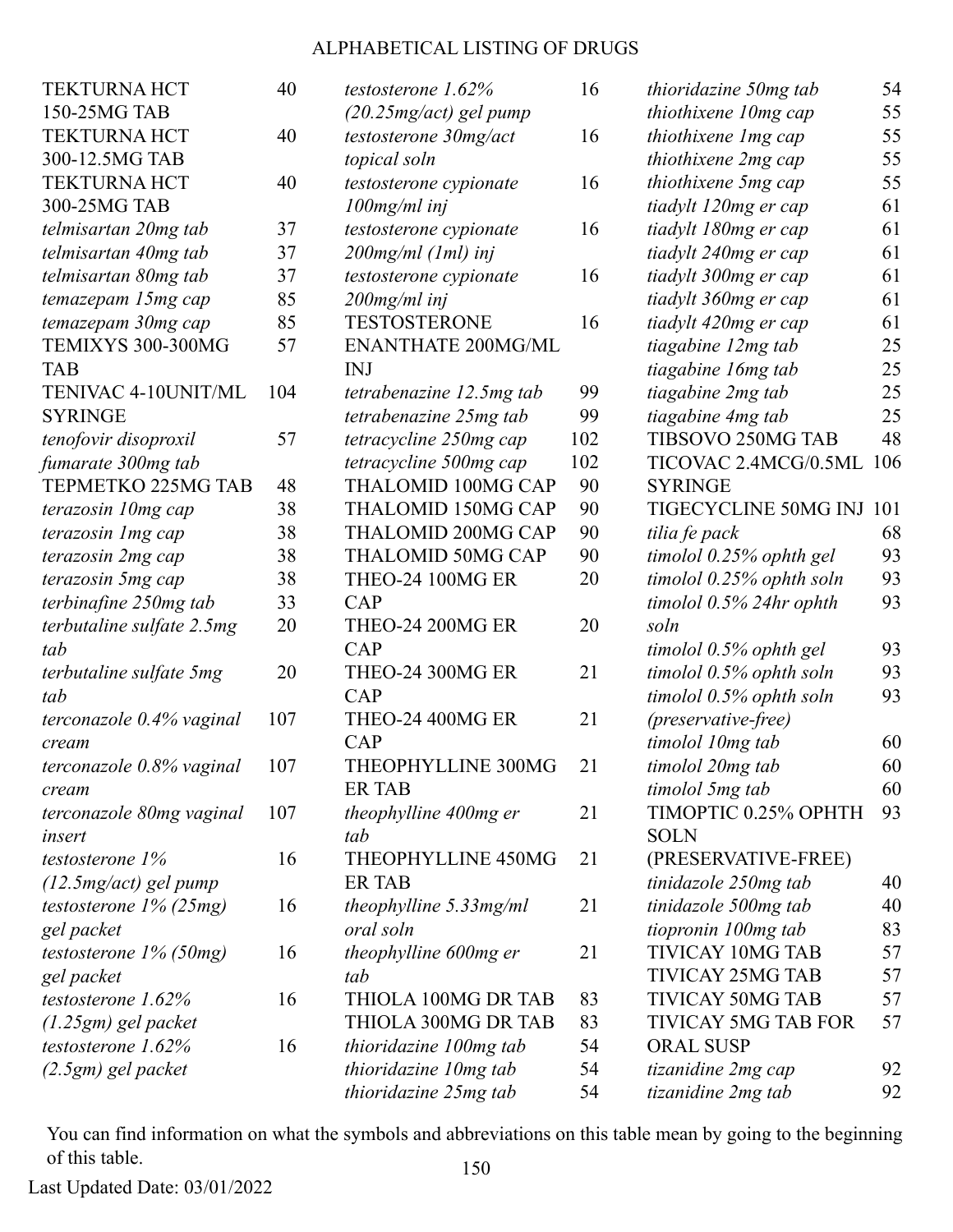| tizanidine 4mg cap        | 92  | <b>TRADJENTA 5MG TAB</b>   | 30 | TRELSTAR 22.5MG INJ      | 44 |
|---------------------------|-----|----------------------------|----|--------------------------|----|
| tizanidine 4mg tab        | 92  | tramadol 100mg er tab      | 14 | TRELSTAR 3.75MG INJ      | 44 |
| tizanidine 6mg cap        | 92  | tramadol 100mg er tab      | 14 | TREMFYA 100MG/ML         | 72 |
| <b>TOBRADEX 0.05-0.3%</b> | 95  | ( <i>matrix delivery</i> ) |    | <b>AUTO-INJECTOR</b>     |    |
| <b>OPHTH SUSP</b>         |     | tramadol 200mg er tab      | 14 | TREMFYA 100MG/ML         | 72 |
| <b>TOBRADEX 0.1-0.3%</b>  | 95  | tramadol 200mg er tab      | 14 | <b>SYRINGE</b>           |    |
| OPHTH OINTMENT            |     | (matrix delivery)          |    | TRESIBA 100UNIT/ML       | 31 |
| tobramycin 0.3% ophth     | 94  | tramadol 300mg er tab      | 14 | <b>INJ</b>               |    |
| soln                      |     | tramadol 300mg er tab      | 14 | TRESIBA 100UNIT/ML       | 31 |
| <b>TOBRAMYCIN</b>         | 10  | (matrix delivery)          |    | PEN INJ                  |    |
| 10MG/ML INJ               |     | tramadol 50mg tab          | 14 | TRESIBA 200UNIT/ML       | 31 |
| tobramycin 40mg/ml inj    | 10  | trandolapril 1 mg tab      | 37 | PEN INJ                  |    |
| tobramycin 60mg/ml inh    | 10  | TRANDOLAPRIL               | 40 | tretinoin $0.01\%$ gel   | 70 |
| soln                      |     | 1MG/VERAPAMIL              |    | tretinoin $0.025%$ cream | 70 |
| <b>TOBREX 0.3% OPHTH</b>  | 94  | 240MG ER TAB               |    | tretinoin $0.025\%$ gel  | 71 |
| <b>OINTMENT</b>           |     | trandolapril 2mg tab       | 37 | tretinoin $0.04\%$ gel   | 71 |
| tolcapone 100mg tab       | 49  | trandolapril               | 40 | tretinoin $0.05\%$ cream | 71 |
| tolterodine tartrate 1mg  | 105 | 2mg/verapamil 180mg er     |    | tretinoin $0.05\%$ gel   | 71 |
| tab                       |     | tab                        |    | tretinoin $0.1\%$ cream  | 71 |
| tolterodine tartrate 2mg  | 105 | trandolapril               | 40 | tretinoin $0.1\%$ gel    | 71 |
| er cap                    |     | 2mg/verapamil 240mg er     |    | tretinoin 10mg cap       | 49 |
| tolterodine tartrate 2mg  | 105 | tab                        |    | triamcinolone acetonide  | 73 |
| tab                       |     | trandolapril 4mg tab       | 37 | $0.025\%$ cream          |    |
| tolterodine tartrate 4mg  | 105 | trandolapril               | 40 | triamcinolone acetonide  | 73 |
| er cap                    |     | 4mg/verapamil 240mg er     |    | $0.025\%$ lotion         |    |
| topiramate 100mg tab      | 24  | tab                        |    | triamcinolone acetonide  | 73 |
| topiramate 15mg cap       | 25  | tranexamic acid 650mg      | 85 | $0.025%$ ointment        |    |
| topiramate 200mg tab      | 25  | tab                        |    | triamcinolone acetonide  | 73 |
| topiramate 25mg cap       | 25  | tranylcypromine 10mg       | 26 | $0.1\%$ cream            |    |
| topiramate 25mg tab       | 25  | tab                        |    | triamcinolone acetonide  | 74 |
| topiramate 50mg tab       | 25  | <b>TRAVASOL 10% INJ</b>    | 93 | $0.1\%$ lotion           |    |
| toremifene 60mg tab       | 44  | travoprost $0.004\%$ ophth | 96 | triamcinolone acetonide  | 74 |
| torsemide 100mg tab       | 75  | soln                       |    | $0.1\%$ ointment         |    |
| torsemide 10mg tab        | 75  | trazodone 100mg tab        | 27 | triamcinolone acetonide  | 91 |
| torsemide 20mg tab        | 75  | trazodone 150mg tab        | 27 | $0.1\%$ oral paste       |    |
| torsemide 5mg tab         | 76  | trazodone 50mg tab         | 27 | triamcinolone acetonide  | 74 |
| TOUJEO 300UNIT/ML         | 31  | <b>TRECATOR 250MG TAB</b>  | 42 | $0.5\%$ cream            |    |
| PEN INJ                   |     | <b>TRELEGY ELLIPTA</b>     | 20 | triamcinolone acetonide  | 74 |
| <b>TOUJEO MAX</b>         | 31  | 100-62.5-25MCG             |    | $0.5\%$ ointment         |    |
| 300UNIT/ML PEN INJ        |     | <b>INHALER</b>             |    | triamterene 100mg cap    | 76 |
| (3ML)                     |     | <b>TRELEGY ELLIPTA</b>     | 20 | triamterene 50mg cap     | 76 |
| TPN ELECTROLYTES IN.      | 89  | 200-62.5-25 MCG            |    | triazolam $0.125mg$ tab  | 85 |
| <b>TRACLEER 32MG TAB</b>  | 63  | <b>INHALER</b>             |    | triazolam $0.25mg$ tab   | 85 |
| FOR ORAL SUSP             |     | TRELSTAR 11.25MG INJ       | 44 | triderm $0.1\%$ cream    | 74 |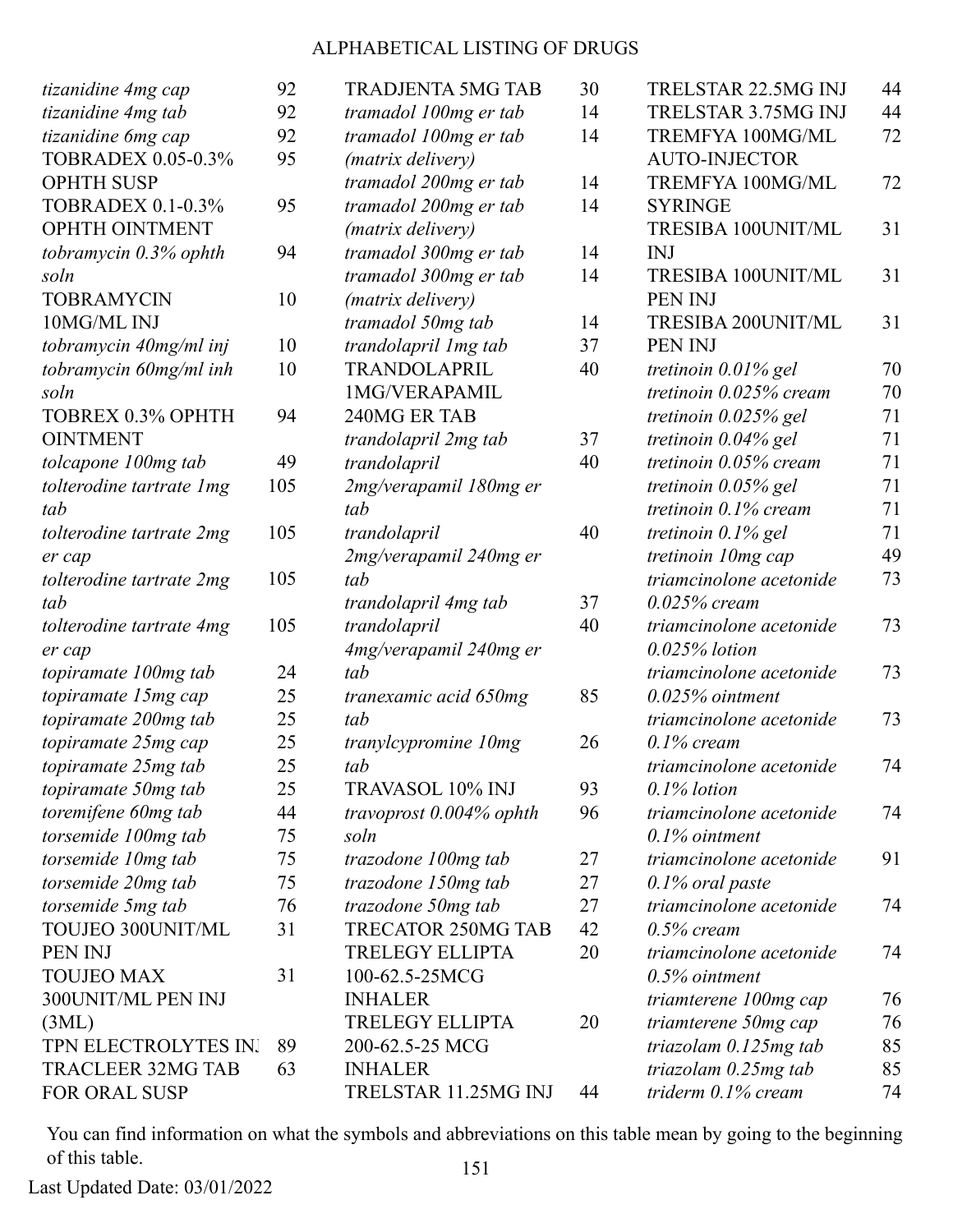| triderm 0.5% cream          | 74  | tri-previfem 28 day pack   | 68  |
|-----------------------------|-----|----------------------------|-----|
| trientine 250mg cap         | 90  | tri-sprintec 28 day pack   | 68  |
| tri-estarylla 28 day pack   | 68  | <b>TRIUMEQ</b>             | 57  |
| trifluoperazine 10mg tab    | 54  | 600-50-300MG TAB           |     |
| trifluoperazine 1 mg tab    | 54  | trivora 28 day pack        | 68  |
| trifluoperazine 2mg tab     | 55  | tri-vylibra 28 day pack    | 68  |
| trifluoperazine 5mg tab     | 55  | tri-vylibra lo 28 day pack | 68  |
| <b>TRIFLURIDINE 1%</b>      | 94  | TROPHAMINE 10% INJ         | 93  |
| <b>OPHTH SOLN</b>           |     | trospium chloride 20mg     | 105 |
| trihexyphenidyl $0.4mg/ml$  | 49  | tab                        |     |
| oral soln                   |     | trospium chloride 60mg     | 105 |
| trihexyphenidyl 2mg tab     | 49  | er cap                     |     |
| trihexyphenidyl 5mg tab     | 49  | <b>TRULANCE 3MG TAB</b>    | 80  |
| <b>TRIJARDY 10-5-1000MG</b> | 29  | <b>TRULICITY</b>           | 30  |
| <b>ER TAB</b>               |     | 0.75MG/0.5ML               |     |
| <b>TRIJARDY</b>             | 29  | <b>AUTO-INJECTOR</b>       |     |
| 12.5-2.5-1000MG ER          |     | <b>TRULICITY</b>           | 30  |
| <b>TAB</b>                  |     | 1.5MG/0.5ML                |     |
| <b>TRIJARDY 25-5-1000MG</b> | 30  | <b>AUTO-INJECTOR</b>       |     |
| <b>ER TAB</b>               |     | TRULICITY 3MG/0.5ML        | 30  |
| <b>TRIJARDY</b>             | 30  | <b>AUTO-INJECTOR</b>       |     |
| 5-2.5-1000MG ER TAB         |     | <b>TRULICITY</b>           | 30  |
| <b>TRIKAFTA</b>             | 101 | 4.5MG/0.5ML                |     |
| 100-50-75MG/150MG           |     | <b>AUTO-INJECTOR</b>       |     |
| <b>PACK</b>                 |     | <b>TRUMENBA SYRINGE</b>    | 106 |
| <b>TRIKAFTA</b>             | 101 | TRUSELTIQ 100MG            | 48  |
| 50-37.5-25MG/75MG           |     | <b>DAILY DOSE CARTON</b>   |     |
| <b>TAB PACK</b>             |     | (21)                       |     |
| tri-legest 28 day pack      | 68  | TRUSELTIQ 125MG            | 48  |
| tri-lo- estarylla 28 day    | 68  | <b>DAILY DOSE CARTON</b>   |     |
| pack                        |     | (42)                       |     |
| tri-lo-sprintec 28 day      | 68  | TRUSELTIQ 50MG DAILY       | 48  |
| pack                        |     | DOSE CARTON (42)           |     |
| trimethobenzamide           | 33  | TRUSELTIQ 75MG DAILY       | 48  |
| 300mg cap                   |     | DOSE CARTON (63)           |     |
| trimethoprim 100mg tab      | 40  | TUKYSA 150MG TAB           | 43  |
| tri-mili 28 day pack        | 68  | <b>TUKYSA 50MG TAB</b>     | 43  |
| trimipramine 100mg cap      | 29  | <b>TURALIO 200MG CAP</b>   | 48  |
| trimipramine 25mg cap       | 29  | <b>TWINRIX SYRINGE</b>     | 106 |
| trimipramine 50mg cap       | 29  | TYBOST 150MG TAB           | 57  |
| TRINTELLIX 10MG TAB         | 27  | tydemy 28 day pack         | 68  |
| TRINTELLIX 20MG TAB         | 27  | <b>TYMLOS</b>              | 77  |
| TRINTELLIX 5MG TAB          | 27  | 3120MCG/1.56ML PEN         |     |
| tri-nymyo 28 day pack       | 68  | <b>INJ</b>                 |     |

| <b>TYPHIM VI</b>           | 106 |
|----------------------------|-----|
| 25MCG/0.5ML INJ            |     |
| <b>TYPHIM VI</b>           | 106 |
| 25MCG/0.5ML SYRINGE        |     |
| U                          |     |
| <b>UBRELVY 100MG TAB</b>   | 87  |
| <b>UBRELVY 50MG TAB</b>    | 87  |
| <b>UCERIS 2MG/ACT</b>      | 16  |
| <b>RECTAL FOAM</b>         |     |
| <b>UKONIQ 200MG TAB</b>    | 48  |
| unithroid 100mcg tab       | 103 |
| unithroid 112mcg tab       | 103 |
| unithroid 125mcg tab       | 103 |
| unithroid 137mcg tab       | 103 |
| unithroid 150mcg tab       | 103 |
| unithroid 175mcg tab       | 103 |
| unithroid 200mcg tab       | 103 |
| unithroid 25mcg tab        | 103 |
| unithroid 300mcg tab       | 103 |
| unithroid 50mcg tab        | 104 |
| unithroid 75mcg tab        | 104 |
| unithroid 88mcg tab        | 104 |
| <b>UPTRAVI 1000MCG TAB</b> | 63  |
| <b>UPTRAVI 1200MCG TAB</b> | 63  |
| <b>UPTRAVI 1400MCG TAB</b> | 63  |
| <b>UPTRAVI 1600MCG TAB</b> | 63  |
| <b>UPTRAVI 200MCG TAB</b>  | 63  |
| <b>UPTRAVI 400MCG TAB</b>  | 63  |
| <b>UPTRAVI 600MCG TAB</b>  | 63  |
| <b>UPTRAVI 800MCG TAB</b>  | 63  |
| <b>UPTRAVI TITRATION</b>   | 63  |
| <b>PACK</b>                |     |
| ursodiol 250mg tab         | 81  |
| ursodiol 300mg cap         | 81  |
| ursodiol 500mg tab         | 81  |
| $\mathbf{V}$               |     |
| valacyclovir 1000mg tab    | 58  |
| valacyclovir 500mg tab     | 58  |
| VALCHLOR 0.016% GEL        | 72  |
| valganciclovir 450mg tab   | 58  |
| valganciclovir 50mg/ml     | 58  |
| oral soln                  |     |
| valproic acid 250mg cap    | 26  |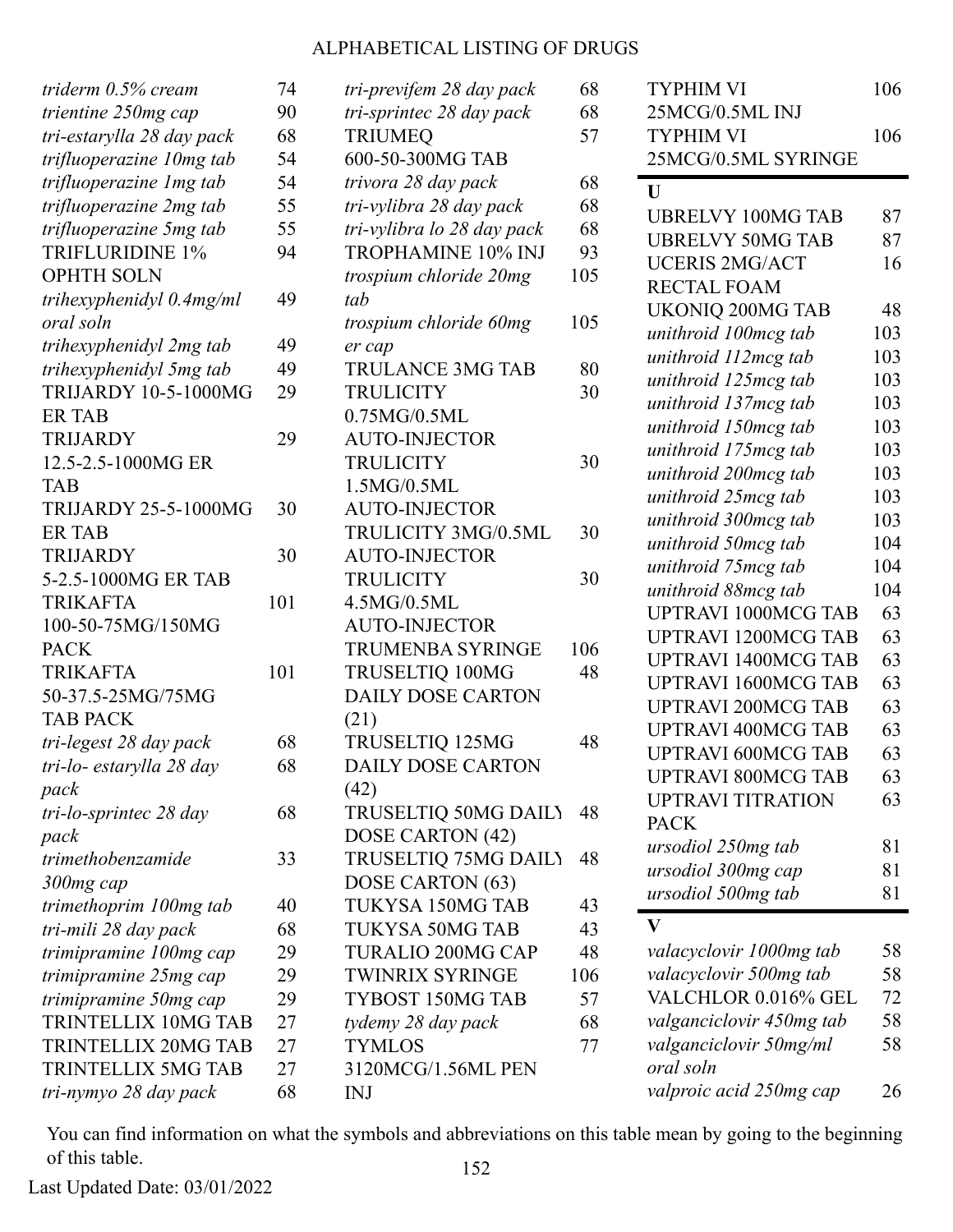| valproic acid 50mg/ml<br>oral soln | 26  | <b>VELTASSA 16.8GM</b><br><b>POWDER FOR ORAL</b> | 91 | <b>VERAPAMIL 360MG ER</b><br>CAP | 62  |
|------------------------------------|-----|--------------------------------------------------|----|----------------------------------|-----|
| valsartan 160mg tab                | 37  | <b>SUSP</b>                                      |    | verapamil 40mg tab               | 62  |
| valsartan 320mg tab                | 37  | <b>VELTASSA 25.2GM</b>                           | 91 | verapamil 80mg tab               | 62  |
| valsartan 40mg tab                 | 37  | <b>POWDER FOR ORAL</b>                           |    | <b>VERELAN 100MG ER</b>          | 62  |
| valsartan 80mg tab                 | 37  | <b>SUSP</b>                                      |    | CAP                              |     |
| VALTOCO 10MG DOSE                  | 23  | <b>VELTASSA 8.4GM</b>                            | 91 | <b>VERELAN 200MG ER</b>          | 62  |
| KIT 10MG/0.1ML PACK                |     | <b>POWDER FOR ORAL</b>                           |    | CAP                              |     |
| VALTOCO 15MG DOSE                  | 23  | <b>SUSP</b>                                      |    | <b>VERELAN 300MG ER</b>          | 62  |
| KIT 7.5MG/0.1ML PACK               |     | <b>VEMLIDY 25MG TAB</b>                          | 58 | CAP                              |     |
| VALTOCO 20MG DOSE                  | 23  | <b>VENCLEXTA 100MG</b>                           | 43 | <b>VERELAN 360MG ER</b>          | 62  |
| KIT 10MG/0.1ML PACK                |     | <b>TAB</b>                                       |    | CAP                              |     |
| VALTOCO 5MG DOSE                   | 23  | <b>VENCLEXTA 10MG TAB</b>                        | 43 | VERQUVO 10MG TAB                 | 63  |
| KIT 5MG/0.1ML PACK                 |     | <b>VENCLEXTA 50MG TAB</b>                        | 43 | VERQUVO 2.5MG TAB                | 63  |
| vancomycin 1000mg inj              | 41  | <b>VENCLEXTA STARTING</b>                        | 43 | <b>VERQUVO 5MG TAB</b>           | 63  |
| vancomycin 100mg/ml inj            | 41  | <b>PACK</b>                                      |    | VERSACLOZ 50MG/ML                | 54  |
| vancomycin 125mg cap               | 41  | venlafaxine 100mg tab                            | 28 | <b>SUSP</b>                      |     |
| vancomycin 250mg cap               | 41  | venlafaxine 150mg er cap                         | 28 | <b>VERZENIO 100MG TAB</b>        | 48  |
| vancomycin 500mg inj               | 41  | venlafaxine 25mg tab                             | 28 | <b>VERZENIO 150MG TAB</b>        | 48  |
| vancomycin 750mg inj               | 41  | venlafaxine 37.5mg er                            | 28 | <b>VERZENIO 200MG TAB</b>        | 48  |
| vandazole 0.75% vaginal            | 107 | cap                                              |    | <b>VERZENIO 50MG TAB</b>         | 48  |
| gel                                |     | venlafaxine 37.5mg tab                           | 28 | vestura 3-0.02mg pack            | 68  |
| VAQTA 25UNIT/0.5ML                 | 106 | venlafaxine 50mg tab                             | 28 | VIBERZI 100MG TAB                | 81  |
| <b>INJ</b>                         |     | venlafaxine 75mg er cap                          | 28 | <b>VIBERZI 75MG TAB</b>          | 81  |
| VAQTA 25UNIT/0.5ML                 | 106 | venlafaxine 75mg tab                             | 28 | <b>VIBRAMYCIN</b>                | 102 |
| <b>SYRINGE</b>                     |     | <b>VENTAVIS 10MCG/ML</b>                         | 62 | 50MG/5ML SUSP                    |     |
| VAQTA 50UNIT/ML INJ                | 106 | <b>INH SOLN</b>                                  |    | VICTOZA 18MG/3ML                 | 30  |
| VAQTA 50UNIT/ML                    | 106 | <b>VENTAVIS 20MCG/ML</b>                         | 62 | PEN INJ                          |     |
| <b>SYRINGE</b>                     |     | <b>INH SOLN</b>                                  |    | vienva 28 day pack               | 68  |
| VARENICLINE 0.5MG                  | 100 | <b>VENTOLIN 108MCG HFA</b>                       | 20 | vigabatrin 500mg powder          | 25  |
| <b>TAB</b>                         |     | <b>INHALER</b>                                   |    | for oral soln                    |     |
| VARENICLINE 1MG TAB 101            |     | <b>VERAPAMIL 100MG ER</b>                        | 61 | vigabatrin 500mg tab             | 25  |
| <b>VARIVAX</b>                     | 107 | CAP                                              |    | vigadrone 500mg powder           | 25  |
| 1350PFU/0.5ML INJ                  |     | verapamil 120mg er cap                           | 61 | for oral soln                    |     |
| VARIZIG 125UNIT/1.2ML              | 97  | verapamil 120mg er tab                           | 61 | VIIBRYD 10/20MG                  | 27  |
| <b>INJ</b>                         |     | verapamil 120mg tab                              | 61 | <b>STARTER PACK</b>              |     |
| VARUBI 90MG TAB                    | 33  | verapamil 180mg er cap                           | 61 | VIIBRYD 10MG TAB                 | 27  |
| VASCEPA 0.5GM CAP                  | 34  | verapamil 180mg er tab                           | 61 | VIIBRYD 20MG TAB                 | 27  |
| VASCEPA 1GM CAP                    | 34  | <b>VERAPAMIL 200MG ER</b>                        | 61 | VIIBRYD 40MG TAB                 | 27  |
| velivet 28 day pack                | 68  | CAP                                              |    | VIMPAT 100MG TAB                 | 25  |
| VELPHORO 500MG                     | 82  | verapamil 240mg er cap                           | 61 | VIMPAT 10MG/ML ORAL              | 25  |
| <b>CHEW TAB</b>                    |     | verapamil 240mg er tab                           | 61 | <b>SOLN</b>                      |     |
|                                    |     | <b>VERAPAMIL 300MG ER</b>                        | 61 | VIMPAT 150MG TAB                 | 25  |
|                                    |     | CAP                                              |    | VIMPAT 200MG TAB                 | 25  |
|                                    |     |                                                  |    |                                  |     |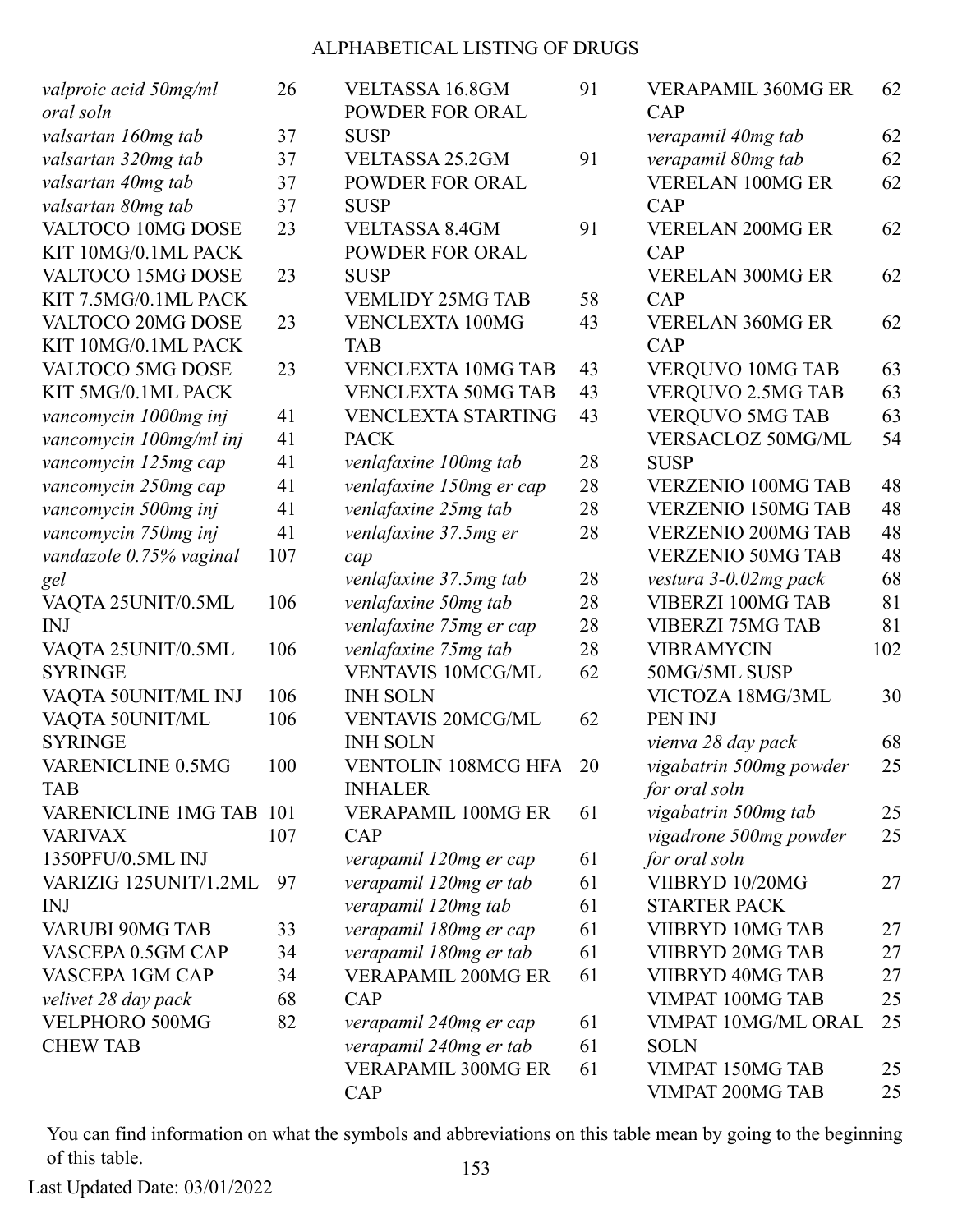| <b>VIMPAT 50MG TAB</b>   | 25 | warfarin sodium 4mg tab    | 21 | XIGDUO 10-1000MG ER     | 30 |
|--------------------------|----|----------------------------|----|-------------------------|----|
| VIRACEPT 250MG TAB       | 57 | warfarin sodium 5mg tab    | 21 | <b>TAB</b>              |    |
| VIRACEPT 625MG TAB       | 57 | warfarin sodium 6mg tab    | 21 | XIGDUO 10-500MG ER      | 30 |
| <b>VIREAD 150MG TAB</b>  | 57 | warfarin sodium 7.5mg      | 21 | <b>TAB</b>              |    |
| VIREAD 200MG TAB         | 57 | tab                        |    | XIGDUO 2.5-1000MG ER    | 30 |
| VIREAD 250MG TAB         | 57 | <b>WELIREG 40MG TAB</b>    | 45 | <b>TAB</b>              |    |
| VIREAD 40MG/GM           | 57 | wymzya fe 28 day pack      | 68 | XIGDUO 5-1000MG ER      | 30 |
| <b>ORAL POWDER</b>       |    |                            |    | <b>TAB</b>              |    |
| VITRAKVI 100MG CAP       | 48 | X                          |    | XIGDUO 5-500MG ER       | 30 |
| VITRAKVI 20MG/ML         | 48 | XALKORI 200MG CAP          | 48 | <b>TAB</b>              |    |
| <b>ORAL SOLN</b>         |    | XALKORI 250MG CAP          | 48 | XOFLUZA 40MG TAB        | 58 |
| VITRAKVI 25MG CAP        | 48 | XARELTO 10MG TAB           | 21 | XOFLUZA 80MG TAB        | 58 |
| VIVITROL 380MG INJ       | 32 | <b>XARELTO 15MG TAB</b>    | 21 | XOLAIR 150MG INJ        | 19 |
| <b>VIZIMPRO 15MG TAB</b> | 44 | XARELTO 2.5MG TAB          | 21 | XOLAIR 150MG/ML         | 19 |
| VIZIMPRO 30MG TAB        | 44 | XARELTO 20MG TAB           | 21 | <b>SYRINGE</b>          |    |
| VIZIMPRO 45MG TAB        | 44 | <b>XARELTO KIT PACK</b>    | 21 | XOLAIR 75MG/0.5ML       | 19 |
| voriconazole 200mg inj   | 34 | XATMEP 2.5MG/ML            | 43 | <b>SYRINGE</b>          |    |
| voriconazole 200mg tab   | 34 | <b>ORAL SOLN</b>           |    | <b>XOPENEX 45MCG</b>    | 20 |
| voriconazole 40mg/ml     | 34 | XCOPRI 100MG TAB           | 25 | <b>INHALER</b>          |    |
| susp                     |    | <b>XCOPRI 12.5/25MG</b>    | 25 | <b>XOSPATA 40MG TAB</b> | 48 |
| voriconazole 50mg tab    | 34 | <b>TITRATION PACK</b>      |    | XPOVIO 100MG ONCE       | 45 |
| VOSEVI 400-100-100MG     | 58 | <b>XCOPRI 150/200MG</b>    | 25 | <b>WEEKLY CARTON</b>    |    |
| <b>TAB</b>               |    | PACK TAB                   |    | $(8-PACK)$              |    |
| VOTRIENT 200MG TAB       | 48 | <b>XCOPRI 150/200MG</b>    | 25 | XPOVIO 40MG ONCE        | 45 |
| VRAYLAR 1.5/3MG          | 51 | <b>TITRATION PACK</b>      |    | <b>WEEKLY CARTON</b>    |    |
| <b>MIXED PACK</b>        |    | <b>XCOPRI 150MG TAB</b>    | 25 | $(4-PACK)$              |    |
| <b>VRAYLAR 1.5MG CAP</b> | 51 | <b>XCOPRI 200MG TAB</b>    | 25 | XPOVIO 40MG TWICE       | 45 |
| <b>VRAYLAR 3MG CAP</b>   | 51 | XCOPRI 50/100MG            | 25 | <b>WEEKLY CARTON</b>    |    |
| <b>VRAYLAR 4.5MG CAP</b> | 51 | <b>TITRATION PACK</b>      |    | $(8-PACK)$              |    |
| <b>VRAYLAR 6MG CAP</b>   | 51 | <b>XCOPRI 50MG TAB</b>     | 25 | XPOVIO 60MG ONCE        | 45 |
| vyfemla 28 day pack      | 68 | XCOPRI TAB 100/150MG       | 25 | <b>WEEKLY CARTON</b>    |    |
| vylibra 28 day pack      | 68 | <b>MAINTENANCE PACK</b>    |    | $(4-PACK)$              |    |
| VYNDAMAX 61MG CAP        | 63 | <b>XELJANZ 10MG TAB</b>    | 10 | XPOVIO 60MG TWICE       | 45 |
| VYNDAQEL 20MG CAP        | 63 | XELJANZ 11MG ER TAB        | 10 | <b>WEEKLY PACK</b>      |    |
|                          |    | <b>XELJANZ 1MG/ML</b>      | 10 | XPOVIO 80 MG TWICE      | 45 |
| W                        |    | <b>ORAL SOLN</b>           |    | <b>WEEKLY</b>           |    |
| WAKIX 17.8MG TAB         | 8  | <b>XELJANZ 22MG ER TAB</b> | 10 | XPOVIO 80MG ONCE        | 45 |
| WAKIX 4.45MG TAB         | 8  | <b>XELJANZ 5MG TAB</b>     | 10 | <b>WEEKLY CARTON</b>    |    |
| warfarin sodium 10mg     | 21 | XENLETA 600MG TAB          | 41 | $(8-PACK)$              |    |
| tab                      |    | XERMELO 250MG TAB          | 82 | XTAMPZA 13.5MG ER       | 14 |
| warfarin sodium 1 mg tab | 21 | XGEVA 120MG/1.7ML          | 77 | CAP                     |    |
| warfarin sodium 2.5mg    | 21 | <b>INJ</b>                 |    | <b>XTAMPZA 18MG ER</b>  | 14 |
| tab                      |    | XIFAXAN 200MG TAB          | 40 | CAP                     |    |
| warfarin sodium 2mg tab  | 21 | XIFAXAN 550MG TAB          | 40 |                         |    |
| warfarin sodium 3mg tab  | 21 |                            |    |                         |    |

You can find information on what the symbols and abbreviations on this table mean by going to the beginning of this table. 154